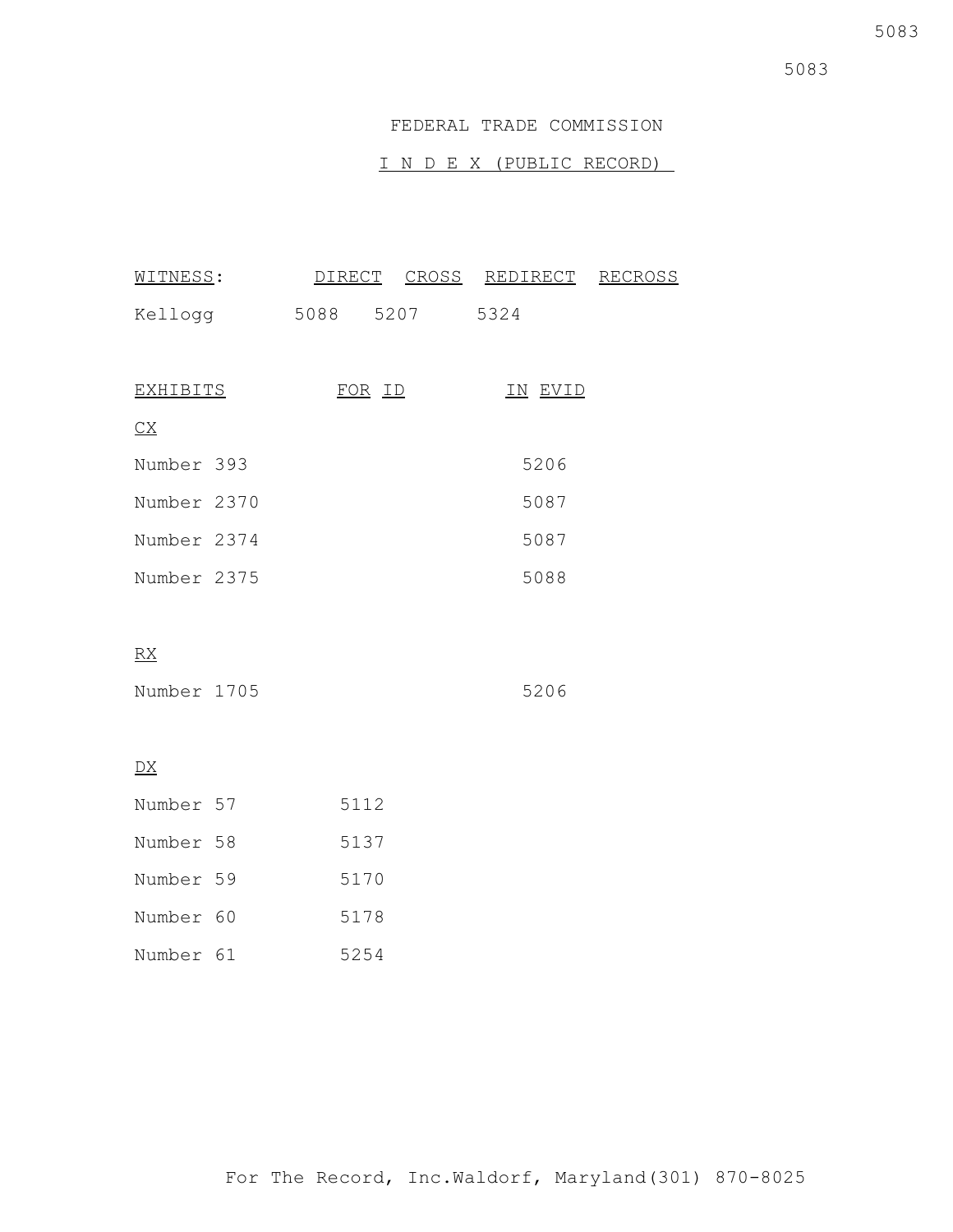# UNITED STATES OF AMERICA

# FEDERAL TRADE COMMISSION

In the Matter of:  $)$ Rambus, Inc. (a) Docket No. 9302 ------------------------------)

> Friday, June 13, 2003 9:30 a.m.

#### **TRIAL VOLUME 27**

# **PART 1**

### **PUBLIC RECORD**

BEFORE THE HONORABLE STEPHEN J. McGUIRE Chief Administrative Law Judge Federal Trade Commission 600 Pennsylvania Avenue, N.W. Washington, D.C.

Reported by: Josett F. Hall, RMR-CRR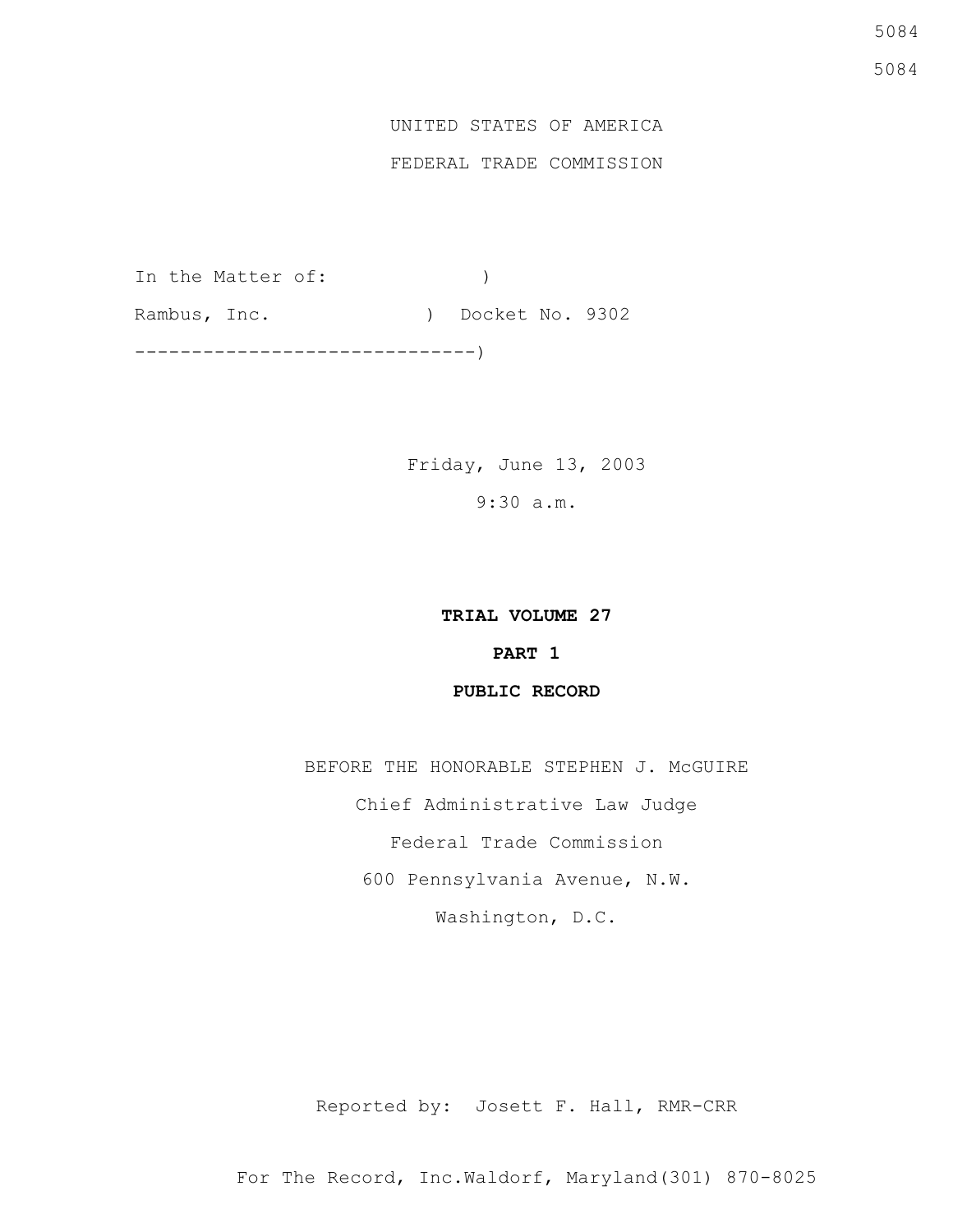APPEARANCES:

#### ON BEHALF OF THE FEDERAL TRADE COMMISSION:

**M. SEAN ROYALL, Attorney GEOFFREY OLIVER, Attorney JOHN C. WEBER, Attorney MICHAEL FRANCHAK, Attorney** Federal Trade Commission 601 New Jersey Avenue, N.W. Washington, D.C. 20580-0000 (202) 326-3663

ON BEHALF OF THE RESPONDENT:

**GREGORY P. STONE, Attorney STEVEN M. PERRY, Attorney PETER A. DETRE, Attorney SEAN GATES, Attorney** Munger, Tolles & Olson LLP 355 South Grand Avenue, 35th Floor Los Angeles, California 90071-1560 (213) 683-9255

For The Record, Inc.Waldorf, Maryland(301) 870-8025

5085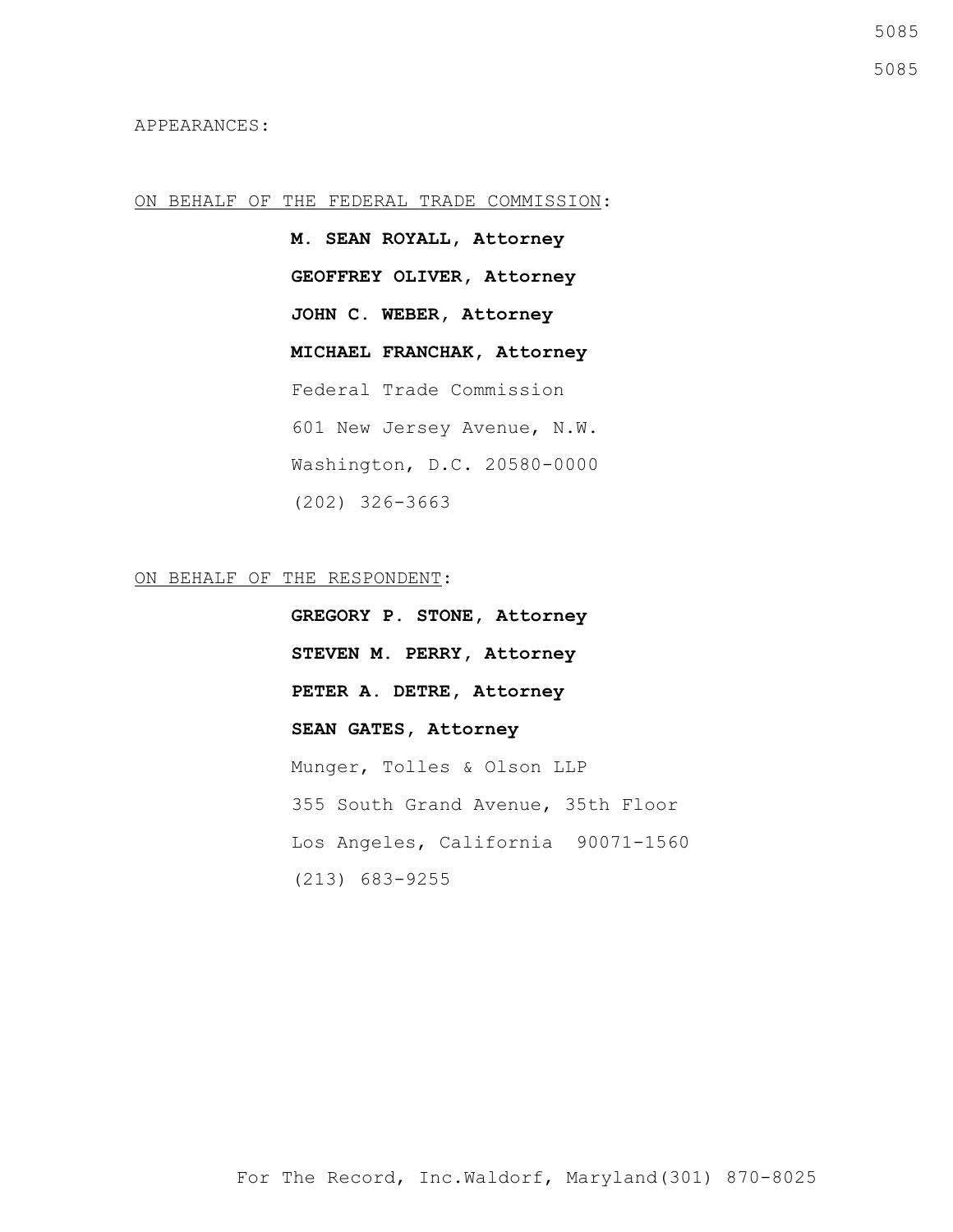5086

5086

### APPEARANCES:

## ON BEHALF OF THE RESPONDENT:

**A. DOUGLAS MELAMED, Attorney** Wilmer, Cutler & Pickering 2445 M Street, N.W. Washington, D.C. 20037-1420 (202) 663-6090

## ON BEHALF OF IBM CORPORATION AND MARK KELLOGG:

## **HOWARD WEBER, Attorney**

Hogan & Hartson L.L.P. 875 Third Avenue New York, New York 10022 (212) 918-3000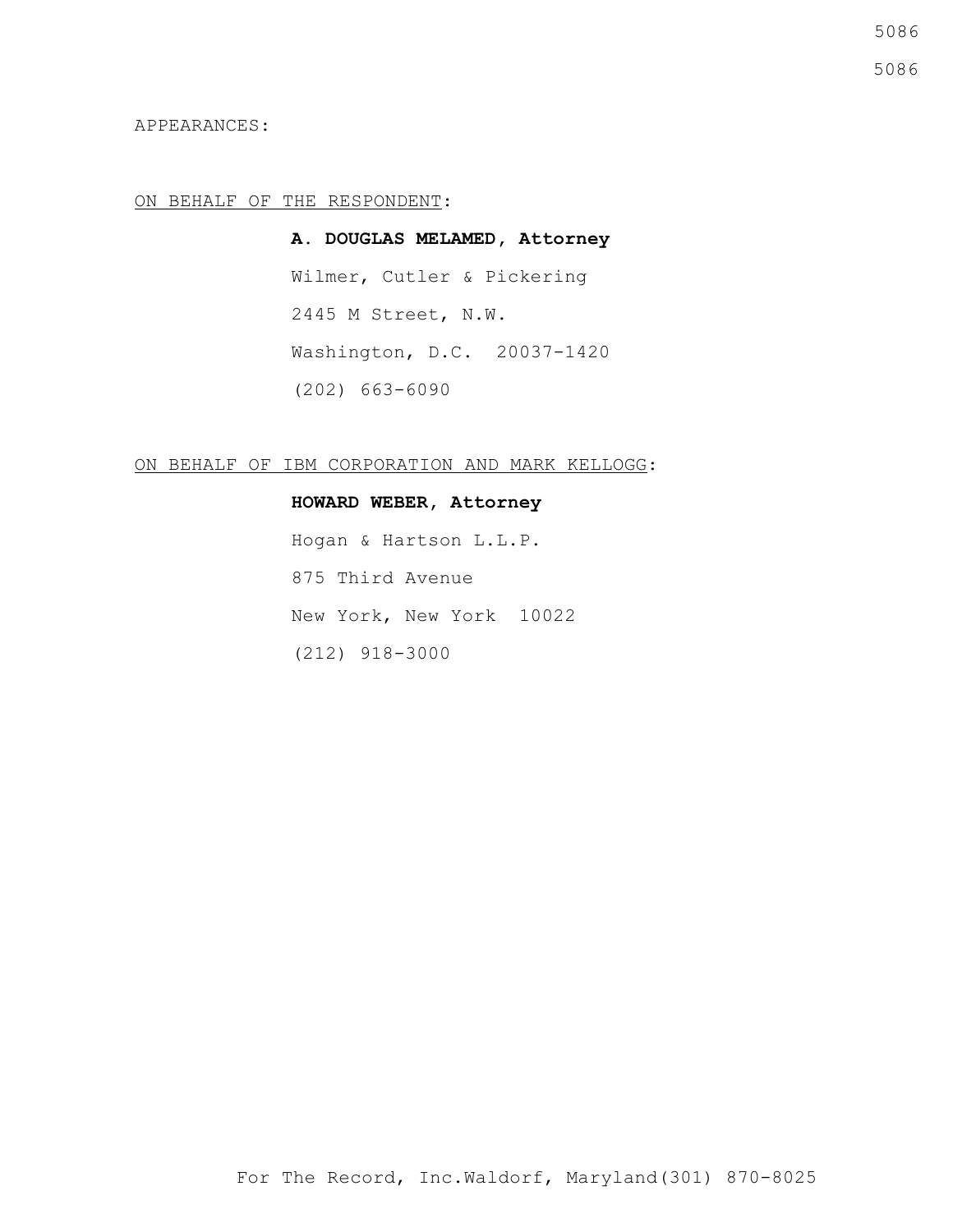5087

P R O C E E D I N G S- - - - -

JUDGE McGUIRE: This hearing is now in order.

 Any items that need to come before the court before we begin this morning?

 MR. OLIVER: Your Honor, I would simply like to move into evidence three exhibits that I used yesterday, all of them Mr. Kellogg's notes.

 First CX-2370, these are Mr. Kellogg's notes from the May 7, 1992 42.3 committee meeting.

 MR. PERRY: They're already in evidence as RX-290, but we have no objection.

JUDGE McGUIRE: All right. Noted.

 **(CX Exhibit Number 2370 was admitted into evidence.)**

 MR. OLIVER: CX-2374, Mr. Kellogg's notes from the September 1993 JC-42.3 committee meeting.

MR. PERRY: No objection.

JUDGE McGUIRE: Entered**.**

 **(CX Exhibit Number 2374 was admitted into** 

### **evidence.)**

 MR. OLIVER: CX-2375, Mr. Kellogg's notes from the March 1994 42.3 committee meeting.

MR. PERRY: No objection.

JUDGE McGUIRE: Entered.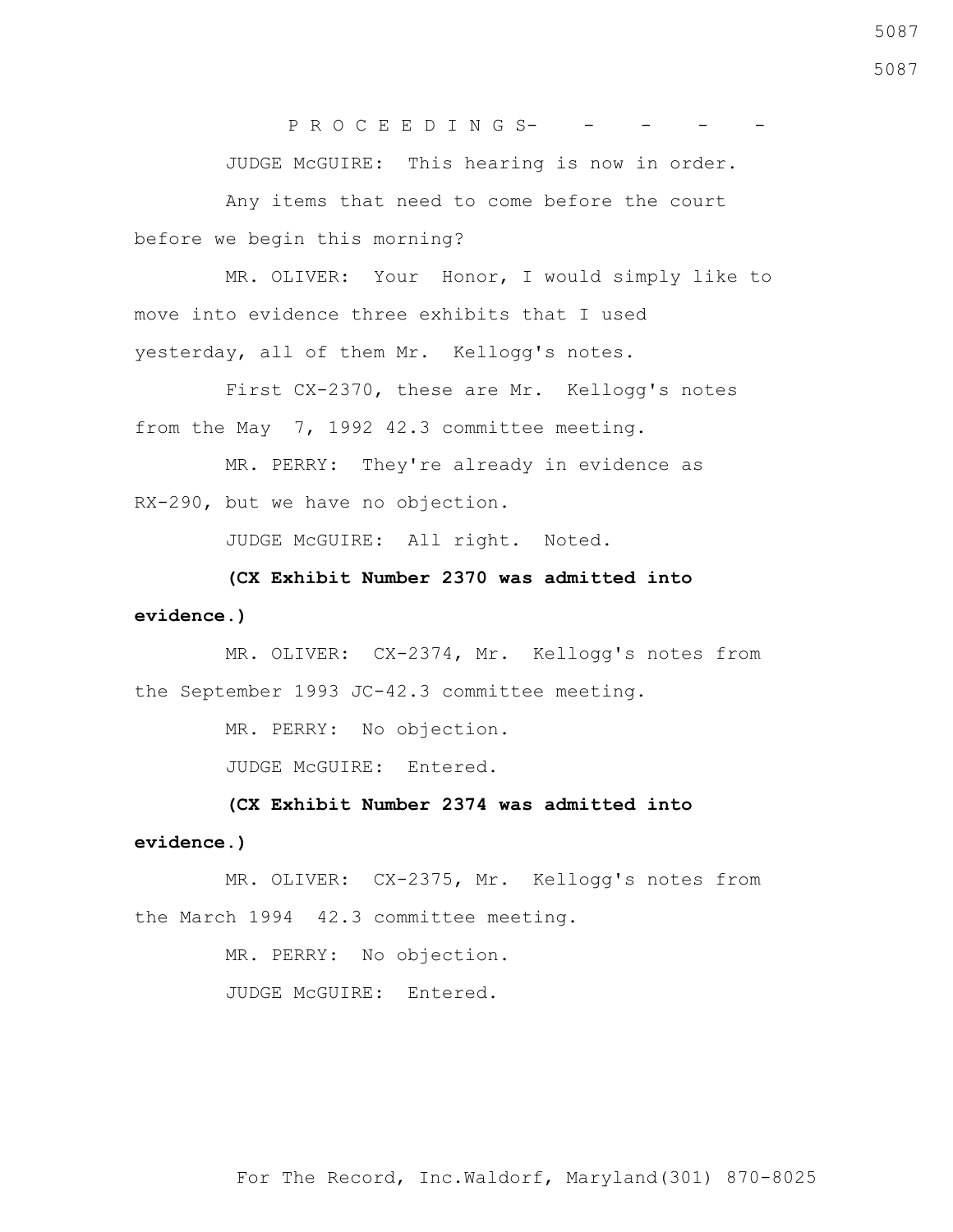#### **(CX Exhibit Number 2375 was admitted into**

**evidence.)**

 JUDGE McGUIRE: Okay. Mr. Kellogg, would you please again take the stand morning. I caution you that you're still under oath from Thursday.

- - - - -

Whereupon --

#### **MARK WILLIAM KELLOGG**

a witness, called for examination, having been previously duly sworn, was examined and testified as follows:

 JUDGE McGUIRE: And Mr. Oliver, you may proceed with your inquiry of the witness.

> MR. OLIVER: Thank you, Your Honor. May I approach, Your Honor? JUDGE McGUIRE: Yes.

> > DIRECT EXAMINATION

BY MR. OLIVER:

Q. Good morning, Mr. Kellogg. How are you today?

A. Fine. Thank you.

 Q. I've started off promptly by handing you a document. I have handed you JX-26. I'll give you a chance to glance at this document.

## **(Pause in the proceedings.)**

Mr. Kellogg, do you recognize JX-26.

5088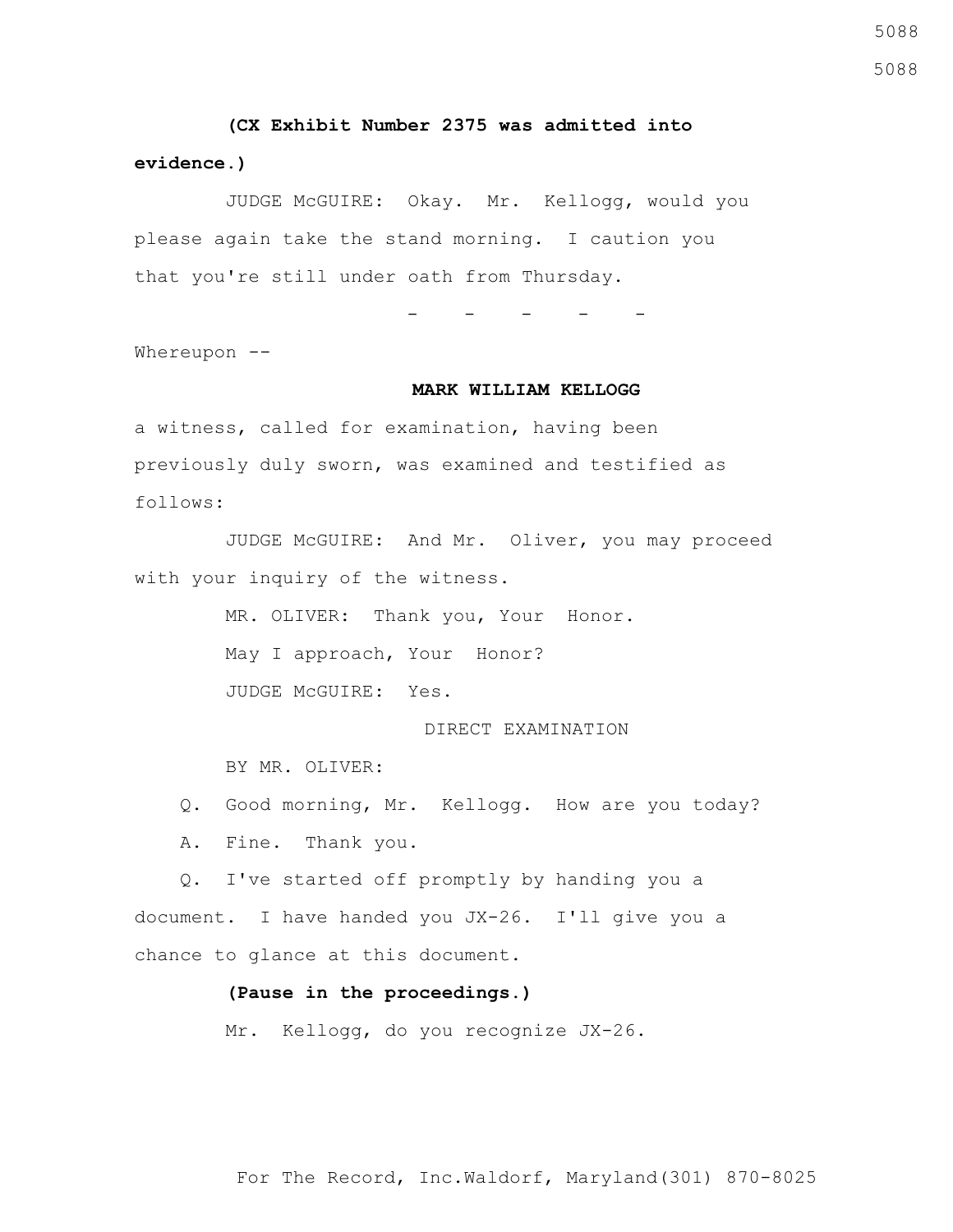A. Would it be possible to have somebody read the date, the year?

Q. Yes.

 Can we blow up the date on the screen, please. JUDGE McGUIRE: How is that? THE WITNESS: Yes. Thank you. BY MR. OLIVER:

Q. With that assistance, do you recognize JX-26?

 A. This document is a set of JEDEC official meeting minutes for a JC-42.3 meeting on May 24, 1995.

 Q. Mr. Kellogg, I'd like to ask you to turn, please, to page 10 of JX-26.

 And if I could direct your attention towards the bottom of the page, there's a reference to Hyundai SyncLink. Do you see that?

A. Yes, I do.

 Q. And if it would help you to read that paragraph or to look at any other materials in the minutes, please feel free to do so. I simply wanted to ask you a couple of general questions with respect to your recollection of SyncLink.

## **(Pause in the proceedings.)**

A. Okay.

 Q. Mr. Kellogg, do you recall one or more presentations with respect to SyncLink being made at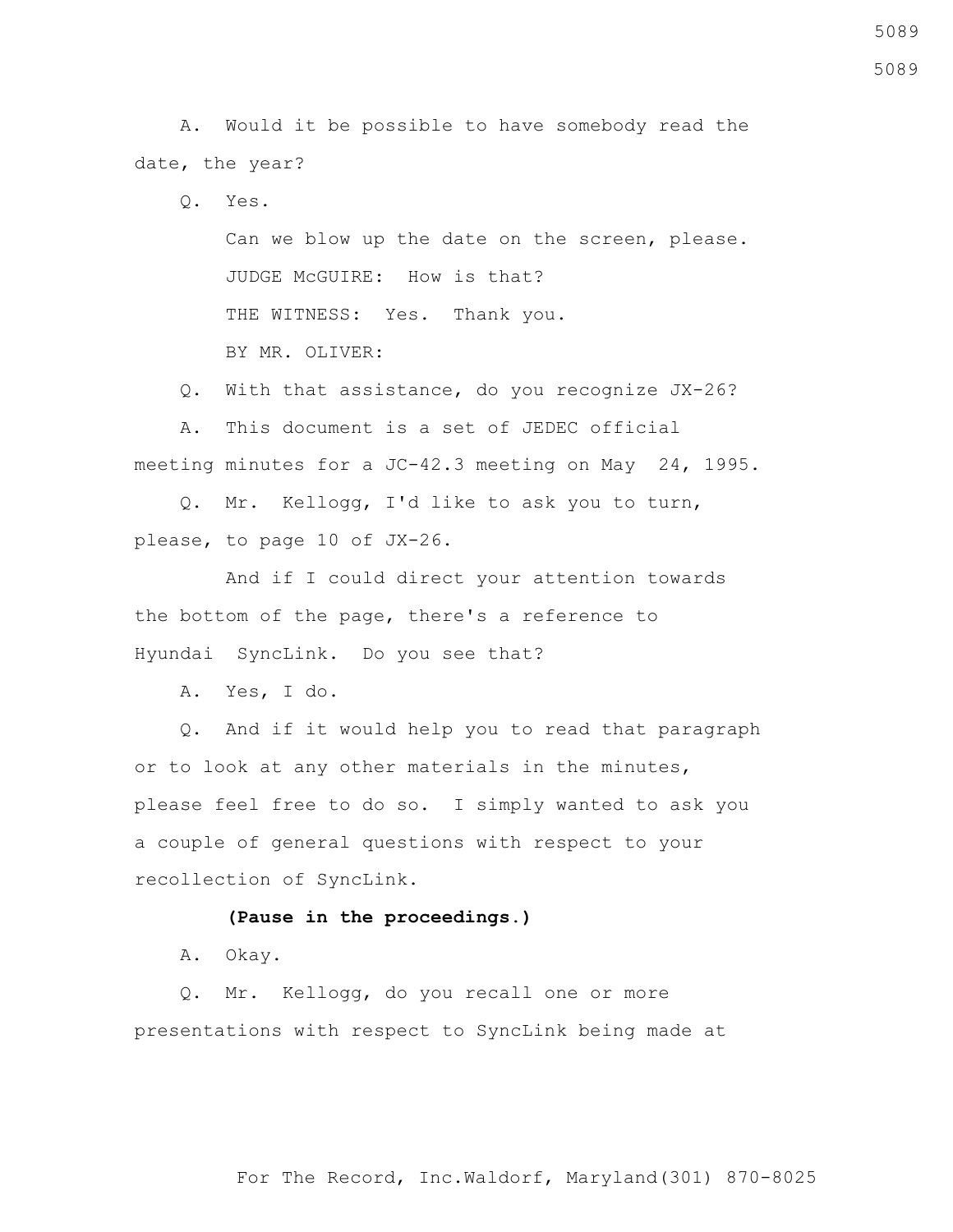the May 1995 meeting?

A. Yes, I do.

 Q. And were you present at the time of those presentations?

A. Yes, I was.

 Q. And did you understand the presentations at the time they were made?

 A. For the most part. The material was somewhat different than what we were doing in the normal process of the committee, but yes, I developed a basic understanding of the technology.

 Q. When you say the material was somewhat different from what you were doing in the normal process of the committee, could you please explain that.

 A. What I meant by "different" is that the mainstream memory products that we'd been developing in JEDEC were things like fast page mode, extended data output, synchronous DRAM and then double data rate and beyond. This was a different type of memory structure, so it was different in the context that it was not quite as evolutionary as what we were used to working with.

 Q. Do you recall what some of those differences were?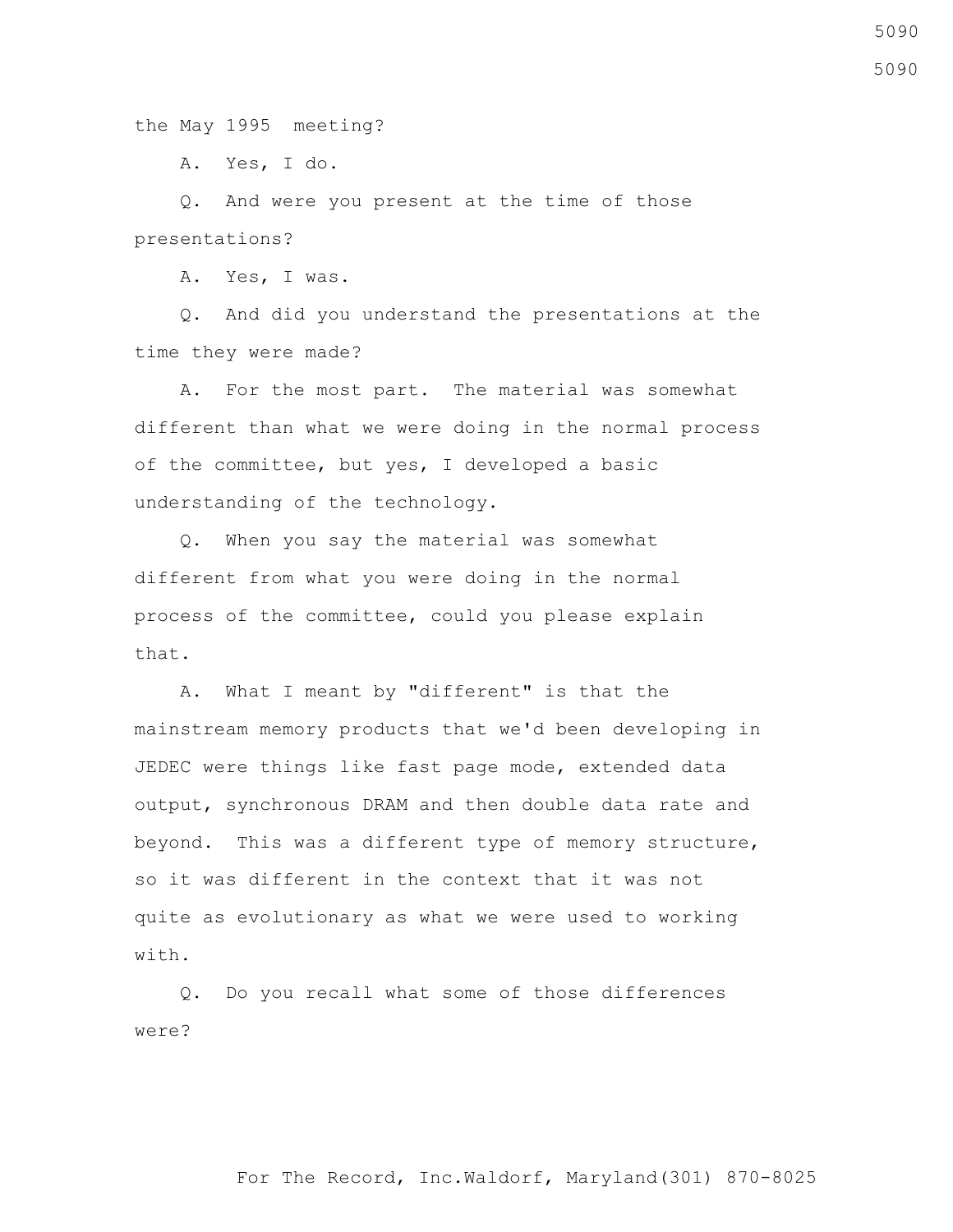A. Is your question in regard to the very first meeting or over time?

 Q. I'd like to focus on the time period of May to September 1995.

 A. In the May to September, the presentations were introductory in nature and they were intended to give the JEDEC membership a fundamental grasp of the concepts, and to my recollection, the concepts were a narrow bus structure -- by "narrow" I mean more at the system level -- the system was a narrow bus with a higher transfer rate than was the convention at the time, with some form of packetizing the interface and a different clocking structure.

 Q. If I could direct your attention in the paragraph towards the bottom of the page under I believe it's 13.7. It's the paragraph that has been blown up on the computer screen.

 In the third line there's a reference to "Patent issues were a concern in this proposal."

Do you see that reference.

A. Yes, I do.

 Q. Do you recall anything with respect to patent issues being a concern with respect to the SyncLink proposal?

A. I remember discussions at this time period in a

For The Record, Inc.Waldorf, Maryland(301) 870-8025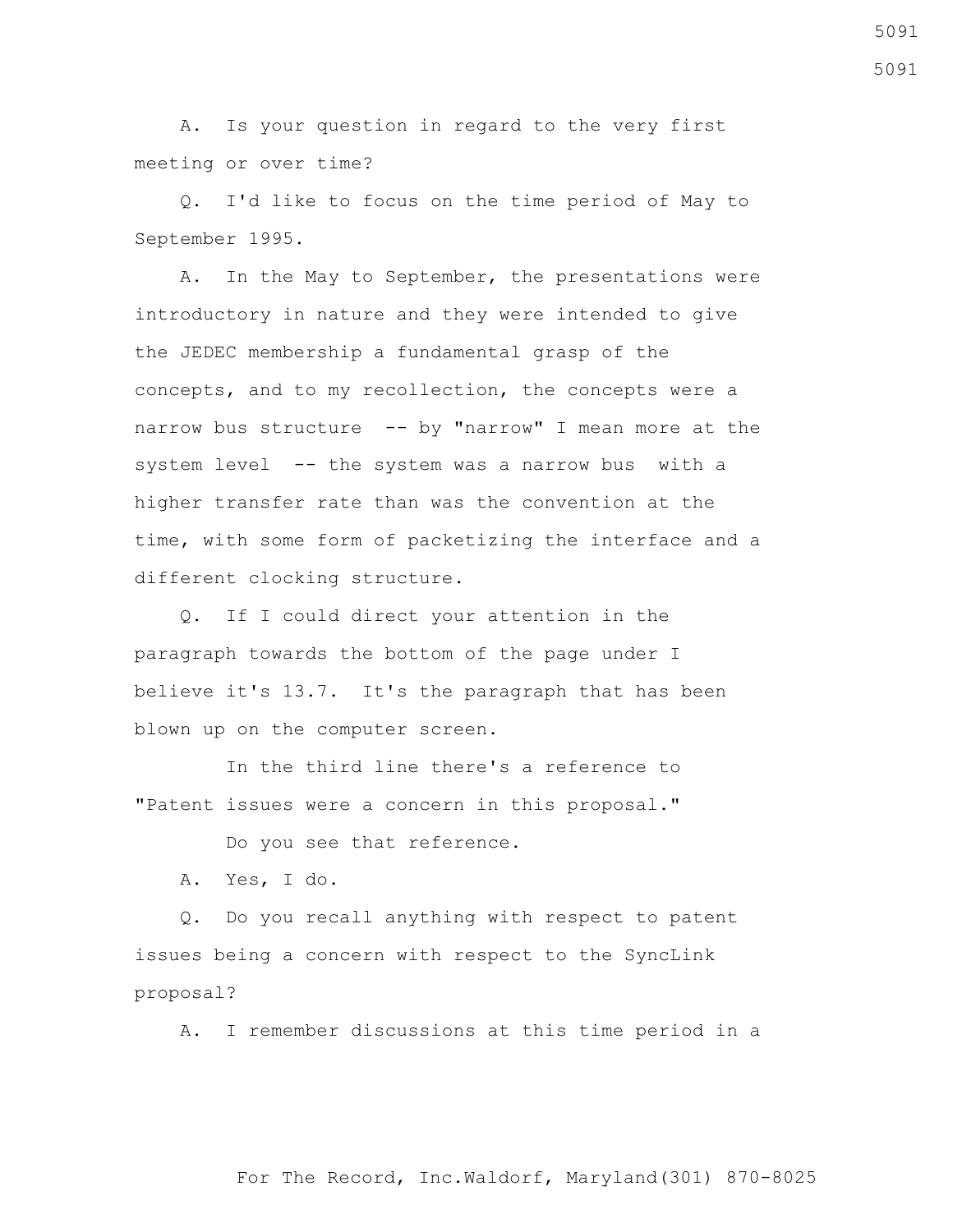general sense, and in that context, there were questions associated with whether or not this organization had developed patents, and since it was new to us, there's even references to RamLink, we didn't know a great deal about RamLink and any patents they might have. And there were likely other questions. But since it was so new, they were just fundamental questions about patents.

> MR. OLIVER: May I approach, Your Honor? JUDGE McGUIRE: Yes.

BY MR. OLIVER:

 Q. Mr. Kellogg, I've handed you a document that's been marked as JX-27.

 Let me start by asking if you recognize this document.

A. Yes, I do.

Q. And what is this document?

 A. This document is a set of JEDEC JC-42.3 committee meeting minutes from September 11, 1995.

 Q. And were you present at the September 1995 42.3 subcommittee meeting?

A. Yes, I was.

 Q. Let me ask you to turn, please, to page 26 in JX-27. I'll give you a moment to look over this page.

### **(Pause in the proceedings.)**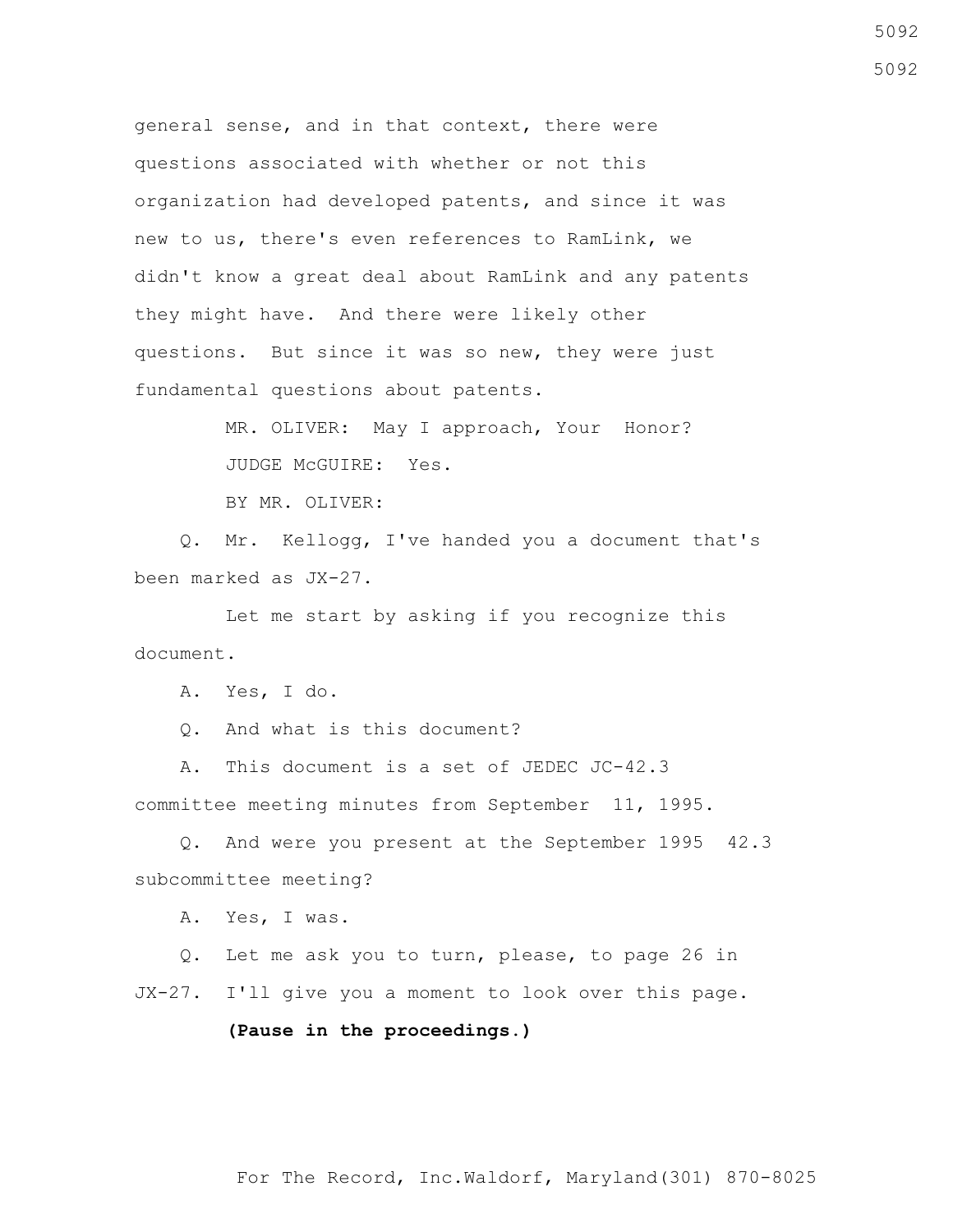A. Okay.

 MR. OLIVER: I'm sorry, Your Honor. We're having a problem with the real-time. Could we go off the record for a moment?

 JUDGE McGUIRE: Yes. Let's go off the record a moment.

### **(Discussion off the record.)**

 JUDGE McGUIRE: Mr. Oliver, you may proceed. MR. OLIVER: Thank you, Your Honor. BY MR. OLIVER:

 Q. Mr. Kellogg, do you recall seeing the letter on page 26 of JX-27 at the time of the September 1995 meeting?

 A. I've seen this letter before. I believe it was at the meeting. I can't confirm it was exactly at the meeting or if it was in the minutes themselves when they were published.

 Q. Would it be fair to say you recall seeing this letter at about the time of the September 1995 meeting?

A. Yes, it would.

 Q. What was your reaction when you saw this letter?

 A. I found the letter to be somewhat interesting in that it was a letter from Rambus discussing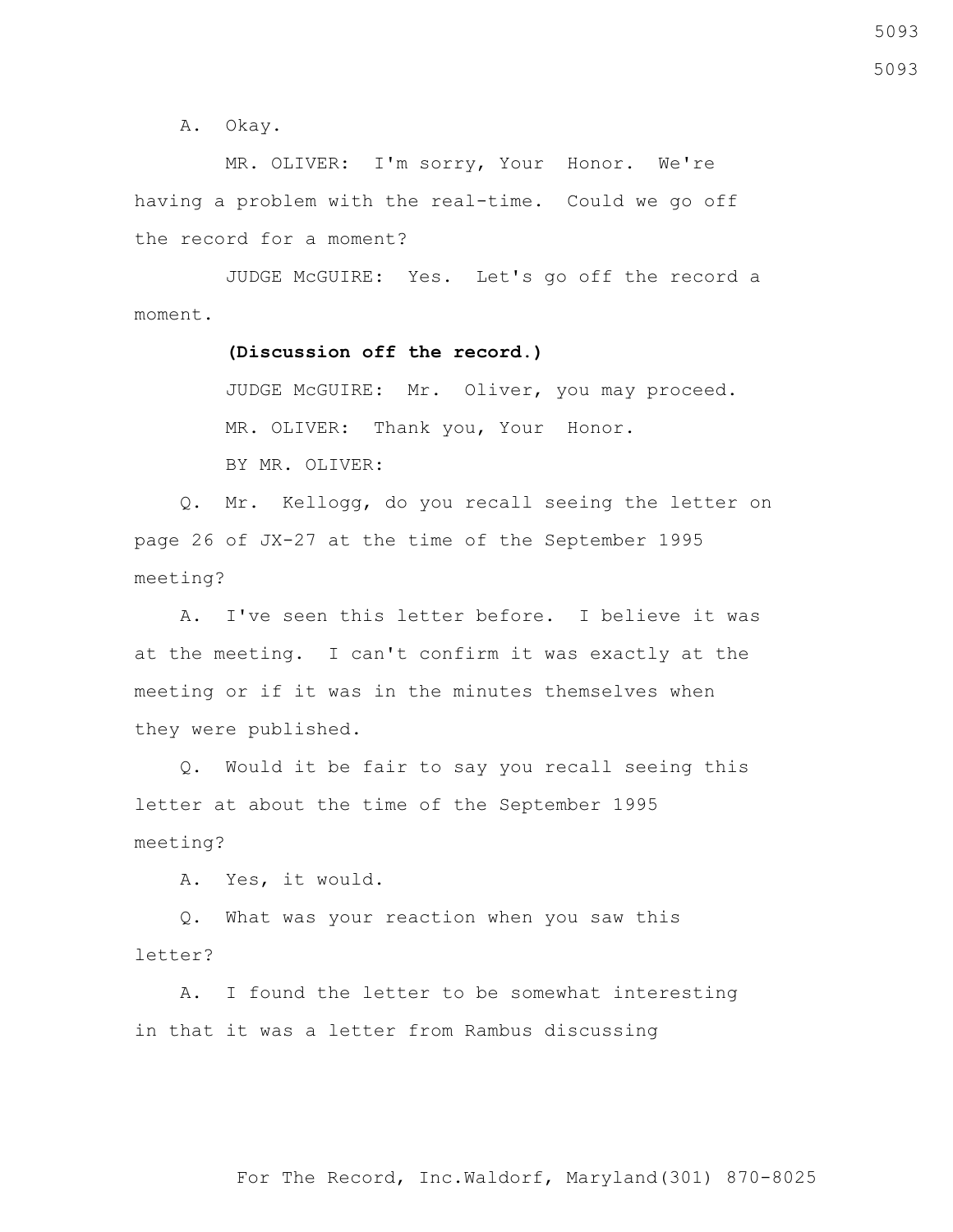intellectual property.

The other aspect I found to be interesting and somewhat of a concern to me is that this letter implied to me that there might be some questions associated with intellectual property associated with SyncLink.

 JUDGE McGUIRE: All right. Just so I'm clear, you know, on this record, who is this to, this letter that we're talking about?

BY MR. OLIVER:

 Q. Mr. Kellogg, looking at the letter appearing at page 26 of JX-27, first of all, who is the letter from?

 A. The letter is from Rambus, Incorporated. I'm not sure who specifically.

Q. Okay. And who is the letter to?

 A. Just reading the title block, the letter is to Richard Crisp.

 Q. Do you have an understanding of why this letter was included in the minutes for the September 1995 meeting?

 A. My recollection is Richard Crisp provided this letter to the committee.

 Q. And do you have an understanding of why Mr. Crisp provided this letter to the committee?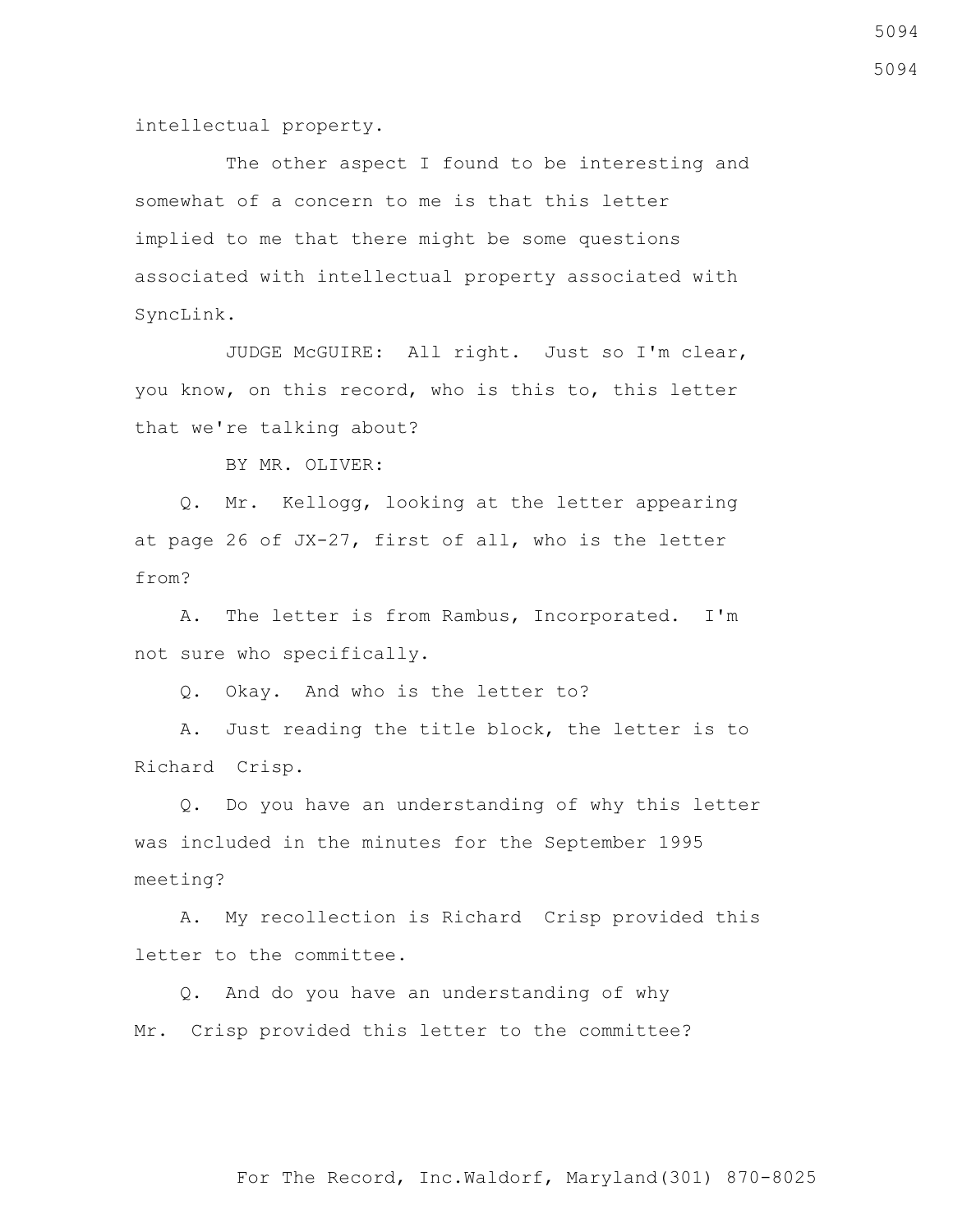A. My understanding is based on the letter itself, and based on the contents of the letter, it appears as though Rambus was attempting to describe a reaction in regard to intellectual property questions associated with SyncLink and the SyncLink presentation made at the previous meeting.

 Q. Now, based on your understanding after having seen this letter, did you have any understanding of how, if at all, Rambus patents might apply to the SyncLink architecture?

 A. Not directly. My familiarity with Rambus was predominantly based on presentations and specifications provided by Rambus and Rambus licensees in the early '90s, and when I first saw the SyncLink presentation, I saw some level of similarity.

 So this letter confirmed, at least in my own mind, the fact that there might be some similarity. Whether or not there's common intellectual property I didn't know.

 Q. Now, Mr. Kellogg, after you saw the letter on page 26 of JX-27, did you have any understanding as to whether or not Rambus might have patents or patent applications relating to SDRAMs?

 A. No. This letter directed my concerns to SyncLink in regard to intellectual property.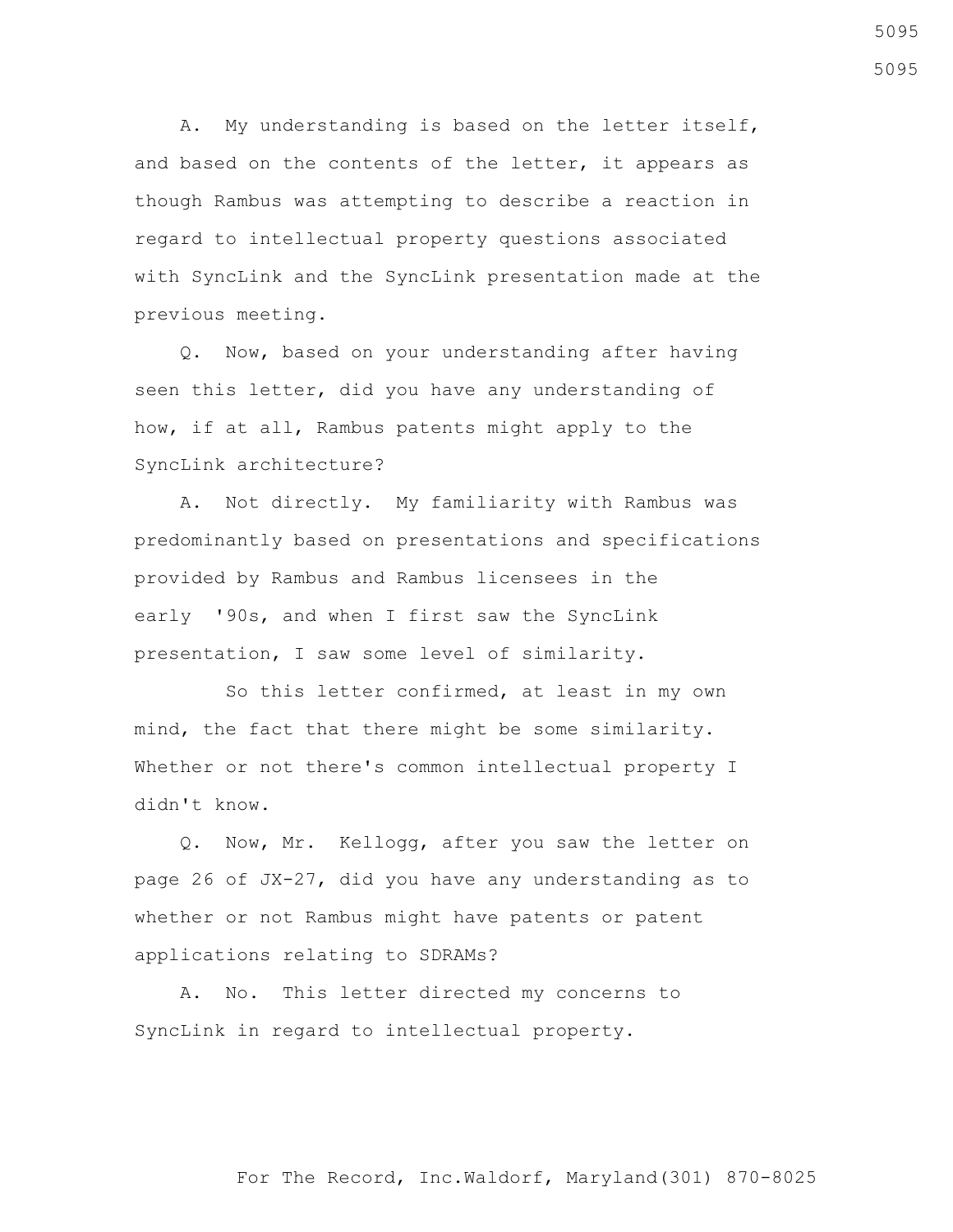Q. And after reviewing the letter on page 26 of JX-27, did you have any understanding of whether or not Rambus had patents or patent applications that might relate to the work that JEDEC was doing on the future SDRAM standard?

 MR. PERRY: Your Honor, that's overbroad and vague with respect to "the work that JEDEC was doing." Also assumes facts not in evidence.

JUDGE McGUIRE: Sustained. Restate.

BY MR. OLIVER:

 Q. Mr. Kellogg, after reviewing the letter on page 26 of JX-27, did you have any understanding of whether or not Rambus had any patents or patent applications relating to any other work being conducted at the time in JEDEC other than the SyncLink proposals?

A. No.

 Q. Now, Mr. Kellogg, I believe in your testimony yesterday you made a reference to the approximate time at which Rambus left JEDEC. Do you recall that?

 A. My recollection is that Rambus exited JEDEC I think in early '96. It's somewhere in that time frame.

 Q. Now, at the time that Rambus left JEDEC, did you have any understanding one way or another as to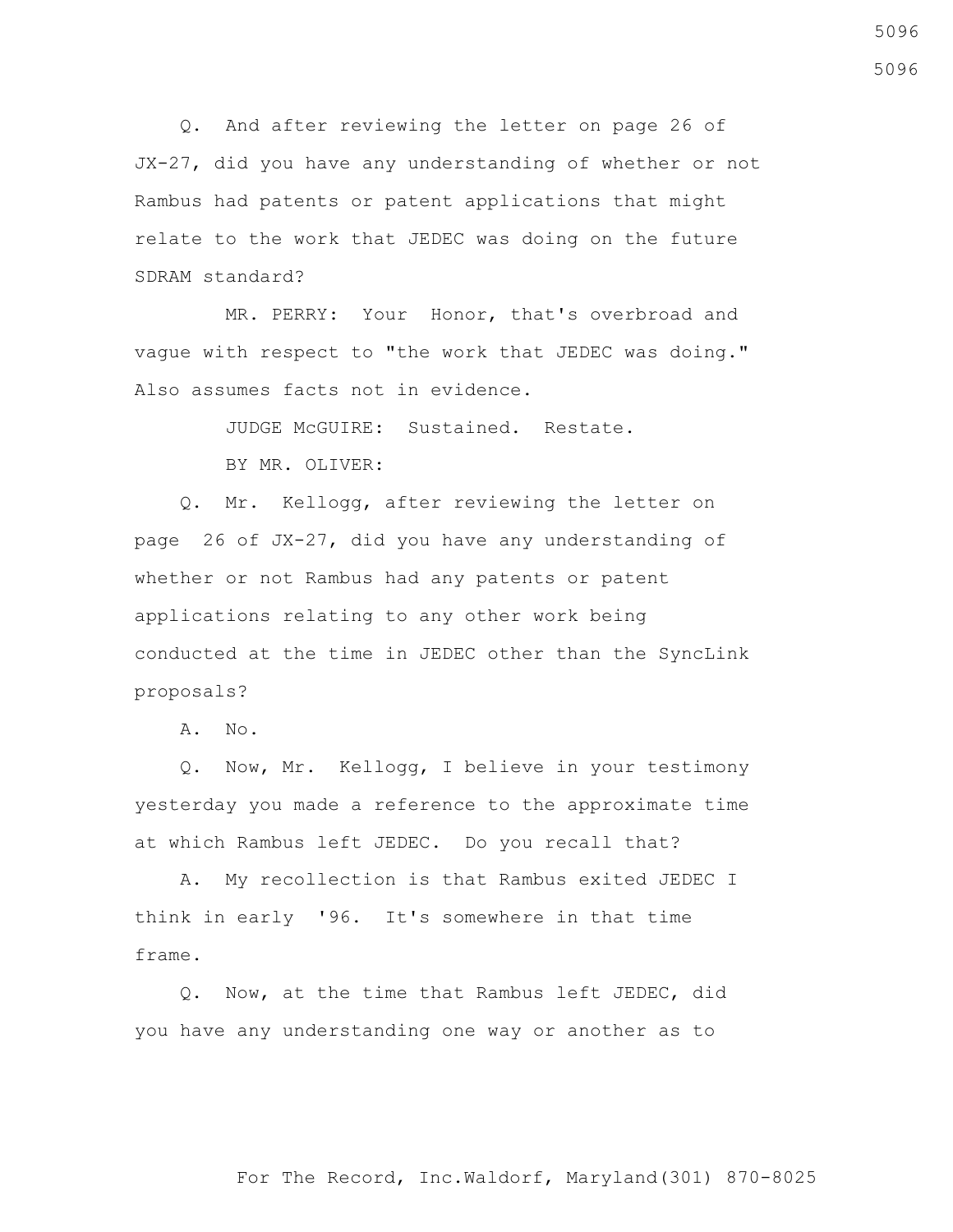whether Rambus had complied with the JEDEC disclosure policy up until that time?

 MR. PERRY: Your Honor, I think it's vague as to whether he's asking did he think about that at the time or not. If he didn't think about it, I think he's being asked now for his opinion, and it's irrelevant.

 MR. OLIVER: Your Honor, I'm asking him for his understanding at the time that Rambus --

 JUDGE McGUIRE: Overruled. I'll entertain the question.

THE WITNESS: Could the question be asked over.

 MR. OLIVER: Could you please read the question back.

#### **(The record was read as follows:)**

 "QUESTION: Now, at the time that Rambus left JEDEC, did you have any understanding one way or another as to whether Rambus had complied with the JEDEC disclosure policy up until that time?"

THE WITNESS: No, I did not.

BY MR. OLIVER:

 Q. At the time that Rambus left JEDEC, did you have any reason to believe that Rambus had not complied with the JEDEC disclosure policy up until that time?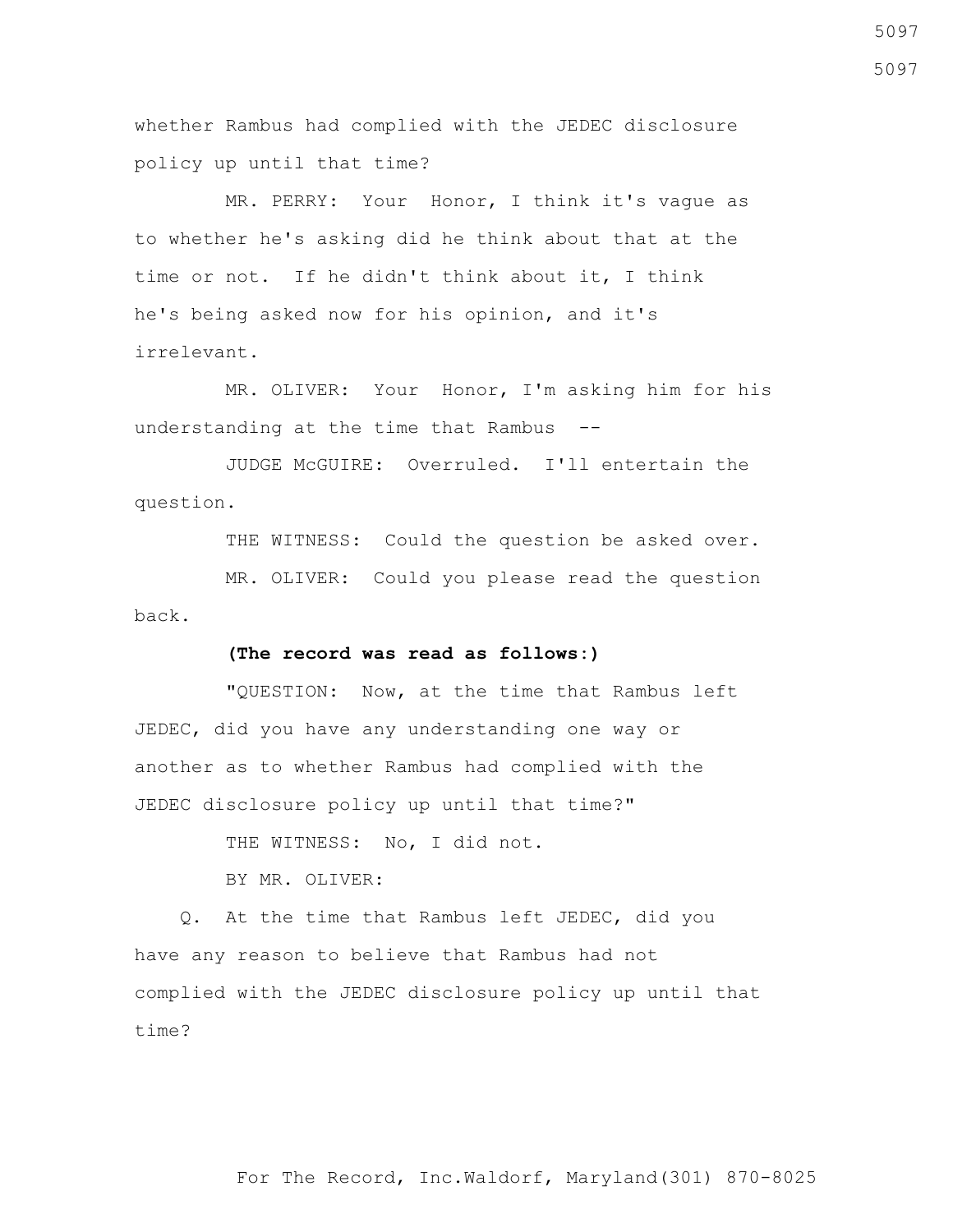MR. PERRY: Your Honor, excuse me. That's been asked and answered. That's the same question. He's trying to get a different answer.

 JUDGE McGUIRE: That's the same question just stated some other way, Mr. Oliver, so that objection is sustained.

BY MR. OLIVER:

 Q. Mr. Kellogg, prior to the time that Rambus left JEDEC, did any Rambus representative ever say anything to you or in your presence to indicate that Rambus was not complying with the JEDEC disclosure policy?

A. Not to my recollection.

 And for clarification, this document would not lead me to believe that they had not disclosed associated with the activities that were currently underway in the meetings.

 MR. PERRY: Your Honor, I'll move to strike everything after "not to my recollection" as not being responsive to the question.

JUDGE McGUIRE: Sustained.

BY MR. OLIVER:

 Q. Mr. Kellogg, up until the time that Rambus left JEDEC, did Rambus representatives ever do anything that caused you to believe that Rambus was not complying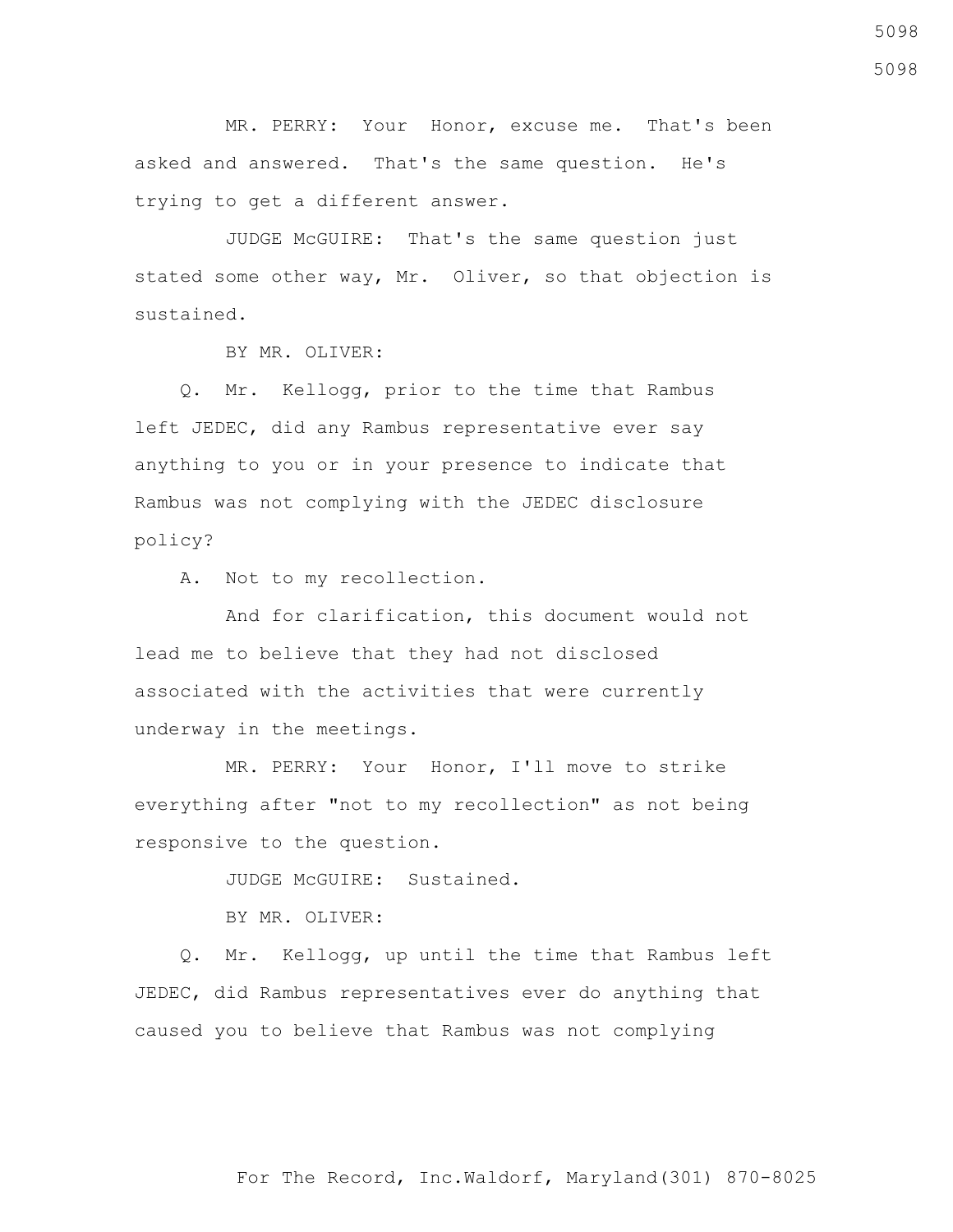with the JEDEC disclosure policy?

A. No.

 MR. OLIVER: May I approach, Your Honor? JUDGE McGUIRE: Yes.

BY MR. OLIVER:

 Q. Mr. Kellogg, I'd like to look now at a few proposals that were made at JEDEC in late 1991 and 1992. And I've handed you a document marked as JX-10.

 Let me ask first whether you recognize this document.

A. Yes, I do.

Q. What is this document?

 A. The document is a set of meeting minutes for the JC-42.3 committee on December 4 through 5, 1991.

 Q. If I could ask you to turn, please, to page 70 of  $JX-10$ .

 This is the page with the handwritten note in the upper right-hand corner "Item 407 Attachment K" and then in the box reads "Samsung Proposal."

Do you see that.

A. Yes, I do.

 Q. Do you recognize -- actually let me ask you to flip, if you will, through the next few pages up through page 73.

And let me ask you if you recognize the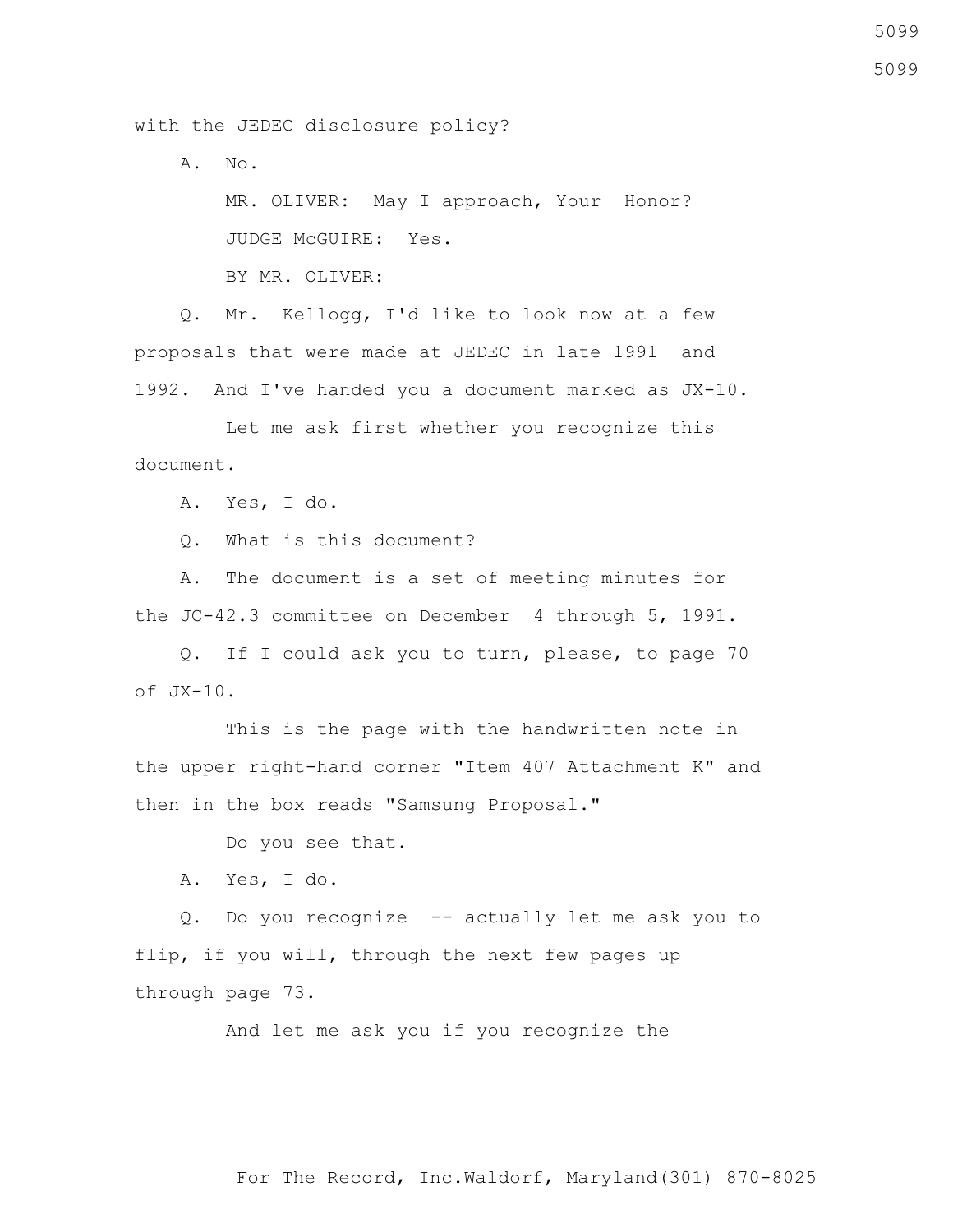document at pages 70 through 73 of JX-10.

A. Yes, I recognize this document.

Q. And what is that document?

 A. The document relates to a presentation made by Samsung associated with a proposed high-bandwidth DRAM and discusses not only a few attributes, compares it to some prior proposals.

 Q. Were you present at the time that Samsung made this proposal?

A. Yes, I was.

Q. And did you observe this proposal?

A. Yes, I did.

 Q. And did you understand this proposal at the time?

A. Yes, I did.

 Q. Now, at the time that Samsung was making this proposal, did you have an understanding as to how Samsung was proposing that latency be determined?

A. Yes, I did.

Q. And what was your understanding?

 A. In regard to latency, as part of the presentation, Samsung described, I think on page 61, some what I would call fixed latency attributes.

 In my notes for this meeting, I also noted that since here it describes at 66 megahertz and there was

5100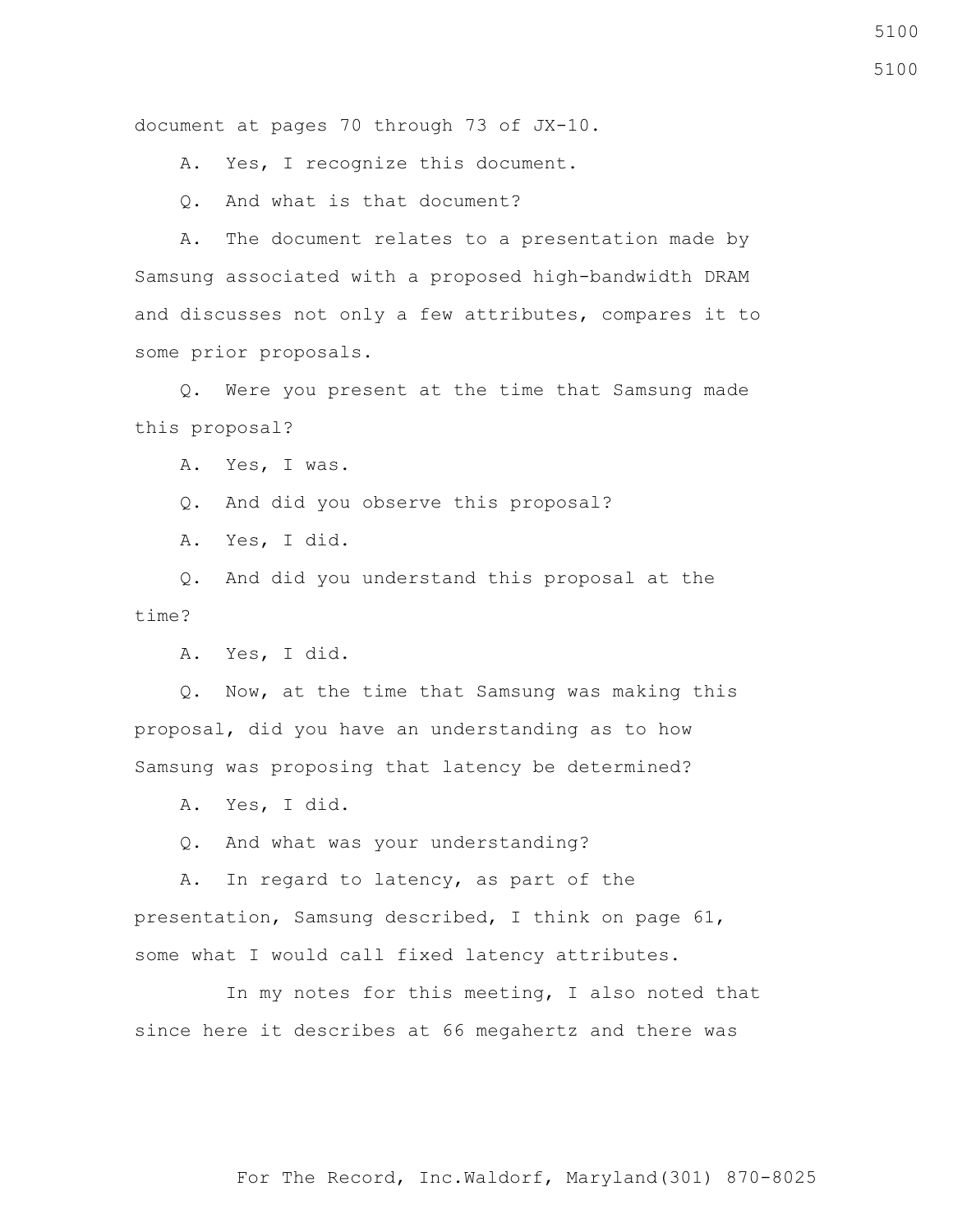no intention in the committee to standardize a single operating frequency, I noted that via some means, either in their presentation, comments or in the question that was asked, they noted a metal mask option to address other performances.

 Q. When you refer to page 61, you're referring to the handwritten page in the upper left-hand corner?

A. Yes, I am. Thank you.

 Q. So that would correspond to page 71 of JX-10; is that right?

A. That is correct.

 Q. If I could ask you to turn, please, to page 74  $of$  JX-10.

 And let me ask you, please, to look briefly from page 74 through page 83 of JX-10.

#### **(Pause in the proceedings.)**

A. Yes.

 Q. Do you recognize the document appearing at pages 74 through 83 of JX-10?

A. Yes, I do.

Q. What is that document?

A. The document represents a proposal from

Mitsubishi Electric associated with synchronous DRAM.

 Q. Were you present at the time this proposal was made?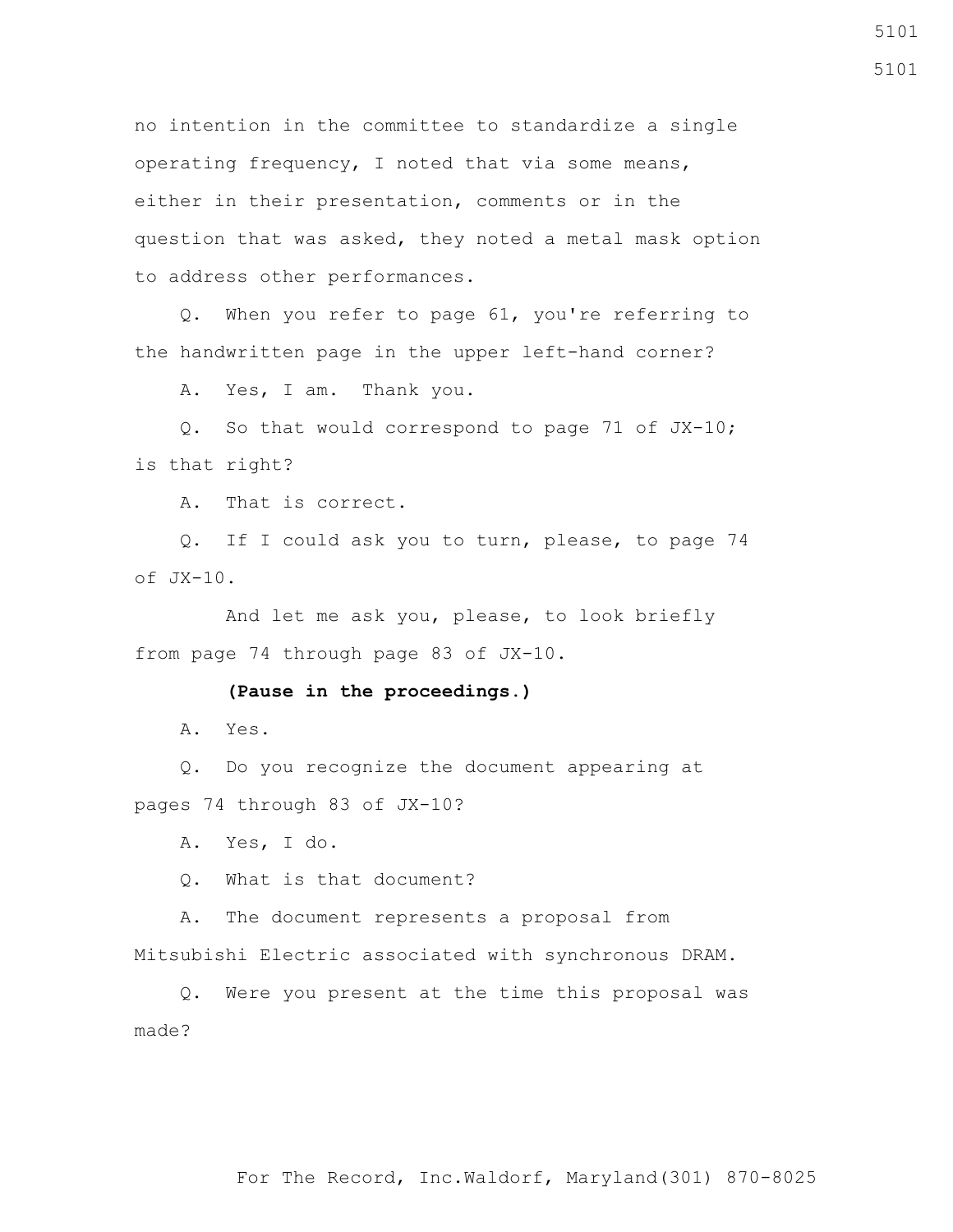A. Yes, I was.

Q. And did you observe this proposal?

A. Yes, I did.

Q. Did you understand this proposal at the time?

 A. I believe I understood it at the time, so my answer would be yes.

 Q. Now, what was your understanding of how Mitsubishi Electric proposed to determine burst length?

 A. In this proposal, the burst length was determined via the decode of two pins, those pins being BT and WP.

 MR. PERRY: Your Honor, can we establish if he's just reading to us from the document or if he's remembering which pins they were using from twelve years ago? If he's just reading the document --

 JUDGE McGUIRE: Mr. Kellogg, you've been asked your understanding at the time, so to that extent, is that your testimony on this question or are you just referring to the document?

THE WITNESS: When I stated specific pin names, I was certainly referring to the document in front of me. I do recall the concept of using pins for the function of decoding burst length.

MR. OLIVER: May I approach, Your Honor?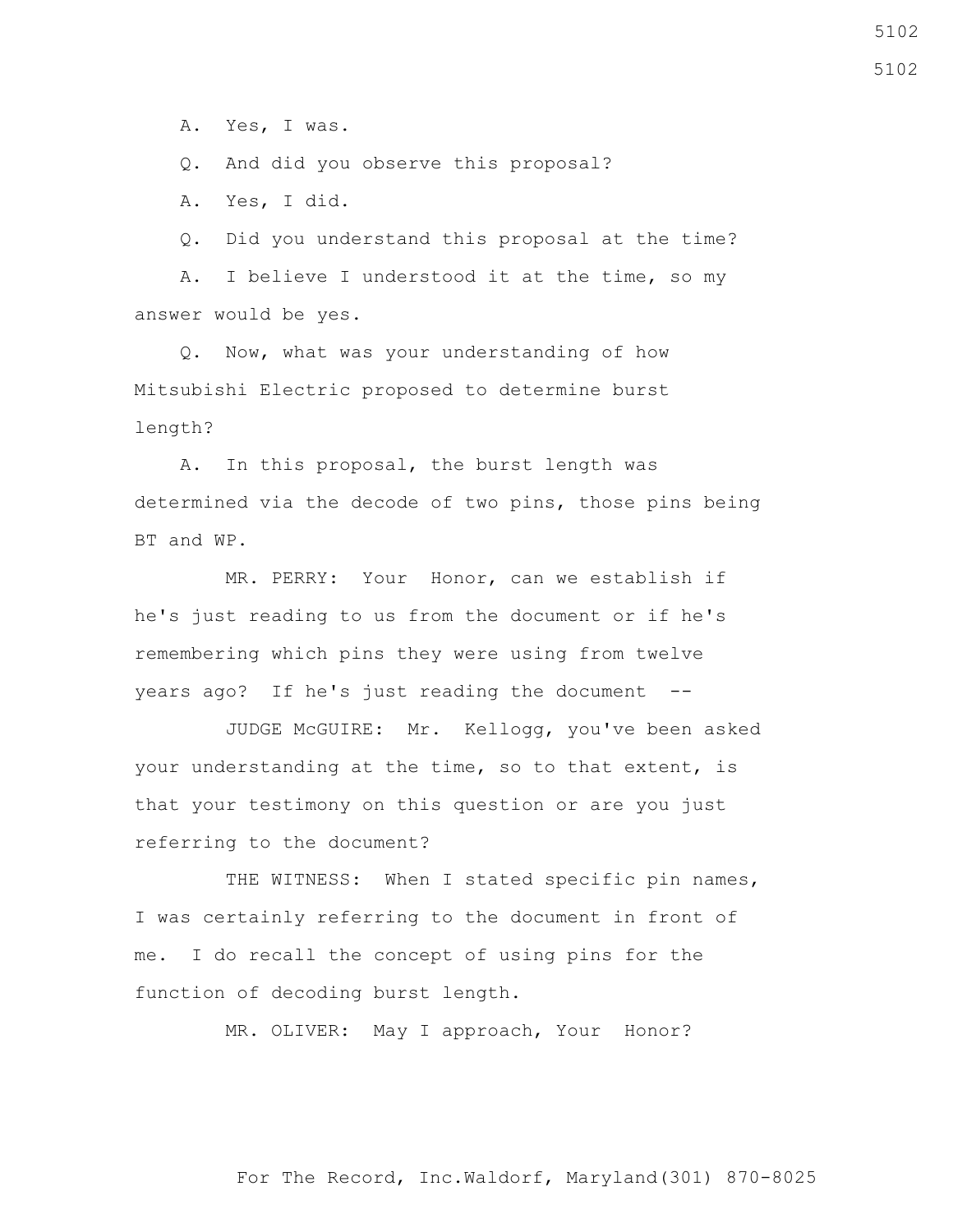JUDGE McGUIRE: Yes.

BY MR. OLIVER:

 Q. Mr. Kellogg, I've handed you a document marked as CX-34, and let me ask first whether you recognize this document.

A. Yes, I do.

Q. And what is this document?

 A. The document is a copy of meeting minutes for the JC-42.3 meeting on May 7, 1992.

 Q. Could I ask you, please, to turn to page 149 of  $CX-34$ .

 Do you recognize the document appearing at page 149 of CX-34.

A. Yes, I do.

Q. What is this document?

 A. This document reflects a series of synchronous DRAM attributes that were being proposed by Cray.

 Q. Now, were you present at the time this proposal was made?

A. Yes, I was.

Q. Did you observe this proposal?

A. Yes, I did.

 Q. Did you understand this proposal at the time it was made?

A. Yes, I did.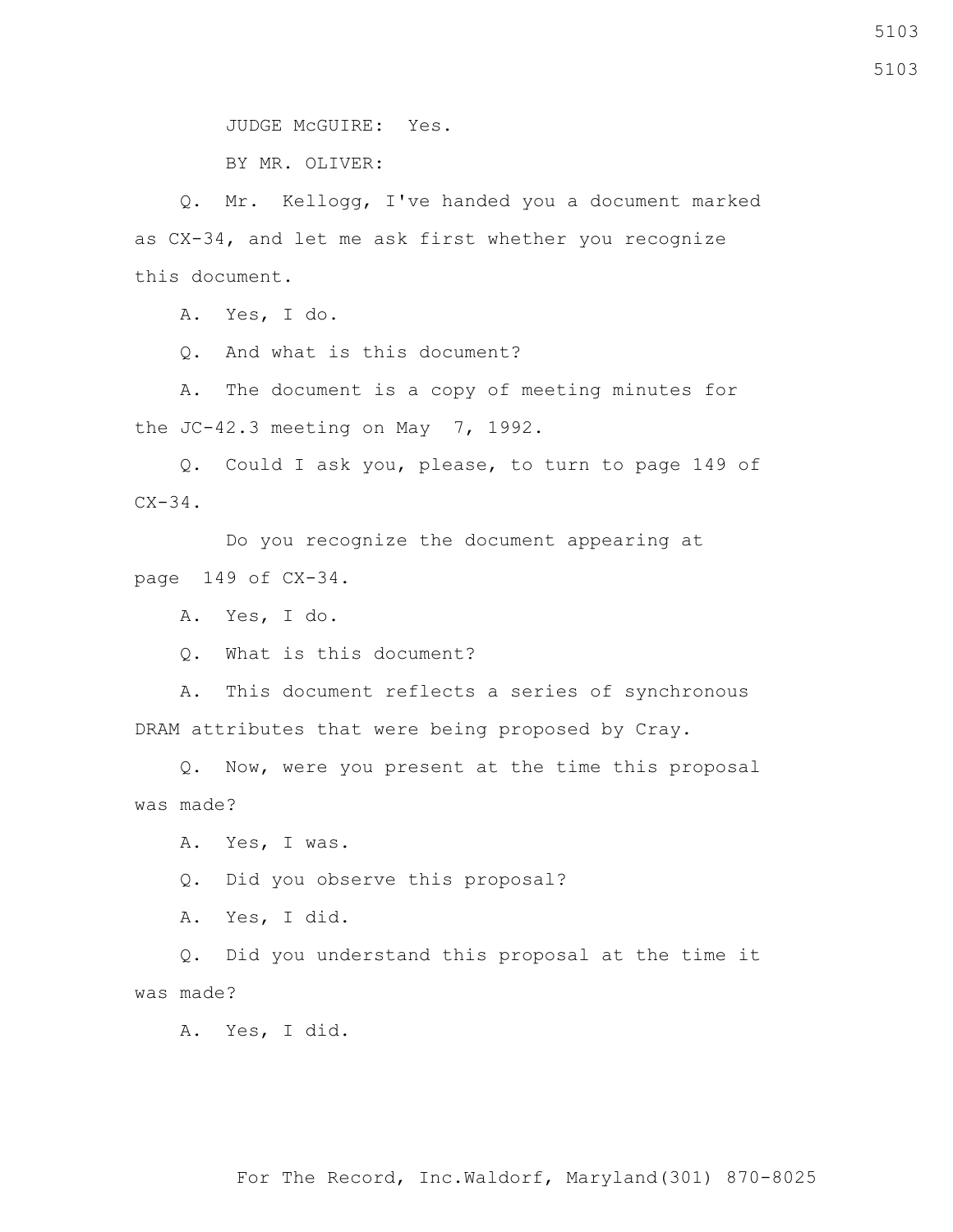Q. If I could perhaps ask you to set the document down on the table in front of you.

 And let me ask if you recall how Cray was proposing to determine CAS latency and wrap length.

Actually why don't I take them separately.

 Let me ask first if you recall how Cray was proposing to determine CAS latency in its presentation.

 A. To my recollection, they were proposing the use of fuses as an alternative.

 Q. And with respect to wrap length, do you recall how Cray was proposing to determine wrap length?

 A. Again, I believe in their proposal they were proposing wrap length, at least in the context of this proposal.

 I also recall that Cray, being a customer, was simply describing a need for two somewhat different applications or usages of synchronous DRAM and they were trying to reflect the fact that that could be easily accommodated by manufacturers via fuses.

 Q. Just so the record is clear, you referred to wrap length, but I'm not sure you were clear about how they proposed to differentiate or to determine the wrap length.

 A. By "determine" I think you mean set the wrap length or establish the wrap length for a given part, 5104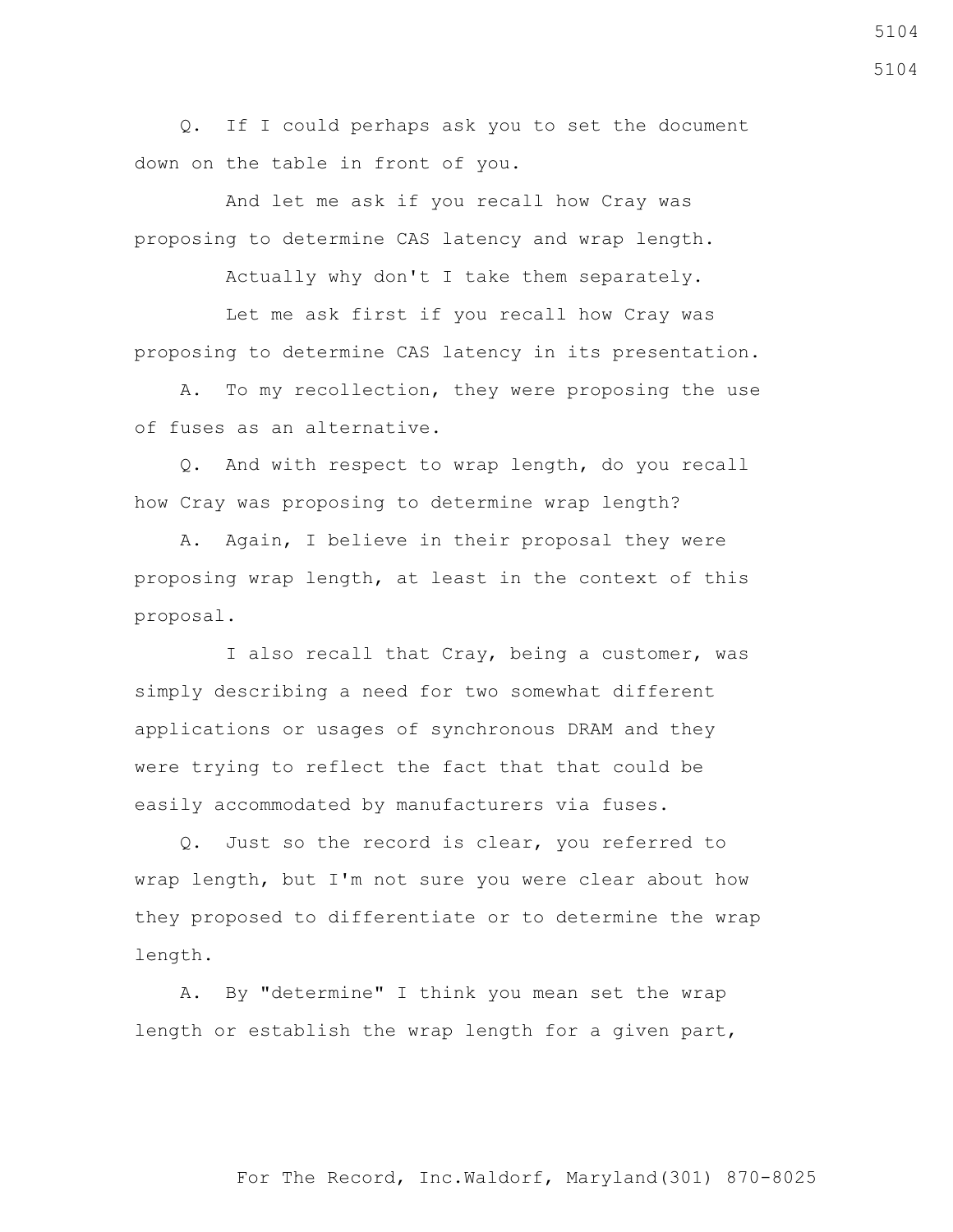and in their proposal they suggested the wrap length be established or set via fuses.

 Q. Okay. By the way, are you familiar with the term "burst length"?

A. Yes, I am.

 Q. What, if any, is the difference between a wrap length and a burst length?

 MR. PERRY: In his understanding, Your Honor? Otherwise, it's opinion.

> JUDGE McGUIRE: His understanding, Mr. Oliver? MR. OLIVER: Yes, Your Honor. BY MR. OLIVER:

Q. Your understanding in the 1992 time period?

 A. The terminology was evolving at the time and companies were using different terms, and not just in regard to wrap length and burst length, but also in regard to burst sequence we used different terms.

 Q. Was there any conceptual difference between a wrap length and a burst length?

A. In my opinion, no.

 Q. Mr. Kellogg, if I could ask you to locate JX-10 in front of you again, please.

 These are the minutes from the December 1991 meeting.

A. Okay.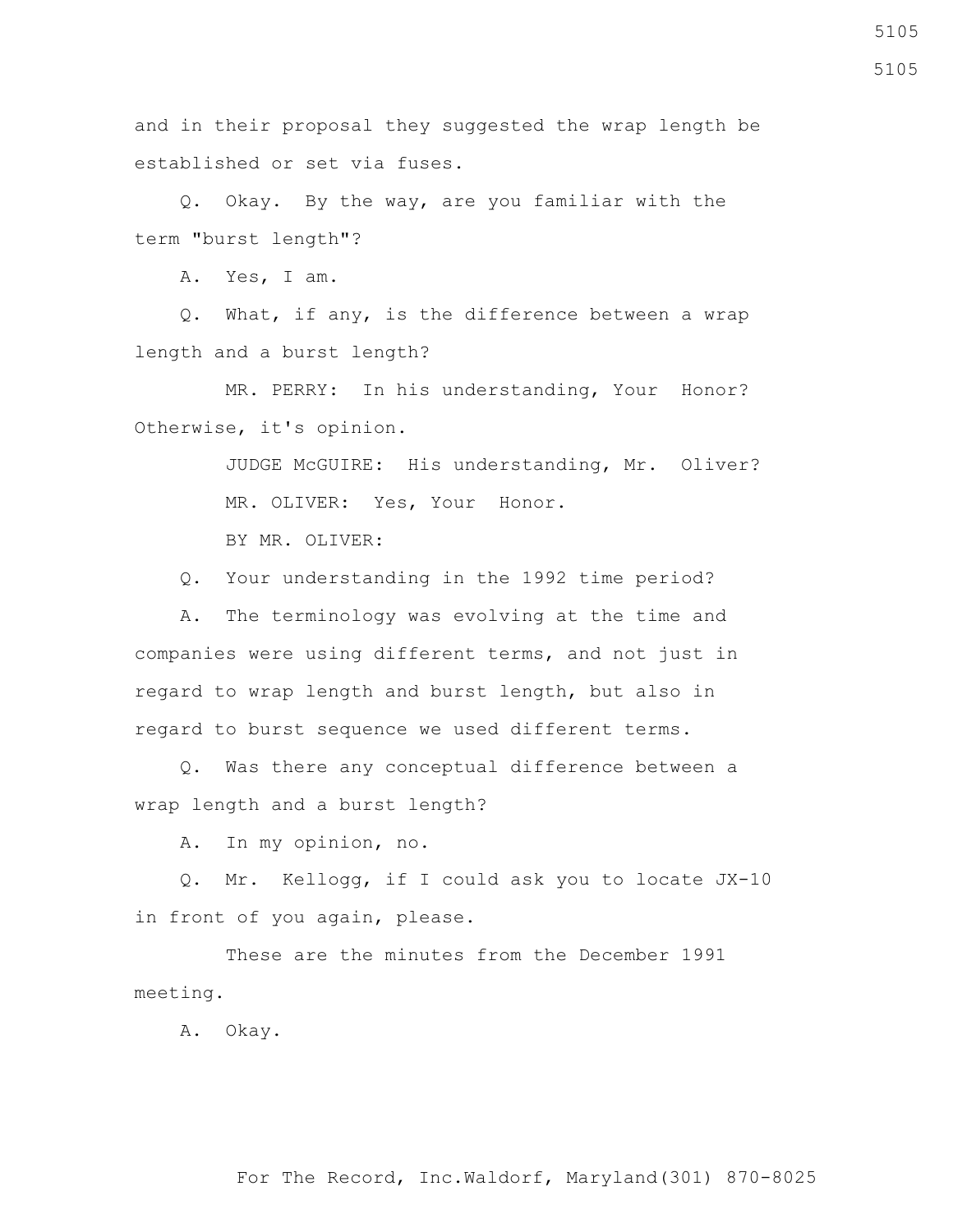Q. And I'd like to ask you to turn, please, to page 56 of JX-10.

 And I'd like to ask you to flip quickly through from page 56 to page 65 of JX-10.

## **(Pause in the proceedings.)**

A. Okay.

 Q. Do you recognize the document appearing at pages 56 through 65 of JX-10?

A. Yes, I do.

Q. What is this document?

 A. This document reflects a synchronous DRAM proposal from Texas Instruments.

 Q. Were you present at the time that Texas Instruments made this presentation?

A. Yes, I was.

Q. Did you observe this presentation?

A. Yes, I did.

 Q. Did you understand this presentation at the time?

A. Yes, I did.

 Q. How did you understand Texas Instruments to be proposing to determine the wrap length?

 A. Texas Instruments was proposing the use of an evolutionary method, which was interesting in that it would allow us flexibility. They use the term "WCBR,"

For The Record, Inc.Waldorf, Maryland(301) 870-8025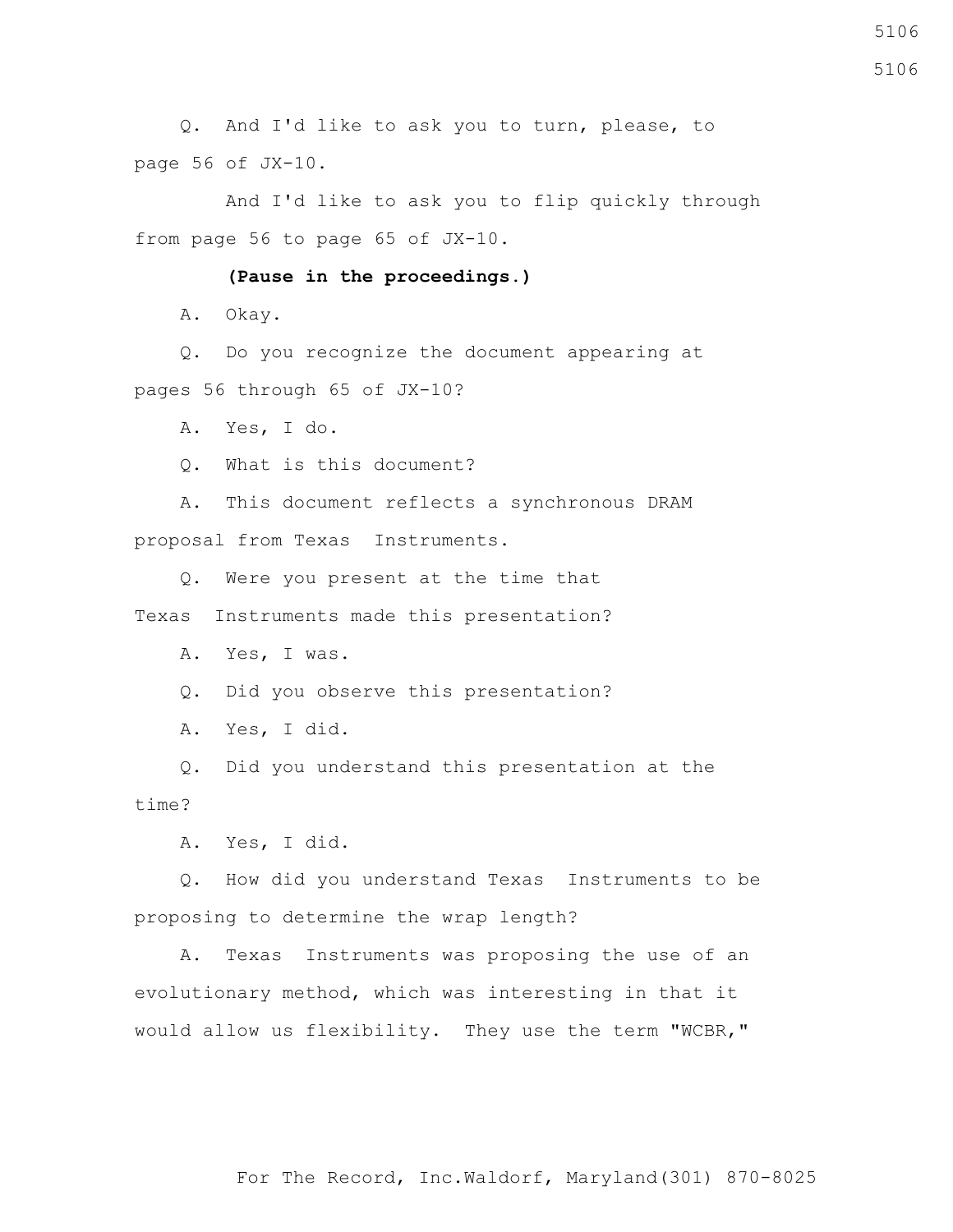which is a  $-$  it is a mode that was used on fast page mode and EDO DRAMs for entering what they call test mode, and WCBR really refers to a -- refers to an operation where CAS is dropped before RAS with write at a low level, and instead of initiating a refresh cycle, we would enter a test mode.

 Q. Mr. Kellogg, if I could perhaps step back for a moment, take this step by step.

 First I'd just like to be clear for the record how Texas Instruments was proposing to determine the wrap length.

 A. Texas Instruments was proposing the use of a programmable means of establishing wrap length.

 Q. And how was Texas Instruments proposing to use -- proposing to determine the clock latency?

A. The same method. It was a programmable mode.

 Q. Now, you began to explain the "WCBR" term. Could you please summarize briefly what that stands for.

 A. WCBR was the name that we used for fast page mode and EDO memory devices from, let's say, the '80s, 1980s, to reflect a means by which we would enter a test mode and remain in that test mode for some period of time.

Q. And again, the letters "WCBR," what does that

For The Record, Inc.Waldorf, Maryland(301) 870-8025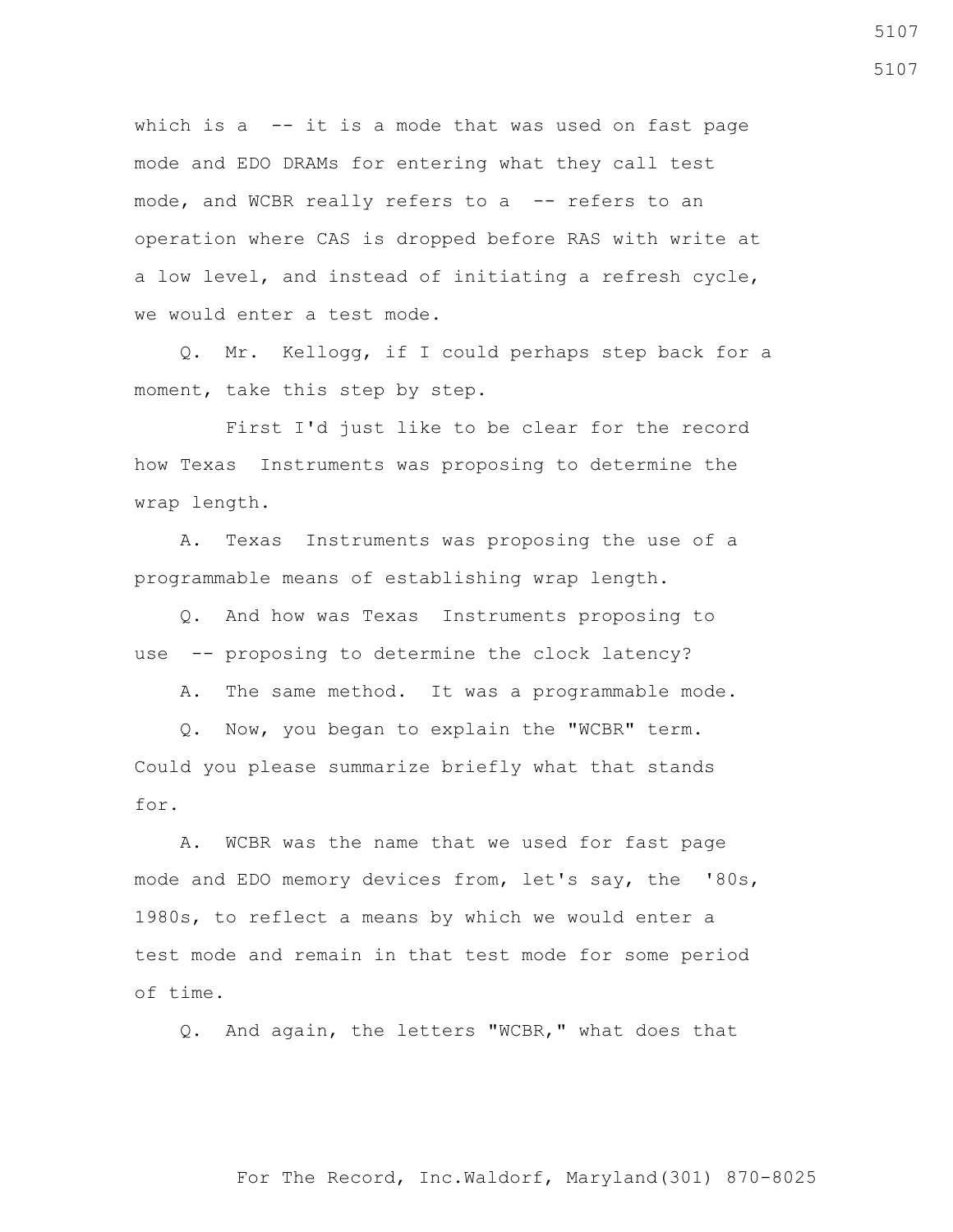mean?

 A. WCBR reflects a CBR cycle. CBR means CAS before RAS, refresh. The refresh is implied. W implies that the write signal is at low level at the time the CBR mode is entered.

 Q. Now, the term CAS that you referred to there refers to column access strobe; is that right?

A. That is correct.

Q. And RAS refers to row access strobe?

A. Row address strobe.

Q. I'm sorry. Row address strobe. Thank you.

 Now, in normal DRAM operations, which would come first, the RAS or CAS?

 A. Memory device activation in a normal operation would have been initiated by RAS falling. CAS would follow at a later time to capture the second half of the bus.

 Q. So would it be fair to say that CAS before RAS is unusual at least for normal DRAM operation?

 A. If "normal" is defined as a read or a write operation, yes. If normal is defined as a refresh operation, it was the standard -- one of the standard means of doing a refresh.

 Q. I think I was referring to a normal read or write operation.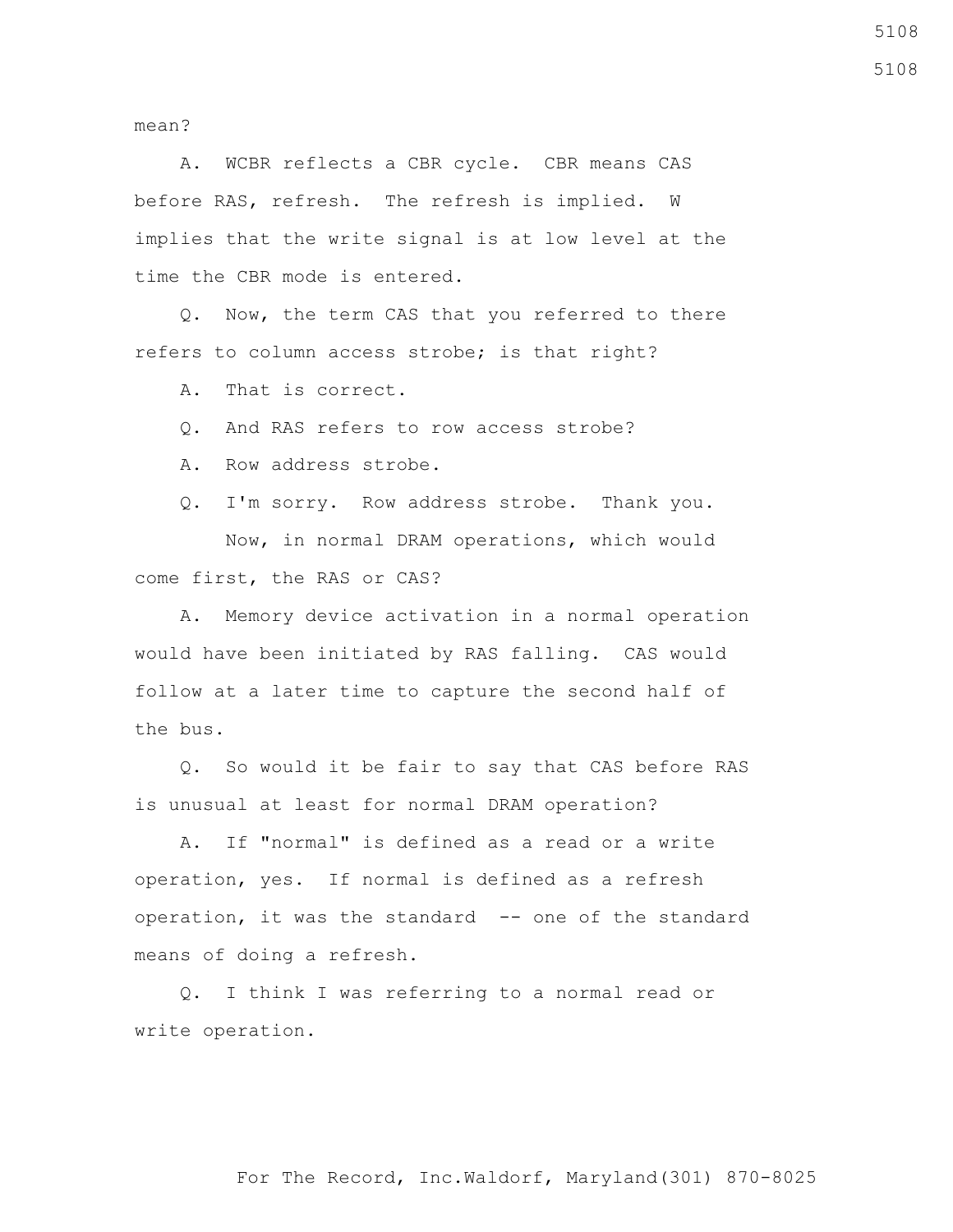A. In the case of normal read and write operations, RAS would typically fall first.

 Q. So now you were explaining that the cycle of CAS before RAS was used for a particular function in asynchronous DRAMs; is that right?

A. That is correct.

 Q. And can you please explain what that function was?

 A. CAS before RAS was one of two mainstream methods of refreshing the DRAM device.

 Q. Now, what, if any, is the relevance of the CAS before RAS usage to the Texas Instruments proposal?

 MR. PERRY: Your Honor, when we're asking about the relevance of issues, it sounds like we're getting into expert opinion.

 MR. OLIVER: I'll withdraw that question, Your Honor.

JUDGE McGUIRE: All right.

BY MR. OLIVER:

 Q. When you observed this presentation in late 1991 , did you understand there to be any particular significance to Texas Instruments' proposal to use the WCBR cycle?

A. Yes, I did.

Q. And what was your understanding at that time?

For The Record, Inc.Waldorf, Maryland(301) 870-8025

5109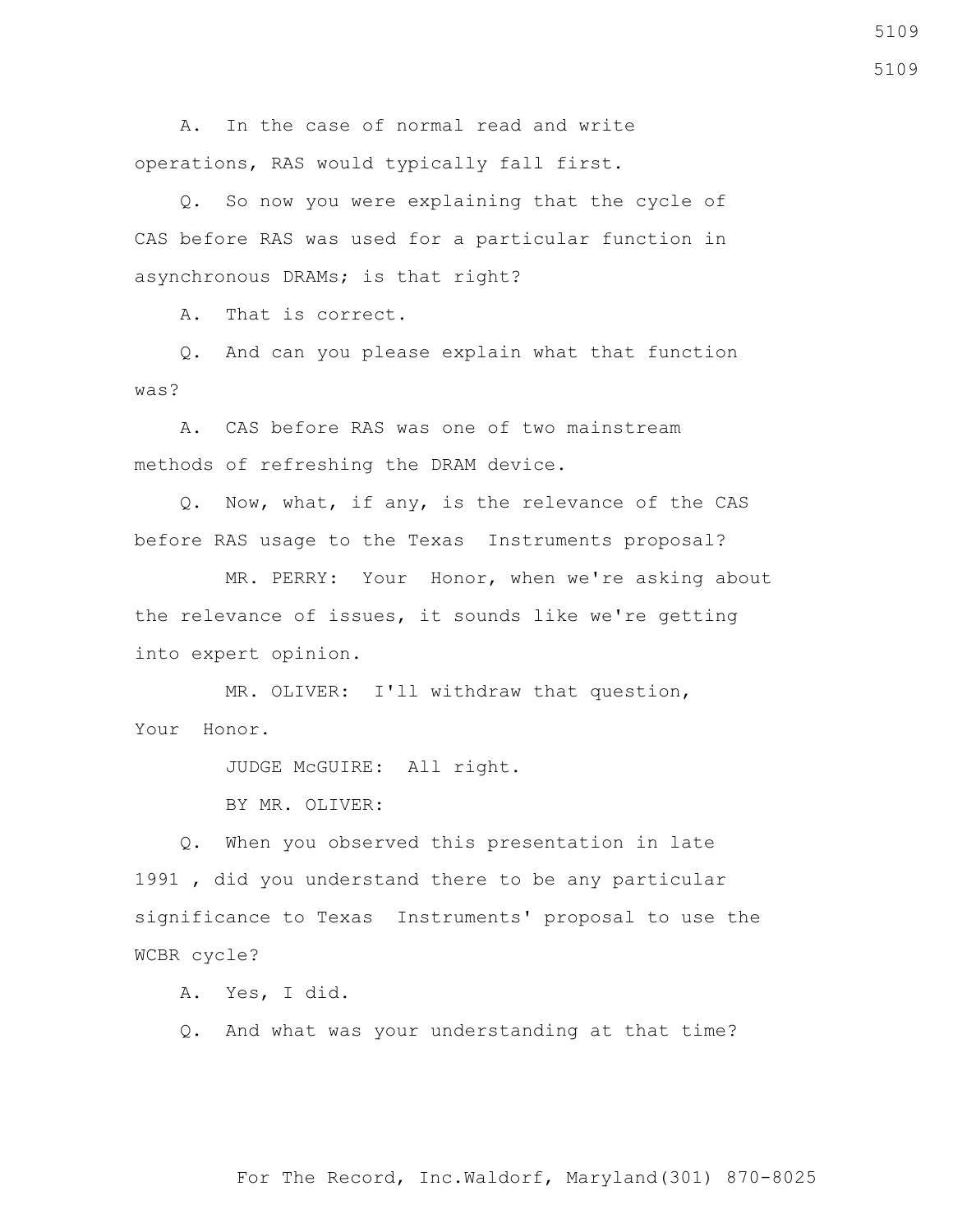A. The significance at least to me was that Texas Instruments was proposing that we use a cycle that we were currently using, for example, in the IBM memory devices to set a set of conditions for operation.

 Now, it should be noted that IBM used WCBR operations to enter test modes and in fact we used address keys at the time of WCBR to establish those modes and we did so in the '80s. It was well-documented in our data sheets.

 Q. Now, why was it significant to you that Texas Instruments was proposing something relating to programming the wrap length and programming the clock latency that related in some way to something that you had done before?

 A. This had two key messages to me. One is that it indicated I could use an evolutionary concept. In other words, I could use something I was familiar with and I'd been using for some period of time.

 It also implied that setting modes in a programmable method could be easily achieved.

 Q. If I could ask you to set the document aside, please.

 Now, focusing on the late 1991 and 1992 time period, can you summarize, based on your recollection,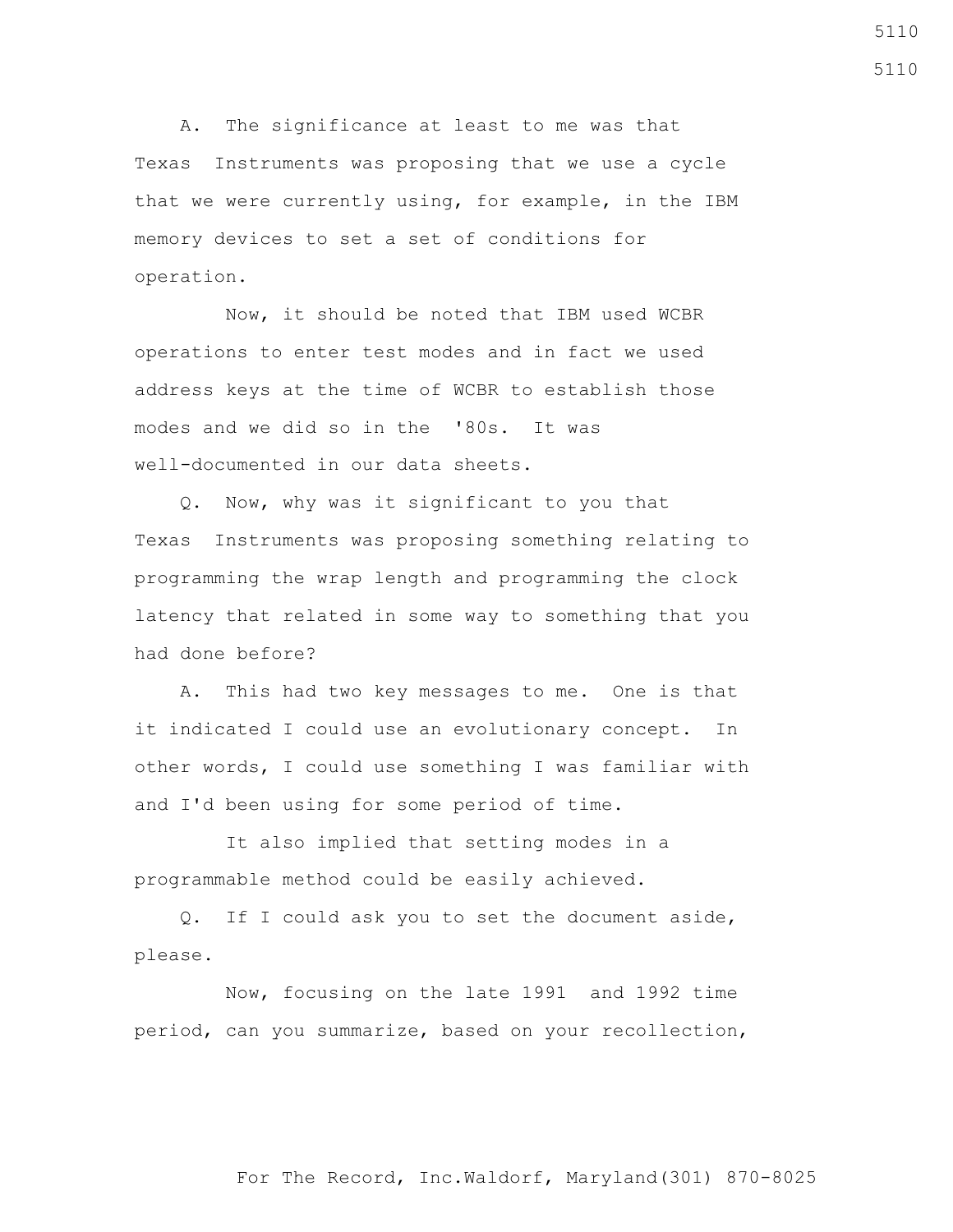what options JEDEC was considering in order to determine burst length?

 A. In regard to burst length or wrap length - we've used both interchangeably -- we always had the option of establishing a single burst length. We could describe that as fixed. In fact, manufacturers would likely prefer that.

 So we had fixed burst length and within the first fixed burst length we could have a short burst and simply repeat the burst activations or do a long burst length and terminate those via some means such as a burst termination operation.

 Another means of establishing burst length would be something such as the use of a pin or pins. Now, by "pin or pins," you could use a single pin, get two burst length options; you could use two and decode them, depending on the efficiency you'd like to apply to the use of those pins.

 Another alternative that we considered was programmability, with programmability being something as simple as a WCBR with an address key, such as we had done with fast page and EDO.

We also discussed fusing, for example, in the Cray proposal.

MR. OLIVER: Your Honor, if I could approach to

For The Record, Inc.Waldorf, Maryland(301) 870-8025

5111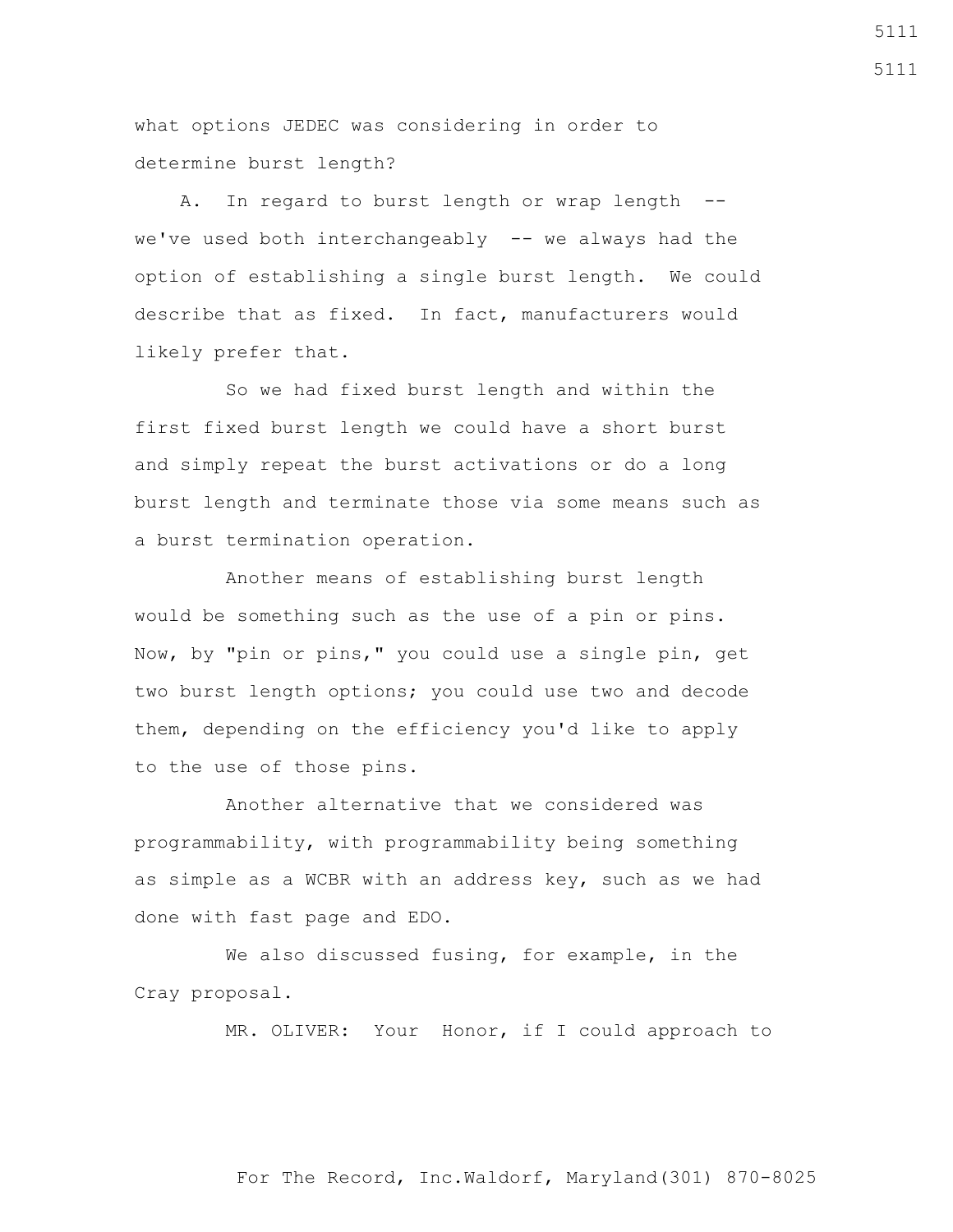make a list on the table here?

JUDGE McGUIRE: Go ahead.

 Do we know offhand where we are on the DX scale at this point?

MR. PERRY: The next one is 57.

JUDGE McGUIRE: Thank you, Mr. Perry.

BY MR. OLIVER:

 Q. Would it be fair to say "JEDEC options burst length"? Would that be a fair description of what you've been discussing?

A. Yes, I think so.

 Q. I believe you said -- the first one you listed was fixed?

A. Fixed, right. The very simplest.

Q. And the second one you listed was use of pins?

A. Yes.

Q. And the third you listed was programmable?

A. Programmable, yes.

Q. And the fourth you listed was fuses?

A. Yes.

 MR. OLIVER: Your Honor, I'd like to mark this as DX-57.

JUDGE McGUIRE: Right. Go ahead.

 **(DX Exhibit Number 57 was marked for** 

# **identification.)**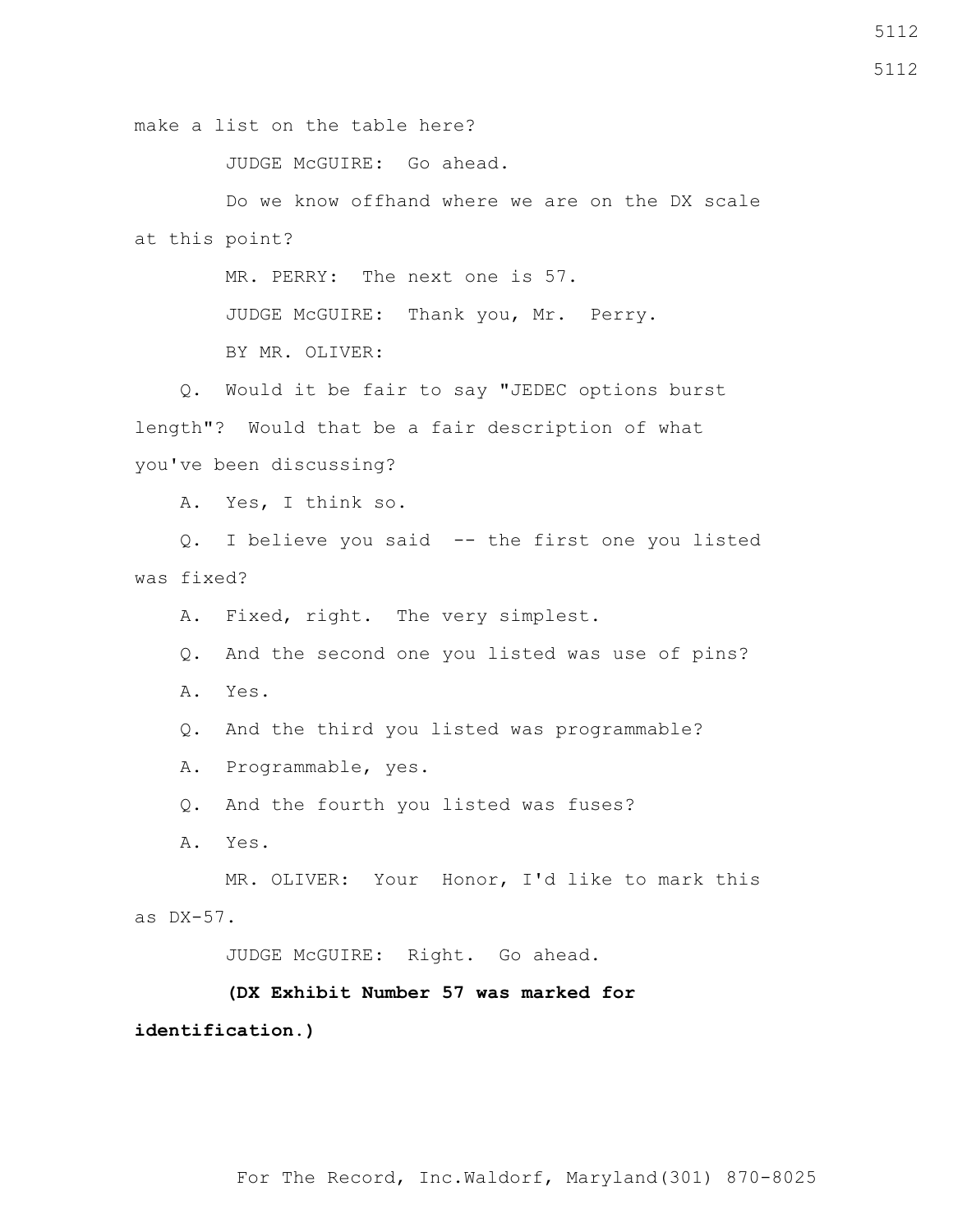BY MR. OLIVER:

 Q. Now, Mr. Kellogg, during the 1992 time period, was IBM involved in discussions within JEDEC relating to which of these alternatives to use?

A. Yes, we were.

 Q. Now, did you personally in the 1992 time period have any role in formulating a recommendation with respect to what position IBM should take in terms of which alternative to use?

A. Yes, I did.

 Q. Perhaps you could start by just explaining what role you had in formulating a recommendation within IBM in terms of which of these options to use.

 A. In that time period I was in the memory applications organization and our role was to do several things, including comprehending system requirements, work with the device developers to understand the complexity of implementation, and work within the industry to develop the optimal solution, price/performance.

 Q. Now, in the 1992 time period, what factors did you consider when you were evaluating these various options for determining burst length?

A. Typical factors we would consider -- and these are not in any order  $-$ - would be  $-$ -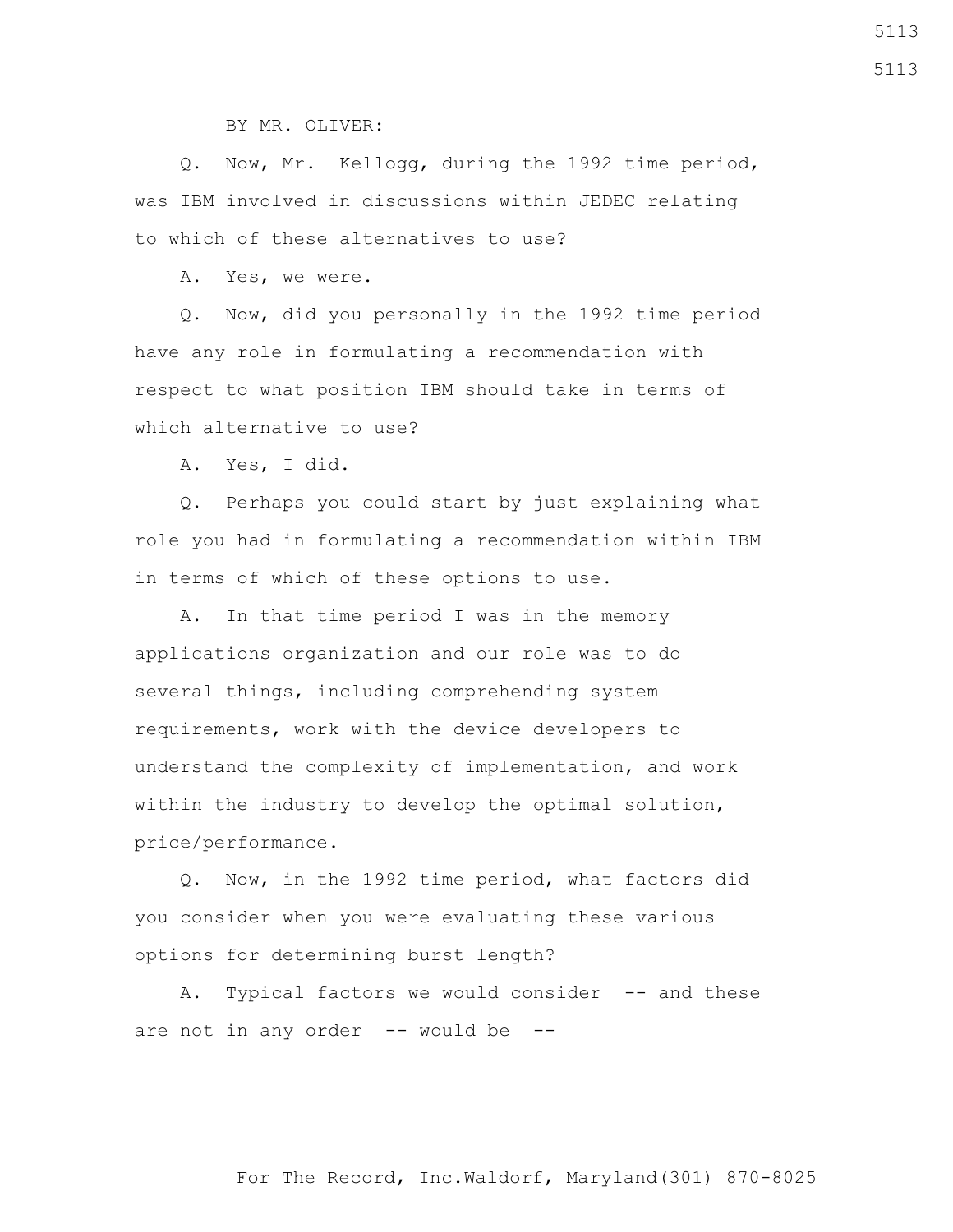MR. PERRY: Your Honor, I'm sorry. I move to strike if he's talking about typical options we could consider. The question was what did he consider based on his memory.

JUDGE McGUIRE: Sustained.

 MR. OLIVER: Your Honor, I'll withdraw the question and restate it.

JUDGE McGUIRE: All right.

BY MR. OLIVER:

 Q. Mr. Kellogg, focusing on your analysis in the 1992 time period, I'd like to know what factors you considered when you were evaluating these various options to determine the burst length.

 A. I simplistically stated before price/performance, so let me clarify it.

When we looked at features associated with memory devices, the first question was associated with what the customer would require, and we had a broad range of customers for applications, so we would have to comprehend what options they might require for optimal system performance.

 Another consideration would be design complexity, and we considered, by working with the device designers, the complexity of designing the function and the impact to the design in regard to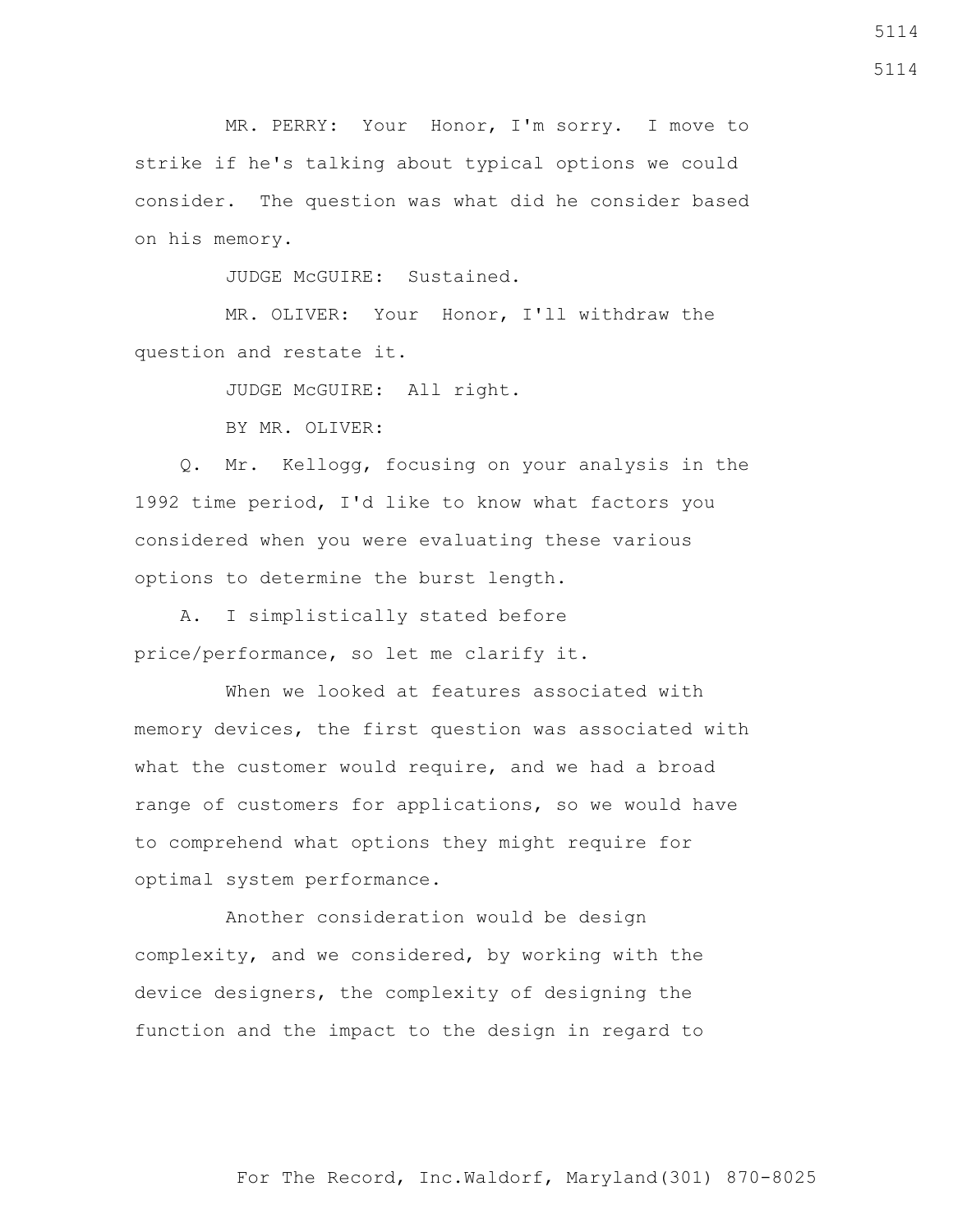things such as die size, performance and schedule.

 A third item we would evaluate would be items associated with test, test complexity, which relates to test cost, test time, and sufficient test coverage to assure the part would meet the specified reliability and test coverage outgoing product quality level.

The last piece is, as I mentioned, price/performance. All that considered, what effect does it have on the ultimate cost of the device, manufacturing cost.

 Q. Now, Mr. Kellogg, if we could start with fixed burst length and if you could please explain your understanding in the 1992 time frame of what fixed burst length was.

 A. Fixed burst length could really refer to two different things, and I may have said that when I was making my description.

 In the very simplest mode, fixed burst length was designing the part to do one thing, burst one length.

 The other alternative would be to establish the fixed burst length at some point in the manufacturing process, and that point could be at processing time, such as a metal mask, or it could be at test time, such

For The Record, Inc.Waldorf, Maryland(301) 870-8025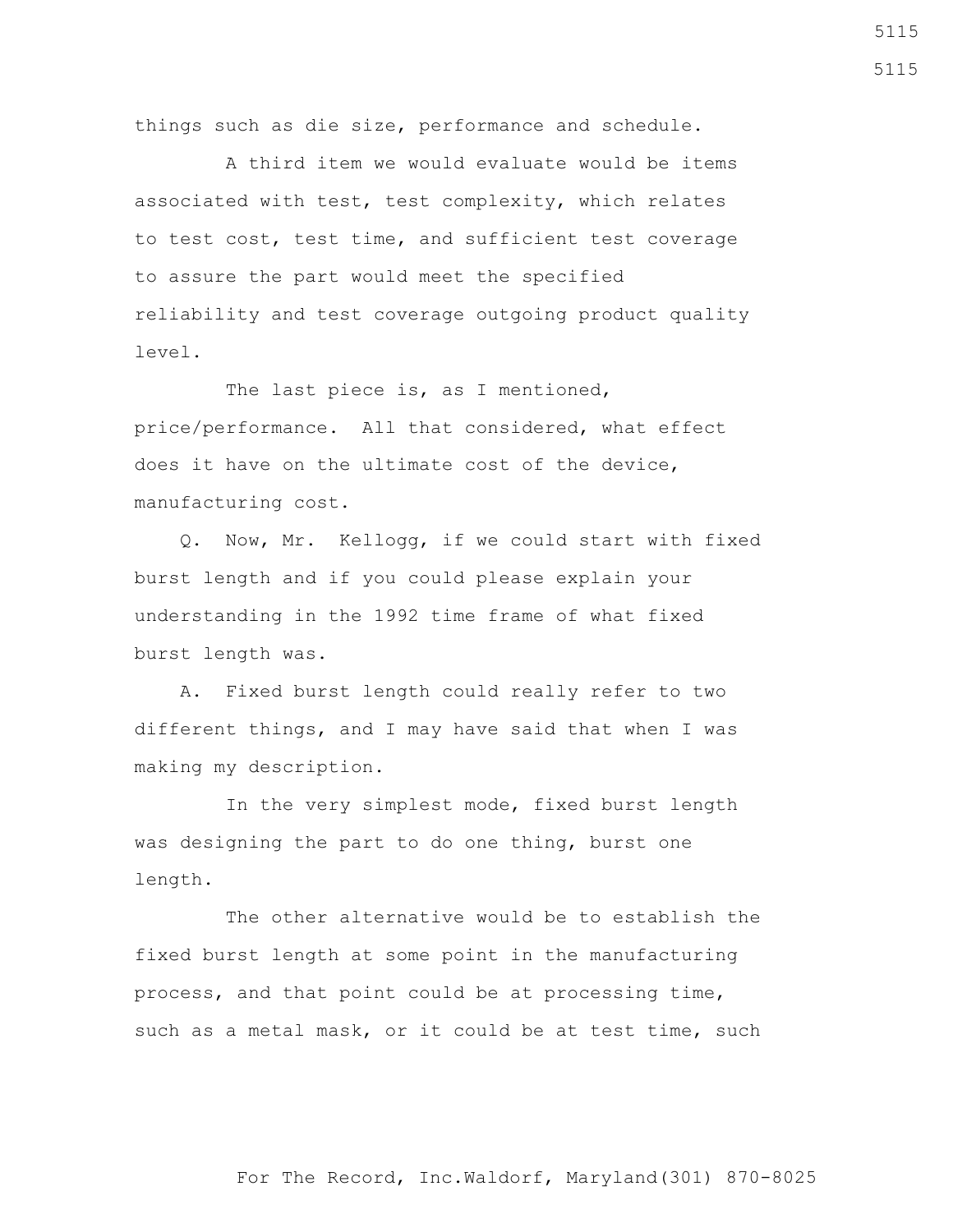as a fuse. In each of those cases we would end up with a part, once it was sold, that had a fixed burst length.

 Q. Now, you've referred to a metal mask. What is a metal mask?

 A. A metal mask is a term that we use to describe a personalization step, and that was very late in the manufacturing process, such that we could manufacture devices, put them into a storage location during the manufacturing process, hold them there until we had a better understanding of the customer needs.

 We could then finish the processing, with this processing being fairly rapid as compared to the total processing cycle time, and using these metal masks for the final mask levels personalize the device for a set of attributes that the customer was interested in.

 Q. And please correct me if I'm wrong, but just to be certain that I understand what you're saying, are you saying that the device would be designed such that it would be -- that it might be capable of supporting two or more burst lengths but in the final manufacturing step that would select one of those particular burst lengths?

A. In this case, yes.

Q. Now, in the 1992 time period when you were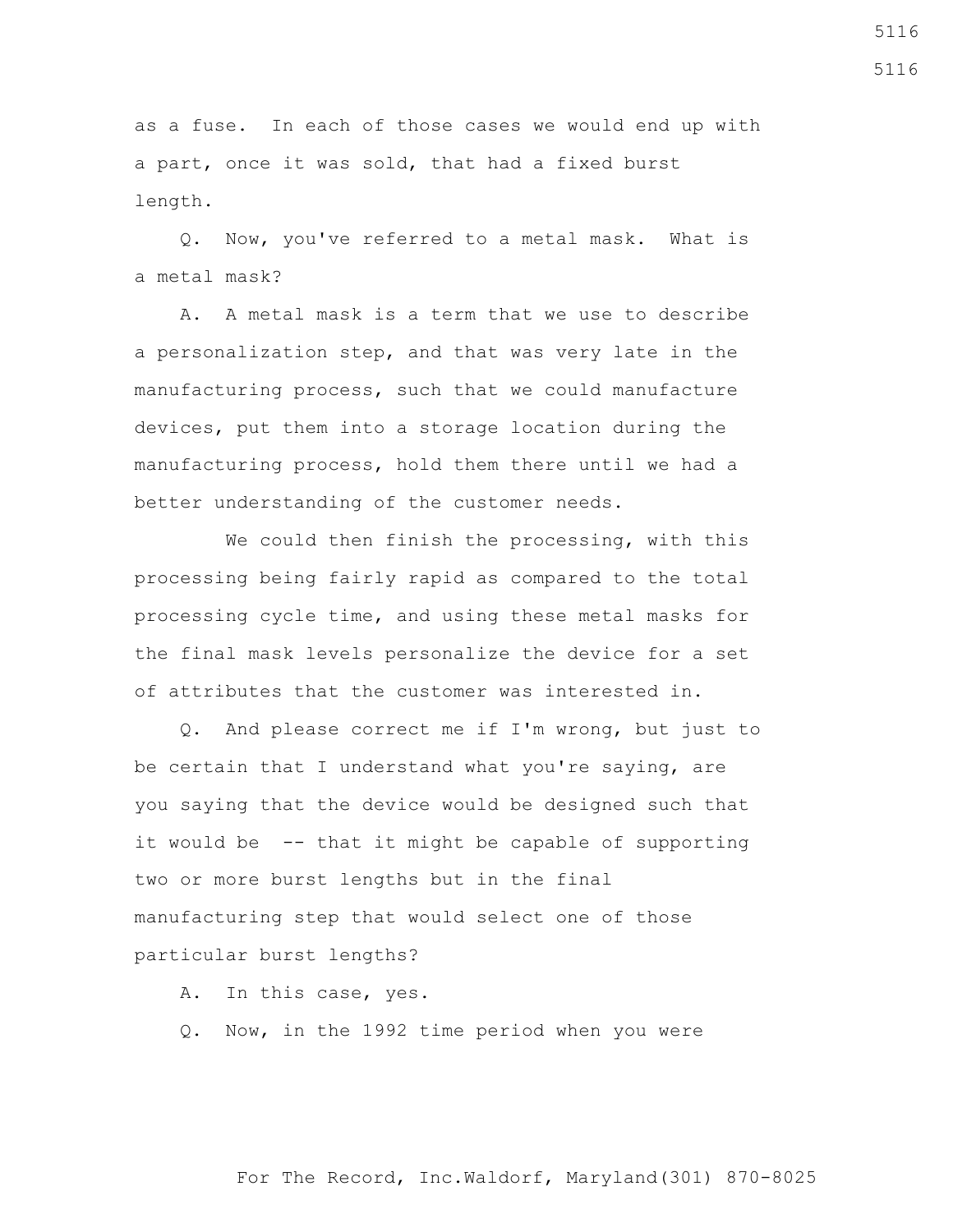analyzing these various options, can you please explain what you understood to be the advantages of using a fixed burst length?

 A. Again, I would have to differentiate fixed as being a single burst length versus a burst length that was selected during the manufacture and test process.

 Q. Okay. But just to be clear, then why don't we separate it.

 And let me ask you first about the burst length at which the device contained only one single option, and let me ask you again, in the 1992 time period, at the time you were analyzing these options, what did you understand the advantages, if any, to be of using that type of a fixed burst length?

 A. By using -- by designing to support a single burst length we would simplify the design, which would result in a reduction in the design cycle time of some extent.

 We would see some improvement in performance for the device in that we would no longer have to concern ourselves with multiplexing various options and whatever propagation delay was associated with that set of circuits.

 We would simplify our test time in that we would no longer have to concern ourselves with setting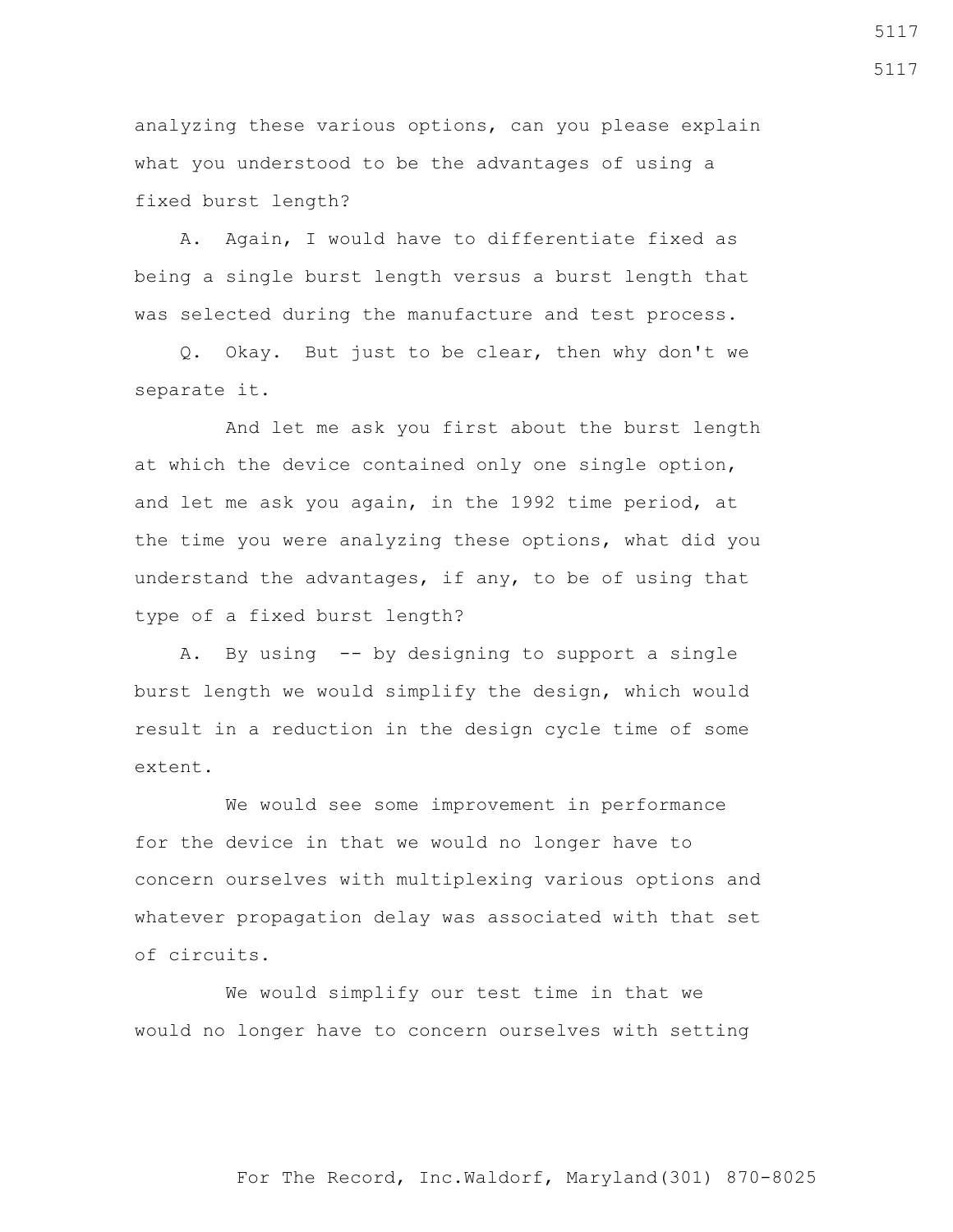options for characterizing various options in the case of at least the fuse operation.

 So in general, we would see, and in fact we did see because we did things of this nature, we would see a cost reduction of some nature and some performance advantage and some cycle time reduction in the development cycle.

 Q. Okay. And sticking again with the design option of the fixed method of determining burst length, in the 1992 time period, when you were performing your analysis, what did you understand to be the disadvantages of using the design method of the fixed burst length?

 A. The disadvantage is if we picked a fixed burst length and had no other alternative and our customers or the industry changed their mind, we would be exposed with a need to complete a redesign.

 Q. Now, still within the fixed burst length but looking now at what I believe you referred to as a metal mask option, in the 1992 time period when you were doing your analysis, what did you understand to be the advantages, if any, of using a fixed burst length as determined through a metal mask process?

 A. The advantages of using a metal mask would include the fact that I would have the capability to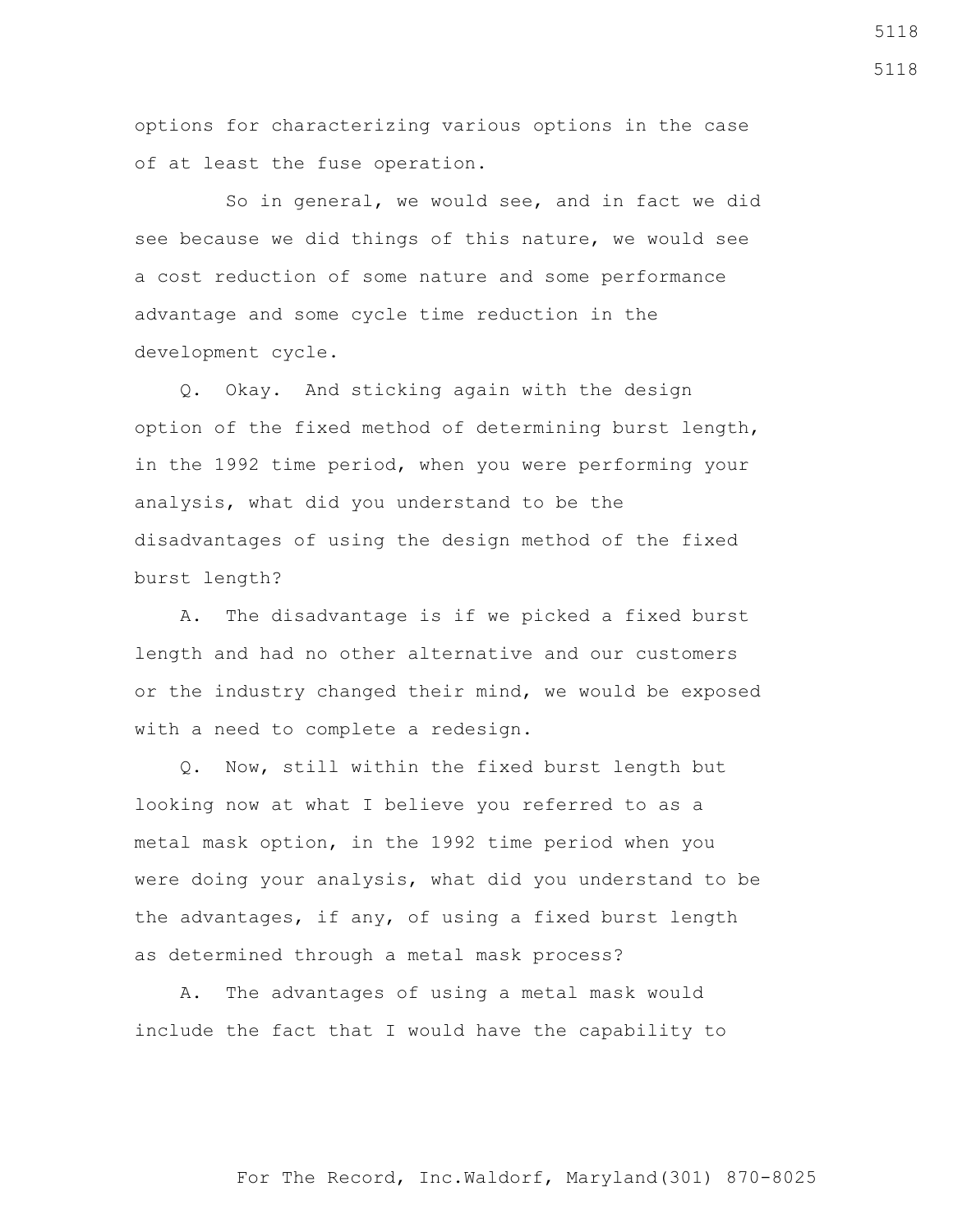manufacture devices having different characteristics to accommodate various applications. The metal mask was a very well-known process for IBM and a metal mask allowed for reasonable performance characteristics on the device.

 So it would allow us to manufacture various options with a reasonable lead time from the time that we received the request to the time we delivered the parts.

 Q. Now, again focusing on the 1992 time period when you were analyzing these options, what did you understand to be the disadvantages of using a fixed burst length as set through a metal mask?

 A. The disadvantage is that there was a response time, a response lag, from the time the customer request came in. If the part didn't currently exist in stock with the burst length requested by the customer, we would have to go back into the manufacturing process. That was a period -- a cycle time of as much as a month, maybe two weeks at minimum, so there was a time lag.

 Other disadvantages would be just the fact that I would have multiple part numbers, so there is some economic disadvantage.

Q. Let's turn next to use of pins to determine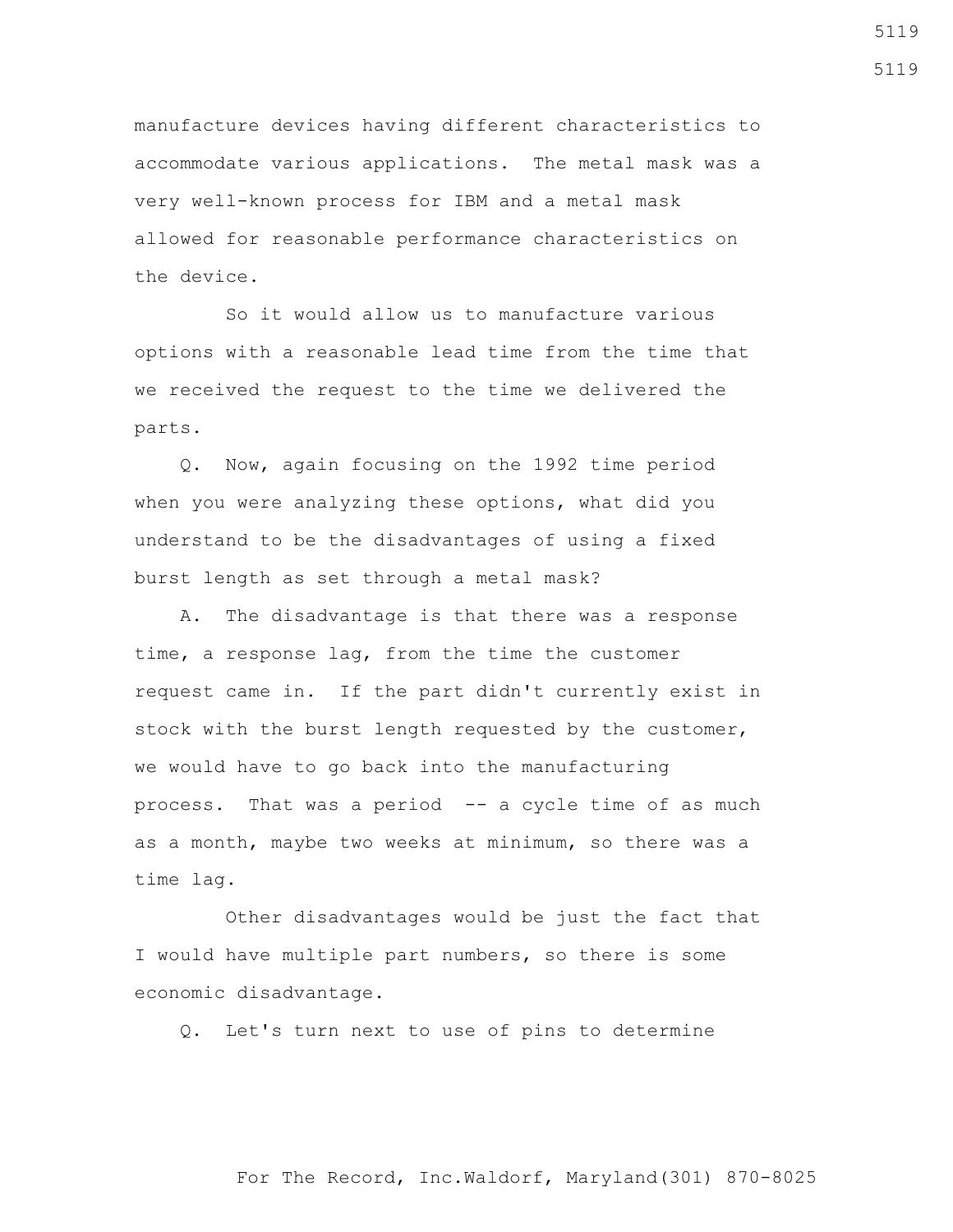burst length.

 And again focusing on your understanding in the 1992 time period, could you please first explain your understanding at that time of how pins could be used to determine burst length.

 A. As I stated before, depending on the number of burst length options and the number of available pins, I might use one or two pins or three pins to establish burst length.

 So I would monitor a single pin or multiple pins and establish a DC level to configure the device to operate in a certain manner.

 Q. Now, you referred to a DC level. What does that mean?

 A. It means a fixed level, a level that isn't changing, at least at a high rate of speed.

 Q. So in other words, is that a current of electricity that is relatively stable?

 A. Relatively stable at a constant voltage, for example.

 Q. Again based on your understanding in the 1992 time frame, did this option of using a pin with a constant voltage level require adding pins?

A. That's a difficult question.

In that time frame, we are looking at a total

For The Record, Inc.Waldorf, Maryland(301) 870-8025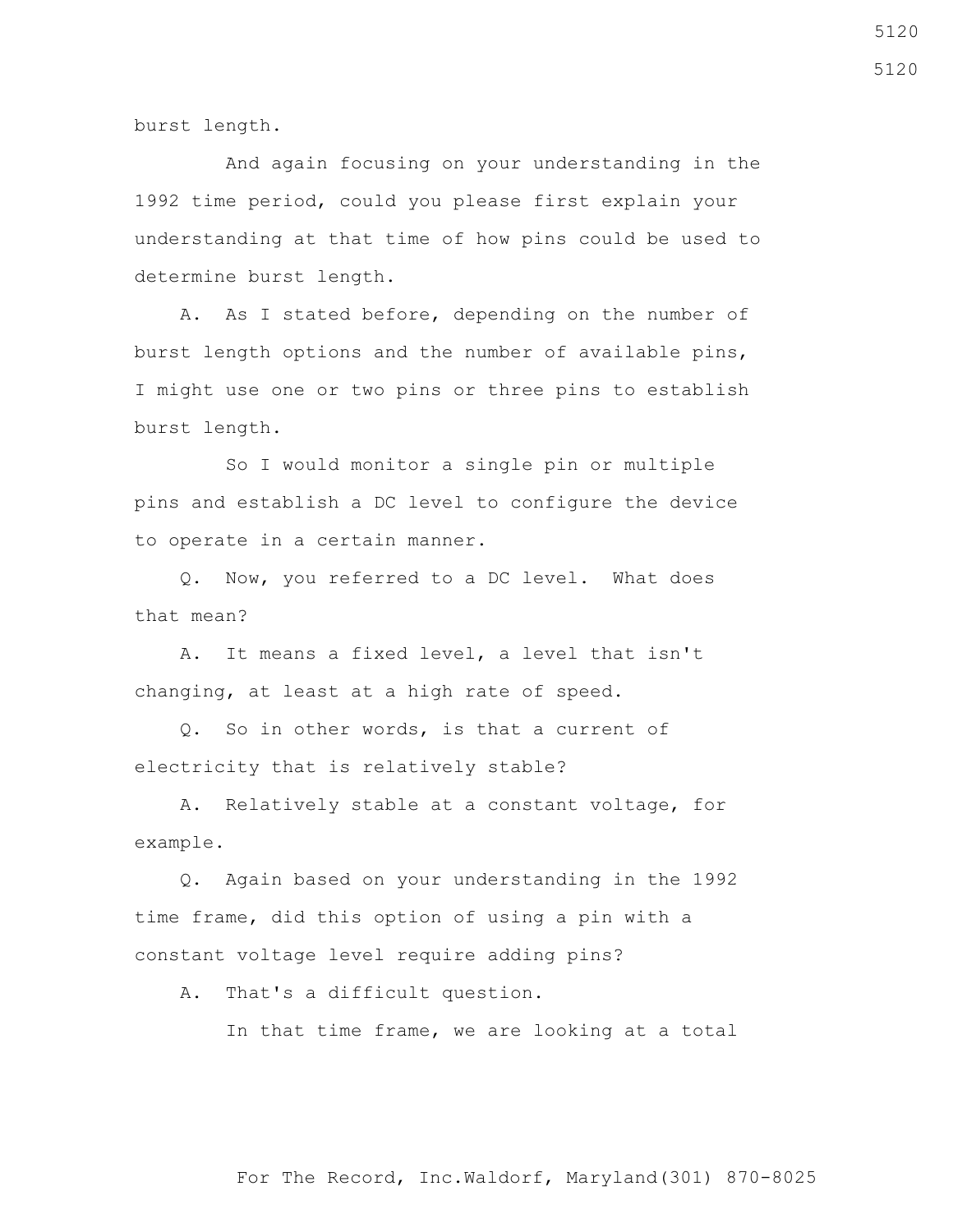problem. The total problem is what does the customer need, when does he need it, how big is the chip going to be, what kind of package, what are the wiring issues associated at the next level of assembly, how many power and ground pins do we need at the frequencies we're going to run at.

 So there were a large range of issues, and JEDEC spent a lot of time talking about pinouts, pin count, package sizes, pinouts in general.

 I would not be prepared to characterize this as saying this would add pins; I would say it's an element that we would consider during the decision process on how many pins would be required to deliver the function that the customer wants.

 MR. PERRY: Your Honor, I'm going to move to strike as nonresponsive. And I think we'll be here until August with this witness at this rate. I don't mean to demean him, but the answer was he didn't know, and it took a minute to say it.

 So I'm sorry to be frustrated about it, Your Honor, but I'm not sure I'll get my cross done today because we're still in 1992 with burst length.

 MR. OLIVER: Your Honor, I believe part of the problem is I probably did not ask the most informed question. I can ask a couple more questions to help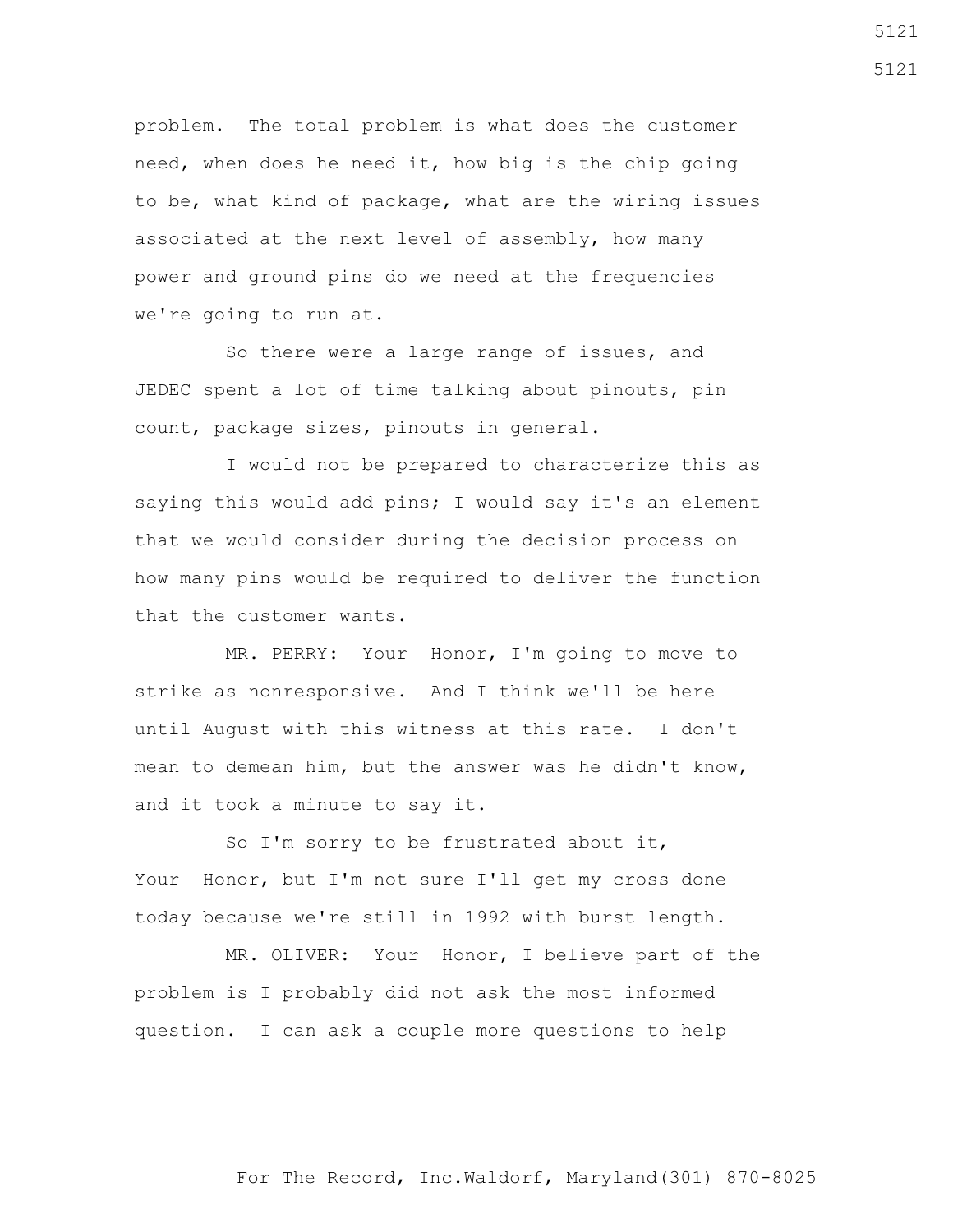explain this.

 JUDGE McGUIRE: I'm going to entertain that answer, but let's try to keep your inquiries very tight, if we could, Mr. Oliver, so we can expedite this portion of the examination.

 MR. OLIVER: I will try, Your Honor. I'm struggling myself with not being an expert in this technology, but I'll do my best.

 JUDGE McGUIRE: And I caution you, Mr. Kellogg, try to only answer to the extent that you have to only that question that you're being asked.

THE WITNESS: Yes, Your Honor.

 JUDGE McGUIRE: And try not to expand on your answer any more than you have to.

 We all have an interest here in concluding with you this afternoon, so if we have to stay here until eight o'clock, then we'll do it in order for him to conclude.

 So we all have an interest in trying to get through this witness, so let's keep that in mind, everybody.

 MR. OLIVER: Yes. Thank you, Your Honor. I will try to see what I can do to expedite this question.

BY MR. OLIVER: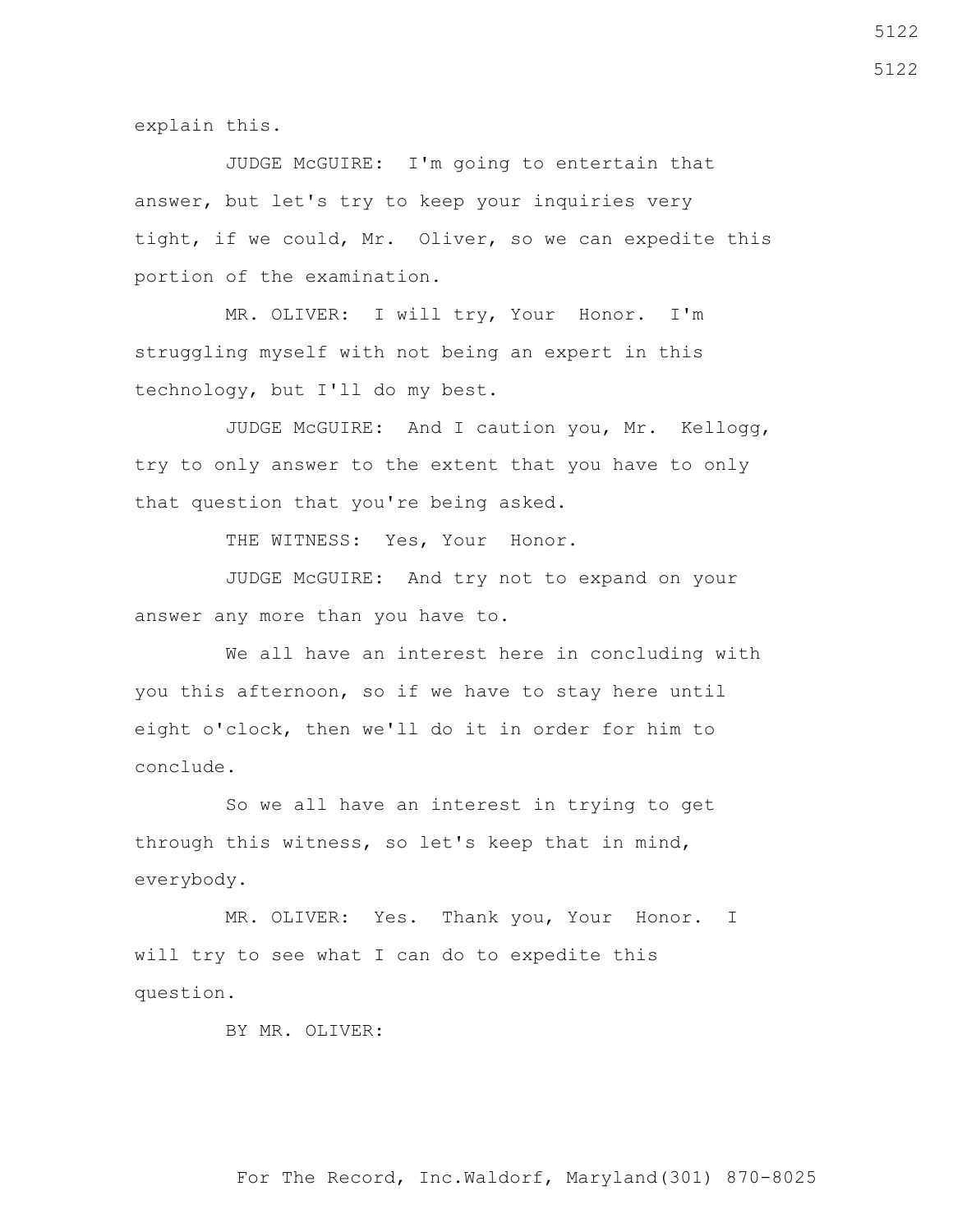Q. Mr. Kellogg, would it be fair to say that the use of a pin as you have described it would require a dedicated pin, in other words, a pin dedicated to the sole use of determining a burst length?

A. No.

JUDGE McGUIRE: Now, that's more like it.

 MR. OLIVER: Your Honor, you may not like my next question.

> MR. PERRY: "Why not?" BY MR. OLIVER:

 Q. Can you please explain why? JUDGE McGUIRE: Oh, jeez. Okay. THE WITNESS: I think I can briefly explain. Because we hadn't finalized the pin

requirements or the pinout at the time this was being considered.

BY MR. OLIVER:

 Q. Mr. Kellogg, if a single dedicated pin were to be used to determine burst length, could you describe what type of pin would be used.

 MR. PERRY: Objection, Your Honor. He's not tying it to the 1992 time period and his thought process at the time.

JUDGE McGUIRE: Sustained.

MR. OLIVER: Thank you, Your Honor.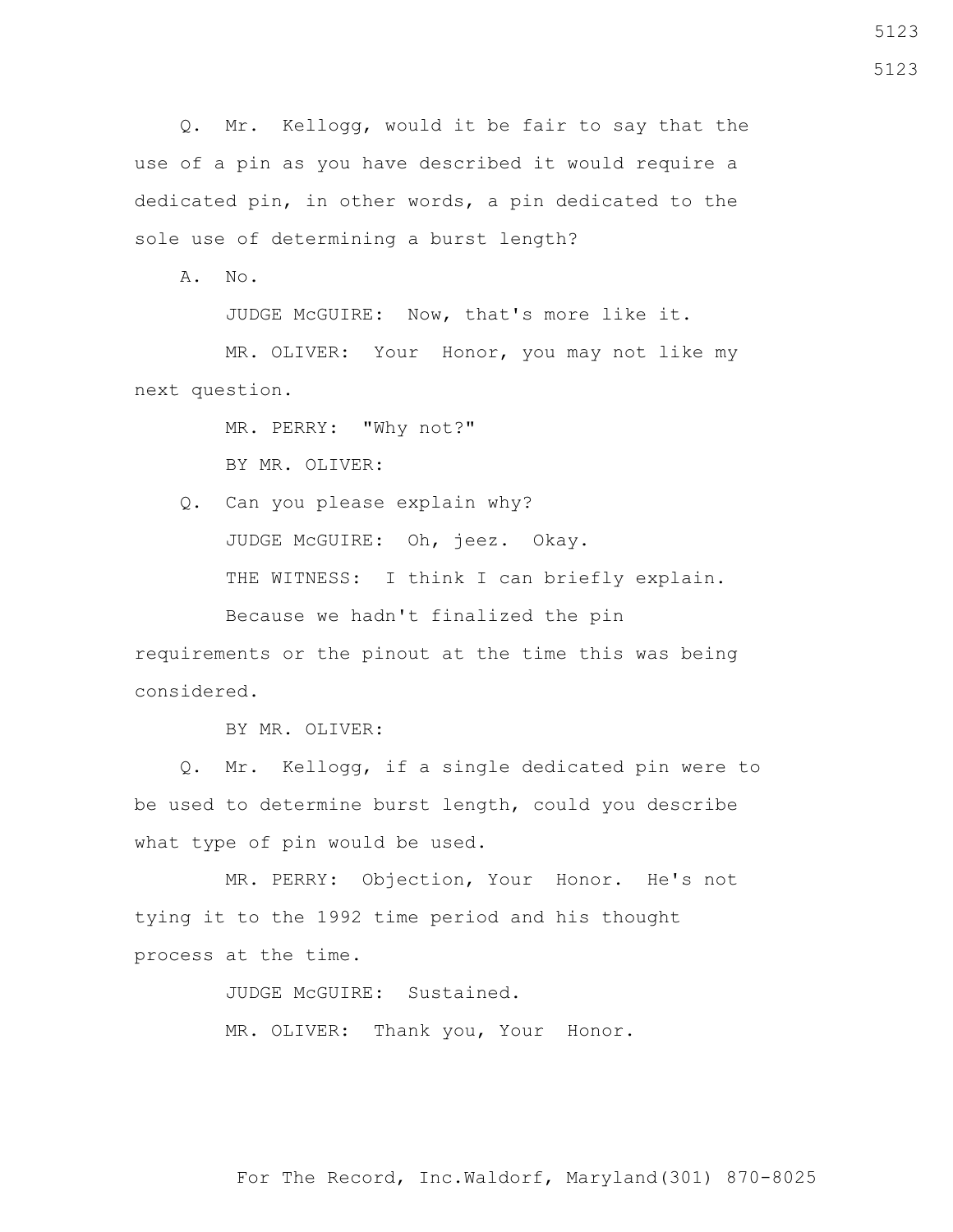BY MR. OLIVER:

 Q. Mr. Kellogg, focusing on the 1992 time period, did you have an understanding at that time that if a single dedicated pin were to be used to determine the burst length as to what type of pin would be used?

A. Yes, I did.

 Q. Can you please explain your understanding of what type of pin would be used?

 A. We would select a pin in a region of the package that was not characterized or would not require special consideration from high speed set of attributes.

 In other words, this is a DC pin, so we'll place it somewhere out of the way.

 Q. Would it be fair to say that certain pin locations are, shall I say, more desirable than others?

A. Yes, it would.

 Q. And can you please explain why that is? JUDGE McGUIRE: Briefly.

MR. OLIVER: Thank you, Your Honor.

THE WITNESS: It had to do with the proximity of power and ground, also the proximity of the die to the pin in question.

BY MR. OLIVER:

Q. And just to be certain that we understand your

For The Record, Inc.Waldorf, Maryland(301) 870-8025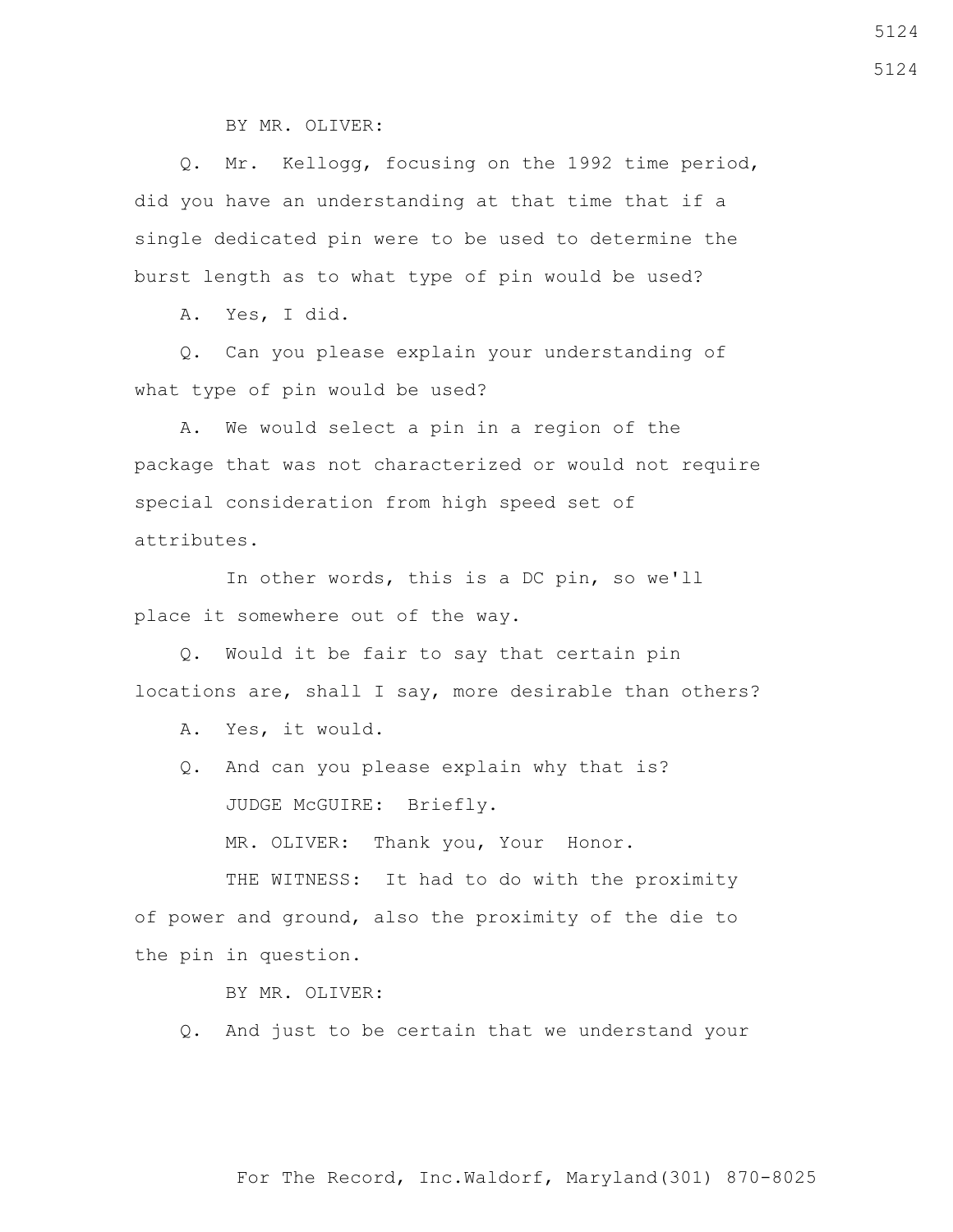thinking in the 1992 time period, were you saying that it would be possible to use a pin to determine burst length that could be placed in a less desirable location in the package?

A. Yes.

 Q. Now, again focusing on the 1992 time period, did you have any understanding one way or another as to whether a pin could be shared, in other words, a pin could be used to determine burst length and could be used for another function?

A. Yes, I did.

Q. And what was your understanding at that time?

 A. There's a desirability to share pins either by doing a multiplex, or decode is a better term, the decode of multiple pins, or monitoring a pin during a programming mode, such as WCBR with address keys.

 Q. Could you please explain briefly your understanding in the 1992 time period as to how pins might be shared in order to set the burst length and perform other functions.

 A. An example of a function we adopted is auto-precharge which I believe was shared with the A10 address pin.

 Q. Now, with respect to the pins that might be used to set burst length as well as perform other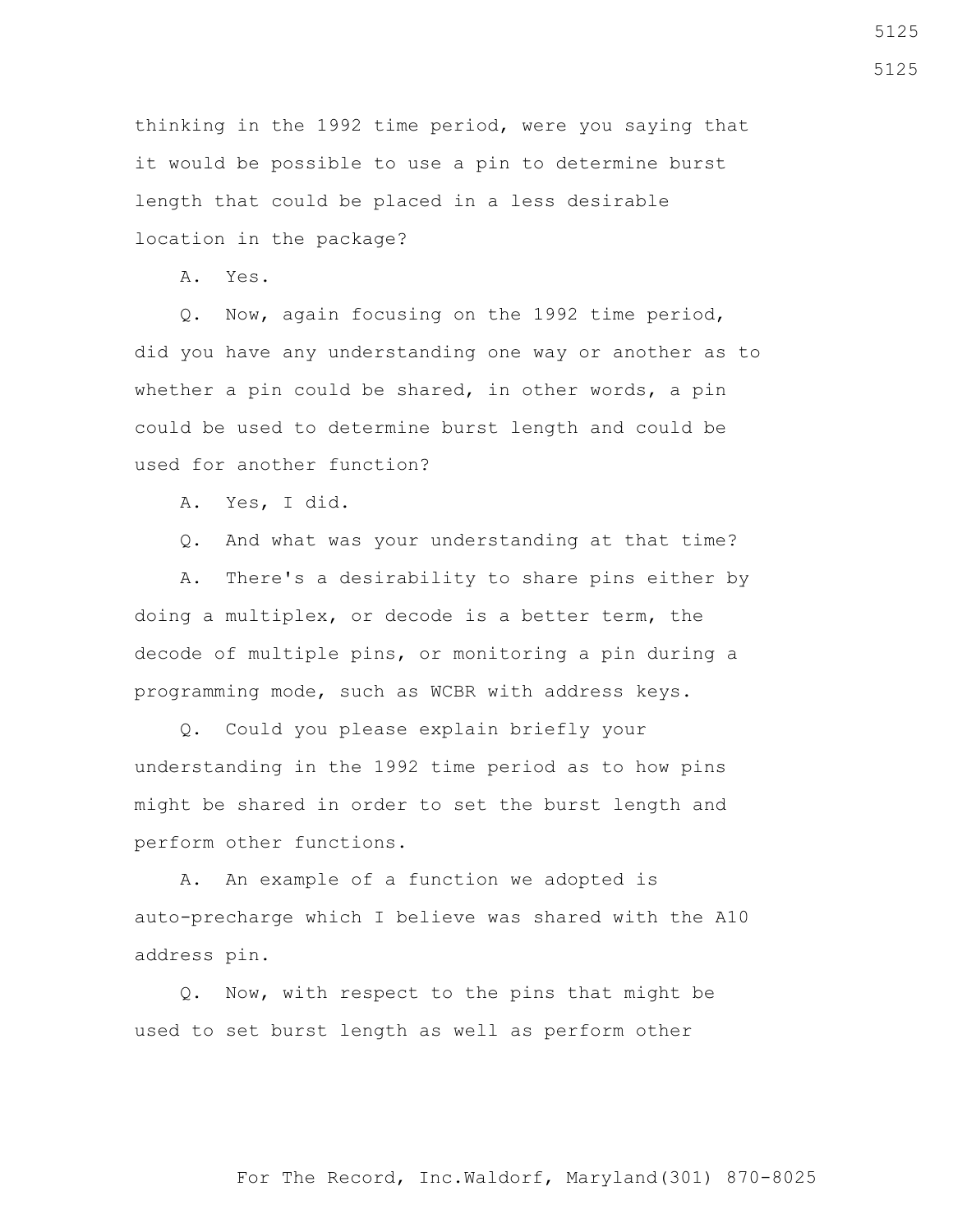functions, did you have an understanding in the 1992 time period as to what pins might be used both to set burst length and perform other functions?

A. Yes, I did.

 Q. And what was your understanding in the 1992 time period?

 A. My first preference in that time period would be to use column address pins or pins that were not used during the column address portion of the read or write operation.

 Q. Now, Mr. Kellogg, in the 1992 time period, again, based on your consideration, if a shared pin or pins were to be used to set the burst length, did you understand that that would require the information to be stored on the DRAM?

 A. If the pin was a DC pin, in other words, a pin that stays at a constant level, I would not need to store that information.

 Q. Now, what about the case where the pin was not a DC pin? In that situation would the information have to be stored on the DRAM?

A. Yes, it would.

 Q. And based again on your understanding in the 1992 time period, what was your understanding of how the information would be stored?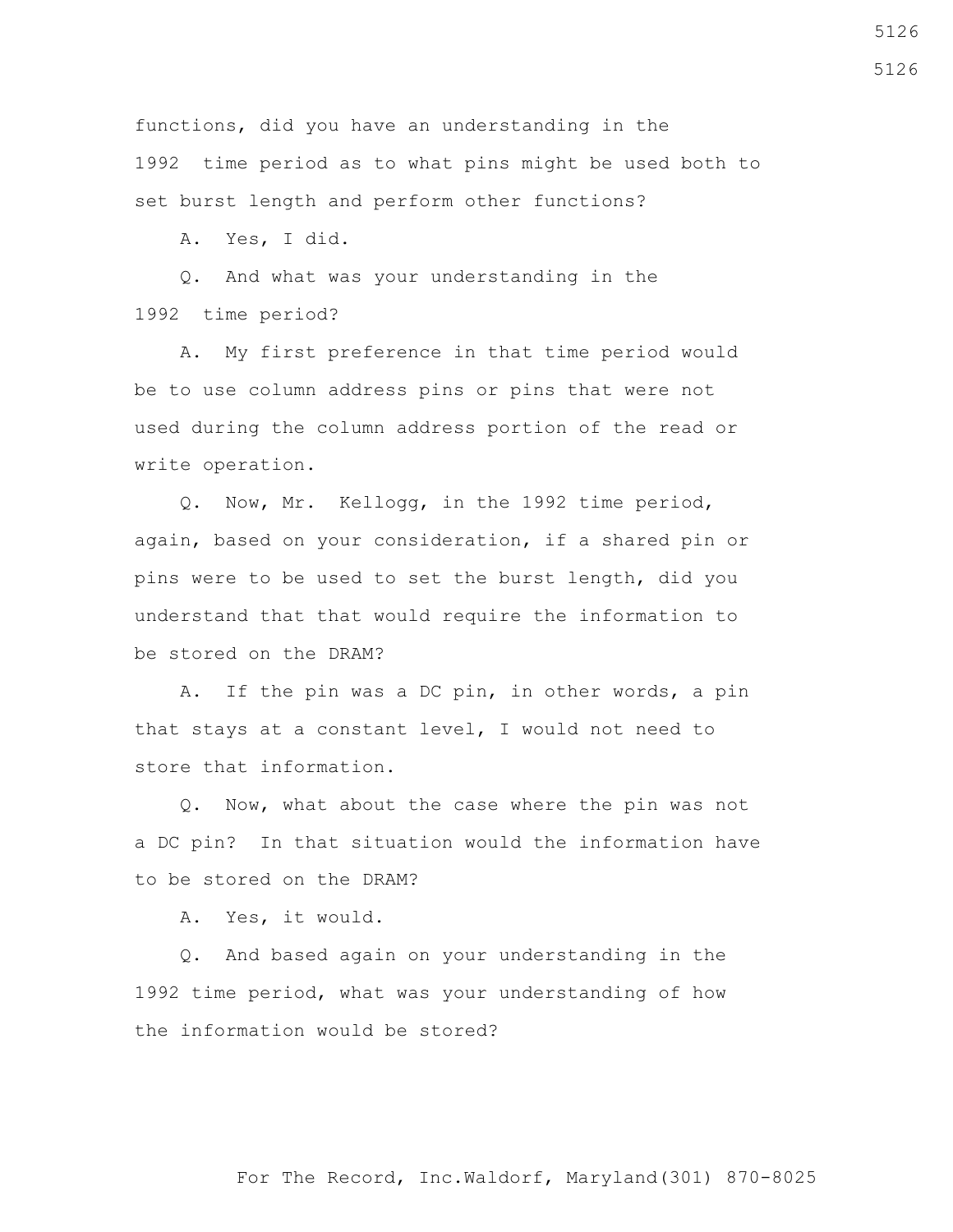A. It would be stored in some sort of latch on the memory device.

 Q. And can you please explain just very briefly your understanding in the 1992 time period of what a latch was?

 A. A latch was simply a storage element that could store either of two polarities in this type of product.

 Q. And again based on your understanding in the 1992 time period, what, if any, did you understand the similarity or difference to be between a latch and a register?

 A. My view of a latch versus a register in that time frame was that a latch typically stored a bit of information, either a plus or minus, whereas a register typically stored a numerous set of bits for an extended period of time.

 Q. Now, focusing again on your understanding in the 1992 time period, what did you understand the advantages, if any, to be of using one or more pins to set the burst length?

 A. The advantages would be that, in that time frame, it would be one means by which we could produce parts through the production facility, put them into stock and have those parts capable of doing more than

For The Record, Inc.Waldorf, Maryland(301) 870-8025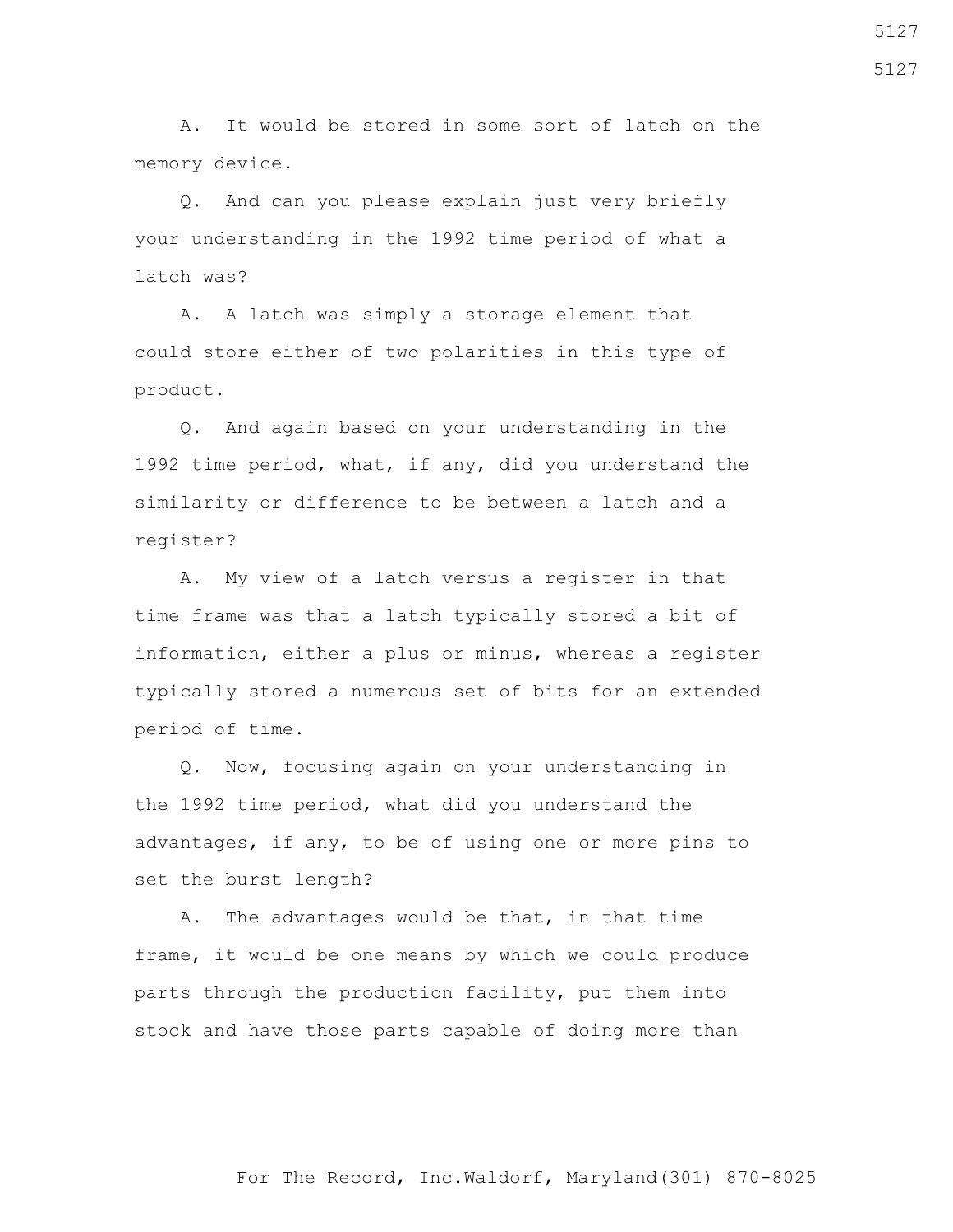one mode of operation.

 Q. Now, again focusing on the 1992 time period when you were doing this analysis, what did you understand the disadvantages to be, if any, of using one or more pins to set the burst length?

 A. The predominant disadvantage would be that we would have to test each mode, which would have some impact to our test cost, test time.

 Q. Mr. Kellogg, we can turn next to using programming to determine the burst length.

 Again focusing on the 1992 time period, can you please explain very briefly your understanding of what was being proposed to -- by way of programming to determine burst length.

 JUDGE McGUIRE: You're talking about being proposed to JEDEC?

MR. OLIVER: Yes, Your Honor.

 THE WITNESS: The JEDEC proposal that I recall was the WCBR with address key.

BY MR. OLIVER:

 Q. And can you please explain very briefly your understanding in 1992 of how that would work?

 A. As related to SDRAM, that simply related to the fact that write, RAS and CAS would all be low at the time clock, switched to a high level, and that decode

For The Record, Inc.Waldorf, Maryland(301) 870-8025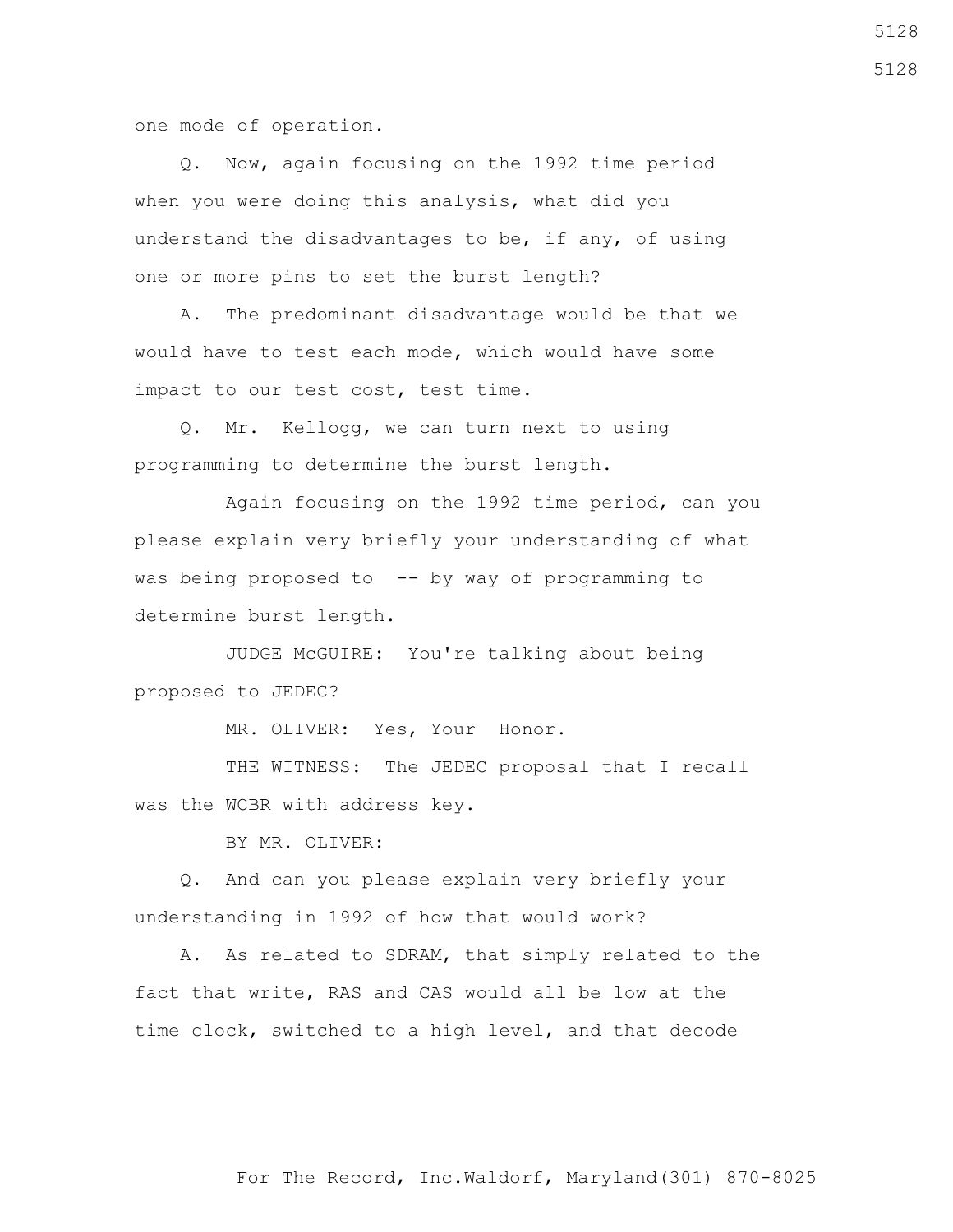would cause the address bus to be monitored with the contents latched into what I have described as a register to set a set of device attributes.

 Q. So in other words, the information would be stored in a register?

A. I believe that's what we called it.

Q. Is that the so-called mode register?

 A. It was ultimately named the mode register. I don't think it was initially.

 Q. Okay. Again focusing on the 1992 time period when you were performing this analysis, can you please explain what you understood to be the advantages, if any, of using a programmable mode register to determine burst length?

 A. The predominant advantage is that we could produce a part that could provide multiple functional modes to service a variety of applications.

 Q. And again focusing on the 1992 time period, can you please explain what you understood to be the disadvantages, if any, of using a programmable mode register to determine burst length?

A. The predominant disadvantage -- and I'm summarizing here -- was that we would have to test each of the mode register options to ensure they all functioned properly.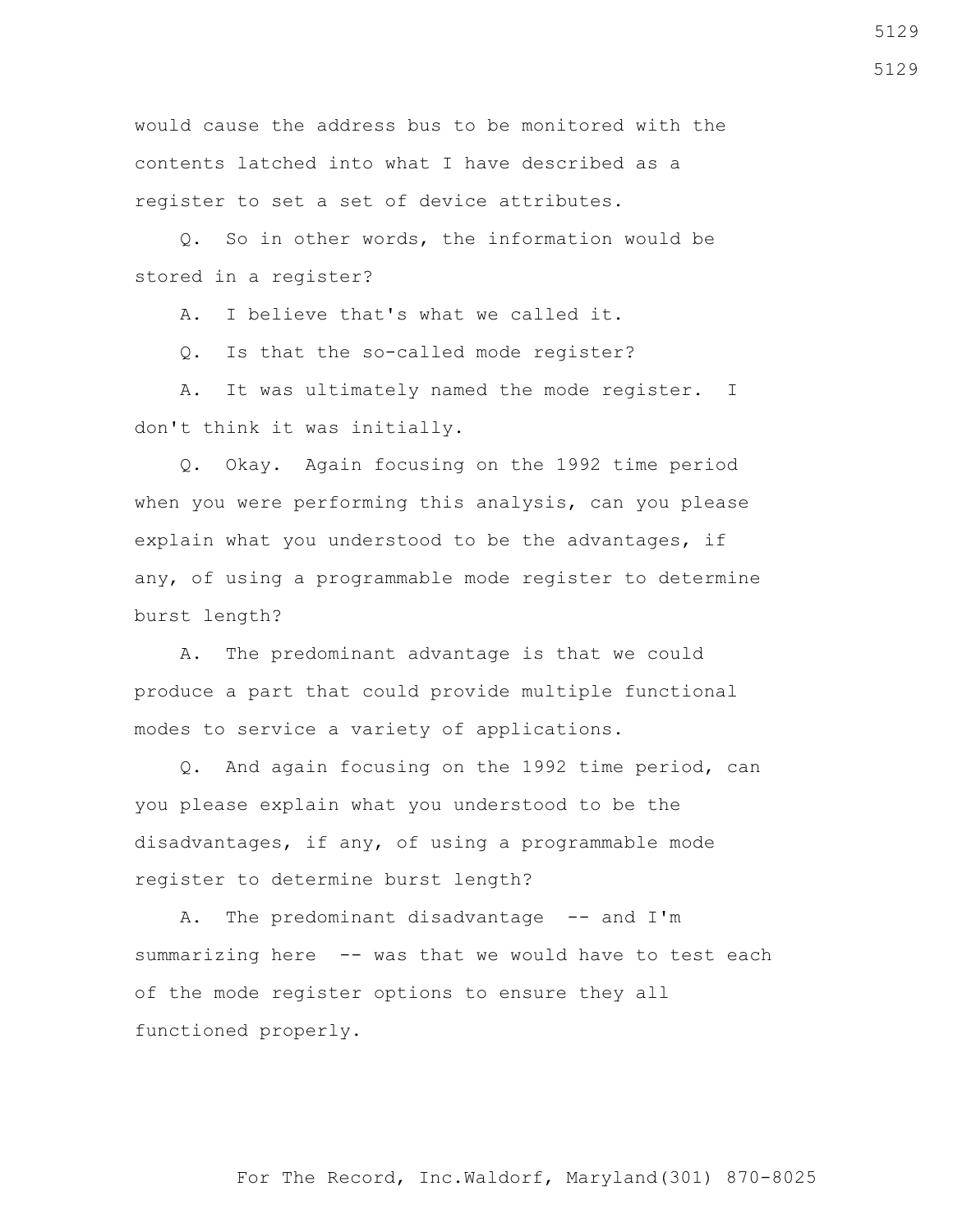Q. I'm sorry. When you said that you were summarizing there, what did you mean?

 A. In both cases I believe there were more options that we considered. In fact, we did consider other options. It's just in the interest of time, at the request of the court.

 Q. Okay. Thank you, Mr. Kellogg. JUDGE McGUIRE: Thank you. BY MR. OLIVER:

 Q. If we could move on to the fourth item that we've listed here, use of fuses, could you please explain briefly your understanding in the 1992 time period of how fuses could be used to determine burst length.

A. Yes, I can.

 Fuses were a common method we had of doing things such as replacing bad segments of the memory already, and we could use what we called E-fuses or electrical fuses blown at test or we could use a fuse that was, say, a laser fuse, something that was broken by some other means. The fuse would establish the operating mode either at the very end of the manufacturing process or during the test process.

 Q. Would it be fair to say then that two or more burst lengths would be designed into the part?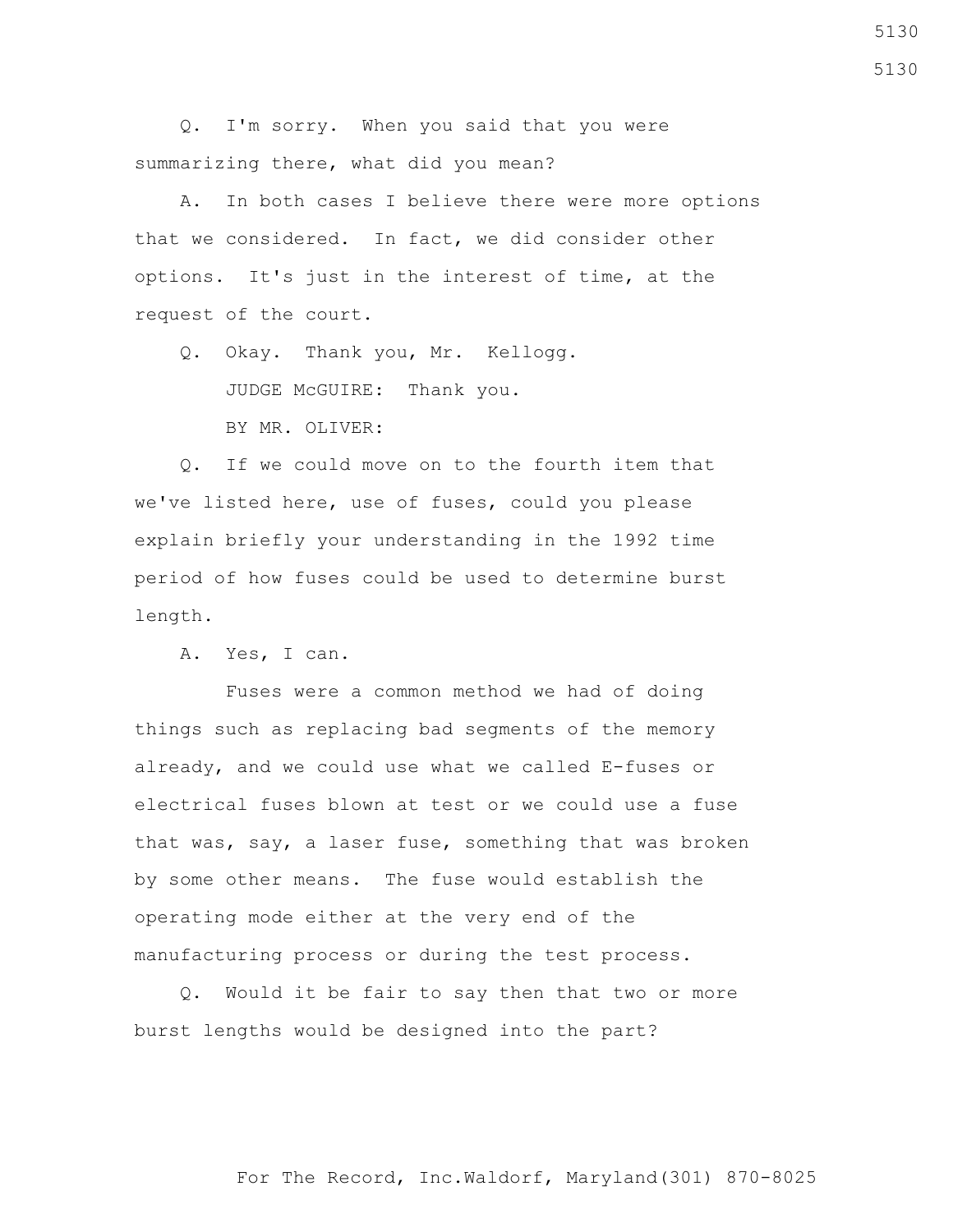A. Yes, it would.

 Q. And then how would the ultimate burst length then be determined?

 A. We would set an operating mode via the fuses and that operating mode would be fixed.

 Q. In other words, by blowing one or more fuses, that would determine which of the designs you would actually use in the feature?

A. That is correct.

 Q. Now, in the 1992 time period when you were doing this analysis, what did you understand the advantages, if any, to be of using fuses to determine burst length?

 A. The advantages, similar to the others, were that we could build a part that could service several different types of applications.

 Q. And during the 1992 time period, what did you understand the disadvantages, if any, to be of using fuses to determine burst length?

 A. Disadvantages again would be this activity would have to be completed prior to the device being placed into stock, which means there might be a time lag from request to delivery of parts.

 Q. Now, at the time that you were doing your analysis in the 1992 time frame, did you consider any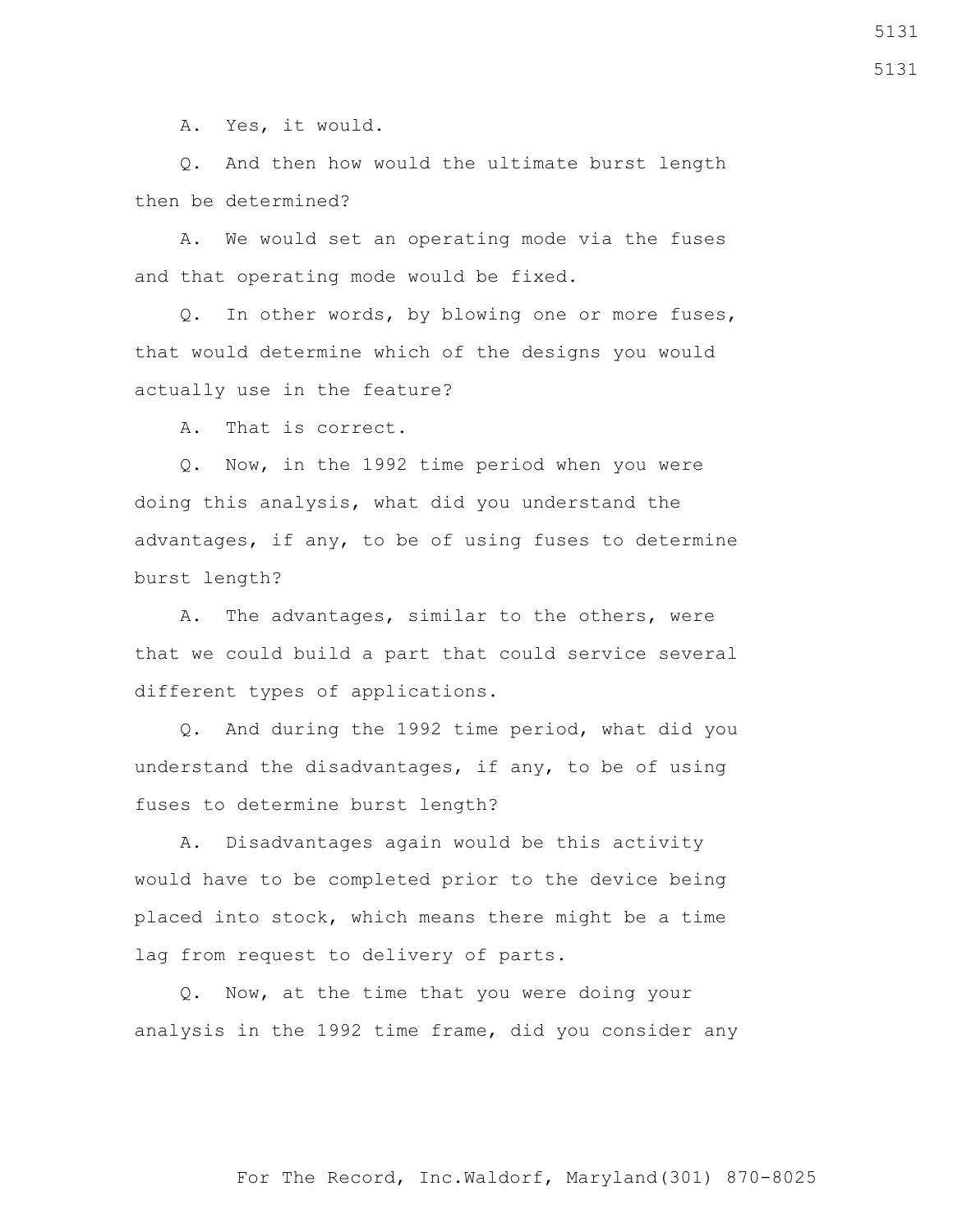of the four options listed on DX-57 to be unsatisfactory from a technical point of view?

A. Not from a technical standpoint, no.

 Q. And again, in the 1992 time period, when you were doing this analysis, did you consider any of the four options listed on DX-57 to be unsatisfactory from a cost point of view?

 A. The cost associated with each of those was relatively similar in the large scheme of things, so I would say from a cost standpoint, that was a large factor in our decision.

 Q. Now, in the 1992 time frame, did you recommend that IBM support use of any of these four options to determine burst length in synchronous DRAMs?

A. Yes, I did.

 Q. And which of these four options did you recommend that IBM support?

 A. The proposal that IBM supported to the greatest extent at least was the programmable feature. It offered us the greatest flexibility. We had a lot of applications.

 Q. Now, in the 1992 time period, what understanding, if any, did you have that Rambus might have patent applications that might apply to any of these -- actually can I withdraw that question,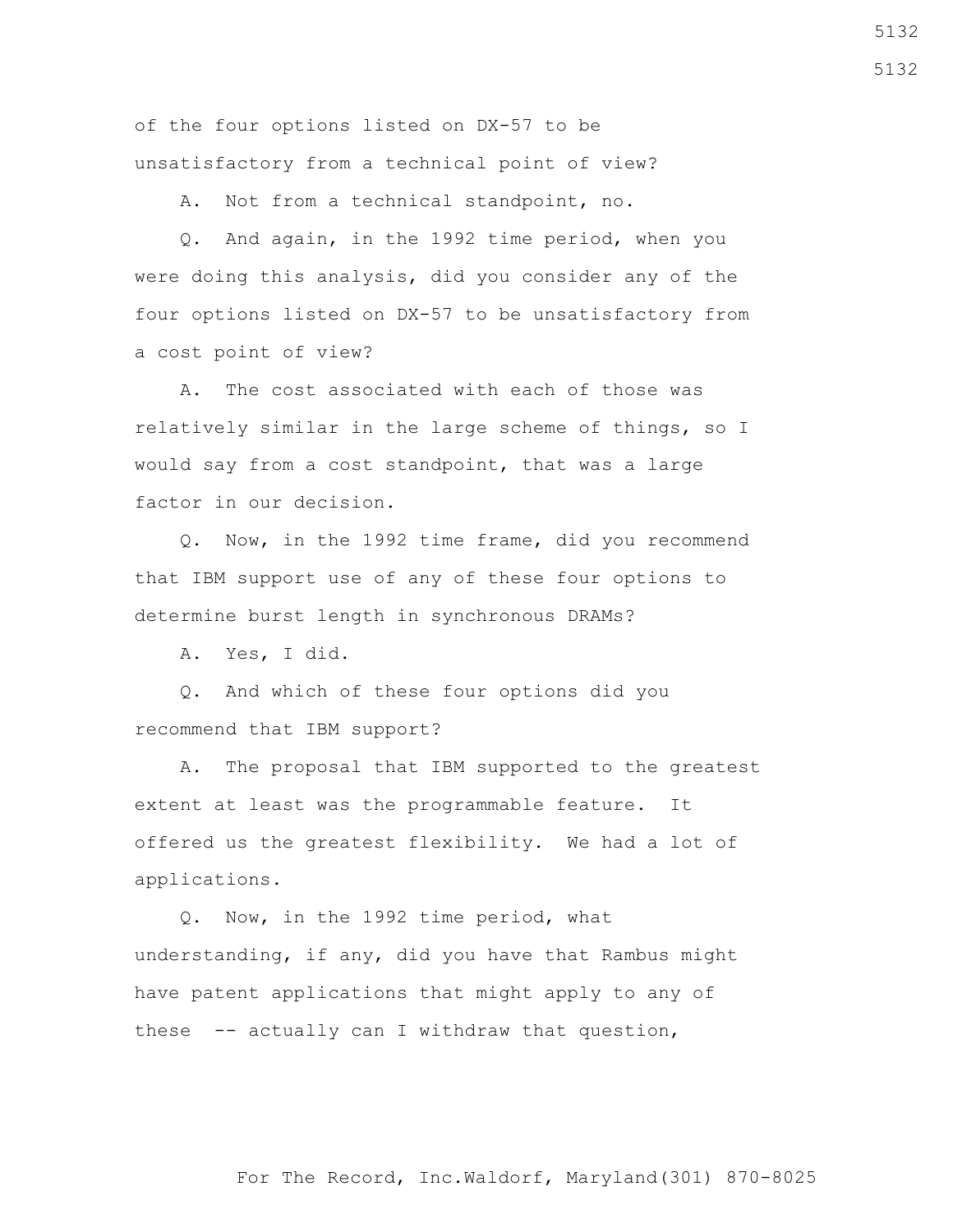Your Honor? Thank you.

 In the 1992 time period, what understanding, if any, did you have that Rambus might have patent applications that would support claims against the use of a programmable mode register to determine burst length?

 A. I don't recall having any awareness of patent applications or patent activity by Rambus that would read on this activity.

 Q. Again, in the 1992 time period when you were formulating your recommendation within IBM, what effect, if any, would it have had on your recommendation if you had understood that Rambus had patent applications that might support claims covering the use of a programmable mode register to determine burst length?

 MR. PERRY: Objection. Incomplete hypothetical. Calls for speculation.

> I think the fact that's missing is what --JUDGE McGUIRE: Sustained.

 MR. OLIVER: Your Honor, could I please understand what respondent believes to be the missing fact?

> JUDGE McGUIRE: Go ahead, Mr. Perry. MR. PERRY: Whether or not there would be

5133

For The Record, Inc.Waldorf, Maryland(301) 870-8025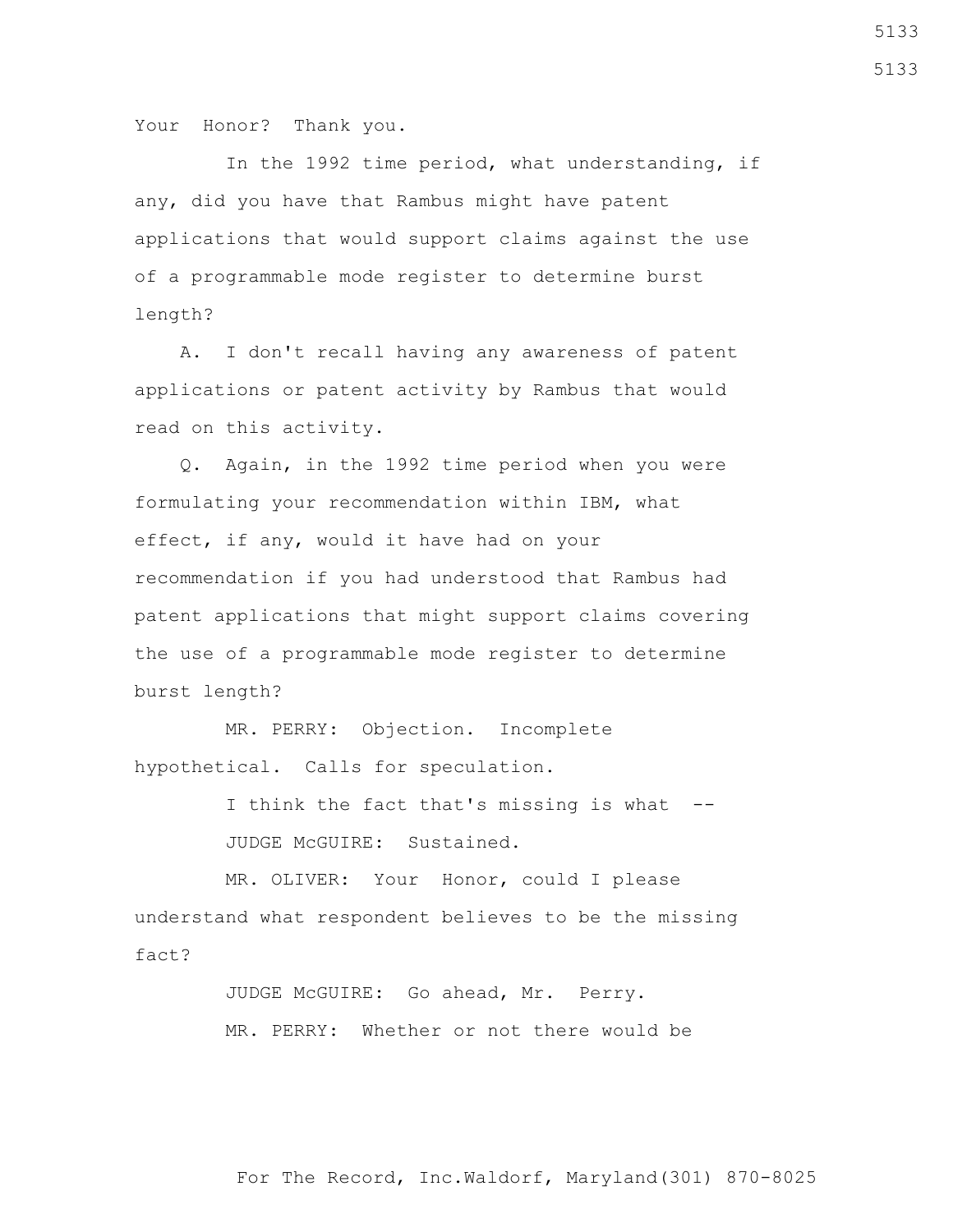reasonable and nondiscriminatory licensing available.

 MR. OLIVER: Your Honor, I believe that's a point that Mr. Perry can explore on cross-examination if he wishes to do so.

 JUDGE McGUIRE: It still calls for speculation, so on that basis, it's sustained.

 MR. OLIVER: Your Honor, may I be heard on that point?

JUDGE McGUIRE: Yes.

 MR. OLIVER: This again is something that has come up with prior witnesses. The situation is that respondent has argued in their pretrial brief that we have the burden of proving what would have happened had Rambus disclosed, and in order to do that, we do have to ask hypothetical questions of the type of how a disclosure of that type would affect recommendations being made by members of JEDEC at the time that they were considering these various options.

 JUDGE McGUIRE: And on that understanding, I will give him the opportunity to go into it. But let's leave it very briefly on that point.

Mr. Perry.

MR. PERRY: If I could simply respond.

That doesn't mean that he gets to get around the rules of evidence. He still has to prove it the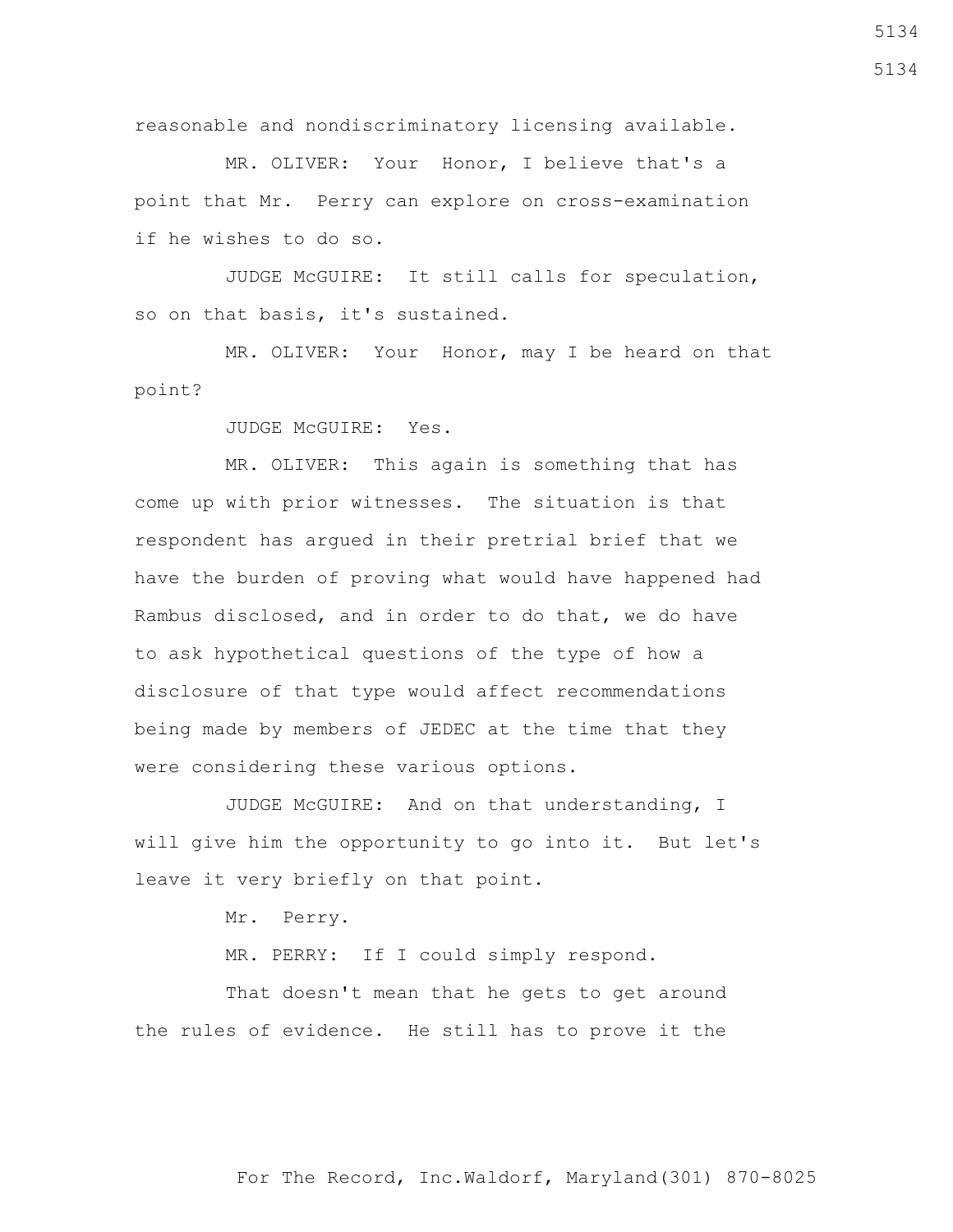right way, and this is not the right way. He needs to put into the question all of the parameters that would have happened at that point if he's going to be asking these "but-for world" questions. This is completely irrelevant.

JUDGE McGUIRE: You can ask the question.

 If you're unhappy with the question, go into it on cross.

 But let's keep this brief, Mr. Oliver. MR. OLIVER: Yes. Thank you, Your Honor. Could we have the question read back, please. JUDGE McGUIRE: Can you restate the question, because at this point --

MR. OLIVER: Yes, Your Honor, I can.

 JUDGE McGUIRE: Because it was the earlier question he objected to, so let's restate the question in a way that we can all comprehend what's being asked.

MR. OLIVER: Yes. Thank you, Your Honor.

BY MR. OLIVER:

 Q. Mr. Kellogg, what effect, if any, would it have had on your recommendation in the 1992 time frame if you had understood that Rambus might have patent applications that would support claims covering the use of a programmable mode register to determine burst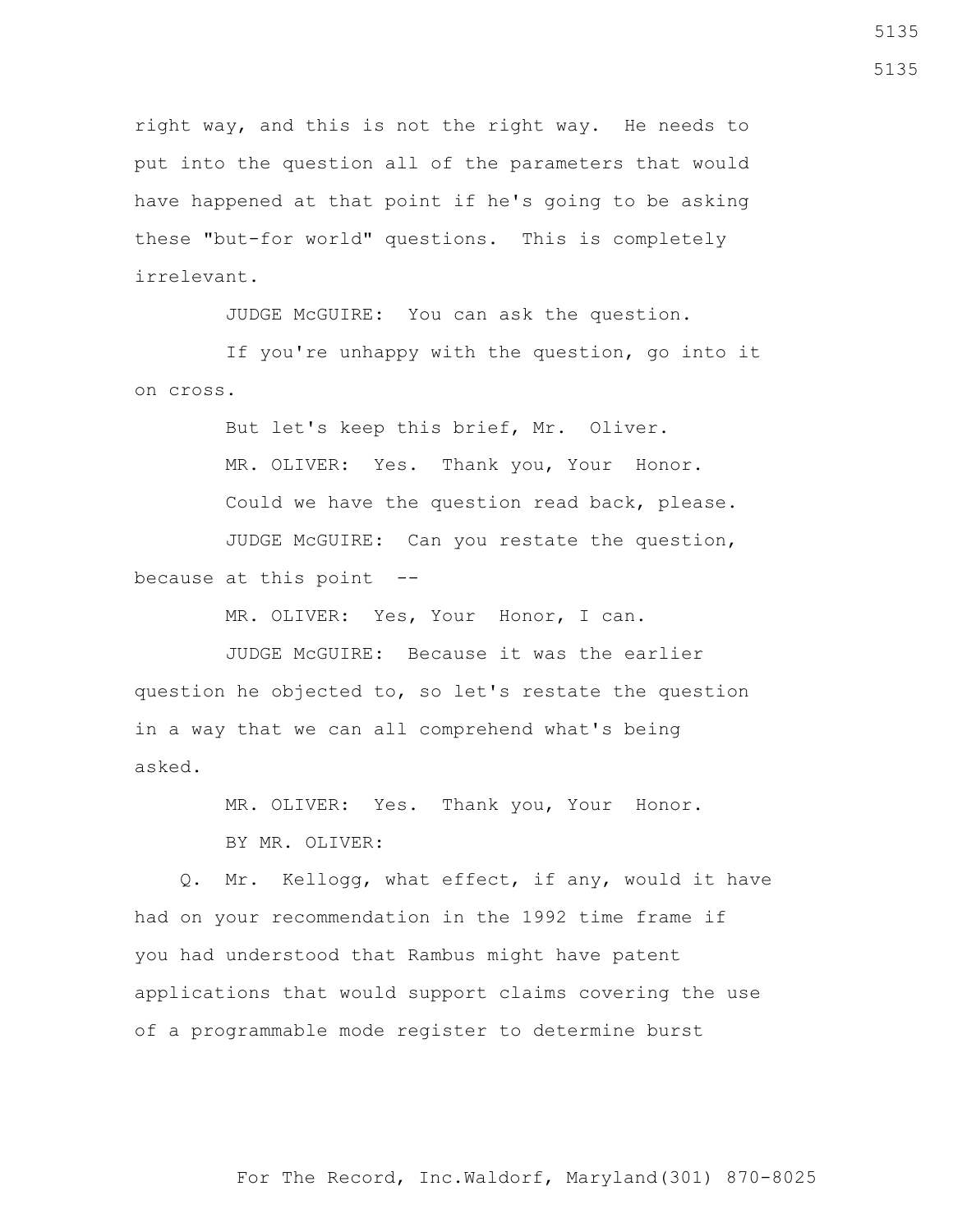length?

 A. As my notes consistently demonstrate, in a JEDEC meeting, if a company introduced the awareness of patent activity that might read on the concepts we were considering, I would at least consider that and within IBM we would consider that information in formulating our decision in regard to voting.

 Q. Mr. Kellogg, if we could turn now to the topic of determining CAS latency, and hopefully we can keep this one somewhat shorter.

 But let me start by asking if you can please describe what options you recall JEDEC considering during the 1991 and 1992 time period to determine the CAS latency.

 A. I'll use the chart that is already up to describe.

 We had discussions with regard to fixed, we had discussions with regard to programmable, and we had discussions with regard to fuses. I do not recall discussions in regard to use of pins.

 MR. OLIVER: Your Honor, may I approach to get another page?

JUDGE McGUIRE: Yes.

 MR. OLIVER: Your Honor, could we have this marked as DX-58?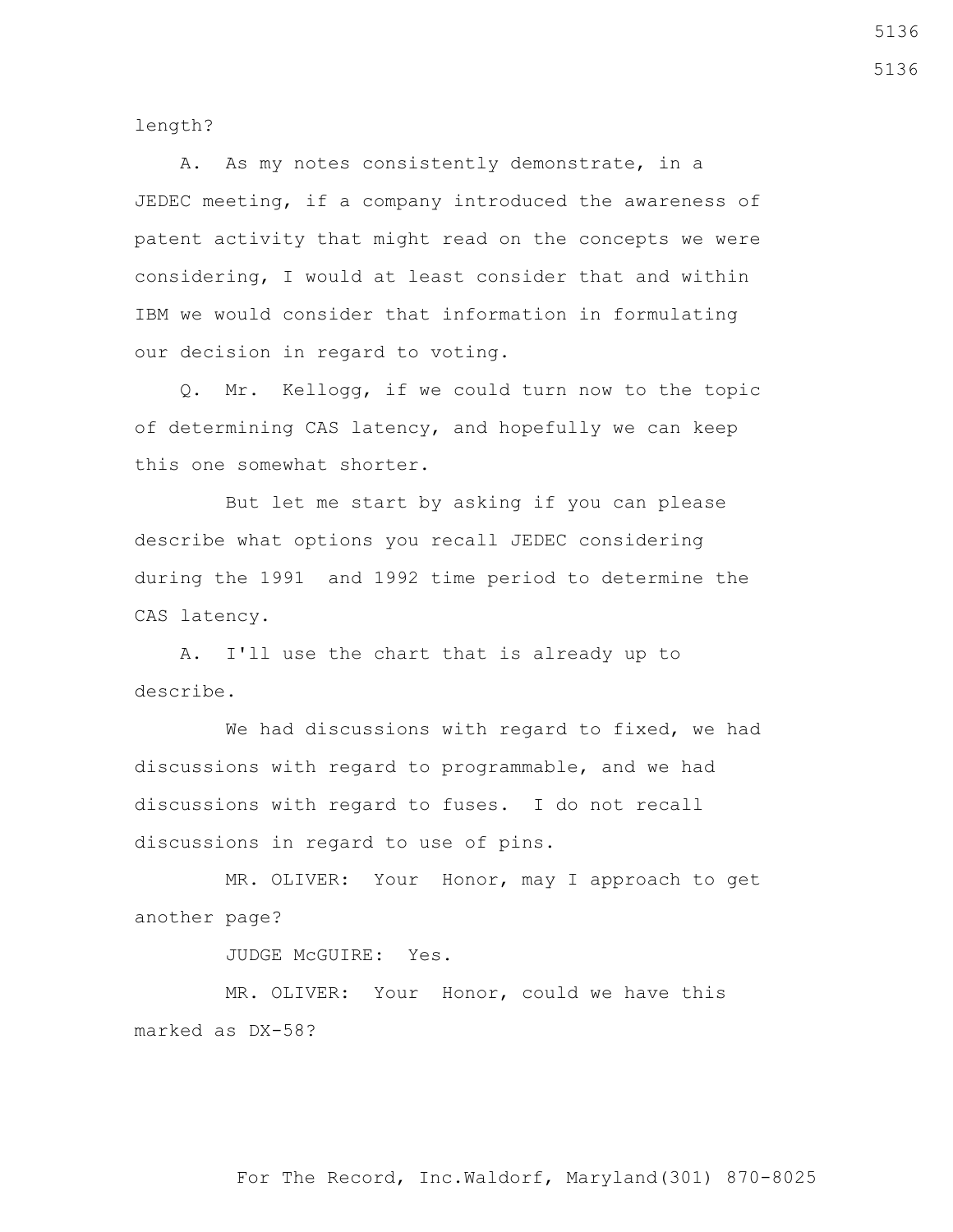JUDGE McGUIRE: Yes.

 **(DX Exhibit Number 58 was marked for identification.)**

BY MR. OLIVER:

 Q. Does DX-58 accurately list the options that you recall JEDEC considering in the late 1991 and 1992 time frame?

A. Yes, it does.

 Q. Now, obviously there's some overlap between the options being considered here for CAS latency and the options being considered for burst length. I'd like to run through them, and to the extent that the analysis that you performed in the 1992 time period was similar, we can simply indicate that and move on; to the extent that the analysis you performed was in any way different, I would like to bring out those differences.

Is that a fair way to proceed.

A. Yes, it is.

 Q. Okay. Now, first of all with respect to fixed CAS latency, were the methods of doing CAS latency, again based on your understanding in the 1992 time period, were the methods of doing fixed CAS latency similar to the methods of doing fixed burst length?

A. Yes, they were.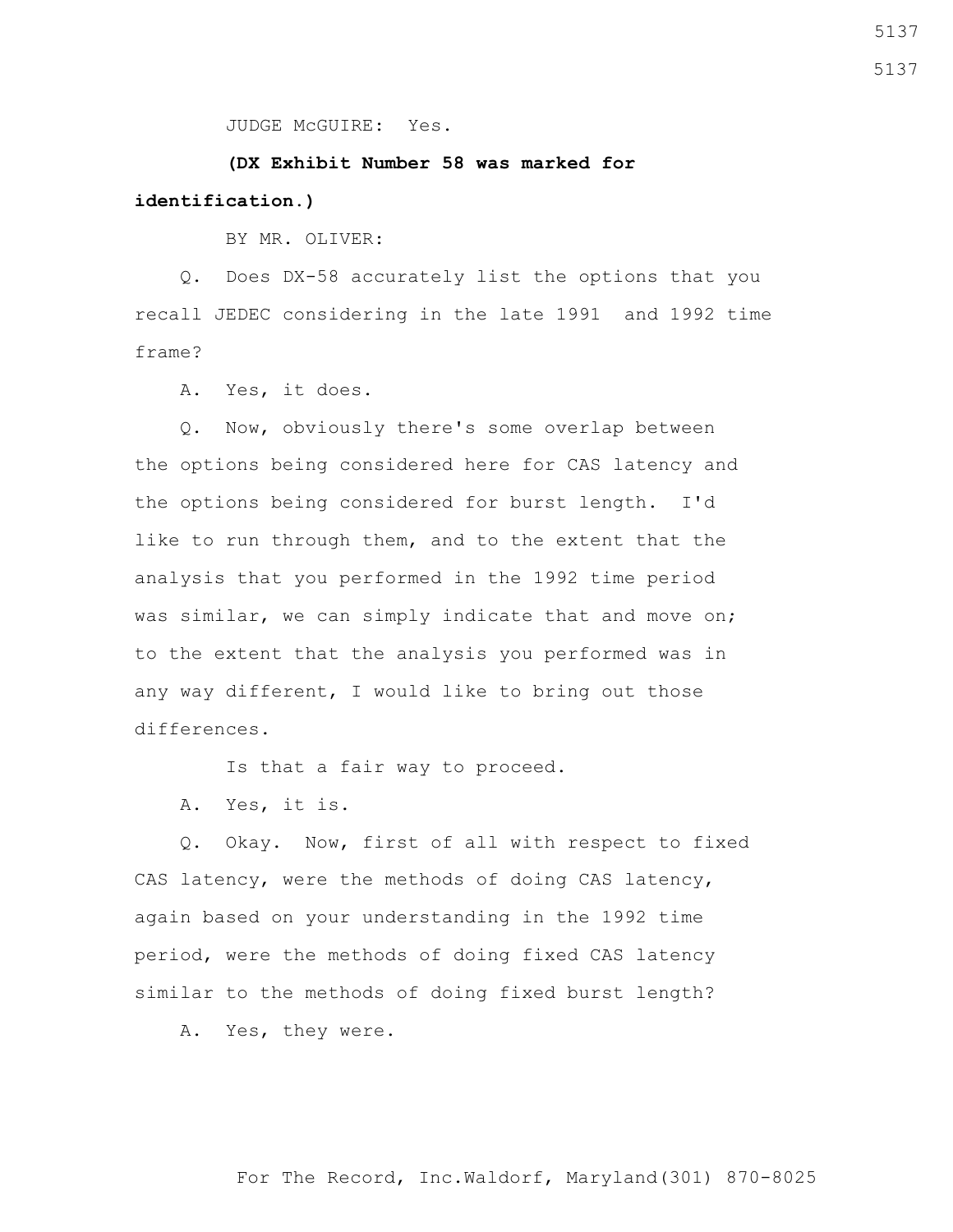Q. Were there any significant differences in the -- again based on your understanding in 1992, were there any significant differences in the performance of -- let me withdraw that question, Your Honor.

Let me simply ask this.

 With respect to your analysis in the 1992 time period and with respect to the advantages, if any, that you associated with using fixed CAS latency, were there any differences in your analysis of the potential advantages of using a fixed CAS latency from the advantages you identified in fixed burst length?

 A. The -- i wouldn't describe them as differences. I would just point out that fixed CAS latency would result in measurably improved performance if "fixed" implied no circuitry in the access path.

 Q. And what do you mean by "no circuitry in the access path"?

 A. No fuse means, no metal mask means. Metal mask actually would have been faster, so fuse would have been the worst, I believe.

 Q. But in other words, you're referring to the situation in which a single CAS latency is designed into the part?

A. Single CAS latency would offer the best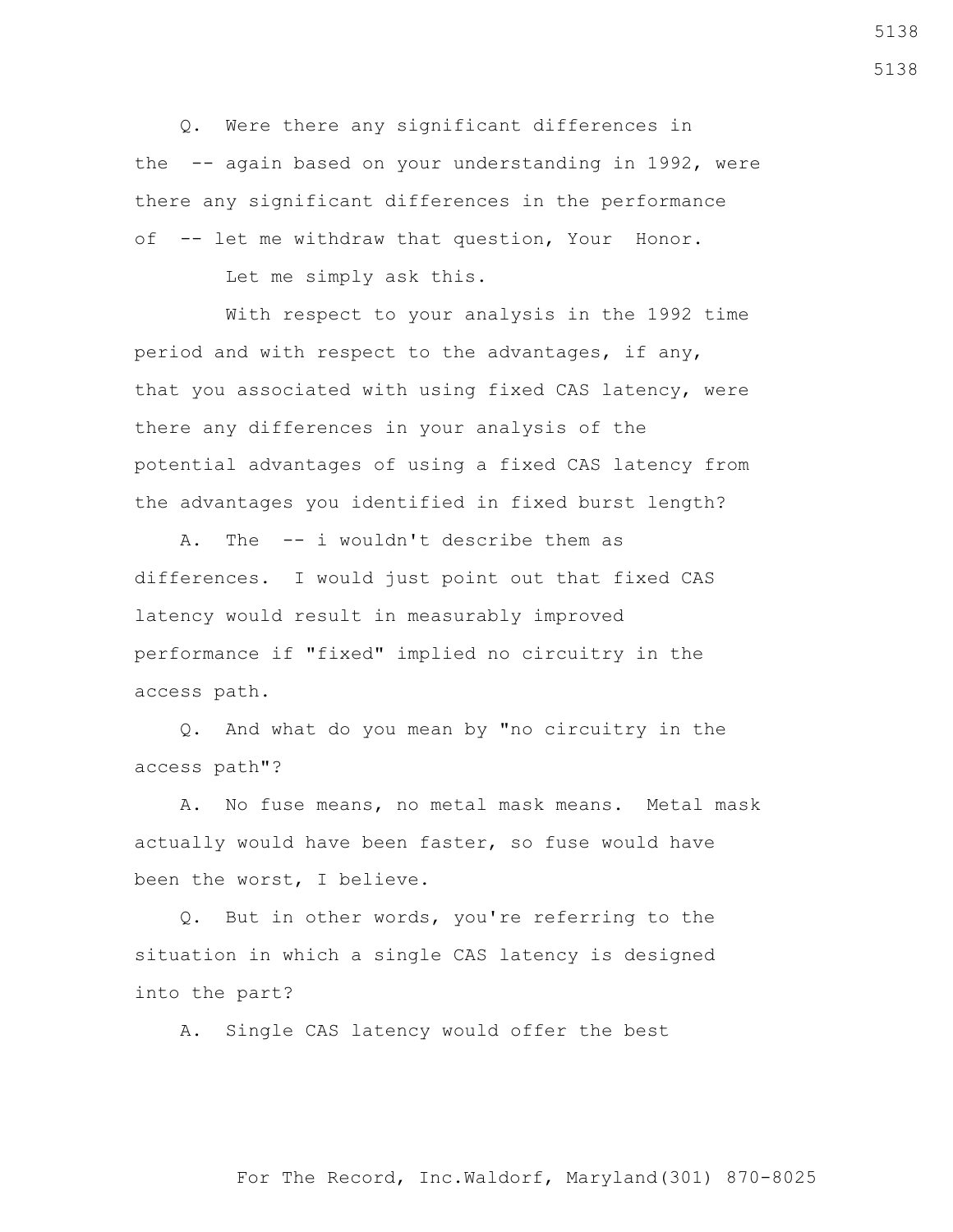performance.

Q. Okay.

A. If it was designed into the part.

 Q. And you understood at that time that there would also be some improvement in performance through use of a metal mask?

 A. Yes. And to some extent also fuses. They're all just adjusting path, but if they set the function on the device that has to be added to the access path, then there's a performance penalty.

 Q. In order to avoid confusion, perhaps I should just simply ask, based on your analysis in the 1992 time period, what, if any, did you understand the disadvantages of using a fixed CAS latency to be?

 A. At that time we weren't convinced that we knew the right latency and we did expect that the DRAM frequency would go up over time -- that we knew the correct latency if we were to select one and we expected that the DRAM frequency would increase over time, which meant we might wish to change the CAS latency.

 Q. Now, with respect to programmable CAS latency, in the 1992 time period, did you understand that to operate in a similar manner to the programmable burst length that you described a few moments ago?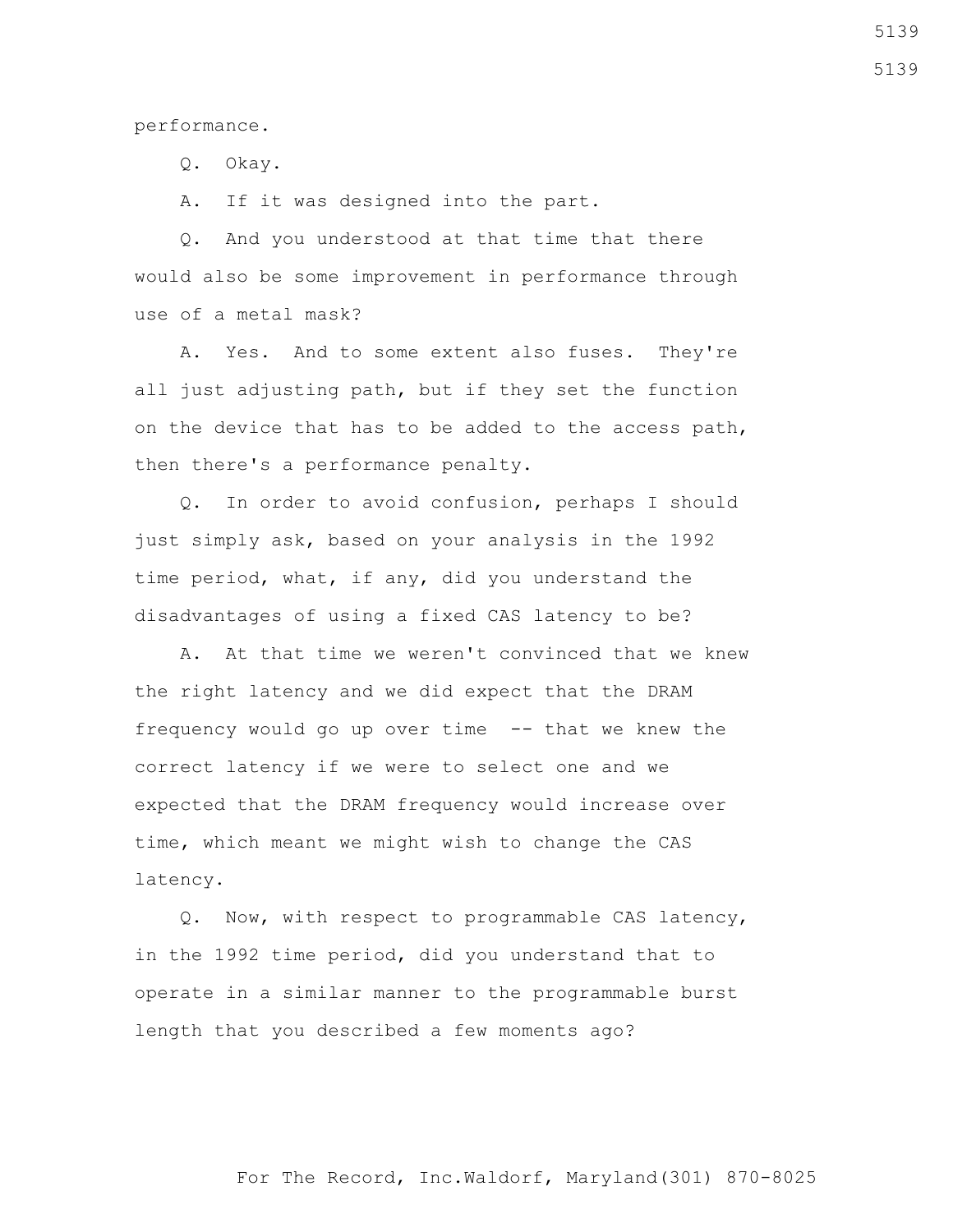A. A similar manner in regard to how we establish the function and how we implement the function, yes.

 Q. In other words, that the proposals being made to JEDEC would involve use of a programmable mode register to determine the CAS latency?

A. Yes.

 Q. Now, at the time that you were doing your analysis in 1992, what, if any, did you understand the advantages of using a programmable mode register to determine CAS latency to be?

 A. I'd like to clarify one thing. When we say "programmable," we actually set a fixed CAS latency for writes and for reads we set a programmable CAS latency.

 So what that meant in programming, we would change the number of clocks between cycles between the activation command and data being transferred generally based on the device performance and the frequency or the clock rate that the device is running at.

 Q. I'm sorry. I've lost my place here. Did I ask you about the advantages of programmable CAS latency in the 1992 time period?

A. I don't believe so.

Q. Okay. Just to make the record clear, when you

5140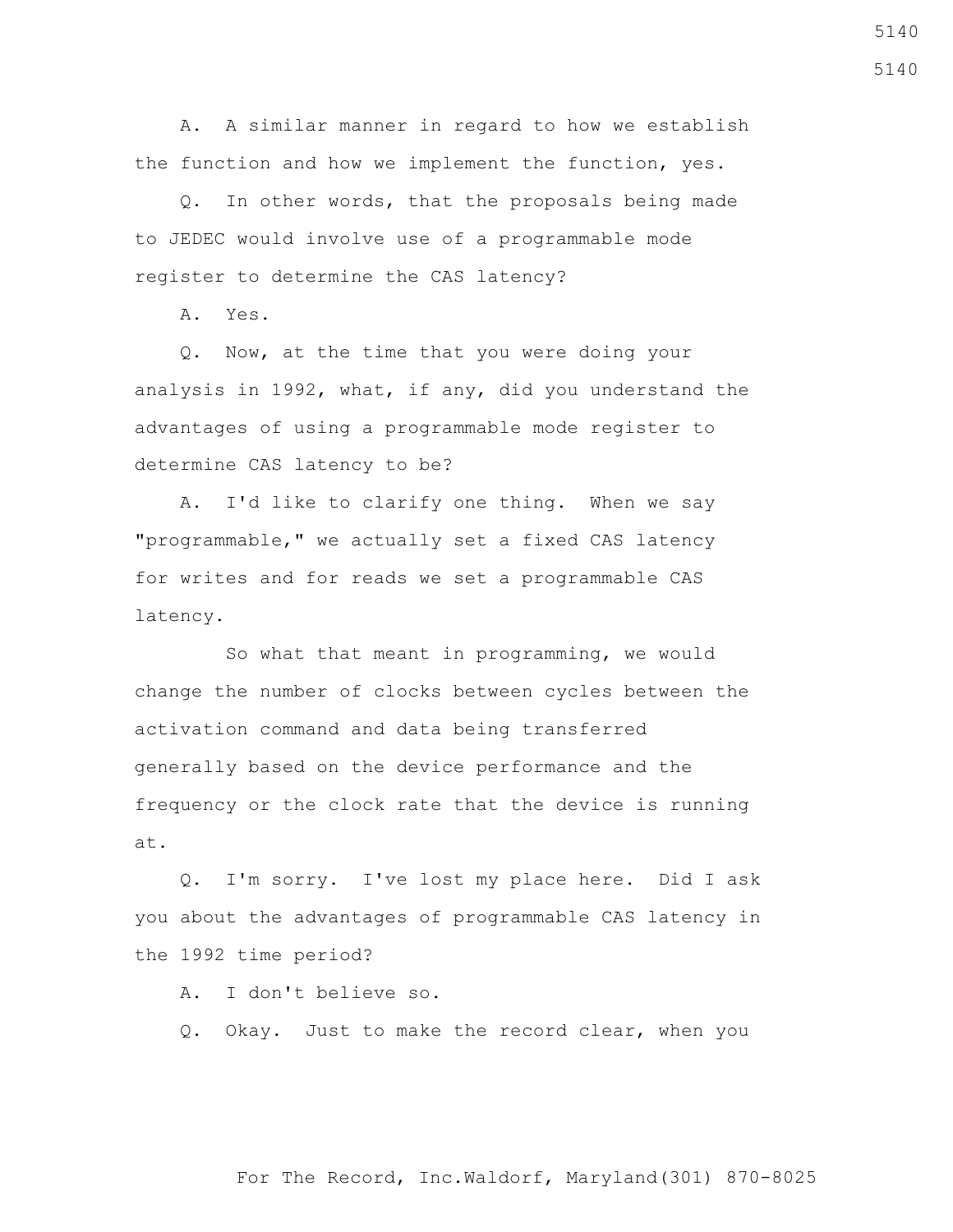did your analysis in the 1992 time period, what, if any, did you understand the advantages of using programmable mode register to determine CAS latency to be?

 MR. PERRY: Objection. Asked and answered. That's the prior question.

JUDGE McGUIRE: Sustained.

MR. OLIVER: Thank you.

BY MR. OLIVER:

 Q. During the 1992 time period when you were doing your analysis, what, if any, did you understand the disadvantages of using a programmable mode register to determine CAS latency to be?

 A. The disadvantages would be predominantly associated with test, test cost and an access penalty due to the fact that we would have multiple options.

 Q. Now, with respect to the proposal to use fuses to determine CAS latency, in the 1992 time period, did you understand that the proposal to use fuses with respect to CAS latency was similar to the proposal to use fuses to determine burst length?

A. Yes, I did.

 Q. In the 1992 time period, what, if any, did you understand the advantages of using fuses to set CAS latency to be?

## For The Record, Inc.Waldorf, Maryland(301) 870-8025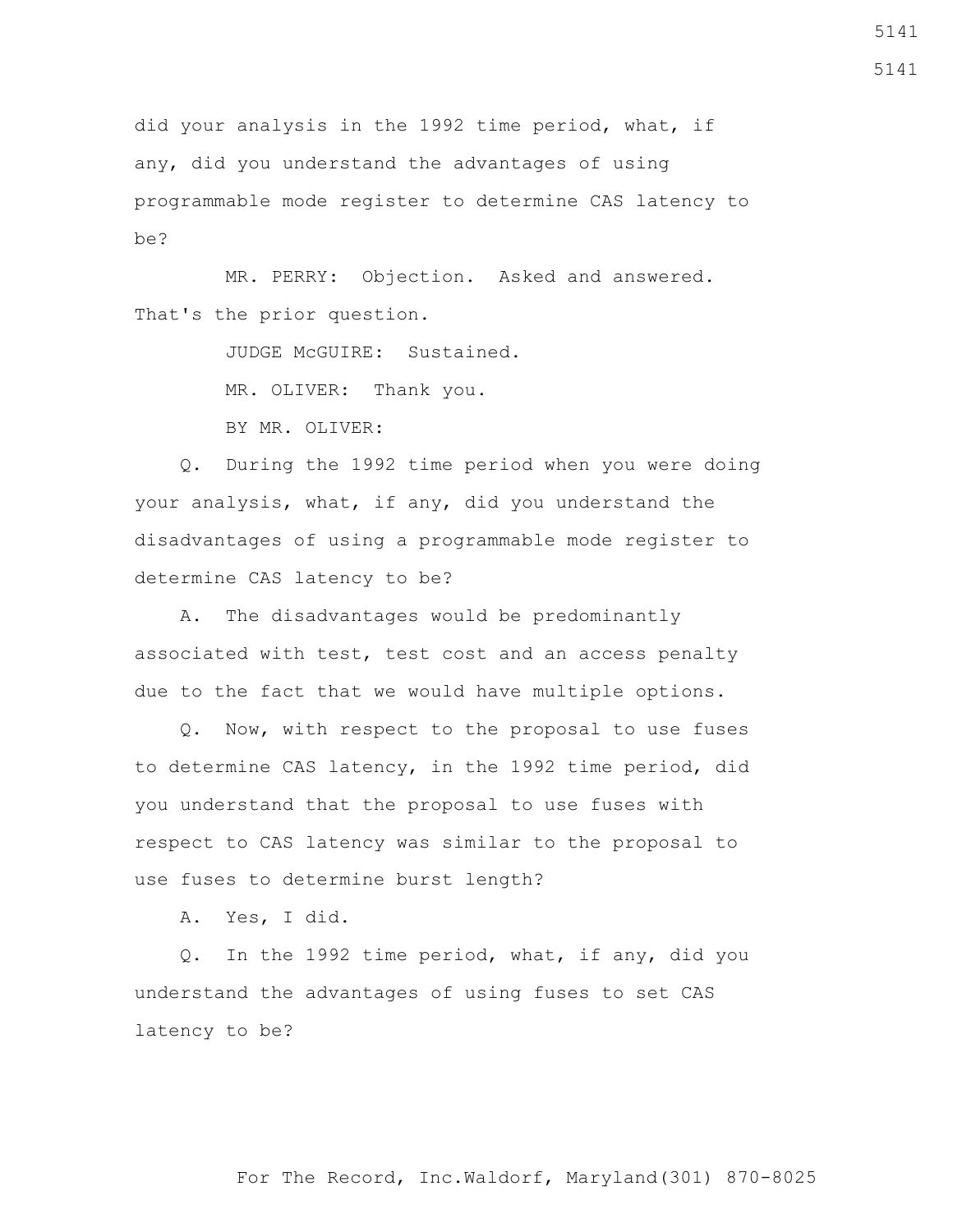A. I believe you asked for the advantages?

Q. Yes.

 A. The advantages of using fuses is that we could accommodate various operating frequencies and utilize our faster devices in faster applications by simply allowing the device to react in less clock cycles.

 Q. Again focusing on the 1992 time period, what, if any, did you understand the disadvantages to be of using fuses to determine CAS latency?

 A. Similar to burst length. It would require a reaction time from request to delivery of parts. That would be the predominant issue.

 Q. Now, with respect to the three options listed on DX-58, at the time that you were evaluating these options in 1992, did you consider any of those three options to be unsatisfactory from a technical point of view?

A. Not technically.

 Q. And again with respect to the three options listed on DX-58, at the time you were evaluating these options in 1992, did you consider any of these three options to be unsatisfactory from a cost point of view?

 A. Not unsatisfactory in regard to cost. Each had differences in regard to flexibility.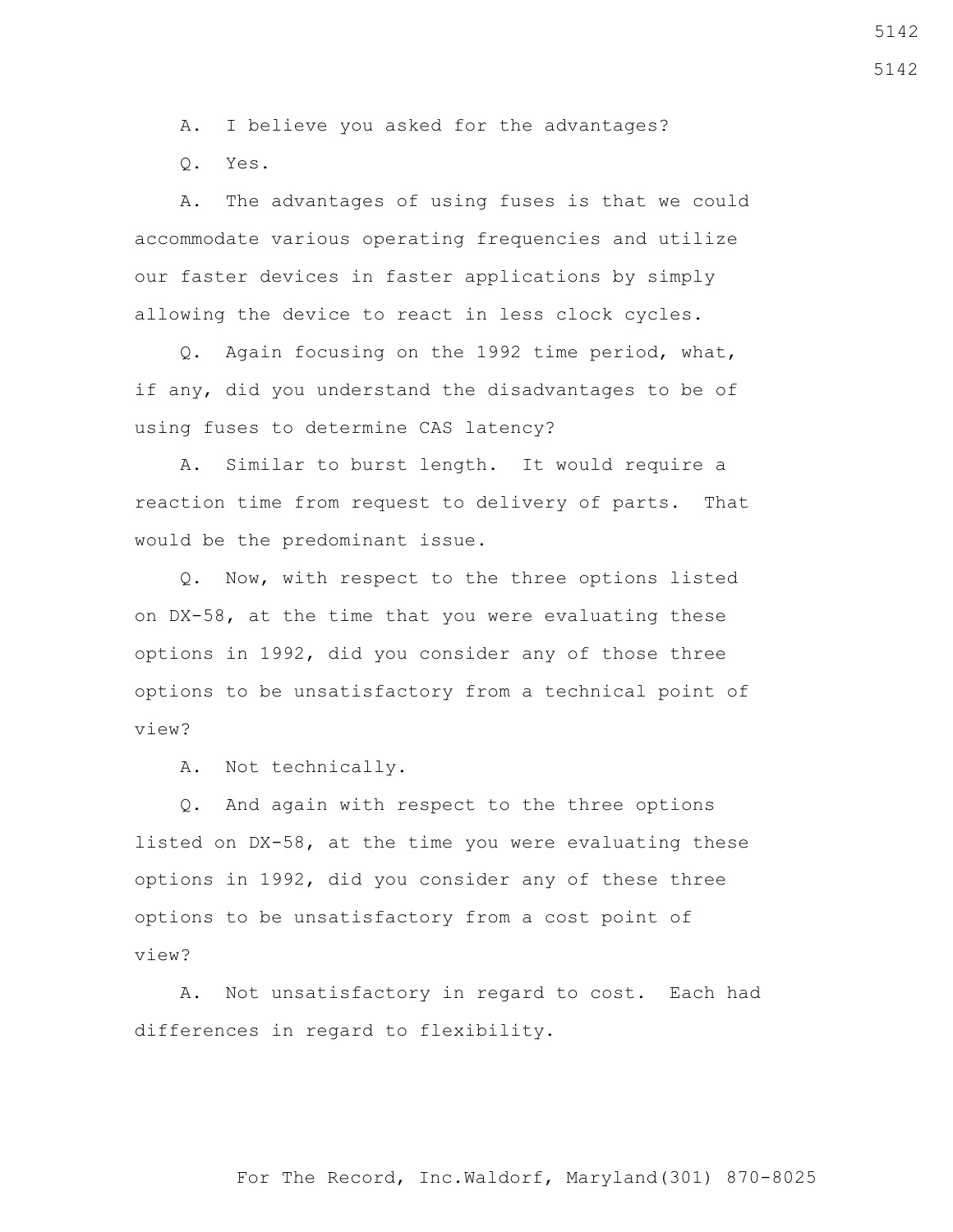Q. So in other words, it would be fair to say that there was some difference in flexibility among these three options?

A. Yes.

 Q. Was there also some difference in cost among the three options?

 A. This is a fine-grained question in that if "cost" is my ability to react, yes. If "cost" is strictly manufacturing, the difference between these is so -- it's slightly different. It's very difficult to assess, and I don't recall that we actually assigned a cost differential between these. I do believe it's somewhat fine-grained. In other words, it's not a large number.

 Q. If I understand what you're saying, that when you evaluated this you did not separate out the different factors -- is that what you're saying?

 A. I'm saying we rate them on a variety of attributes, cost being one of them. I don't believe that we decided our position based on cost. My recollection is the decision was based more on flexibility.

 Q. Mr. Kellogg, do you recall any proposals within JEDEC relating to a so-called SDRAM-Lite?

A. Yes, I do.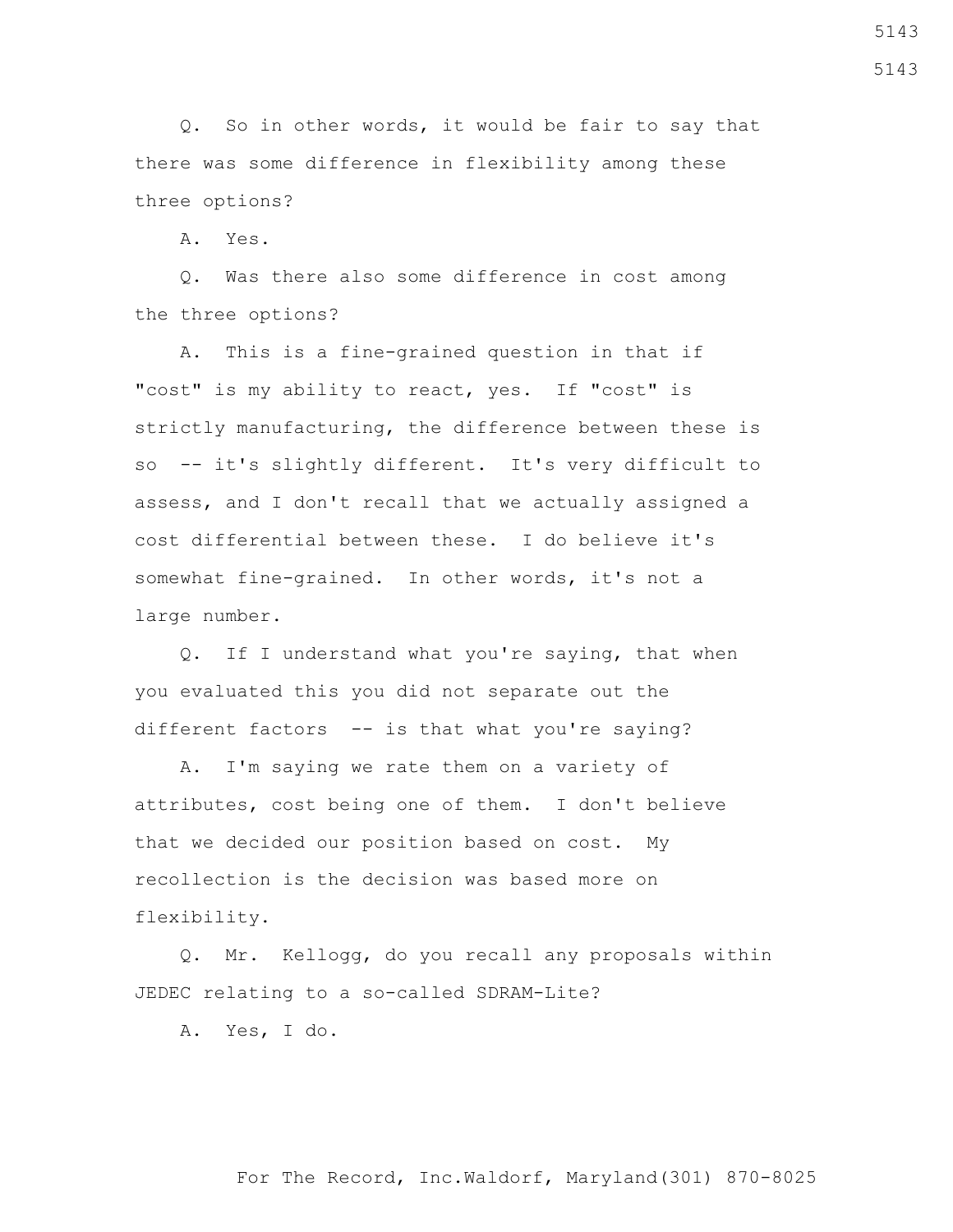Q. And can you please explain briefly your recollection of what SDRAM-Lite involved?

 A. SDRAM-Lite was a proposal made by initially one or two suppliers to take a subset of functions that we had standardized in regard to synchronous DRAM and offer those as a means to reduce the cost of the product.

 Q. Now, do you recall how those manufacturers proposed to determine CAS latency in the SDRAM-Lite?

 A. My recollection is that since the device had already been standardized, they would simply not guarantee via test all operating modes. They would simply test the part to a less -- lesser test specification.

 Q. Focusing specifically on CAS latency, do you recall what they proposed to test?

A. They proposed to test a single CAS latency.

 Q. So in other words, if one were to use the SDRAM-Lite, one would be assured that one particular CAS latency had been tested?

A. That is correct.

 Q. And at the time did you have an understanding as to why they were proposing that with respect to CAS latency?

A. Yes, I did.

5144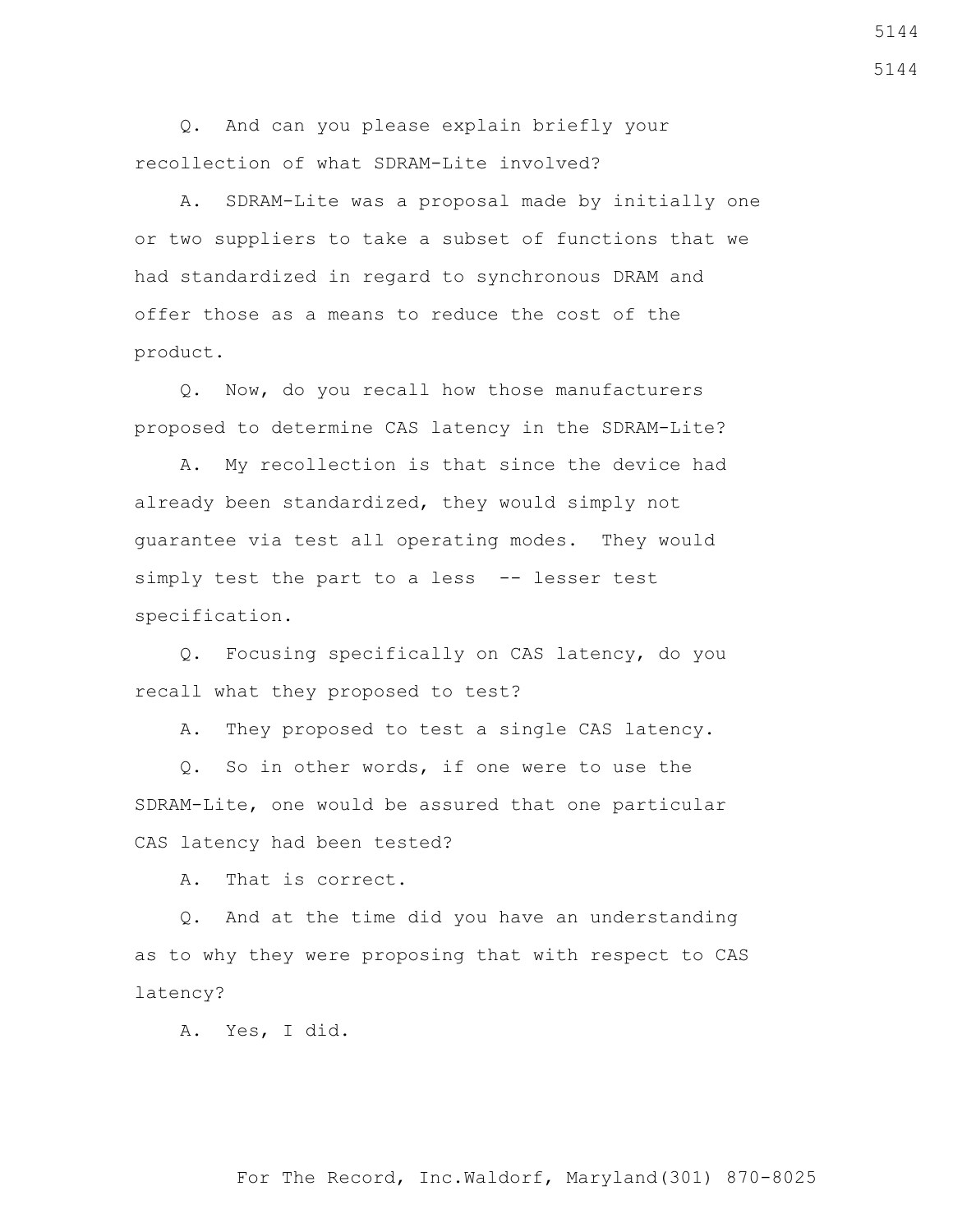Q. What was your understanding?

 A. My understanding was that it was a means to reduce test time and to therefore reduce the cost of the part.

 Q. Now, returning to the 1992 time period, did you make a recommendation within IBM that IBM support one of these three options on DX-58 within JEDEC?

 A. I participated in discussions leading to a decision. My personal preference was programmable, and that is the decision that IBM formulated.

 Q. Now, at the time of those discussions, did you have any understanding that Rambus might have patent applications that would support claims that would cover use of a programmable mode register to determine CAS latency?

 MR. PERRY: I rise simply to preserve our objections, Your Honor. It's the same question. I have the same objections on it.

JUDGE McGUIRE: Noted.

THE WITNESS: No, I did not.

BY MR. OLIVER:

 Q. Now, if at the time that IBM was formulating its position you had been aware that Rambus might have patent applications pending that would support claims covering use of a programmable mode register to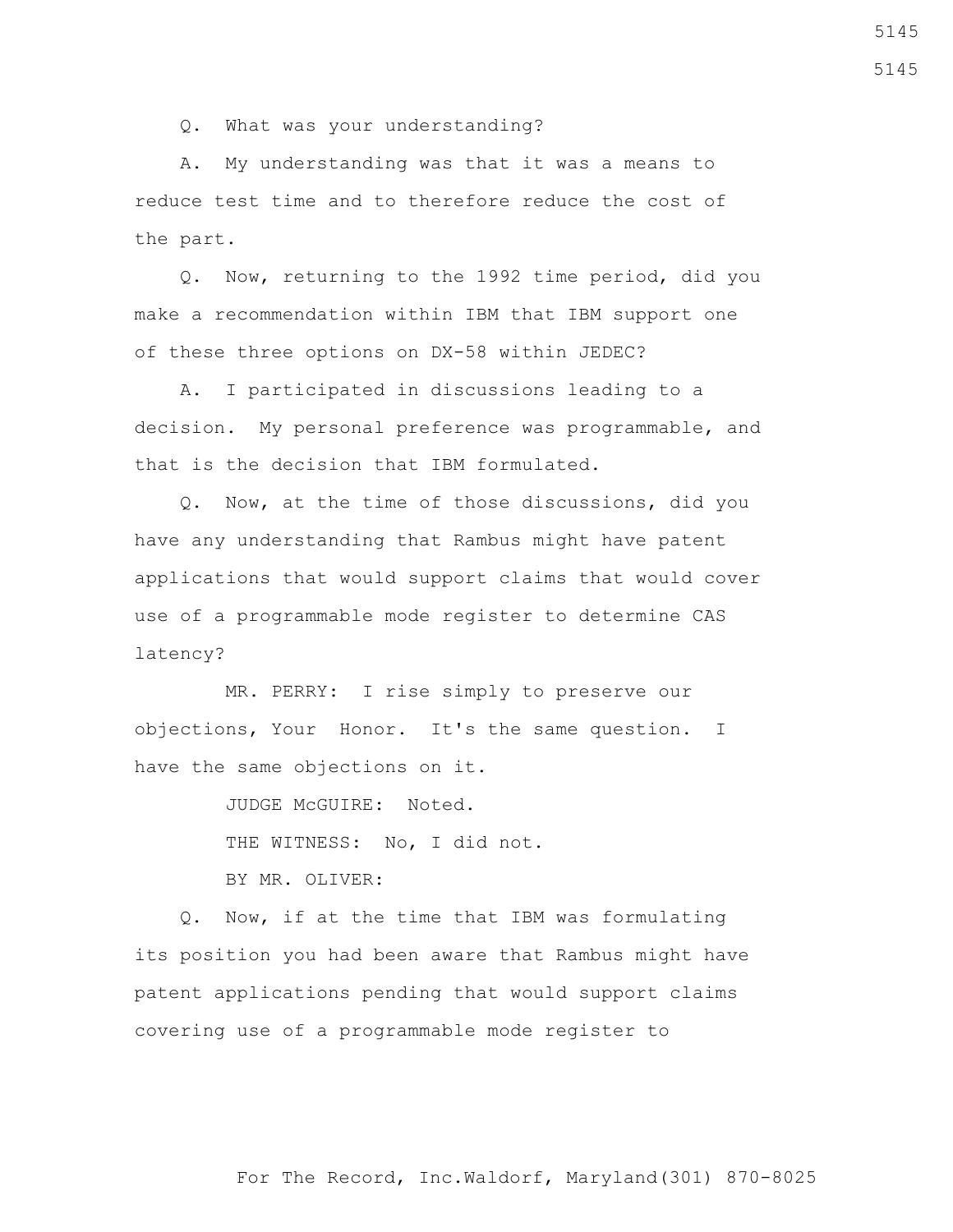determine CAS latency, what, if any, effect would that have had on your position?

 MR. PERRY: Actually I rose one question too soon. Now I'm rising to make the objection to preserve it.

JUDGE McGUIRE: Okay. Noted.

 THE WITNESS: Again, as I consistently indicate in my notes, if a company describes patent activity that may read on a proposal under consideration, we tended to seriously consider that in our decision process.

 MR. OLIVER: Your Honor, we are making progress. I would suggest this might be an appropriate place for our midmorning break.

 JUDGE McGUIRE: Let me ask you, how much more time do you intend to spend on your direct?

 MR. OLIVER: I'm guessing one and a half to two hours, Your Honor.

 JUDGE McGUIRE: Well, you said last night it would be -- well, let's try and make it one and a half.

 Now, while we're on this topic that just came up, I was intending to say something at the close of the hearing, but this seems like a pretty good time to do it.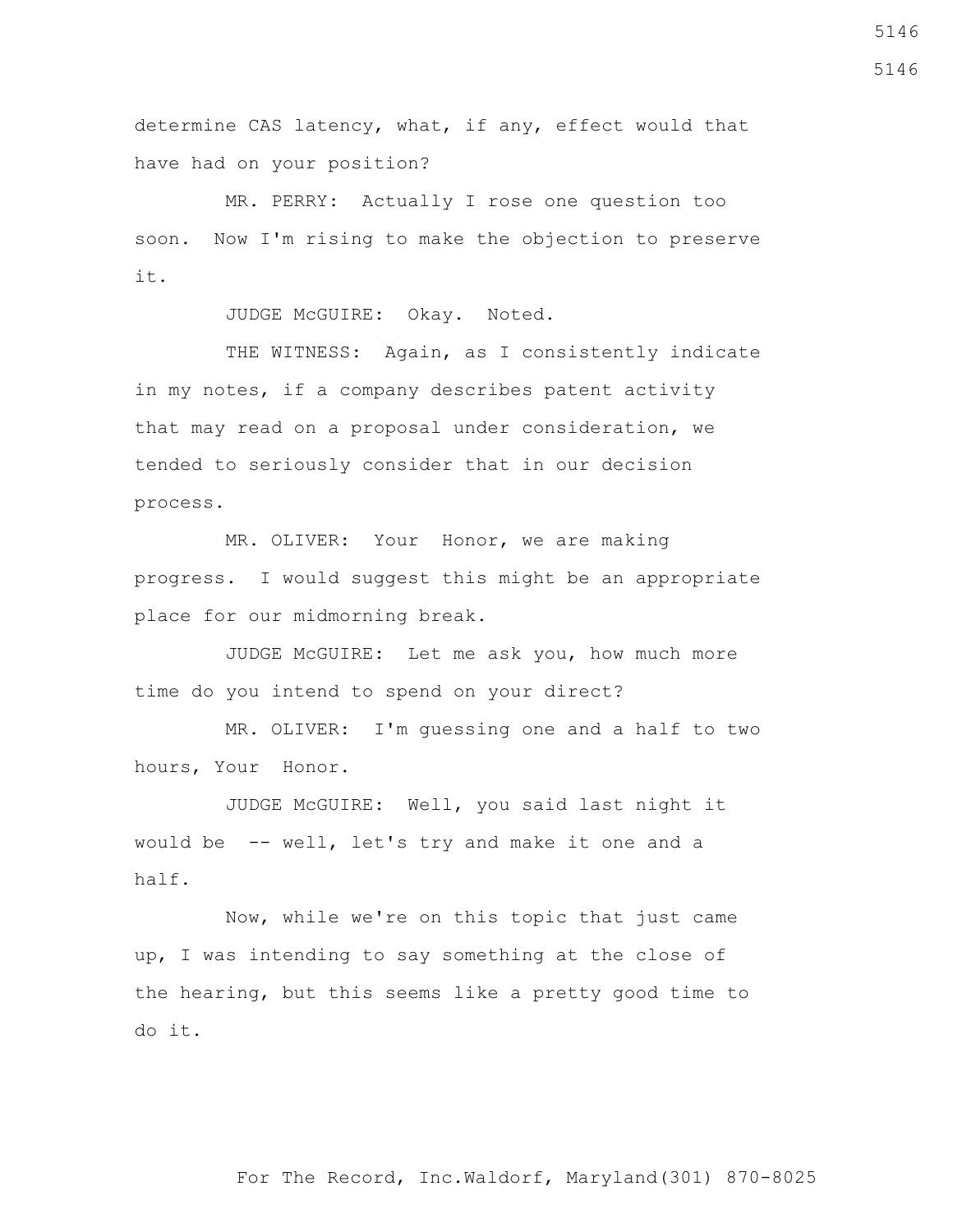Is it the understanding again of the parties - we touched on this a couple times  $-$ - that complaint counsel would complete the presentation of its case in chief by before the Fourth of July holiday? Is that correct?

 MR. OLIVER: Actually, Your Honor, if I could just perhaps address scheduling in a bit more detail.

JUDGE McGUIRE: Please.

 MR. OLIVER: First of all, I should mention that we had originally been planning to have next Friday free as one of the every other Fridays free. Because of witness scheduling problems, we have had to schedule a witness for next Friday.

JUDGE McGUIRE: That's fine.

 MR. OLIVER: We do expect that the witnesses I think Wednesday and Thursday will probably not take the full day, and therefore we hope we can complete reading of the deposition transcript of Mr. Karp at that time.

 JUDGE McGUIRE: Okay. But my question is about the completion of your case in chief. You know, when do you intend to complete your case in chief?

 MR. OLIVER: Currently, Your Honor, the last witness is scheduled for June 30, with the exception of Mr. Diepenbrock. We're still in discussions with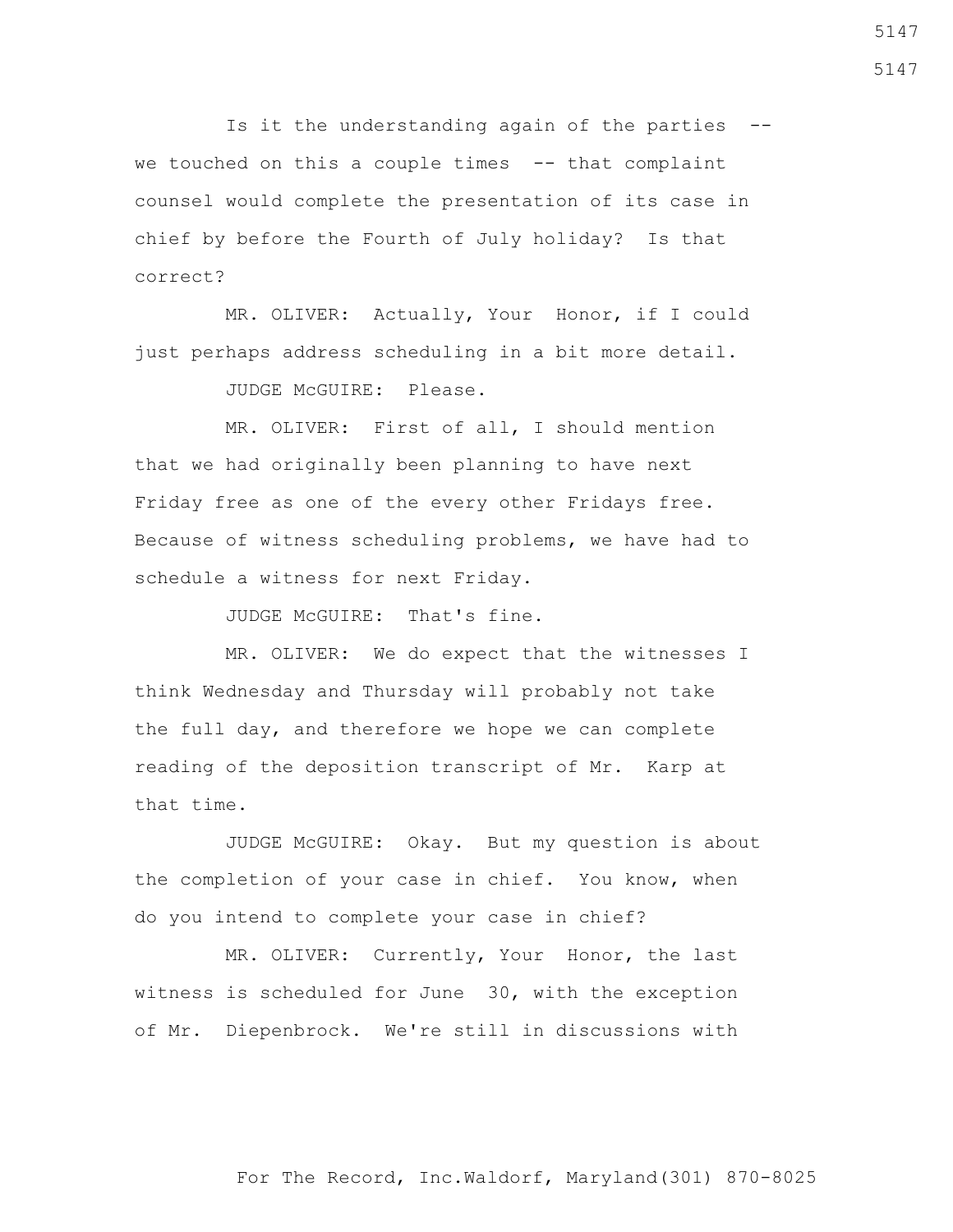the other side to try to figure out how to schedule that.

 And then the reason I was mentioning depositions, Your Honor, is we are also in discussion with the other side, but if we can reach an understanding, it might be possible to submit the remaining depositions simply on paper and not have to read them in, and if we were able to do that, we could finish on June 30 with perhaps one additional day to clean up any objections on depositions subject to our ability to schedule Mr. Diepenbrock.

 JUDGE McGUIRE: Okay. And then it was my understanding that I think respondent intended then to begin its case in chief on July 7; is that correct?

 MR. STONE: Our preference, given the vacation schedules of some of our witnesses, will be to start on the 8th if we could.

JUDGE McGUIRE: The 8th.

 MR. STONE: And that gives everybody a chance to get back from the Fourth of July holiday.

 JUDGE McGUIRE: Well, then let's enter that order now, because I know complaint counsel has had an awful lot of testimony they've had to put on the record, and perhaps to some extent it's for my education on some of these issues, which I appreciate,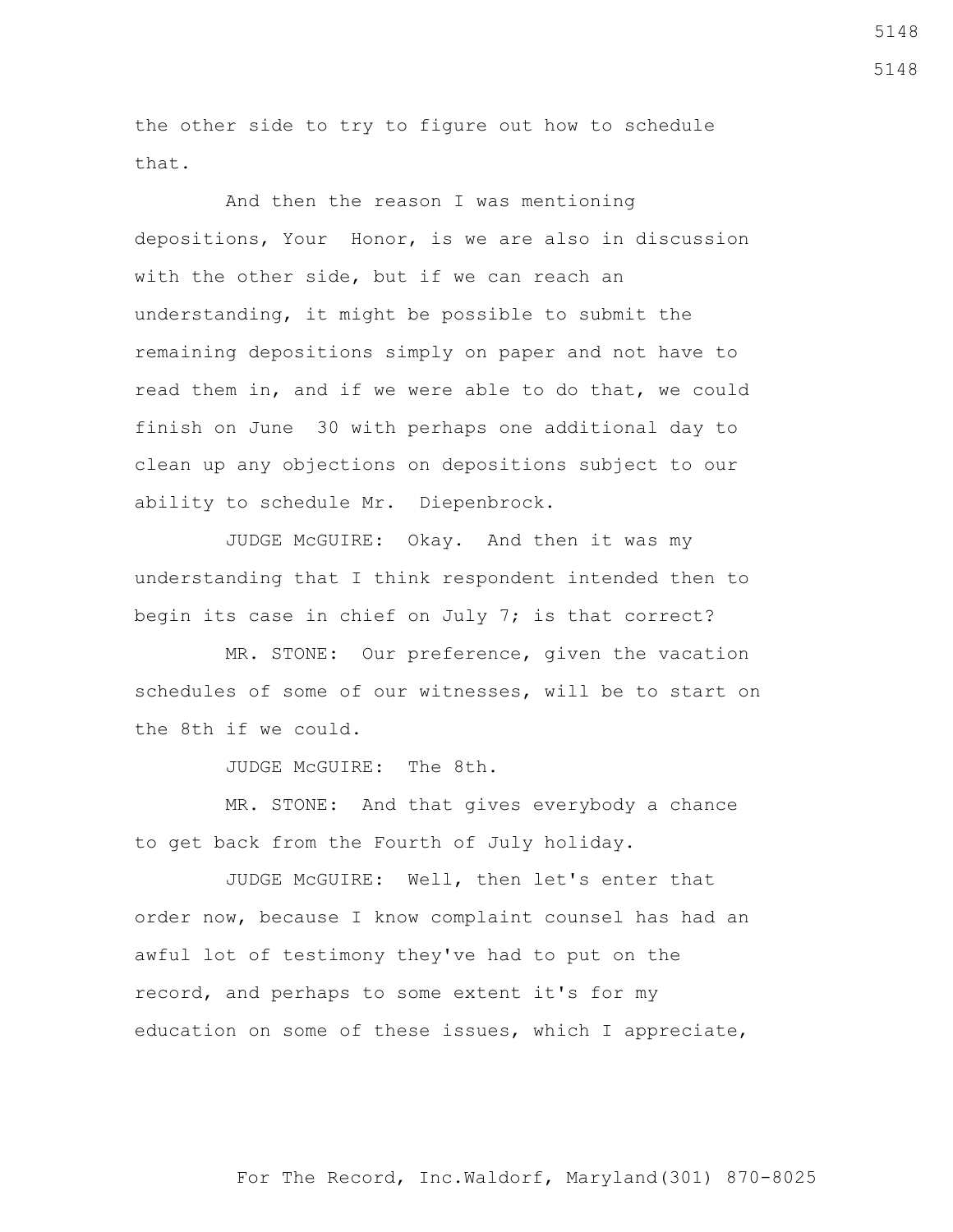but I want to confine ourselves now to that schedule.

 And complaint counsel, I'm pleased to hear that you hope to be concluded with your case in chief at the end of June. That gives you approximately another two and a half weeks.

 So then let's intend then to begin with the case in chief of respondent on Tuesday, the 8th of July.

> MR. STONE: Thank you, Your Honor. JUDGE McGUIRE: Are we all clear on that? MR. STONE: Yes.

MR. OLIVER: Yes, Your Honor.

 JUDGE McGUIRE: And to the extent that you can agree on how to treat the question of the depositions, that would be a service to all of us.

 So I want to expedite this hearing. I think we've spent, you know, some times perhaps in some areas that we don't have to, but in any event, I want to enter that order now on the record so we can have a good idea as to where we're headed here.

MR. STONE: I appreciate that.

 JUDGE McGUIRE: Okay? If we're all clear, then let's take a break for ten minutes.

**(Recess)**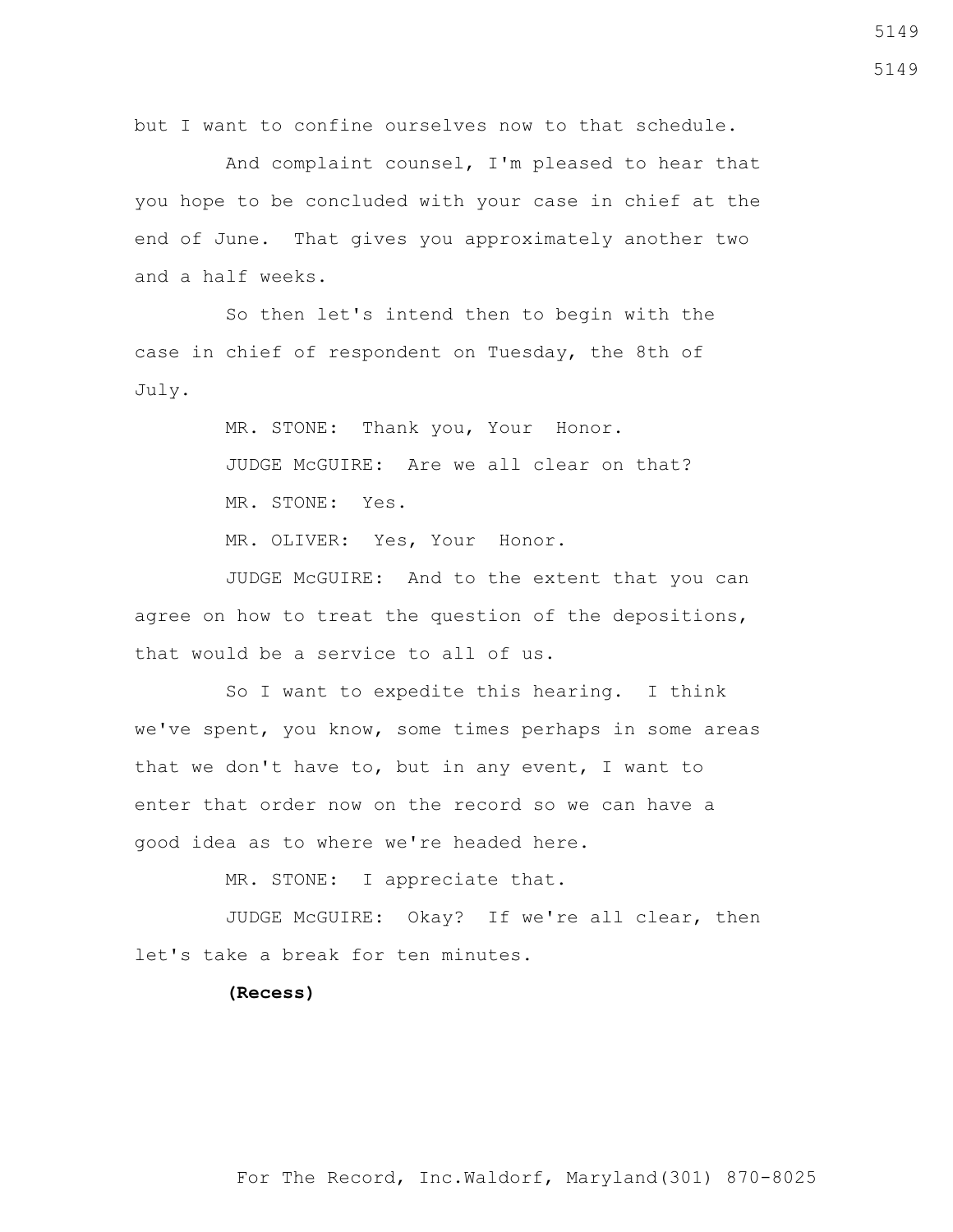JUDGE McGUIRE: Mr. Oliver, you may proceed with your examination of the witness.

MR. OLIVER: Thank you, Your Honor.

BY MR. OLIVER:

 Q. Mr. Kellogg, at some point in time did you become aware that JEDEC was considering using on-chip PLLs or DLLs in its next-generation DDR SDRAM standard?

A. Yes.

Q. And how did you become aware of that?

 A. The primary way was via presentations at the JEDEC meetings.

 Q. And do you recall approximately when you became aware that JEDEC was considering using an on-chip PLL or DLL?

A. I believe it was in the mid-1995 time frame.

 Q. In that time period, can you please explain your understanding of why JEDEC was considering incorporating on-chip PLL or on-chip DLL in the next-generation standard?

 A. Yes. The predominant purpose of a PLL or a DLL on a memory device was to align the data relatively with clock.

 Q. Could you please perhaps explain, briefly if possible, why it is that it's a desirable objective.

A. Yes, I can.

5150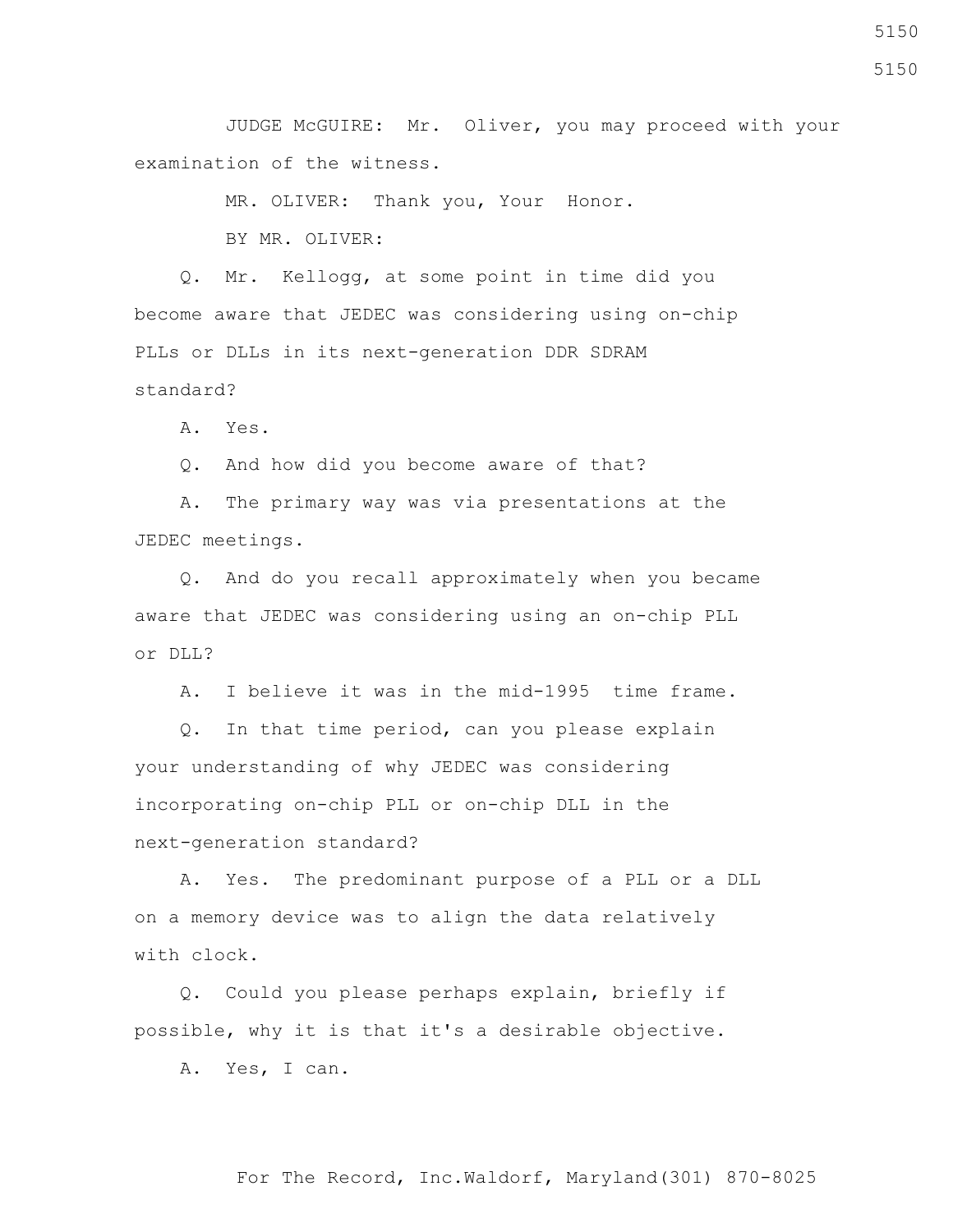In the SDR memory device, once a memory access had concluded, data would transfer some amount of time after the next rising edge of the clock. That data transition would occur over a variable time frame, perhaps five, seven, nine nanoseconds after clock.

 By using a DLL or PLL, the data could be aligned very closely to clock, thereby reducing the variability in data, so we had a better idea when it transitioned; however, it forced us to delay data even further and in fact delay it to the next rising edge of the clock.

 Q. Can you please explain briefly what causes the data to be out of alignment with the clock in the first place?

 MR. PERRY: Your Honor, I object that we're now getting into expert testimony unless this is tied to his understanding at some time period, which it isn't.

 MR. OLIVER: I'll withdraw the question, Your Honor.

BY MR. OLIVER:

 Q. Focusing on the 1995 to 1998 time period, if you could please explain your understanding at that time of how data would become unaligned from the clock.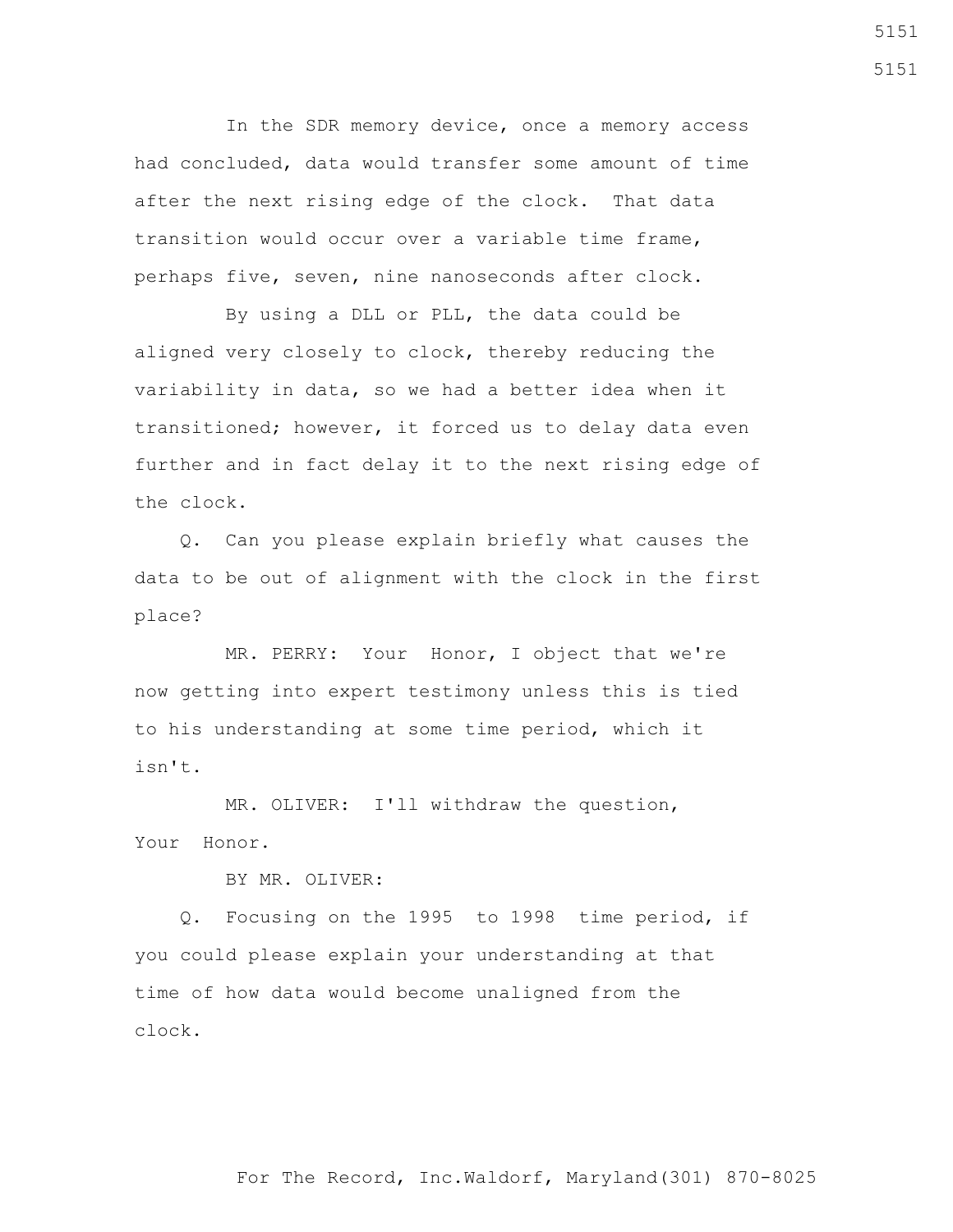A. On an SDR memory device, for example, from the time the clock would rise, the clock was received by a receiver on the DRAM, it was distributed across the DRAM device to a number of drivers. The drivers had intrinsic delay. The drivers would switch the output which would have to switch to a detect level, which is what JEDEC specified in access to. Those elements were also affected by process, voltage and temperature such that I got a variable access from clock.

 Q. Now, based on your understanding in the 1995 to 1998 time period, could you please explain how, if at all, an on-chip PLL or an on-chip DLL helped to align data to a clock?

 A. Yes, I can. The on-chip PLL or DLL would allow me on the memory device to derive a clock which was delayed from the clock provided to the memory device and thereby cause the driving device, driving the output of the DRAM, to switch data relatively coincident with the clock.

 Q. Now, I believe in your previous answers you listed a number of different factors that might cause data to become unaligned from a clock.

 Based on your understanding in the 1995 to 1998 time period, did you understand that use of an on-chip PLL or on-chip DLL would correct for all of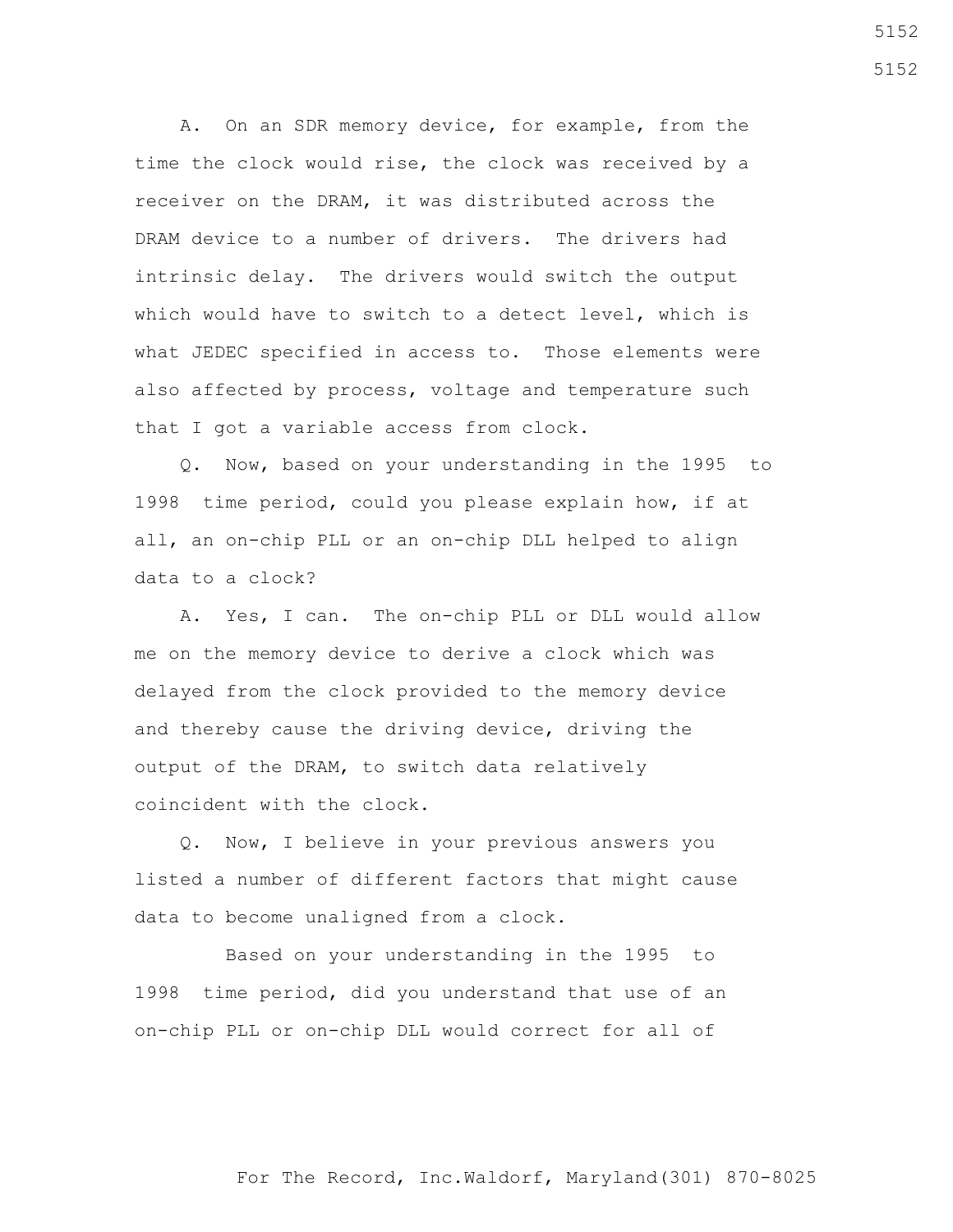those factors?

 A. I understood in that time frame that the on-chip PLL or DLL would tend to mask what I call the fixed propagation delays, which might be the delay through the clock distribution network and the clock to the driver, but it actually created other factors because the DLL itself or the PLL had variability associated with process, voltage and temperature.

 Q. And then in addition to the factors that might be created by an on-chip PLL or DLL, was it your understanding in the 1995 to 1998 time period that there might be other factors causing delay that would not be accounted for in an on-chip PLL or DLL?

 A. Is that question associated with delay on the memory device itself?

 Q. No. It's associated with a delay in data returning to the controller.

A. Yes, I did.

 Once the data switched at the output of the memory device, the data would have to transition down a series of wires, and in general there are multiple data bits. That data transitioned down the wires would be received by a series of receivers at the opposite end, be transferred to a latching device. Clocks were involved at the latching device.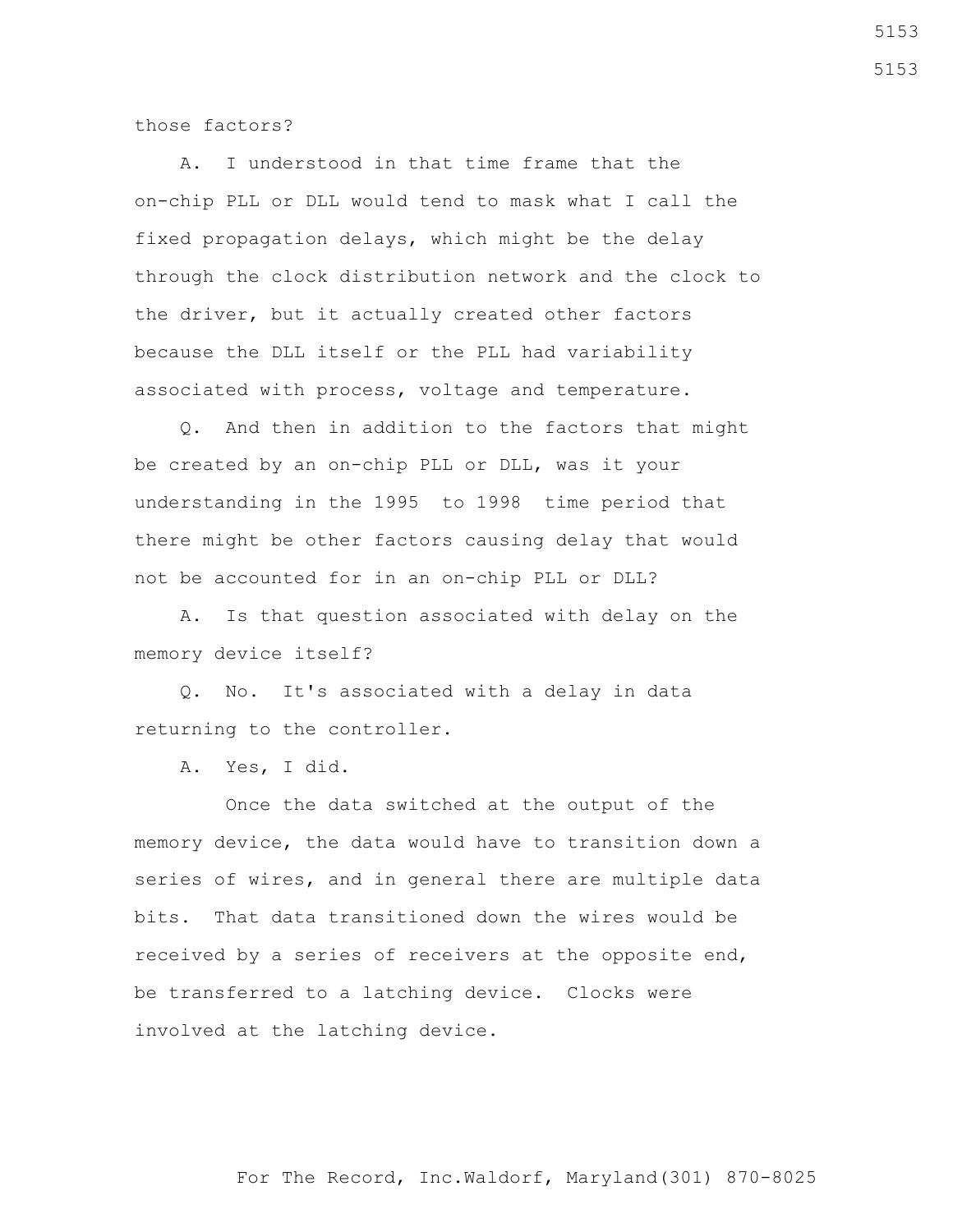And all of those factors would introduce delay as well as the fact that there might be other memory modules or memory devices on that bus which would also affect the characteristics of the signal transferring down that bus.

 Q. Now, how, if at all, would an on-chip PLL or on-chip DLL correct for delays in the factors that you outlined in your last answer?

 A. The on-chip PLL or DLL would affect the clock-to-output delay in the memory device and not the elements I just described in my previous answer.

 Q. Looking now at the issue of aligning data with the clock at the time the data is received in the memory controller device, what options, if any, were you aware of that JEDEC considered in its work leading up to the DDR SDRAM standard to facilitate the alignment of data with the clock at the time the data is received in the memory controller device?

 A. The memory controller was attempting to what I described as capture data. The objective of the controller is to locate the data, capture the data and pass it to other elements of the system and do so extremely reliably.

 To achieve that, the alternatives that we considered, especially within IBM, were such things as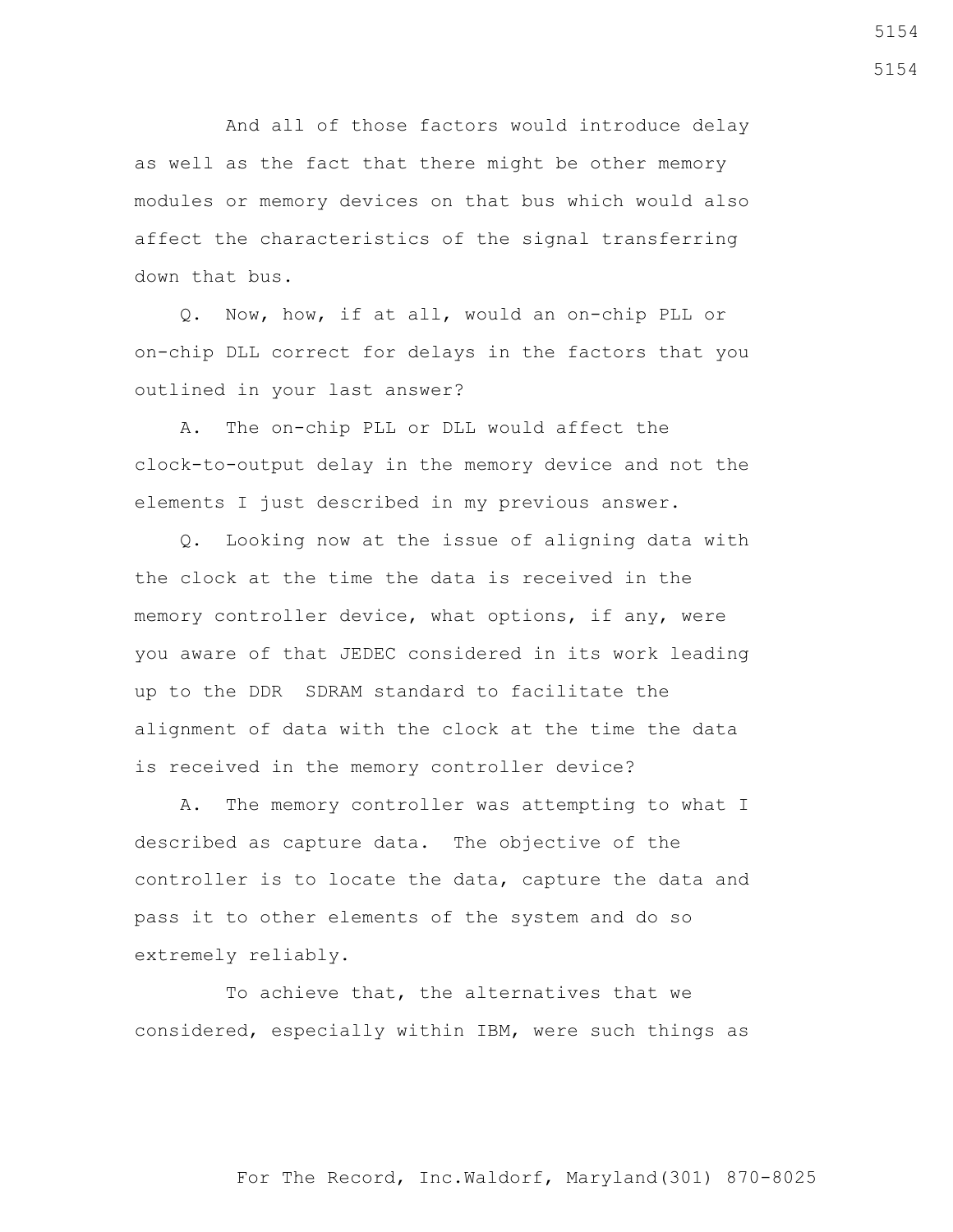verniers. Verniers were something that IBM was actually promoting in these meetings.

 Other alternatives included the use of strobes, either bidirectional or unidirectional strobes, other alternatives such as read clocks.

 And there may have been others that I'm not recalling right at this instant.

Q. Was it necessary to do anything at all?

 A. Yes. SDRAMs did, quote, nothing at all in that there was no effort to align data with the clock at the DRAM. So that would be the starting point for consideration.

 Q. Was it considered within JEDEC in the work leading up to the DDR SDRAM to do nothing at all in terms of aligning data with the clock?

A. Yes, it was.

 MR. OLIVER: Your Honor, may I approach the table?

JUDGE McGUIRE: Yes.

BY MR. OLIVER:

 Q. Would it be fair to describe this as aligning data with clock?

A. It depends on what you're going to list.

 $Q.$  I was  $--$ 

A. I like the idea of data capture because you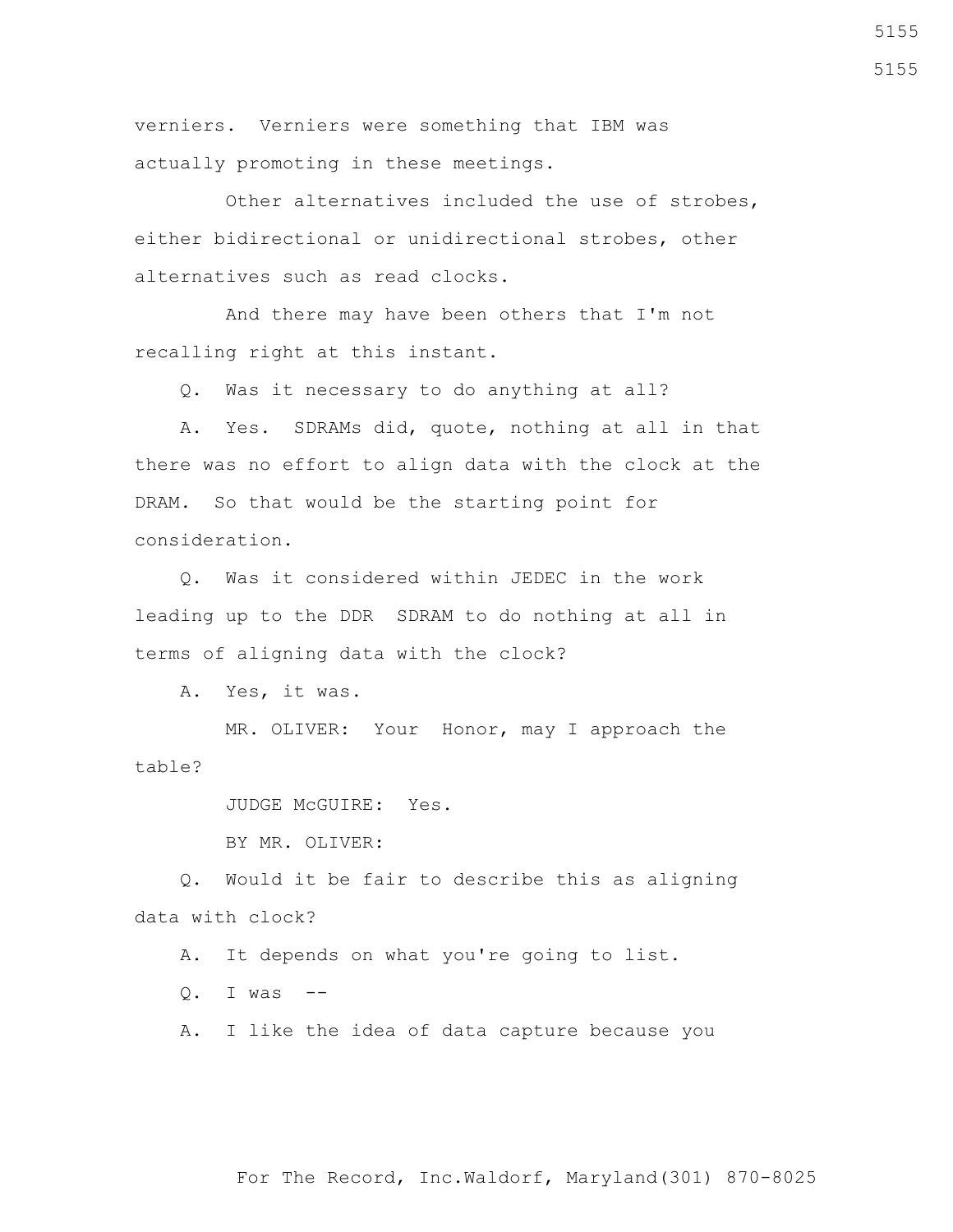were talking also about the controller. Q. Okay. A. So -- Q. "Data capture" would be the appropriate term then? A. Data capture on read. Q. "On read" did you say? A. Yes. Q. And I believe the first that you identified was a vernier? A. Yes. Q. V-E-R-N-I-E-R? A. I think so. Q. And the second was use of strobes? A. Yes. Q. And the third was use of a read clock? A. Yes. Q. And I assume of course JEDEC did consider use of an on-chip PLL or DLL? A. That's correct. Q. And fifth was doing nothing at all? A. Right. By "nothing," no change from SDRAM. Q. Okay. Focusing again on your understanding during the 1995 to 1998 time period, could you please

explain briefly what role a vernier method would have

5156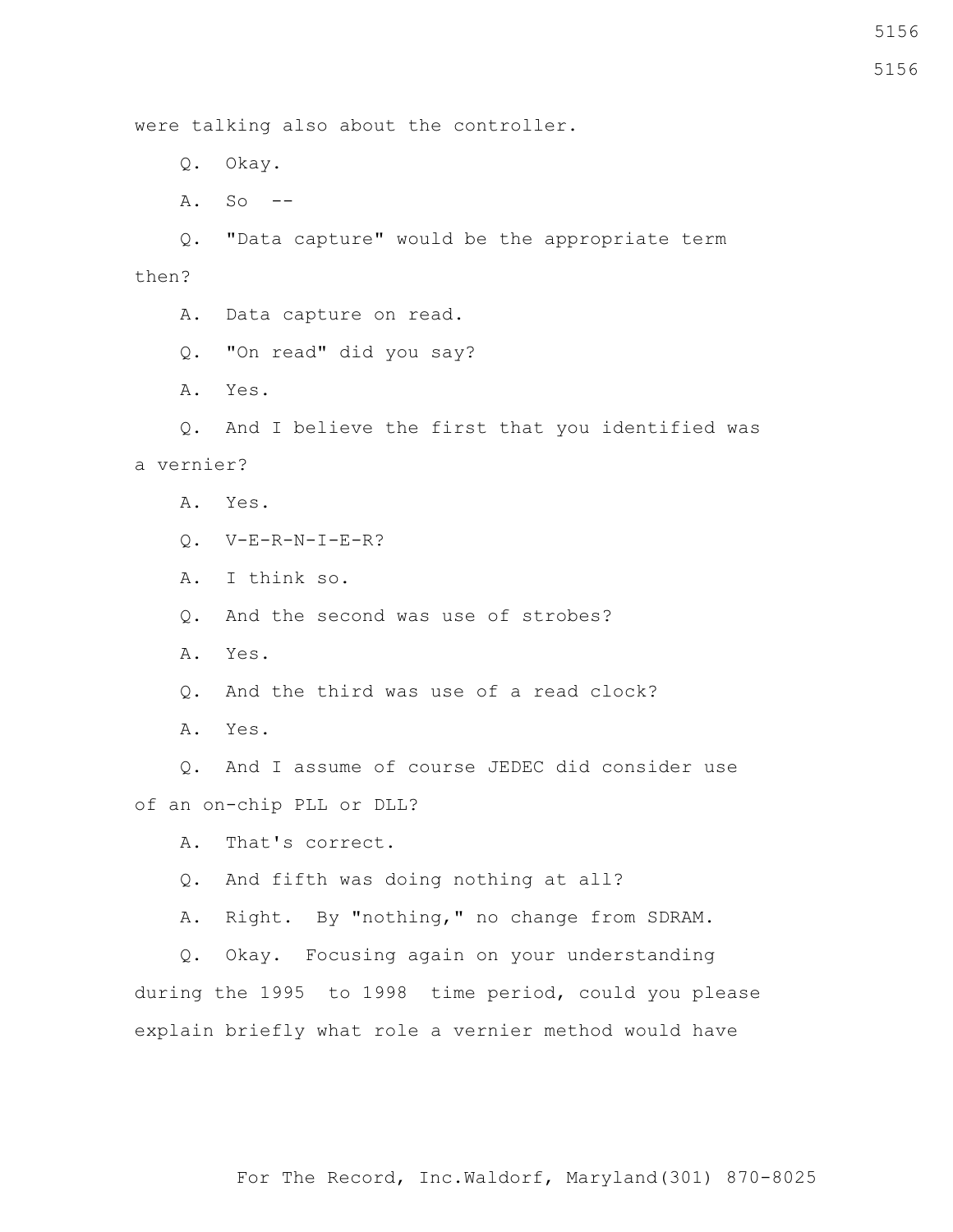in terms of data capture on the read operation.

 A. Yes. This is a complex subject, so I'll try to make this relatively simple.

 In the case of a read, the DRAM would send a known pattern, data pattern, one-zero pattern, from the DRAM to the receiving device, and the receiving device would simply move delays within the receiving circuitry until it located the data. Both the driving device, the DRAM, and the receiving device would know ahead of time what the data pattern was.

 Q. Now, again focusing on the 1995 to 1998 time period, what, if any, did you understand the advantages of using a vernier system in connection with data capture on read operations to be?

 A. When IBM assessed the data capture problem, let's call it, and we looked at all the elements associated with data capture, the vernier covered the largest portion of those elements, and in fact IBM implemented the vernier. It's used on the z900 memory card we brought.

 Q. That's the memory card that we looked at yesterday?

A. Yes. That's one of the reasons I brought it.

 Q. Again focusing on the 1995 to 1998 time period, what, if any, did you understand the disadvantages of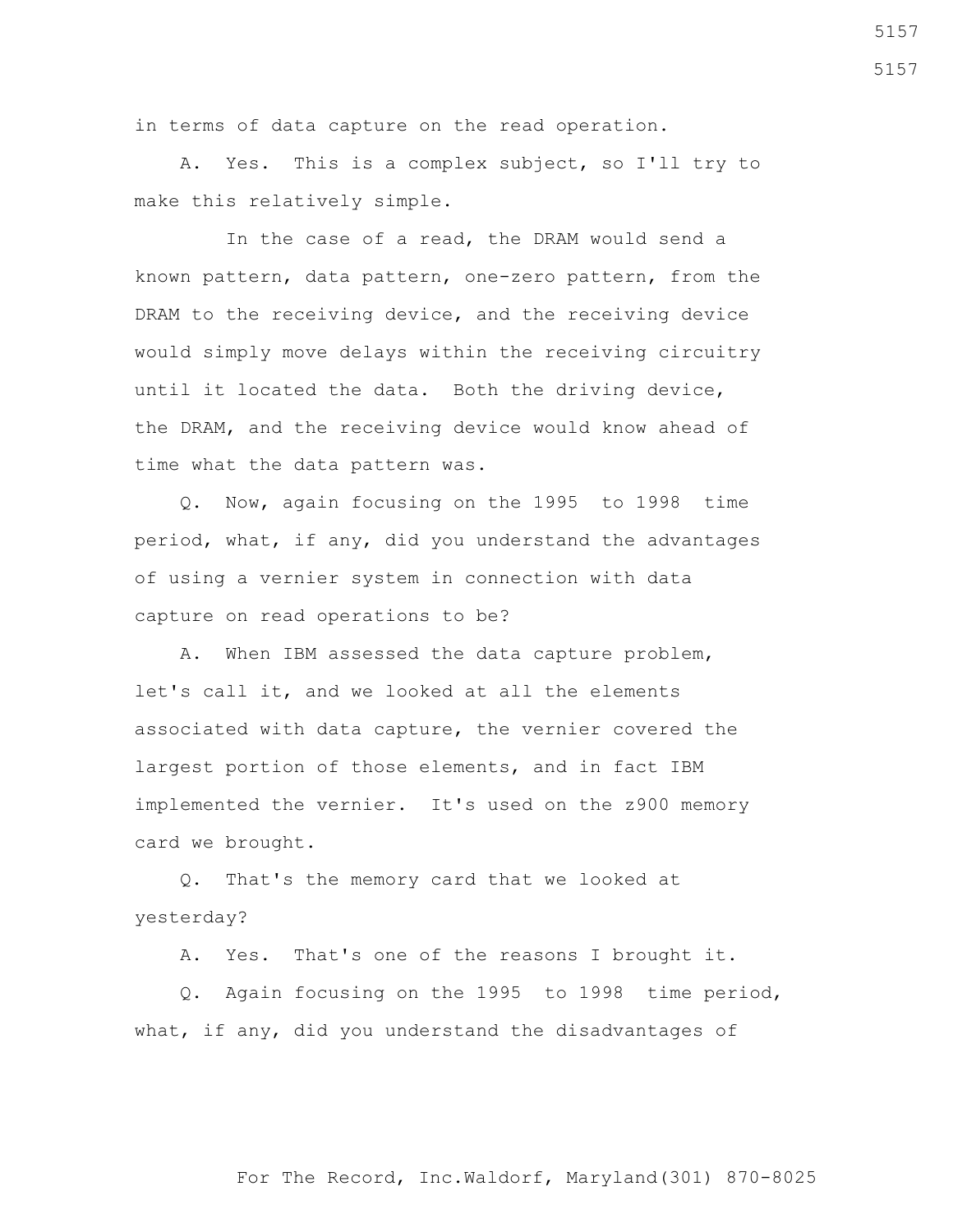use of a vernier method to be?

 A. The main disadvantage is associated with design complexity.

 Q. Turning to the second option listed - actually, Your Honor, I realize --

JUDGE McGUIRE: DX-59 it will be marked.

MR. OLIVER: Thank you.

BY MR. OLIVER:

 Q. Looking at the second item on DX-59, use of strobes, could you please explain briefly how strobes could be used in connection with data capture in read operations, again focusing on your understanding in the 1995 to 1998 time period.

 A. Yes. A strobe was a signal that was sent from the DRAM at approximately the same time that the data was transferred, and the strobe was the signal we used to actually capture the data. The receiving device would receive the data plus the strobe, delay the strobe some amount, based on the clock frequency, in an attempt to place it in the middle of the data window, and it would actually capture the data using the strobe.

 Q. Again focusing on your understanding in the 1995 to 1998 time period, what, if any, did you understand the advantages of using a strobe in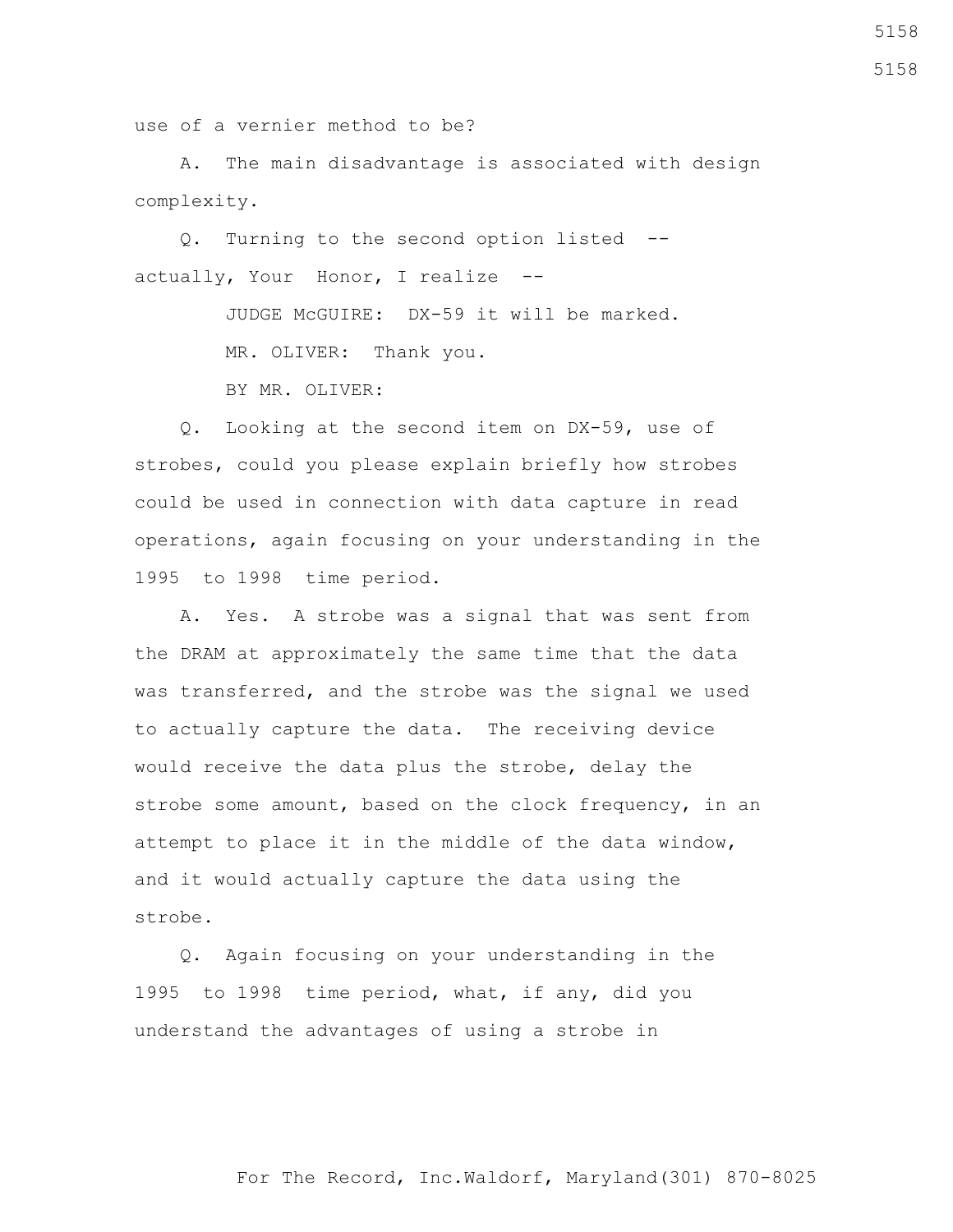connection with data capture on read operations to be?

 A. The benefit of the strobe was that the strobe would experience the same fixed delays. Another term.

 Fixed delay means if the data had to go transit down four inches of wire, the strobe would transit down the same four inches of wire. If it had to pass through a driver, a receiver, the strobe would also do so. So the strobe tended to see many of the same delays that the data would see.

 Q. Again focusing on your understanding in the 1995 to 1998 time period, what, if any, did you understand the disadvantages of using a strobe in connection with data capture on read operations to be?

 A. To some extent there's a disadvantage associated again with complexity. Another disadvantage is pin count.

 Q. Focusing on the third item on the list, read clock, can you please explain briefly how a  $-$ - again, focusing on your understanding in the 1995 to 1998 time period, can you please explain how you understood a read clock to be used in connection with data capture in read operations?

 A. A read clock to some extent was similar to a strobe in that the read clock would clock the DRAM at a known point in time to transit data. The same read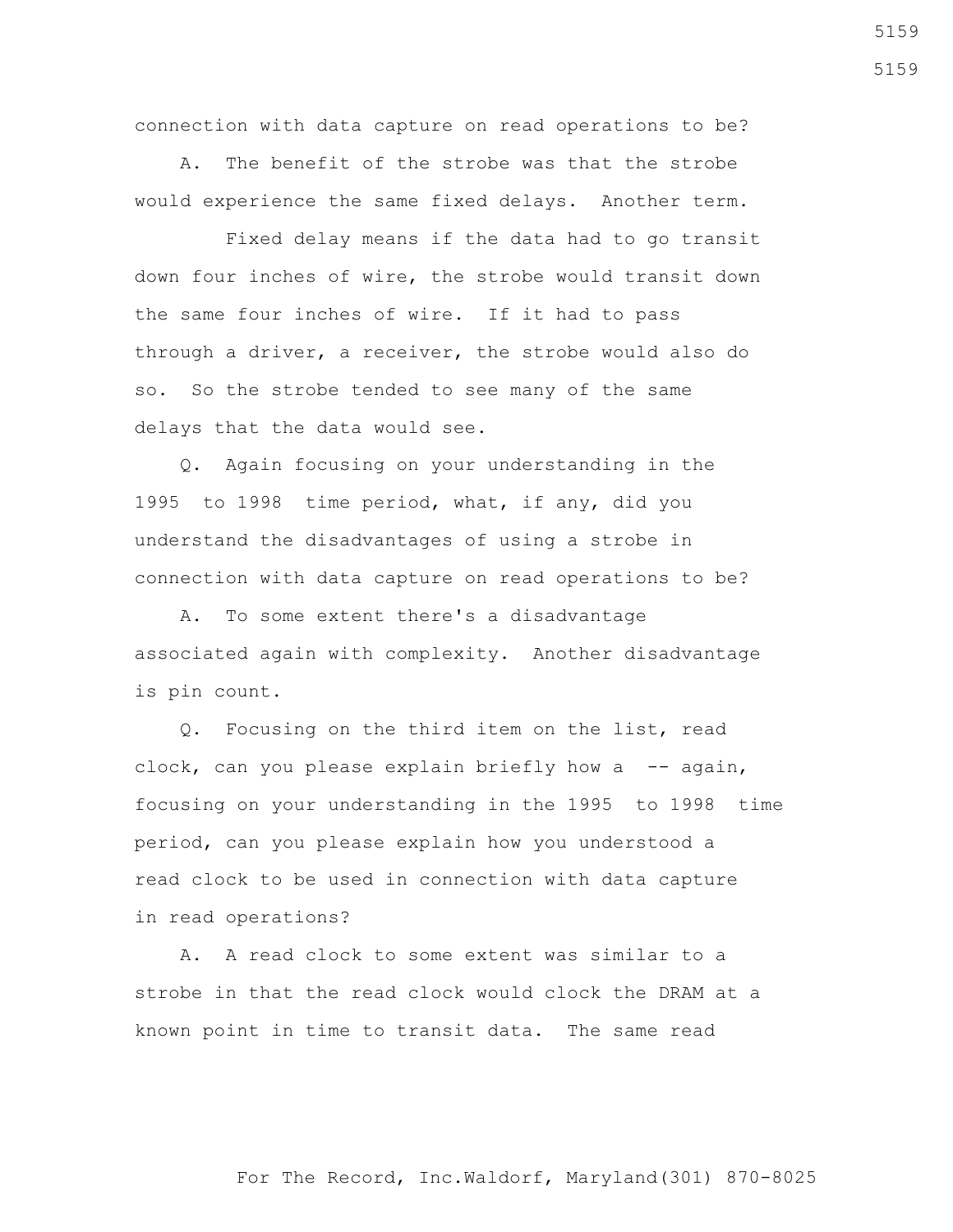clock could be used by the receiving device possibly being clocked at some later point to facilitate the location of the data, by the receiving device.

 Q. Focusing again on your understanding in the 1995 to 1998 time period, what, if any, did you understand the advantages of use of a read clock in connection with data capture in read operations to be?

 A. The read clock would utilize significantly less pins than, let's say, the strobe, so I would say a measurable advantage is reduced pin count over at least the strobes.

 Q. By the way, in connection with strobes, did you have an understanding in the 1995 to 1998 time period as to how many pins use of a strobe would require?

 A. Yes, I did. It was somewhat dependent on the number of devices, the width of the device, whether it's a four-bit-wide device or an eight-bit-wide device. In the case of DDR, we were considering both single and differential strobes or one or two pins per strobe.

 So the strobe count on the memory module could be 9 or 18 pins associated with 64 or 72 bits of data.

 Q. And there you're referring to pins on the module, not on the DRAM; is that right?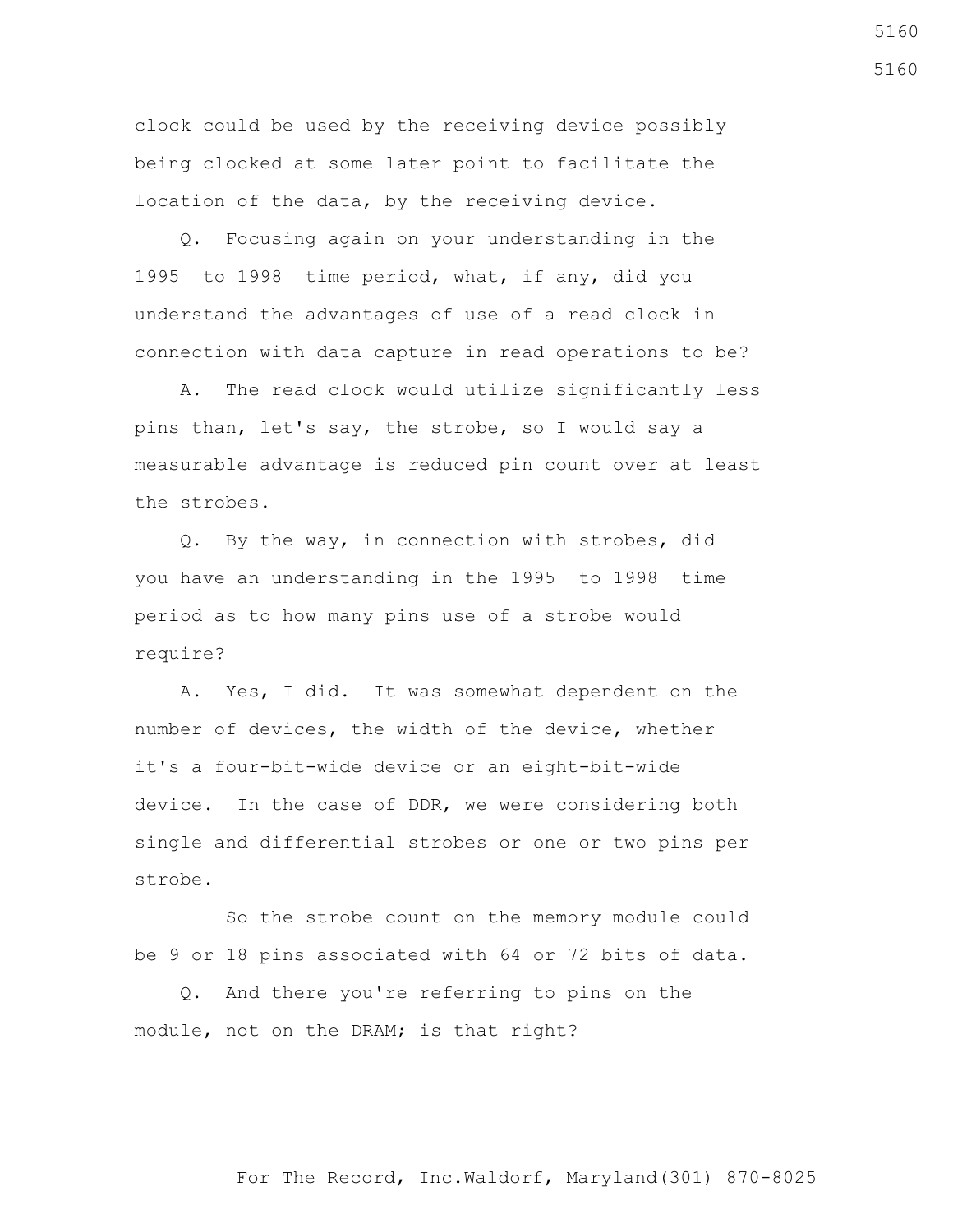A. That is correct. Those are pins on the memory module itself.

 Q. Returning to the read clock, focusing on your understanding in the 1995 to 1998 time period, what, if any, did you understand the disadvantages to be of using a read clock in connection with data capture in read operations?

 A. The predominant disadvantage of the read clock -- and there were several proposals, but the predominant disadvantage was that the read clock did not experience all of the same delays that a strobe would experience because it's actually being transferred alongside the data. So it wasn't quite as accurate.

 Another disadvantage is you had to generate the clock somewhere.

Q. Actually you do raise an important point.

 With respect to data capture in read operations, was it necessary to perfectly align the data with the clock?

A. No, it was not.

Q. Can you please explain that?

 A. Aligning data with the clock is a simplistic way of getting it in the ballpark, getting it close to something you recognize, in that case the clock. If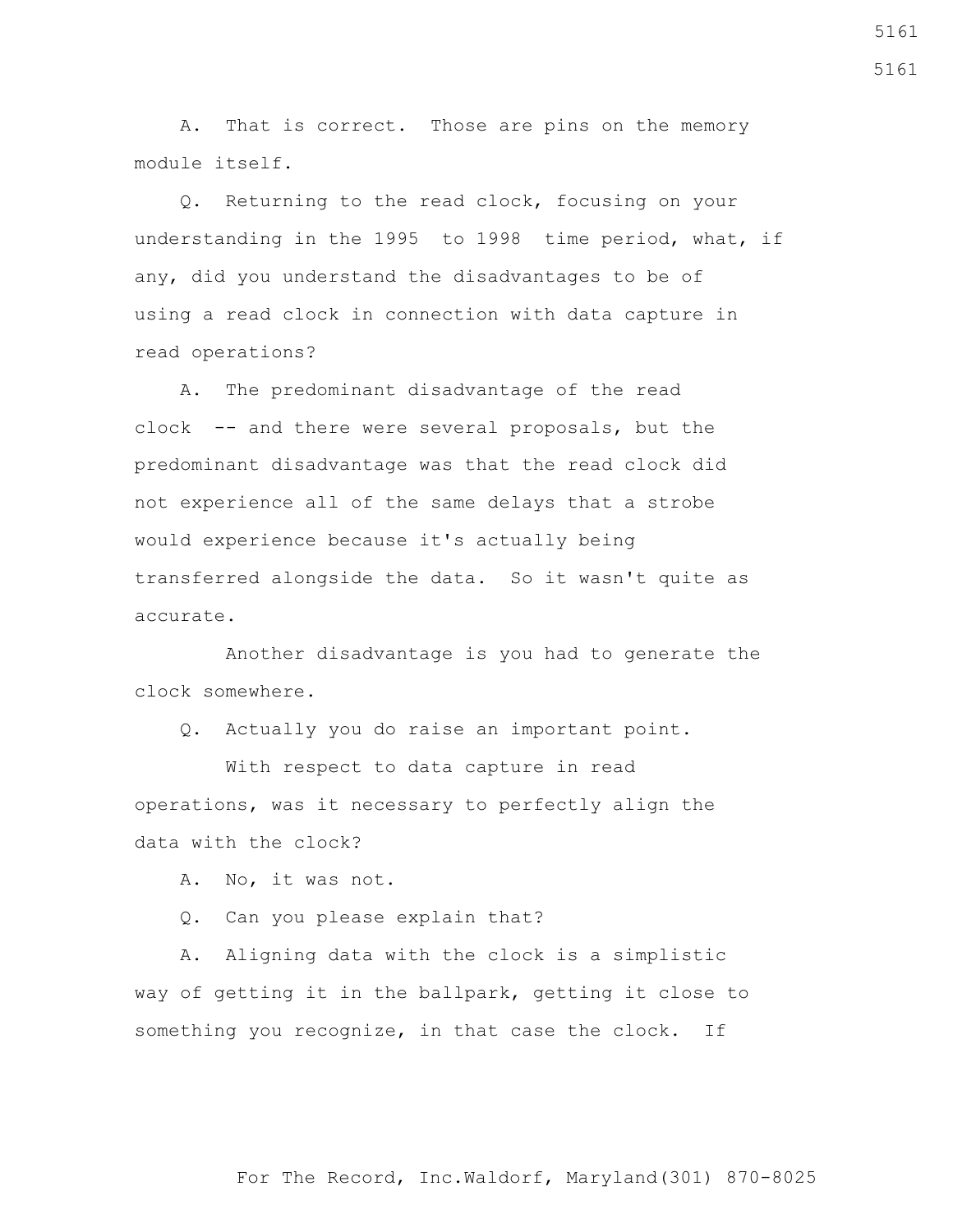you use something like a vernier, it really isn't necessary to do so. And in fact, in some of the IBM systems, such as the z900, we were using memory buses that use verniers instead of DLLs and some of these other methods.

 Q. Would it be fair to say that in order to capture data in a read operation you simply need to get the data in the ballpark?

 A. You do have to find the data, which means you definitely have to get in the ballpark. By getting in the ballpark, getting in the ballpark allows you then to, if you are shifting -- if you are using a vernier, to put it in an ideal location. "Ideal" is a relative term, but someplace where it won't be greatly affected by things like process, voltage and temperature.

 Q. My question is focused not so much on your understanding of what a vernier did but, rather, your understanding at the time of what was necessary in order to make a DRAM function, and I'm -- i guess my question goes to how closely, again based on your understanding at the time, how closely did the data have to be aligned with the clock in order for data capture to function.

 A. It depended on the system implementation and the frequency or data rate itself, so I couldn't give 5162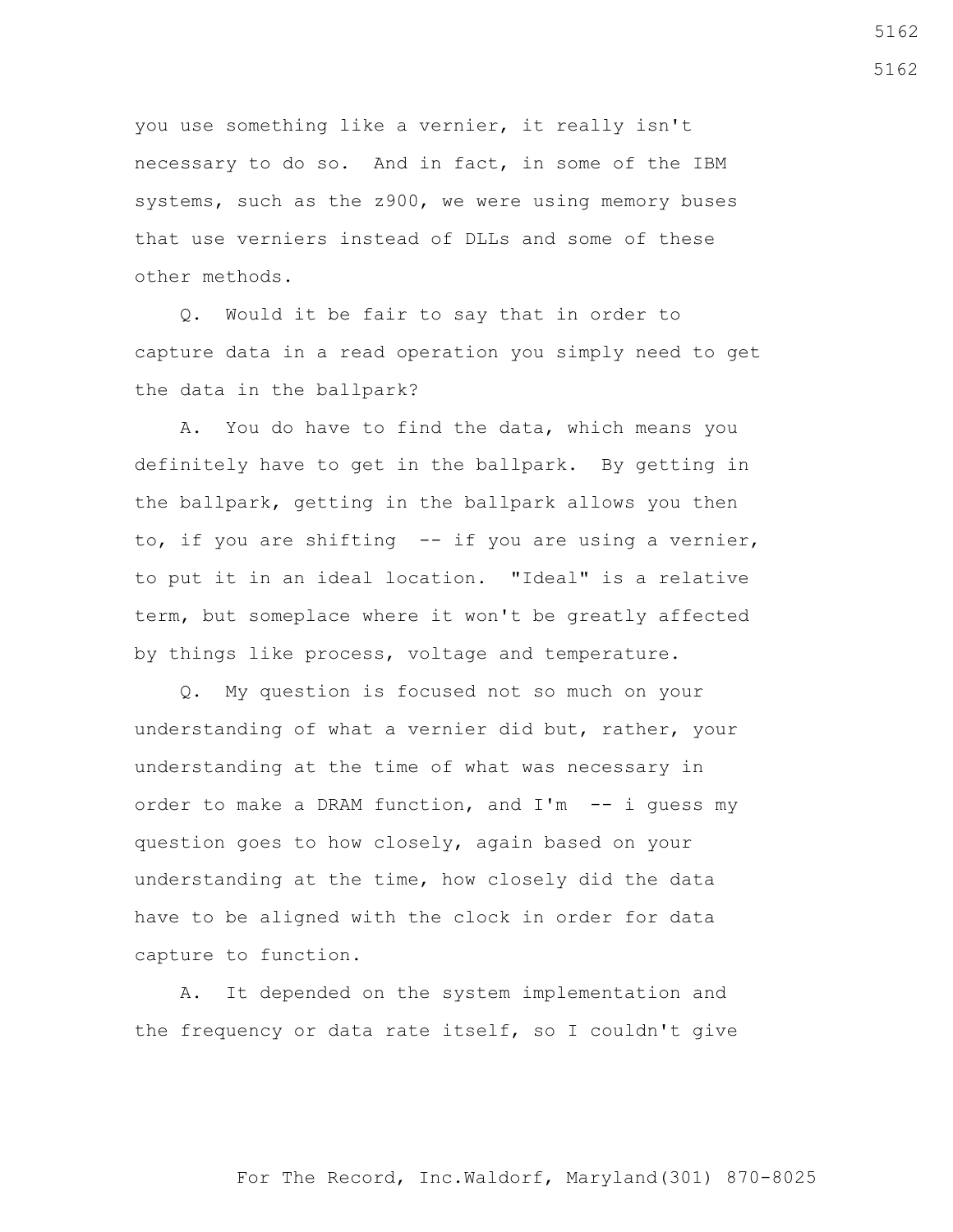you a fixed number.

 Q. You were speaking of the potential disadvantages of a read clock, and I believe you said that one disadvantage is it might not do as good a job of aligning the data to the clock. Is that right? As good a job as certain other options?

 A. I would not use a read clock to align data with clock. I would use a read clock to facilitate data capture.

Q. I apologize.

 A. Aligning data with clock is one thing I can do to facilitate data capture. Another thing is one of these items.

 So the difficulty with aligning data to the clock is it's really just one element of a number of elements, all associated with finding data.

 Q. I see. I guess the question I'm asking is whether you perceived a disadvantage of use of a read clock to be such that it would not be a technically viable option available to JEDEC to assist with data capture.

 A. It was a viable option. It was not necessarily the best option or -- "best" being the series of trade-offs we go through to select something that was acceptable to us.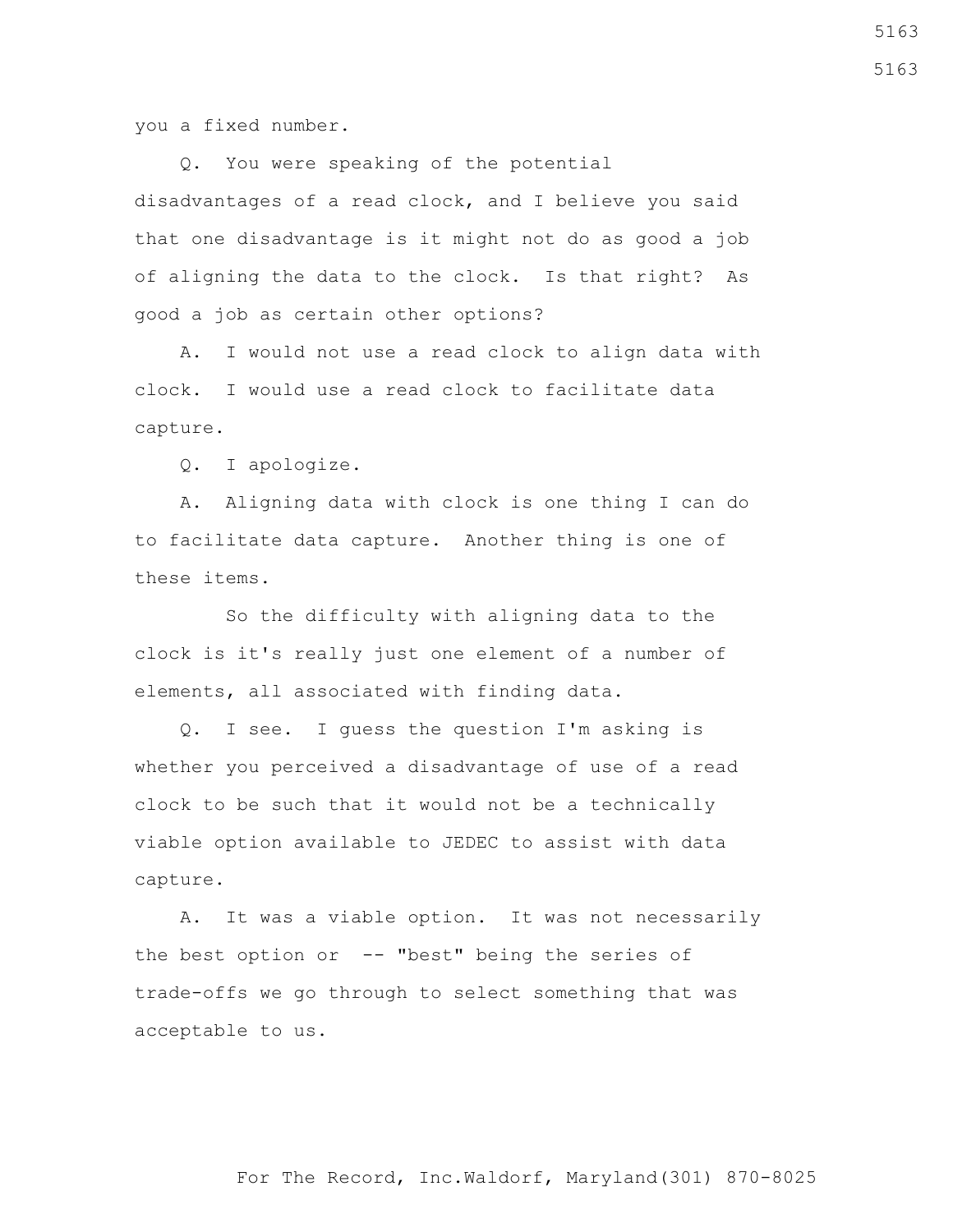Q. If we could turn next to on-chip PLL/DLL, again focusing on your understanding in the 1995 to 1998 time period, can you please explain briefly your understanding of how use of an on-chip PLL/DLL would facilitate data capture in read operations?

 A. Yes. The on-chip PLL and DLL would place the data very close to the switching point of the clock at the memory device itself. The remainder of the delays -- and there were many of them -- depending on how you calculated timings, I could easily count eight or more other factors that it wouldn't affect.

 So the data would leave the DRAM at a relatively known point in time, but I would still have these other effects making data difficult to locate.

 Q. Based on your understanding in the 1995 to 1998 time frame, what, if any, did you understand the advantages of use of on-chip PLL/DLL to be in connection with data capture in read operations?

 A. Aligning data with the clock was nice in that it did remove one element of what was a complex issue, data capture, and that one element was the variability due to process, voltage and temperature and just the delay itself on the memory device between clock and data output.

Q. Focusing again on the 1995 to 1998 time period,

For The Record, Inc.Waldorf, Maryland(301) 870-8025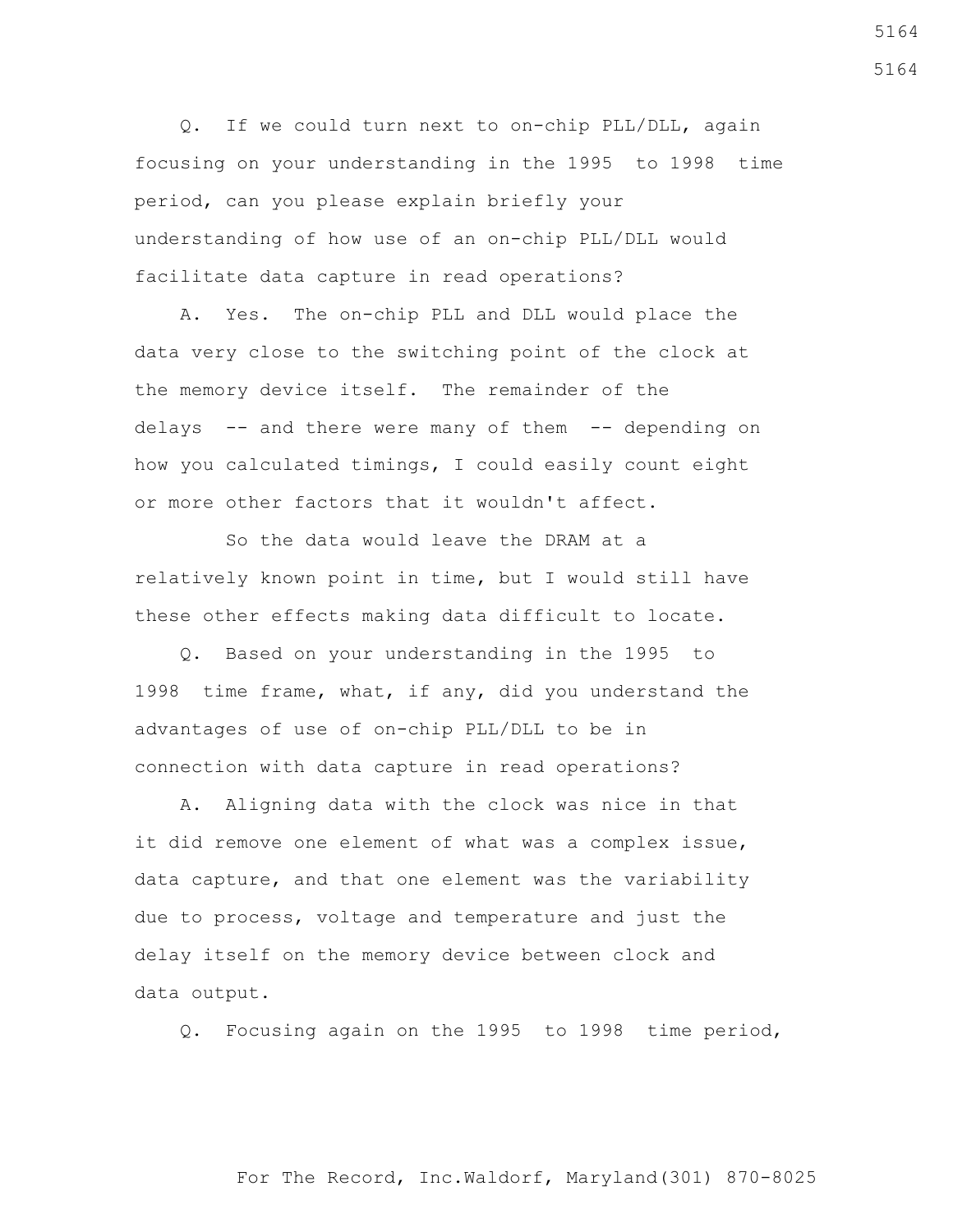what, if any, did you understand to be disadvantages to the of using on-chip PLL/DLL in connection with data capture in read operations?

 A. The issues that we were most concerned about in that time frame and several still today included power. The PLL or DLL dissipates a sizeable amount of power, even when the device isn't doing anything. It's what we call standby mode.

 A second item was the lock-in or the lock time. In other words, from the time the clock started or the device was restarted, the number of cycles required before the memory device could read or write data was a relatively large number.

 The other issues included die size. We kind of had this circuit which is relatively large, which is cost, and complexity. Up till that point, we had put DLLs and PLLs on logic chips and processors, but we hadn't put them on DRAMs, so the DRAM designers' net process was not optimized and they were not skilled in this circuitry.

 Q. Turning now to item number 5, doing what I refer to as doing nothing, can you please explain your understanding in the 1995 to 1998 time period how data capture might work in read operations if nothing was done?

For The Record, Inc.Waldorf, Maryland(301) 870-8025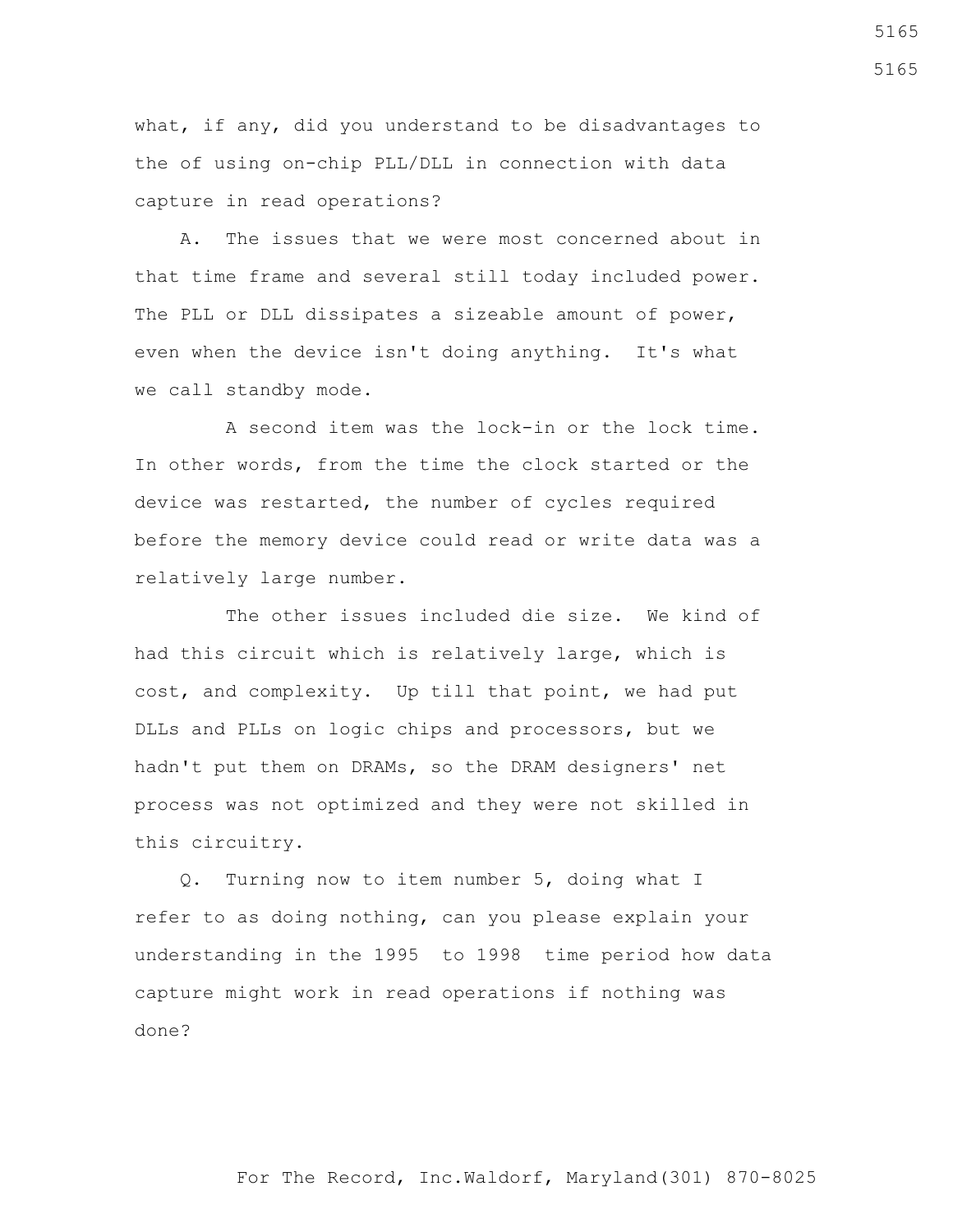A. If nothing was done on the DRAM, for example, to align data with clock, the data would transfer back. Depending on the speed of the clock and how carefully we wired clocks, data nets to the processor and to the DRAMs itself, we may be able to find data with no other attribute.

 In general, we would use some attribute on this list to facilitate data capture because we were trying to run memory faster and faster. So the nothing - nothing at all in a lower-speed operation, such as in a very low-power system like a handheld, that's very reasonable. In higher-speed products we would very likely accommodate, say, a vernier or strobes or something of that nature.

 Q. Okay. Again, just in the interest of time, we'll try to cut to the chase here.

 Would it be fair to say at least one of the disadvantages you understood with respect to doing nothing was at higher speeds it might not work.

A. Extendability of nothing was limited.

 Q. Now, in the 1995 to 1998 time period, did you have an understanding of at what speeds you might be able to operate a DRAM without any of the other items on this list?

A. For main memory?

For The Record, Inc.Waldorf, Maryland(301) 870-8025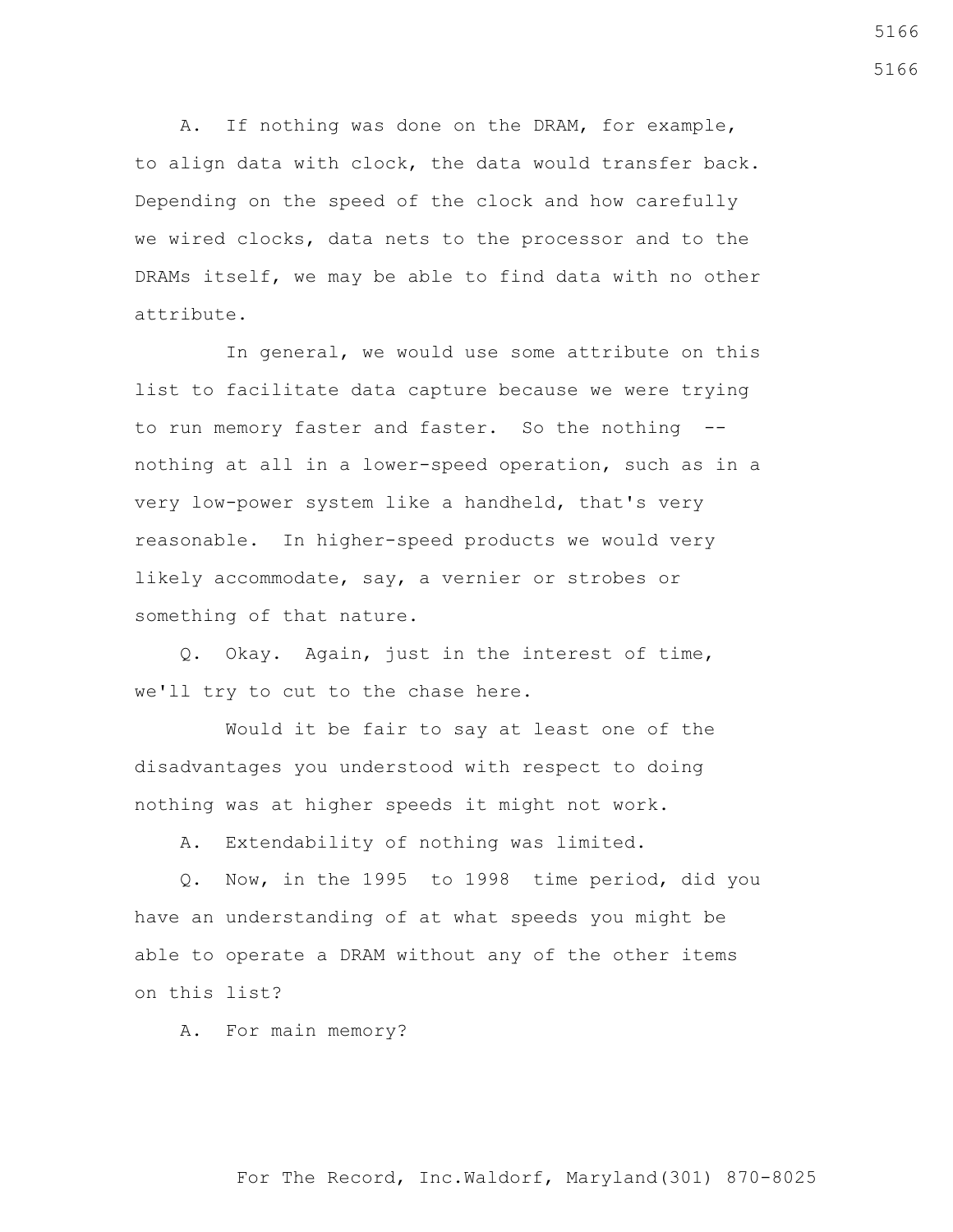Q. Yes.

 A. Because we did different things for graphics and other memory applications using SDRAM.

So in the case of main memory, we were very comfortable within my company pushing SDRAM to 150 megahertz and we did promote that. It's possible we could have gone faster. I don't recall proposing faster than 150 megabits per second on SDRAM for main memory.

 Q. Again focusing on the 1995 to 1998 time period, did you have an understanding of what, if any, the advantages were of doing nothing?

 A. The primary advantage would be on the DRAM itself. We would not incur the power, die size, for example, associated with PLL/DLL and, certainly we wouldn't have pins added in regard to clocks, strobes and other things, so it certainly is the simplest, fastest to design, but it did have limitations.

 Q. Okay. Now, during the 1995 to 1998 time period, when these various options were being proposed at JEDEC -- and let's set aside number 5, nothing, for the time being. Let's focus on the first four elements -- during that time period, did you regard any of those four options as being unsatisfactory from a technical point of view?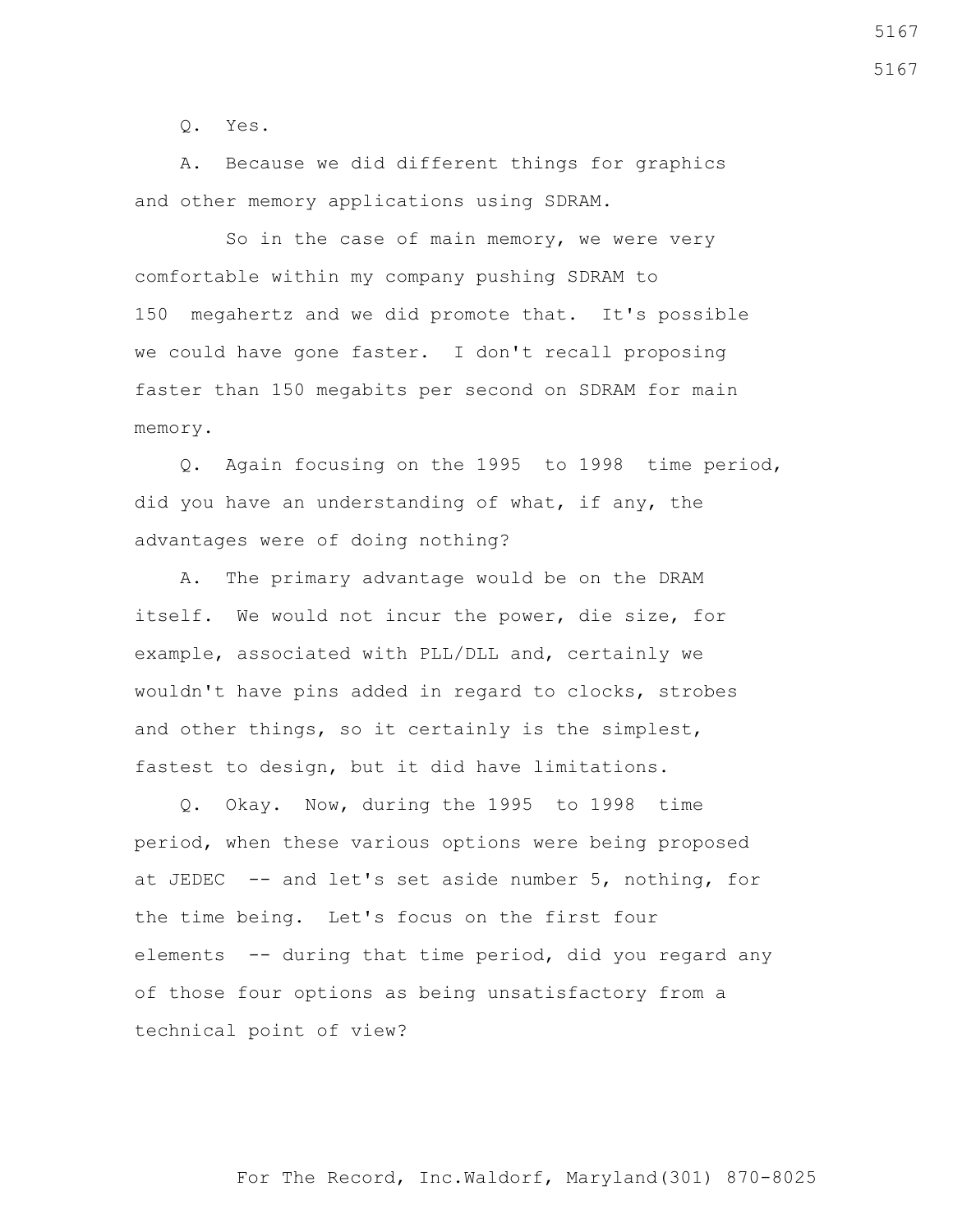A. I wouldn't classify it as unsatisfactory. I would classify each as having their strengths and weaknesses.

 Q. And again focusing on the first four items on the list, in the 1995 to 1998 time period, did you consider any of those options to be unsatisfactory from a cost point of view?

 A. Again, "unsatisfactory" is difficult in that each had strengths and weaknesses on cost, and in fact we did adopt several of them in spite of cost adders. The most significant item in regard to cost was the PLL/DLL.

Q. Can you please explain that?

 A. Just as I mentioned under I believe the weaknesses, it was associated with the die size increase, test, other factors that were associated with every memory device built.

 Q. Now, with respect to the items on this list, did you recommend that IBM support use of any particular one or more of these options?

 A. My recommendation was in support first of all for the vernier. We seriously felt that that was the optimal solution, looking at the total data capture issue.

The strobes facilitated the vernier, so we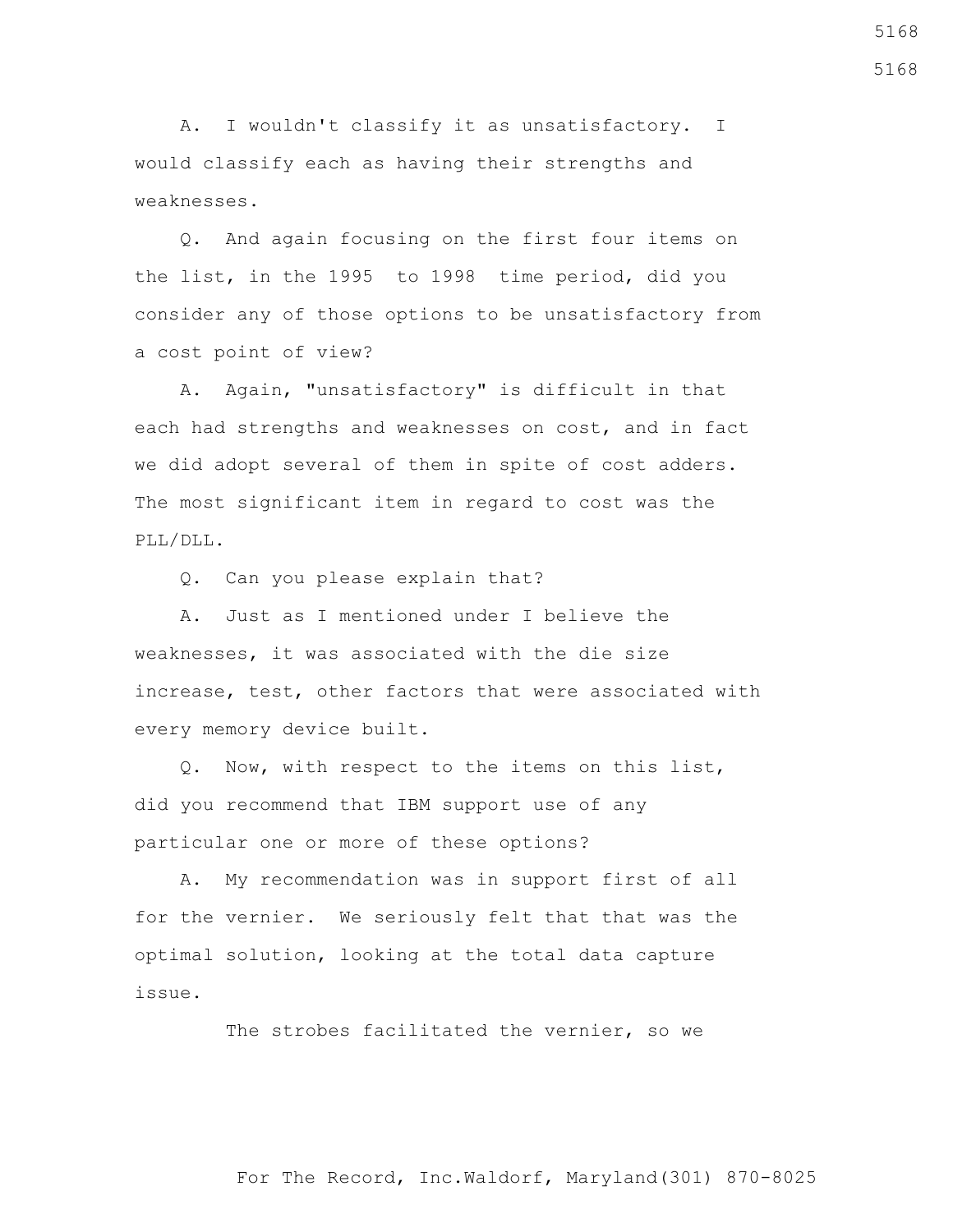supported that.

 The PLL/DLL we did support, but we had a lot of concerns with it. Part of the reason we did support it is it helped further, and it wasn't as large a benefit as, say, the verniers, but it was a benefit nonetheless.

We did not have support for the read clock.

 Q. Now, at the time that you were analyzing these factors in the 1995 to 1998 time period, what understanding, if any, did you have that Rambus might have patents or patent applications supporting claims covering the use of an on-chip PLL or DLL?

 A. I was not aware of any Rambus claims that would affect the technology we were defining in JEDEC associated with PLL or DLL.

 Q. Again looking at the time you were analyzing these factors between 1995 and 1998 , what effect, if any, would it have had on your analysis if you had been aware that Rambus might have had patents or applications containing claims covering use of an on-chip PLL or DLL?

 MR. PERRY: Objection. Speculation. Incomplete hypothetical.

 JUDGE McGUIRE: That's the same position you had earlier, is it not?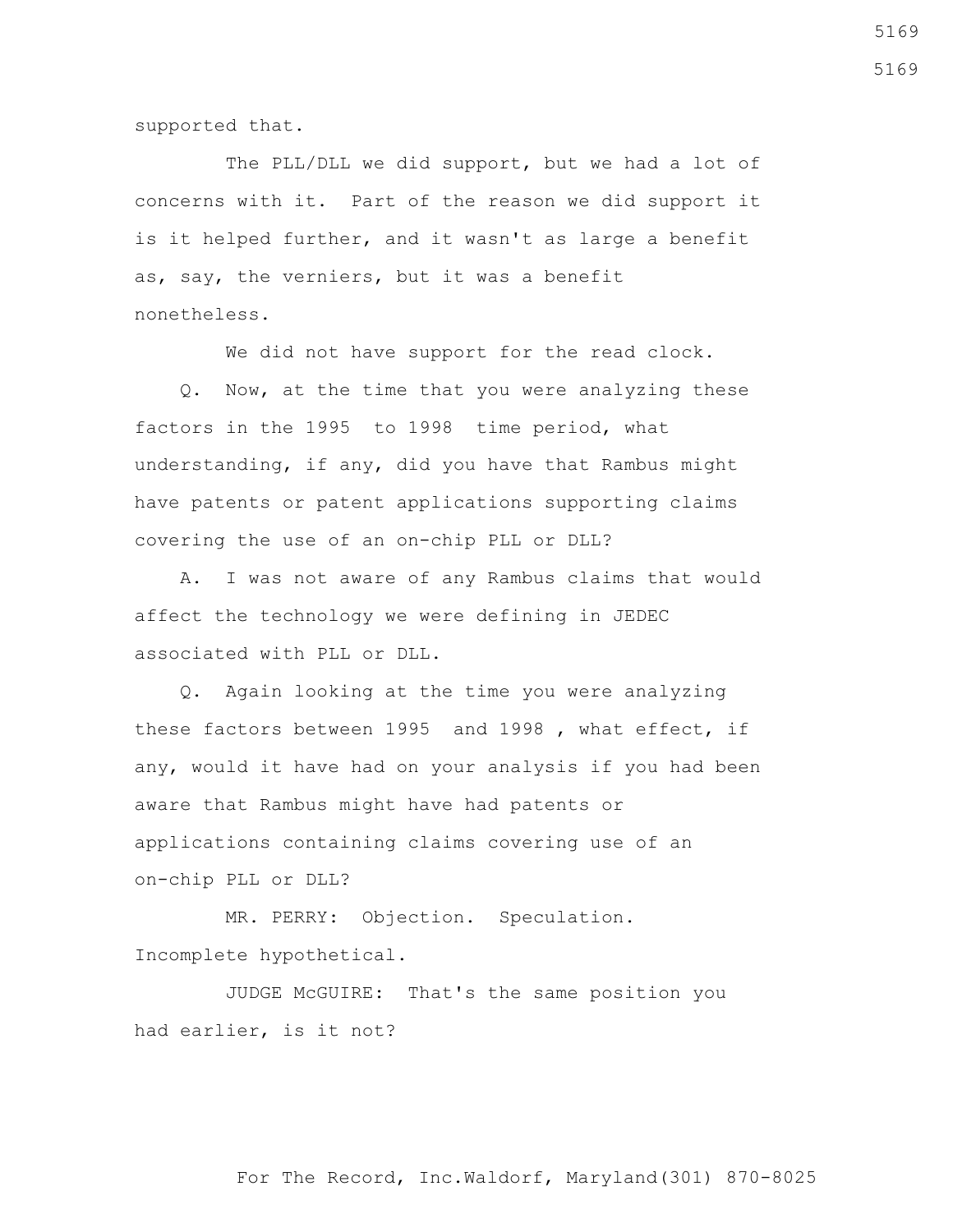MR. PERRY: Yes, Your Honor.

 JUDGE McGUIRE: Overruled. I will hear the question.

MR. OLIVER: Thank you, Your Honor.

 THE WITNESS: Being consistent in my responses, when companies disclosed intellectual property patent activity associated with functions being considered for standardization, I tended to take that serious, IBM tended to take that serious, to understand what the issues were, and if the issues were significant, we would certainly consider alternatives.

> MR. OLIVER: May I approach, Your Honor? JUDGE McGUIRE: Yes.

 MR. OLIVER: Actually, Your Honor, I had forgotten to attach a sticker to the demonstrative. Which would be our next number?

JUDGE McGUIRE: The next one should be DX-60.

MR. OLIVER: 59. This one is 59. I have not yet attached a sticker to Exhibit 59.

> JUDGE McGUIRE: You're free to do so. MR. OLIVER: May I approach? JUDGE McGUIRE: Yes.

 **(DX Exhibit Number 59 was marked for identification.)**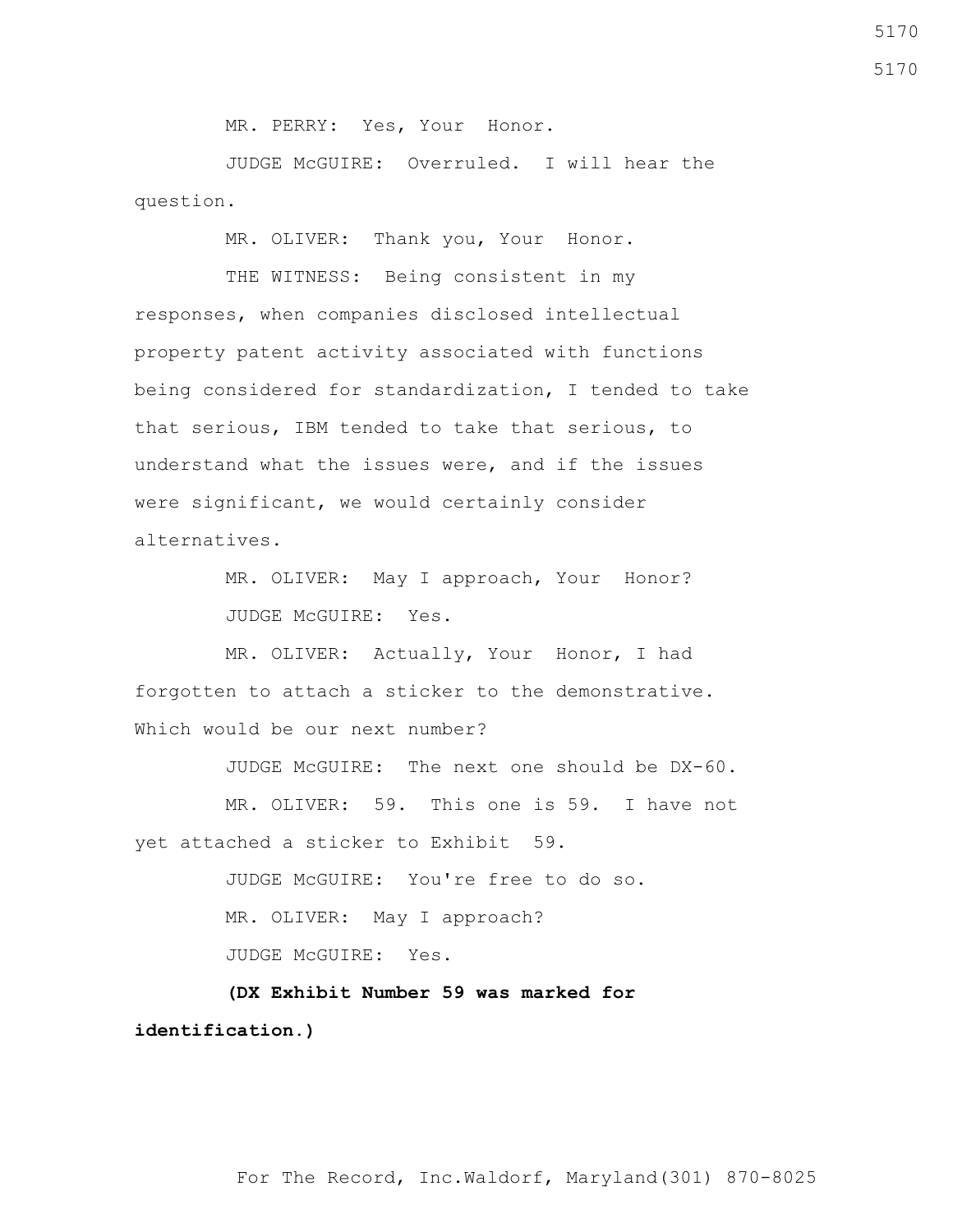BY MR. OLIVER:

 Q. Mr. Kellogg, I've handed you a document marked  $JX-57$ .

Do you recognize this document.

A. Yes, I do.

Q. And what is it?

 A. This document is a copy of JESD79, which was the JEDEC published version of the DDR SDRAM specification. This copy is dated June 2000.

 Q. If I could ask you to turn, please, to page 24.

 And I'd like to direct your attention to the timing diagrams that appear on page 24. And I'm particularly interested in the timing of the data in relation to the timing of the clock.

 And my question is: In the June of 2000 time frame, when this document was published, did you have an understanding of what was being reflected in these timing diagrams?

A. Yes, I did.

 Q. And in that time frame, did you have an understanding of whether these diagrams illustrated data being returned on a rising edge only or both a rising and falling edge of the clock?

A. In this diagram, data is being returned on both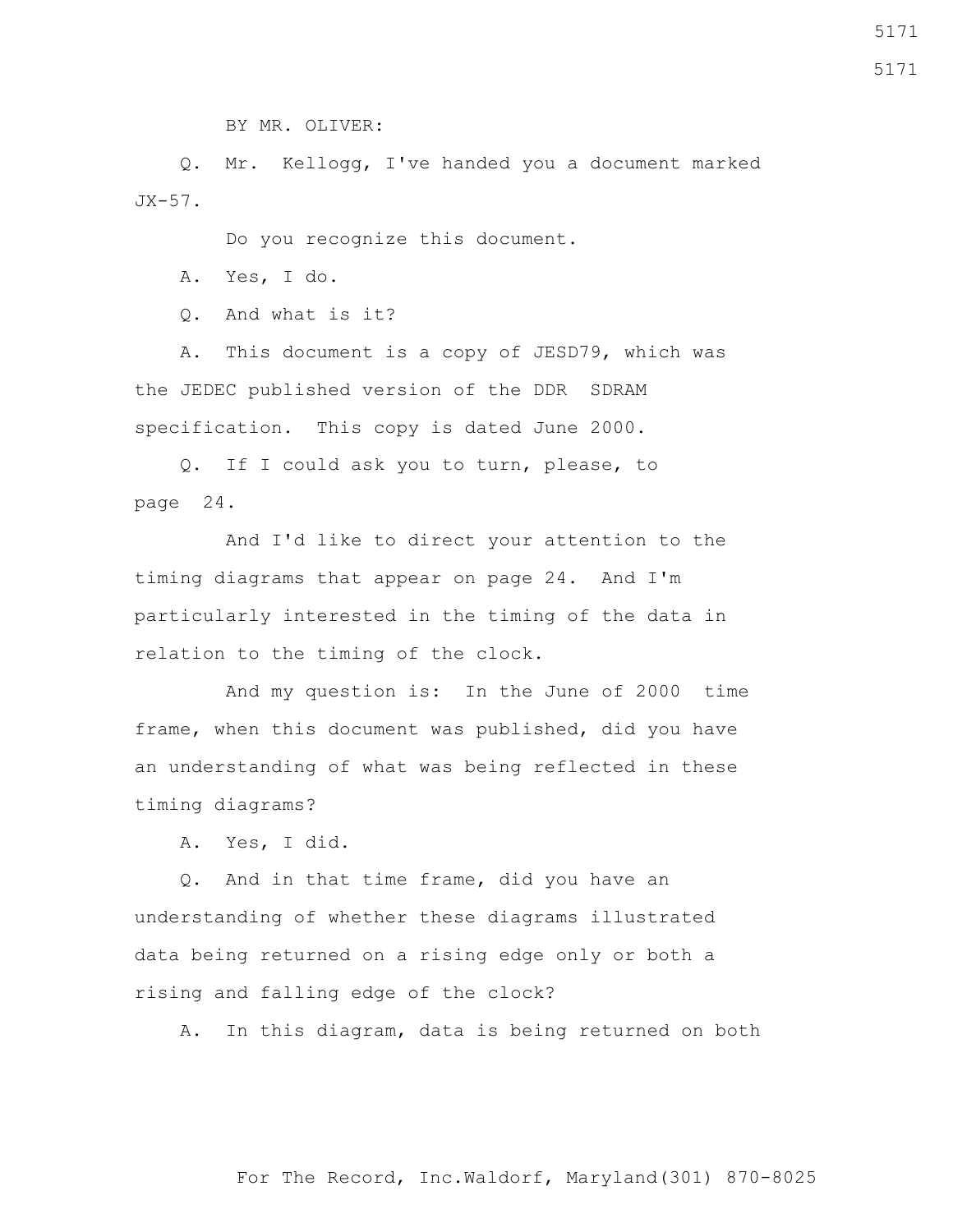the rising and falling edge.

 Q. Now, did you understand in the June of 2000 time frame that this standard, JX-57, called for use of a dual-edged clock?

 A. Clocks have two edges, so clocks are dual-edge.

Q. Let me rephrase the question then.

 In the June of 2000 time frame when JX-57 was published, did you understand that JX-57 called for transmission of data on both the rising and falling edge of the clock.

A. Yes, I did.

 Q. Mr. Kellogg, if I could ask you to find the meeting minutes from the December 1991 42.3 subcommittee meeting. I believe it's JX-10.

A. Yes.

 Q. If I could ask you to turn, please, to page 84.

A. Yes.

 Q. This is a page, a handwritten page that says at the top "Attachment M," underneath that "Synchronous DRAM versus HST Toggle."

Do you see that.

A. Yes, I do.

Q. Is this a presentation that you yourself made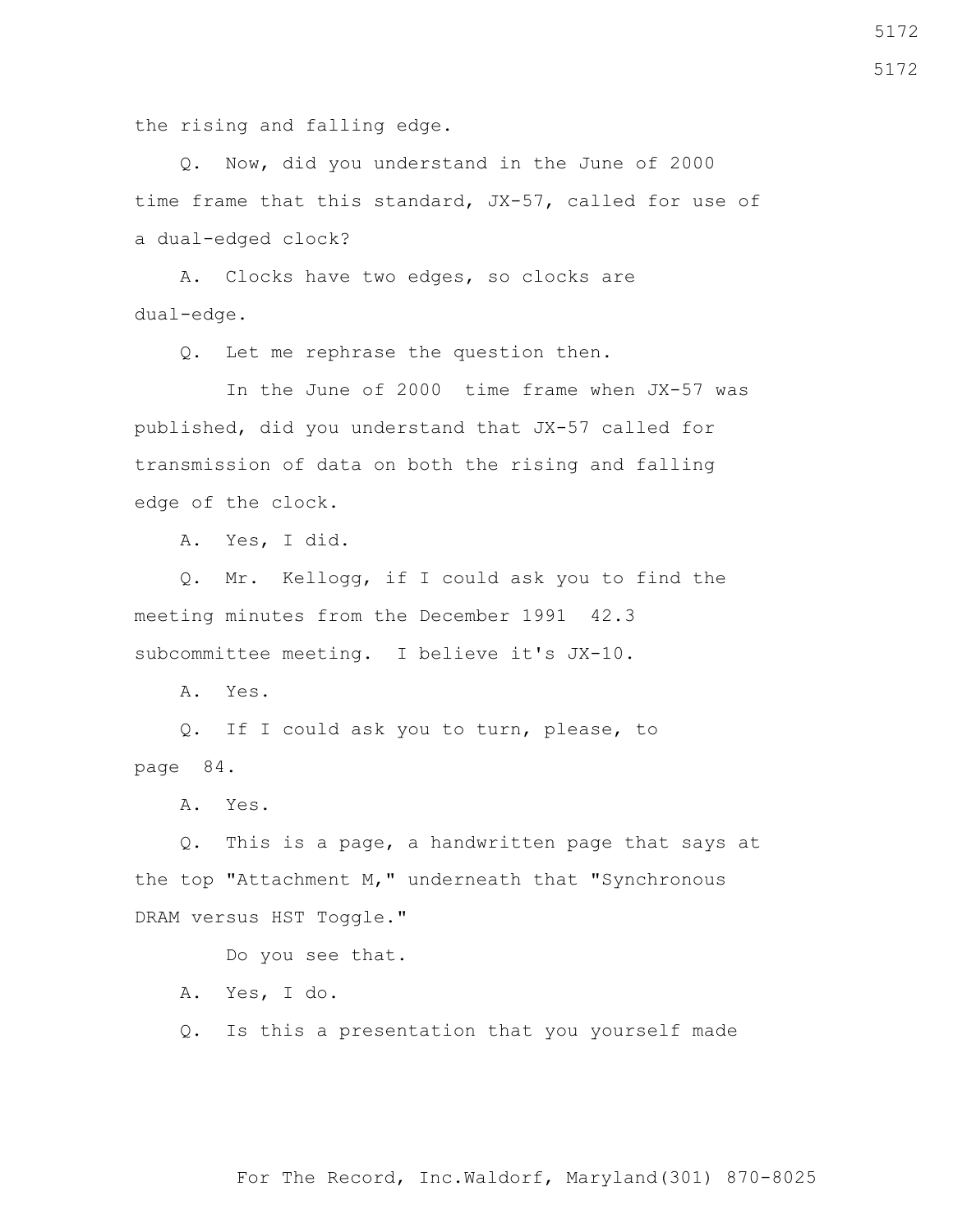at this December 1991 meeting?

A. This is a presentation I wrote and presented.

 Q. Can you please explain just in very general terms the substance of your presentation at the December 1991 meeting?

 A. This was a very simple chart simply intended to describe an IBM position at the time relative to the synchronous DRAM definition activities in JEDEC as compared to an IBM proposed high-speed toggle.

 Q. Can you please explain, in again very basic terms, what a high-speed toggle was?

 A. The name "high-speed toggle" was actually a carryover from a definition of a transfer mode for DRAMs where we transferred data on both edges of a clock in the latter '80s and that was shipped in systems and we called it toggle.

 So what high-speed toggle was was a memory device that had asynchronous inputs. In other words, it had the fastest possible access path and clocked outputs, and the clock itself was a clock that transferred data on both edges, such that we could run a relatively low-speed clock in the memory device.

 So asynchronous, command and address, clocked output, clocking data on both edges of the clock.

Q. Could I also ask you to please find CX-34 in

For The Record, Inc.Waldorf, Maryland(301) 870-8025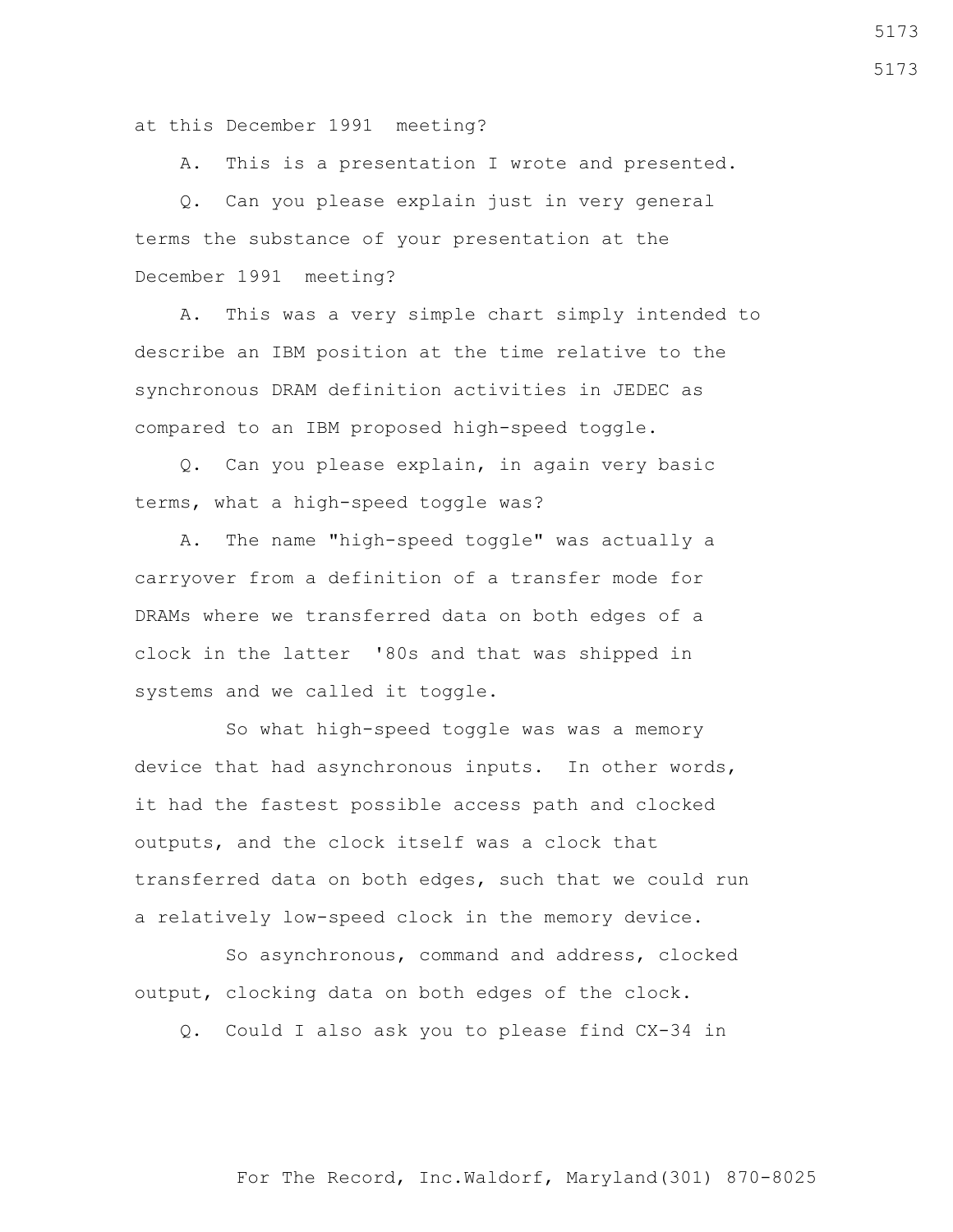front of you. I believe it's the meeting minutes from the May 1992 42.3 subcommittee.

Within CX-34 if I could ask you to turn, please, to page 30.

A. Okay.

 Q. Let me start by asking if you recognize the document that starts at page 30 of CX-34.

A. Yes, I do.

Q. What is this document?

 A. This document is a special meeting report from a synchronous DRAM special meeting that was held in Dallas on April 9 and 10, 1992.

Q. Let me ask you to turn, please, to page 32.

A. Yes.

 Q. And I'd like to direct your attention to item 1-D. It's the next to last item number on this page.

A. Yes.

 Q. It reads "IBM: William Hardell Austin." Do you see that.

A. Yes, I do.

 Q. Now, does this represent a presentation that Mr. Austin made -- excuse me -- that Mr. Hardell made at this meeting?

A. Yes, it does.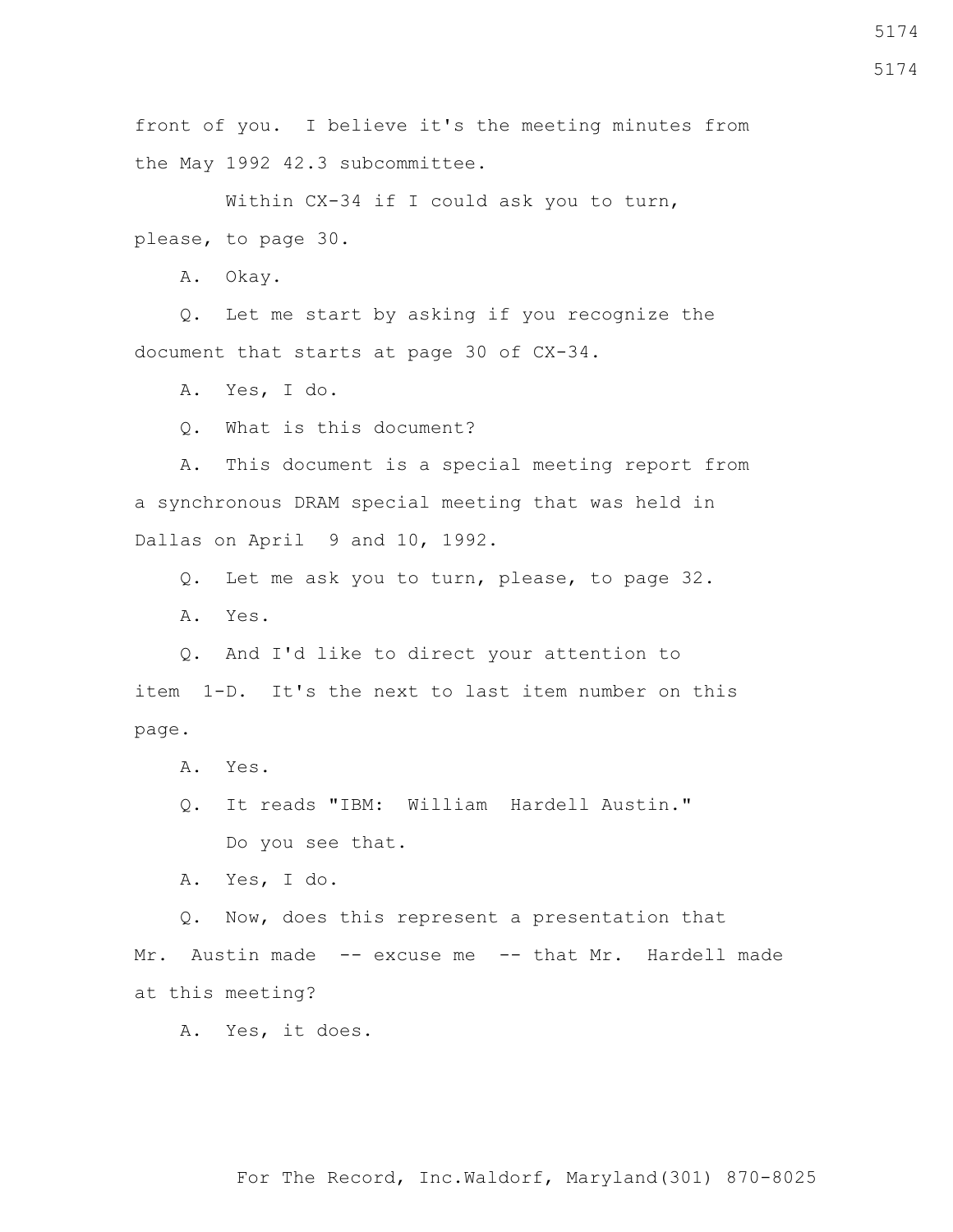Q. Were you present at the time of this presentation?

A. Yes.

Q. And did you understand his presentation?

A. Yes, I did.

 Q. Can you please explain just very briefly what, if any, relationship there was between the presentation made by Mr. Hardell at this meeting and the high-speed toggle that you described in your presentation at the December 1991 meeting?

 A. At this meeting, William Hardell, who was from our R6000 development team, which is our midrange technical group in Austin, was presenting a slightly modified proposal. Part of the modification as compared to my high-speed toggle was we changed the name to make it more palatable to the JEDEC committee, so we called it synchronous DQ, synchronous of course because it's clocked and DQ standing for data in and out, so the name is synchronous data.

 It was still to an edged clock. It was still asynchronous inputs for address and command. Otherwise very similar to what we'd shown before.

 Q. Now, at the time that JX-57 was published in June of 2000 -- that's the standard we looked at just a moment ago -- did you have an understanding of how, if

5175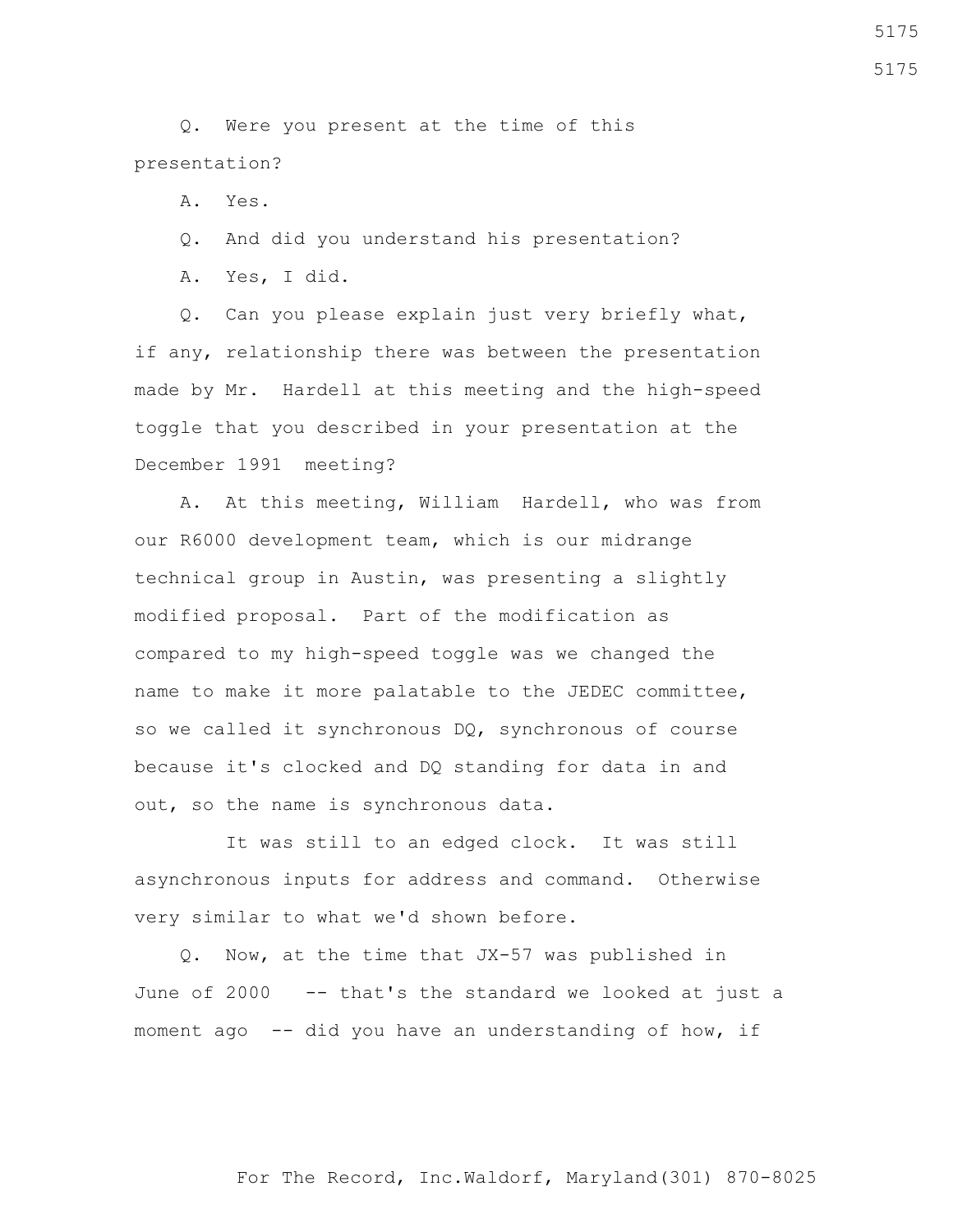at all, the clocking scheme described in JX-57 related to the clocking scheme in IBM's high-speed toggle proposals?

 MR. PERRY: Your Honor, just to make it clear, is this something where he's going to -- he's being asked to testify about whether he thought about it at the time, did he think about this thing that happened twelve years ago or whatever?

 JUDGE McGUIRE: Put that in proper context if you would, Mr. Oliver.

MR. OLIVER: Yes. Thank you, Your Honor.

BY MR. OLIVER:

 Q. Mr. Kellogg, at the time that JEDEC published the JESD79 specification, which has been marked as JX-57, at that time did you have an understanding as to the relationship, if any, between the clocking scheme described in that publication and the high-speed toggle presentations that had been made by IBM in the 1991 and 1992 time frame?

A. Yes, I did.

Q. And what was that understanding?

 A. The understanding was that both proposals would transfer data on both edges of a clock.

 Q. Now, during the course of your participation at JEDEC, did you ever observe JEDEC considering any other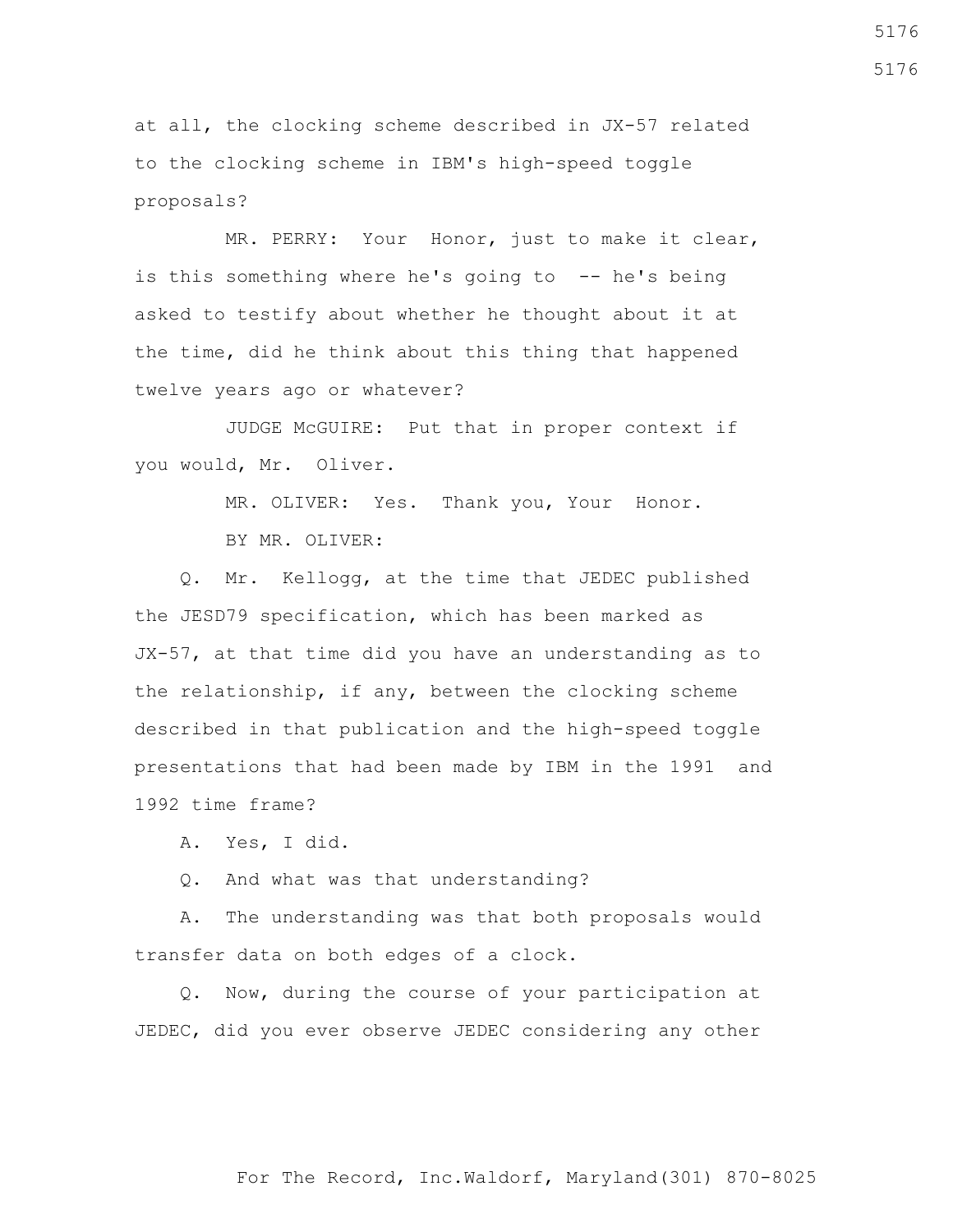methods of increasing the speed of transmission of data?

A. Yes, I did.

 Q. And what other methods did you observe at JEDEC for increasing the speed of data?

 A. Proposals were made to transfer data on simply a rising edge of a clock, however, to speed the clock up, just scale the clock, with frequency.

The other proposal I recall from that time frame was something as simple as an interleave between memory banks on a memory carrier such as a memory module where both banks would transfer data based on offset clocks.

 I do think we talked about other things such as separate clock inputs, but  $I$  -- i can't confirm that.

 So the first two would be the ones that I do recall specifically.

 MR. OLIVER: Your Honor, may I approach the table?

JUDGE McGUIRE: Yes.

BY MR. OLIVER:

 Q. Would it be fair to call these increasing the speed of data?

A. Sure.

Q. And first of course was the dual-edged clock

For The Record, Inc.Waldorf, Maryland(301) 870-8025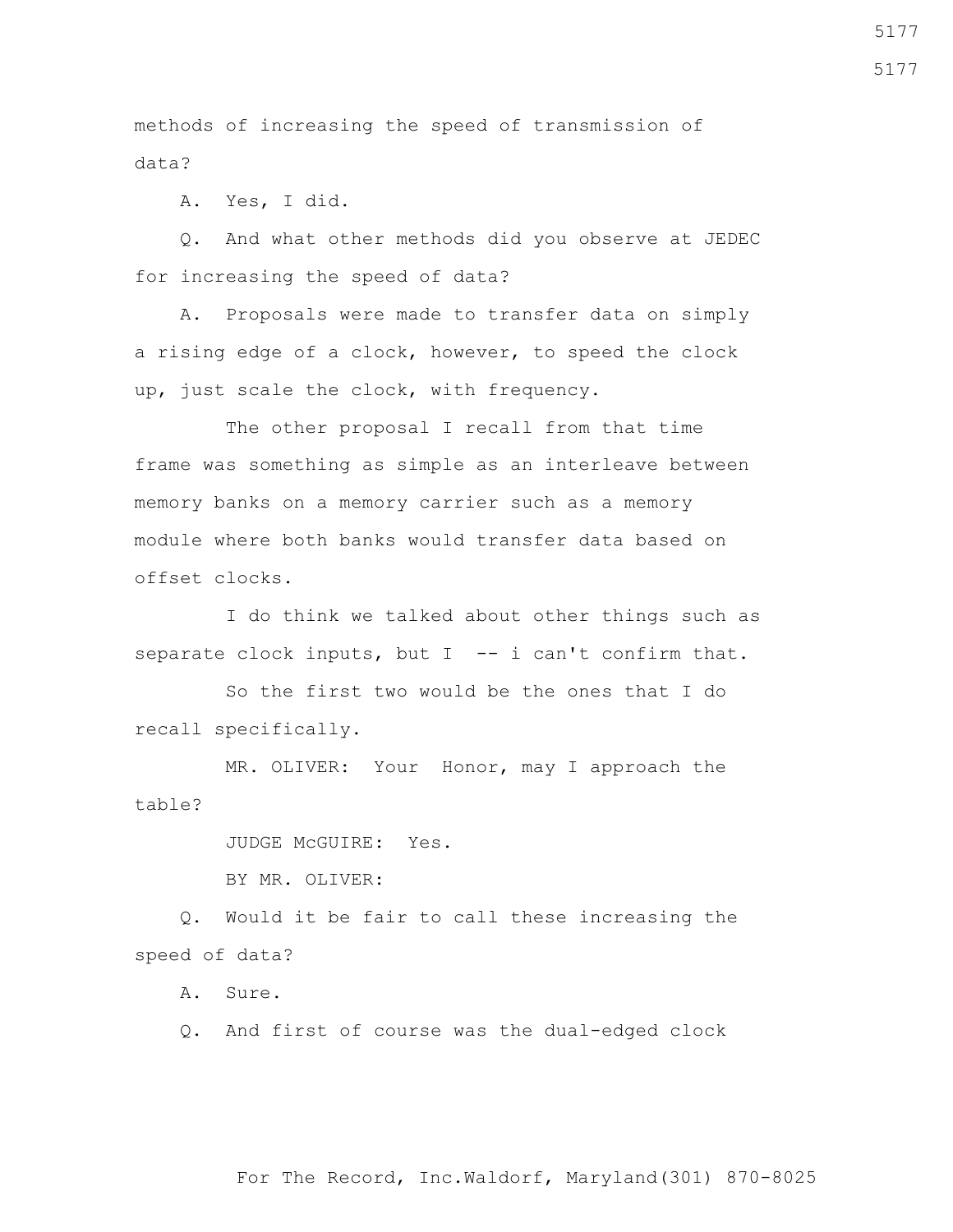itself?

 A. Right. I did not repeat that since we just talked about it.

 Q. Okay. And second was simply using a single edge of a clock?

A. Just speeding up the clock, yes.

Q. And the third was interleaving banks?

 A. There may be some confusion on what banks and ranks are. We haven't really talked about that, so if we call it interleaving ranks on the memory module.

 Q. Okay. And I believe you said that you're not sure as you sit here today whether in this time period JEDEC considered separate clock inputs?

A. That's correct.

 Q. Would it be -- your Honor, I propose to list that in parentheses. I won't ask him any questions about it. I'll simply list that as potential number 4 in parentheses.

## **(Pause in the proceedings.)**

 JUDGE McGUIRE: And while you're there, Mr. Oliver, why don't you just go ahead and have that marked as DX-60.

MR. OLIVER: Thank you, Your Honor.

 **(DX Exhibit Number 60 was marked for identification.)**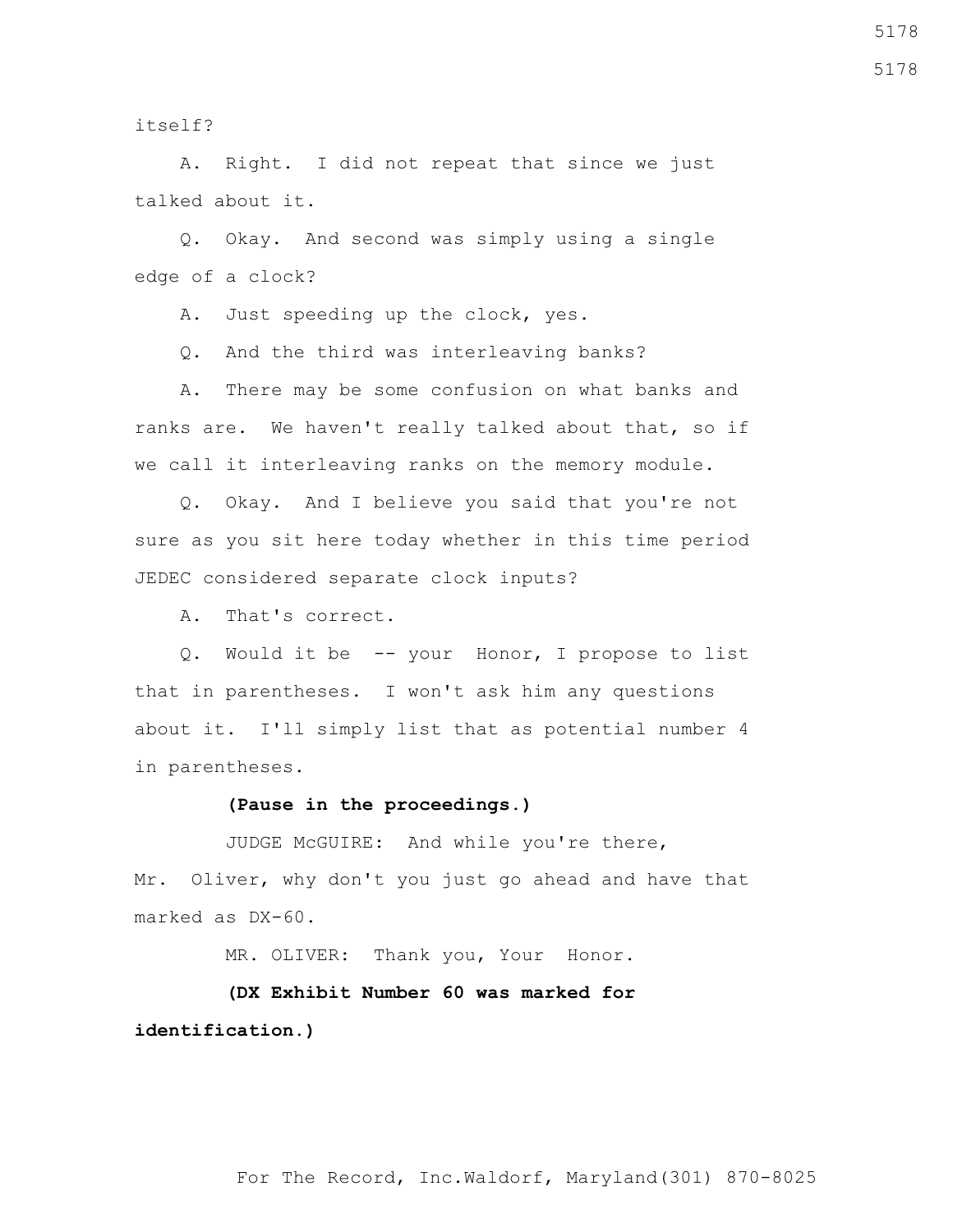BY MR. OLIVER:

 Q. Mr. Kellogg, again at the time that JEDEC was considering these various options, did you yourself evaluate these options?

A. Yes.

 Q. And did you participate in any discussions within IBM concerning what position IBM should take with respect to these various options?

 MR. PERRY: Your Honor, I object to the question if it's including the fourth one. I think he ought to make it clear he's just talking about the first three.

 MR. OLIVER: Your Honor, I will make it clear. For all further questioning it will be with respect to just the first three items listed on DX-60.

JUDGE McGUIRE: Noted.

THE WITNESS: Yes.

BY MR. OLIVER:

 Q. Can you please explain at that time what you understood -- what, if any, you understood the advantages to be of using a dual-edge clock?

 A. Yes. The dual-edged clock to IBM was the simplest means of speeding up data transfer. It would result in the least EMI concerns, for example, electromagnetic interference.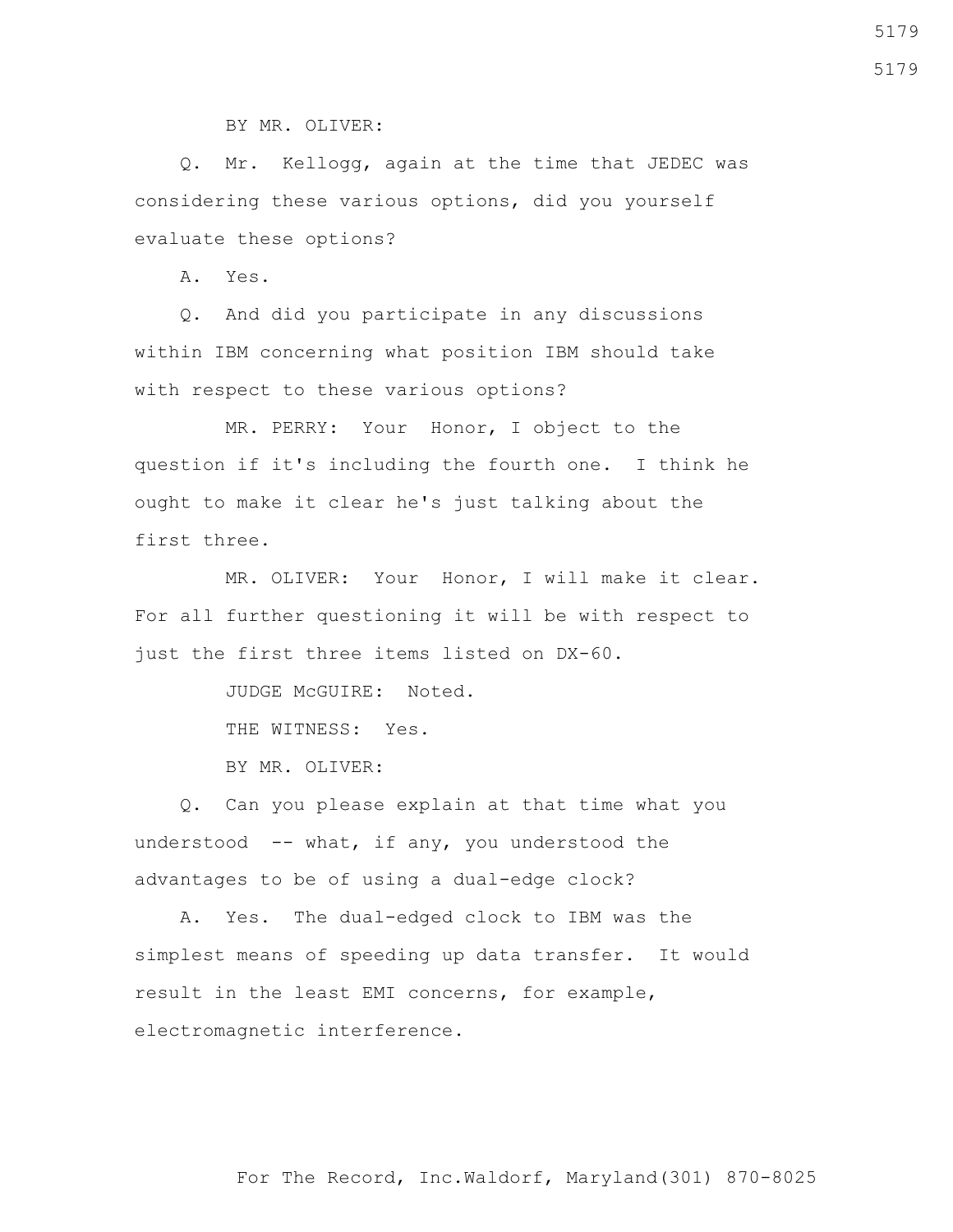Q. Can you please explain your understanding at that time of what, if any, the disadvantages were of using a dual-edge clock?

 A. Some companies complained to JEDEC, in fact back when IBM was showing high-speed toggle, they complained about their inability to accurately control two edges of a clock. IBM felt that that was relatively simple and we were already doing so.

 So I would list that as a concern because some members listed it as a concern.

 Q. Can you please explain what, if any, the relevance is to controlling both edges of a clock to using dual-edge clocking?

A. Can you repeat that, please. I'm sorry.

 Q. Yes. I was wondering if you could please explain briefly the relevance, if any, to controlling both edges of a clock to dual-edge clocking.

 A. The relevance depends on how the data is actually clocked on the memory device. If the data is actually clocked on both edges, both the rising and the falling, the rising edges and falling edges will see slightly different transition speeds due to the fact they're different devices on circuits on the memory device itself.

Duty cycle becomes a little bit of a concern in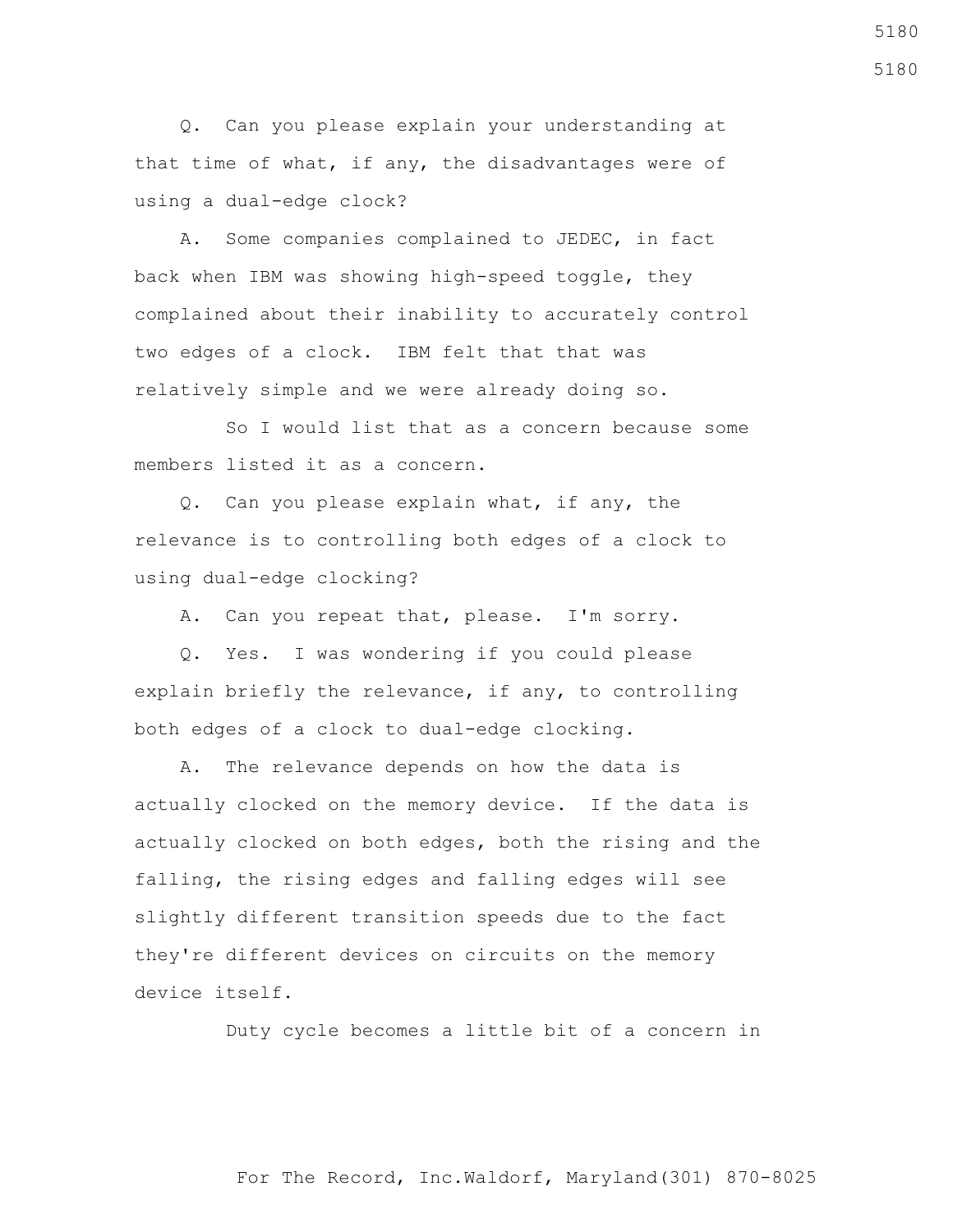that since there's a slight variation in rising and falling edges you might get a slightly wider data pulse associated with the clock uptime versus the clock downtime, for example.

 Q. Can you please explain what you mean by the concept of duty cycle?

 A. "Duty cycle" was a term, and there were several terms we used, but it was a term that helped us describe whether or not the two halves of the clock, the uptime and the downtime, were identical in width.

 Q. And again, just to be -- to try to move through this quickly, was your understanding that some of the companies were having difficulties with the duty cycle? Is that -- was that the substance of your testimony?

 A. Ultimately, the problem became one of the width of the uptime or the downtime, so yes.

 Q. Companies that didn't have the benefit of engineers as talented as you had more difficulties with that issue?

 A. It was a fundamental concern, but there were ways to mitigate that concern.

 Q. Turning next to the option of speeding up a single-edge clock, can you please explain your understanding at that time period of the advantages of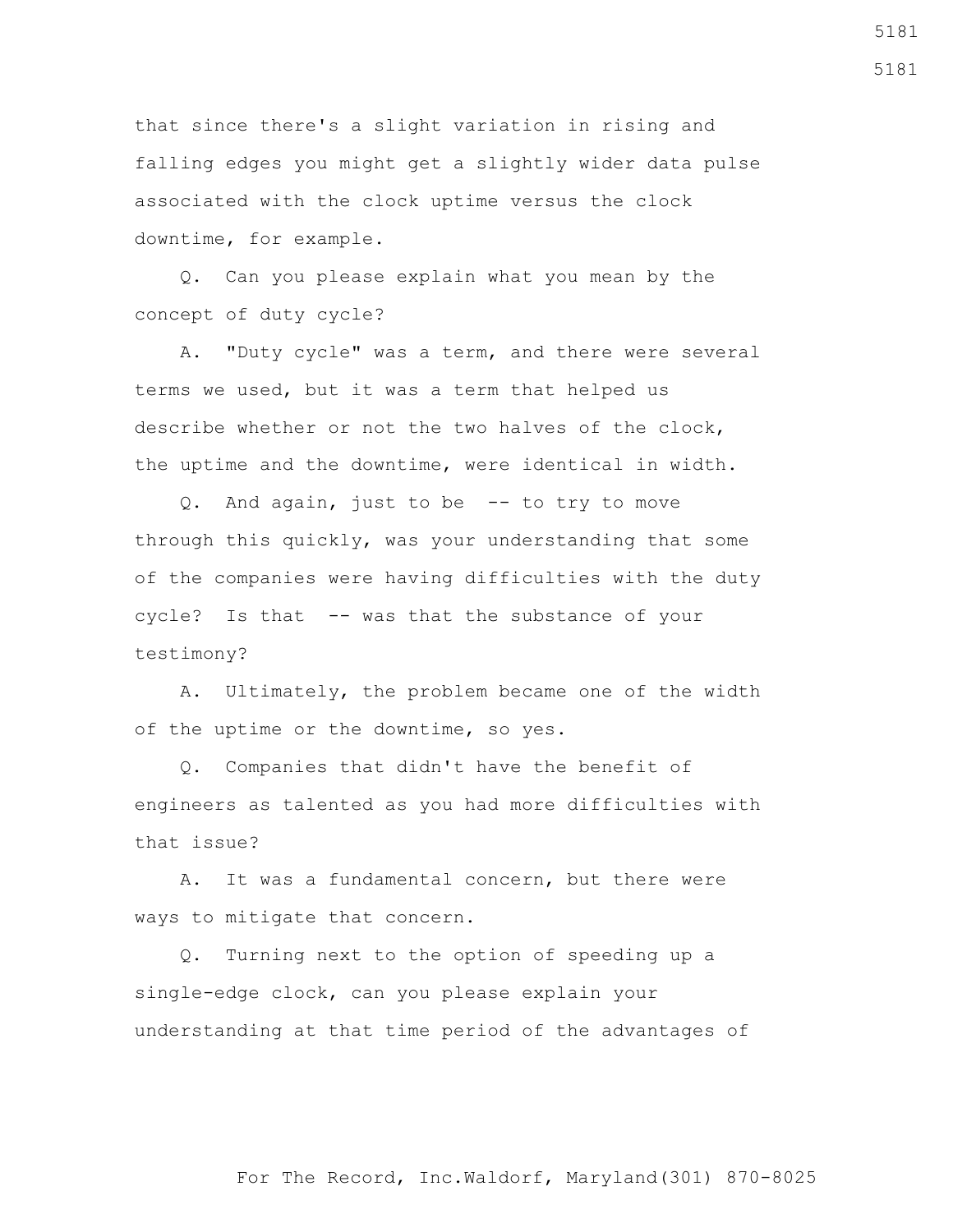speeding up a single-edge clock?

 A. The primary advantage of speeding up a single-edged clock was that you didn't have to concern yourself with the other transition of the clock.

 So for example, if we remained with rising-edge clocks, we wouldn't have to worry about the falling edge of the clock and the duty cycle of that pulse. So we'd just be looking at rising edges, so that was an advantage.

 Q. And again focusing on the time period you were considering these when they were being proposed at JEDEC, what, if any, did you understand to be the disadvantages of speeding up a single-edged clock?

A. The predominant disadvantage was -- I think I mentioned EMI before. It's electromagnetic interference, radiation, the fact that fast pulses tend to radiate. And we've constantly been concerned, and at that time was no different, about our ability to distribute very high-speed signals throughout a system.

 Q. Now, by "very high-speed signals," what types of speeds are you referring to?

 A. That changes over time. What was very high then might have been 533 megahertz. What's very high and what we're doing today is five gigabits per second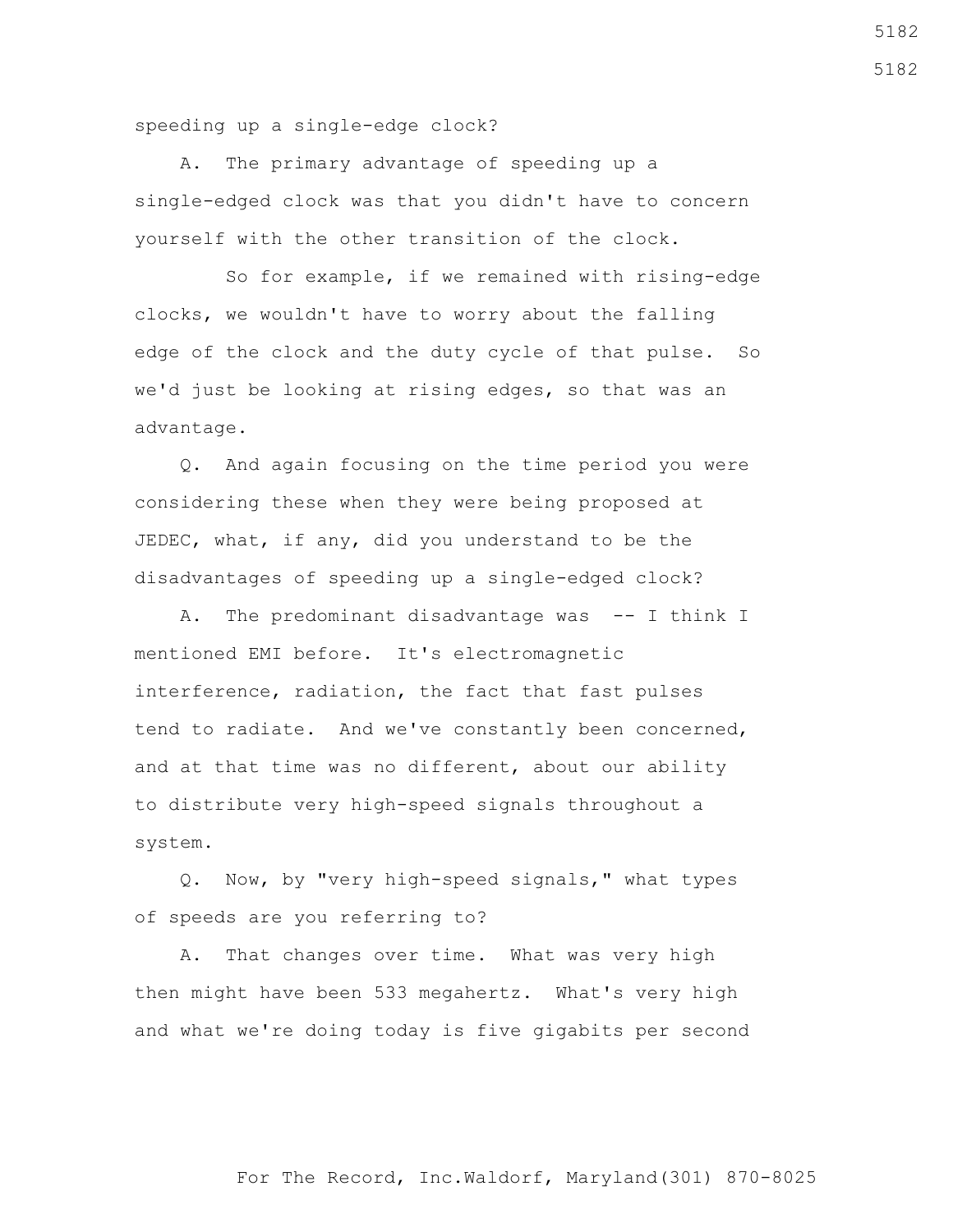or two and a half gigahertz.

 Q. Five gigabits being ten times as fast as 500 megahertz?

 A. Correct. We're not worried about 500 anymore. Now we're worried about five -- two and a half gigahertz. We get smarter over time.

Q. I wish the same were true for me.

 If we could turn to the next option you list, interleaving ranks on module, could you please start by explaining your understanding at that time of how that would work to increase the speed of data.

 A. This was a very simple approach, simple philosophically, and it was being proposed at the module level as a means of taking an existing, for example, SDR device, putting two separate ranks of memory, two different clusters of memory, creating an offset clock, in this case 180 degrees out of phase, and clocking the memory using this offset clock, muxing the data onto a common bus, which effectively doubled the data rate of the DRAM but not at the DRAM level, at the system level.

 So the system would see what appeared to be a double data rate module.

 Q. At the time that JEDEC was considering these options, what, if any, did you understand to be the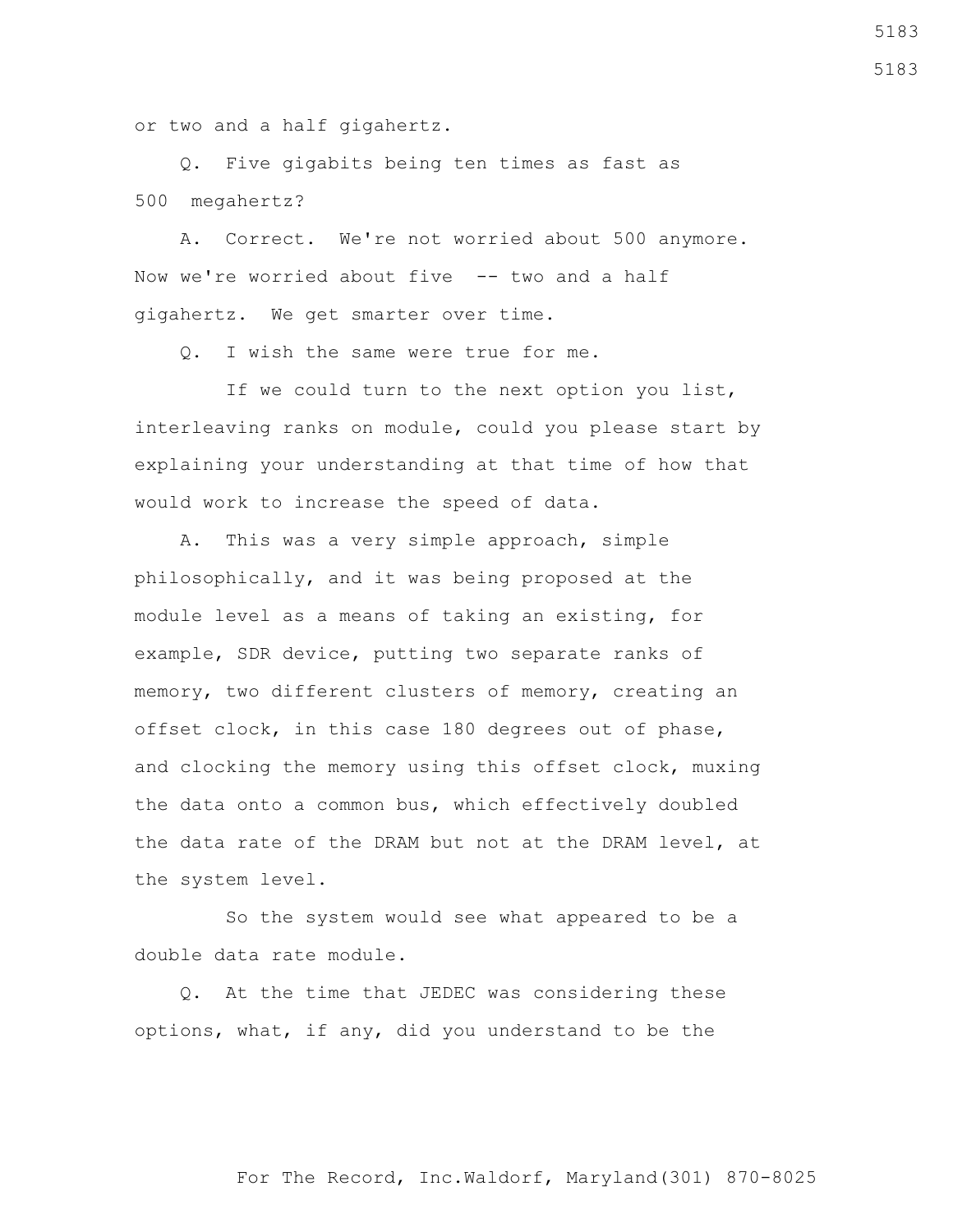advantages of interleaving ranks on the module?

 A. If our sole objective is to increase speed and to do it quickly, this was a cool way to do that.

 Q. Again, at the time that JEDEC was considering these options, what, if any, did you understand to be the disadvantages of interleaving ranks on a module?

 A. An obvious disadvantage is you need two ranks of memory to complete this function, in other words, twice the number of chips that you would need as a minimum memory increment.

 In other words, if I could do a function with 9 chips with SDR, I would require 18 chips to provide the same function at twice the data rate. So that was a disadvantage.

 There also would be required a new PLL or DLL and a new mux device, but that was not a major issue. In fact, those devices were developed.

 Q. With respect to the number of devices, was that an issue once you got past the minimum number?

A. No.

 Q. Now, with respect to the first three items listed on DX-60, at the time that you were evaluating these options, did you consider any of these three options to be unsatisfactory from a technical point of view?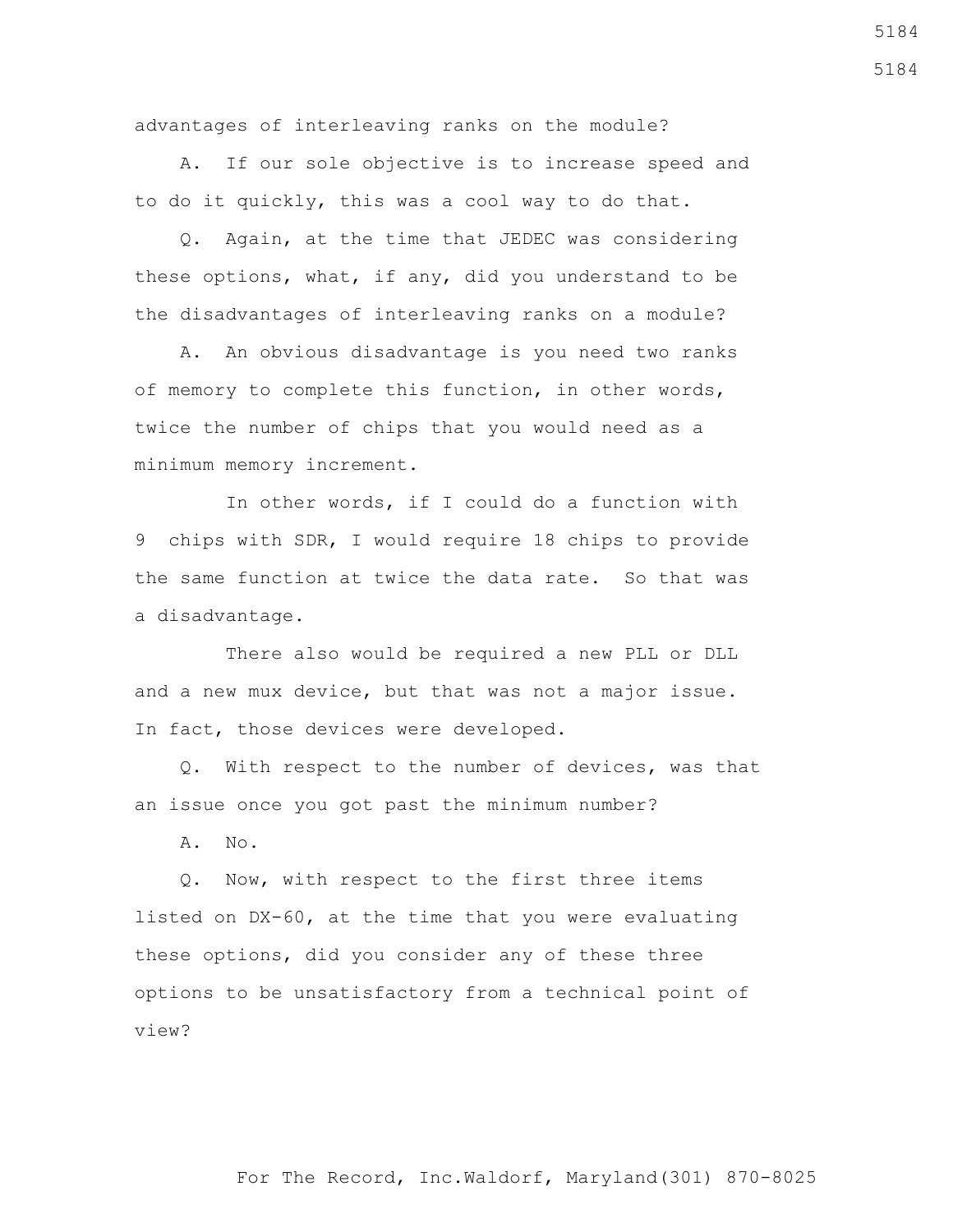A. No. We could have done any.

 Q. Again at the time that you were considering the first three items listed on DX-60, did you consider any of those three options to be unsatisfactory from a cost point of view?

 A. There would be some cost concern on item number 3 depending on your memory granularity requirements.

 In other words, if you had an on-chip requirement and that required 18, there's a cost. Plus that would pretty much force you to adopt some components on memory module that you might not otherwise need.

 The second item might incur some cost in regard to shielding. It might not. It depends on your design methodology and your application, so I would highlight number 2 as potentially incurring cost, but it's application-dependent.

 Q. With respect to the third item, interleaving ranks on the module, again at the time that you were analyzing these options, were you aware of any means of minimizing the cost of interleaving ranks on the module?

 A. Yes. I would minimize them by, first of all, using this in applications that required two ranks of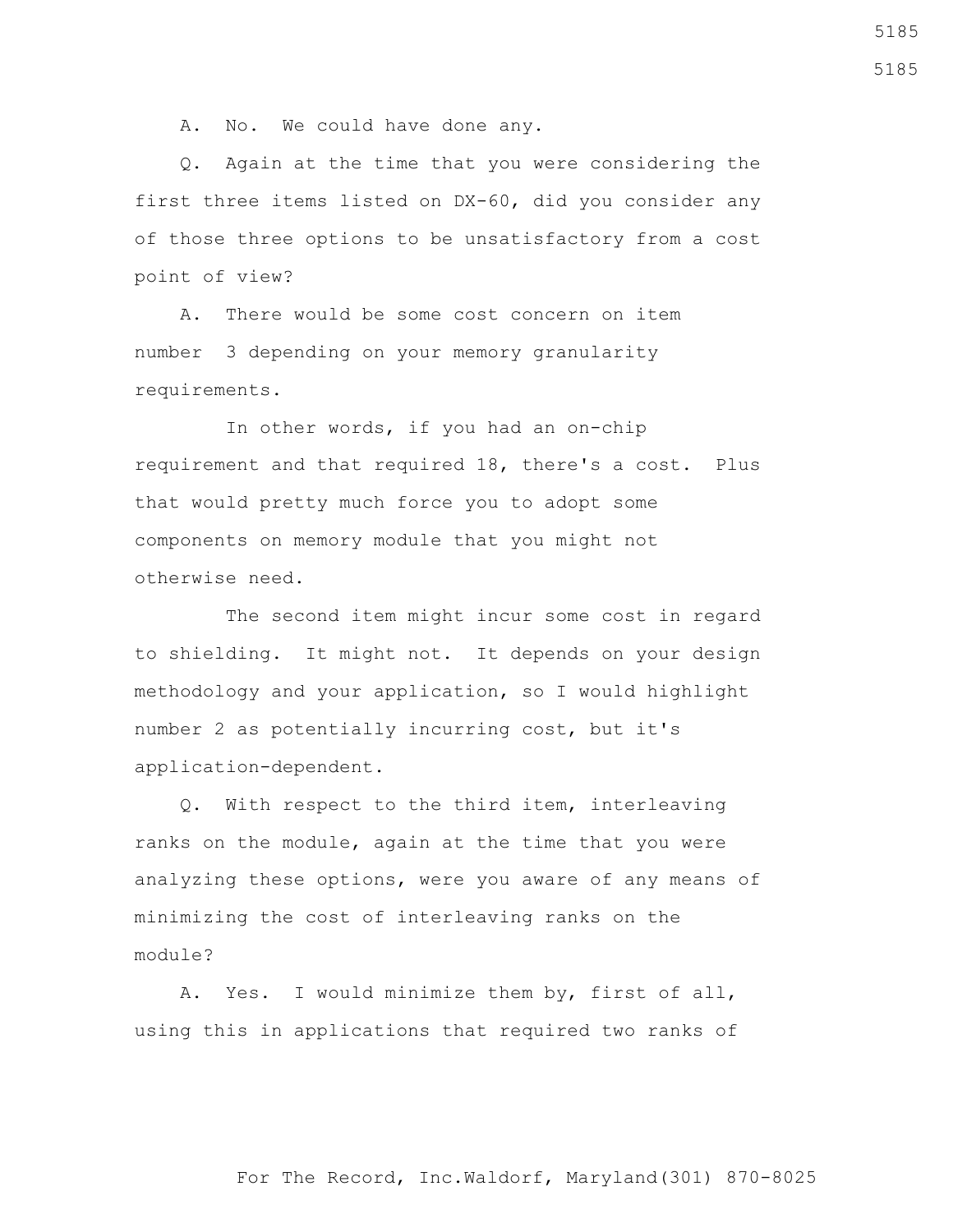memory. Therefore, I'm not incurring any additional cost for the memory itself. If I'm using it on what are called the registered memory module, another element, I would already be incurring the cost of a phase lock loop, so that cost would be pretty much mitigated.

 The remaining cost would be the device into which we are merging the data from the two ranks. That's relatively low cost, but that would still remain.

 Q. Now, at the time that JEDEC was proposing to incorporate a dual-edged clock in the DDR SDRAM standard, did you recommend that IBM take any particular position with respect to the options set forth on DX-60?

A. Yes, I did.

Q. And what was your recommendation at that time?

 A. My recommendation was the use of a dual-edged clock.

 Q. At the time that you recommended that IBM support the use of a dual-edged clock in the JEDEC DDR SDRAM standard, did you have any understanding one way or another as to whether Rambus had patents or patent applications with claims covering the use of a dual-edged clock?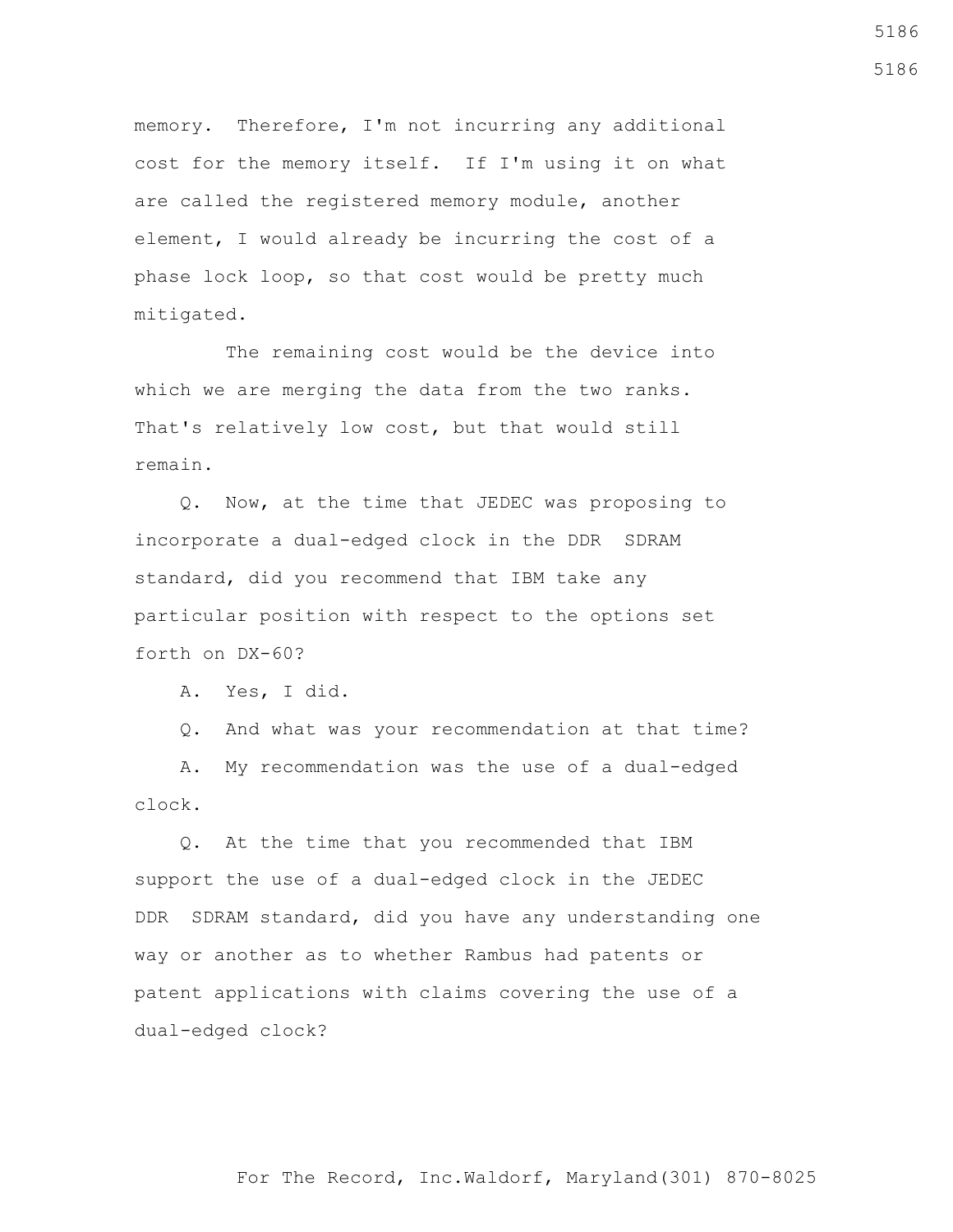A. No, I did not. And I think I would have been surprised.

 Q. Now, what effect, if any, would it have had on your analysis if you had been aware at the time that Rambus might have patents or patent applications containing claims covering the use of a dual-edged clock?

 A. I would have considered the Rambus intellectual property and certainly sought some legal advice to interpret the implications of that in reference to what IBM had previously done, so I would have looked at technical alternatives in a conventional manner, but in this case specifically I would have definitely sought other input.

While you're cleaning up there, item number 3, one thing I didn't say is just that the major benefit of number 3, the reason it was interesting was that  $-$ -

 JUDGE McGUIRE: All right. He didn't ask you that question at this point.

THE WITNESS: I'm sorry.

JUDGE McGUIRE: Then let's proceed.

 MR. OLIVER: Your Honor, do you mind if I did ask him that question?

> JUDGE McGUIRE: Then ask the question again. MR. OLIVER: Thank you, Your Honor.

5187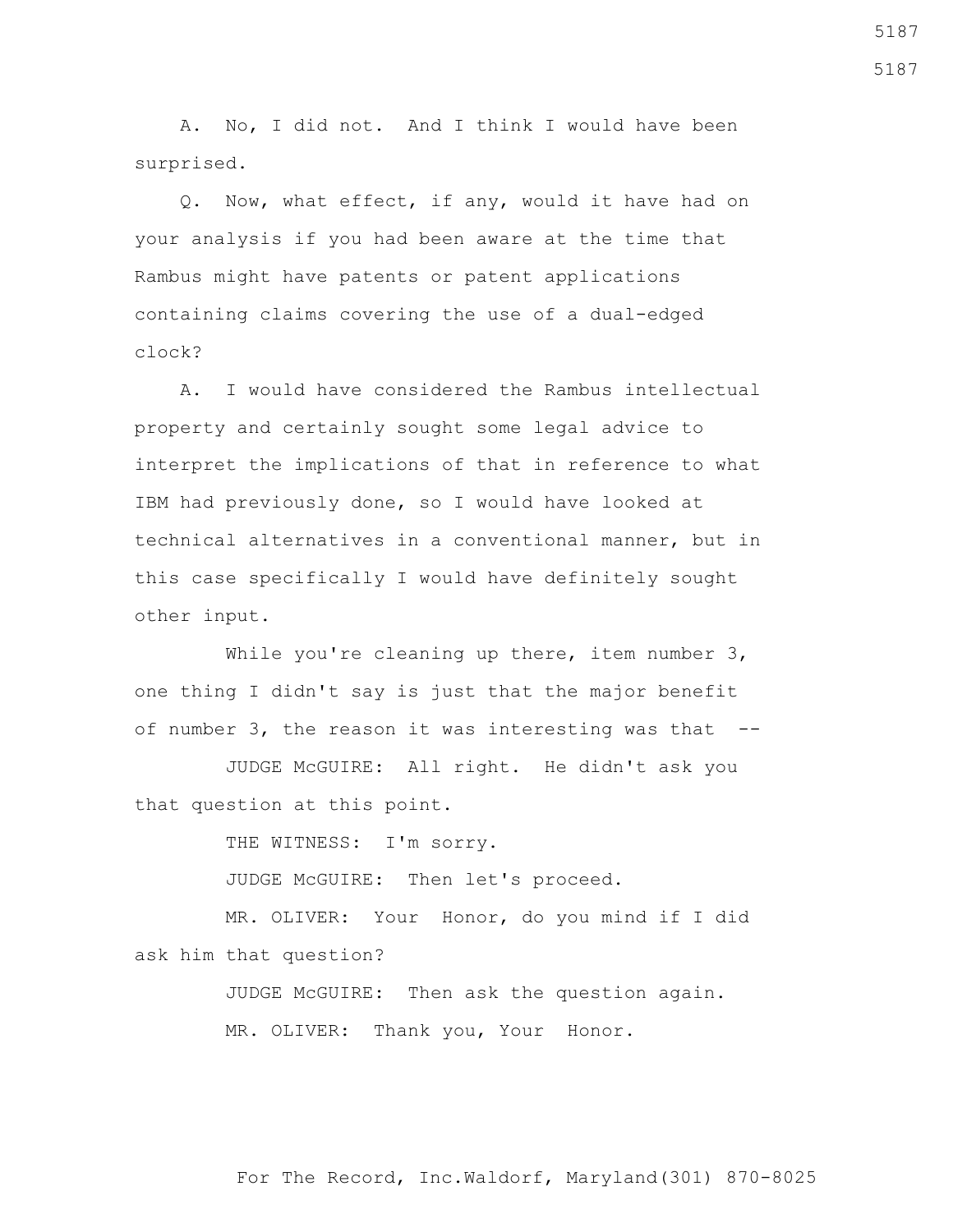BY MR. OLIVER:

 Q. Is there an additional benefit to interleaving ranks on the module that you did not previously describe?

A. I do apologize.

 I was simply going to state that SDR was already in production, so it was down the cost curve, price decline curve, so the device would have been a lower-cost memory device, which would mitigate a lot of the other costs.

And I'm sorry for bringing that up.

Q. Okay. Thank you.

 JUDGE McGUIRE: How much more time are you going to spend before we break? Or I guess the question is: How much more time do you intend to spend on this witness during this examination?

 MR. OLIVER: I think I'll be twenty minutes to a half an hour, Your Honor.

> JUDGE McGUIRE: Let's try to keep it to twenty. MR. OLIVER: Thank you, Your Honor. May I approach, Your Honor? JUDGE McGUIRE: Yes. BY MR. OLIVER:

 Q. Mr. Kellogg, I've handed you a document marked as CX-376-A.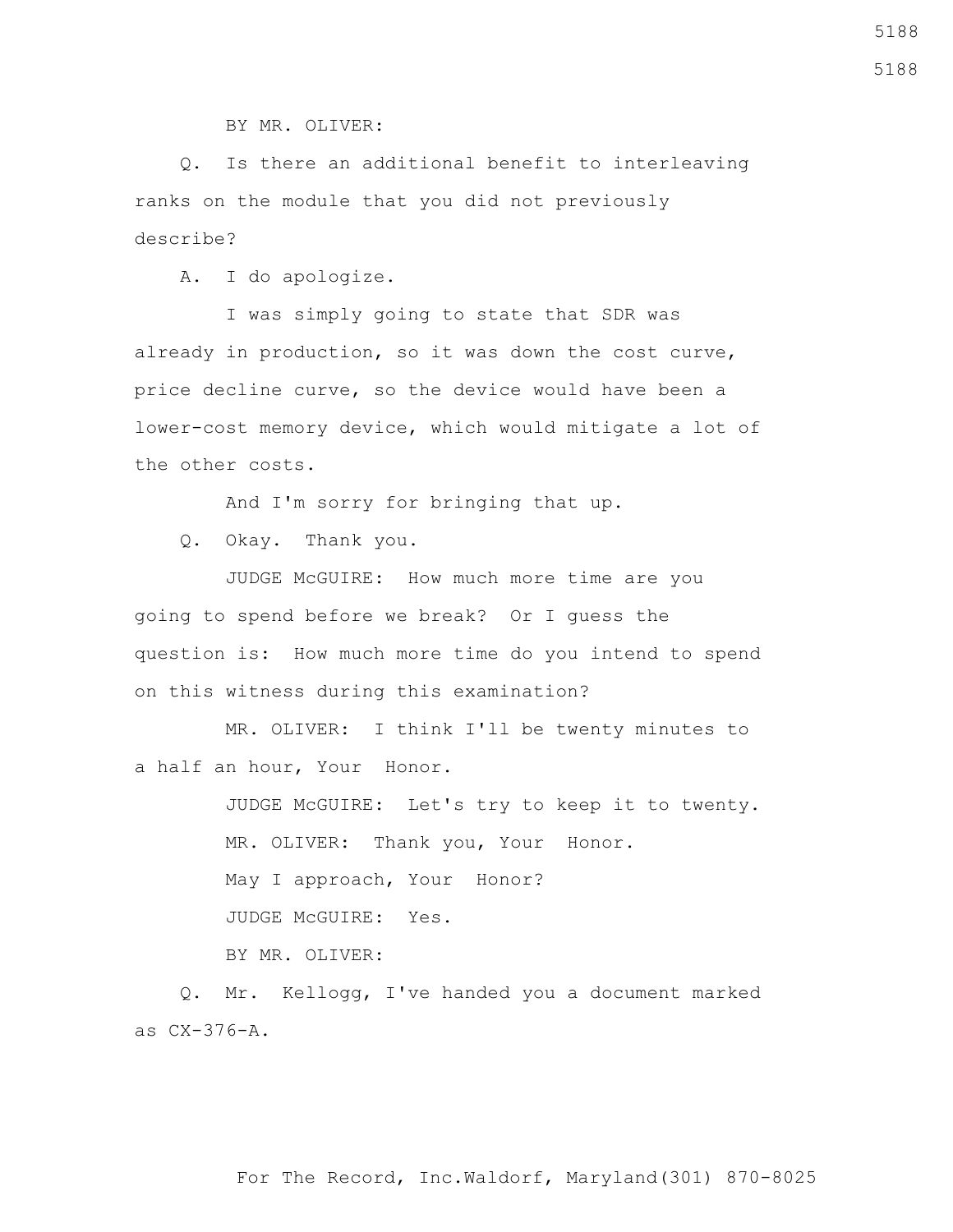Let me start by asking whether you recognize this document.

A. Yes, I do.

Q. And what is this document?

 A. This document is an e-mail from Joe Macri describing the initial activities associated with a future DRAM task group and identifying initial objectives as well as the people that might participate.

 Q. If I could direct your attention to the subject line, JEDEC future DRAM task group kickoff, do you see that?

A. Yes, I do.

 Q. Could you please explain briefly your understanding as of March of 1998 of what the future DRAM task group was.

 A. The future DRAM task group in this context was a number of people that were working within the JEDEC forum but alongside it to look at the memory requirements for the future and to develop some technical proposals for consideration by the entire JEDEC JC-42.3 and 42.5, et cetera, committees.

Q. Are you familiar with the term "DDR-II"?

A. Yes, I am.

Q. What is DDR-II?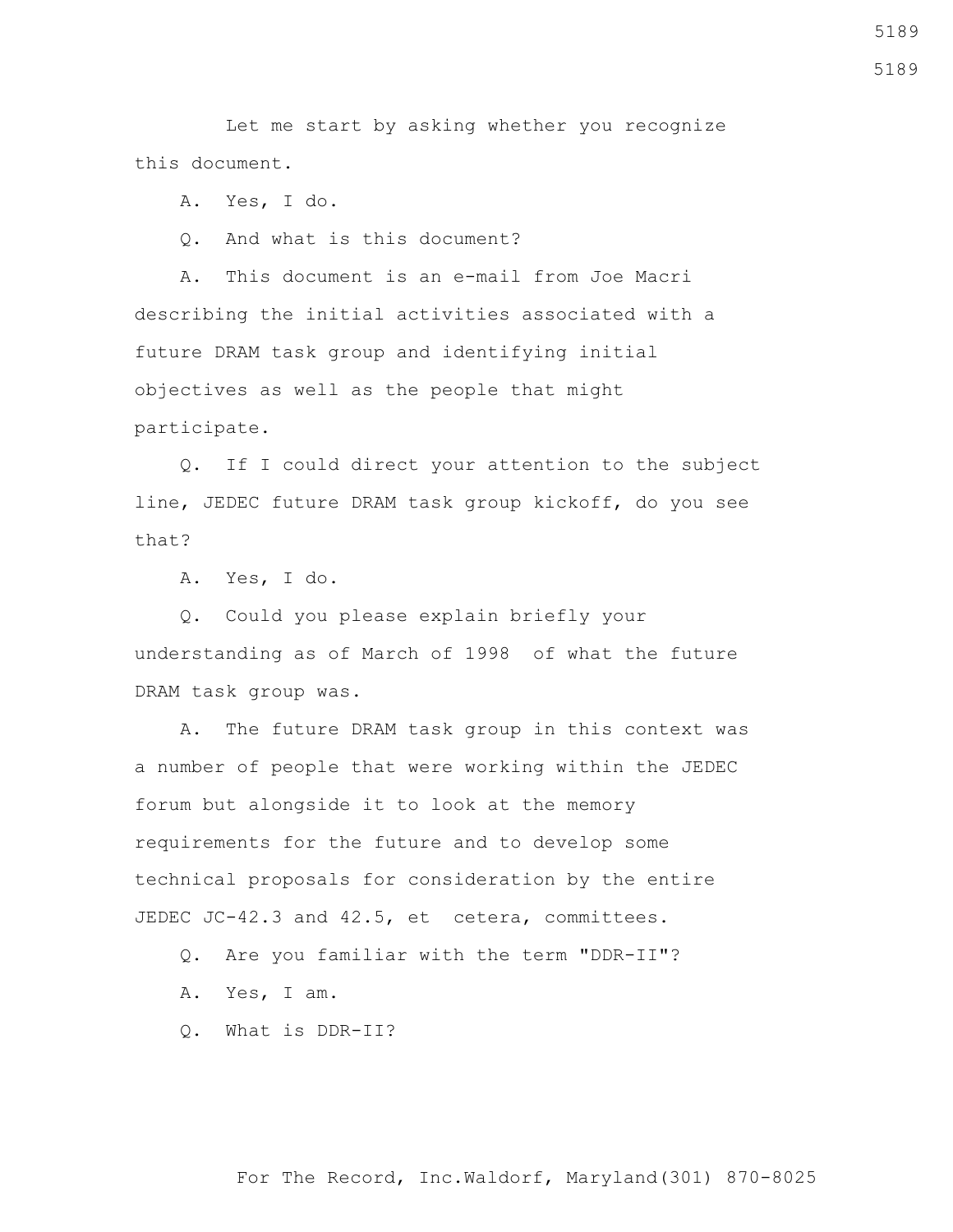A. DDR-II is what became the name of the evolutionary memory device that followed DDR, or DDR-I as it became known.

 Q. Now, what, if any, is the relationship between CX-376-A and DDR-II?

 A. This document relates to the formation of - the initial formation of a task group which ultimately resulted in the DDR-II specification JESD79 -- no. This ultimately became -- okay. I'm -- i've lost my context here in time.

This became DDR -- dDR-I or DDR-II. Okay. I do apologize. I've lost my context.

 Q. When you were pointing to the document as DDR-I, you were pointing to JX-57?

A. Yes, I was.

 Q. JESD79, that was a specification that implemented the DDR SDRAM standard?

A. Yes.

 Q. And CX-376-A, the e-mail from March of 1998 , is that the future DRAM task group that you were referring to that evolved into -- or the work of which evolved into DDR-II?

A. Yes, it is.

 MR. OLIVER: May I approach? JUDGE McGUIRE: Yes.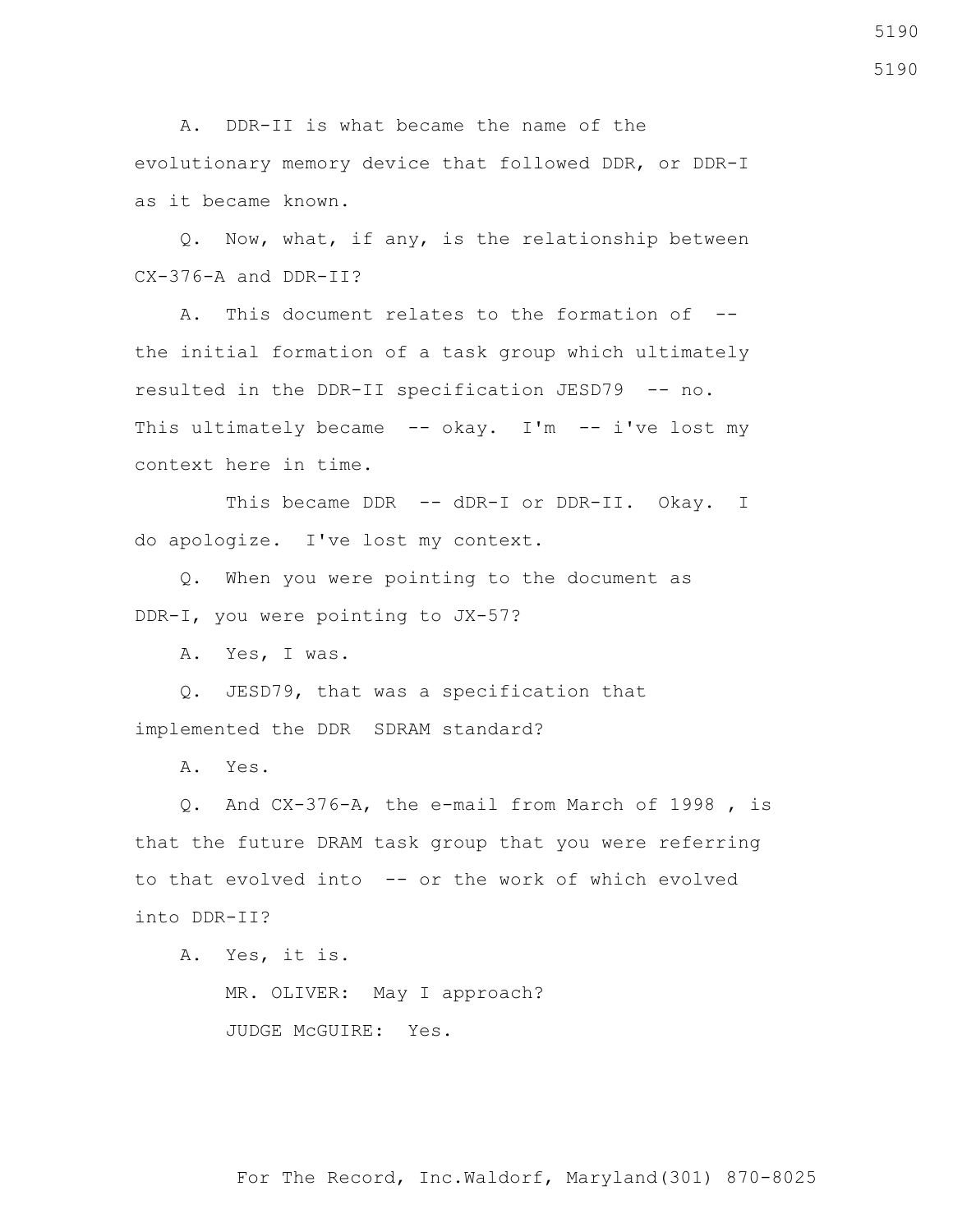BY MR. OLIVER:

 Q. Mr. Kellogg, I've handed you a document, CX-379-A.

Do you recognize this document?

Let me see if I can speed this up a bit.

 Is this an e-mail April 28, 1998 from Mr. Macri that you received?

A. Yes, it is.

 Q. And this e-mail also related to the future DRAM task group?

A. Yes, it is.

 Q. If I could ask you to turn, please, to page 7. Towards the bottom of the page, about six or seven lines up, there's a line that reads "revolutionary or evolutionary solution?"

Do you see that.

A. Yes.

 Q. And then three lines below that the line reads "IBM need an evolution of DDR"?

A. Yes.

 Q. What was your understanding as of April of 1998 of what was reflected by "need an evolution of DDR"?

 A. As I indicated in my presentations here yesterday, the demonstratives, IBM tended to develop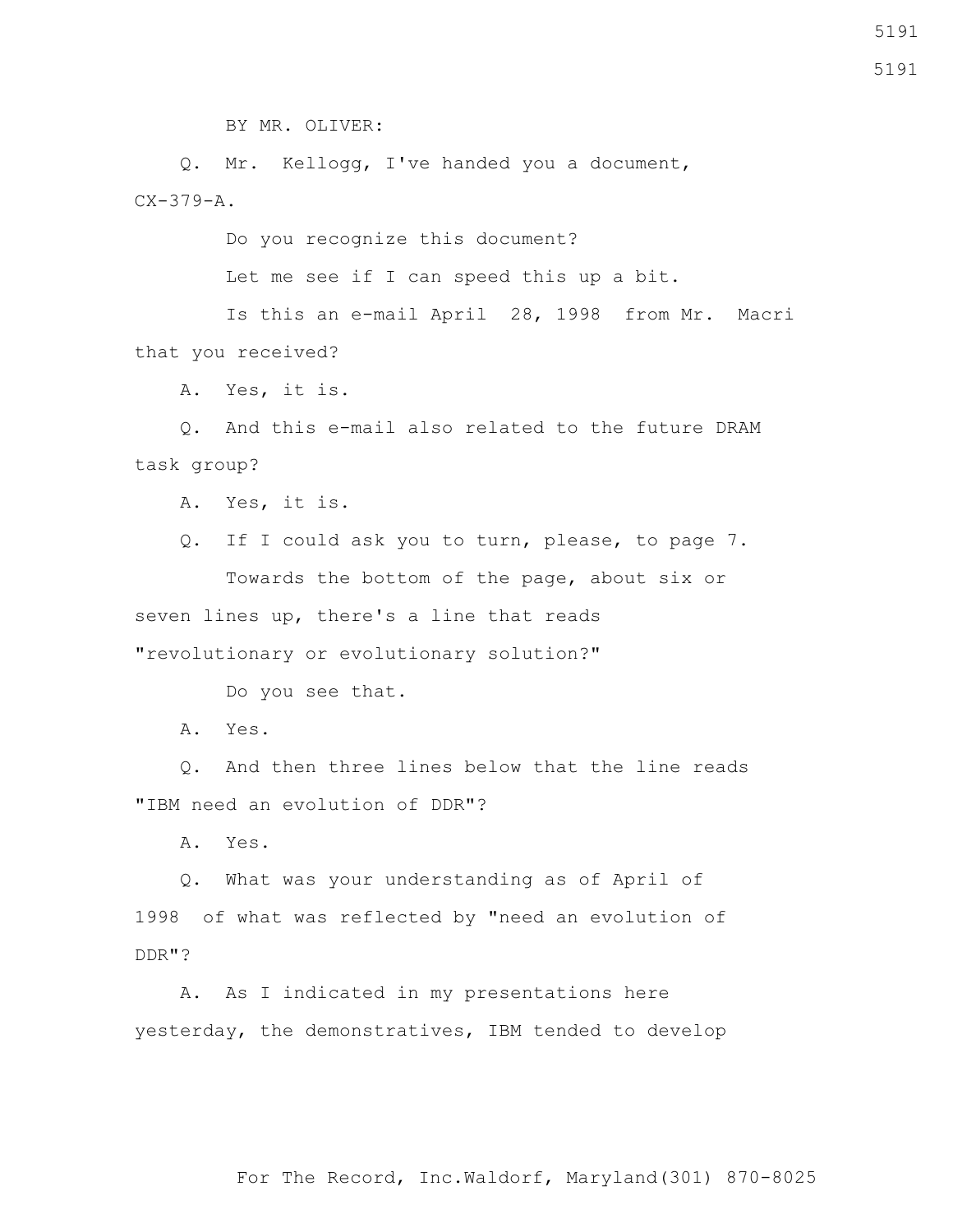memory interface devices that can communicate with two memory generations, either in the hardware yesterday SDR and DDR or in this case DDR and DDR-II, so we had a desire to have a level of consistency between two memory generations.

 Q. If I could ask you to turn, please, to page number 9.

 And if I could direct your attention right below the middle of the page, immediately underneath Motorola there's a reference to "Joe Macri, the current consensus is"? Do you see that.

A. Yes, I do.

 Q. Underneath that it says "Nonpacket solution, DDR evolution, three to four-year time frame."

Do you see that.

A. Yes, I do.

 Q. Can you please explain your understanding as of April of 1998 of what was reflected in that?

 MR. PERRY: Your Honor, I don't think there's been a foundation laid that he was at the meeting, so I think -- if it's clear he's testifying as to his understanding of what the document meant when he got it, that's one thing. I just don't want the record to say that  $--$ 

JUDGE McGUIRE: Sustained as to foundation.

For The Record, Inc.Waldorf, Maryland(301) 870-8025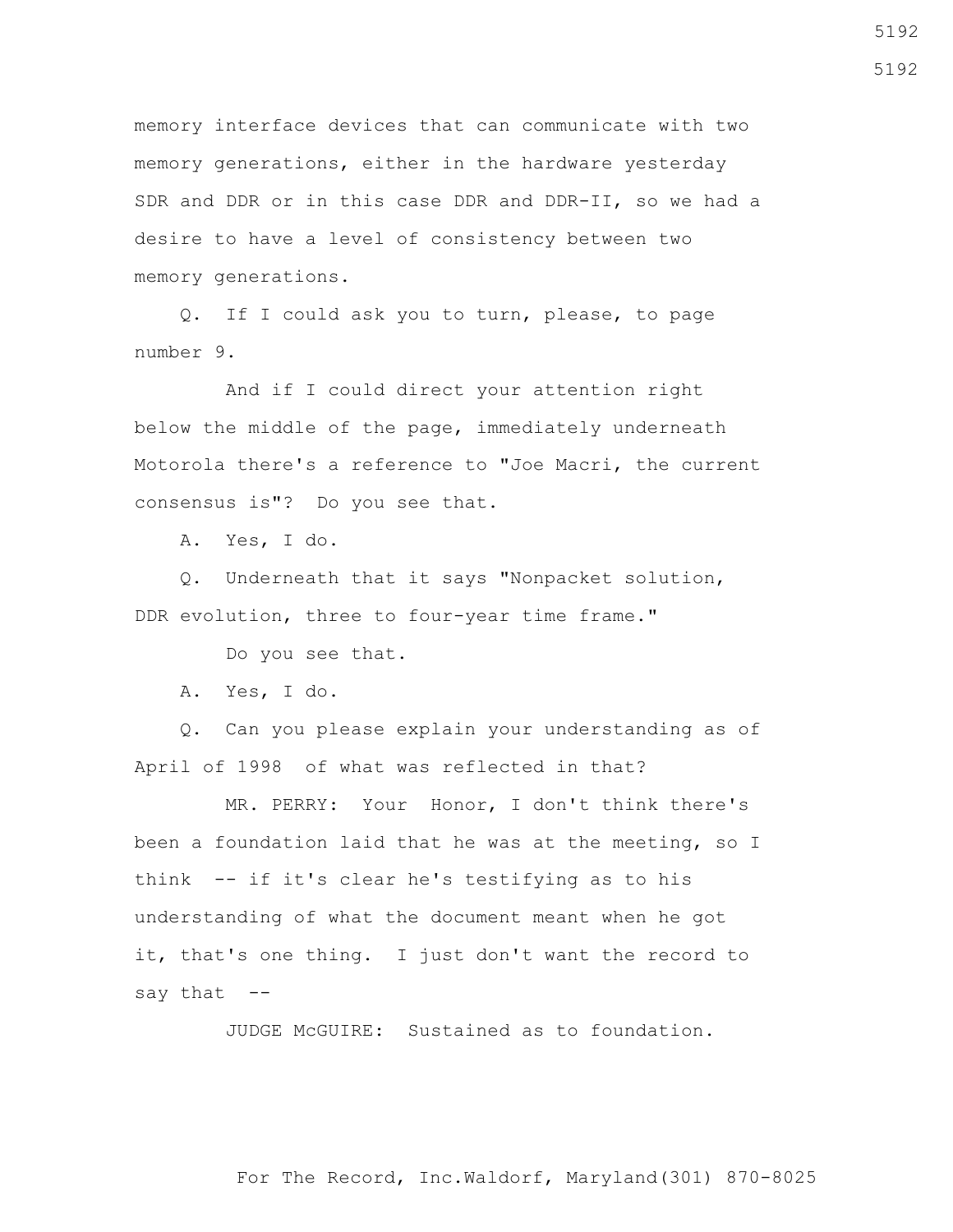MR. OLIVER: Thank you, Your Honor. BY MR. OLIVER:

 Q. Mr. Kellogg, with respect to your understanding at the time that you received this e-mail, focusing again on those lines there, what was your understanding of the lines I read to you at the time that you received this e-mail?

 A. My understanding at the time I received this e-mail, as I was in the memory applications group and helping to formulate IBM's position, that what was being proposed here was that the consensus of the discussion was what I called an evolutionary solution, in other words, something that would allow people to or companies to utilize their existing memory structures, design interface devices, as I described, that would be able to communicate to multiple generations.

 And in the IBM cases were definitely true, it was possible to design memory devices that could actually provide both functions, both DDR and DDR-II, in this case.

 MR. OLIVER: I'm sorry, could we have just a moment, please, Your Honor?

JUDGE McGUIRE: Sure.

**(Pause in the proceedings.)**

MR. OLIVER: May I approach, Your Honor?

For The Record, Inc.Waldorf, Maryland(301) 870-8025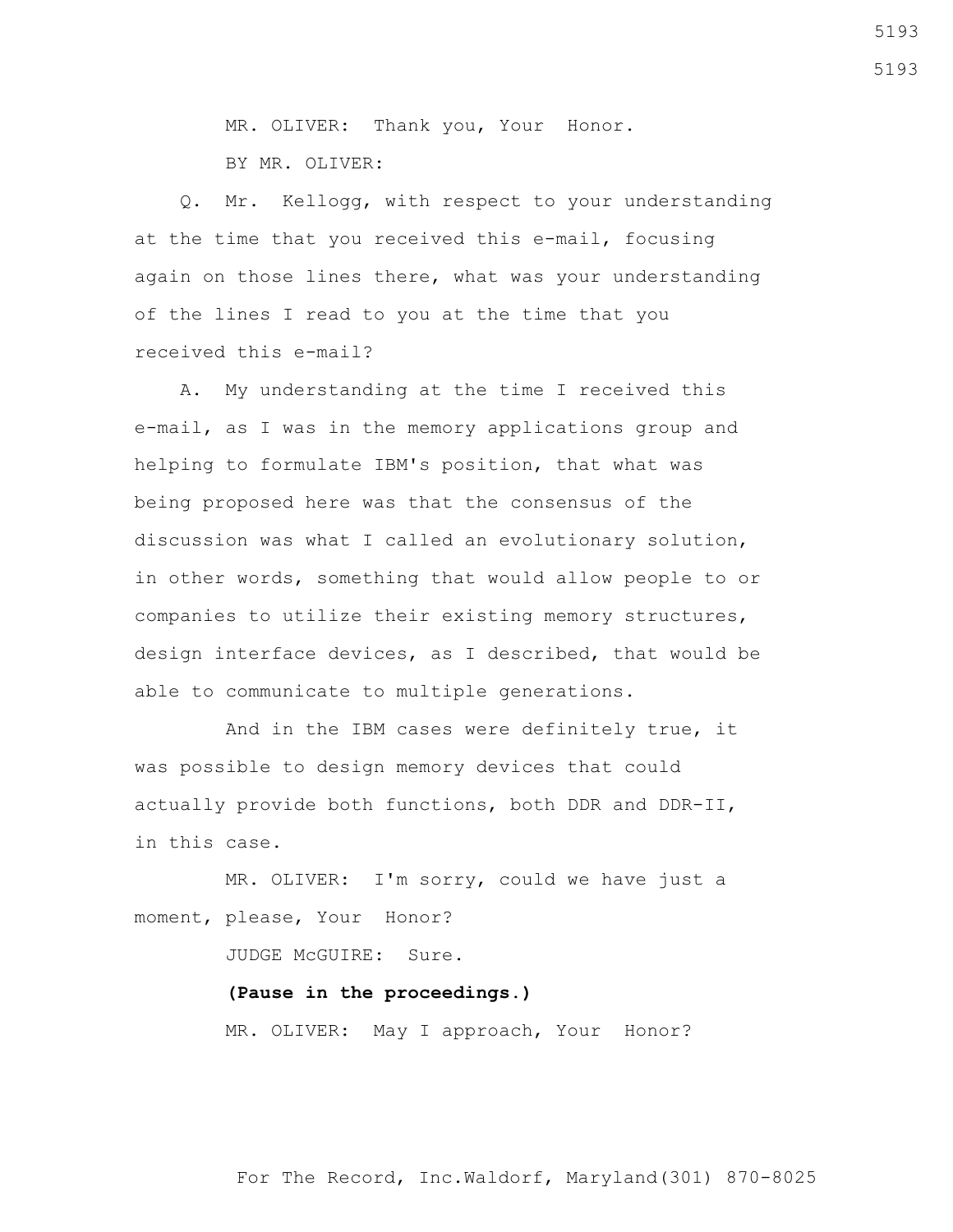JUDGE McGUIRE: Yes.

BY MR. OLIVER:

 Q. Mr. Kellogg, I've handed you a document marked CX-393. It's an e-mail from Jon Jasper to a number of individuals and including yourself.

Do you recognize this document.

A. Yes, I do.

 Q. Can you please start by explaining, who is Mr. Jon Jasper?

 A. John was an individual at Hewlett-Packard in what I would describe as the memory procurement organization.

 Q. Now, if I could direct your attention to the subject line, DDR11 module plans task group kickoff meeting, do you see that?

A. Yes, I do.

 Q. Where it says "DDR11," is that actually intended to be a Roman numeral II?

A. Yes.

 Q. Can you please explain what your understanding was of the DDR-II module plans task group?

 A. Yes. In the future task group, once some fundamentals were in place in regard to the device attributes, the memory module activity began, and the memory module activity would be to assess the device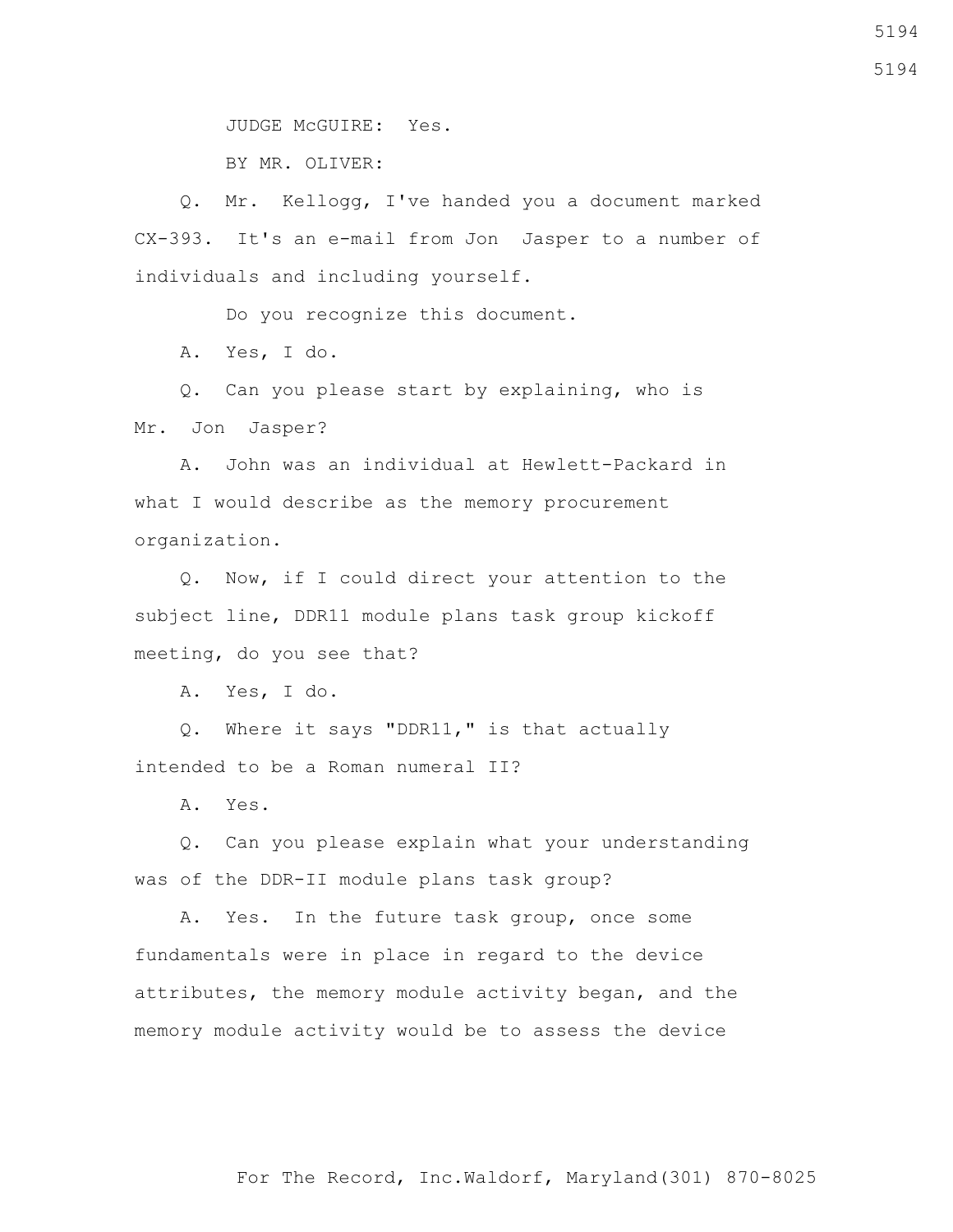requirements as well as look at the system requirements and try to formulate a carrier, a set of attributes for attaching those for use in the system.

 Q. Can you please explain why in February of 1999 a number of individuals were forming a DDR-II module task group?

 A. Yes. The memory device is generally used in the system form on a carrier which can have modules and the module then is part of the integrated solution. You need to have both to formulate a total solution for the industry.

 Q. What, if any, was the relationship between the work of the DDR-II module task group and the future DRAM task group?

 A. They were very tightly coupled. In fact, the module group was really an offshoot running parallel and reporting information back.

 Q. Would it be fair to say that the two task groups were proceeding in parallel?

A. Yes.

 Q. Now, did work on DDR-II continue through the year 1999 ?

A. Yes, it did.

 Q. Now, Mr. Kellogg, if I recall your testimony from yesterday, I believe you testified that you became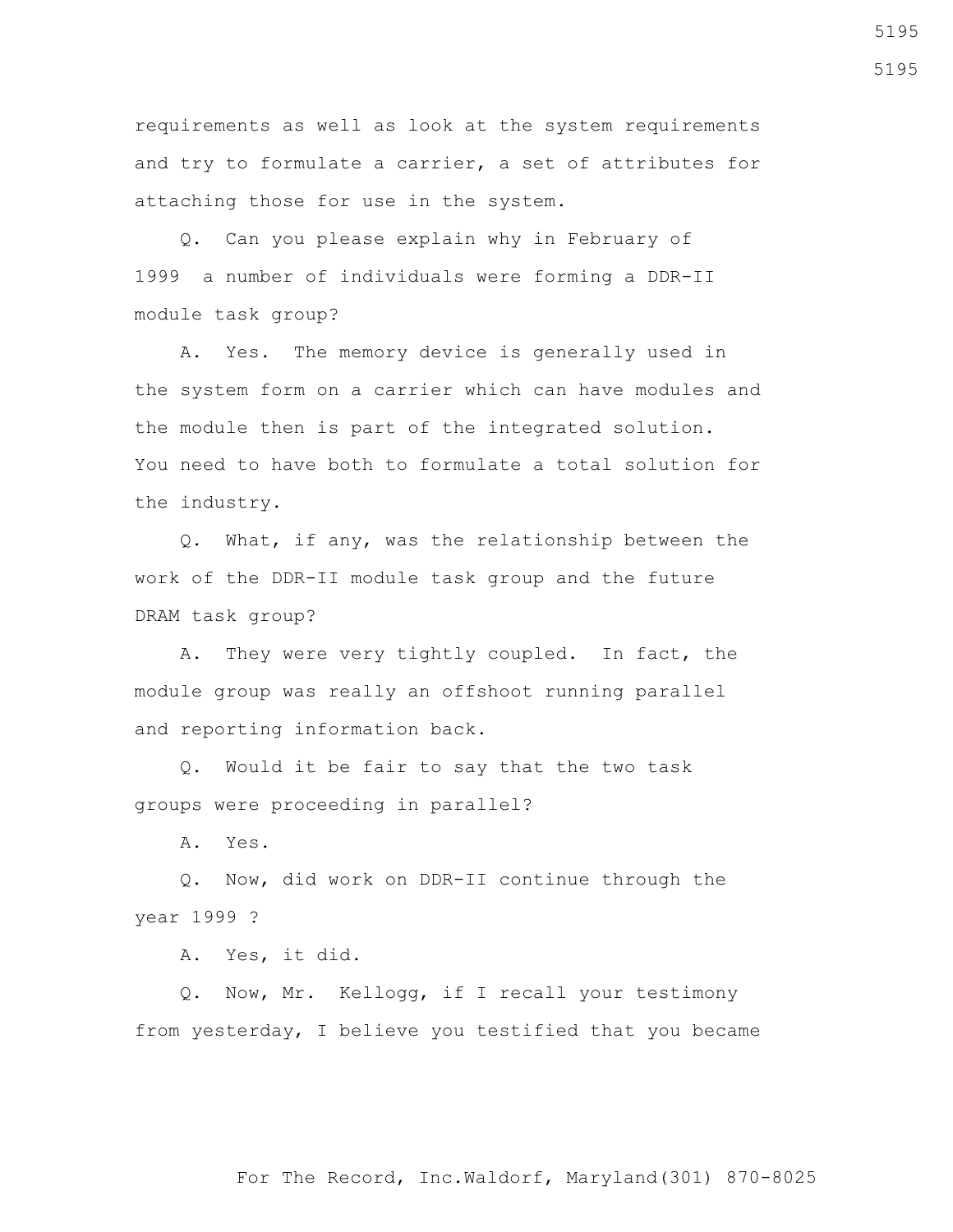aware that Rambus was asserting that it had patents covering certain aspects of SDRAMs and DDR SDRAMs in the year 2000 ; is that correct?

A. That's correct.

Q. And how did you become aware of that.

 A. The first time I became aware was some length of time after the first suits were filed.

 Q. And do you recall how it was that you learned about the lawsuits?

 A. If you're asking do I remember how I first heard it, the answer would be no.

 Q. Okay. After you learned that Rambus was asserting patents against SDRAMs and DDR SDRAMs, did you become aware of any proposals to change the SDRAM or the DDR SDRAM standards?

A. Yes.

Q. What proposals did you become aware of?

 A. The primary means of learning of this activity resulted from showings at JEDEC, and the showings at JEDEC were such things as alternate clocking structures and -- actually I'm going to have to go with that one for now. That's the one that's coming into my mind at this point today.

 Q. Let's be clear for the record with respect to the existing standard SDRAM and DDR SDRAM as opposed to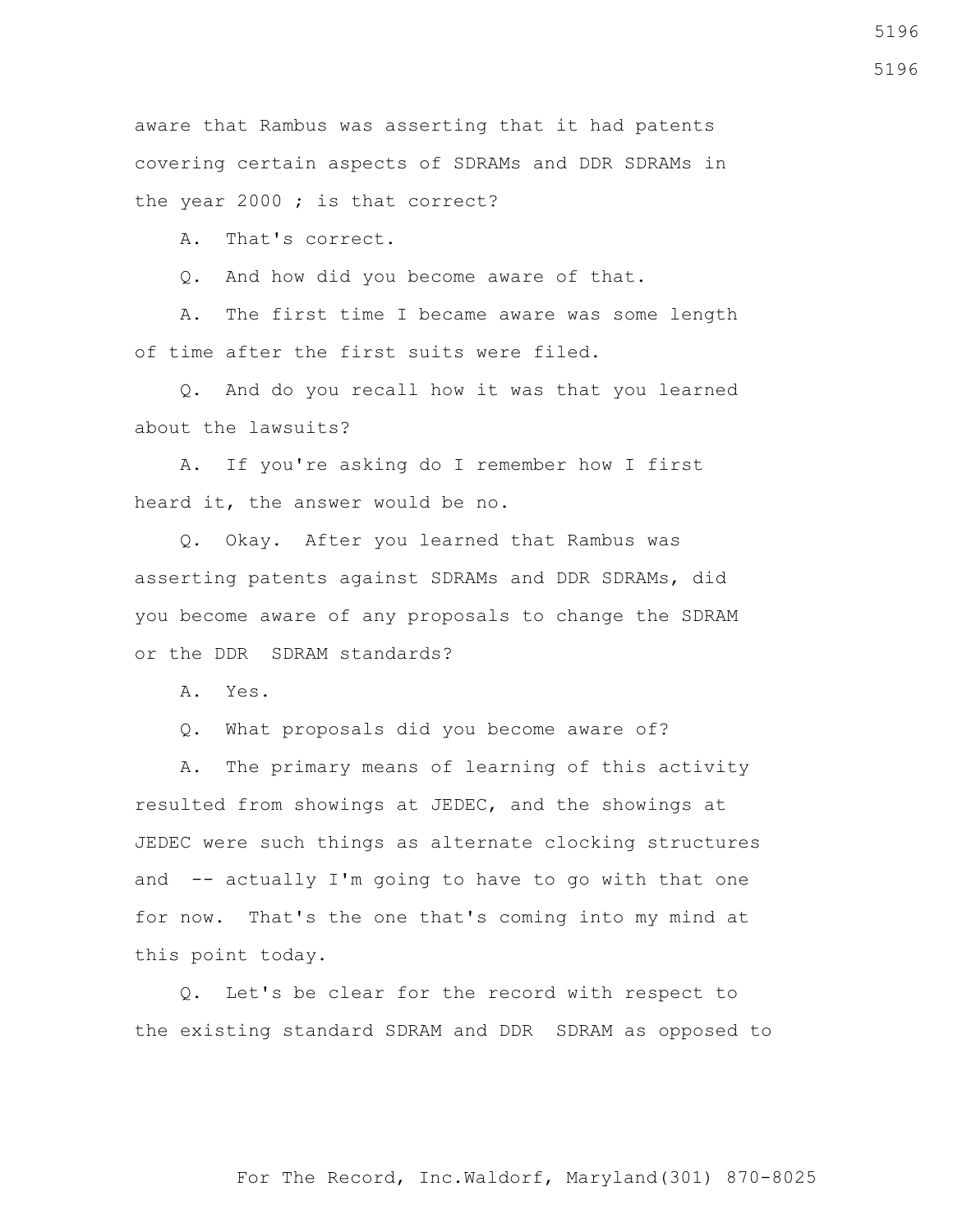the work towards a future standard DDR-II. I'd like to focus first on proposals to change the existing standards, the SDRAM and DDR SDRAM standard.

 And the alternate clocking scheme that you referred to, do you recall that dealt with the proposal with respect to changing existing standards or with respect to the future DDR-II standard or both?

 A. The presentation I'm recalling right now is a presentation by Micron which I interpreted as reading on the DDR-II activity that had been progressing for some period of time in JEDEC.

 Q. Focusing on -- we'll come to that in just a moment then.

 Focusing on SDRAM and DDR SDRAM, do you recall any proposals to change the method of determining CAS latency or burst length?

MR. PERRY: Objection. Compound.

JUDGE McGUIRE: Overruled.

THE WITNESS: In trying to recollect the events right now after several hours of testimony, I recall discussions on CAS latency and I am trying to recall specifically what those were and I'm not doing so.

BY MR. OLIVER:

Q. Okay. Well, we won't go into the specifics

5197

For The Record, Inc.Waldorf, Maryland(301) 870-8025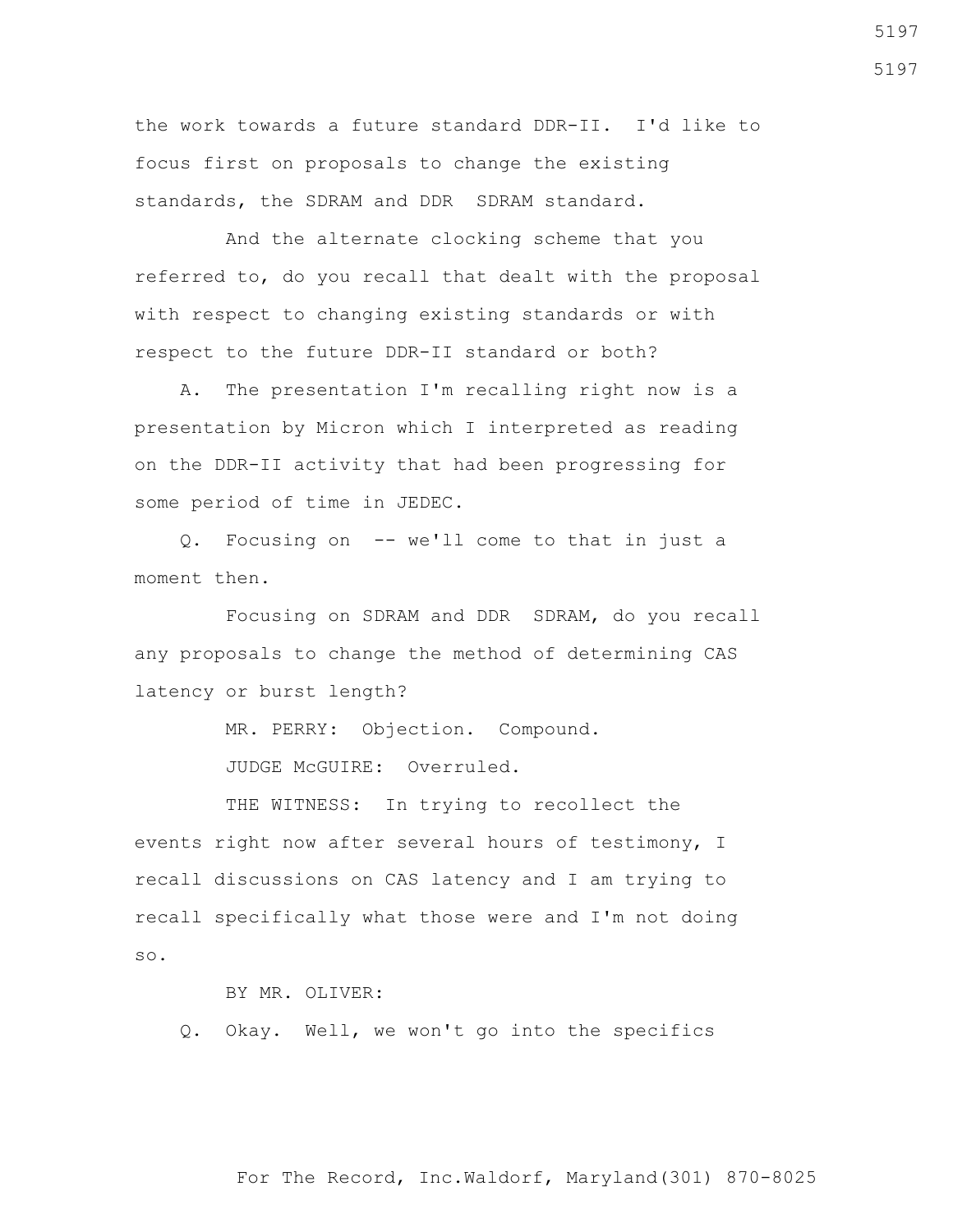then, but let me ask with respect to the IBM reaction, what, if anything, did IBM do in response to a proposal to change CAS latency?

 MR. PERRY: Your Honor, objection. It lacks foundation as to all of IBM. He's also said he can't even remember what the discussions were about.

JUDGE McGUIRE: Sustained.

BY MR. OLIVER:

 Q. Mr. Kellogg, let me focus on your particular reaction and again not focused at all on the specifics of what was proposed, focusing solely on your reaction. What, if anything, did you do in response to the proposal to change CAS latency?

 A. The concern I'm having right now is I'm afraid I'm mixing the Sync-Lite proposal with this one and I'm trying to be cautious so that I don't do so.

 The CAS latency discussion Micron was making in the 2000 time frame was very similar to the proposal that was being made in Sync-Lite in that they were proposing that we go to a fixed latency. And IBM's reaction to that was --

 MR. PERRY: Your Honor, excuse me. He's now going into the question that you sustained my objection to.

JUDGE McGUIRE: Sustained.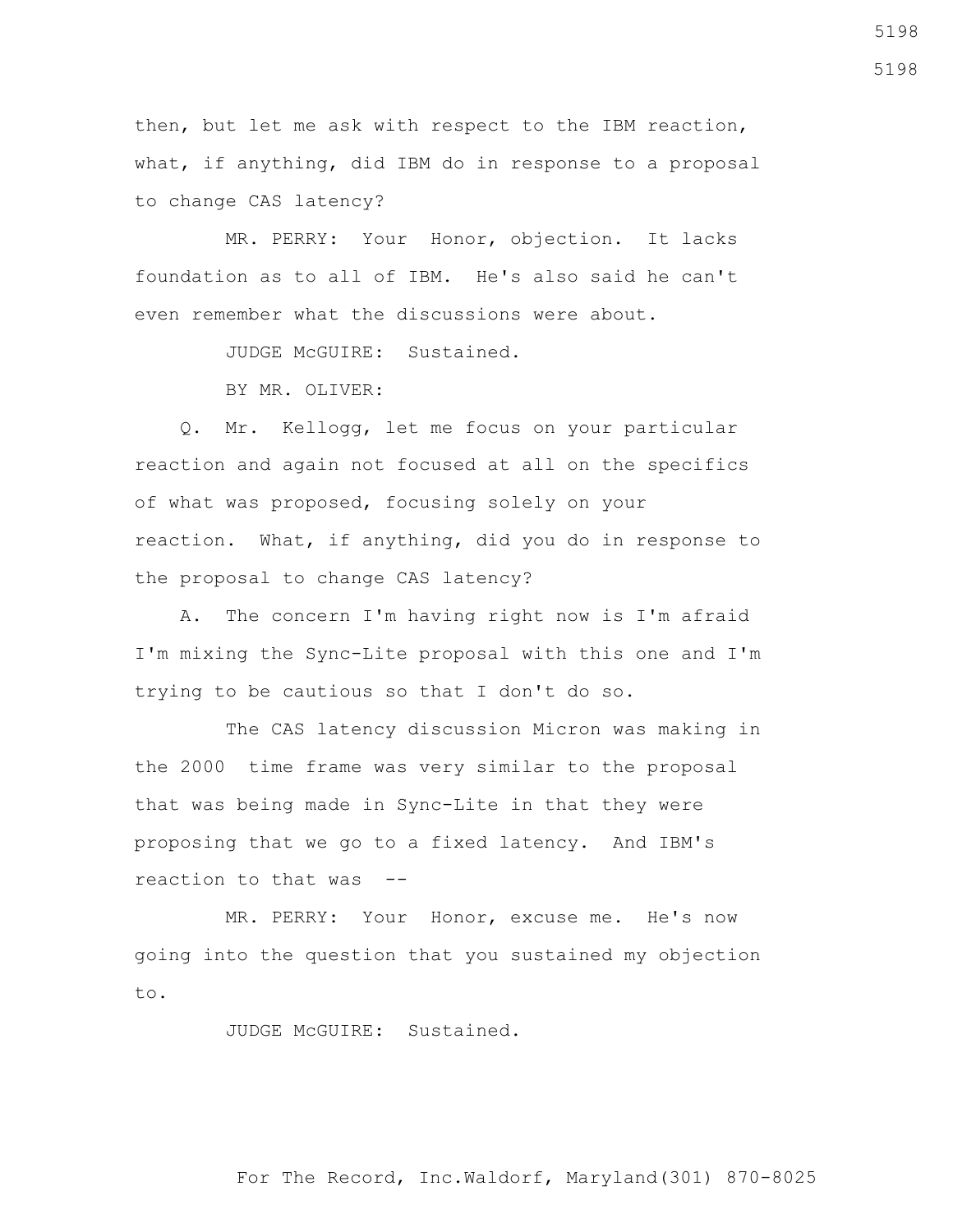BY MR. OLIVER:

 Q. Mr. Kellogg, let me see if I can focus on your reaction to that proposal.

 A. Okay. My reaction in regard to the proposals that were being made in response to the disclosure of the suits was associated with what I was alluding to yesterday in the development schedule.

 First of all, IBM has very lengthy development schedules and those schedules if impacted can result in setbacks in the introduction of a system of one to two years. Hence, we're not highly motivated, in fact we're very concerned --

 JUDGE McGUIRE: All right. We're getting too far afield from the question. Just answer the question, Mr. Kellogg, to the best of your ability.

THE WITNESS: My reaction was that I was concerned about the material in regard to the impact to IBM's development efforts.

BY MR. OLIVER:

 Q. Did you make any recommendation within IBM in terms of whether or not IBM should support or oppose Micron's proposal?

A. Yes, I did.

Q. And what was your recommendation?

A. My recommendation ultimately was that we not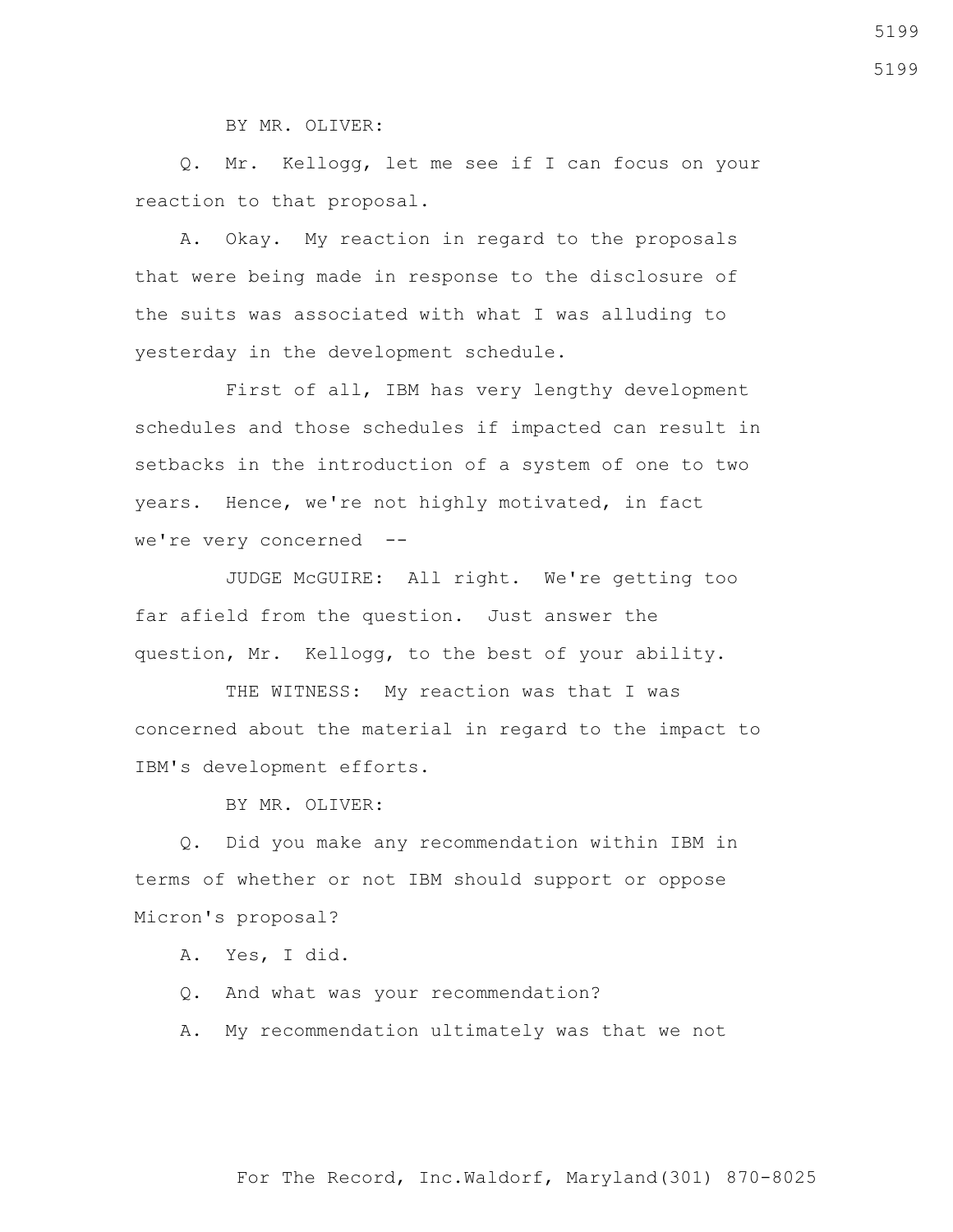support the proposal.

 Q. And can you please explain your reasoning as to why you made that recommendation?

 A. Because IBM was purchasing various parts for various systems having different CAS latency options and this would incur a minimum of additional economic impact to IBM. And in fact, if certain parts were removed from the industry, in other words, no longer available, system design changes might be required.

 Q. And did you have an understanding at that time of how significant those system design changes might be?

A. Yes, I did.

 Q. Can you please explain what your understanding at that time was?

 A. In some of our cases we had designed our memory controllers with fixed latency, so it would result in a memory controller change. In other cases, there would be a performance impact in that we would operate a system at a CAS latency that would be nonoptimal based on the frequency that we were running the memory at.

> MR. OLIVER: May I approach, Your Honor? JUDGE McGUIRE: You may. BY MR. OLIVER:

Q. Mr. Kellogg, I've handed you a document marked

For The Record, Inc.Waldorf, Maryland(301) 870-8025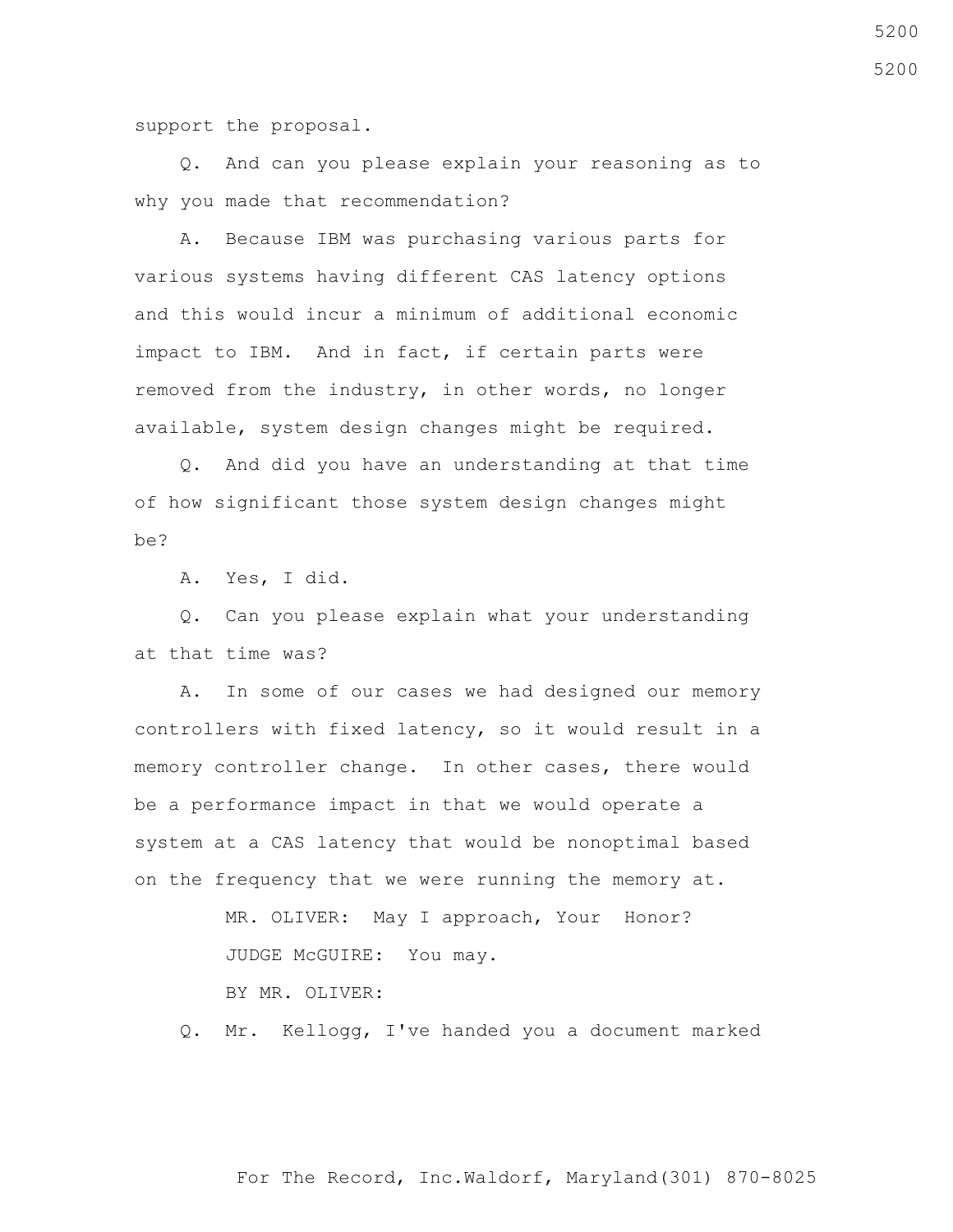as RX-1705. It appears to be a Micron presentation of September 2000 , considerations for DDR-II clocking scheme and data capture.

 Is this the proposal that you were referring to with respect to a change in the clocking scheme for the DDR-II standard.

A. Yes, it is.

 Q. Now, when Micron made this proposal, did you recommend within IBM that IBM either support or oppose this proposal?

 A. Yes. I recommended that IBM oppose this proposal.

Q. And can you please explain why?

 A. This was a significant change to the DDR-II data capture structure, and IBM was already moving down the path of designing our first DDR-II memory controllers at this time.

> MR. OLIVER: May I approach, Your Honor? JUDGE McGUIRE: Yes.

 How much more time on this witness, Mr. Oliver? You're approaching almost I think a half an hour since I last asked that question and you said it would be between twenty minutes and a half an hour. That's why I'm asking you again.

MR. OLIVER: Thank you, Your Honor. I think I

For The Record, Inc.Waldorf, Maryland(301) 870-8025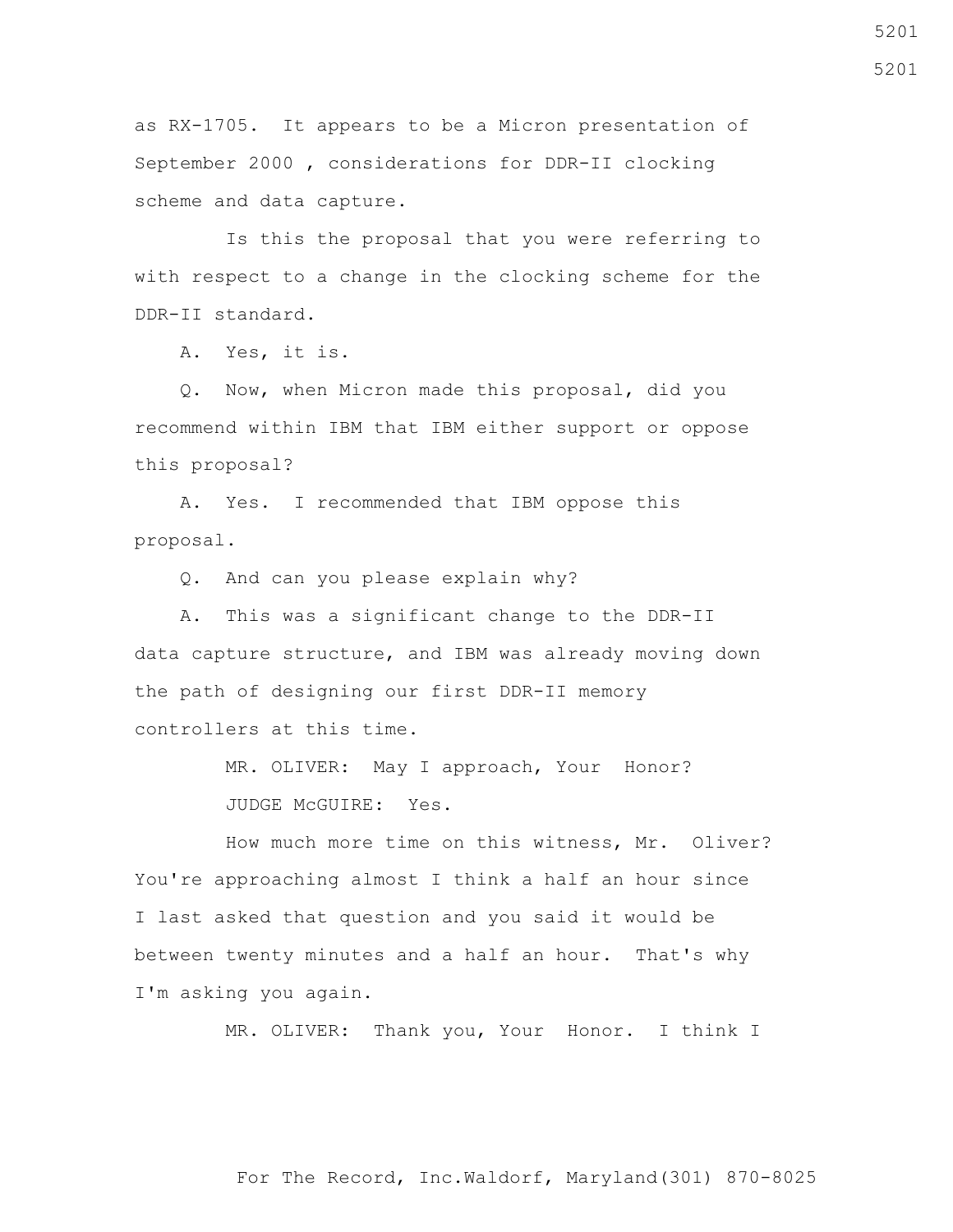can do it in about five minutes.

JUDGE McGUIRE: Good enough.

 MR. OLIVER: I apologize. It's taking a little longer and I apologize.

BY MR. OLIVER:

 Q. Mr. Kellogg, I've handed you a document marked as CX-426. It is an e-mail from T. Lee dated November of 2000 to a number of different people, including yourself.

Do you recognize this document.

A. Yes, I do.

Q. First of all, who is T. Lee?

A. Terry Lee of Micron.

 Q. The subject is DDR-II clocking conference call summary. Do you see that?

A. Yes, I do.

Q. Did you participate in this conference call?

A. Not to my recollection.

 Q. Did you receive this e-mail in about November of 2000 ?

A. Yes, I did.

 Q. If I could direct your attention to on page 2? A. Yes.

 Q. And looking about three-quarters of the way down the page, IBM, it reads: "Wants to have strobe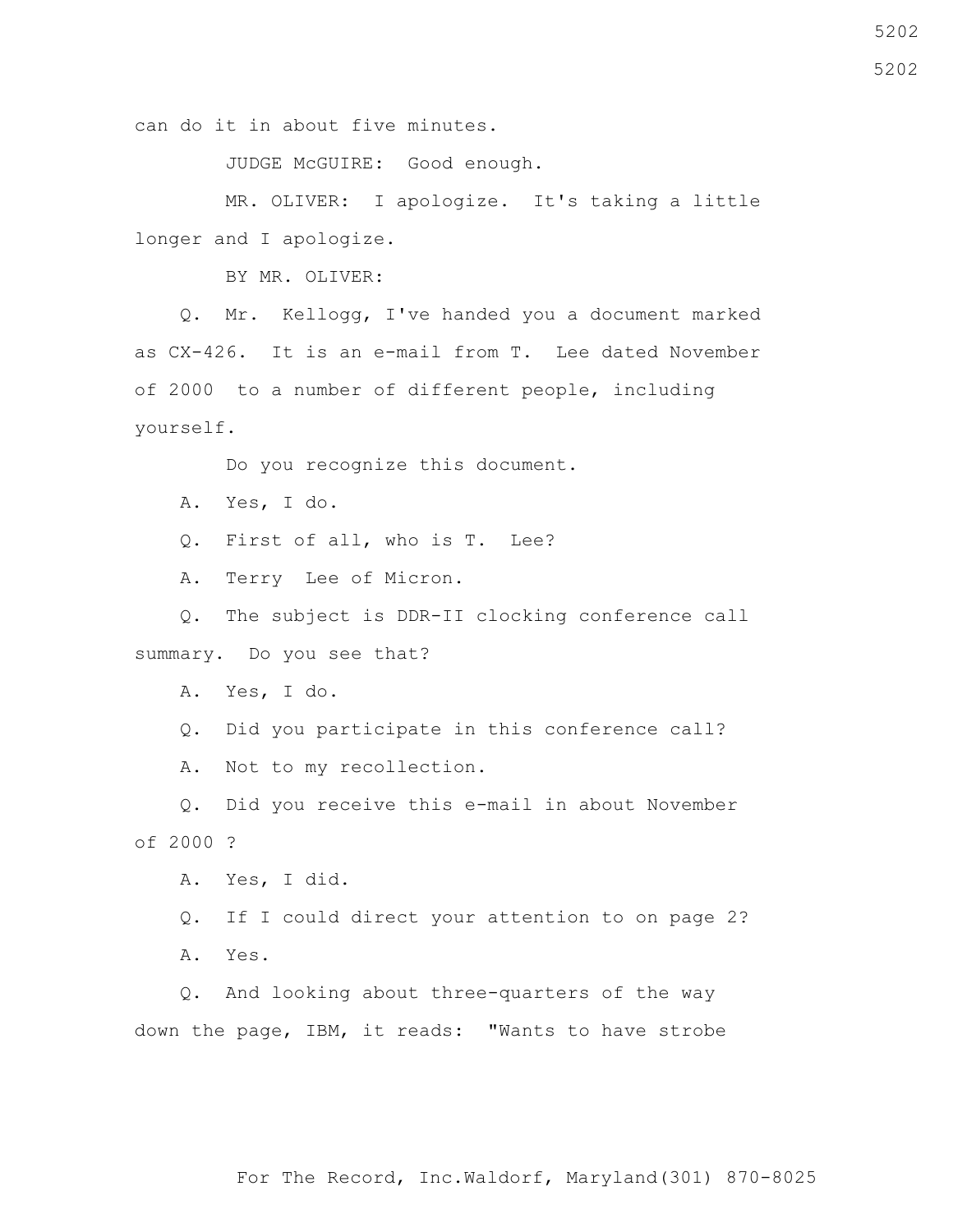for compatibility. Concerned about the write clock. Data capture timing is more difficult, particularly if the data bus routing isn't deskewed across the bus width. Single data rate clocks are acceptable provided that it works."

Do you see that is.

A. Yes.

 Q. Did you have an understanding of that at the time you received the e-mail?

A. Yes, I did.

 Q. Can you please explain what your understanding was of that passage when you received the e-mail?

 MR. PERRY: It lacks foundation. He said he can't remember being in the conference call.

JUDGE McGUIRE: Sustained.

 MR. OLIVER: Your Honor, my question was to his understanding --

JUDGE McGUIRE: Sustained.

MR. OLIVER: Thank you, Your Honor.

BY MR. OLIVER:

 Q. Mr. Kellogg, with respect to the IBM -- excuse me -- with respect to your recommendation concerning the Micron presentation reflected in RX-1705, was your recommendation based solely on consideration of the use of a single-edged clock or based on additional factors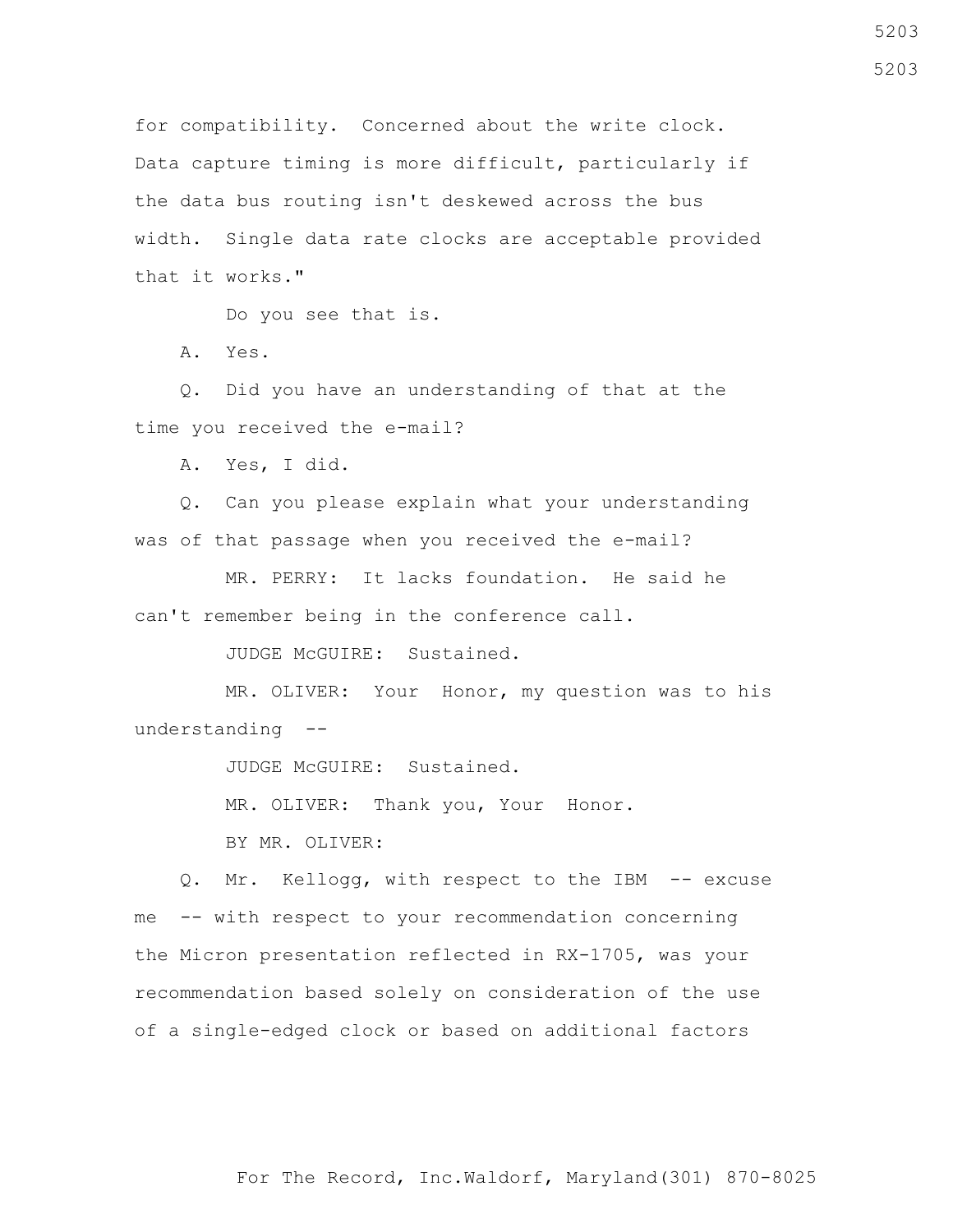as well?

 A. My recommendation was based predominantly on the difficulty of data capture and on the fact that it would make a significant change between the convention at the time, which was DDR.

 Q. Now, as of November of 2000 , was IBM actually working on products that would interface with DDR-II?

 A. Yes. And those products also interfaced to DDR-I.

 Q. Okay. Based on your understanding at the time, what impact, if any, would the Micron proposal have had on the work that was currently underway at IBM with respect to products that would interface with DDR-II?

 A. There were two primary impacts. One is our DDR-I controller or interface chip that also included DDR-II would very likely see measurable schedule delay due to the significance of the changes.

 And the second and most critical one to IBM was the fact that we had systems in our product plan planning to use DDR-II and our belief was that the introduction of a total new clock structure would possibly prevent our ability to use DDR-II at all because there were so many new things to consider in the committee and it would slow down DDR-II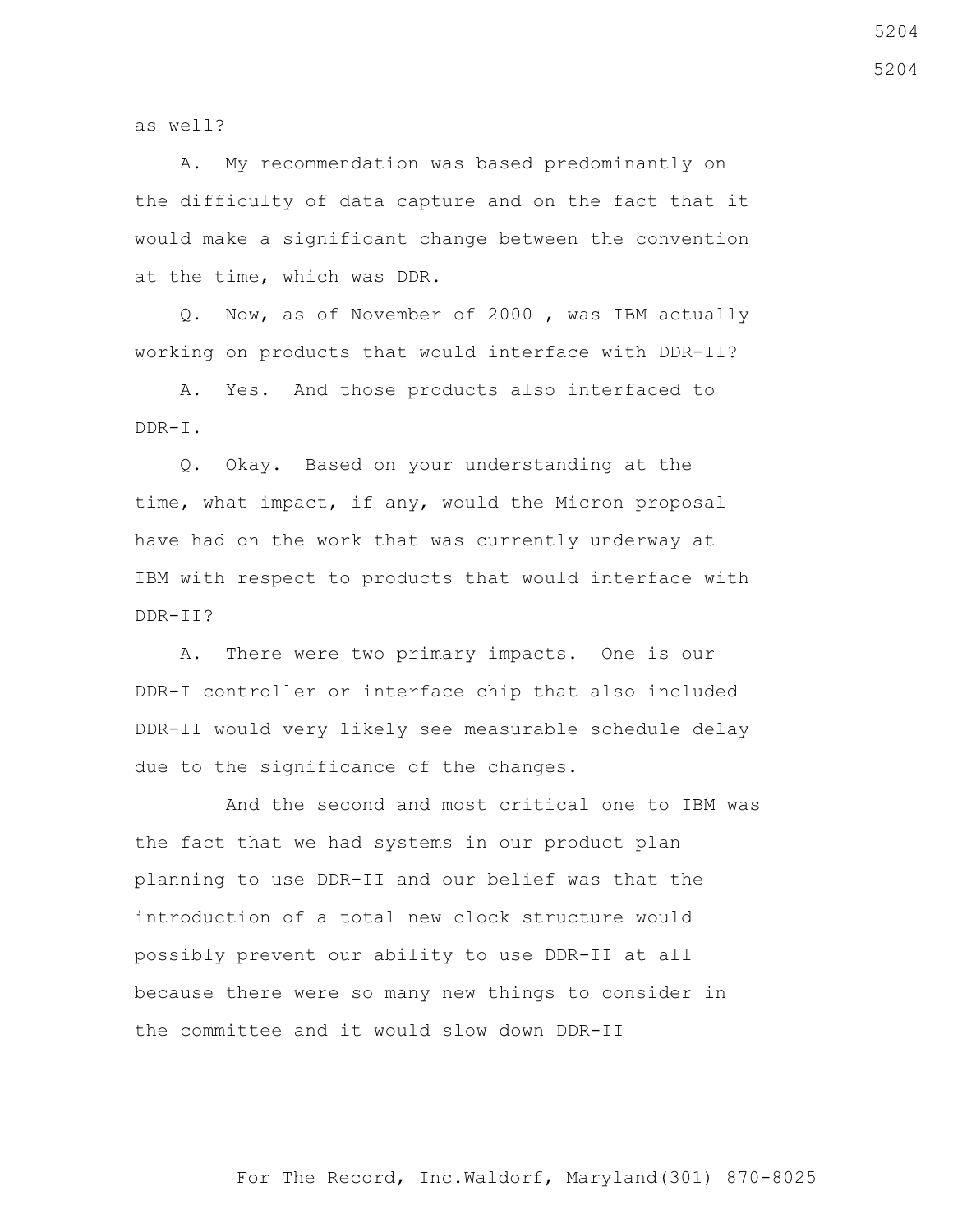indefinitely.

 MR. OLIVER: I have no further questions at this time, Your Honor.

 JUDGE McGUIRE: All right. Thank you, Mr. Oliver.

 It's now about ten minutes to one. We'll take a break and reconvene at 2:00.

Did you want to say something, Mr. Perry?

 MR. PERRY: Yes, Your Honor. I'm pretty comfortable now having heard the rest of this that I can finish by 5:00 and I would propose we start up again at 2:15.

JUDGE McGUIRE: That's fine with me.

 Mr. Oliver, any objection to the time? MR. OLIVER: That would be fine. JUDGE McGUIRE: 2:15 it is.

Hearing in recess.

**(Whereupon, at 12:50 p.m., a lunch recess was taken.)**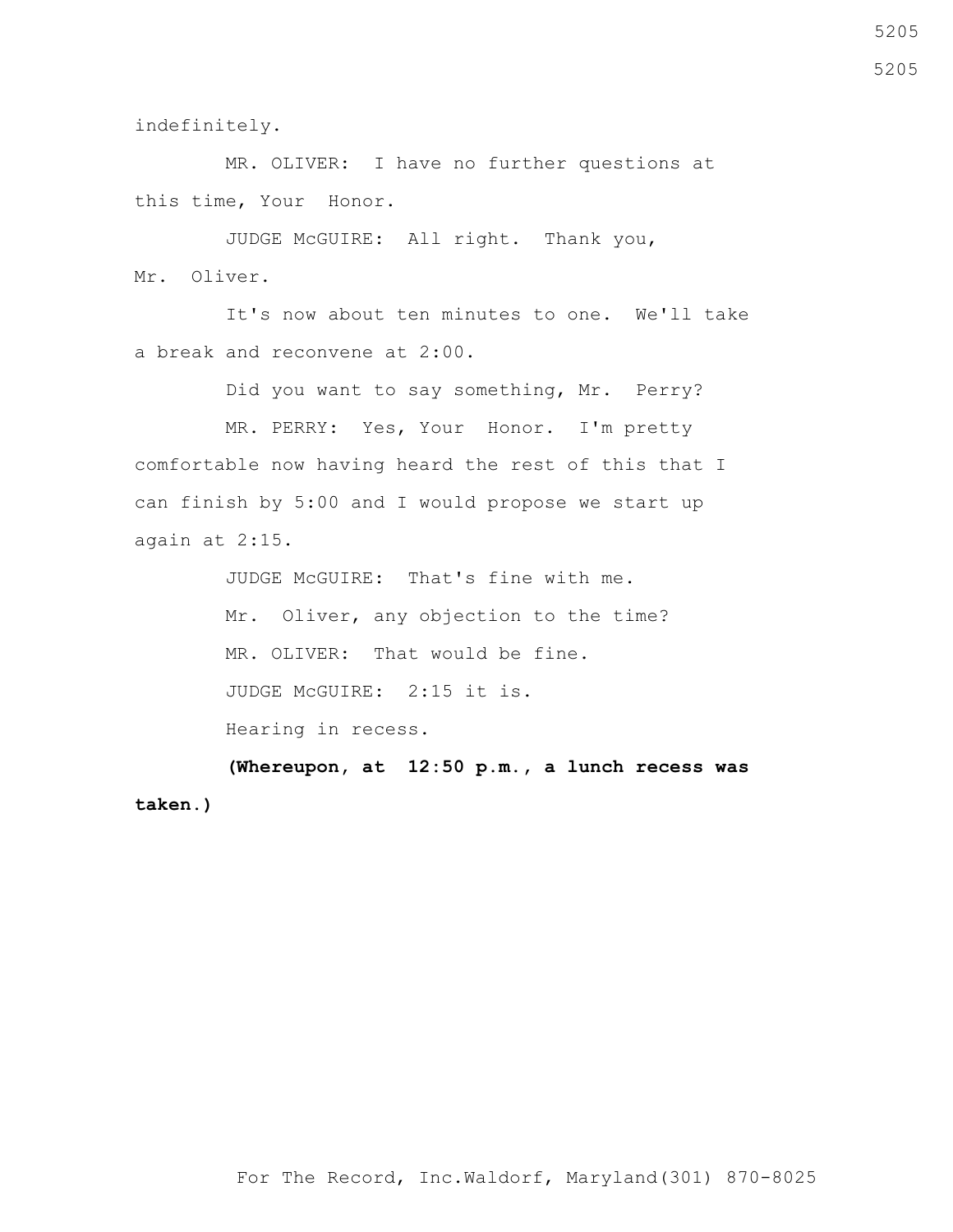## A F T E R N O O N S E S S I O N

### **(2:15 p.m.)**.

JUDGE McGUIRE: This hearing is in order.

 Are there any items we need to take up before we begin?

 MR. OLIVER: Yes, Your Honor. I'd like to move two documents into evidence.

JUDGE McGUIRE: Go ahead, Mr. Oliver.

MR. OLIVER: RX-1705, Micron presentation.

MR. PERRY: No objection.

JUDGE McGUIRE: Entered.

 **(RX Exhibit Number 1705 was admitted into evidence.)**

> MR. OLIVER: CX-393, e-mail. MR. PERRY: No objection.

JUDGE McGUIRE: Entered.

 **(CX Exhibit Number 393 was admitted into** 

**evidence.)**

 JUDGE McGUIRE: Okay. Mr. Perry, at this time you may begin your cross-examination.

 MR. PERRY: Your Honor, we have one small document problem we've got to worry about.

JUDGE McGUIRE: Okay.

# **(Pause in the proceedings.)**

MR. PERRY: Thank you, Your Honor.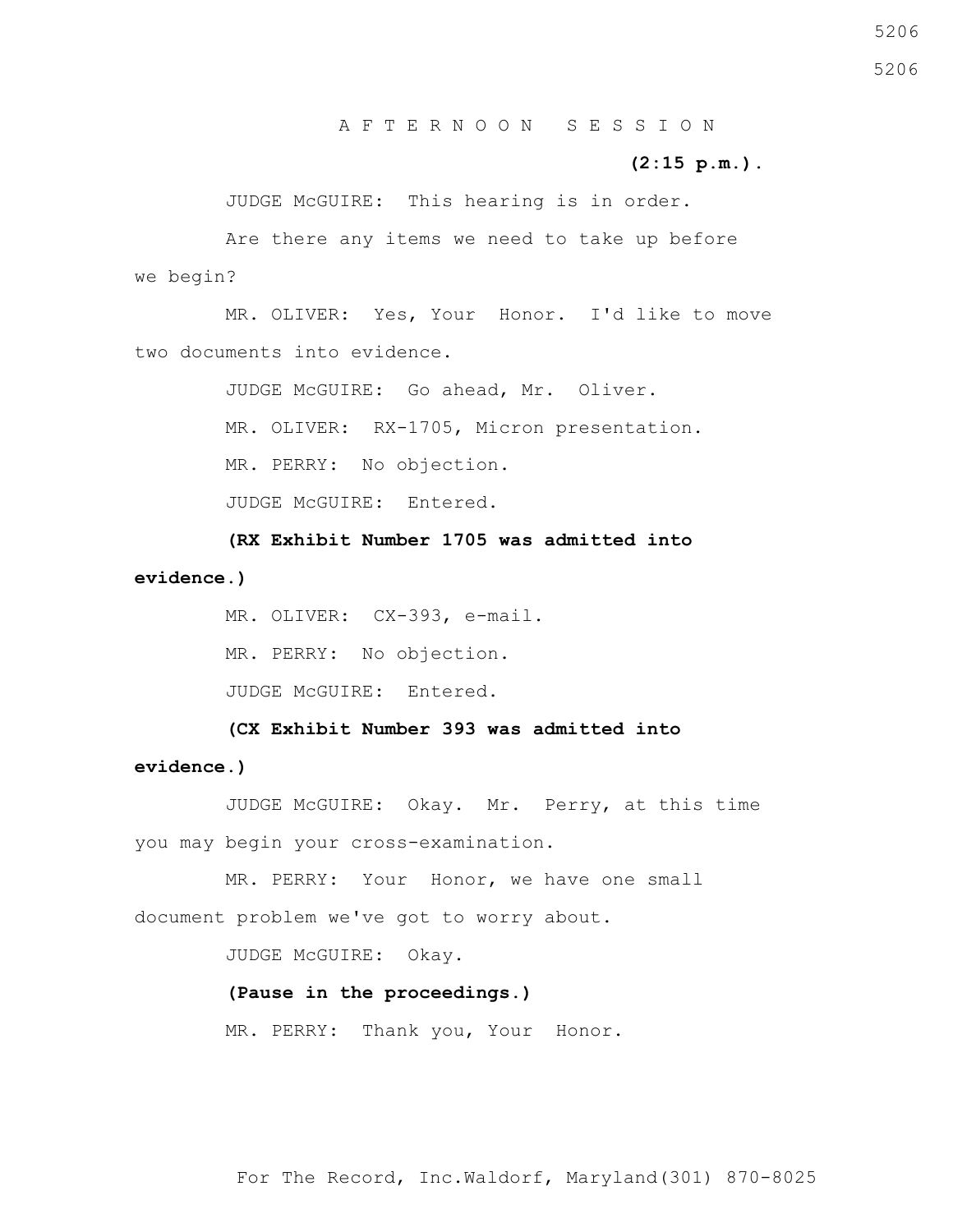## CROSS-EXAMINATION BY MR. PERRY:

 Q. Mr. Kellogg, you spent some considerable amount of time this morning talking about the various choices JEDEC made, to your recollection, in 1992 with respect to programmable CAS latency and burst length. Do you remember that?

A. Yes, I do.

 Q. And you understood that at the time when JEDEC was undertaking that standardization work that it was an activity within the engineering department of EIA; correct?

A. I believe at that time JEDEC was within EIA.

 Q. Let me show you the EIA Legal Guides that were in effect at the time.

 We don't have a hard copy for anyone, but we can look at it on the screen as CX-204. It's in evidence already and others have testified about what it is.

If we could pull up CX-204.

Do you see that the title says "Legal Guides"?

A. Yes, I do.

 Q. And if we could move to the next page. And let's go to the page 4 of the document. And let's pull up the second half, the second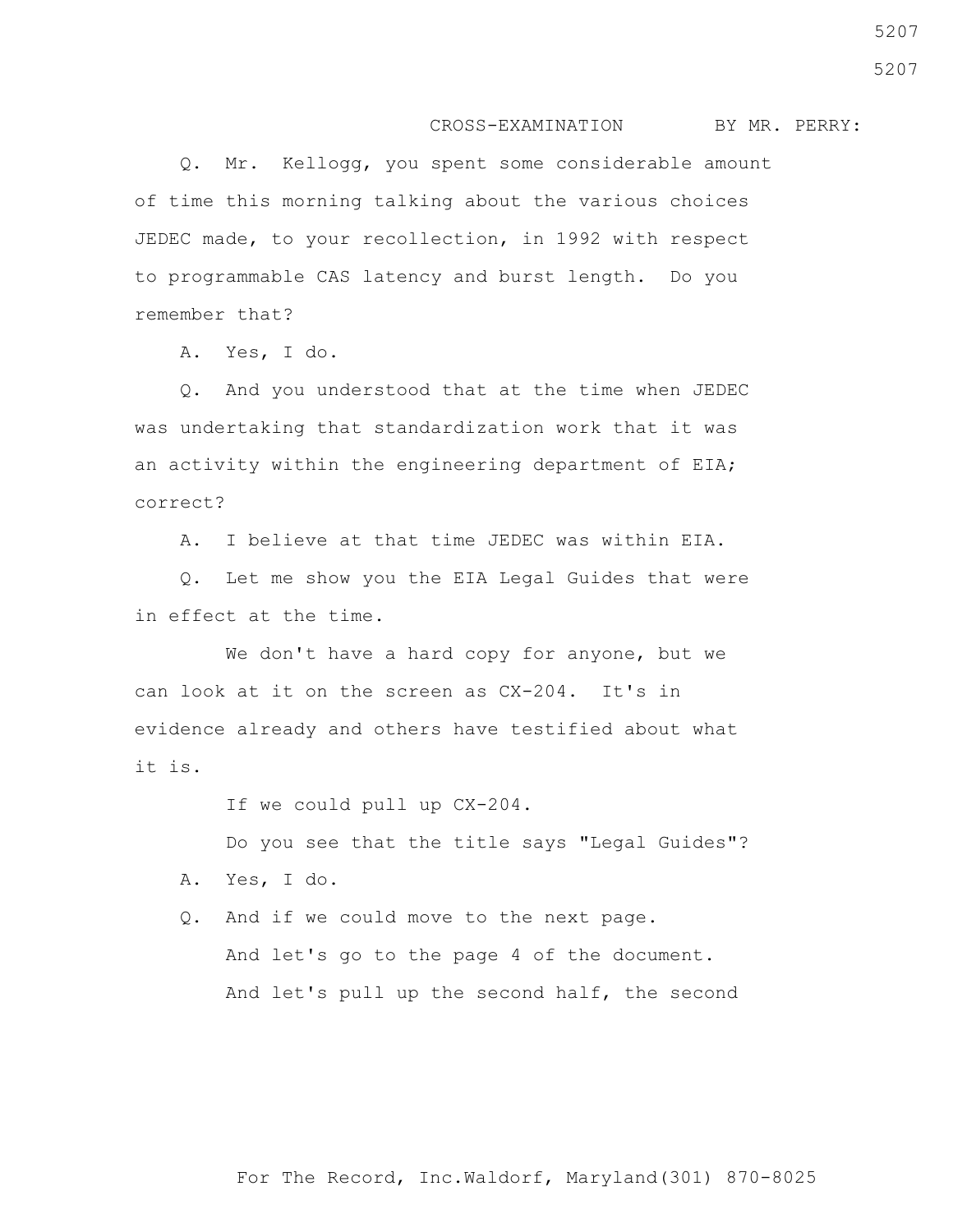page, the page on the right.

 And do you see that that says "Special Guides Applicable to Engineering Standardization Programs".

A. Yes, I do.

 Q. Now, I want you to look down to section B, entitled Statement of Policy.

 And that says, "The following statement of policy, reflecting the basic objectives of all standardization programs, shall be included in all EIA standards."

 And then in the second paragraph under that it says, "Standards are proposed or adopted by EIA without regard to whether their proposal or adoption may in any way involve patents on articles, materials, or processes."

Do you see that?

A. Yes, I do.

 Q. And isn't it true, to your understanding, that when JEDEC was undertaking the standardization work in 1992 that you described this morning, it was following the EIA basic objective that standards are proposed and adopted without regard to patents?

 A. I wouldn't word my understanding in that manner. My understanding was associated with the JEDEC policies, and I don't recall having seen this document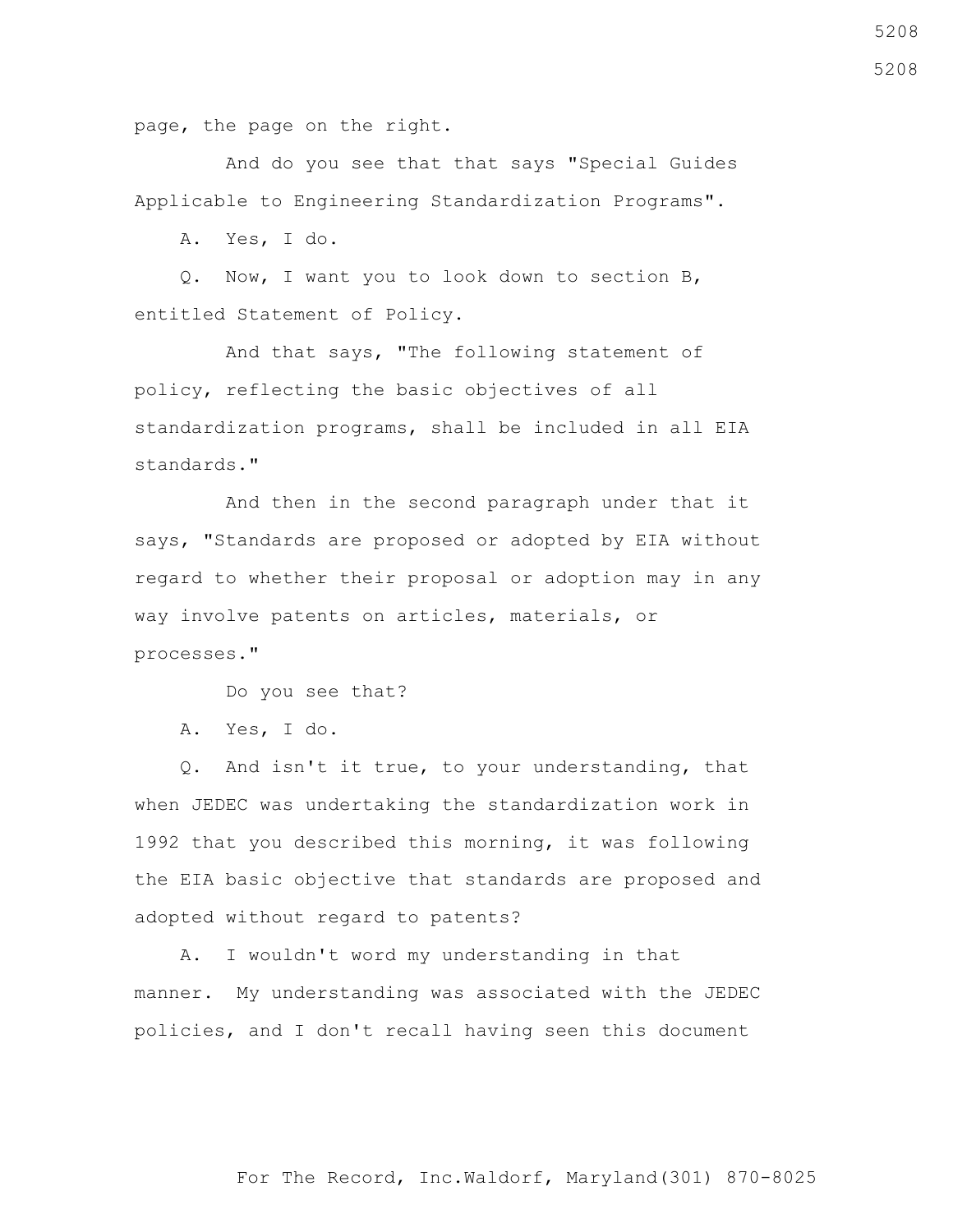at that time.

 Q. So you don't know one way or the other whether JEDEC in standardizing the SDRAM standard followed the EIA basic objective of proposing and adopting standards without regard to whether their proposal or adoption involved patents, you just don't know?

 A. My familiarity was with the JEDEC policy, not EIA policy.

 Q. You understood at that time, though, that JEDEC was simply part of the engineering department of EIA, didn't you?

 A. I periodically saw references to EIA, but I wasn't familiar with the structure, the physical body itself.

 Q. Well, the patent policies that Mr. Townsend was showing excerpts from, those were from the EIA manuals, weren't they?

 A. I'm trying to recall what headings might have been on those documents.

Q. If you don't remember, that's fine.

A. Yeah. I always attributed those to JEDEC.

 Q. And did you ever notice on the sign-in sheet that it said all these meetings you were attending were being run strictly in accordance with the EIA Legal Guides?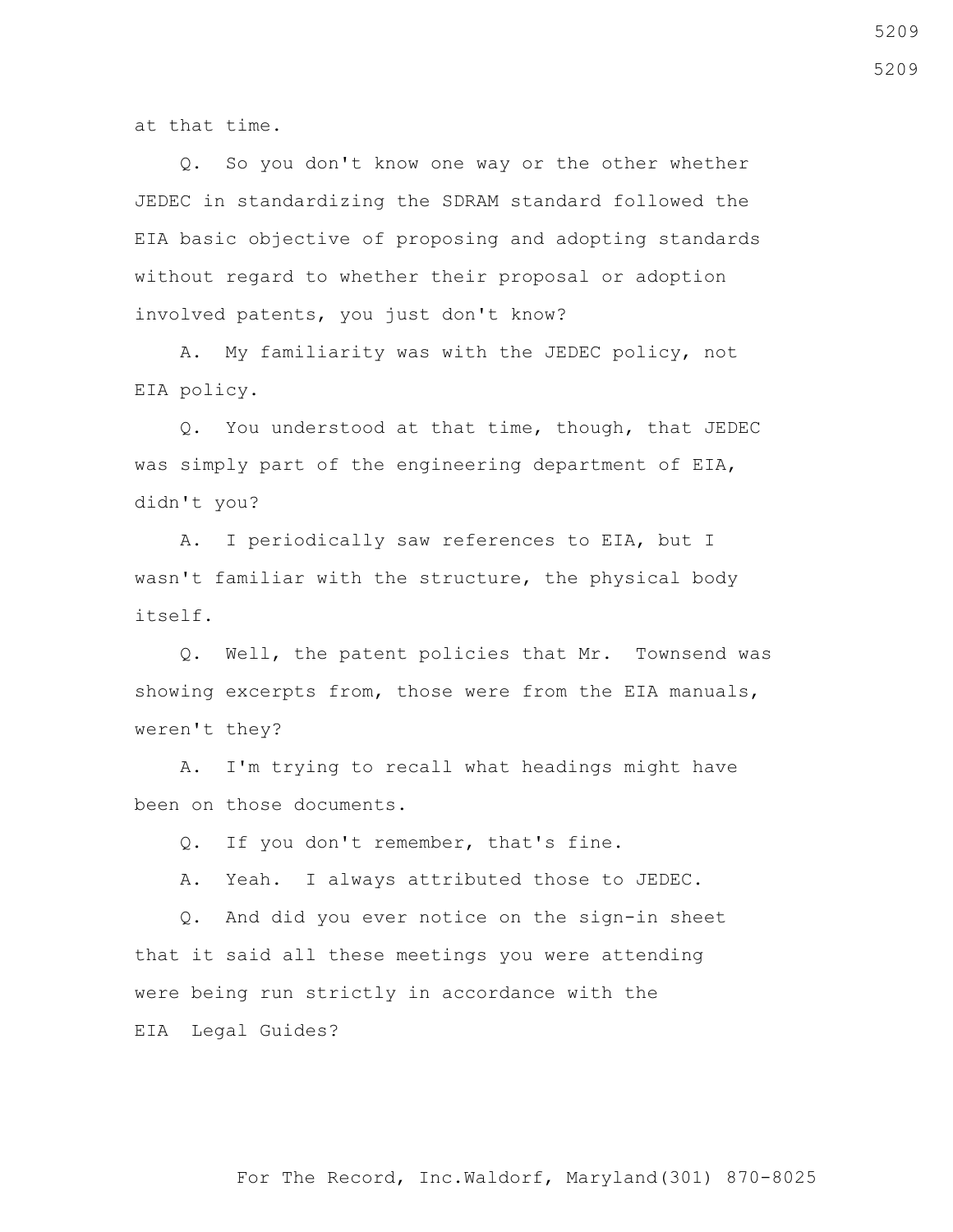A. I did see references to EIA on documentation, yes.

 Q. Now, I wanted to turn back -- we can take that down.

 I wanted to turn back to the quad CAS issue that you talked about yesterday with Mr. Oliver. Do you remember that.

A. Yes.

 Q. Let's look back at JX-19. That's the March 1994 minutes, and the minutes are up now on the desk behind you.

 You don't mind if I approach and find it for the witness?

JUDGE McGUIRE: Go ahead.

BY MR. PERRY:

Q. Now, you see on page 1 it lists -- i'm sorry -on page 2 it lists your name?

A. Yes, I do.

 Q. Were you present for this meeting of JC-42.3 in March of 1994 in Orlando, Florida?

A. Yes, I was.

 Q. And Mr. Oliver asked you to look at page 4 of these minutes, so please turn to that page.

A. Okay.

Q. And he pointed you to the discussion that's in

5210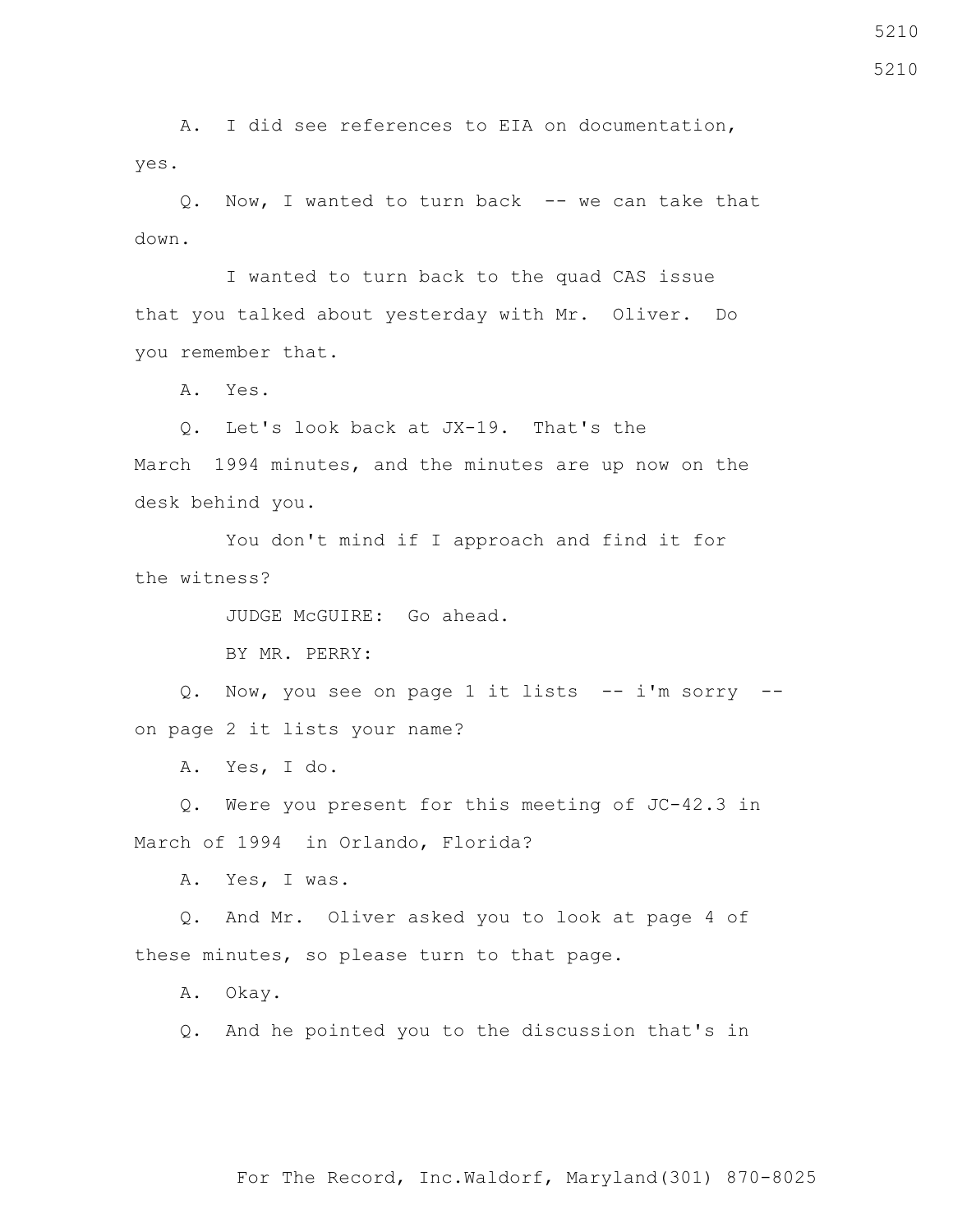the last four paragraphs about the quad CAS issue. Do you remember that?

A. Yes, I do.

 Q. What kind of technology is quad CAS? What's it used for?

 A. Quad CAS was a name we applied to a DRAM having four CAS or column address strobe inputs. The predominant application of the device was for the storage of parity bits.

 Q. And that technology at some point in time was included within the SDRAM standard that was passed by JEDEC; correct?

A. No.

Q. It was never included in the standard?

A. It is not an SDRAM.

 Q. Was it -- was that technology ever included in any standard balloted by JEDEC?

 A. Yes -- well, let me clarify. I haven't been shown as part of this nor in my review did I go back to all the ballots we've passed. I think quad CAS was standardized earlier, but it's associated with fast page mode and EDO.

 Q. Do you know if it's still in use today in any JEDEC-compliant devices?

A. I don't believe quad CAS is in use today or

For The Record, Inc.Waldorf, Maryland(301) 870-8025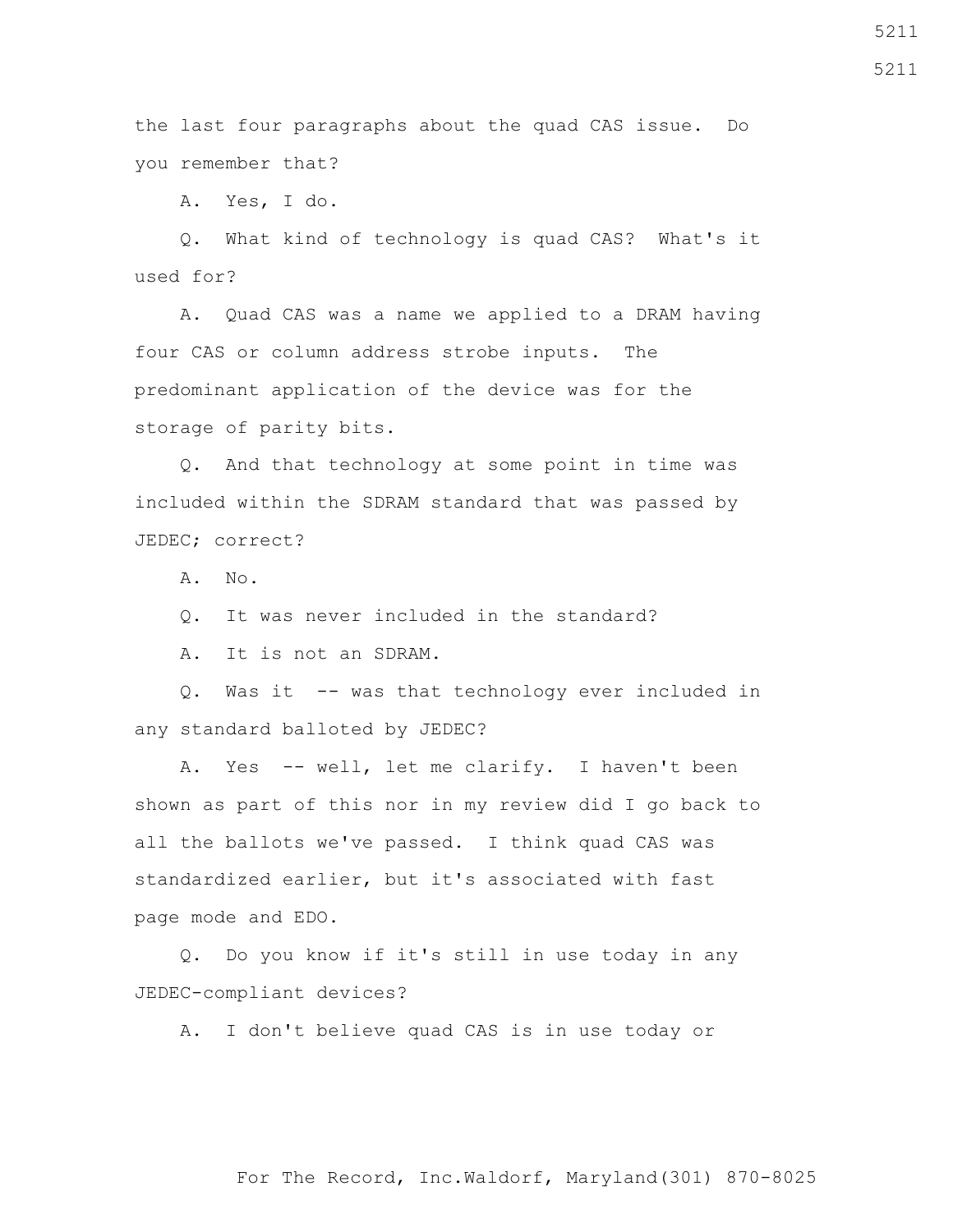produced today.

Q. Well, let's back up.

 As you understood it, a patent had issued to Texas Instruments at some point in time relating to the quad CAS technology; right?

A. Yes.

 Q. And as you understood it, one of the named inventors on that patent was a JEDEC representative from TI; right?

A. I believe that was the case, but  $I$  -- i don't know for sure. I believe I recall that type of discussion.

 Q. Well, as you understood it, one or more Texas Instruments representatives were aware of the existence of the issued patent; correct?

A. That is correct.

 MR. PERRY: Could I approach the board, Your Honor?

> JUDGE McGUIRE: Yes. MR. PERRY: And this will be DX- -- JUDGE McGUIRE: 61. MR. PERRY: -- 61. Thank you. BY MR. PERRY:

 Q. Now, I've written so far quad CAS, one, issued patent; two, known to Texas Instruments -- TI reps.

5212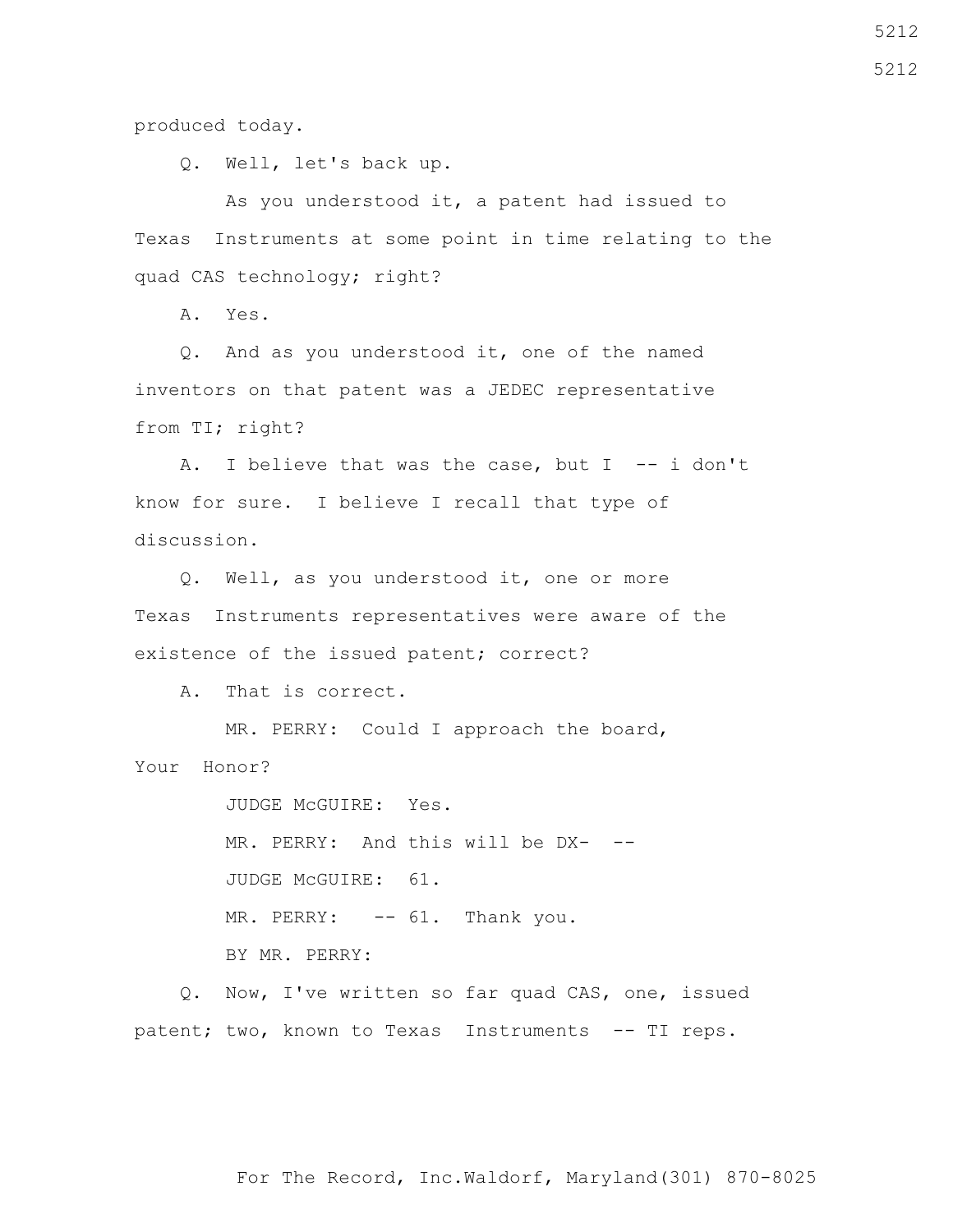And you agree that's what you understood, those two things you understood back in 1993 and 1994 when you were talking about this issue; right.

 A. Yeah, I believe that is the subject of this discussion.

 Q. And it was your understanding that after the patent had issued, the Texas Instruments representatives had voted in favor of ballots that incorporated the quad CAS technology and hadn't disclosed the existence of the issued patent; right?

A. That's my recollection.

 Q. All right. Well, this will be just your recollection is what I'm writing on this chart.

A. Yes.

 Q. My handwriting is not as nice as Mr. Oliver's, but I've written or I've scrawled "TI votes in favor" and "TI does not disclose."

Do you see that.

A. Yes, I do.

 Q. And at some point after some of these ballots were passed, TI started to enforce its patent and this controversy arose at JEDEC that you've described; is that your understanding?

A. Yes, it is.

Q. All right. Well, I'm going to write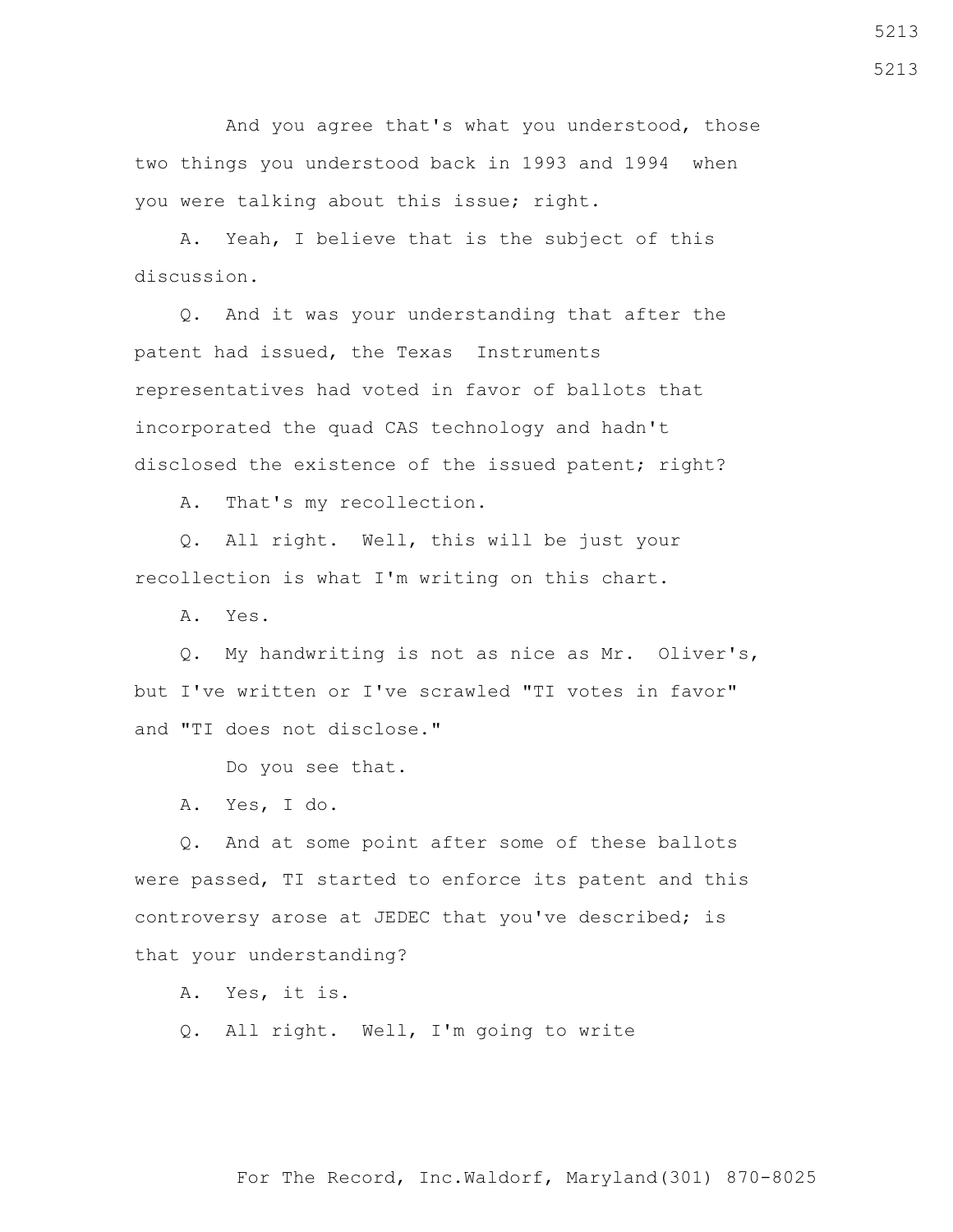enforcement or TI enforces, number five.

 Now, you told us yesterday that you thought the quad CAS technology was useful technology; right?

A. Yes, I did.

 Q. And you continued to think that in '93 and '94 despite the existence of the controversy. It was still useful technology, wasn't it, in your mind?

A. Yes.

 Q. And in fact two years later, in '95, you were still including quad CAS yourself in proposals you were making at JEDEC; right?

A. I believe I was.

Q. Well, let's look at one of those proposals in

CX-83. I'll get that for you.

May I?

JUDGE McGUIRE: Go ahead.

BY MR. PERRY:

 Q. Does this appear to you to be the minutes of a JC-42.5 meeting in Las Vegas in March of 1995 ?

A. Yes, it does.

 Q. And do you see your name as being present on the first page?

A. Yes, I do.

Q. You went to this meeting?

A. Yes.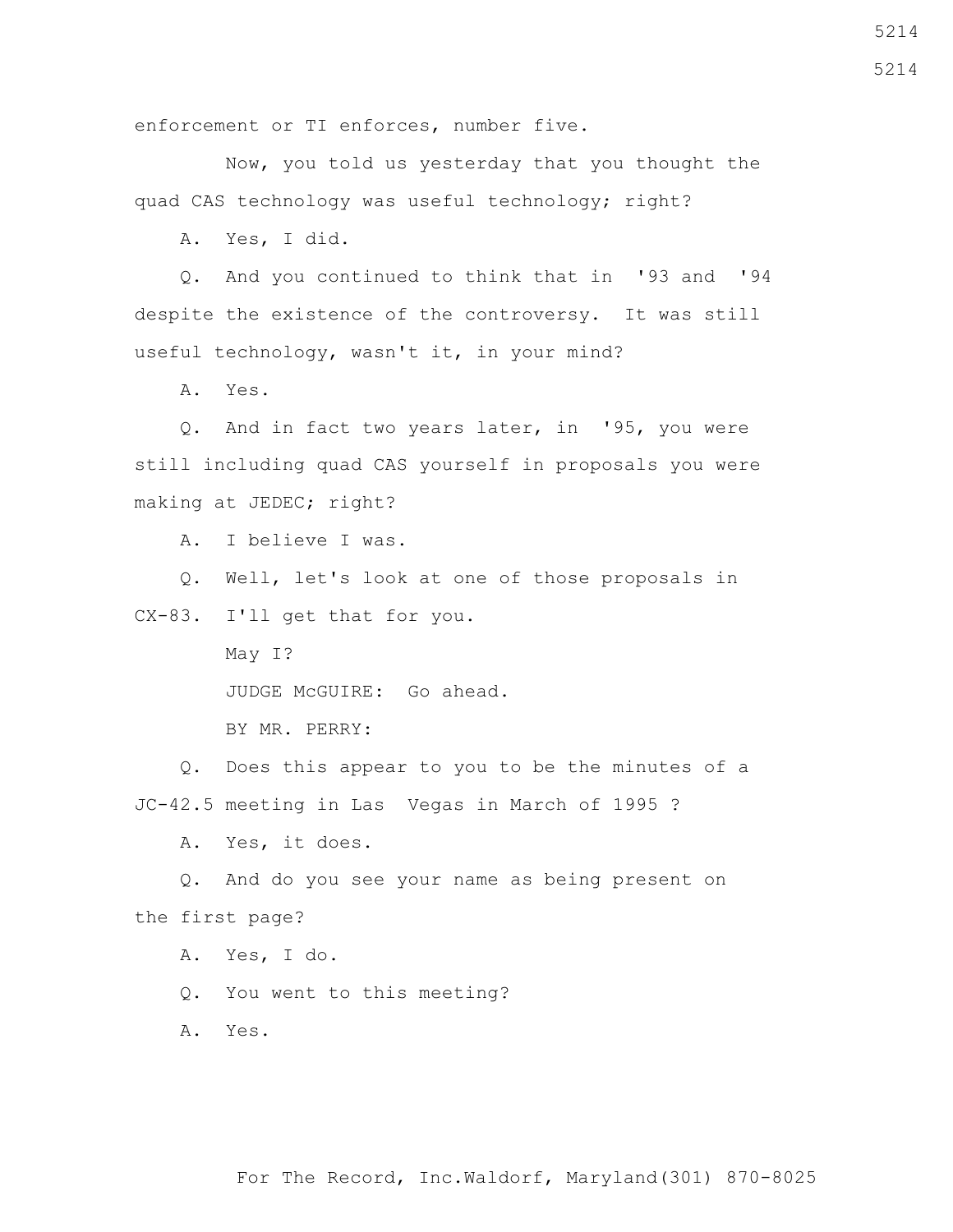Q. All right. If you'll look, please, on page 7 of the exhibit, under Second Showings, item D down at the bottom there, do you see item D?

A. Item D?

 Q. Yeah, actually that's the wrong item. If you look at item E.

A. Yes.

 Q. Do you see there's a reference in item E at the bottom of the page to a 72-pin block diagram, item 645?

A. Yes.

 Q. And then it says: "A ballot" -- and it gives the ballot number or the item number -- "passed at the December 1994 meeting. It was placed on hold at that time. IBM responded to the comments (see attachment M). IBM moved to reballot the proposal. Hyundai seconded. The vote was unanimous."

Do you see that.

A. Yes, I do.

 Q. Well, let's look if we could to attachment M, and my question is going to be whether this was something you presented.

 So if you look at attachment M, it's at page 52 of the exhibit.

A. Okay.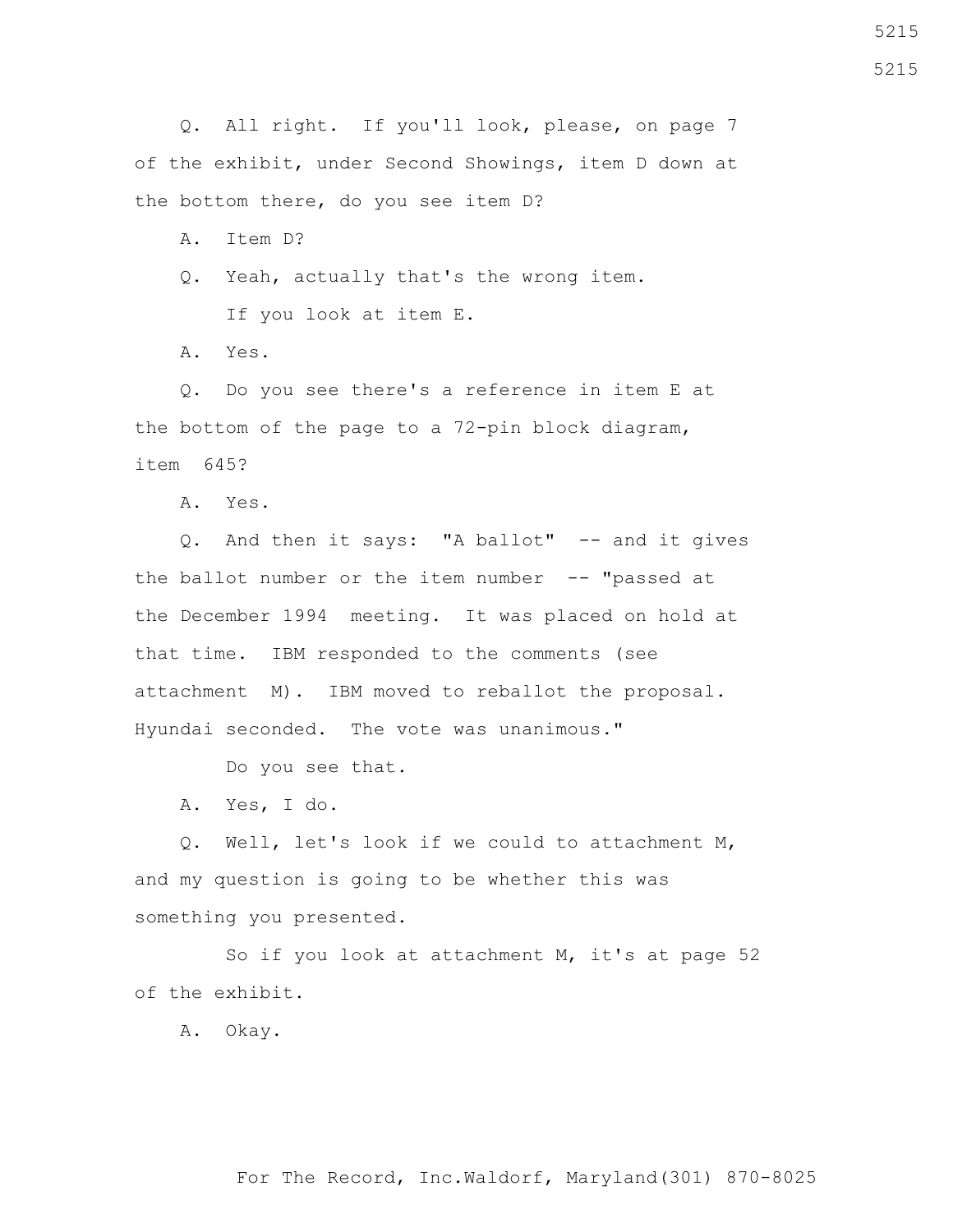Q. Now, there's a reference in item 2 -- well, let me back up.

 Is this something that you presented at that meeting.

A. Yes.

 Q. MK in the lower left corner, those are your initials; right?

A. Yes.

 Q. Well, look at item 2, and it says, "Don't standardize block diagrams."

Do you see that?

A. Yes.

 Q. Was that a response to this ballot that a couple of companies had made?

A. Yes. I see that.

 Q. And it says, "IBM sees a variation in SIMM designs from different suppliers with the worst being the quad CAS SIMMs."

Do you see that.

A. Yes, I do.

Q. What's a SIMM? What does that stand for?

A. Single in-line memory module.

 Q. Then the first response, it says, "Remove quad CAS."

Do you see that up at the top of the page.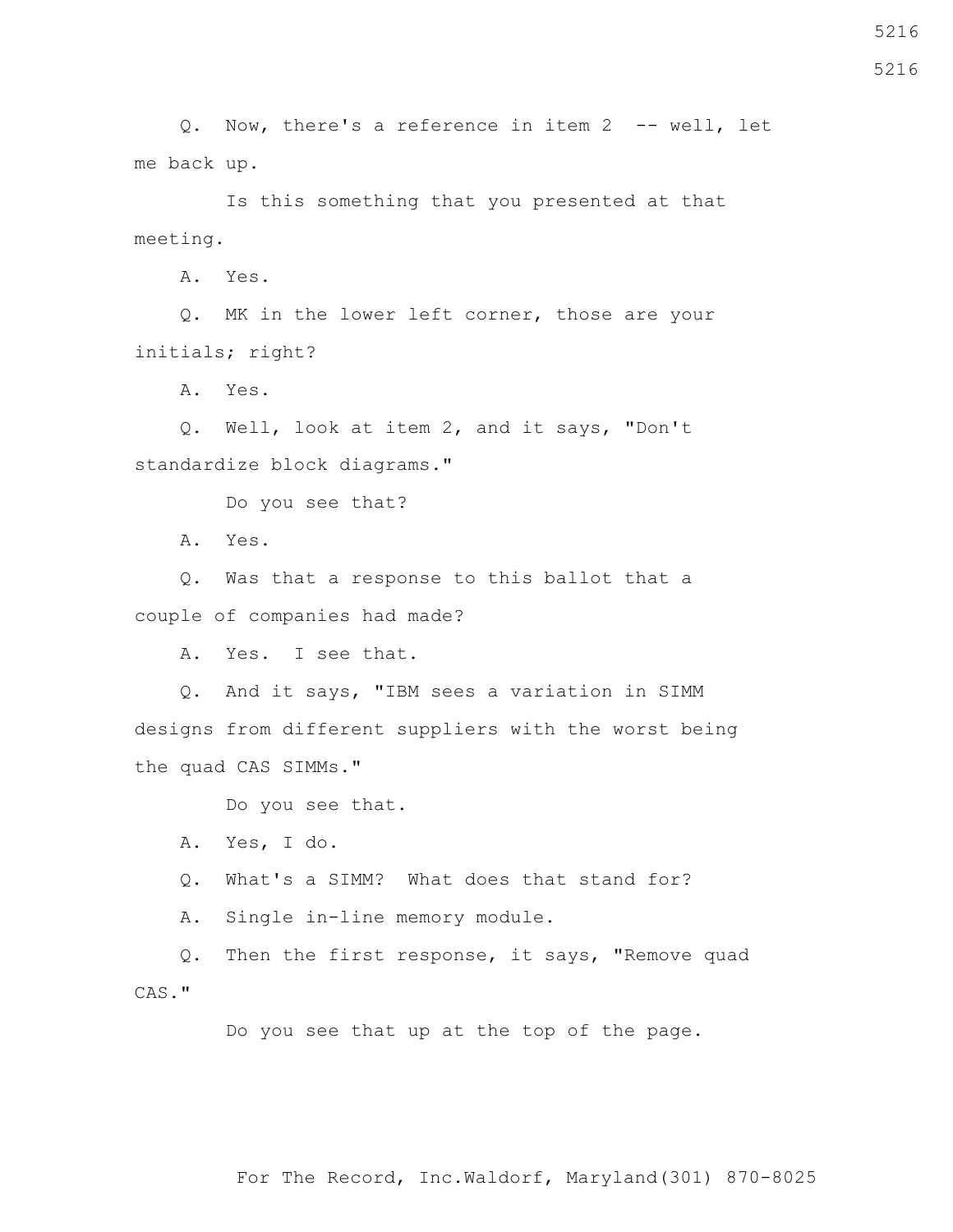A. Yes, I do.

 Q. Was that a comment that Ramtron had made? At least that's what it says here.

A. Yeah, it's attributed to Ramtron.

 Q. And then your response on behalf of IBM was that the quad CAS issue had been resolved at council; correct?

A. That is correct.

 Q. So is it fair to say that in this proposal you on behalf of IBM was proposing that a ballot be passed that included quad CAS because the issues that had been addressed previously in connection with the TI issues had been resolved?

 A. What I was describing here is that JEDEC policy requires that a company disclose a willingness to meet RAND, reasonable and nondiscriminatory terms. Once they do that, we are no longer obligated to hold that ballot or to not ballot. That has no bearing on whether or not we would consider alternatives.

 Q. And in fact, you knew by this point that a RAND letter had been promised from TI; right?

A. That's what this implies, yes.

Q. And you saw that letter, didn't you?

A. Probably.

Q. Let's look at RX-562.

5217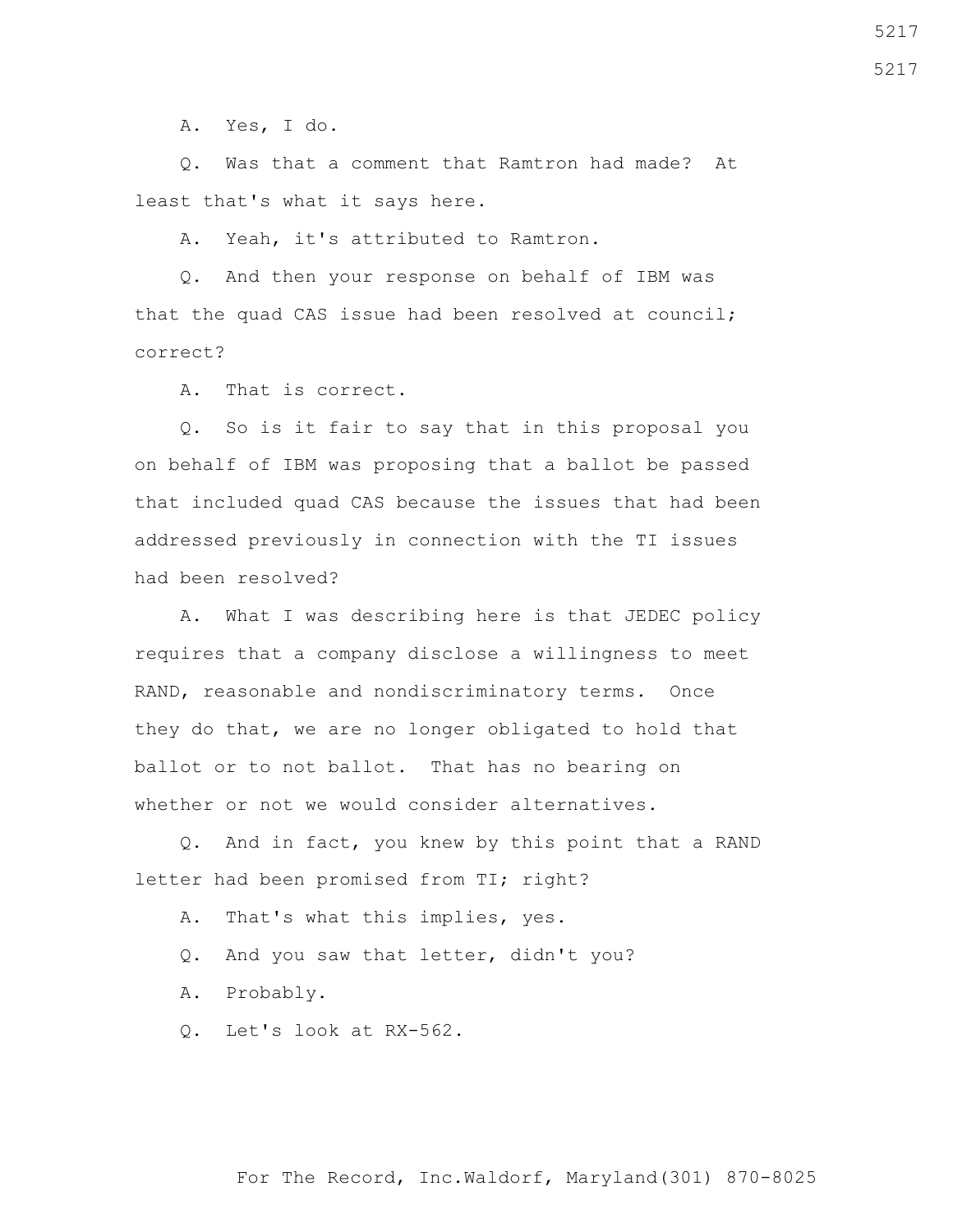May I approach?

JUDGE McGUIRE: Yes.

BY MR. PERRY:

 Q. Were you present at the May 1995 JC-42.3 meeting in New Orleans?

A. Yes, I was.

 Q. Do you see your name on page -- yes, there on the first column under Members Present.

Do you see that.

A. Yes, I do.

 Q. Well, it's going to be a little hard to read, but look to the next page of this exhibit. And on the right-hand column, item 8, let's pull that up, under Patent Presentations.

It says, in part, "A letter from TI was shown (see attachment C)."

Do you see that?

You may be able to see it on the screen.

A. Yes. Hold on.

Yes, I see that.

 Q. And we'll look at attachment C. That's on page 13.

 Do you see that's a letter from Texas Instruments or purports to be a letter from Texas Instruments that was included in the minutes.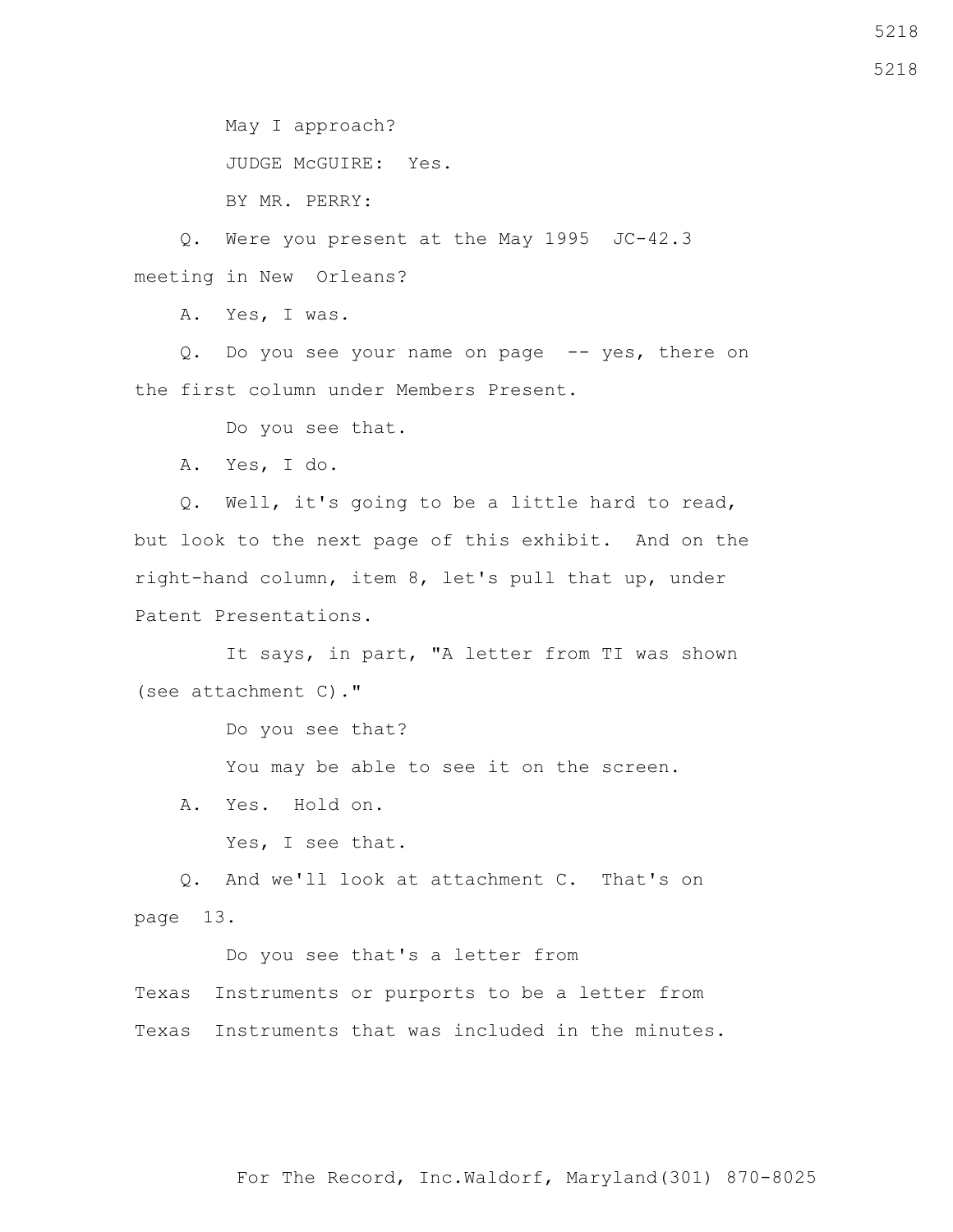A. Yes, I do.

 Q. And is that what you would refer to as a RAND letter?

Let me ask it this way.

The first sentence in the letter, is that a sentence that you would ordinarily expect to see in a RAND letter?

A. Yes, it is.

 Q. All right. So -- if I could go to the board? JUDGE McGUIRE: All right.

BY MR. PERRY:

 Q. Now I've written six is a dispute and you talked about the dispute yesterday at some length; right?

A. Yes.

 Q. And now we see number seven is a RAND letter came in; right?

A. Following this dispute by several months.

 Q. Or even longer. I think it was even longer. But eventually a RAND letter was received;

correct?

A. Yes.

 Q. You don't know of any time limit in which a RAND letter can be given, do you?

As far as you know, there's nothing in the

For The Record, Inc.Waldorf, Maryland(301) 870-8025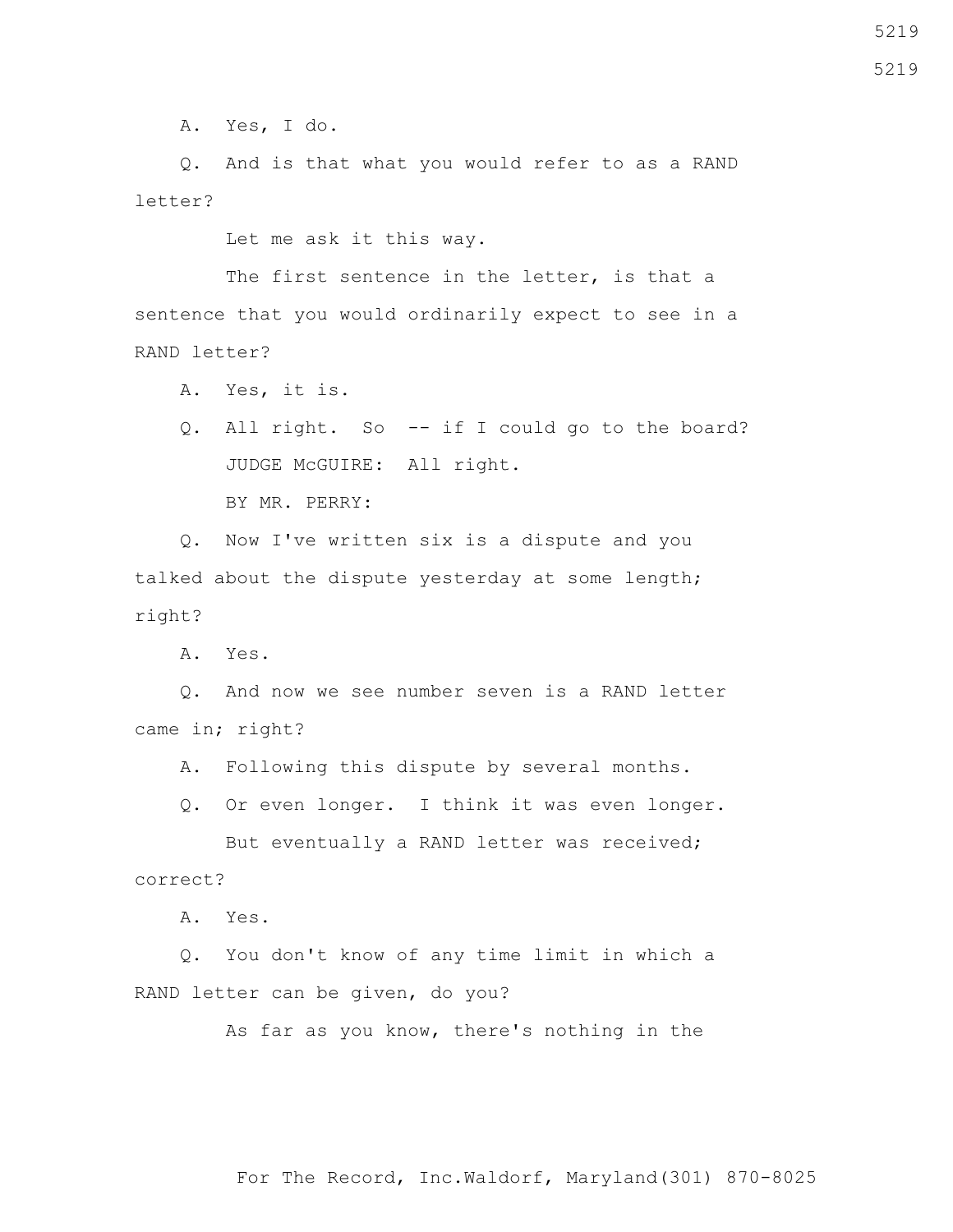rules about how long it takes before you can't send in a RAND letter.

A. I'm not sure how to answer that question.

Q. Okay. You could say you don't know.

Let me ask it this way.

A. The RAND letter --

Q. Let me ask you this then.

 Do you know of anything in any JEDEC manual or policy that says there's a time limit on the time in which a company has to turn in a letter that says we'll license our IP on reasonable and nondiscriminatory terms in response to a request from JEDEC that it do so.

A. No, I do not.

 Q. Okay. And what we saw was that after the RAND letter, you were proposing the use of quad CAS in a ballot; correct?

A. No. That's my point.

Q. Okay.

 A. The document you provided me before is actually from March of '95 and the RAND letter is dated May. That's just for clarification. It doesn't change --

Q. But let me ask it this way then.

After you understood that at the JEDEC council

For The Record, Inc.Waldorf, Maryland(301) 870-8025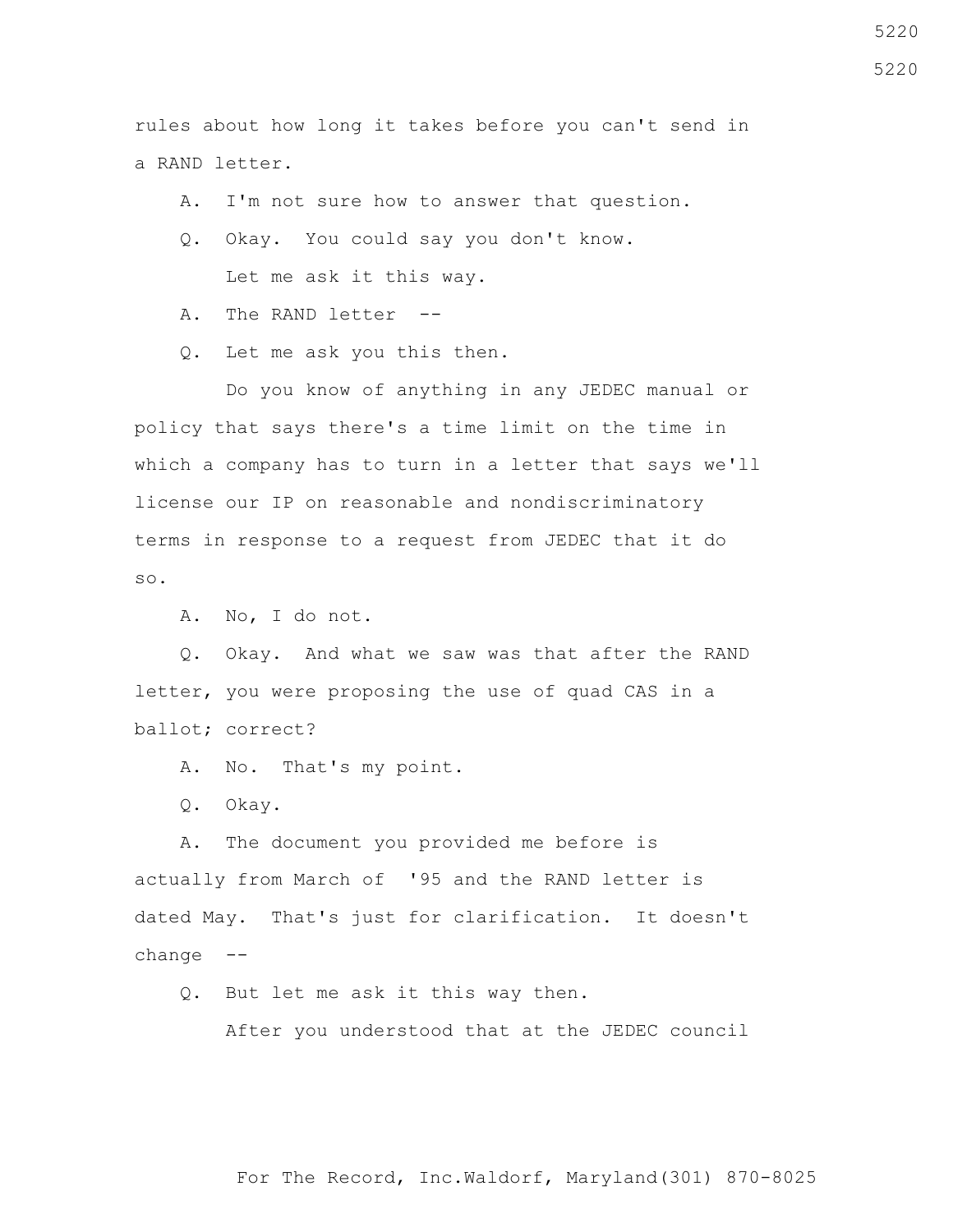level the issues relating to quad CAS had been resolved, then you submitted a ballot or made a presentation in support of a ballot that incorporated quad CAS as part of the ballot.

 A. Yes. I also believe it included a two CAS part as an alternative.

 Q. But you included it for CAS as well, didn't you?

A. Yes, I did.

 Q. So on number eight I'm going to write -- and the ballot was passed. We saw that; right? The ballot you were proposing --

 $A.$  That's  $-$ 

Q. -- back in the March '95 meeting?

A. Yes.

 Q. On page 7 of CX-83, it says IBM moved to reballot the proposal. You got a second from Hyundai. The vote was unanimous.

Do you see that?

 A. Reballot means issue a ballot. The ballot wasn't counted there.

 Q. All right. Do you think eventually this ballot was in fact passed?

 A. I think it probably was, but I ask to check the minutes. I have no reason to suspect it was not.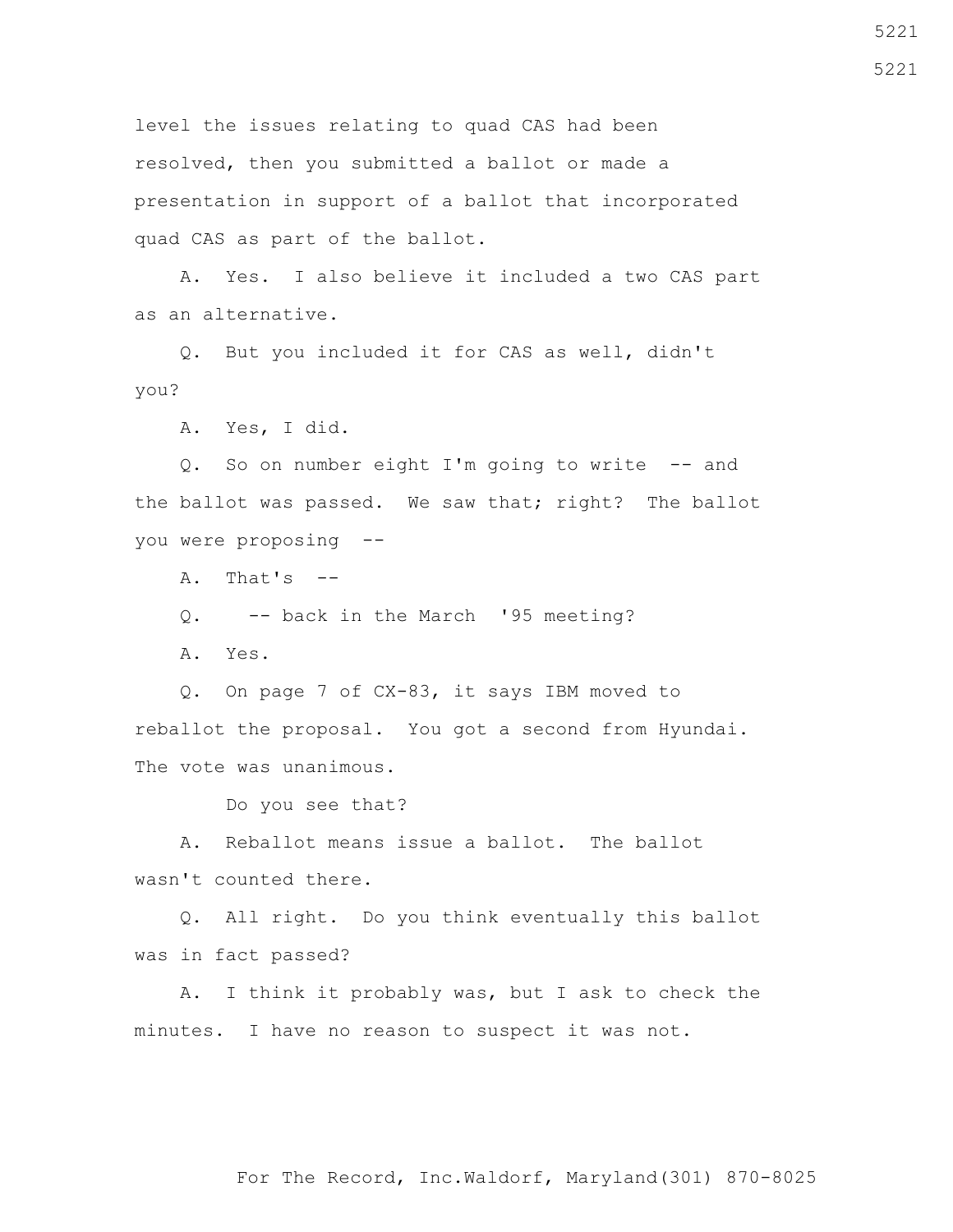Q. It will be in the minutes.

A. Okay.

 Q. I'm going to write "ballot passed" with a question mark.

A. Okay.

 Q. And we'll find the minutes and answer it. May I?

JUDGE McGUIRE: Yes.

BY MR. PERRY:

 Q. Now, you do know, don't you, that the ballot that the JC-42.3 committee had passed to rescind all the quad CAS standards was dropped after the TI issue was resolved? You do know that; right?

A. That's my recollection.

 Q. Now, let's go back to JX-19, which I started you with, which is the March '94 minutes that Mr. Oliver had showed you. And if you'll look on page 4 -- do you have it?

A. Yes.

 Q. And the fourth paragraph from the bottom, which starts "TI presented," do you see that?

A. Yes.

 Q. It's one of the paragraphs Mr. Oliver asked you to read yesterday.

It says in part that TI presented a four-page

For The Record, Inc.Waldorf, Maryland(301) 870-8025

#### 5222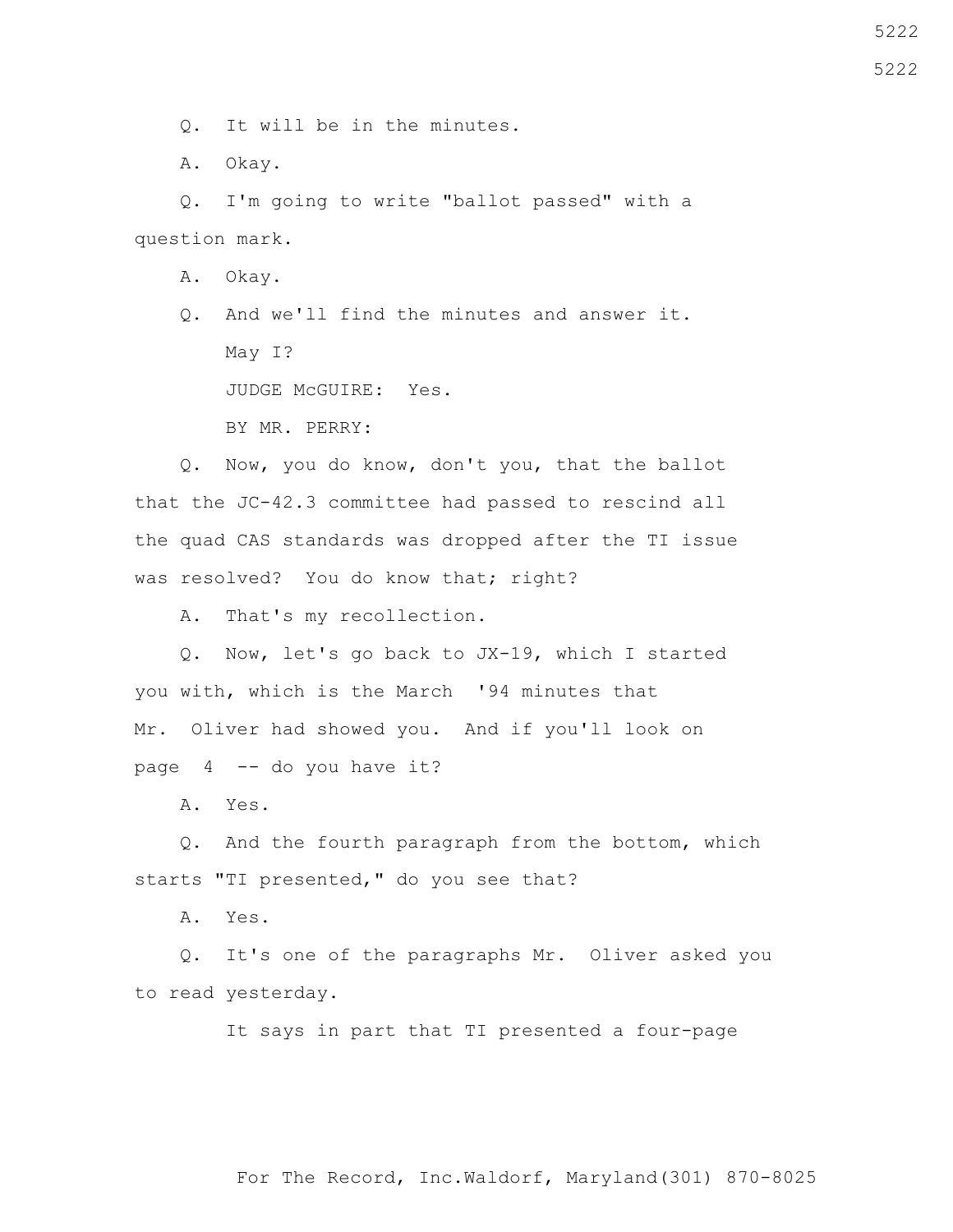clarification and that a motion was part of TI's letter.

Do you see that part?

A. Yes.

 Q. It says: "TI then made the motion. The committee did not second the motion and felt it may be beyond the scope of this committee."

Do you see that.

A. Yes, I do.

 Q. Well, let's look for that motion. If you'll look on page 29 of the exhibit and you'll see down at the bottom -- do you see the word "motion" as a heading?

A. Yes, I do.

 Q. And then it says, "Texas Instruments moves that this committee clarify its interpretation of the scope of patents covered by the JEDEC patent policy, as follows," and then it goes on from there.

Do you see that part.

A. Yes, I do.

 Q. And feel free to read it to yourself. I don't want to rush you through this.

### **(Pause in the proceedings.)**

A. Okay.

Q. All right. Now, if you'll look back, please,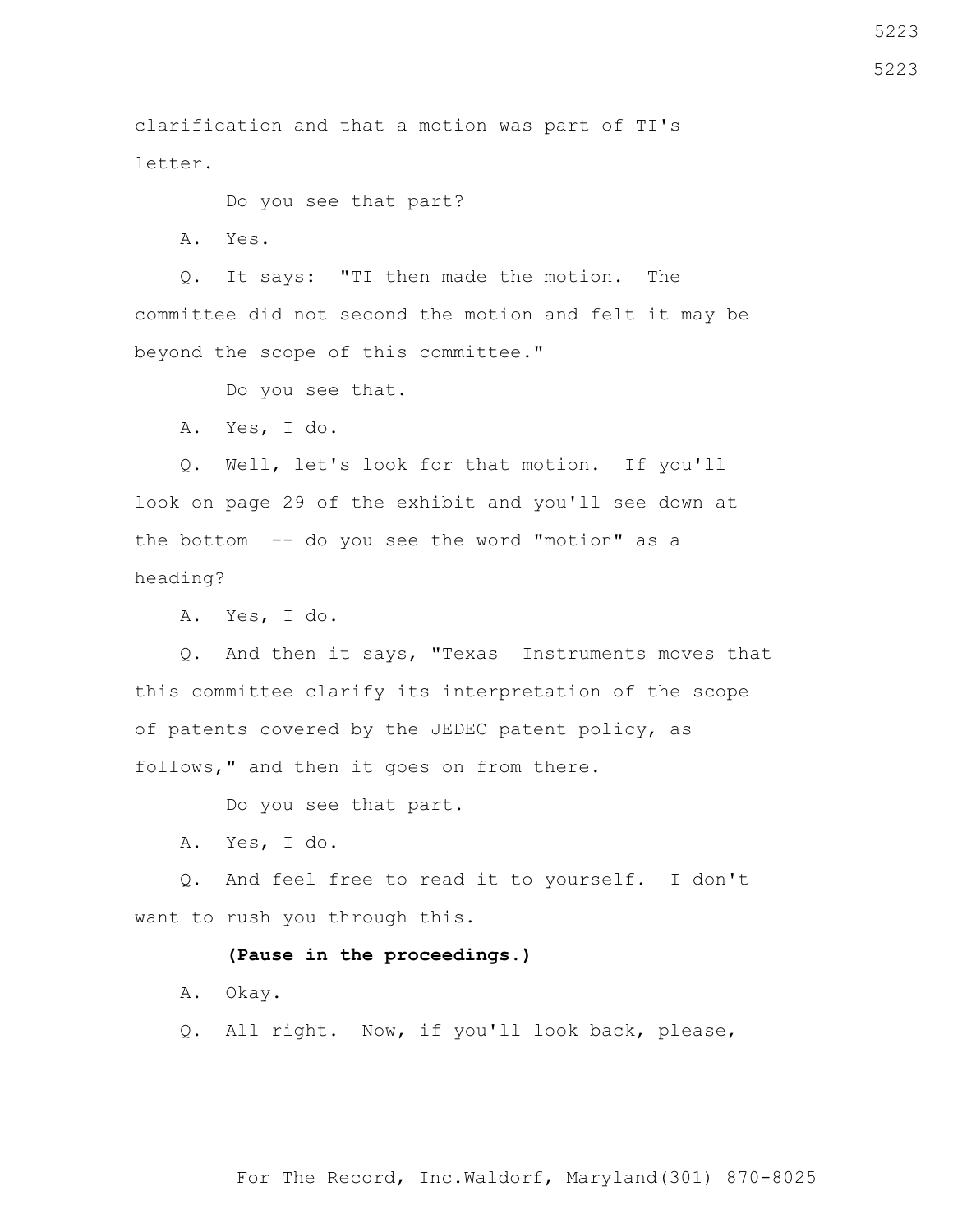to the text of the minutes where it describes the motion on page 4 -- and let's pull up that paragraph we were on before, the TI -- that's it.

 I'm asking you to look now at the fourth paragraph from the bottom on page 4.

A. Yes.

 Q. And it says: "TI then made the motion. The committee did not second the motion and felt it may be beyond the scope of this committee. IBM noted that the issue should have been taken to the JEDEC council because council has been working on patent policies for some time and are beyond the scope of the committee."

Do you see that.

A. Yes, I do.

 Q. Do you recall Mr. Gordon Kelley saying in substance that the interpretation of the JEDEC patent policy was something for the JEDEC council to decide because they'd been thinking about patent policy issues?

A. Gordon was stating that the -- any modification to the patent policy was within the scope of council, not within the committee.

 Q. Do you remember that the motion that I asked you to read carefully, it said they wanted a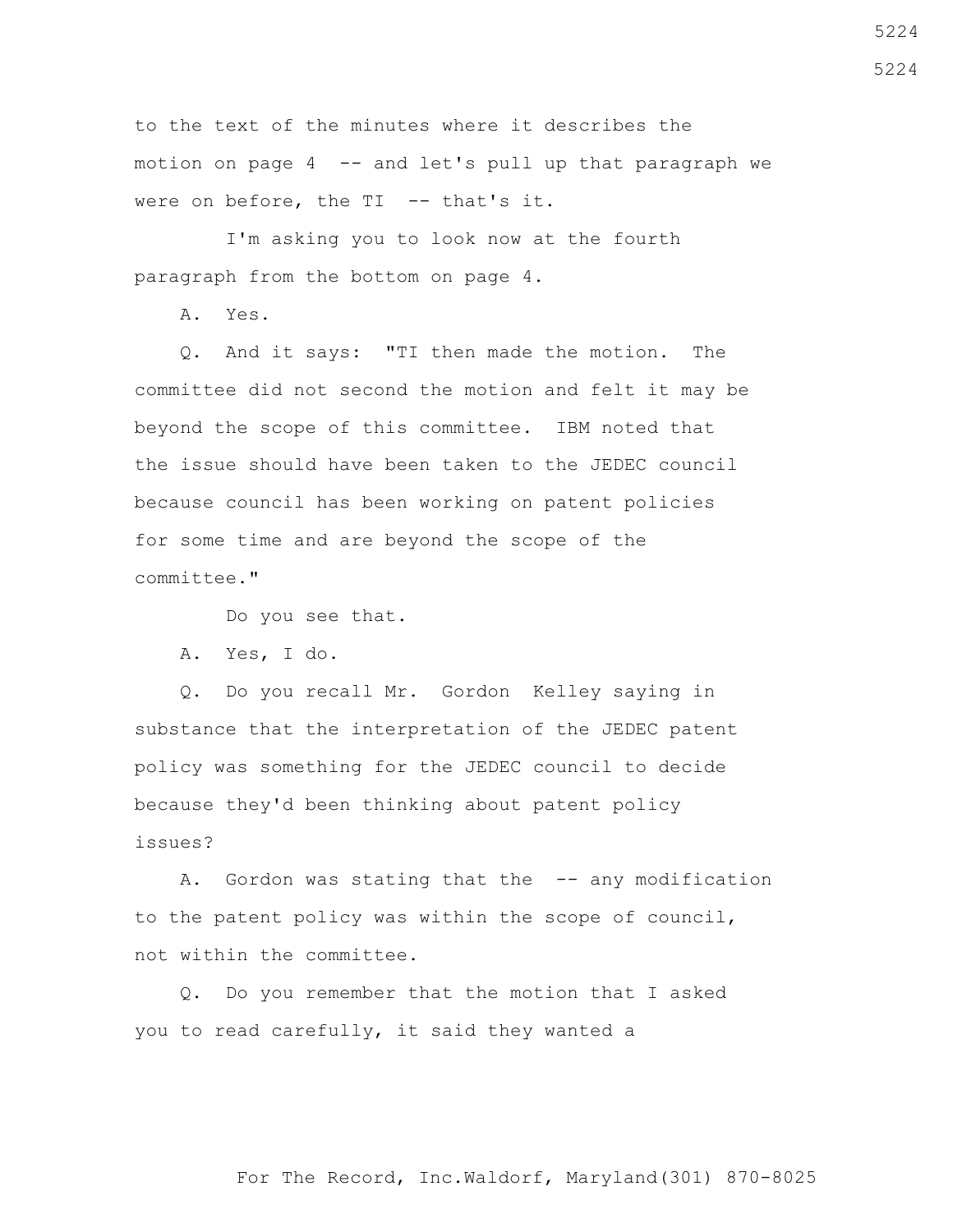clarification? Do you remember that?

 A. The -- TI may have worded that as a clarification. That was a change.

 Q. The motion as written sought a clarification of the patent policy; will you agree with me on that?

A. The words state what the words state.

 Q. Right. And the words state clarification, don't they?

A. Correct.

 Q. And Mr. Gordon Kelley in response to that motion said that was something for the JEDEC council to take up, didn't he?

 A. A clarification is very likely going to result in a change to words. If the words change, that is the council. That's policy.

 Q. So as you understood it, a change in the words of the JEDEC patent policy was a change in the policy?

A. Certainly.

Q. Is that what you're saying?

A. Certainly.

 Q. And as you understood Mr. Gordon Kelley - strike that.

 What words did Mr. Gordon Kelley say? Didn't he say what was stated here in the minutes? Didn't he say that TI's motion should have been taken to the

5225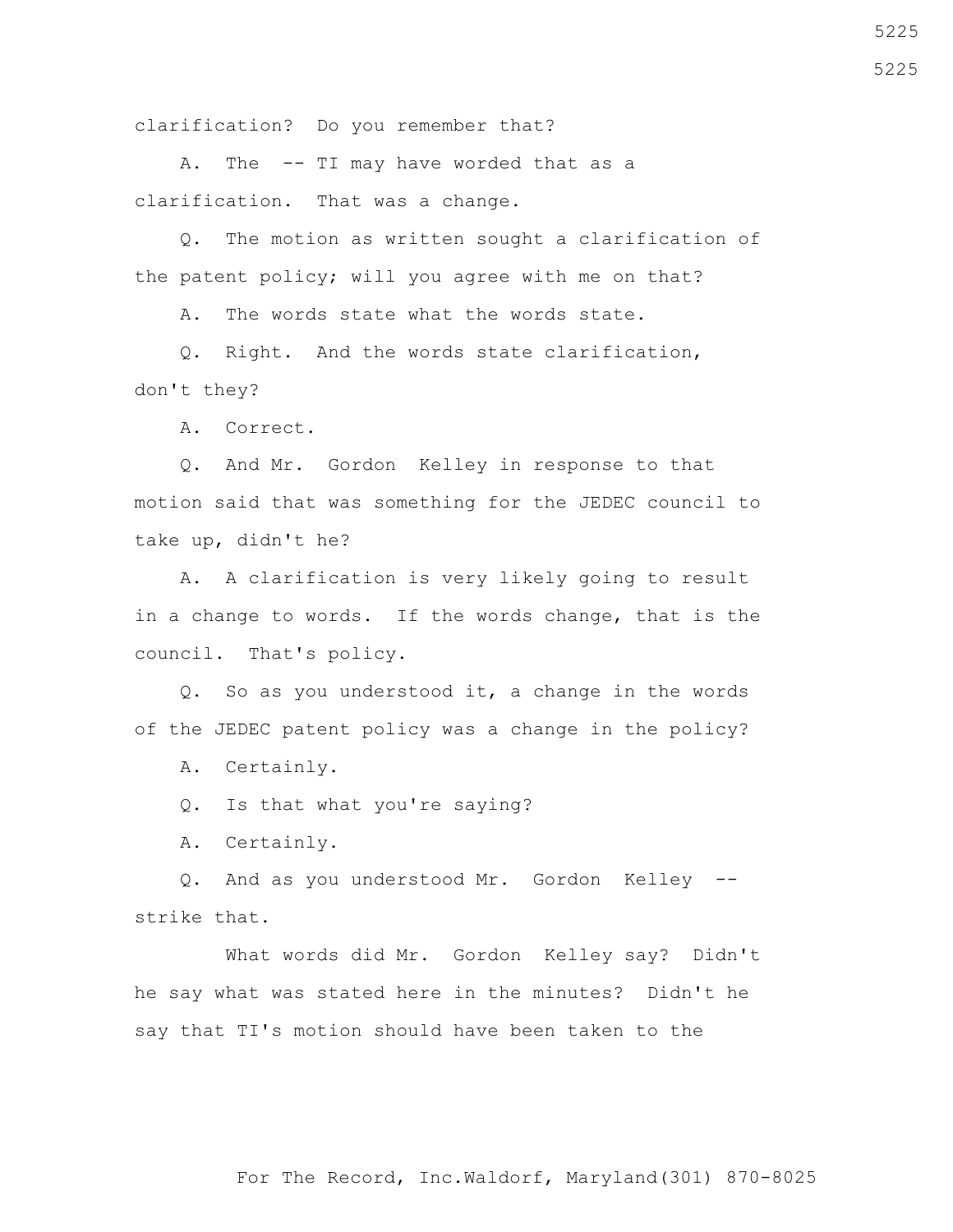JEDEC council?

 MR. OLIVER: Objection, Your Honor. Compound. JUDGE McGUIRE: Sustained.

BY MR. PERRY:

 Q. Here's my question: Didn't Mr. Gordon Kelley say that TI should have taken its motion to the JEDEC council?

A. That's my recollection.

 Q. And it was the council eventually that resolved the issue; correct? We saw that in your own presentation, it said the council resolved the issue?

 A. I think what you saw in my presentation was that I was acknowledging the existence of an agreement by TI that they would meet RAND, which resolved the question in regard to RAND.

 Q. And the resolution in part was that the council said that the ballot that had been voted on to rescind all the quad CAS standards was no longer necessary, that was part of the resolution, wasn't it?

 A. To actually confirm that to that date I would double-check, but I do recall that that action was taken very likely due to TI's agreement to RAND.

 Q. Now, let's talk about that phrase "reasonable terms and conditions." Is that a phrase you recognize?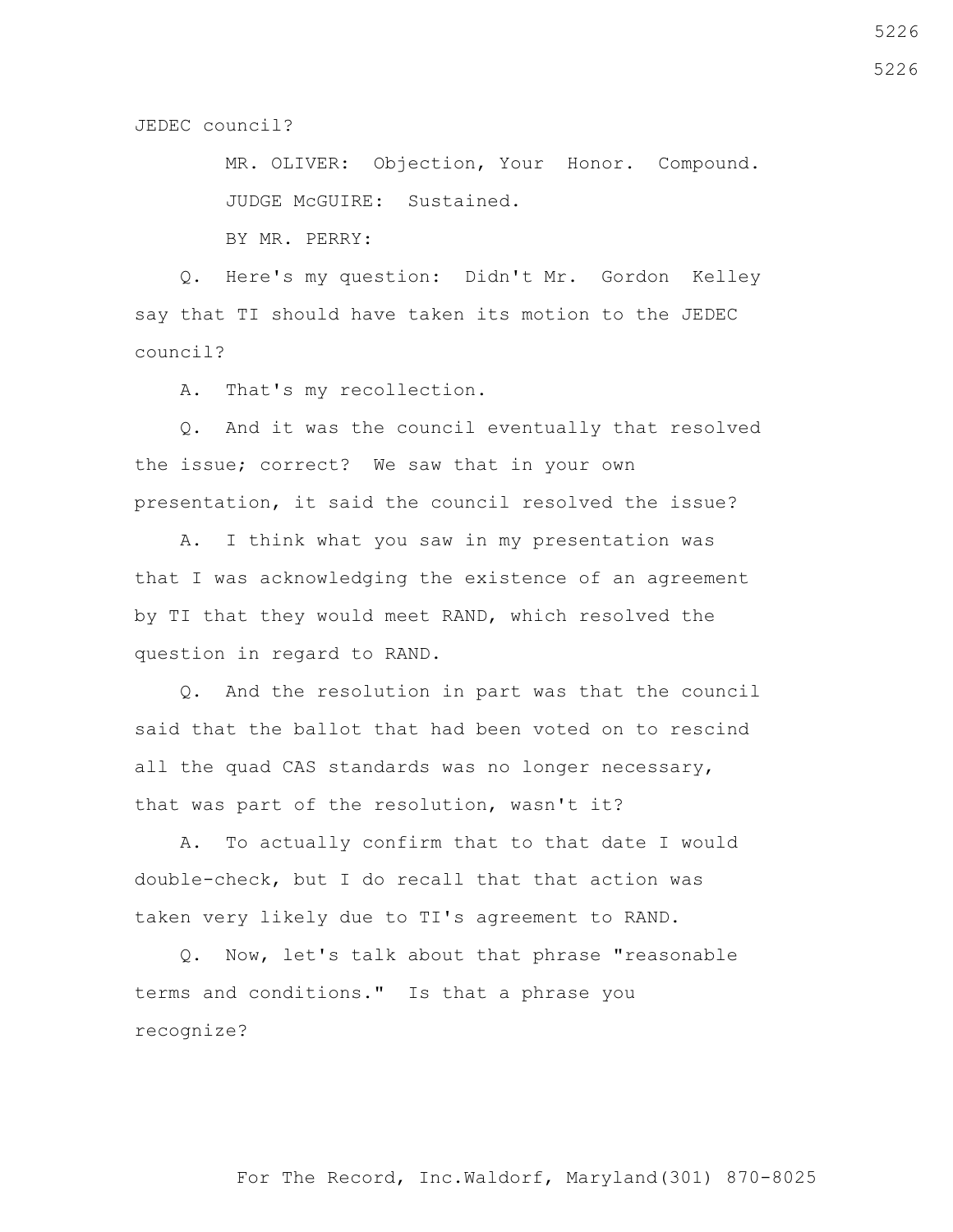A. I recognize the term "reasonable and nondiscriminatory."

 Q. Okay. Well, I want to talk about the "reasonable" part.

A. Okay.

Q. And you can put that document down.

 As you understand it, did JEDEC in the 1991 to 1996 time period take the position one way or the other on whether or not a particular royalty rate is or is not reasonable?

 A. I recall discussion. I do not recall a position.

 Q. And you talked yesterday about IBM's royalty rates, didn't you? Do you remember that?

 A. I don't recall talking about IBM royalty rates.

 Q. Well, let's look at JX-9. Can I approach, Your Honor -- JUDGE McGUIRE: Yes. MR. PERRY: -- to help the witness find it? BY MR. PERRY:

 Q. Do you recognize these to be the December 2, 1991 minutes of a JC-42.5 meeting?

A. Yes, I do.

Q. Do you see your name as being present on the

For The Record, Inc.Waldorf, Maryland(301) 870-8025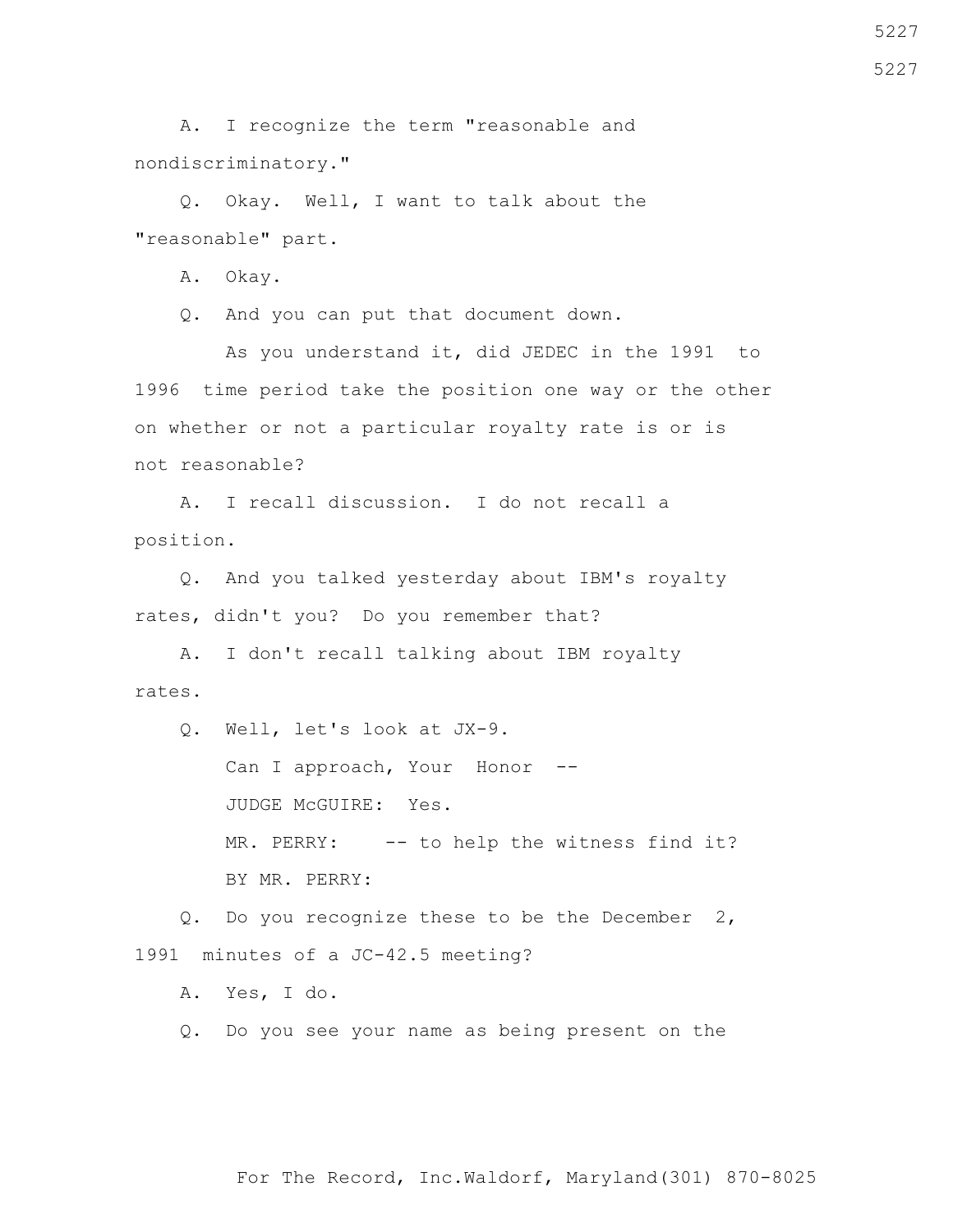very first page?

A. Yes, I do.

Q. You were present at this meeting; correct?

A. Yes, I was.

 Q. You made a presentation that you showed us yesterday, if you'll look at page 23 of the exhibit.

A. Yes.

 Q. Do you see that's called "Patent Position"? You talked about that yesterday?

A. Yes.

 Q. And it says, "IBM currently has a patent application on this product proposal " -- you told us yesterday that in fact the application hadn't been filed?

A. Yes.

 Q. -- "for which no final determination has been made regarding the breadth of claims nor the final disposition of the application."

 And then it says, "IBM has a standard policy regarding the licensing of patents, which is attached for reference."

Do you see that.

A. Yes, I do.

 Q. And then you attached the next page, which is entitled Patent: IBM Worldwide Patent Licensing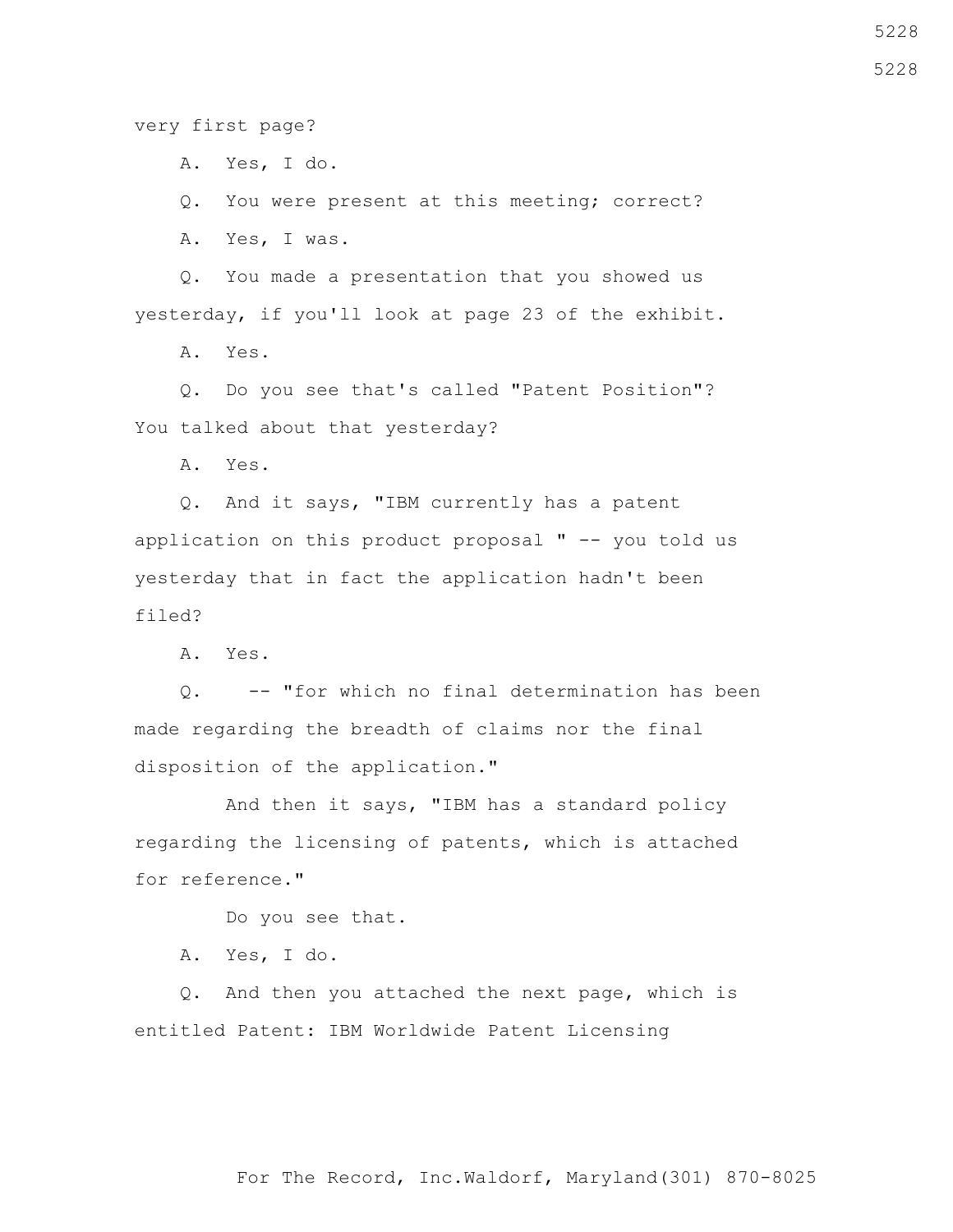Practices; correct? A. Yes. Q. You had been faxed this by someone at IBM? A. Yes. Q. And you included it in your presentation as a foil  $--$ 

A. Yes.

Q. -- at the meeting?

A. Yes.

 Q. And then it was made a part of the minutes; correct?

A. Yes.

Q. Now, let's pull up the second paragraph.

 And that says, "The royalty for use of IBM's patents may be based on the licensee's selling price of each product covered by one or more licensed patents or on the royalty portion selling price of such product, the choice being left to the licensee."

Do you see that.

A. Yes, I do.

 Q. At that JEDEC meeting or at any subsequent JEDEC meeting, did any JEDEC representative or JEDEC official suggest in your presence that that portion of the paragraph was unreasonable? That portion of the document.

5229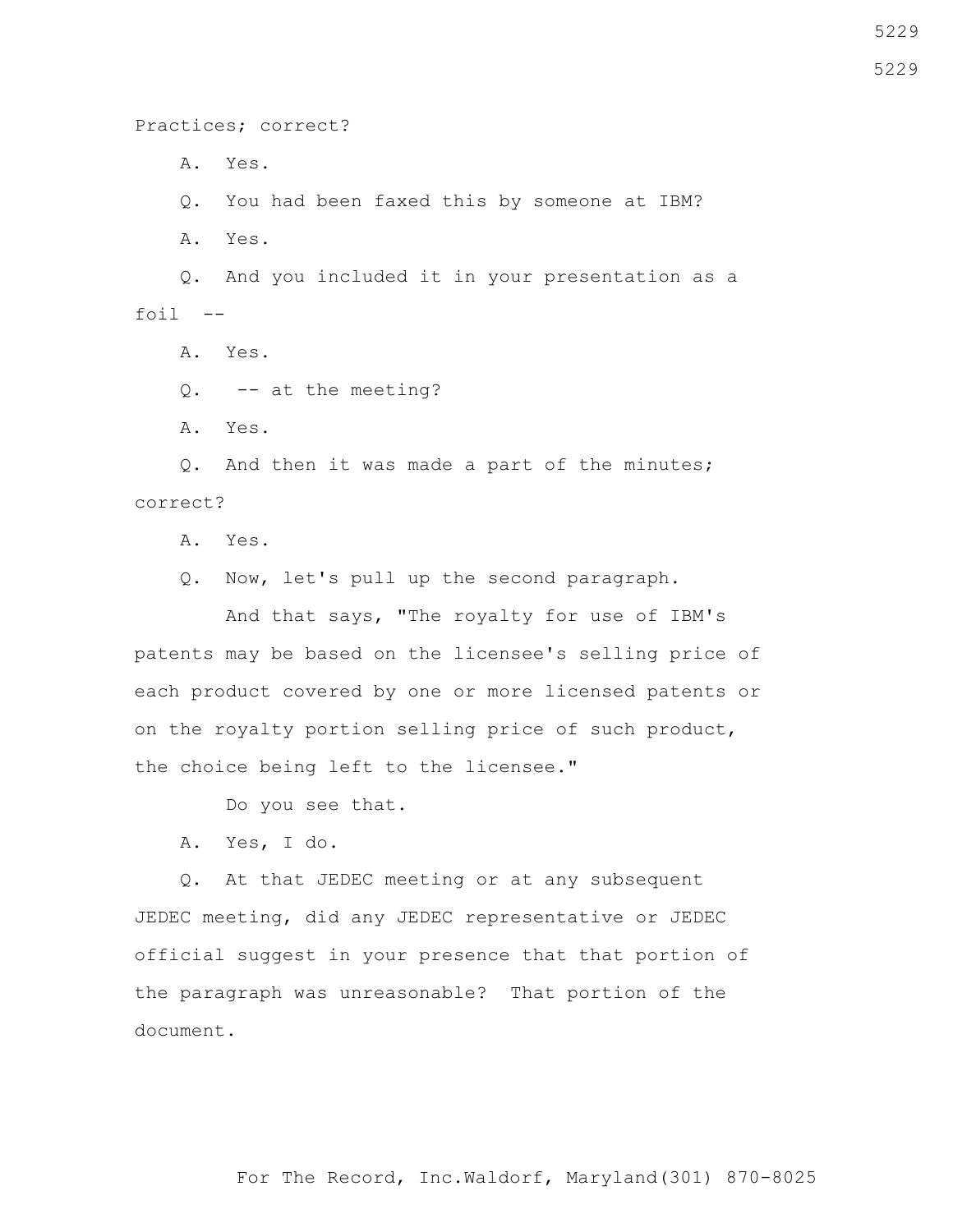A. I believe during this presentation that I didn't present this page. I believe I showed it for inclusion. I also believe I disavowed knowledge of the contents because I did not create this and I wasn't trying to educate in this. I didn't establish board-discussed policy.

 Q. I appreciate all that, Mr. Kellogg, but please listen to my question.

 My question was: At this meeting or at any subsequent meeting, did any JEDEC representative or any JEDEC official state or suggest in your presence that that paragraph, paragraph 2 of this document, was unreasonable in some way?

 A. I don't recall that discussion because I'm not -- i don't recall that discussion occurred at all. I'm not sure it was even presented.

Q. Let's look at the third paragraph.

 And that says -- that talks about if the royalty is based on the selling price. Do you see that?

 And in part it says, "The royalty rates are 1 percent of the selling price if the product is covered by one category I patent and 2 percent of the selling price if the product is covered by two or more category I patents."

5230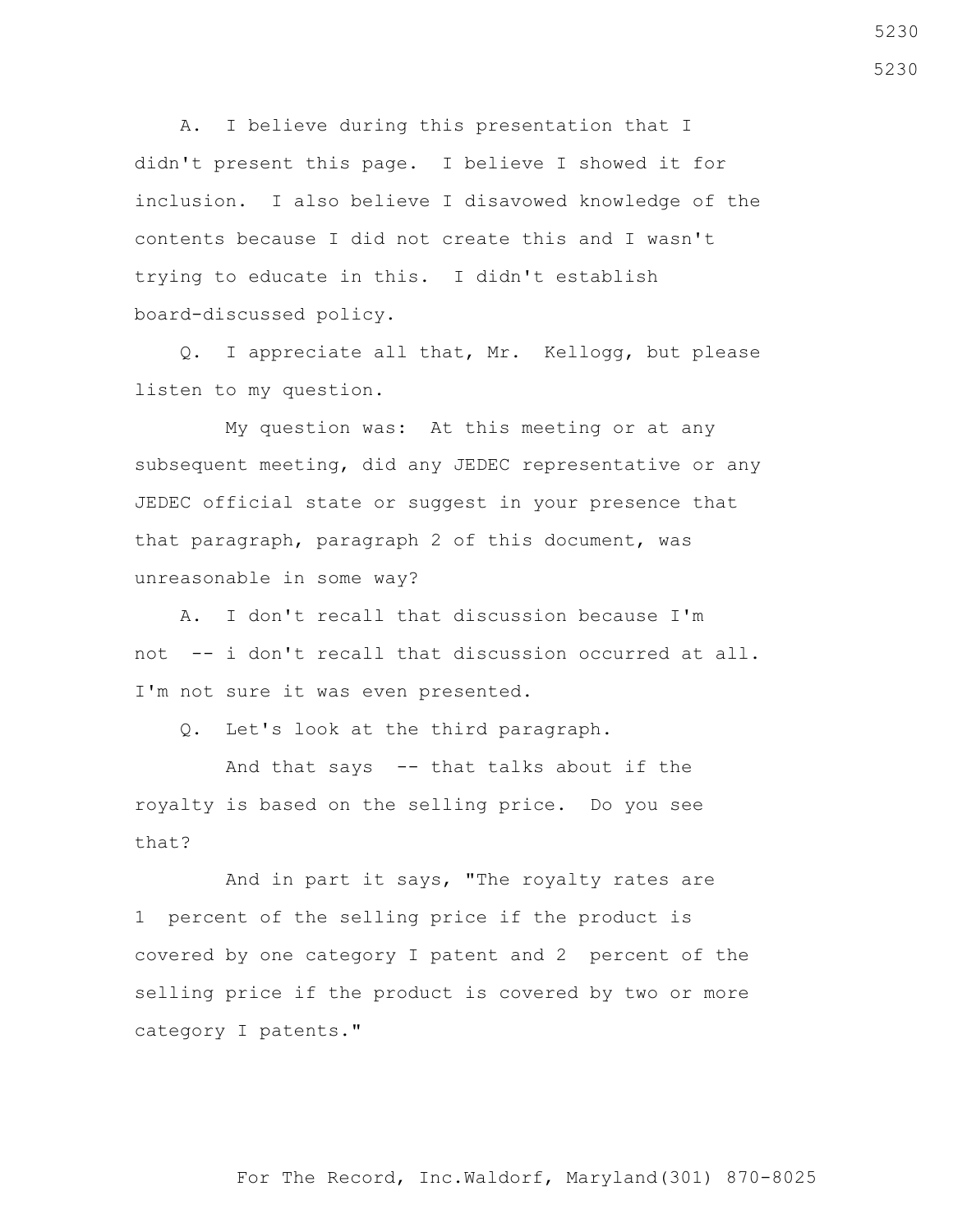Do you see that.

A. Yes, I do.

 Q. And then it says, "If the product is covered by one, two or three or more category II patents, the royalty will be, respectively, 1 percent, 2 percent or 3 percent of the selling price added to any royalty incurred for category I patents."

Do you see that.

A. Yes, I do.

 Q. Now, at any time at this JEDEC meeting or at any subsequent JEDEC meeting has any JEDEC official or JEDEC representative stated in your presence that that paragraph with those rates described therein are unreasonable in any way?

 A. My recollection from this meeting is that concerns were noted about the patent. I have no recollection of specific discussions on royalties or concerns about the royalties.

Q. I'm going to ask you the question again.

Your Honor, may I move to strike that?

 MR. OLIVER: Your Honor, I believe that the answer was completely relevant to the line of questioning.

> JUDGE McGUIRE: Sustained. You know, you can answer the question,

For The Record, Inc.Waldorf, Maryland(301) 870-8025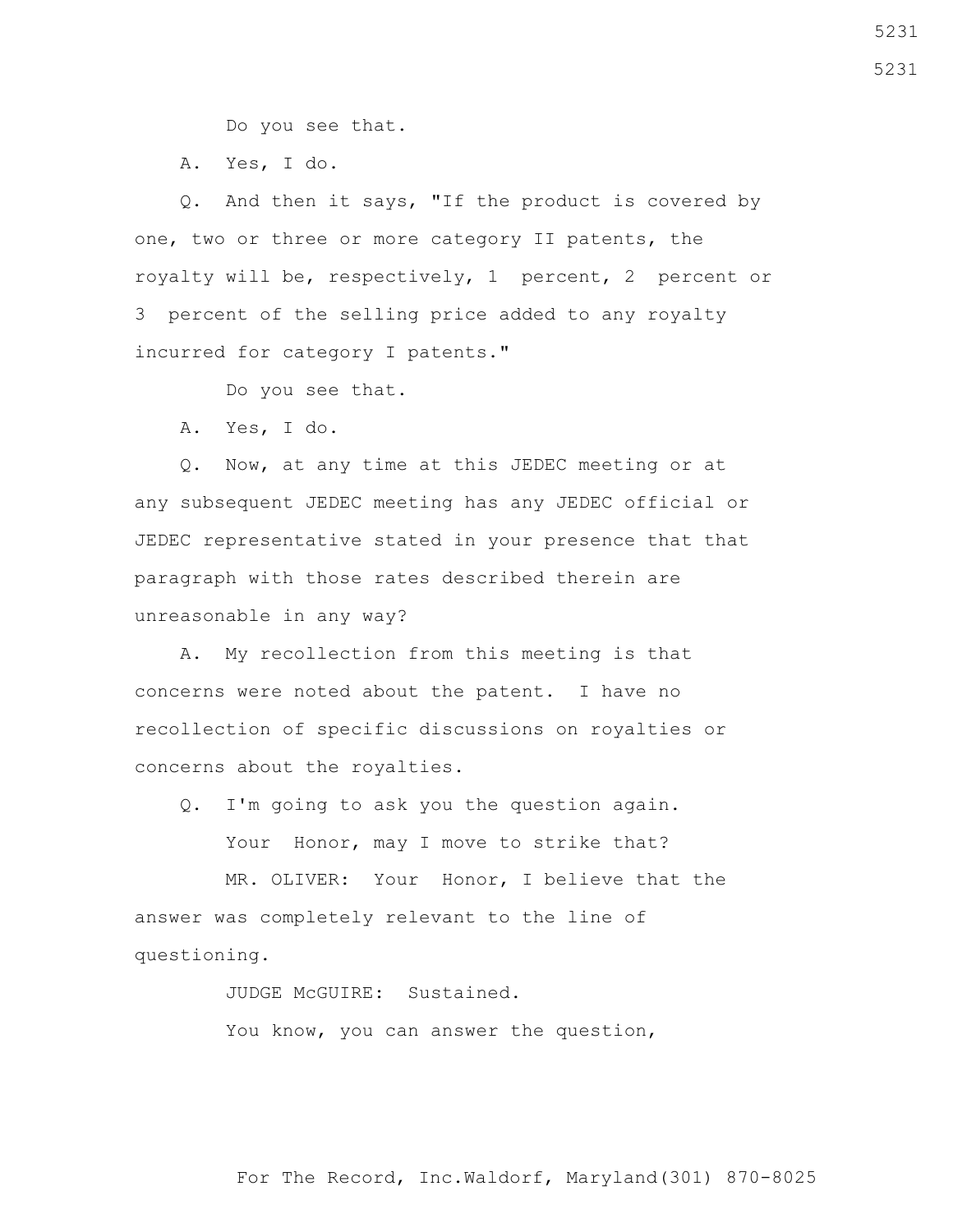Mr. Kellogg, as it's been asked. If you're not clear, then he can restate it.

> THE WITNESS: Yeah, please repeat the --BY MR. PERRY:

 Q. Did any JEDEC representative or JEDEC official at this meeting or in any subsequent meeting in your presence state that IBM's royalty rates as described in this paragraph were unreasonable?

 A. My only recollection from this meeting is that companies expressed concerns. I don't know if the concerns were in regard to royalty. It's too long ago. I'm not sure we even talked about it.

Q. So is your answer that you don't remember?

A. I don't remember discussion of that nature.

Q. Thank you.

 Were you ever personally involved in any negotiation with anyone about royalty rates relating to IBM patents?

A. No.

 Q. Were you ever involved in any negotiations about royalty rates relating to IBM patent applications?

A. No.

 Q. Were you at any time authorized to tell JEDEC that the royalty rates described in this document would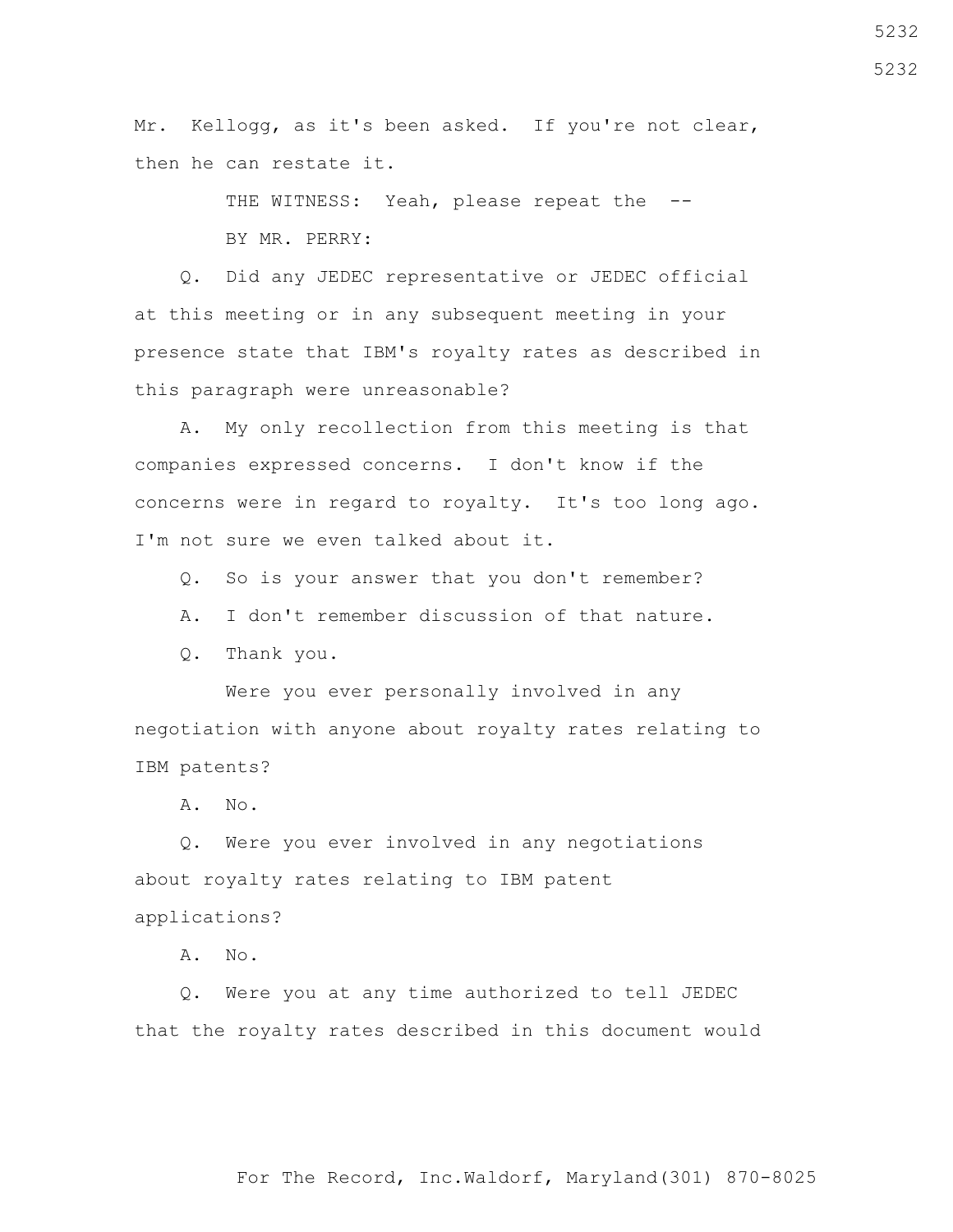not be applicable to IBM patents covering JEDEC-compliant devices?

A. No.

 Q. Now, you've seen the IBM Standards Practices Manual, haven't you?

A. From which time frame?

 Q. You know there's one that's currently in place, don't you?

 A. I believe I've seen a recent copy. That's why I asked for a clarification.

 Q. And back in 1993-1994 , you knew there was one that was available to you, didn't you?

 Would you like to look at it? Maybe that will help.

A. Sure.

Q. Let's look at Exhibit 653.

JUDGE McGUIRE: RX?

MR. PERRY: RX. Sorry.

May I?

JUDGE McGUIRE: Go ahead.

BY MR. PERRY:

 Q. Now, this begins with a declaration by Mr. Gerald Lane that was provided to us by IBM counsel.

I note page 2 is missing.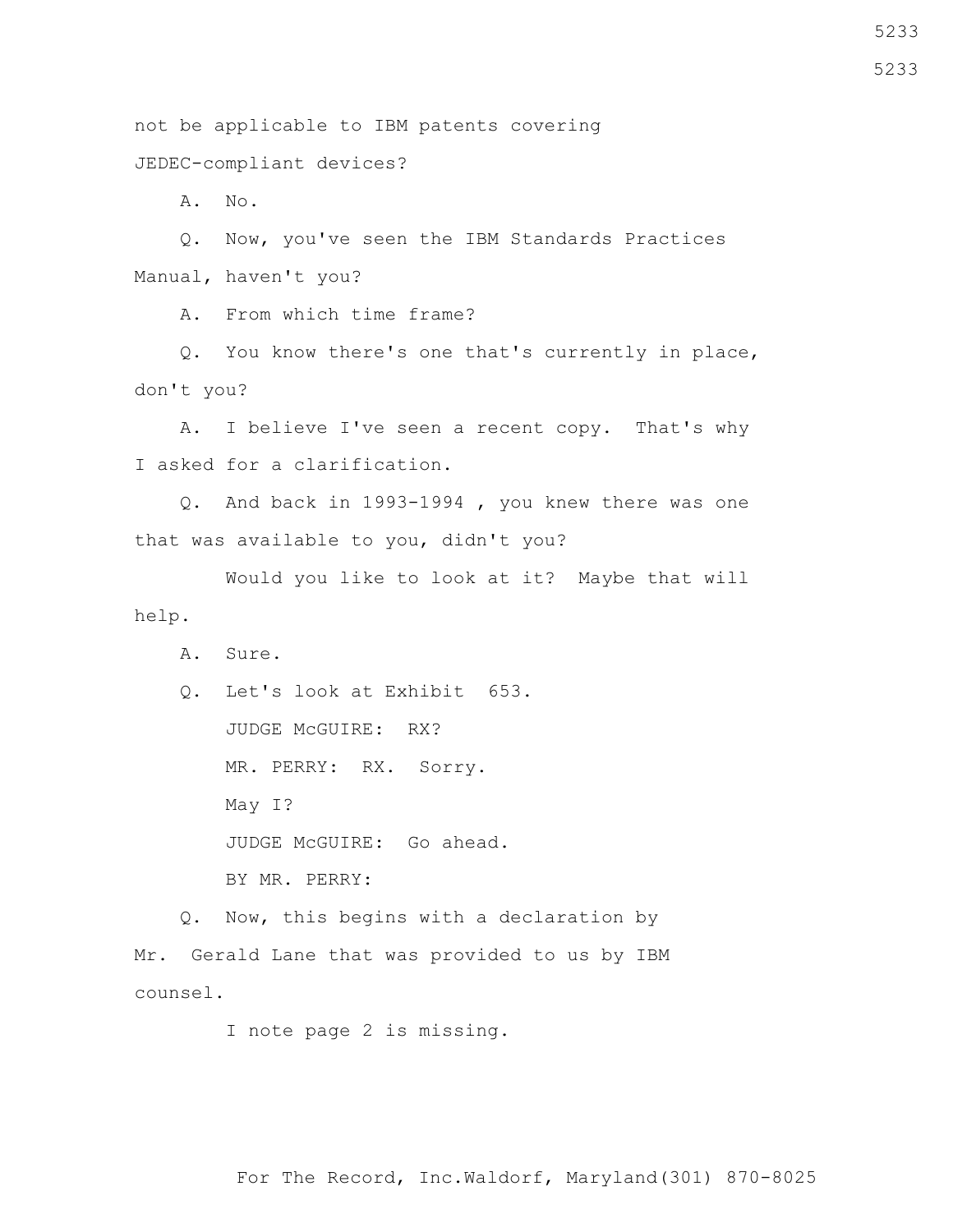Are you familiar with a Mr. Gerald Lane.

 A. I believe we've spoken a few times, so to a limited extent, yes.

 Q. You understand that he's currently a director of corporate standards practices at IBM?

A. From this document, yes.

 Q. All right. Let's look at what he describes as documents that were in effect in 1996.

 Let's look at page 129 of the document. And this is entitled IBM Standards Practices Manual, dated January 14, 1993. Do you see that.

A. Yes, I do.

 Q. And if you look on two pages in, what's labeled as page 131 on the numbers that are running in the left-hand bottom of the pages, do you see the foreword that appears to have been prepared by Mr. Holleman, director of telecommunications and standards practices at IBM? Do you see that?

A. Yes, I do.

 Q. And you knew of Mr. Holleman when you were at IBM in the early '90s, didn't you?

A. I don't believe I did.

 Q. Well, let's look at page 138 in the lower left-hand column.

And let's pull up the first paragraph under the

5234

5234

For The Record, Inc.Waldorf, Maryland(301) 870-8025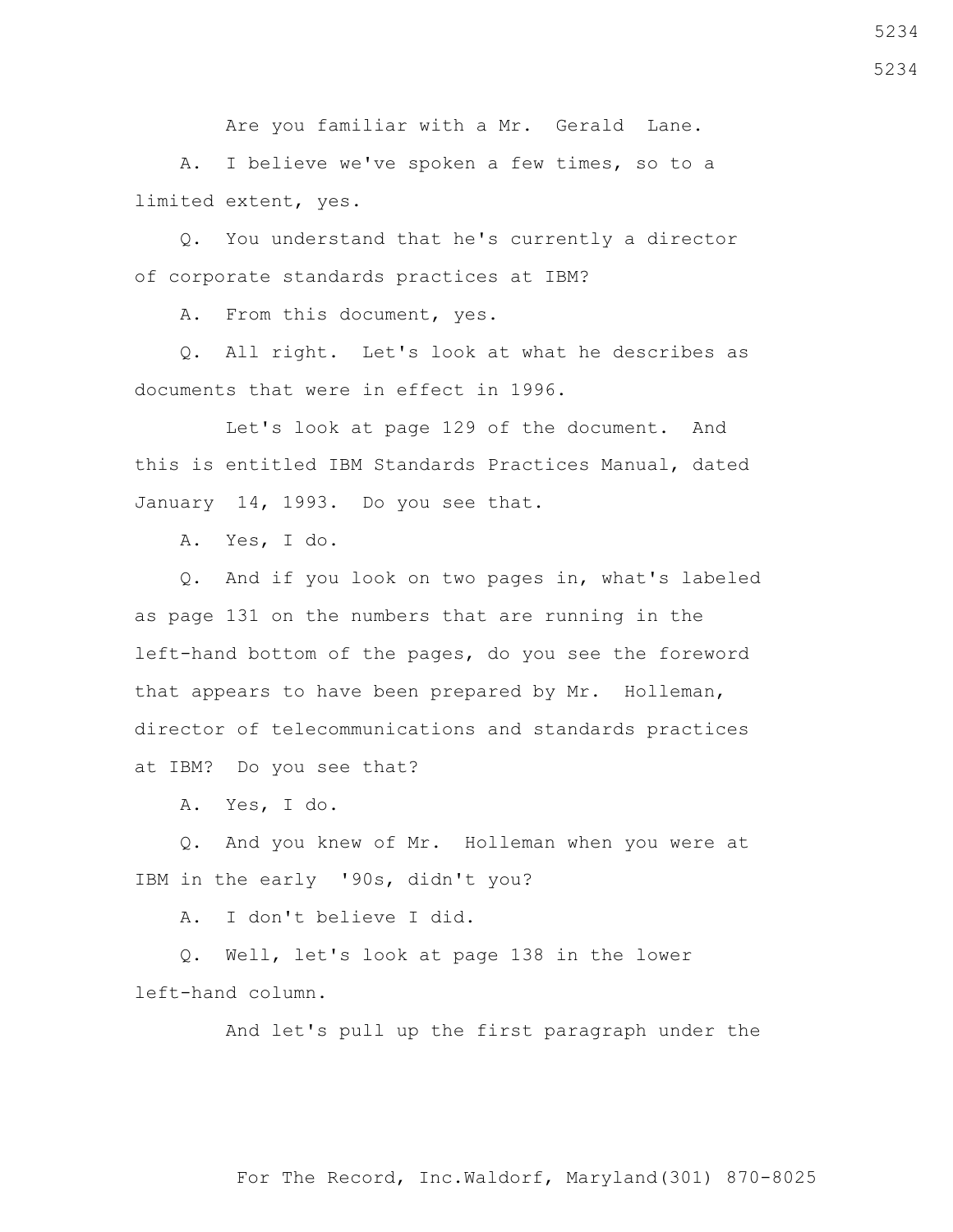heading 1.8.

 Do you see that it says there, "From time to time, IBM may wish to grant rights to patents covering a proposed standard on other than its then current terms and royalty rates"?

Do you see that?

A. Yes, I do.

 Q. And then it says, "The IBM participant is not authorized to make any statement to the standards body or any other participants regarding the possible availability of such a patent license."

Do you see that.

A. Yes, I do.

 Q. Was it your understanding in the early 1990s that you were not authorized to make statements to JEDEC about the availability of patent licenses for IBM patents on rates other than the IBM standard rates?

A. I have no knowledge of any of this material.

 Q. Well, putting the document aside, was it your understanding, was it your understanding in the early '90s that you were not authorized to say to JEDEC that patent licenses might be available from IBM on rates other than IBM's then current royalty rates?

A. I'm having trouble with this question as well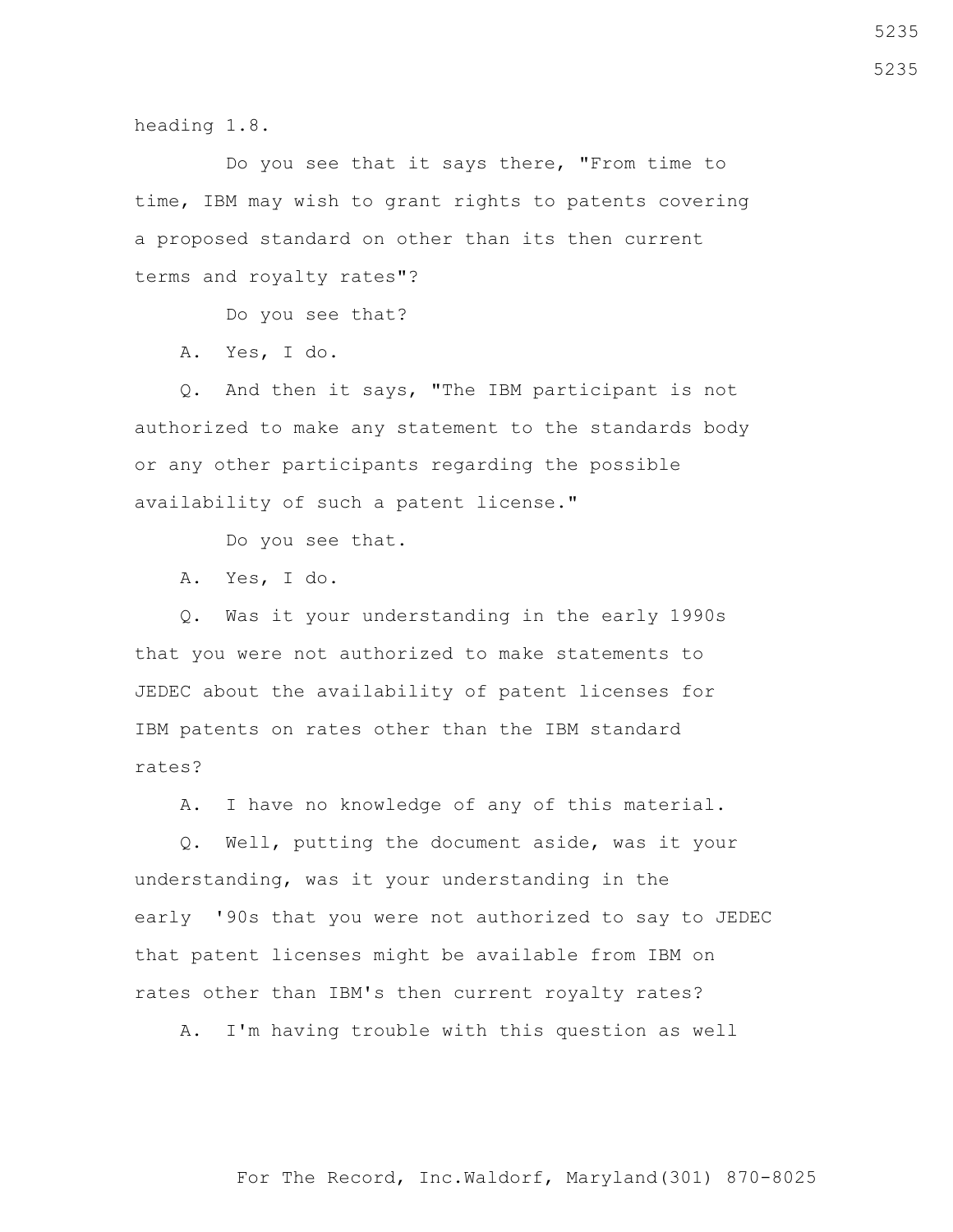because I was simply permitted to show the document, not to discuss it.

 Q. Well, I'll ask the -- i'm going to try to rephrase my question.

 JUDGE McGUIRE: I'm not sure what you're saying here, Mr. Kellogg.

THE WITNESS: I was a fairly young JEDEC member.

 JUDGE McGUIRE: You mean at the time; you're not talking about right now.

THE WITNESS: No. At the time.

JUDGE McGUIRE: That's what confused me.

THE WITNESS: I was provided a document, authorized to show it by the person providing it to me, but not to discuss it.

BY MR. PERRY:

 Q. Well, let me ask -- i'm not talking about that particular showing that you made. I'm expanding it - let's say from 1991 through 1996 , and I'm not talking about the document that's currently in your hands, but don't put it down. Okay? I'm just asking this question.

 Was it your understanding when you went to JEDEC meetings in the 1991 to 1996 time period that you were not authorized to tell JEDEC that IBM patents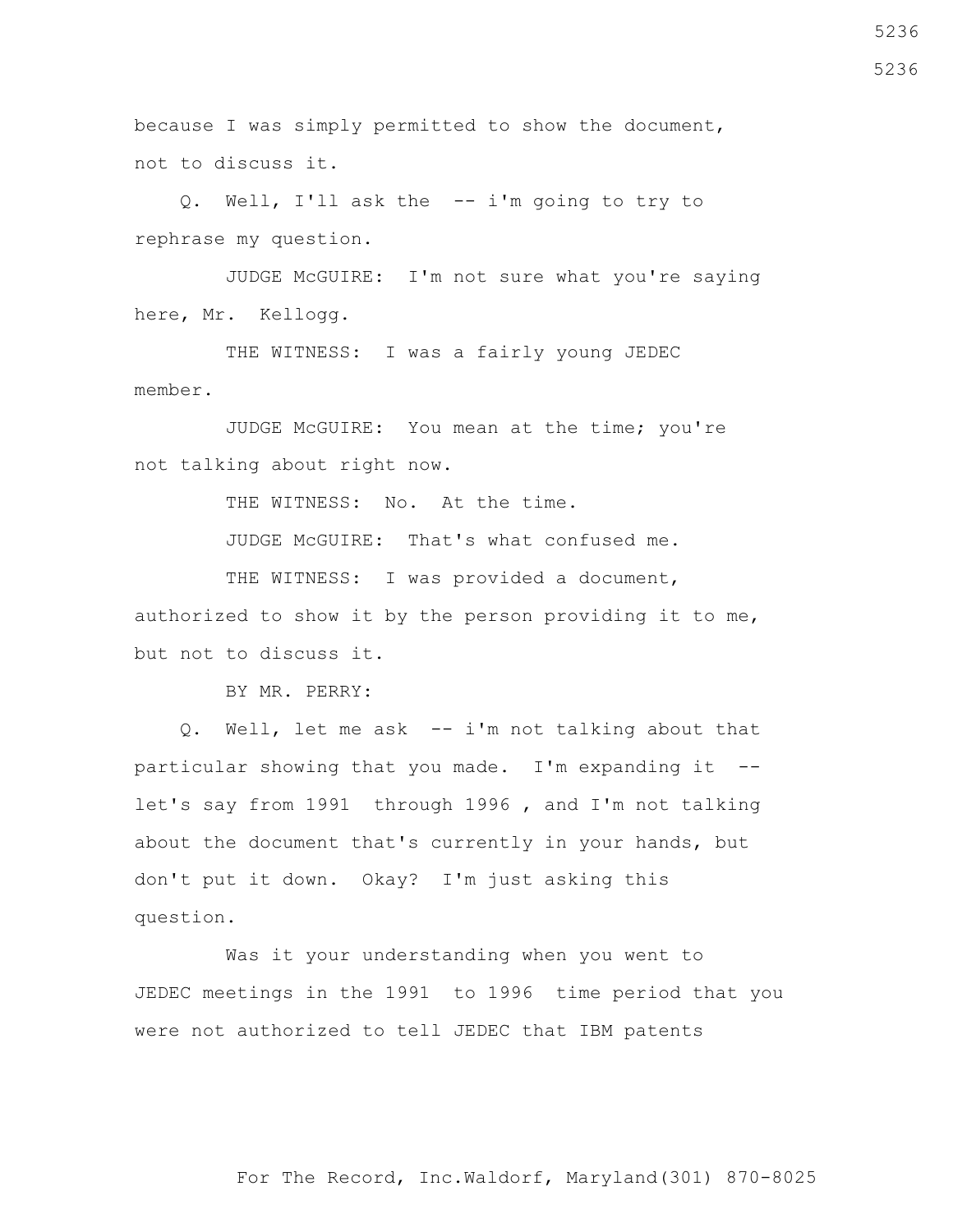would be available on any royalty rate other than IBM's regular royalty rates?

 A. My understanding was I couldn't talk about royalty rates in any manner.

Q. Okay. That's fine. Thank you.

 Now, if you'll look back on that page we were on, which is page 138, and I'm going to point you to the right-hand column, the middle paragraph.

A. Yes.

 Q. Do you see that the second and third sentences talk about the normal royalty rate for a license to TBM?

 It says, "The normal royalty rate for a license to IBM patents ranges from 1 percent to 5 percent of the selling price for the apparatus that practices the patents."

Do you see that.

A. Yes, I do.

 Q. And then it says, "This is a very reasonable rate in our industry and generally meets the requirement of standards organizations that licenses be made available on reasonable and nondiscriminatory terms and conditions."

Do you see that.

A. Yes, I do.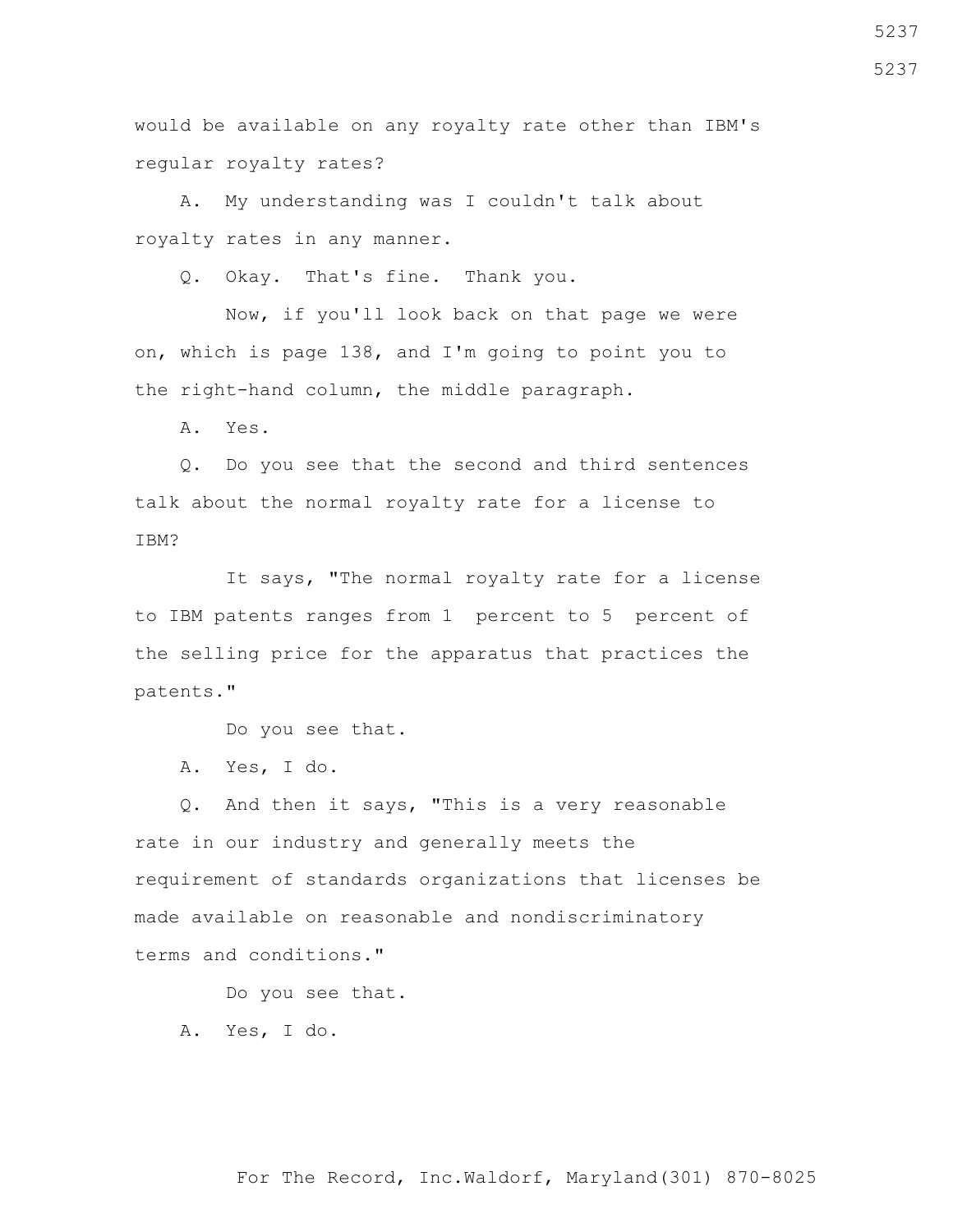Q. At any time when you were going to JEDEC meetings, did you ever hear any JEDEC official or representative state that royalty rates for IBM patents that ranged from 1 percent to 5 percent would not meet the requirement of JEDEC that licenses be made available on reasonable terms?

 MR. OLIVER: Objection, Your Honor. Assumes facts not in evidence.

JUDGE McGUIRE: Mr. Perry, response?

 MR. PERRY: Your Honor, this is an IBM document, and all I've done is I've read from the document and I've asked him if he heard somebody say those words.

JUDGE McGUIRE: I'll entertain the question.

 MR. OLIVER: The question assumed that these are in fact the royalty rates that IBM was charging.

> JUDGE McGUIRE: I'll entertain the question. BY MR. PERRY:

Q. Would you like to have it read back?

A. Yes, please.

## **(The record was read as follows:)**

 "QUESTION: At any time when you were going to JEDEC meetings, did you ever hear any JEDEC official or representative state that royalty rates for IBM patents that ranged from 1 percent to 5 percent would not meet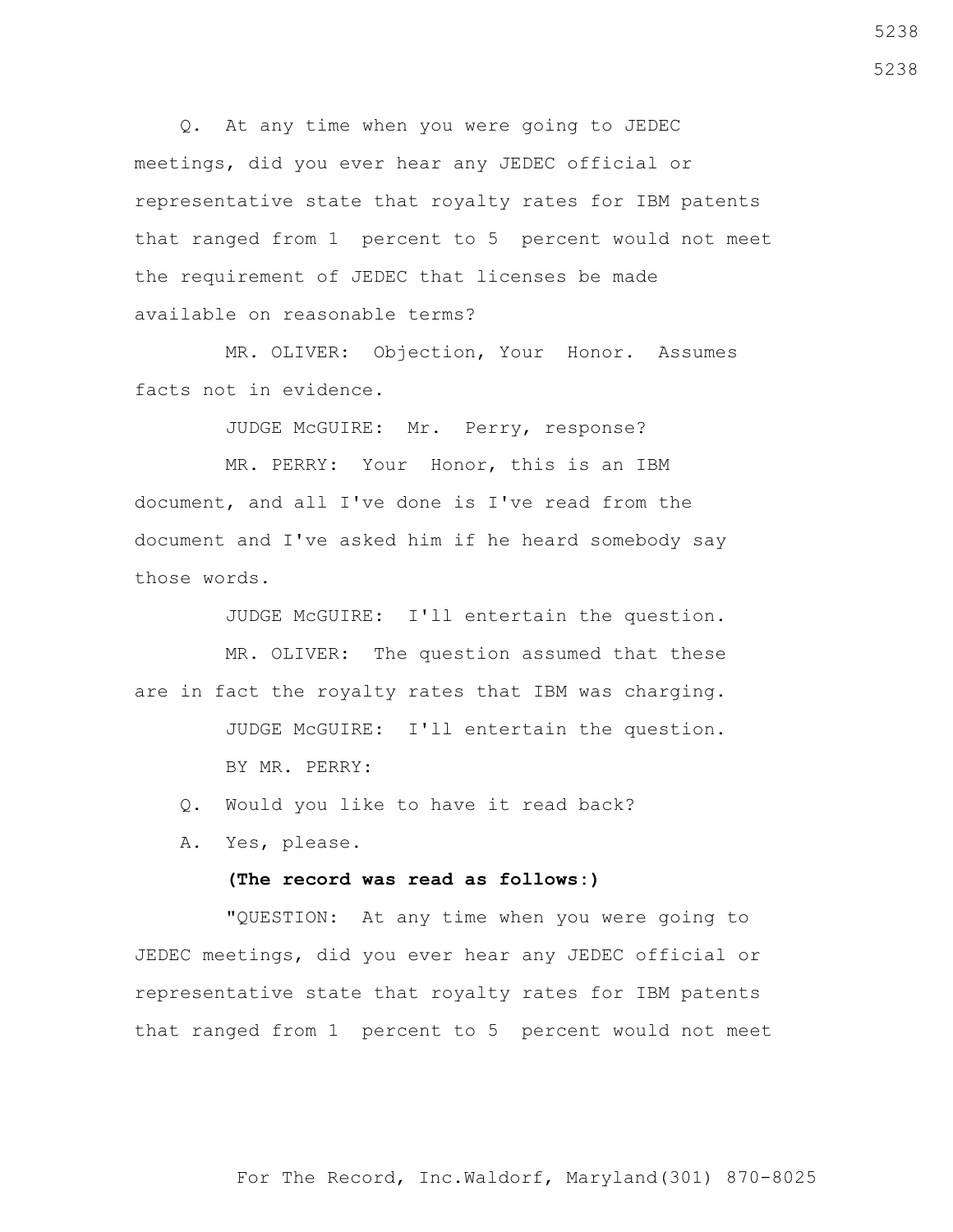the requirement of JEDEC that licenses be made available on reasonable terms?"

 THE WITNESS: I recall no discussion about IBM royalty rates in JEDEC.

BY MR. PERRY:

Q. Okay. Thank you.

 Now, at some point in time -- we can take this down.

 At some point in time you learned that Rambus was offering licenses to DRAM manufacturers in connection with SDRAM and DDR SDRAM devices; correct?

A. Yes.

 Q. And you learned at some point in time that some manufacturers had chosen not to license the Rambus patents and then lawsuits happened; right?

A. Yes.

 Q. And at some point did representatives from various DRAM manufacturers in your presence suggest alternatives to some of the features that were covered by the Rambus patents or that were alleged to be covered by the Rambus patents?

A. Yes. Not in that context.

 Q. And did that process where you were present when manufacturers would talk about possible alternatives to the Rambus patents, did that process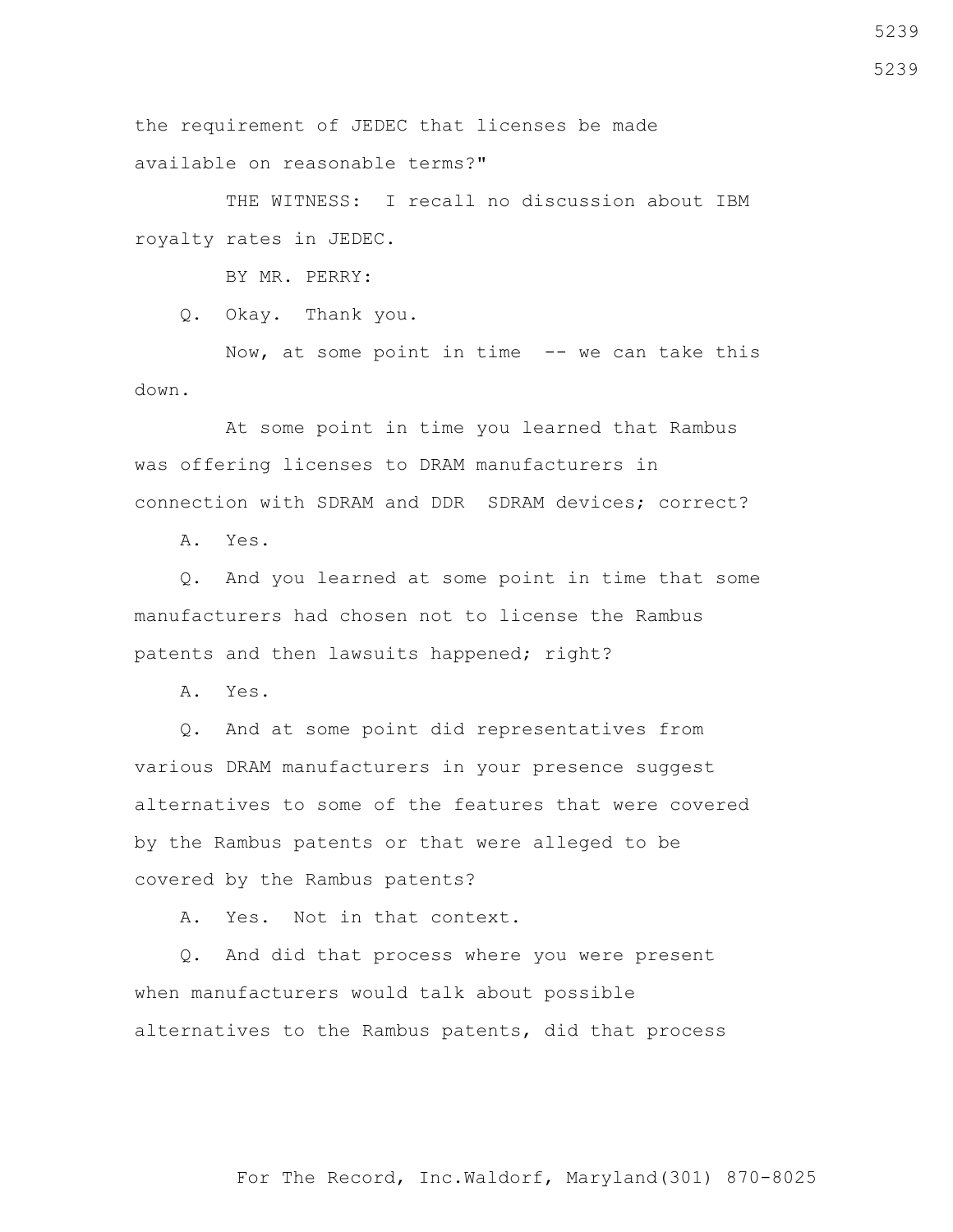stop at around the time of the trial verdict in the Infineon case?

A. Yes.

 Q. And after that verdict was reversed earlier this year in about January or February of 2003 , did that process start up again?

 A. I'm not aware of any presentations being made for that purpose.

 Q. Was it your understanding when the process stopped that the manufacturers who were considering alternatives believed that the Infineon verdict might mean that they didn't have to worry about trying to design around the Rambus patents?

A. My awareness --

 JUDGE McGUIRE: What verdict are you talking about now? The trial court or appellate level?

MR. PERRY: The trial verdict.

JUDGE McGUIRE: All right.

THE WITNESS: May I have the question restated.

BY MR. PERRY:

 Q. Was it your understanding when that process stopped that the manufacturers who were considering alternatives believed that the Infineon trial verdict might mean that they didn't have to worry about trying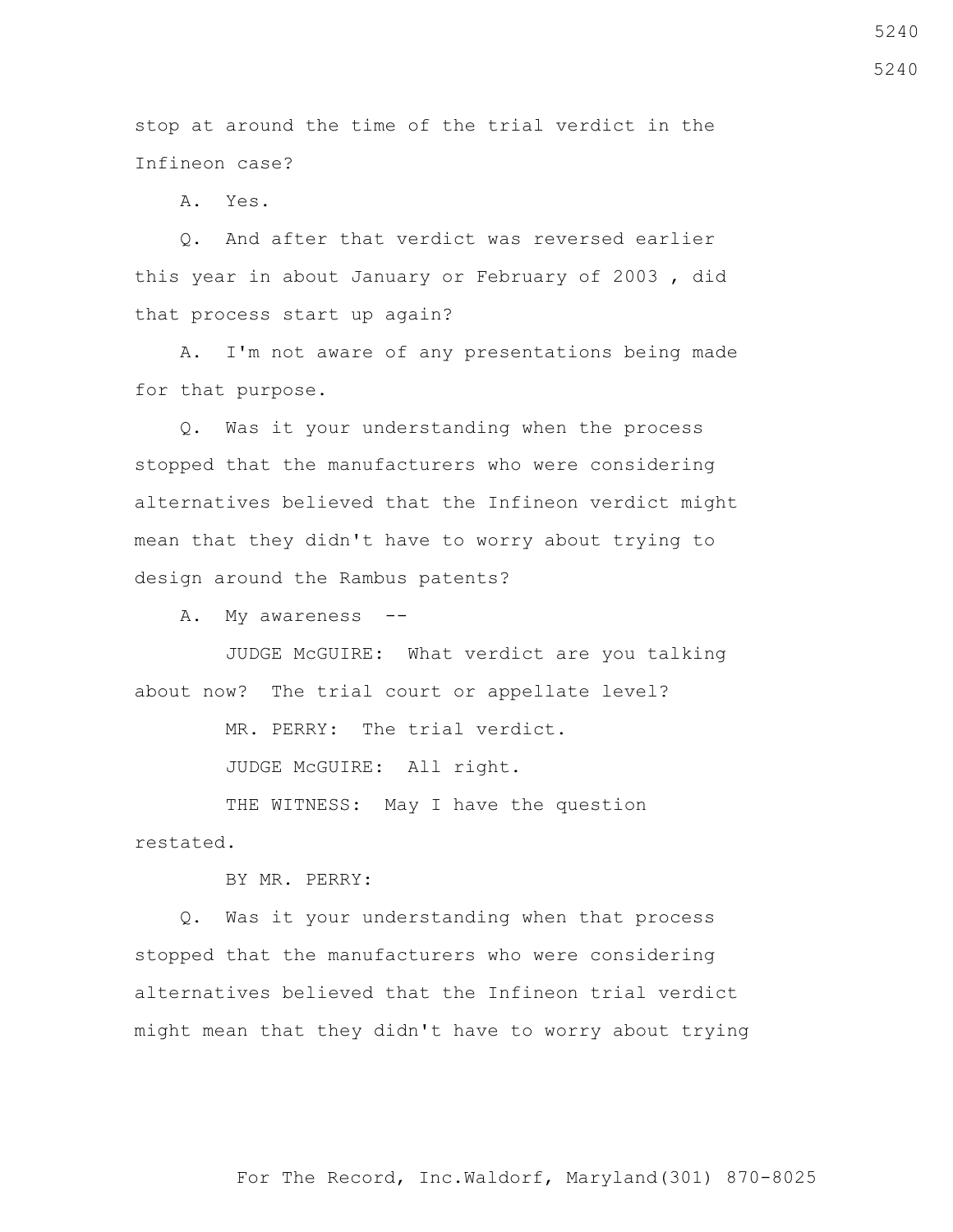to design around the Rambus patents?

A. I would say yes.

 Q. And it was your understanding that those manufacturers had adopted a wait-and-see approach; right?

 A. I'm not sure how they would characterize it, but that might be reasonable summary.

 Q. And you talked about burst length this morning; right?

A. Yes.

 Q. And it's your view that that's an easy work-around, that it would be easy to design around the Rambus patent covering programmable burst length;

right?

A. At the memory device level.

 Q. And you talked this morning about CAS latency; right?

A. Yes.

Q. Tell me, who is Bill Hovis, H-O-V-I-S?

 A. Bill Hovis is an engineer in IBM Rochester who has been involved in JEDEC up to recently.

Q. What was his position at IBM in the year 2000 ?

 A. I believe at that time he was in the memory card organization.

Q. I want to show you RX-1626.

5241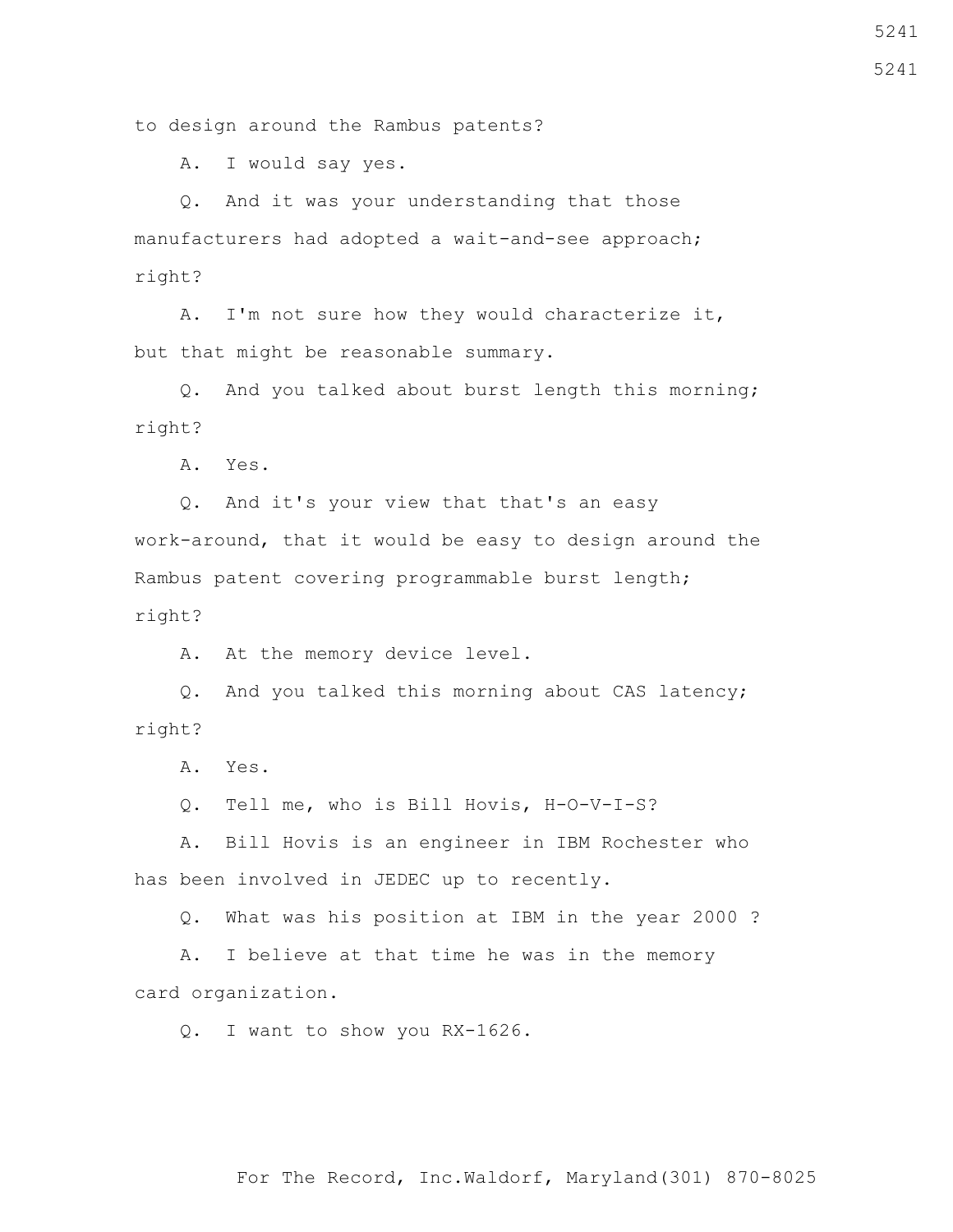May I approach? JUDGE McGUIRE: Yes. BY MR. PERRY:

 Q. Mr. Kellogg, this is a series of e-mails. I'm only going to ask you about the first three pages of e-mails, and you should feel free to read whatever it is you need to read in the document to understand it such that you can answer my questions.

 I'll give you a little bit of time. You can tell me when you're ready to answer questions, and then if you still need more time when I ask you a question, you can have it.

## **(Pause in the proceedings.)**

A. Okay.

 Q. Now, a portion of this -- and it's the portion that appears on page 3 of the exhibit. If you look in the lower left corner, there's page numbers. I'm looking to page 3.

 A portion of this is an e-mail from Bill Hovis to a group of people; correct?

A. Yes.

 Q. And eventually that e-mail gets forwarded to you; correct?

A. Eventually, yes.

Q. It gets forwarded to you by Mr. Kilmer?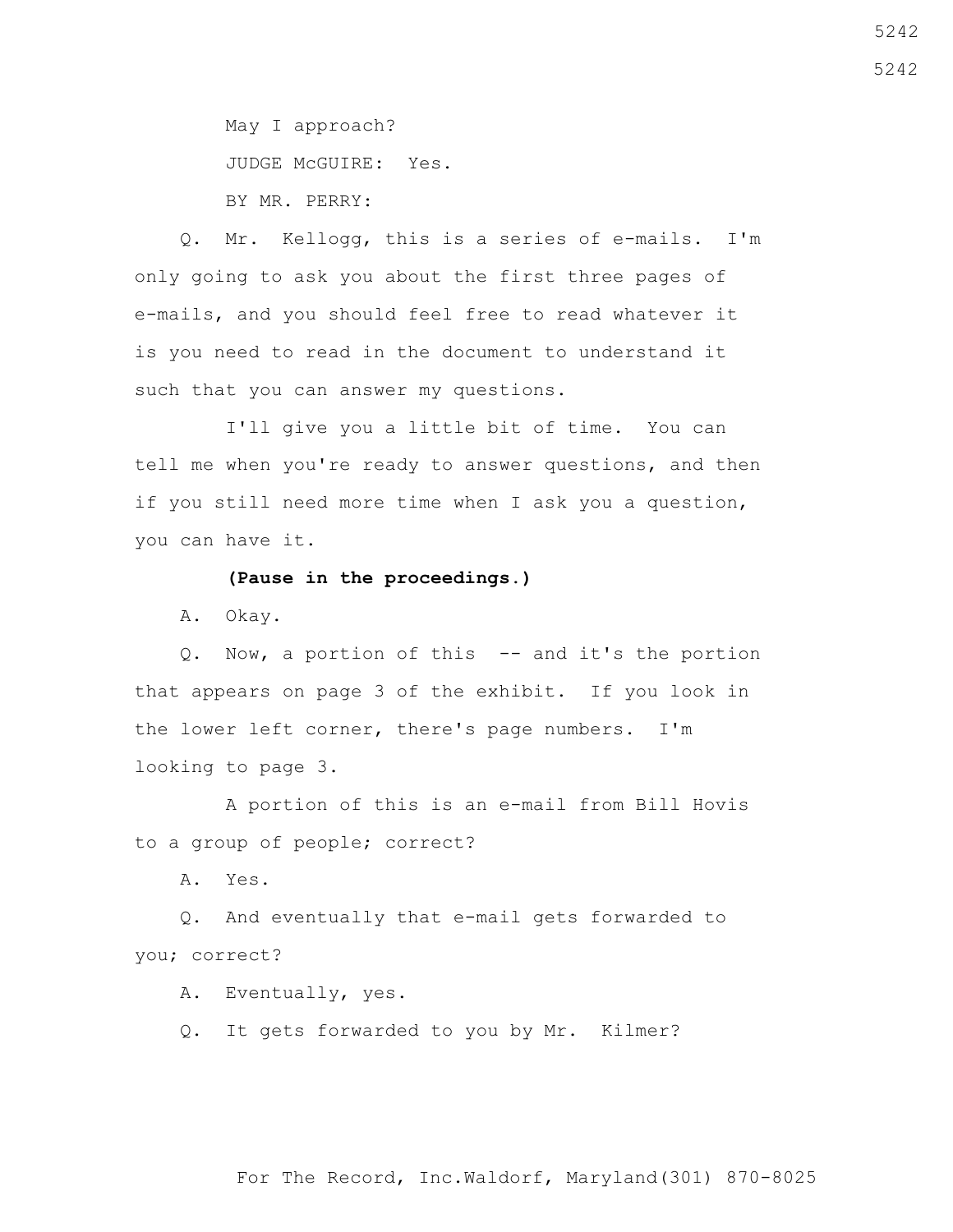A. Yes.

 Q. Was he your boss at the time? Or you were his boss? Which was it? Neither.

 A. I may have worked for Art's boss, but we were in the same organization.

 Q. Great. And Mr. Hovis is writing about the read latency task group; correct?

A. Yes.

 Q. And as you understand it, is he responding to a proposal about putting into the various JEDEC standards an option for fixed CAS latency? That's one of the things he's talking about?

 A. I believe that's one of the things being discussed, yes.

 Q. And the option of fixed CAS latency was one of the options you talked about this morning with respect to CAS latency; right?

A. Yes.

 Q. All right. Well, look at the last paragraph. We can pull that up.

 One of the things Mr. Hovis says is: "On DDR-II devices, I still want multiple CAS latencies supported for the same reasons. Obviously here, the situation with the system is that I am not currently locked in, so the ability to deal with an additional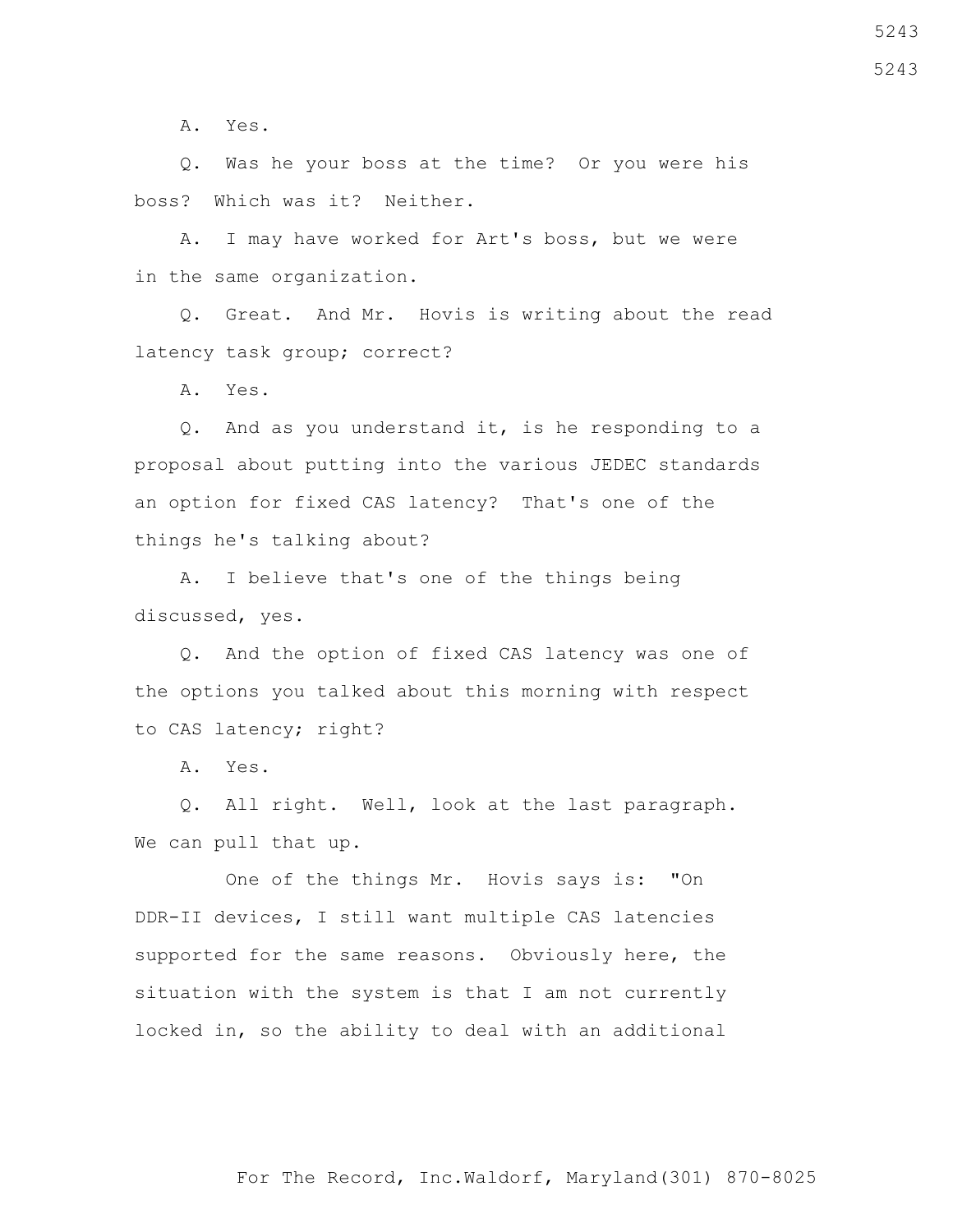limitation is not as compelling."

Do you see that.

A. Yes, I do.

 Q. Did you ever discuss with Mr. Hovis his view about lock-in on DDR-II with respect to CAS latency?

 A. Bill is actually speaking for customers. He's not the designer. So did I talk to him about it? We discussed it, but it wasn't his decision.

You can ask the question again.

Q. No. That's fine.

Look at the next page to an e-mail from

Mr. Fusco.

Are you familiar with Bob Fusco at Hitachi?

A. Yes, I am.

Q. Is he still with Hitachi?

A. I'm not sure.

 Q. Okay. Do you see where he says, "I think for SDR we should approve the proposal to make CL programmability an option, allowing vendors to hard-wire the latency so long as the SPD is set to indicate only one CL"?

Do you see that.

A. Yes, I do.

 Q. And then he says, "For DDR-II we have no legacy to live with, so I like the Micron proposal."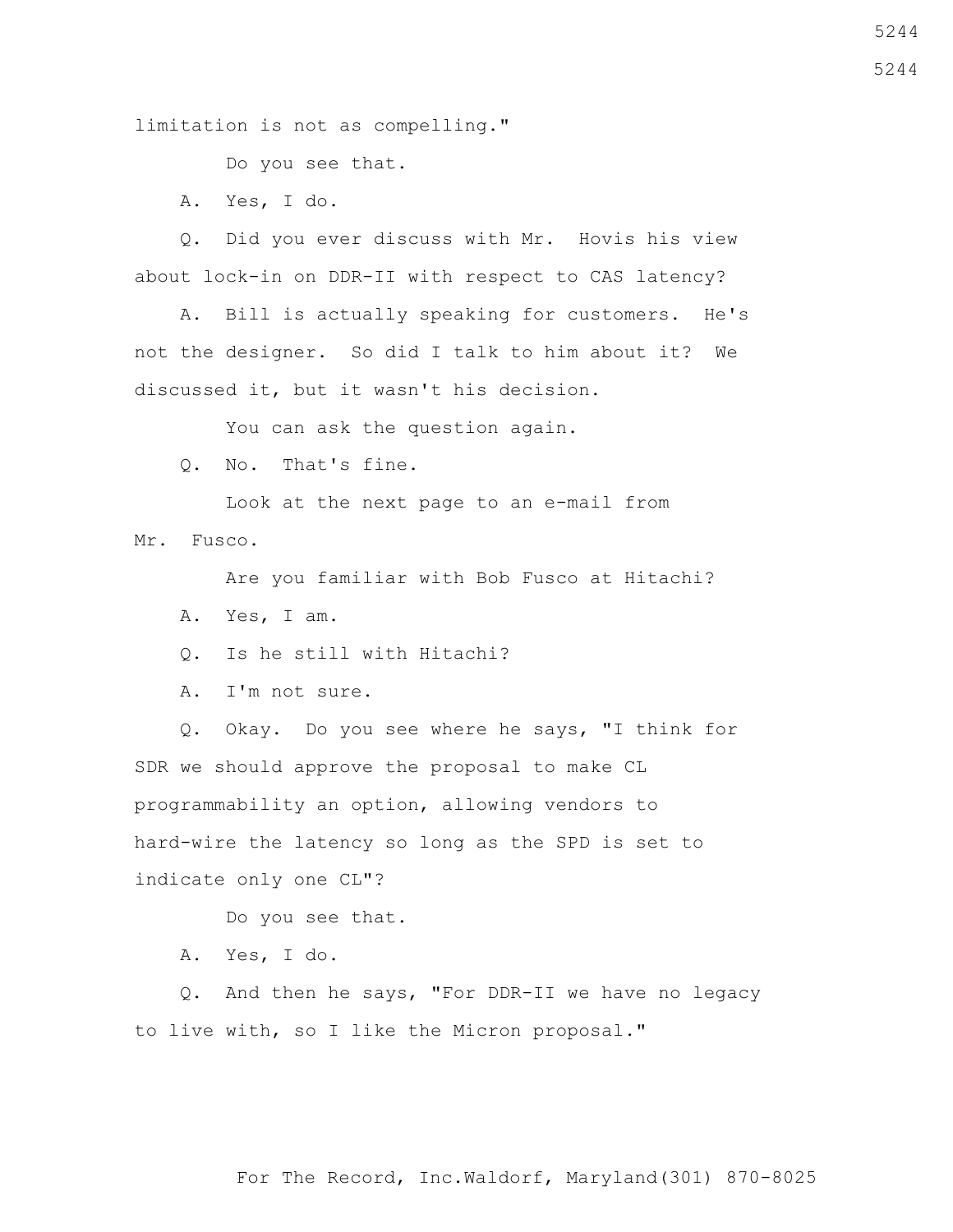Do you see that.

A. Yes, I do.

 Q. Did you ever talk to Mr. Fusco about his view that on DDR-II he had no legacy to live with with respect to CAS latency?

 A. I don't know that I talked to Bob. Bob is a supplier, so when he says "legacy," does he mean supplier legacy or customer legacy?

 Q. Is your answer that you don't remember talking to him?

A. I think I spoke to Bob on this topic.

 Q. Now, you also talked about on-chip DLL this morning; correct?

A. Yes.

 MR. PERRY: May I approach the board? JUDGE McGUIRE: Yes.

BY MR. PERRY:

 Q. And I've turned to DX-59 now, which is entitled JEDEC Options: Data Capture on Read.

Do you see that.

A. Yes, I do.

 Q. And one of the options, option number 4, says "on-chip PLL/DLL." Do you see that?

A. Yes.

Q. As you understand the JEDEC standard for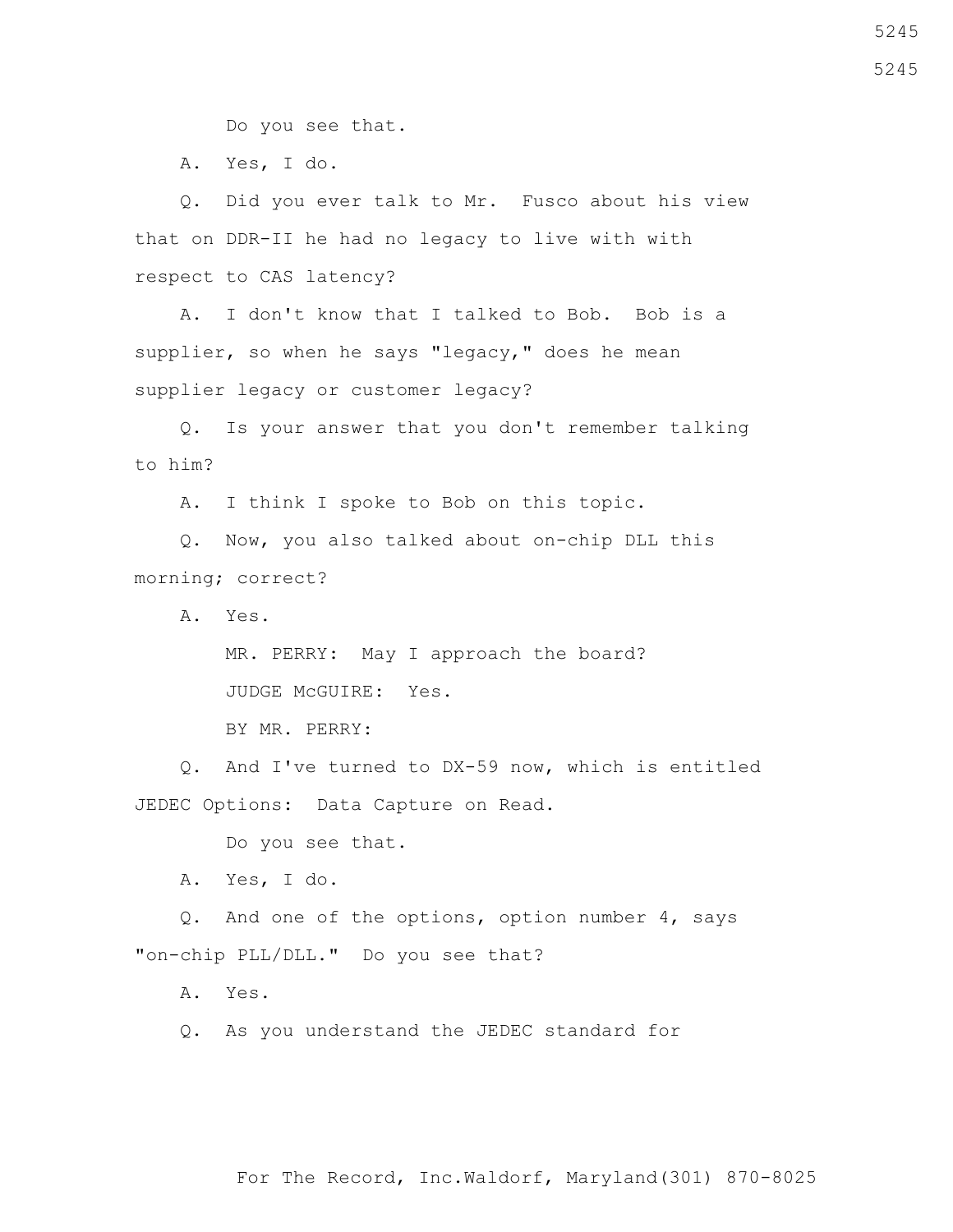DDR SDRAM, can you use an on-chip PLL instead of an on-chip DLL and still be fully compliant with the standard?

 A. From what I understand from others, the answer is yes.

 Q. Now, is it correct that you would support the use of alternatives to on-chip DLL today if there was what you've called predatory intellectual property with respect to on-chip DLL?

 A. I would support the consideration of alternatives.

Q. If there was --

A. Possible adoption if there's predatory IP.

 Q. And by "predatory IP" you meant intellectual property that was not licensed on a reasonable and nondiscriminatory basis; right?

A. I believe that's a statement I've made before.

 Q. And it was true when you made it under oath in your deposition, wasn't it?

 A. It was my statement at the time. It's fundamentally correct, yes.

 Q. So if you thought that Rambus, for example, was not charging reasonable royalties, you would support the use of alternatives to the technologies covered by Rambus patents; is that fair?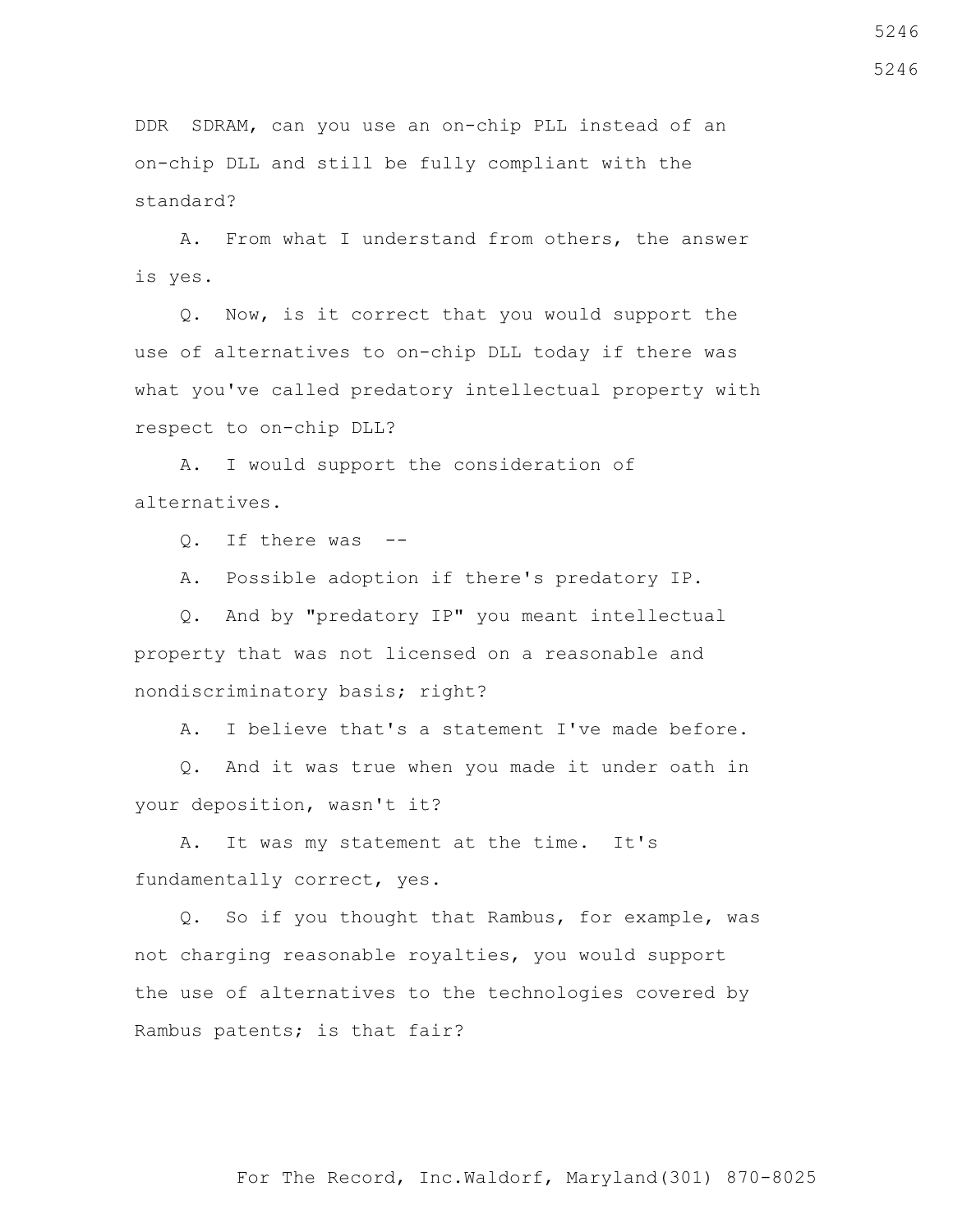A. I would support the consideration.

 Q. So yes, you would support the consideration of alternatives to the technologies covered by Rambus patents if you thought Rambus' royalties were unreasonable or discriminatory; correct?

A. Yes.

 Q. And you have no firsthand knowledge of Rambus' royalty rates, do you?

A. Correct.

 Q. So you don't know one way or the other whether those royalty rates, for example, fall within the 1 percent to 5 percent range described in the IBM standards manual as very reasonable, do you?

A. I have no idea what the rates are.

 Q. Well, let's look at RX-1695. May I? JUDGE McGUIRE: Yes. BY MR. PERRY:

Q. Let's look on the page 2 of the exhibit.

 Now, do you see that the top part is a portion of an e-mail that you apparently sent in August 2000.

A. Yes, I do.

 Q. And this document came from IBM's files to us with a stamp that says "redacted" and we think that was done by counsel because there must be some privileged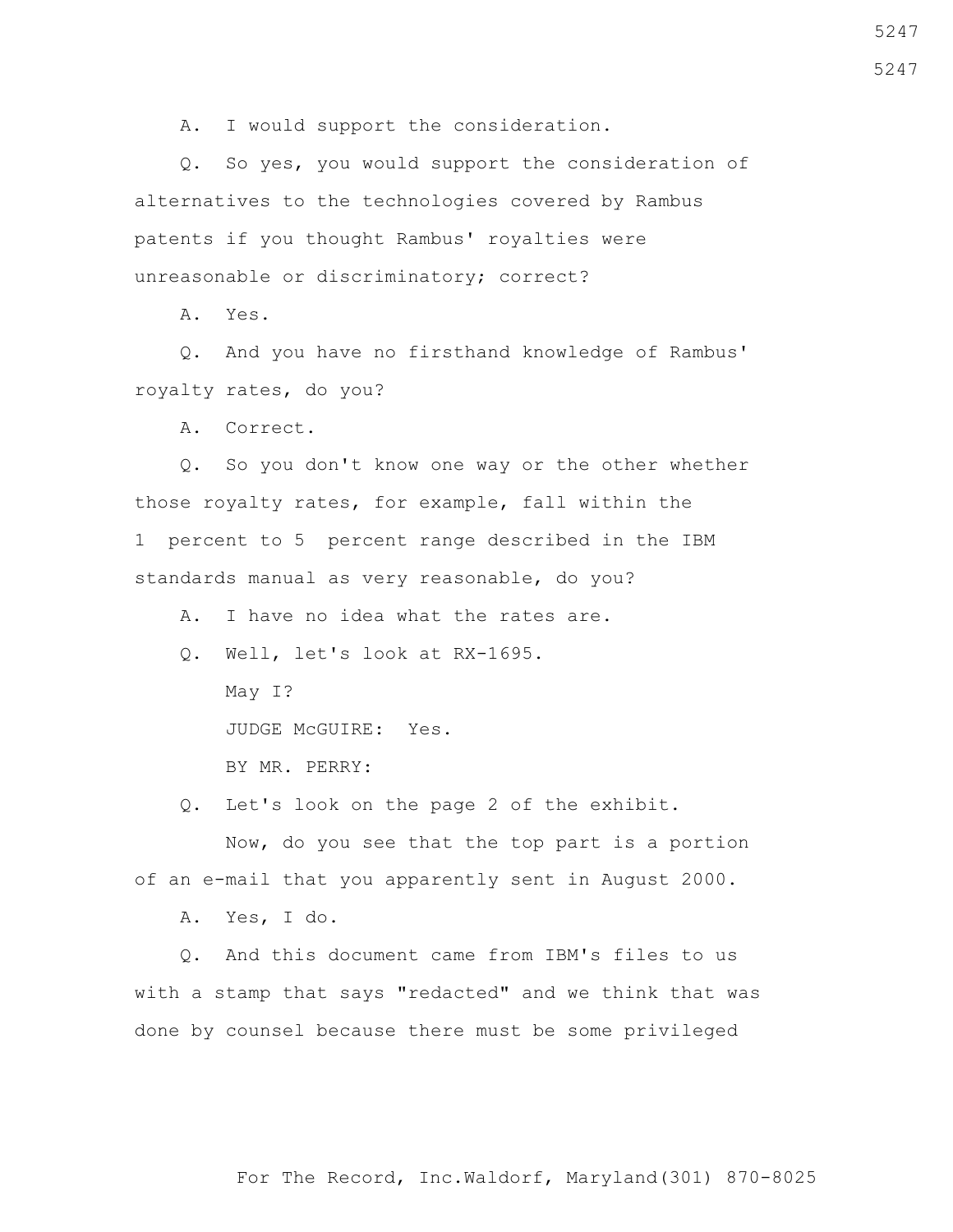information in here. Just accept that as my representation as to why there's a big blank space in here.

 Is the top part of the e-mail something that you prepared and sent to the people listed there on the top part.

A. Yes, it is.

 Q. And were you in part responding to statements that Mr. Griffin was making in the bottom part of the e-mail?

A. Yes.

 Q. And who was Mr. Griffin -- strike that. What was his position in August of 2000 ?

 A. It says DRAM product line manager. He was kind of a -- almost a director of memory development. Just below that.

 Q. And as you understood it, Mr. Griffin was responding to an inquiry by an assistant to someone named Hank Geipel, G-E-I-P-E-L? Do you see that?

A. Yes, I do.

Q. And Mr. Geipel -- and I'm now on the last page of the exhibit -- mr. Geipel --

A. "Geipel."

Q. Sorry?

A. "Geipel."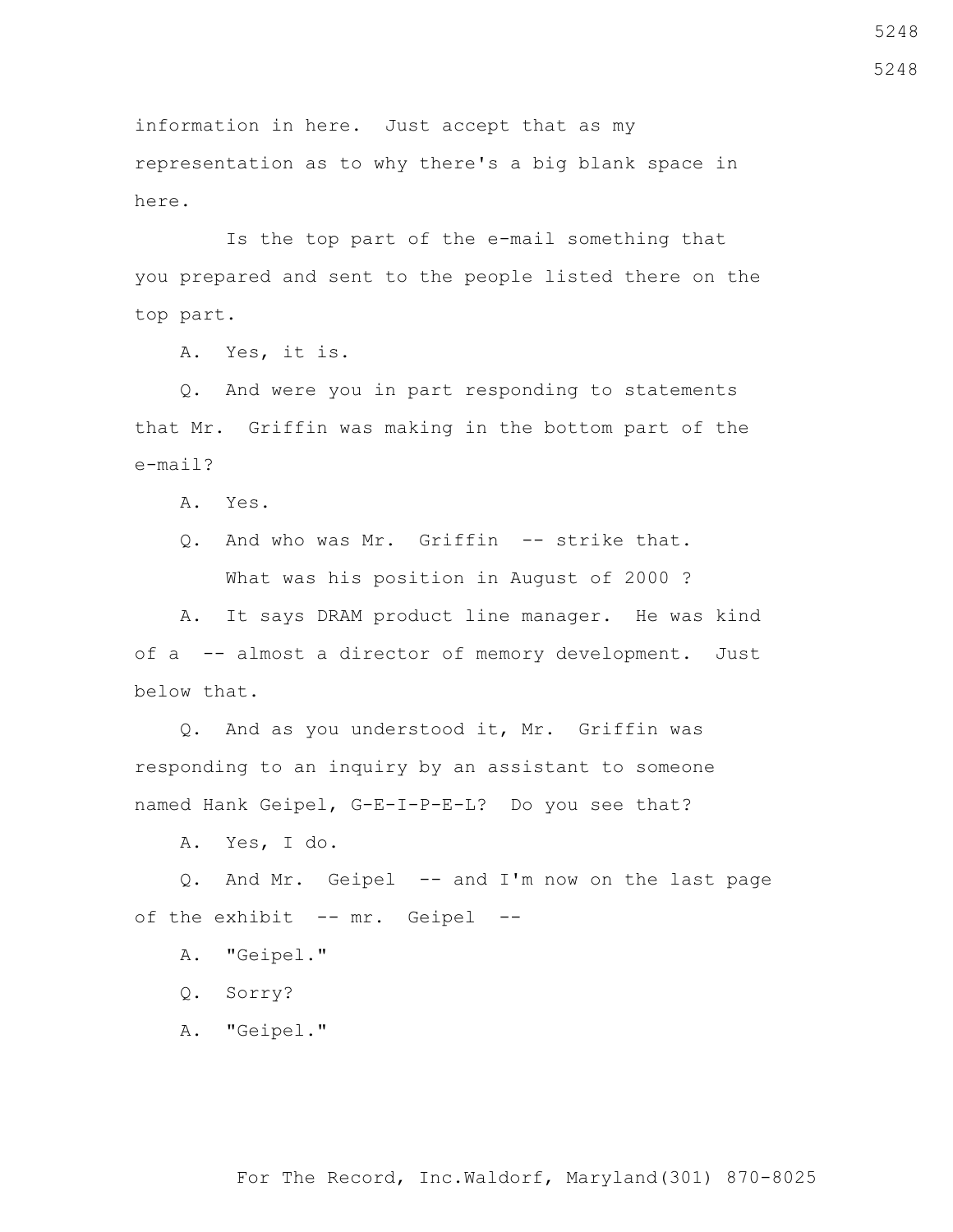Q. "Geipel."

 Mr. Geipel wanted to respond to a question from John Kelly III. Do you see that.

A. Yes, I do.

 Q. All right. And did you understand that one of the questions was what was IBM's exposure in connection with the Rambus patents?

A. No. That's not what this was saying.

 Q. Okay. Well, let's look at Mr. Griffin's e-mail, if you'll turn back one page.

And let's pull up Mr. Griffin's e-mail.

 And you read this at the time in August of 2000; right.

A. Yes.

 Q. And he says, "Regina, we have spoken with Hank previously about the potential for Rambus to ask for a royalty on our DRAM sales."

Do you see that.

A. Yes.

 Q. And then in the second paragraph, he says: "If we were faced with a fee for 2001 , then I believe our exposure is relatively small. This year 99 percent of our sales are SDR."

Do you see that?

A. Yes, I do.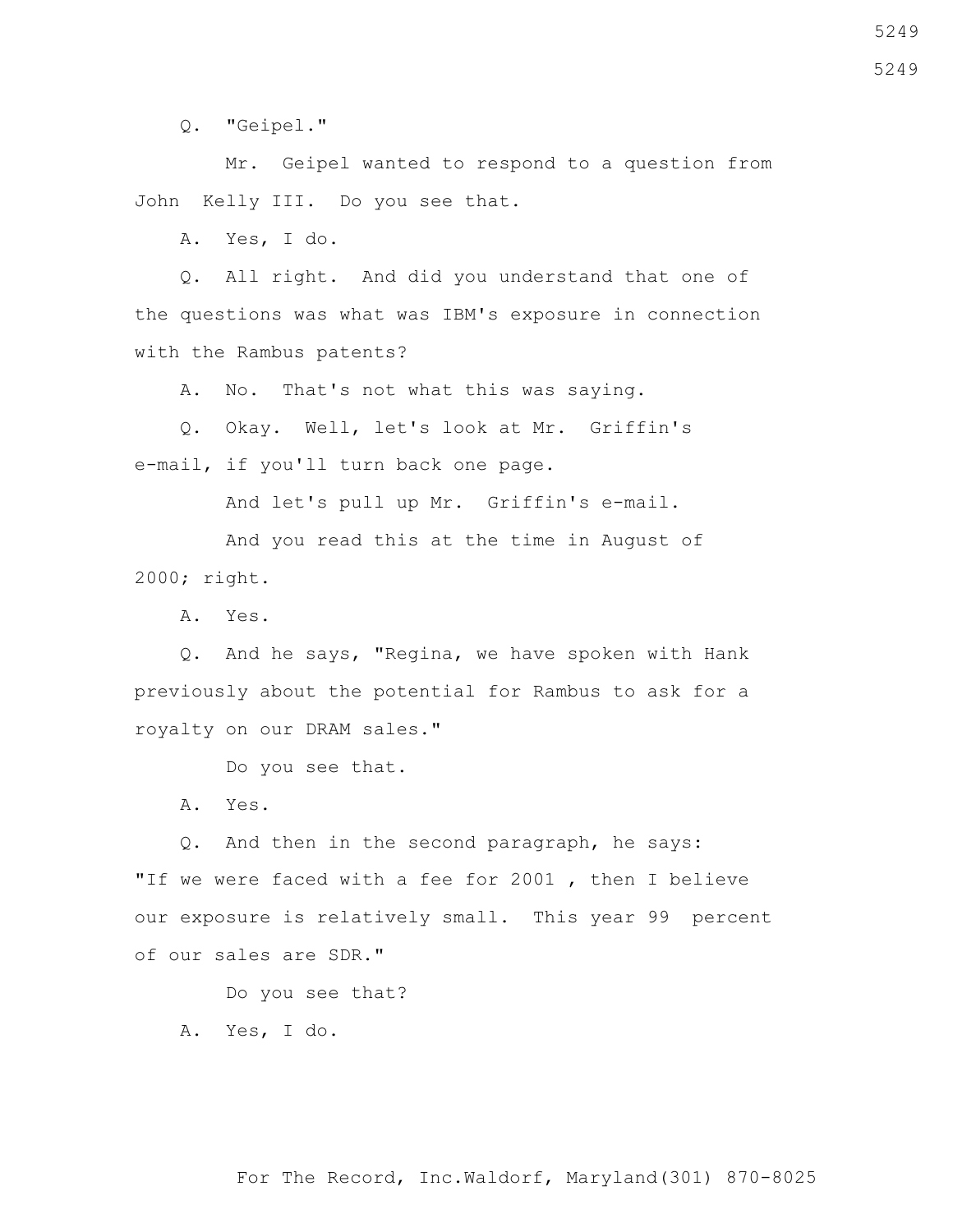Q. Does that comport with your understanding that in August of 2000, 99 percent  $-$ - strike that  $-$ - that in 2000 -- i'm sorry.

 Does it comport with your understanding that in the year 2000 approximately 99 percent of IBM's JEDEC-compliant DRAM sales were SDRAM.

 MR. OLIVER: Objection, Your Honor. Lack of foundation.

JUDGE McGUIRE: Sustained.

BY MR. PERRY:

 Q. Do you know one way or the other what percentage of IBM's DRAM sales in the year 2000 were SDRAM?

A. Outside of this note, no.

 Q. Well, up at the top when you wrote your e-mail, you say, in fact the only part we have here says, "Bill's summary covers the economic aspects, and he is certainly the best person to describe this."

Do you see that.

A. Yes, I do.

 Q. And that was your view at the time, that he was in a position to know the facts that he's giving here?

A. Better than me, yes.

Q. You described him as the best person, didn't

For The Record, Inc.Waldorf, Maryland(301) 870-8025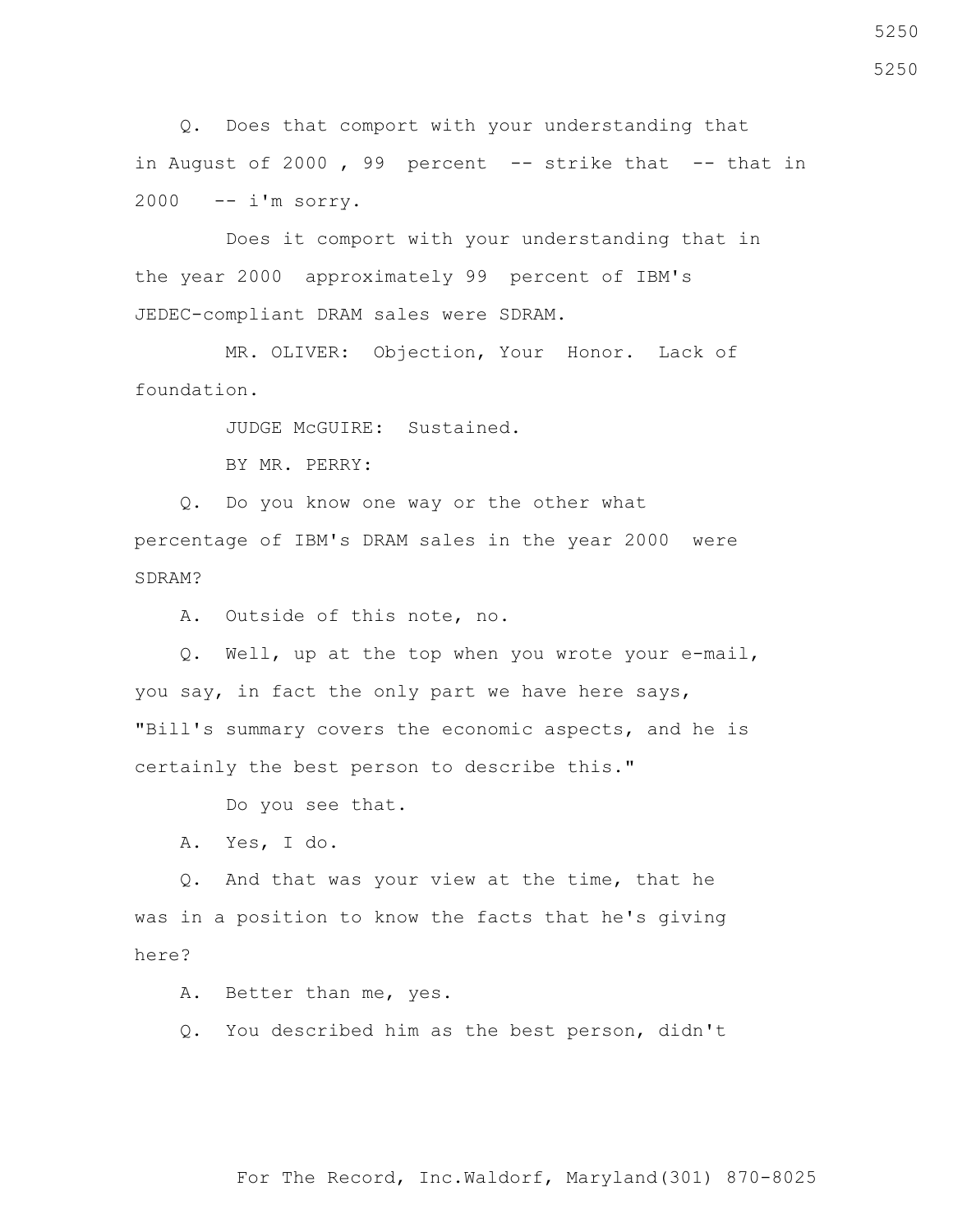you?

A. Yes.

 Q. Okay. Now, if I could approach the board. JUDGE McGUIRE: Yes. BY MR. PERRY:

 Q. One of the options on this JEDEC options page that you were describing with respect to data capture, number 5, is nothing. Do you see that?

A. Yes, I do.

 Q. And what did you mean by "nothing" as it related to the decision of JEDEC to incorporate a data capture feature? You meant SDRAM; right?

 A. "Nothing" here refers to keeping an SDRAM-type structure.

Q. Right.

 So as of 2000 when IBM learned of claims by Rambus with respect to on-chip DLL, it's correct, if this document is right, it's correct that 99 percent of IBM's DRAM sales were SDRAM; correct?

A. If the document is correct, yes.

 Q. And none of those SDRAMs had an on-chip DLL; right?

A. That is correct.

 Q. Now, let's change the subject just a bit. Yesterday you mentioned the phrase "open

5251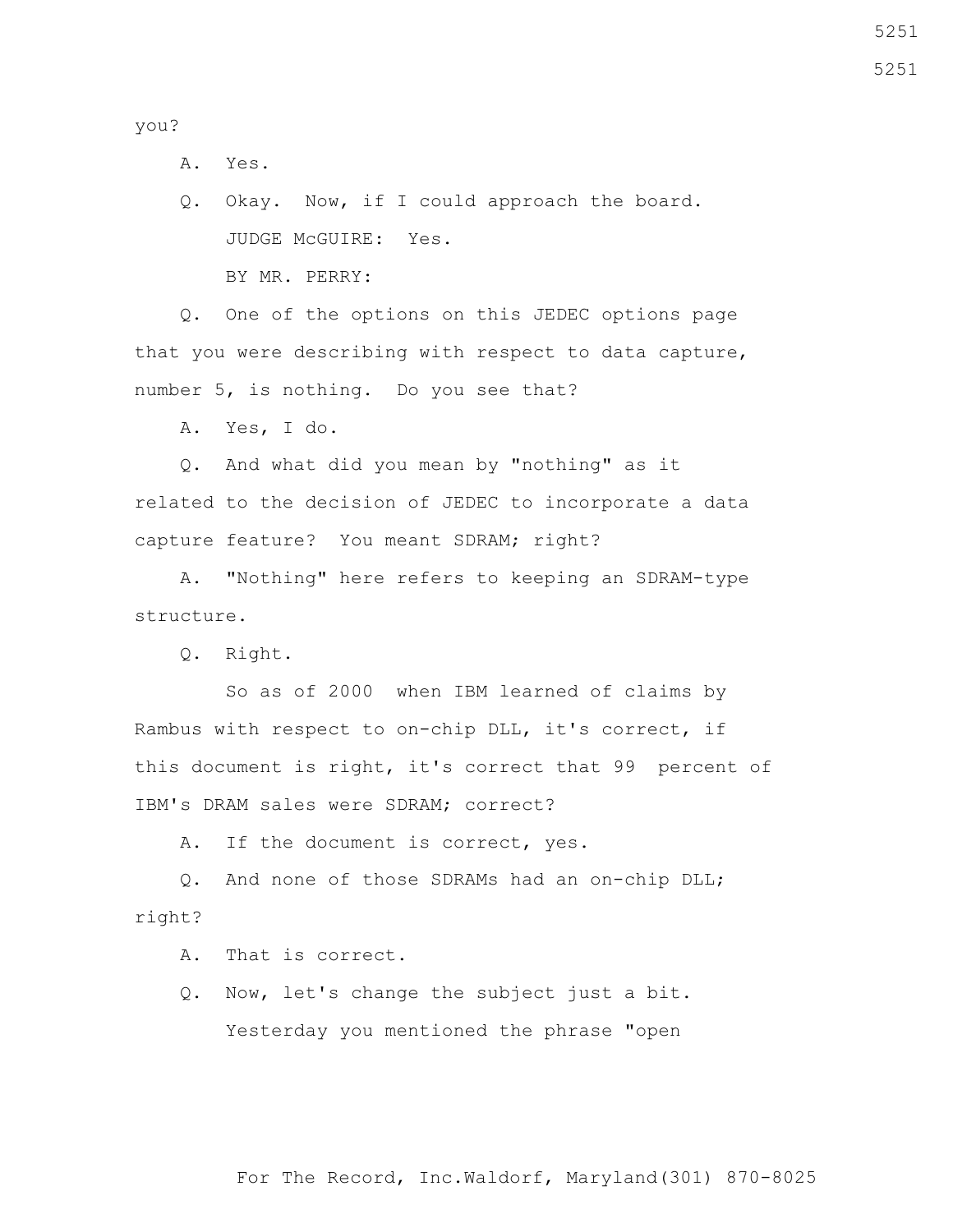standard." Do you remember that? It was very early on in the examination, but I wrote it down.

A. It's a phrase I use.

 Q. All right. And it's a phrase you used in your deposition in the Micron case, wasn't it?

A. I believe so.

 Q. And your definition of an open standard is a standard or a product definition that is brought in front of a fairly large group where all companies are permitted to view the fundamental attributes, to influence the attributes, and to pass judgment on the product definition, the product attributes and most likely the specification.

Is that your definition of open standard?

A. It's a good start.

 Q. And to you, an open standard does not mean a standard that is royalty-free; that's right?

A. That is correct.

 Q. Now, as far as you know, has JEDEC ever asked Rambus if it will license its issued patents to manufacturers or users of SDRAM and DDR SDRAM devices on reasonable terms that are free of unfair discrimination?

A. Can you restate, please. I'm sorry.

Q. Do you know one way or the other whether JEDEC

For The Record, Inc.Waldorf, Maryland(301) 870-8025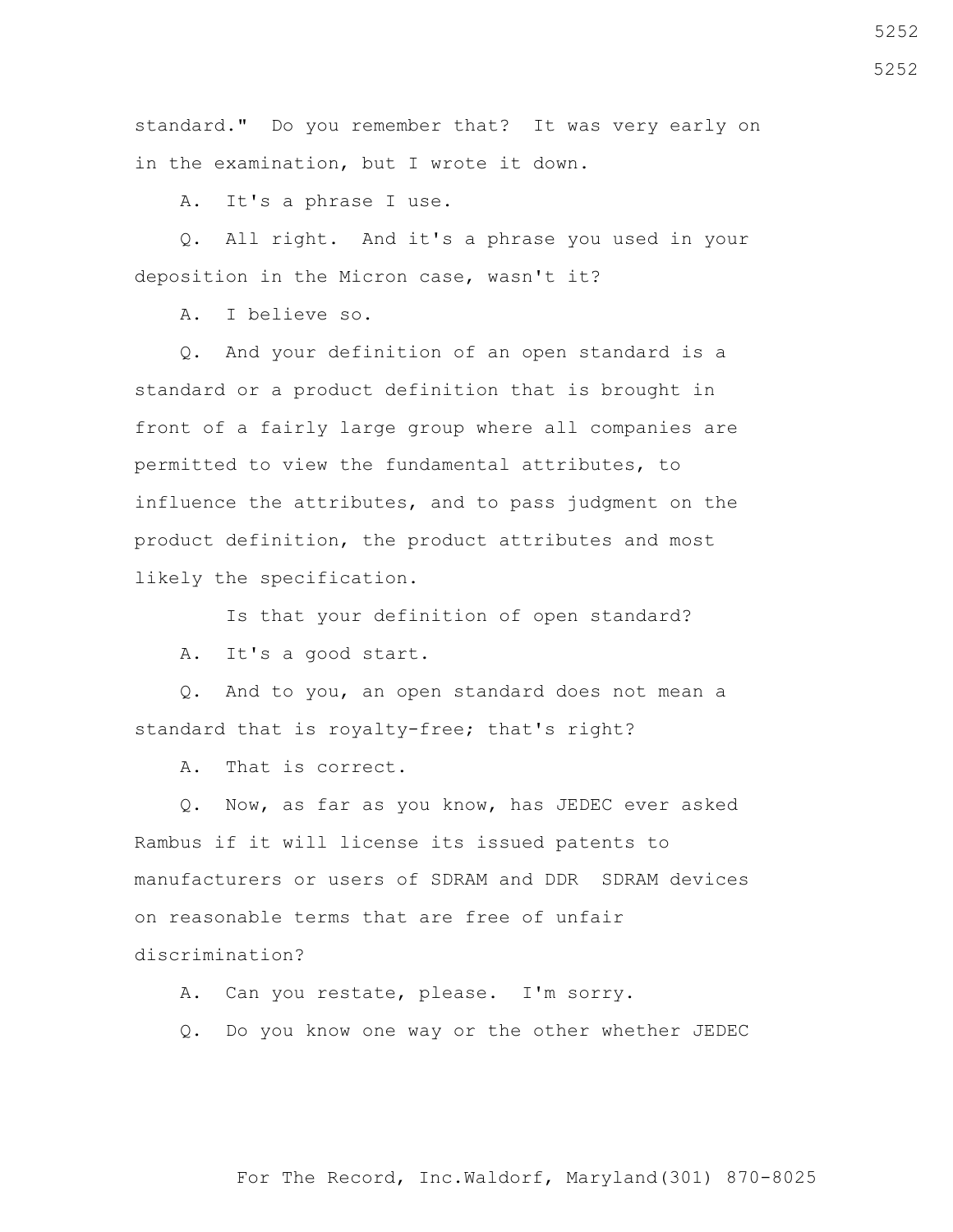has ever asked Rambus if it will license -- let me ask it this way.

Let me ask it this way.

 At some point you learned that Rambus had announced that it had patents that covered in its view JEDEC-compliant SDRAM and DDR SDRAM devices; correct.

A. Yes.

 Q. And after that time you've continued to go to JEDEC meetings; correct?

A. Yes.

 Q. And you've continued to get communications by e-mail relating to JEDEC business; correct?

A. Yes.

 Q. Since the time you first learned that Rambus was making these assertions, have you ever learned that JEDEC has, since that time, asked Rambus if it will license its issued patents to manufacturers or users of SDRAM or DDR SDRAM devices on reasonable terms that are free of unfair discrimination?

 A. I don't recall any discussion of that nature, any request of that nature.

 Q. At any JEDEC meeting since 1999 , has anyone ever asked the question in a meeting, Should we ask Rambus if they will give us a RAND letter?

A. I don't believe so.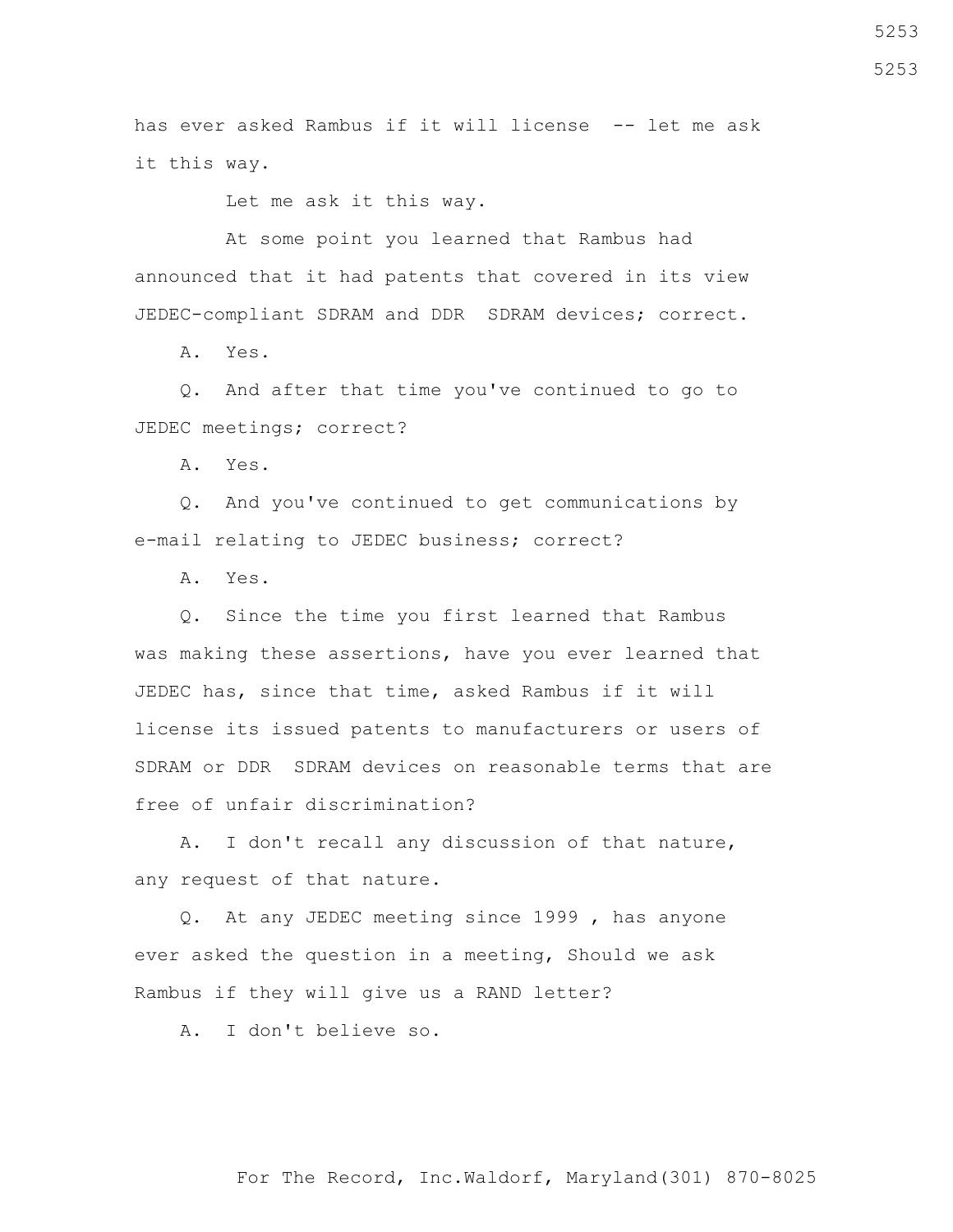Q. You've never asked that question at a JEDEC meeting, have you?

A. I would have no reason to ask that question.

 Q. Well, let me look -- if I could approach, Your Honor?

JUDGE McGUIRE: Yes.

BY MR. PERRY:

 Q. Let's look back at this quad CAS chart that's going to be the next DX number.

JUDGE McGUIRE: DX what?

MR. PERRY: It's going to be 61.

 JUDGE McGUIRE: Just so we'll have it for the record.

 MR. PERRY: It's going to be DX-61, Your Honor, and I'll sticker it as soon as I stop talking so the reporter can give me a sticker.

 **(DX Exhibit Number 61 was marked for identification.)**

BY MR. PERRY:

Q. DX-61 is the quad CAS chart.

 So you don't know if what's described as step 7, the RAND letter, would be issued in this case, you just don't know one way or the other; is that right?

A. JEDEC or -- rambus isn't in JEDEC. TI was.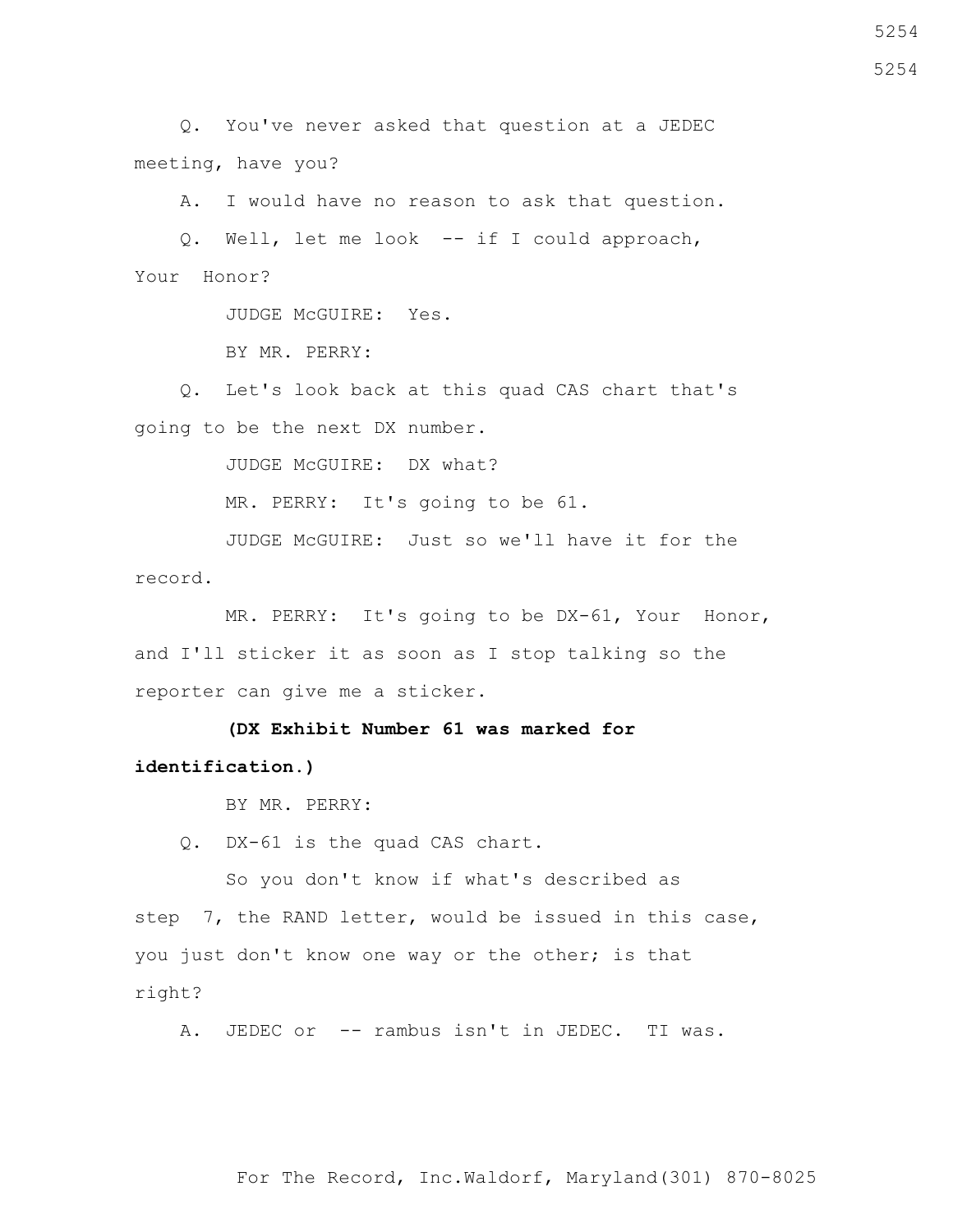Q. Is it your understanding that JEDEC only asks for letters of reasonable -- assurances of reasonable and nondiscriminatory licensing from its own members?

 A. I don't believe that JEDEC approaches companies that are not in JEDEC, but I don't know the total policy, so I may not be the best person to ask.

 Q. Well, let's go back to your definition of an open standard.

 We talked about a large group of companies that are allowed to influence and pass judgment on product definition and product attributes; right?

A. Yes.

 Q. And you would use JEDEC as an example of that; right?

A. Yes.

Q. But AMI-2 is different, isn't it?

A. Yes.

 Q. You've been involved in AMI-2 on behalf of IBM; correct?

A. Yes.

 JUDGE McGUIRE: All right. Now, just again so I'm clear, tell me again what AMI-2 is for the record.

MR. PERRY: I'll ask Mr. --

 JUDGE McGUIRE: All right. Mr. Kellogg, just give me a very short --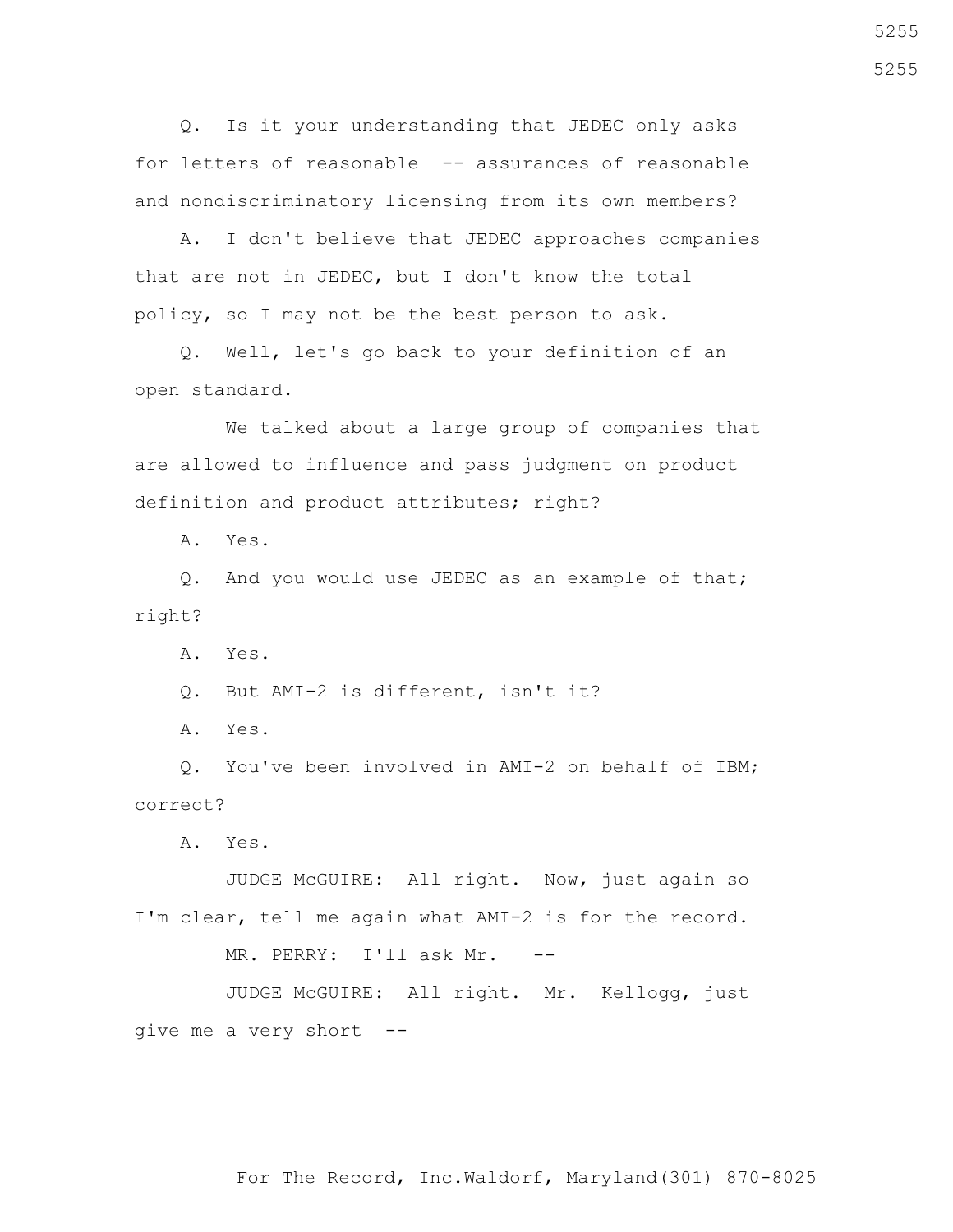THE WITNESS: I believe AMI-2 stands for Advanced Memories International, Incorporated, and it's incorporated -- I'm not sure the legal structure.

BY MR. PERRY:

 Q. You understand that to be a successor to SLDRAM, Inc.?

 Well, there's been testimony in the record from Mr. Rhoden that this is the organization that he is the president of that was the corporate successor to SLDRAM, Inc., which was the successor to SyncLink, and that AMI-2 holds patents as well as various meetings.

 JUDGE McGUIRE: Mr. Oliver, do we agree with that essentially?

 MR. OLIVER: I think the testimony of Mr. Rhoden should go to that, but I think that we can --

 JUDGE McGUIRE: It's just for my edification. It's not argument or anything like that.

 MR. OLIVER: Yes, I think I can accept that representation for purposes of our discussion today.

> JUDGE McGUIRE: All right. Thank you. BY MR. PERRY:

 Q. And you attended some meetings of AMI-2; right?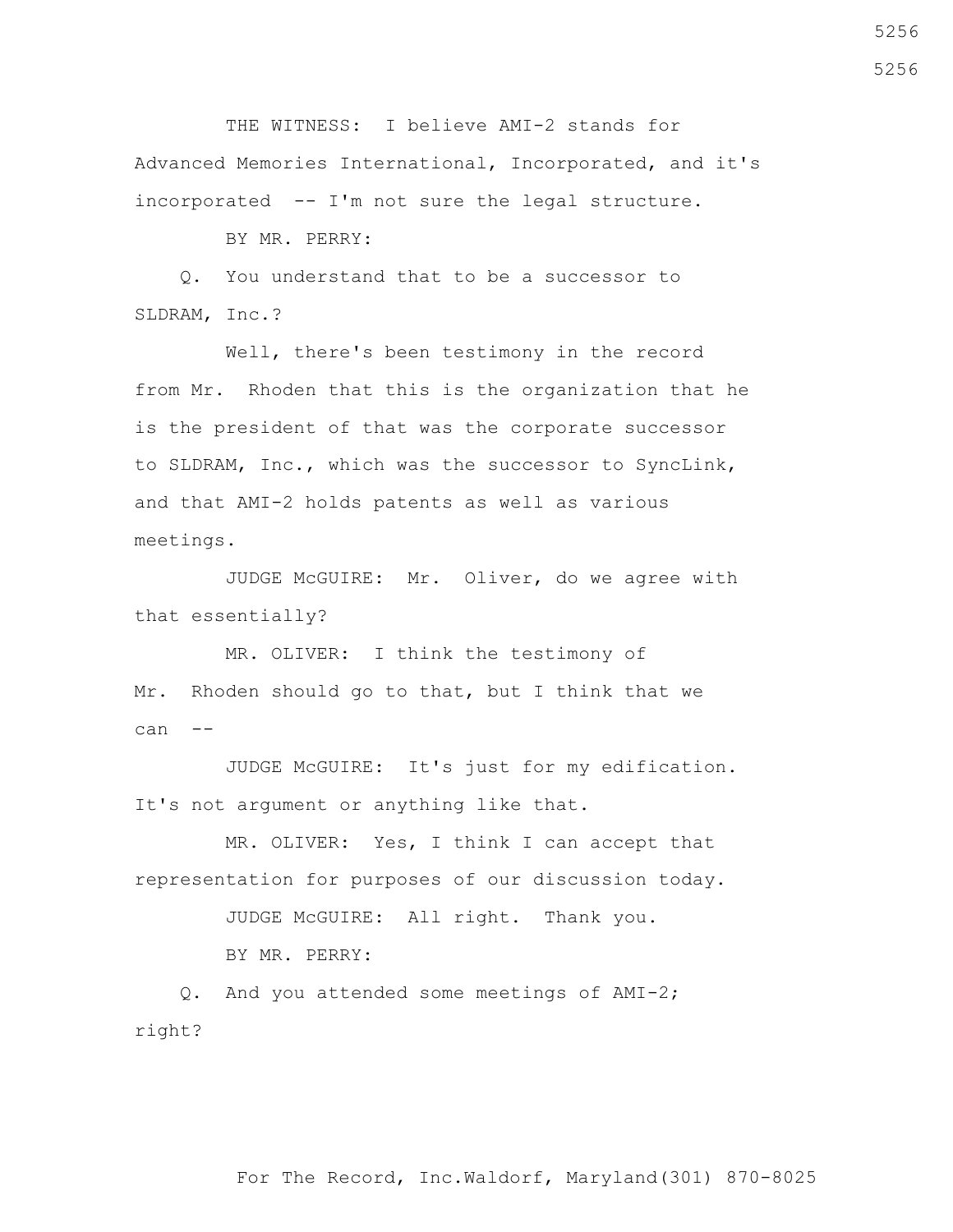A. Via phone, yes.

 Q. You were on the telephone when you understood there were people in a room and it was an AMI-2 meeting; correct?

A. That is correct.

 Q. And from time to time you got communications from AMI-2; right?

A. That is correct.

 Q. And you understood you were receiving those on behalf of IBM?

A. That is correct.

 Q. And I'll represent to you that there's been testimony in this case by AMI-2's president Mr. Rhoden that the board of directors of AMI-2 is and has been comprised entirely of memory manufacturers.

Do you have any reason to dispute that?

A. I don't believe so, no.

 Q. And isn't it your understanding that AMI-2 has been effective in getting DRAM manufacturers to resolve significant conflicts that were keeping JEDEC standards from being closed?

 A. I believe that's one of the things AMI-2 was doing.

 Q. And isn't it your understanding that IBM had repeatedly used AMI-2 to get closure on DDR-related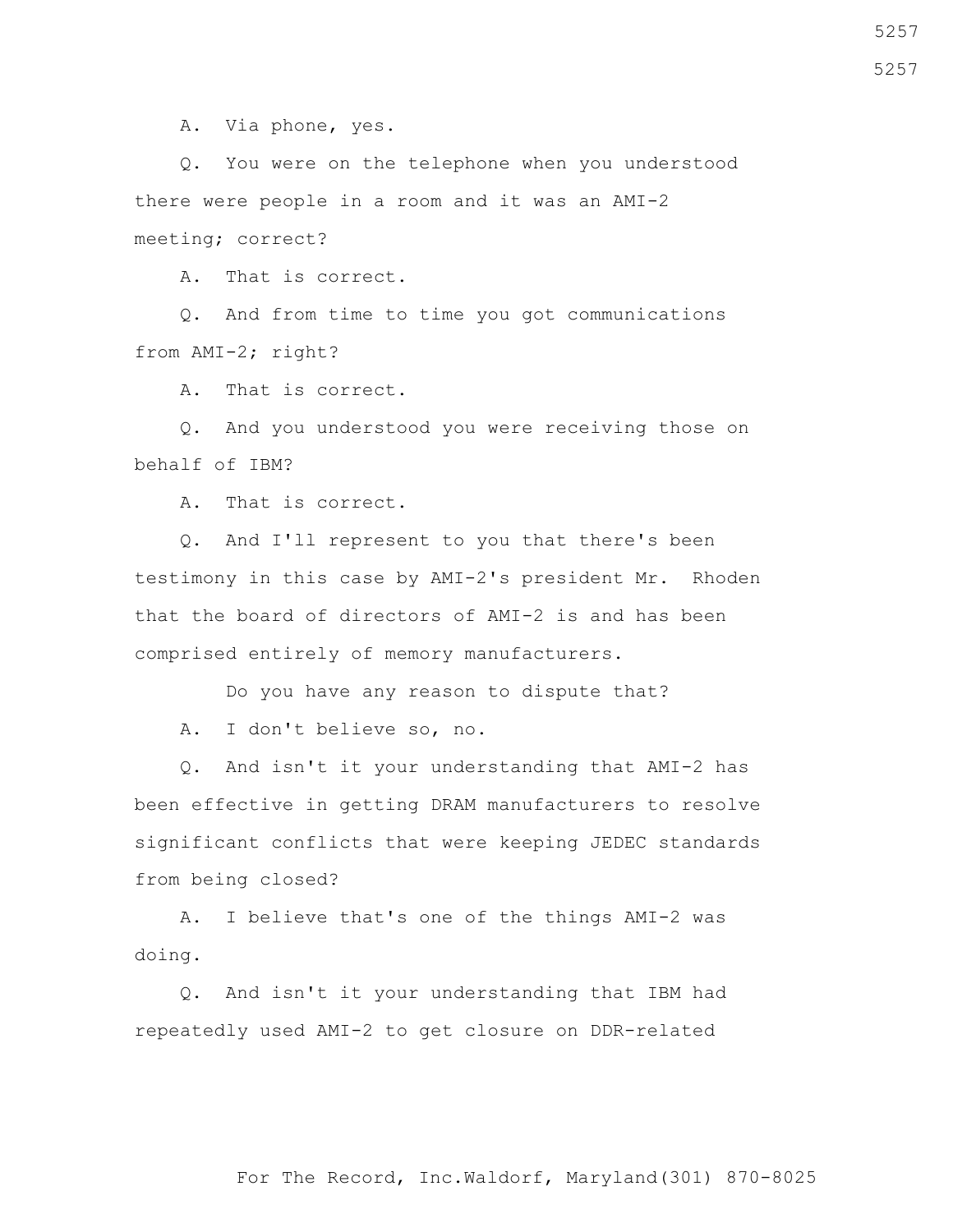issues where different suppliers had taken different positions? Isn't that true?

A. I believe I've stated that, yes.

Q. Well, let's look at RX-1774.

 May I? JUDGE McGUIRE: Yes. BY MR. PERRY:

 Q. Now, this is a string of e-mails. I'm just going to ask you about the one you wrote which starts on page 2 of the exhibit and goes over onto page 3. Take your time to read it.

## **(Pause in the proceedings.)**

A. I am comfortable with the basics.

 Q. Okay. Now, can you describe for me generally what led you to write this e-mail in March 2001 on the subject of AMI-2 membership dues?

A. Yes.

Q. Go ahead.

 A. We had received a bill from AMI-2 for the upcoming year.

 Q. And were you making some suggestions about whether or not IBM should renew its membership?

A. Yes.

 Q. And in the first paragraph, you say you were going to provide some additional insight for those less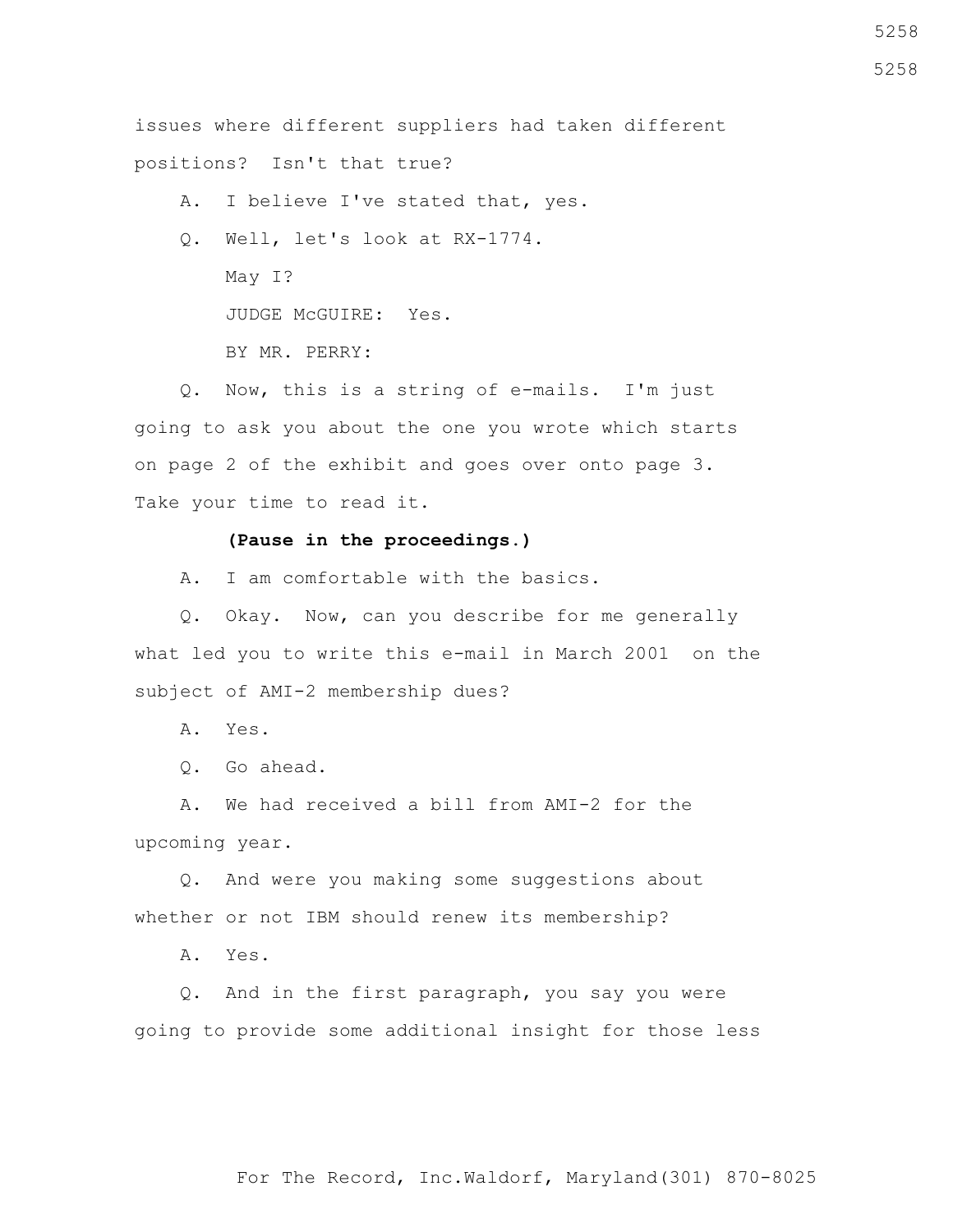familiar with AMI-2; right?

A. Yes.

 Q. And you were sending this to a group of about ten other IBM people; right?

A. Yes.

 Q. And you say it's a, AMI-2, in the second paragraph -- in the second paragraph you say -- let's pull that up if we could.

 You say, "AMI-2 is a marketing/technical consortium."

Do you see that.

A. Yes, I do.

 Q. And in the third sentence it says, "My personal opinion is that AMI-2 has been very effective in promoting DDR-I by working closely with all major chipset vendors to gain their support for the technology when the DDR/Rambus debate was in full swing."

Do you see that.

A. Yes.

 Q. And that was a true statement at the time you made it; right?

A. That statement is true in my opinion, yes.

 Q. Then you say, "In addition, they have heavy lobbied system board manufacturers to support and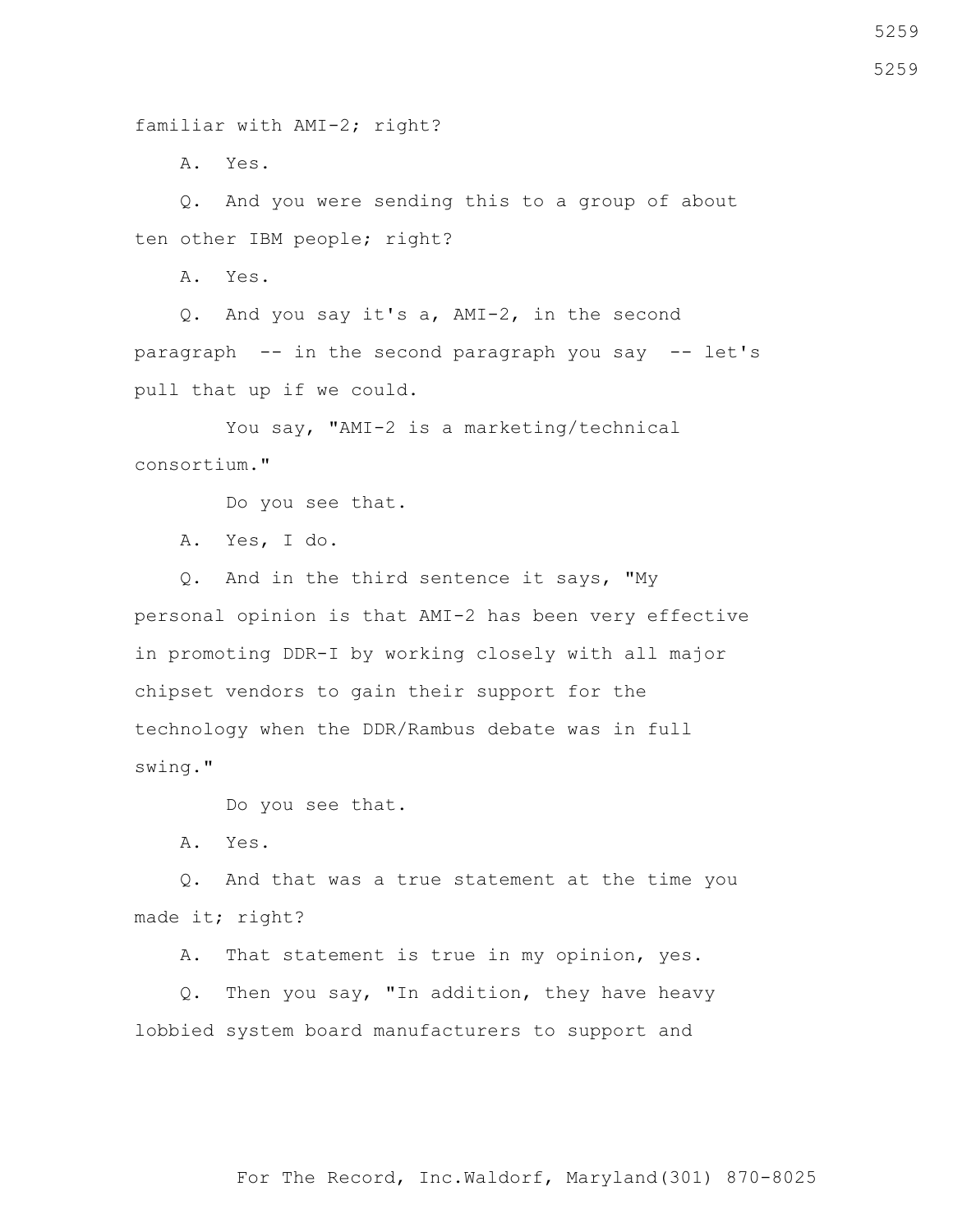introduce DDR."

Do you see that.

A. Yes, I do.

 Q. What did you did you mean there by "system board manufacturers"?

 A. These would be companies, for example, in Taiwan that made or designed and manufactured system boards for PCs.

 Q. And AMI-2 was as a group lobbying the Taiwanese motherboard manufacturers; is that what you're talking about here?

 A. Taiwanese would be certainly one of the manufacturing groups they would discuss with.

Q. And then you say -- i'm sorry. Were you done?

 Then you say, "We (IBM Microelectronics) have taken regular advantage of AMI-2 to get closure on many DDR device and DIMM spec issues when different suppliers had taken firm/opposing positions."

Do you see that.

A. Yes, I do.

 Q. And you believed that to be a true statement at the time?

 A. Yes. When considered in the context of the word "lobbied."

Q. Did you ever hear of an organization or a group

For The Record, Inc.Waldorf, Maryland(301) 870-8025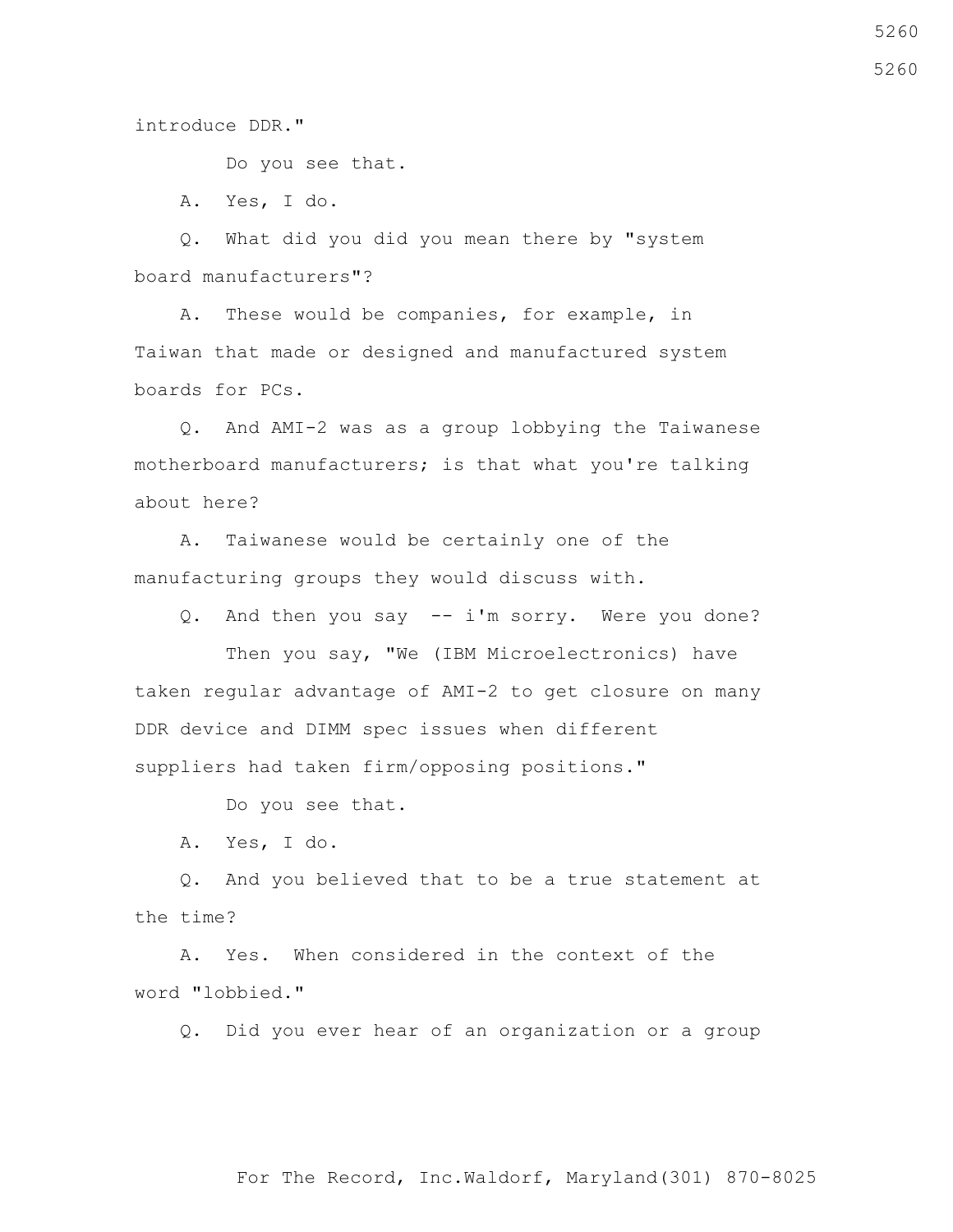called M14?

A. Yes.

 Q. And did you understand the M to stand for manufacturers?

A. Maybe at one time.

 Q. And the 14 to refer to the number of members of the organization; is that what you understood?

 A. I know the number increased over time, so I believe that's the case.

 Q. And was it your understanding that M14 merged into AMI-2?

A. Evolved into AMI-2, yes, in some form.

 Q. Well, let's look at RX-1390, but don't throw that one away; we'll come back to it.

> May I? JUDGE McGUIRE: Yes. BY MR. PERRY:

 Q. Is this a memo you received from someone named Mr. Patel?

A. Yes.

Q. It's an e-mail?

A. Yes.

 Q. And he says that he had attended an M14 meeting at Hyundai in San Jose. Do you see that?

A. Yes, I do.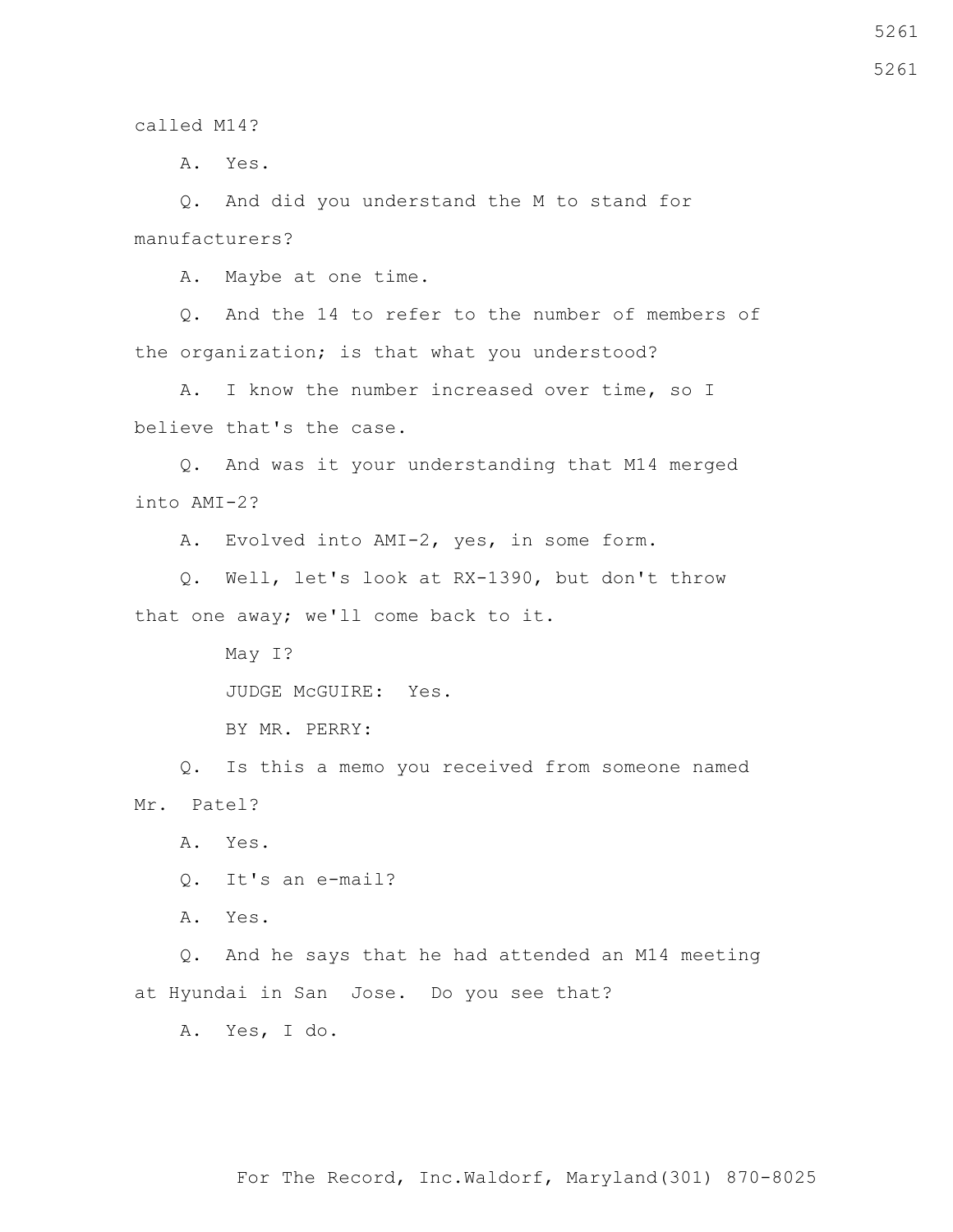Q. And he was representing, he says, IMD and MT&Q.

What were those acronyms for at IBM?

 A. IMD refers to IBM Microelectronics Division and MT&Q is memory, technology and qualification.

 Q. And you were in the IMD area at the time, weren't you?

A. That's correct.

Q. Did Mr. Patel report to you in some way?

A. No. Sam was in the MT&Q organization.

 Q. Okay. Now, if you'll look down to the bottom of this page, there's something labeled "customers." Do you see that?

A. Yes.

 Q. It says, "To be more effective as a group, few question came up as how should the group proceed to influence customers such as Compaq and Dell."

Do you see that.

A. Yes, I do.

 Q. Now, in this time period, where did Compaq and Dell fit in to the DRAM manufacturing/user universe? Were they purchasers of DRAMs, manufacturers of DRAMs, chipset manufacturers? Where do they fit in?

A. Predominantly in regard to purchasers.

Q. And they were buyers of DRAMs; right?

For The Record, Inc.Waldorf, Maryland(301) 870-8025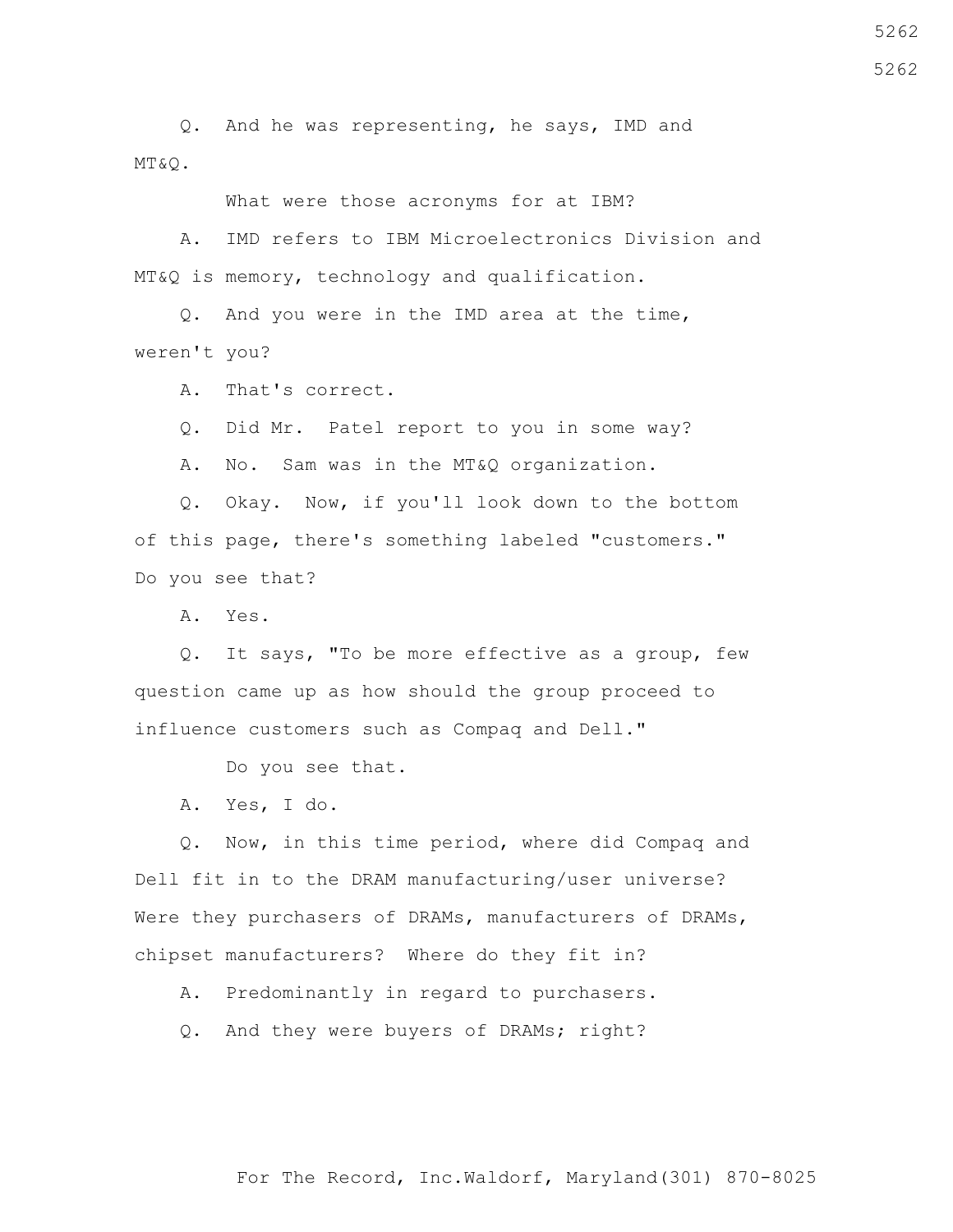A. Correct.

Q. What did they do with them?

 A. These two companies were predominantly involved in the design and manufacturing of personal computers.

 Q. And was it your recollection -- is it your recollection that at the time in early 1999 there was a competitive struggle going on between Rambus and the manufacturers of DDR SDRAM and SDRAM for purchasers from Compaq and Dell?

Strike that. It's a terrible question.

 Did you understand in 1999 that Compaq and Dell were trying to make a decision about whether to go with DDR SDRAM or Rambus?

A. My recollection --

 MR. OLIVER: Objection, Your Honor. Lack of foundation.

JUDGE McGUIRE: Sustained.

BY MR. PERRY:

 Q. It was one of your jobs to know what your customers wanted with respect to what flavor of DRAM they were going to be using, wasn't it?

A. Yes.

 Q. And you stayed up with what company was using which kind of DRAM -- didn't you stay up with that?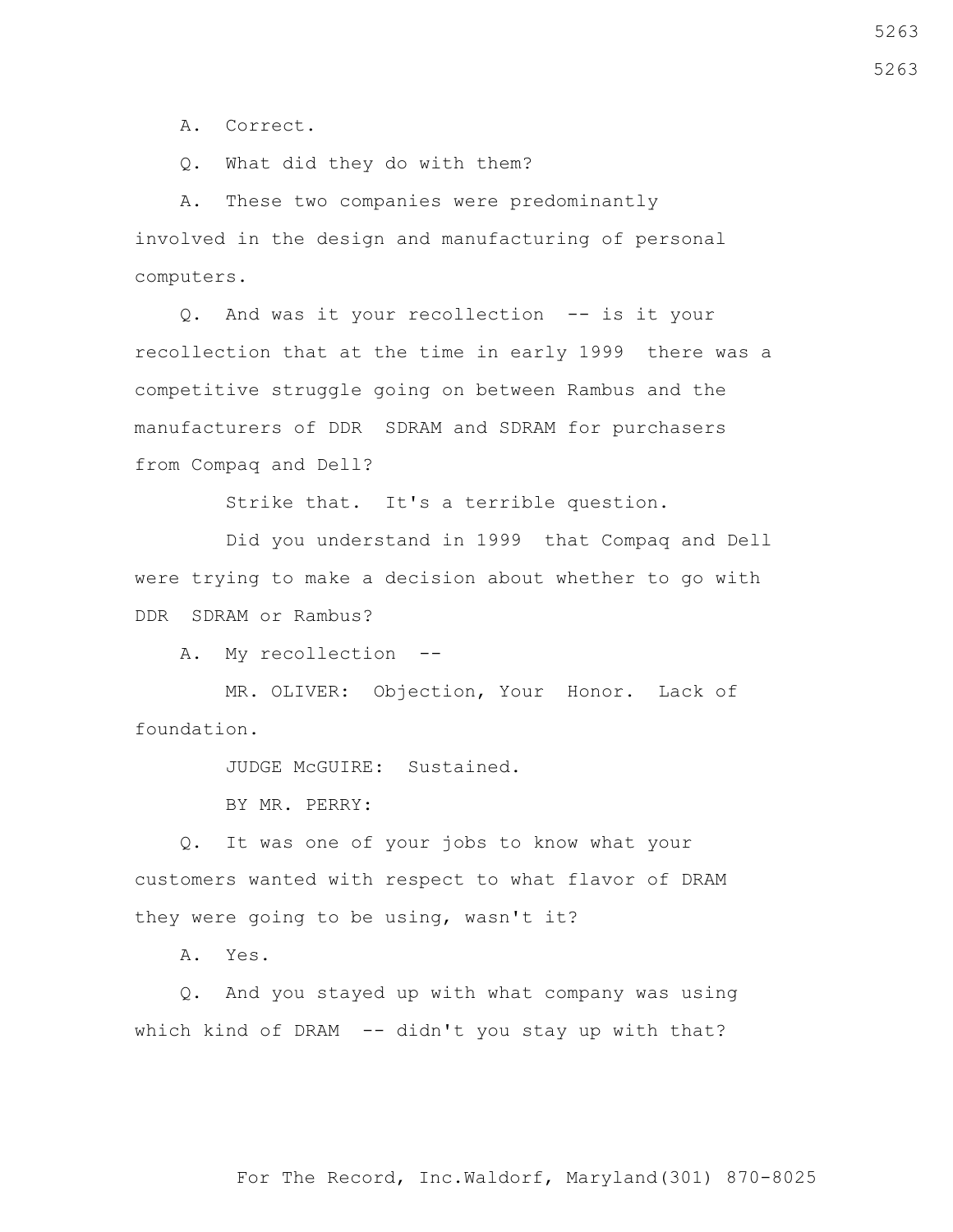A. I met with these companies and had an idea of what their product plans were.

 Q. And in fact you had said in your March 2001 e-mail that AMI-2 had been very effective in promoting DDR-I to gain support for the technology when the DDR/Rambus debate was in full swing.

> What did you mean by "the DDR/Rambus debate"? Let me ask it this way.

 Did you mean by that which way the industry was going to go, DDR or Rambus?

 A. The debate that was going on in the industry was in regard to whether or not the industry would see sizeable Rambus volumes or sizeable DDR volumes over time. That's kind of the debate, which way would the demand go.

 Q. Was it your understanding that one of the things AMI-2 was doing is organizing groups of manufacturers to go visit purchasers of DRAMs to try to lobby them to go with DDR?

A. Yes.

 Q. Now, if you look on the second page of Mr. Patel's March 1999 e-mail, down at the bottom it says "DDR benchmarking."

Do you see that.

A. Yes.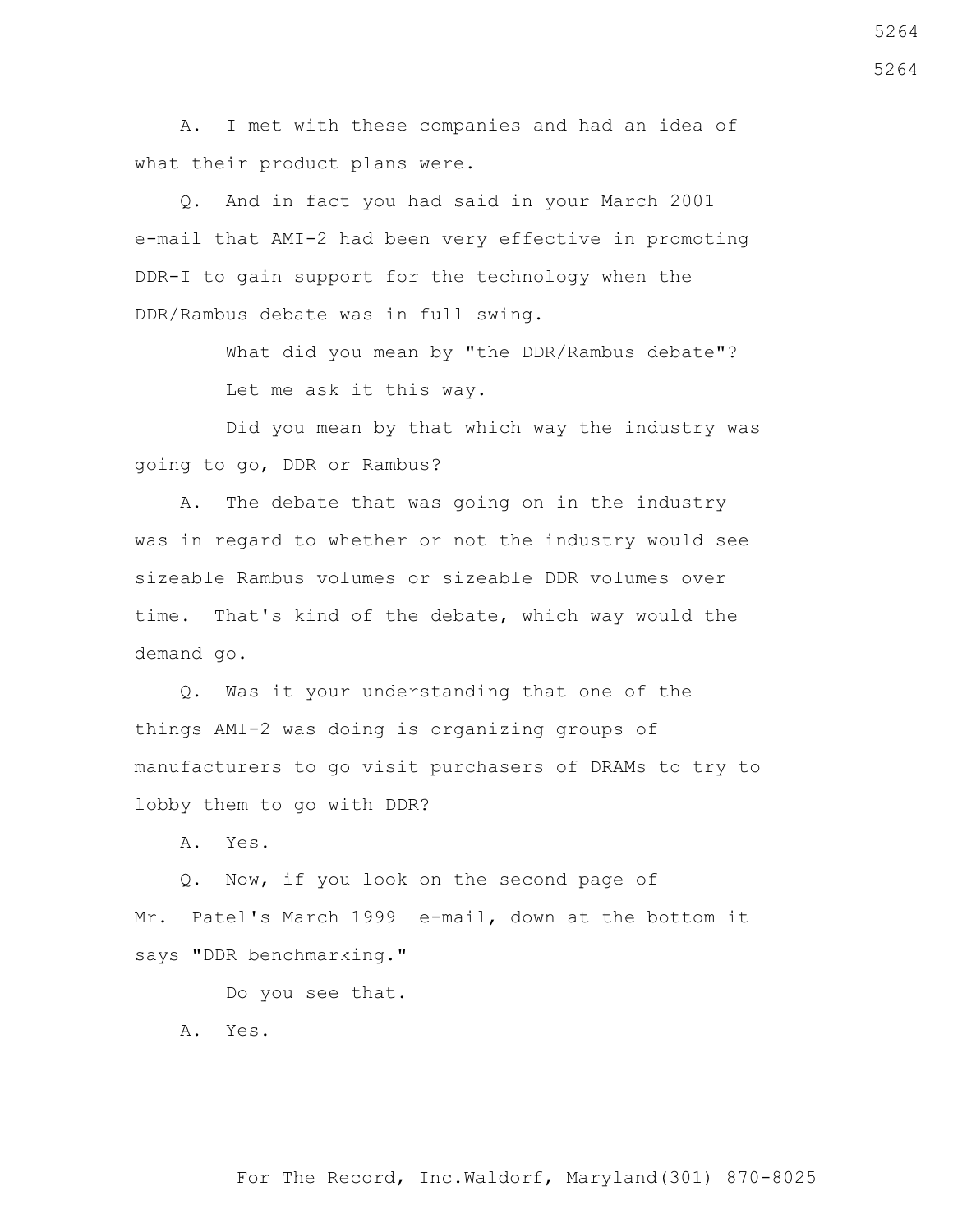Q. And I'm sorry. I didn't establish who was at this meeting, at least according to the memo.

 Let's go back to the first page and pull up the list of attendees in Mr. Patel's e-mail.

 Let's -- if you could help me, as you understand, which ones of these companies manufactured DRAM at the time.

Toshiba yes.

A. Yes.

 Toshiba yes. Micron yes. Siemens yes. Hitachi yes. Hyundai yes. Mitsubishi yes. LG yes. Samsung yes. And IBM, although Sam didn't work for IBM Microelectronics.

Q. But IBM yes?

A. We did that, yes.

 Q. Now, going back to the second page of the e-mail, and looking down at the bottom under DDR benchmarking, do you see that?

A. Yes, I do.

 Q. Is that a phrase commonly known, "benchmarking"? What does that mean to you?

 A. Benchmarking normally is related to performance; however, it can also relate to cost performance.

Q. Well, this says, "It was obvious among the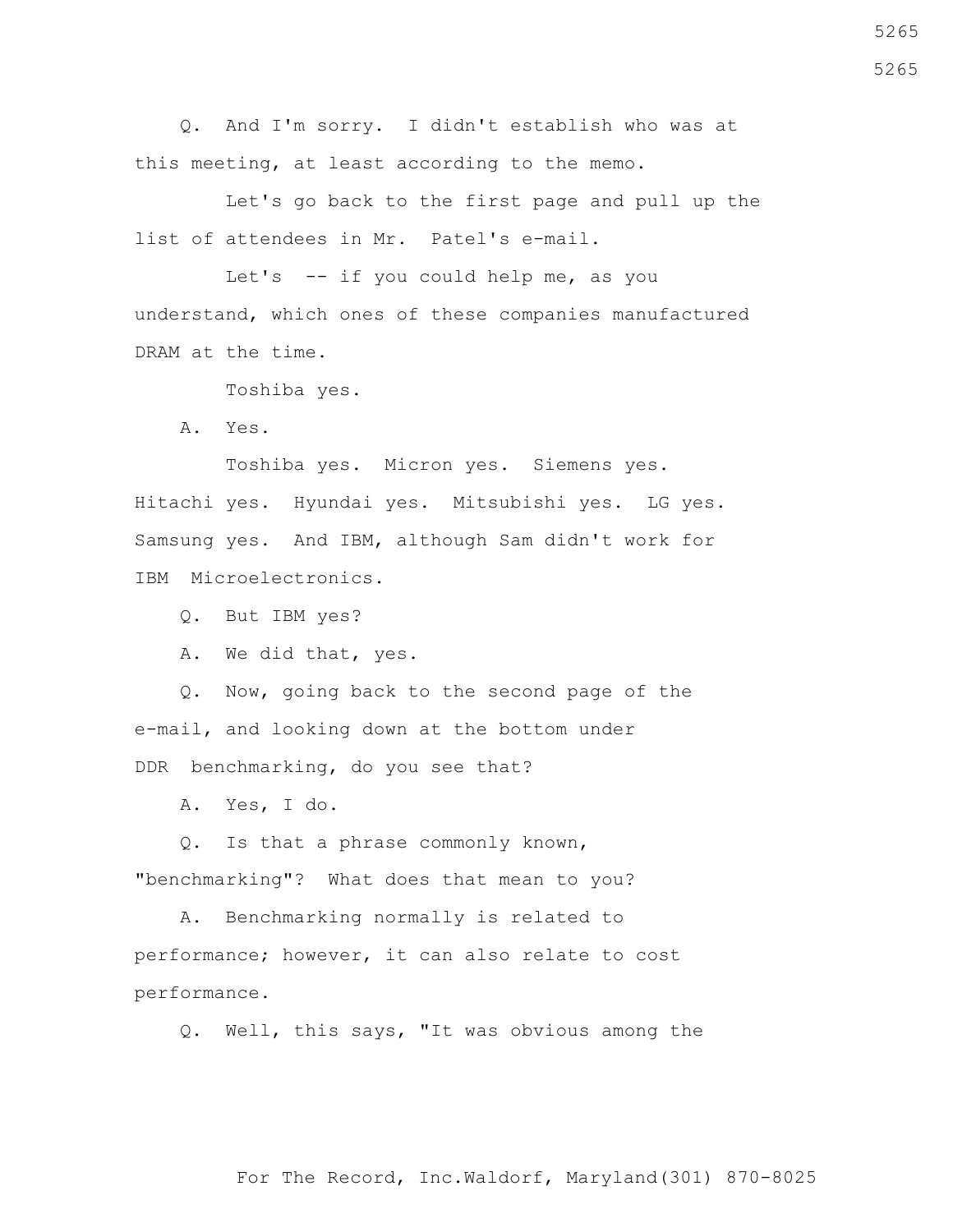group that some sort of benchmarking needs to be done for DDR SDRAM."

Do you see that.

A. Yes, I do.

 Q. "After some discussion, a decision was made that benchmarking should be focused on the following items," and the first item listed is price, cost and availability.

 Now, when you got this e-mail, back in March of 1999 , did you have any idea about why a group of competitors would be doing benchmarking on price and cost of DDR SDRAM?

A. Not price.

 Q. Did you have an understanding about why they would do benchmarking on their costs?

A. Yes.

 Q. And what is your understanding of what it would mean for a group of competitors to do benchmarking on their costs?

 A. It wasn't at this meeting. In JEDEC when we talked about costs, we talked about generally cost in the form of die size or sometimes we would talk about whether it's a 5 or 10 percent cost uplift to test a function, such as multiple CAS.

Q. And by "benchmarking" you would understand that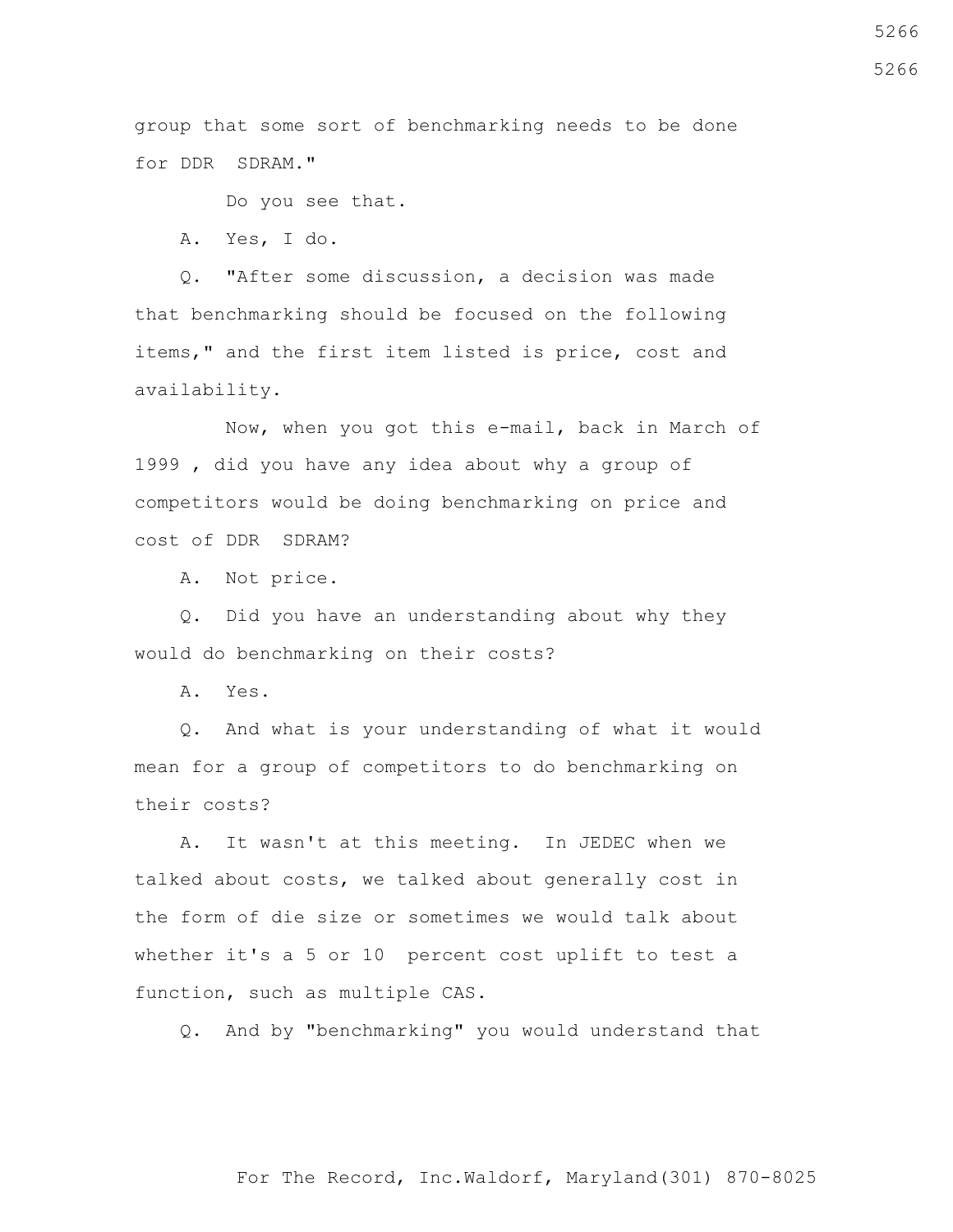each of these competitors would provide their own information about its own costs and then they would put it on a chart in some way?

 A. No. And at least in the JEDEC context, when we talked about costs, they were vague generalities about is it 1 percent, 3 percent. It was just to give us an idea if it's small or big.

Q. But this M14 meeting wasn't a JEDEC meeting?

A. No. And I wasn't present.

 Q. But you do know that M14 was not a JEDEC body, you do know that?

A. Yes, I did.

Q. And AMI-2 is not a JEDEC body; right?

A. Yes.

 Q. Even though the president of AMI-2 is the chairman of the board of JEDEC, that doesn't make it a JEDEC body, does it?

A. That's correct.

 Q. And AMI-2, do you know if it had any rules about what you could or couldn't talk about at AMI-2 meetings?

 Did you ever see any rules? Let's start there.

 A. I don't believe I saw the AMI rules. They may have been available to me.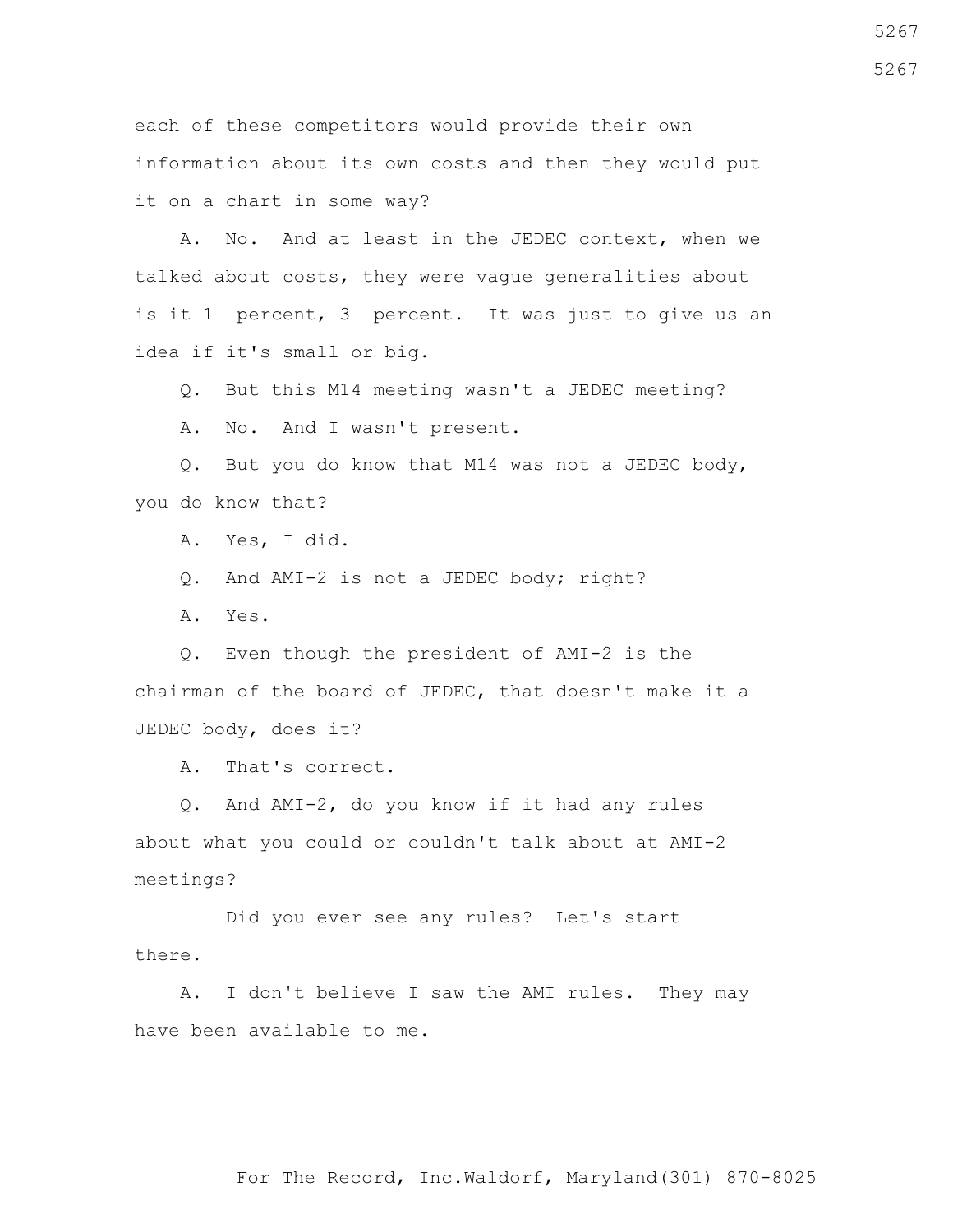Q. Now, if you'll look on the next page, the last page of Sam Patel's e-mail, do you see where it says "action item to all memory vendors"?

A. Yes, I do.

 Q. And then it says: "Provide preliminary volume projections relative to PC100 parts, PC133 parts, DDR SDRAM parts and RDRAM parts to Desi Rhoden. Desi would like to see this on quarterly basis until year 2000."

Do you see that.

A. Yes, I do.

 Q. Did you do anything in response to this action item?

 A. My recollection is that IBM provided very high-level data similar to what we provided to Dataquest and other organizations that compile such trend data.

 Q. Did you do anything in response to this action item?

 A. The action item was not on me. I do remember the discussion.

 Q. And do you know whether or not Mr. Rhoden took any steps to prevent those figures from being provided to the other memory manufacturers?

A. I have no insight on the outcome of this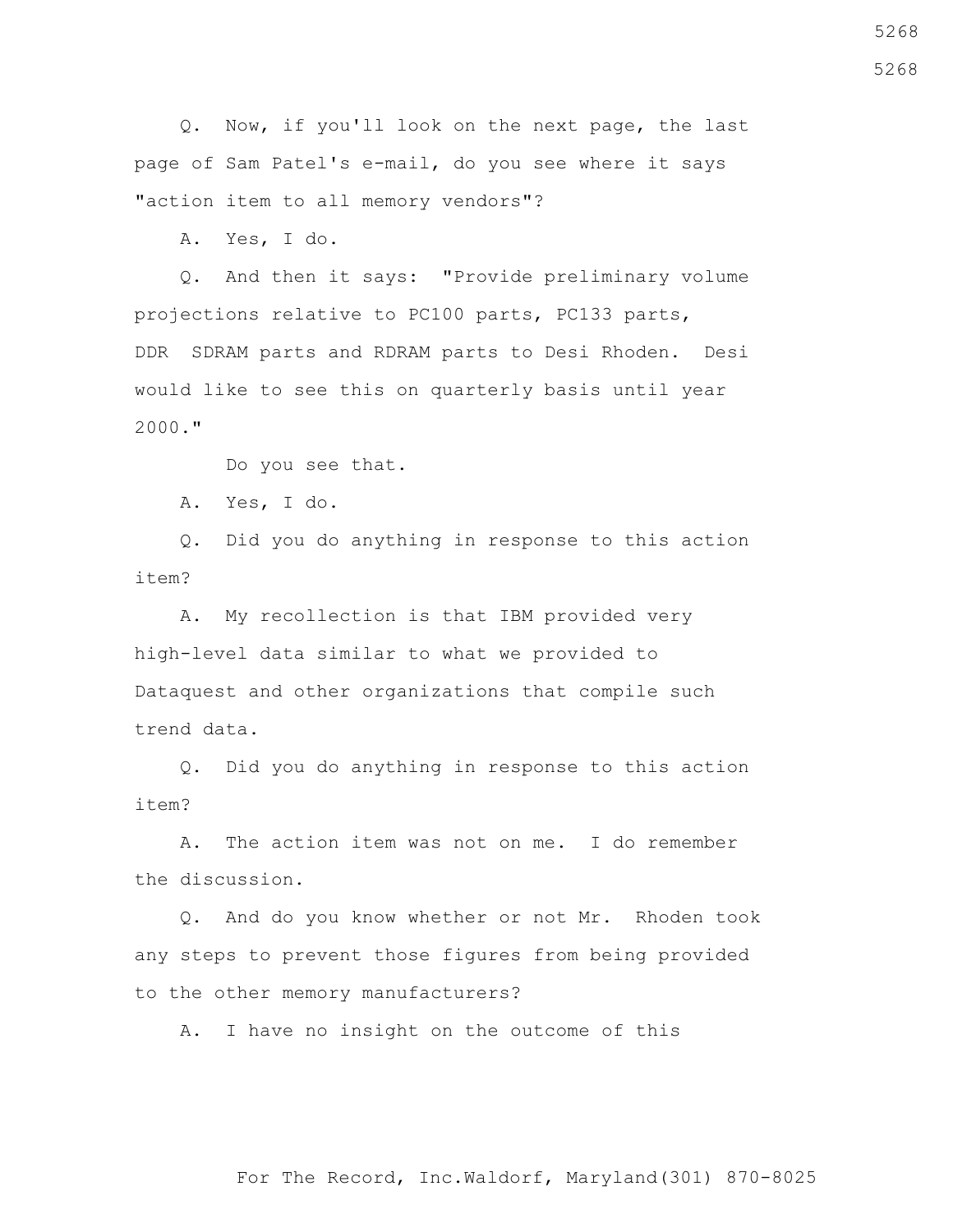activity.

 Q. Now, did you ever yourself personally meet with ALi or VIA in the company of other memory manufacturers to try to influence them to use DDR?

A. No.

Q. What is ALi?

A. I don't recall the exact name.

Q. Does that --

A. So I might make a mistake.

Q. Does that go by the name Acer, A-C-E-R?

A. Yes, they do.

Q. What is Acer, A-C-E-R?

 A. At the time I recall Acer as being a board manufacturer, among other things, again, PC board manufacturer.

Q. Motherboard?

A. Yes.

Q. In Taiwan?

A. Yes.

 Q. And is VIA also a motherboard manufacturer based in Taiwan?

A. Among other things, yes.

Q. Well --

A. Excuse me.  $I$  -- they may have made motherboards. I believe VIA is predominantly a chipset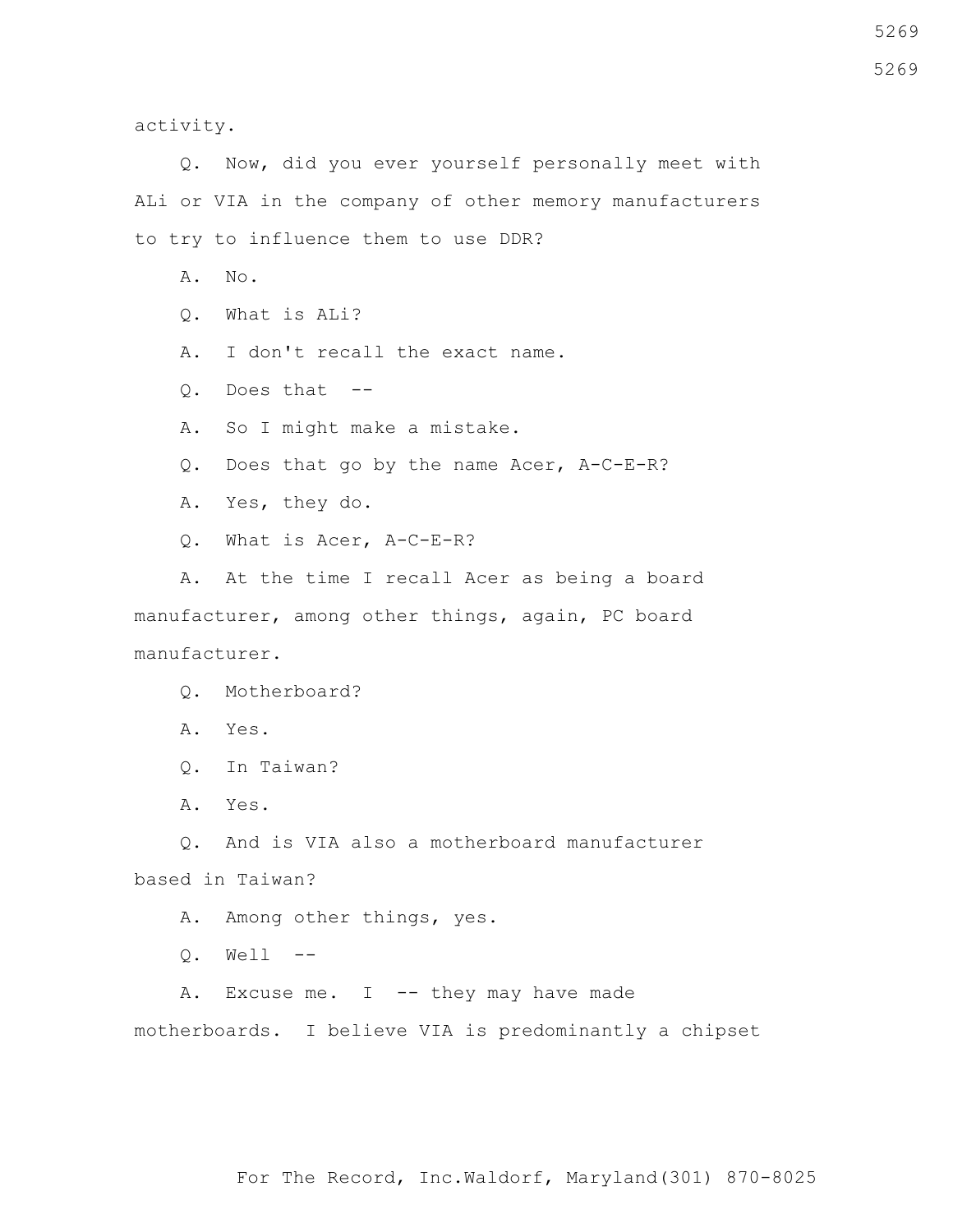manufacturer.

Q. You're right.

 Let me show you Exhibit RX-1443, which was provided to us by Toshiba and I know it's not a document you're likely to have seen before, but your name is in it, so I'm going to ask you about the reference to you.

 A. Okay. And at some point I'd like to have a few-minute break. Is that possible?

Q. This will be just a minute.

A. Oh, at some convenient --

 JUDGE McGUIRE: I was about to comment on that myself. I'm sure we'll come to a point here very shortly.

> THE WITNESS: Thank you. MR. PERRY: May I?

JUDGE McGUIRE: Yes.

## **(Pause in the proceedings.)**

BY MR. PERRY:

 Q. To speed things up, I'm not going to ask you about the entire document, if you could look at it enough to be able to tell me one way or the other whether you think you were at this meeting, and you can look in particular at the fourth full paragraph.

A. Right.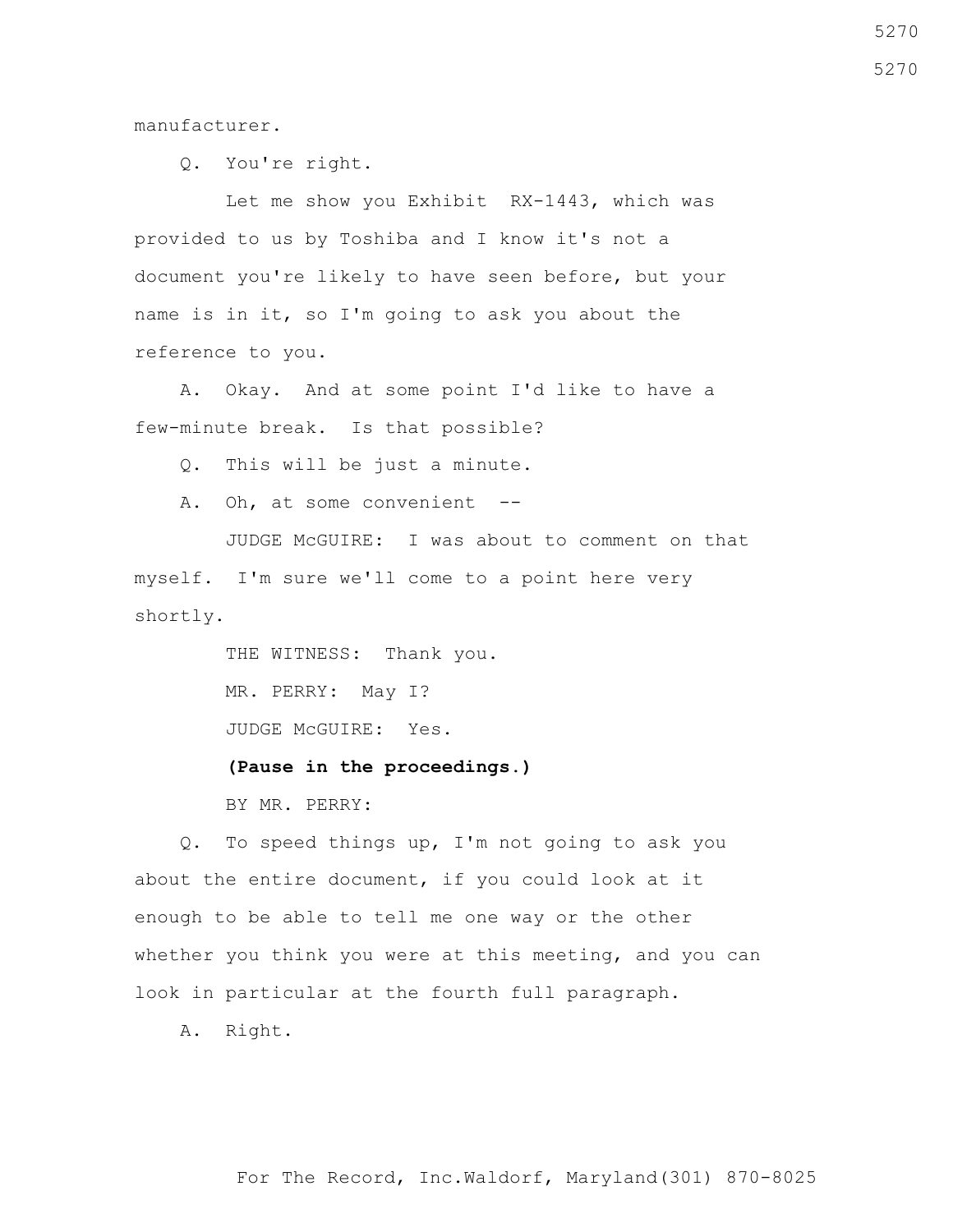Q. It's the third full paragraph I think that has your name in it.

 A. I believe I attended a portion of the meeting by phone.

 Q. Well, let me ask you some follow-up questions then.

 This says that it's an AMI-2 meeting report from April 9, 1999 from a gentleman named Doug Crane.

Are you familiar with Mr. Crane?

 A. Yes. I'm trying to remember where he worked at the time.

Q. Well, it's on Toshiba letterhead.

 Do you recall that he -- you sometimes saw him at JEDEC meetings.

A. I know he worked for Toshiba at one time, so...

Q. And do you see that it says it's to

Kevin Kilbuck? And you recognize him as a Toshiba person?

A. At that time, yes.

Q. At the time.

 And it says at least that Mr. Crane attended an AMI-2 meeting at Samsung in San Jose on April 9, 1999.

 And you believe you were present for this meeting by phone for a portion of the meeting; is that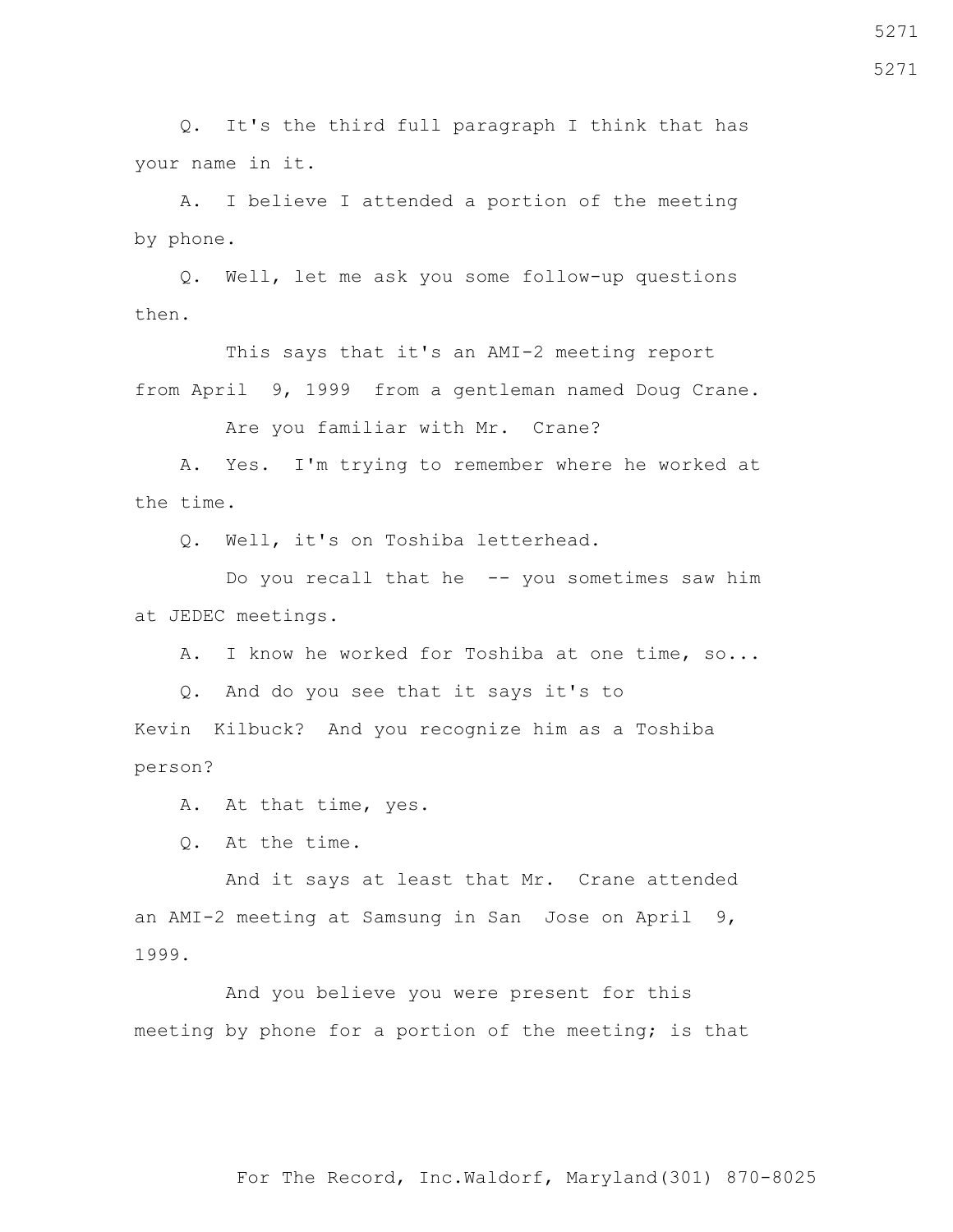right?

A. Yes. Because of the time difference.

 Q. Well, the second paragraph -- the second paragraph of text talks about a visit from ALi/Acer.

Do you see that?

A. Yes.

 Q. And it says they wanted to know whether DDR would be in the 210-pin DIMM or in the 184-pin DIMM.

Do you see that.

A. Yes, I do.

 Q. And were those two competing specifications for a memory module at the time?

A. Yes.

 Q. And you were involved in that debate over whether or not to go with the 184, the 210 or both; right?

A. Yes.

 Q. And in the paragraph that refers to you, the third paragraph, it says that you indicated you thought the problems with the 210-pin were correctable but needed to be worked; is that right?

A. Yes.

 Q. Now, the 184-pin had already been standardized at JEDEC; right?

A. At the time of this discussion, I believe,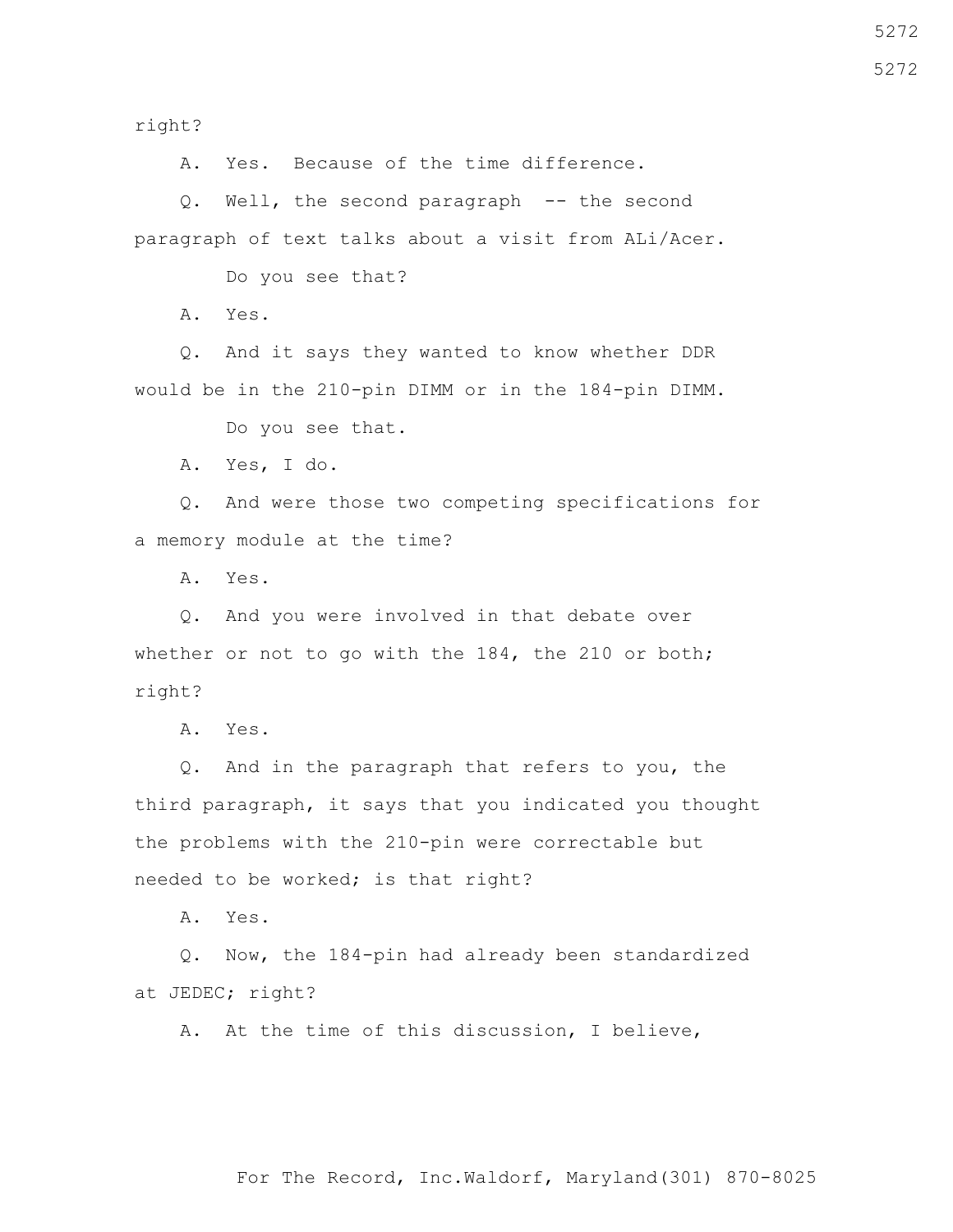although there had been balloting on possibly both, we hadn't -- we hadn't made a final determination as to which would be the DDR solution, which is why this discussion was occurring.

 Q. Well, here's my question. And then we'll take a break.

 Look at the second paragraph up from the bottom.

 It says: "After VIA stepped out, the AMI-2 discussion continued, and although Hitachi didn't think the time to market was as important, the vote to support 184-pin versus 210-pin for DDR solutions passed ten to one."

Do you see that.

A. Yes, I do.

 Q. Were you present for a vote in this group, this AMI-2 group, of which to support, the 184 or the 210?

 A. I believe I was on the phone during the time of this discussion.

Q. Did you vote?

A. I very likely did, yes.

 Q. And is this resolution of issues involving these competing modules, is that an example of what you referred to in your March 2001 e-mail as using AMI-2 to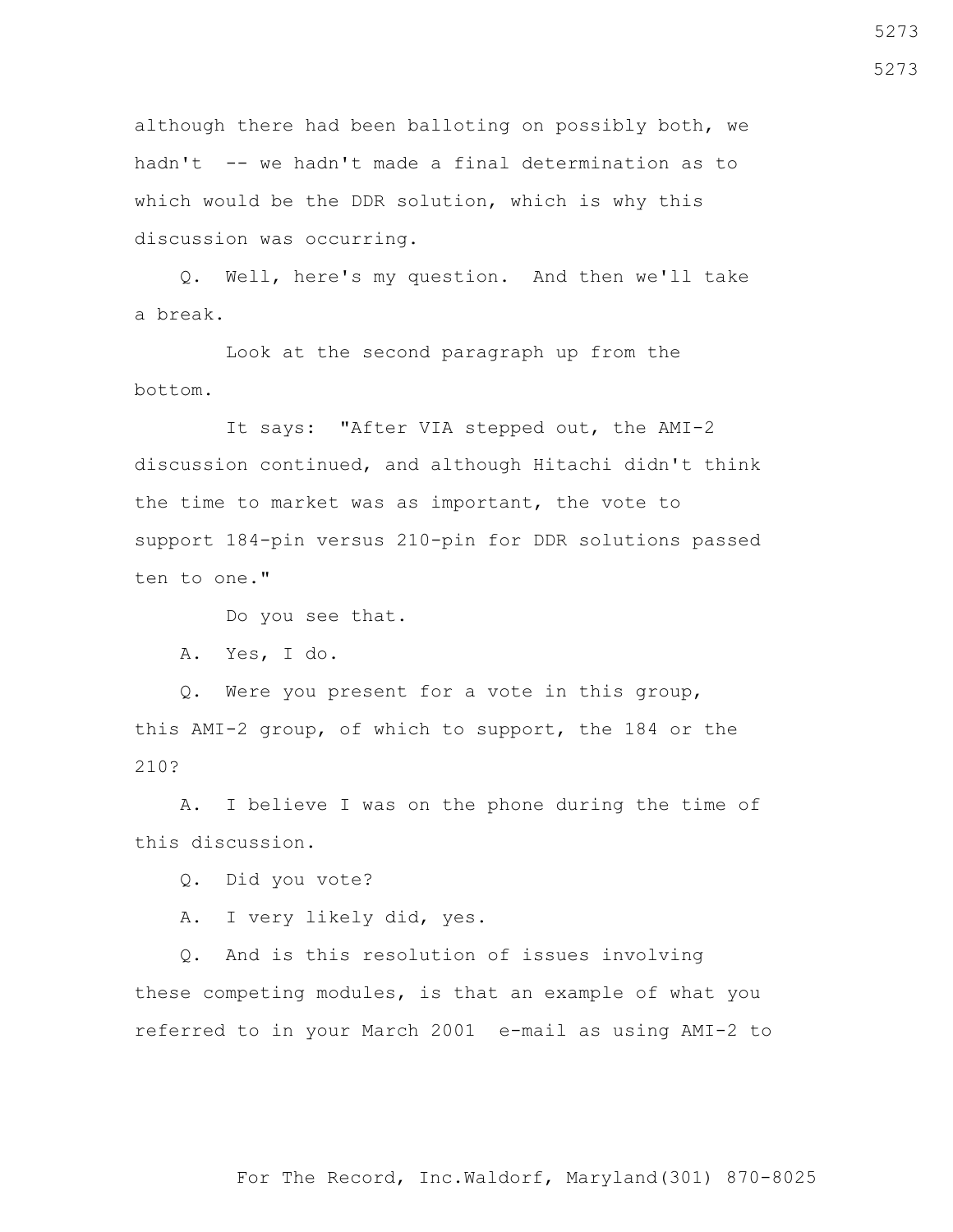get closure on JEDEC-related issues?

 A. This is an example of how we brought these requests into a forum that included companies that were not participating in JEDEC to try to get a consensus.

 Q. And then after the company that wasn't participating in JEDEC left the room, there was a vote; right?

A. I believe wasn't ALi -- aLi was not a member. I don't believe ALi was attending.

 Q. And you think ALi was in the room for the vote, Mr. Kellogg?

A. I'm just reading the notes.

Q. Okay. You don't know?

A. No, I do not.

MR. PERRY: Let's take a break.

THE WITNESS: Okay.

JUDGE McGUIRE: Let's do.

 MR. PERRY: I'm sorry, Your Honor. May we take a break?

JUDGE McGUIRE: Yes, you may.

We'll go off the record for ten minutes.

## **(Recess)**

JUDGE McGUIRE: Mr. Perry, you may proceed.

MR. PERRY: Thank you.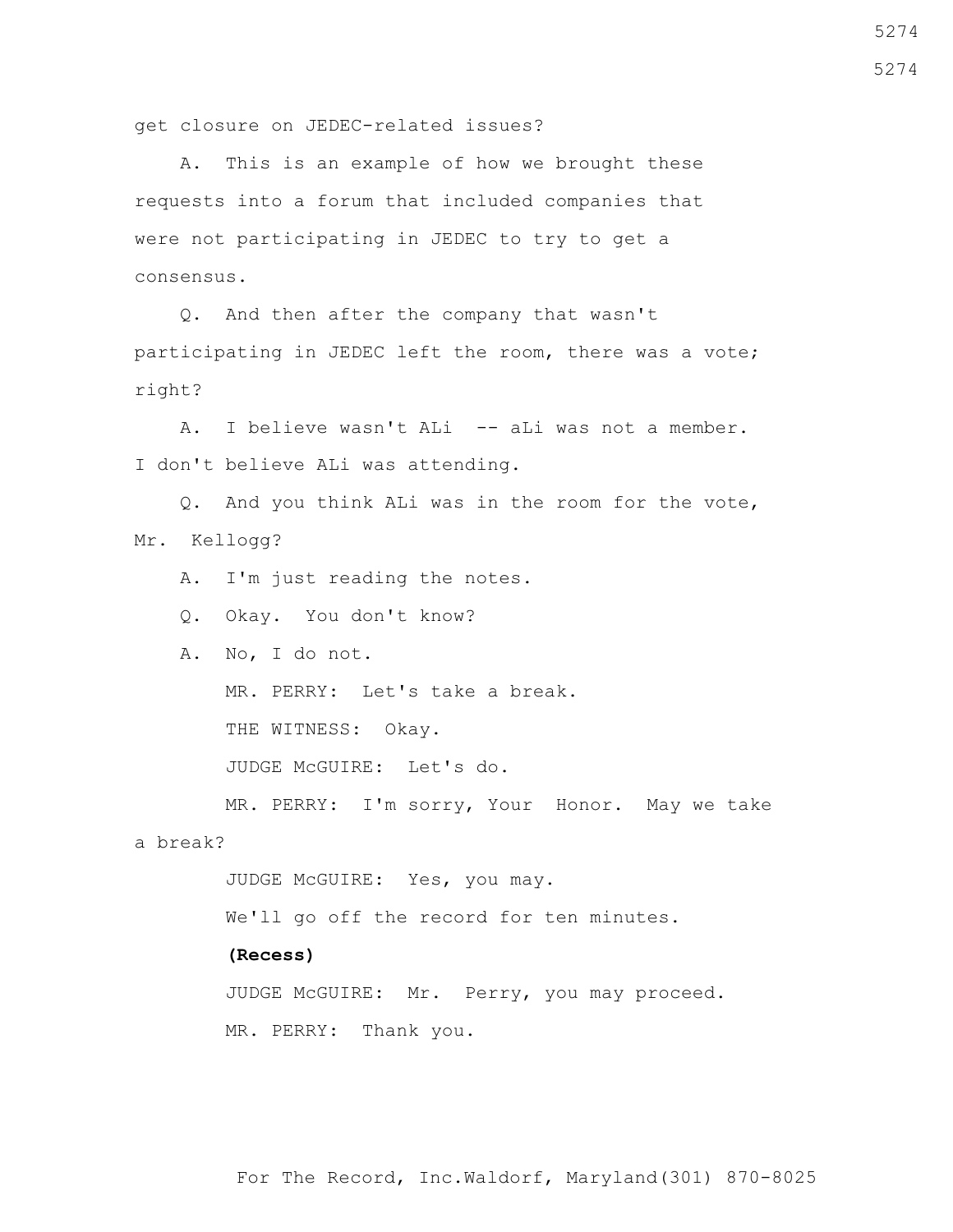BY MR. PERRY:

Q. Mr. Kellogg, are you ready to go?

A. Yes. Thank you.

Q. No. Thank you.

 I had one more question about these charts that Mr. Oliver used. I think it's DX-57, 58, 59 and 60 that he put up there this morning, if I could approach, Your Honor.

 On this first one that's DX-57 entitled JEDEC Options: Burst Length, do you know one way or the other whether or not the alternatives listed here would, if they had been adopted, be covered by any patents?

 A. We're using the programmable, so if patents existed within JEDEC by JEDEC members, we would know that. By outside, I don't know that I would know that.

 Q. Okay. I'm asking really about the alternatives to the option that was chosen, so let me rephrase my question.

A. Okay. Thank you.

 Q. With respect to DX-57, which is entitled Options to Burst Length, do you know one way or the other whether options listed as 1, 2 and 4 would have, if they had been chosen, been covered by some kind of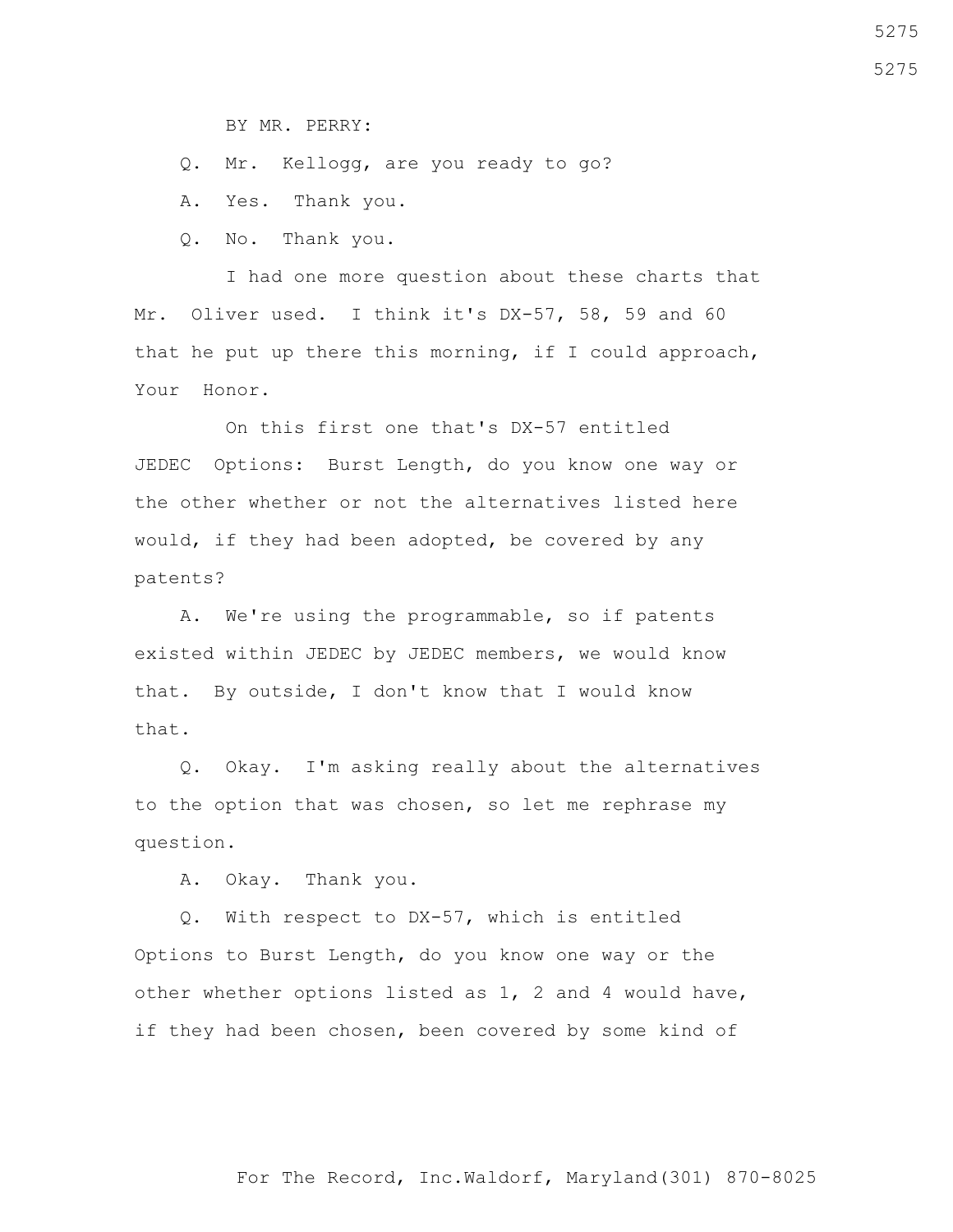patents?

A. No.

 Q. Let's look at DX-58, which is entitled JEDEC Options: CAS Latency.

 Do you know if option 1, fixed, option 3, fuses, would have, if they had been adopted, been covered by somebody's patents?

A. No.

 JUDGE McGUIRE: Wait a minute. Now, what's your answer there? Are you saying that you don't know or that they aren't covered by someone's patent?

THE WITNESS: I think the question was "do you know."

 JUDGE McGUIRE: Right, do you know. And your answer is no, you do not know; is that correct?

> THE WITNESS: No, I don't know -- JUDGE McGUIRE: Right, you don't know; right? THE WITNESS: To total assurance, no.

 JUDGE McGUIRE: Because that could be construed either way.

BY MR. PERRY:

 Q. Let me ask it again because I just want to make sure the reporter has it clean.

 Is it correct that you don't know one way or the other whether patents would cover fixed latency or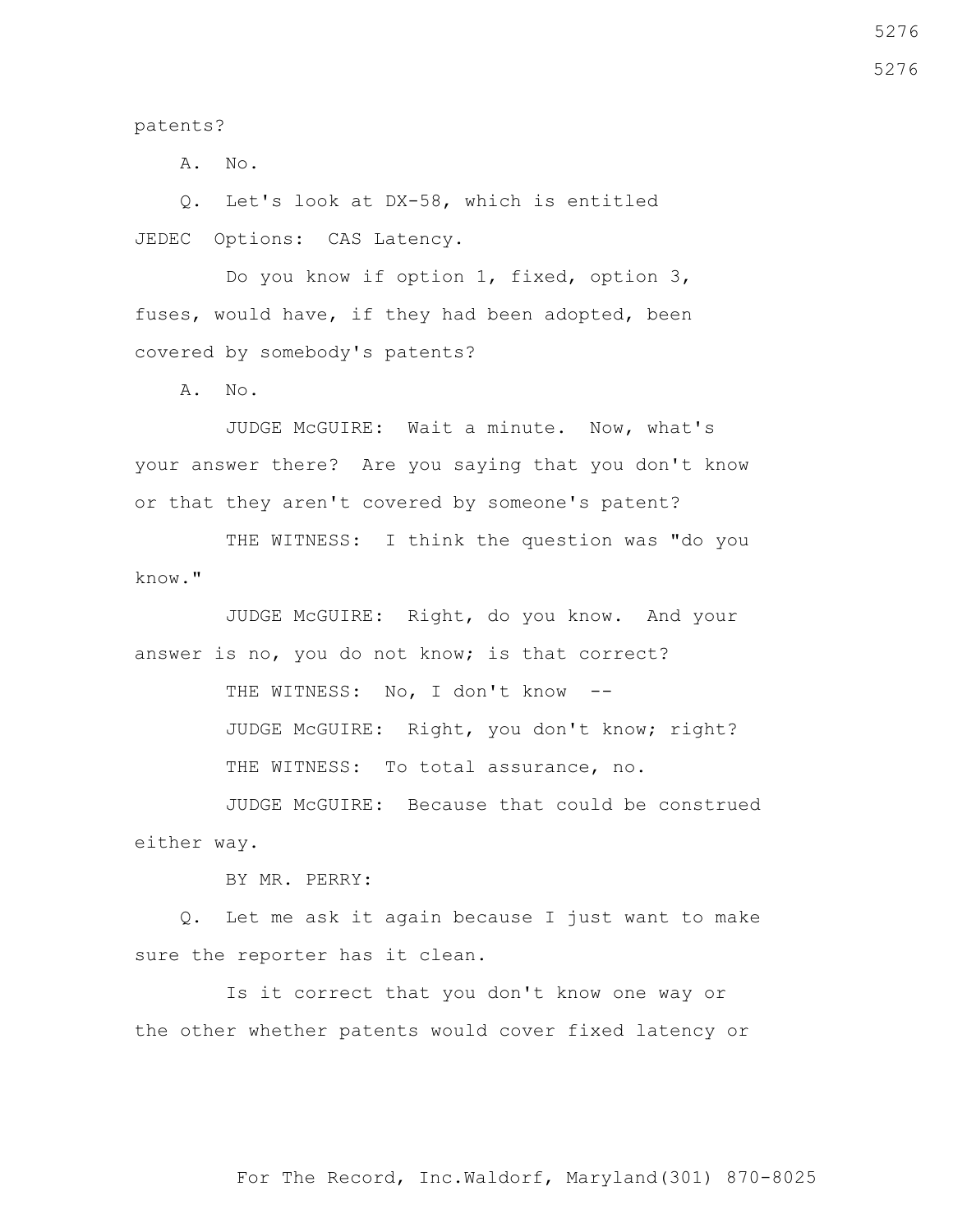the use of fuses to perform the same function if those options had been adopted instead of programmable?

A. Yes.

 Q. I don't know if I fixed it or not, but I think I did.

 JUDGE McGUIRE: You'll find out one way or the other.

BY MR. PERRY:

 Q. Mr. Kellogg, DX-59, JEDEC Options: Data Capture on Read.

Do you know -- strike that.

 Is it correct that you don't know one way or the other whether options listed as 1, 2 and 3 would, if adopted, have been covered by somebody's patents?

 A. I don't know in the cases of 1 and 3. We actually use strobes, so the implementation we're using I believe we have a good understanding of.

 Q. Do you know one way or the other whether or not Texas Instruments -- i'm sorry -- whether or not IBM pays royalties to somebody on the use of strobes?

A. No.

Q. Do you know whether or not -- one way or the other whether or not somebody's patent on the use of strobes is included in some cross-licensing arrangement that IBM has?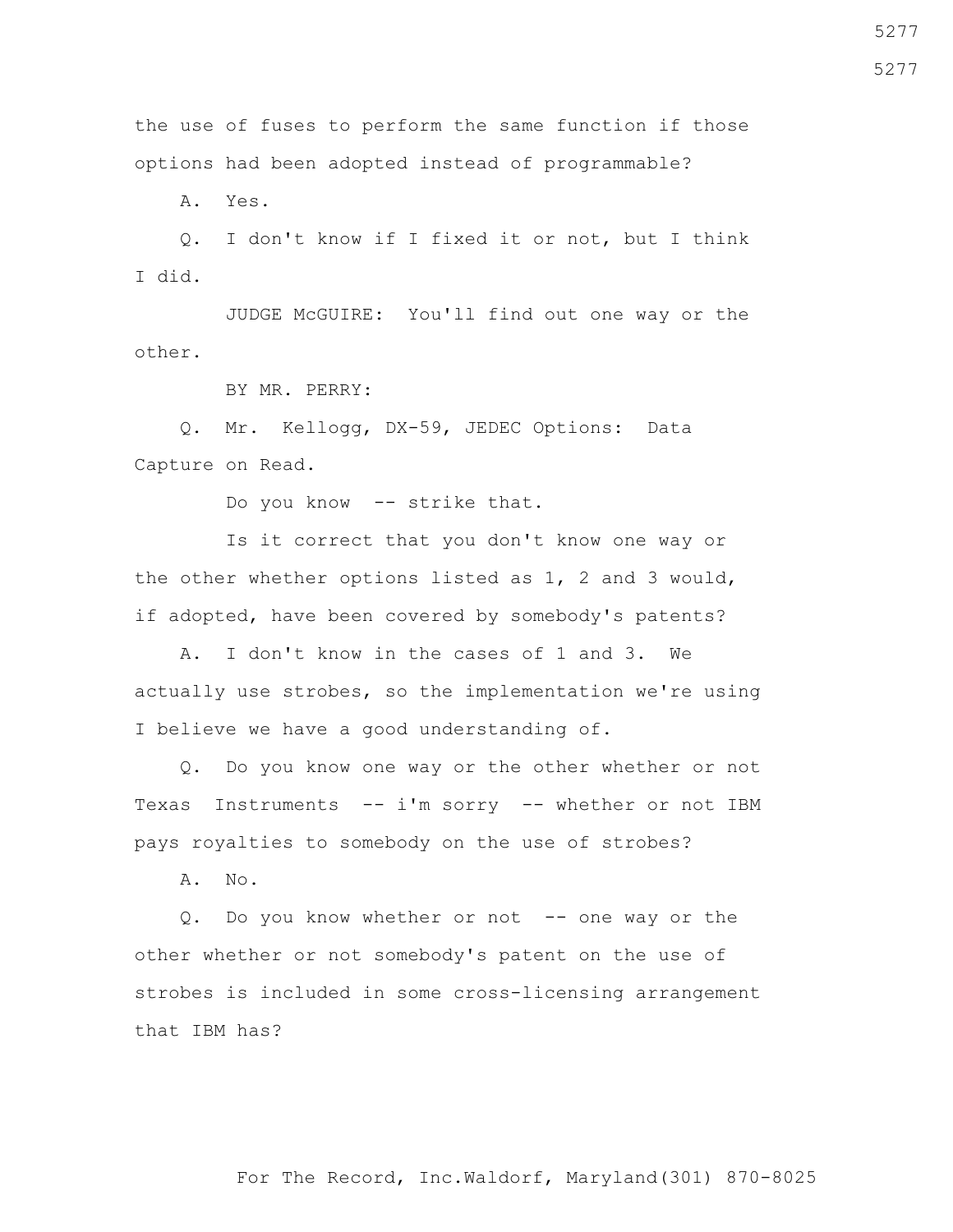A. No, I do not know.

 Q. Are you involved at all in negotiating cross-licenses with other companies on their patents?

 A. I sometimes read patents and provide feedback. That's my only involvement.

Q. You don't do the negotiations, do you?

A. No, I do not.

 Q. Okay. Now, one other thing that we talked about this afternoon when we were looking at the EIA Legal Guides -- do you remember that?

A. Yes.

 Q. And you were talking about the JEDEC policy. I want to show you JEDEC Manual 21-H, which is RX-1211, if we could pull that up, please.

May I approach?

JUDGE McGUIRE: Yes.

Off the record.

## **(Discussion off the record.)**

BY MR. PERRY:

 Q. Now, this says it's the JEDEC Manual of Organization and Procedure 21-H. Do you see that?

A. Yes, I do.

 Q. I'll ask you to look at page 14 of the exhibit. And let's pull up under Legal Requirements 8.1, Legal Guides.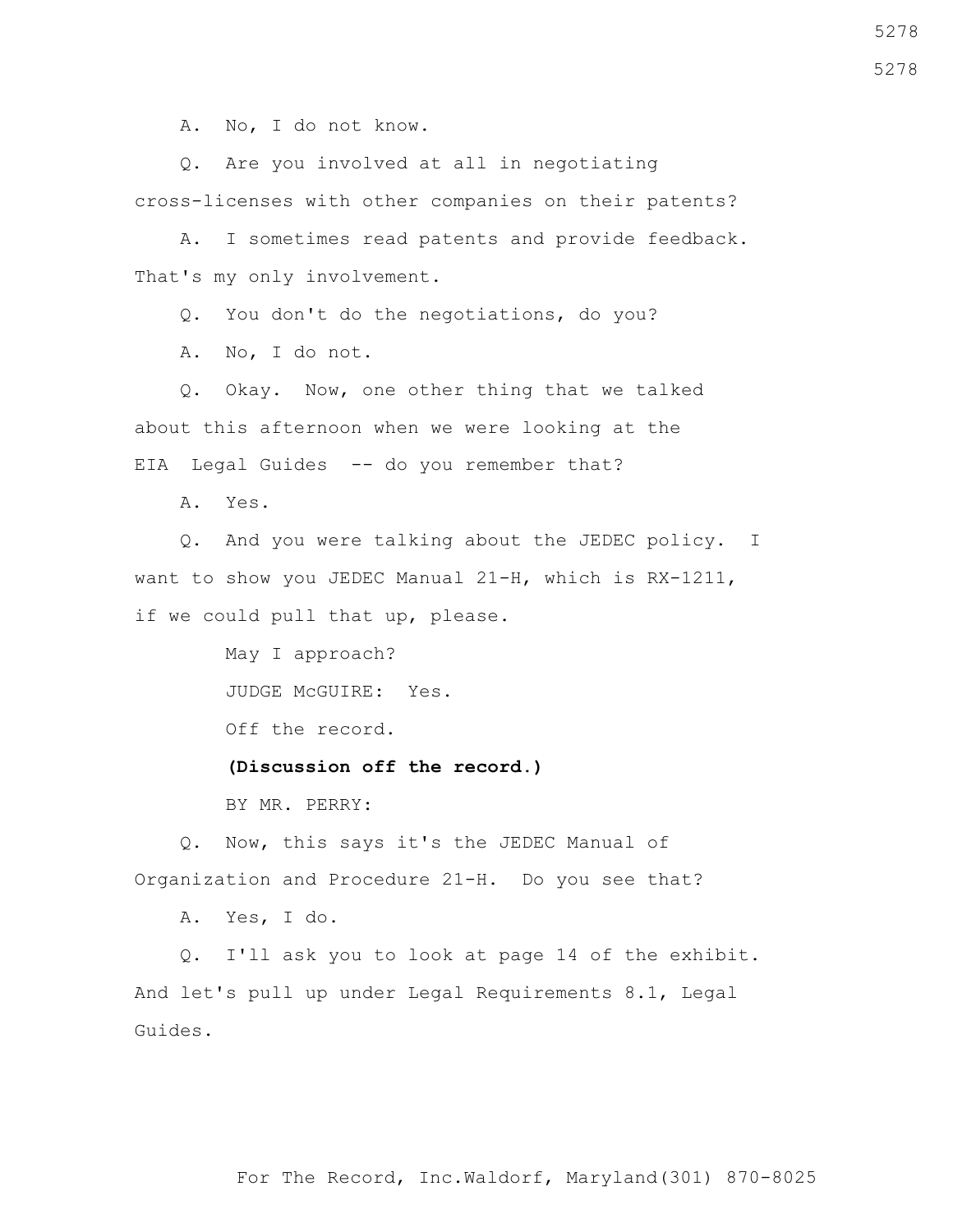Do you see that it says, "All meetings of the JEDEC Solid-State Products Engineering Council and its associated committees, subcommittees, task groups and other units shall be conducted within the current edition of EIA Legal Guides"?

Do you see that.

 A. Is it possible I can scan the document first or should I just respond to that question?

 Q. Well, I think you can tell me whether or not you see that and then you can read the entire document.

Can you see that?

Do you see that it says that in 8.1.

A. Yes, I do.

Q. Thank you.

A. Okay.

Q. Have you ever seen 21-H before?

 A. Perhaps. I'm more familiar with the newer versions.

 Q. When you were the committee chair of 42.5 , that was in about 1992, wasn't it?

A. I believe so.

 Q. Did you get a copy of the then current Manual of Organization and Procedure, 21-H?

 A. I think I was working from my marked-up copy of a newer version.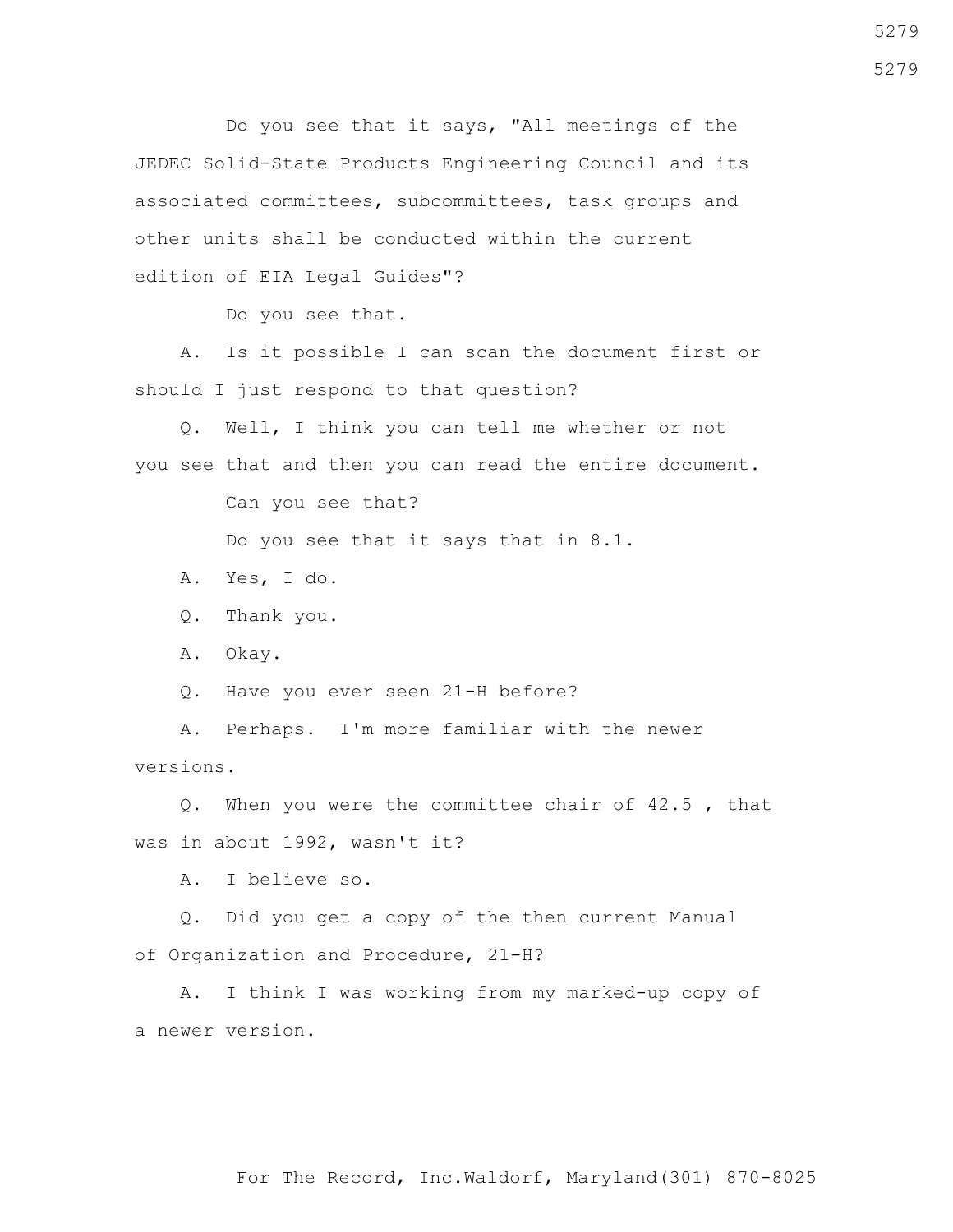Q. I can tell you that 21-I has a publication date on it of October 1993.

A. Yes.

Q. Have you ever seen 21-H before?

A. Perhaps. I don't recall specifically.

Q. Look on the last page.

Do you see the notice that appears there?

A. Yes, I do.

 Q. Do you see that it has that language I read to you a few hours ago from the legal guides in the third paragraph that says, "JEDEC standards are adopted without regard to whether or not their adoption may involve patents on articles, materials or processes"?

Do you see that.

A. Yes, I do.

 Q. Does that refresh your recollection that when JEDEC was standardizing the SDRAM in 1992 that those standards were proposed without regard to whether or not their adoption involves patents?

A. No.

 Q. Now, let's go back to AMI-2 if we could. And I'll ask you to find again your e-mail about whether or not IBM should renew its membership. That's RX-1774.

Do you have it?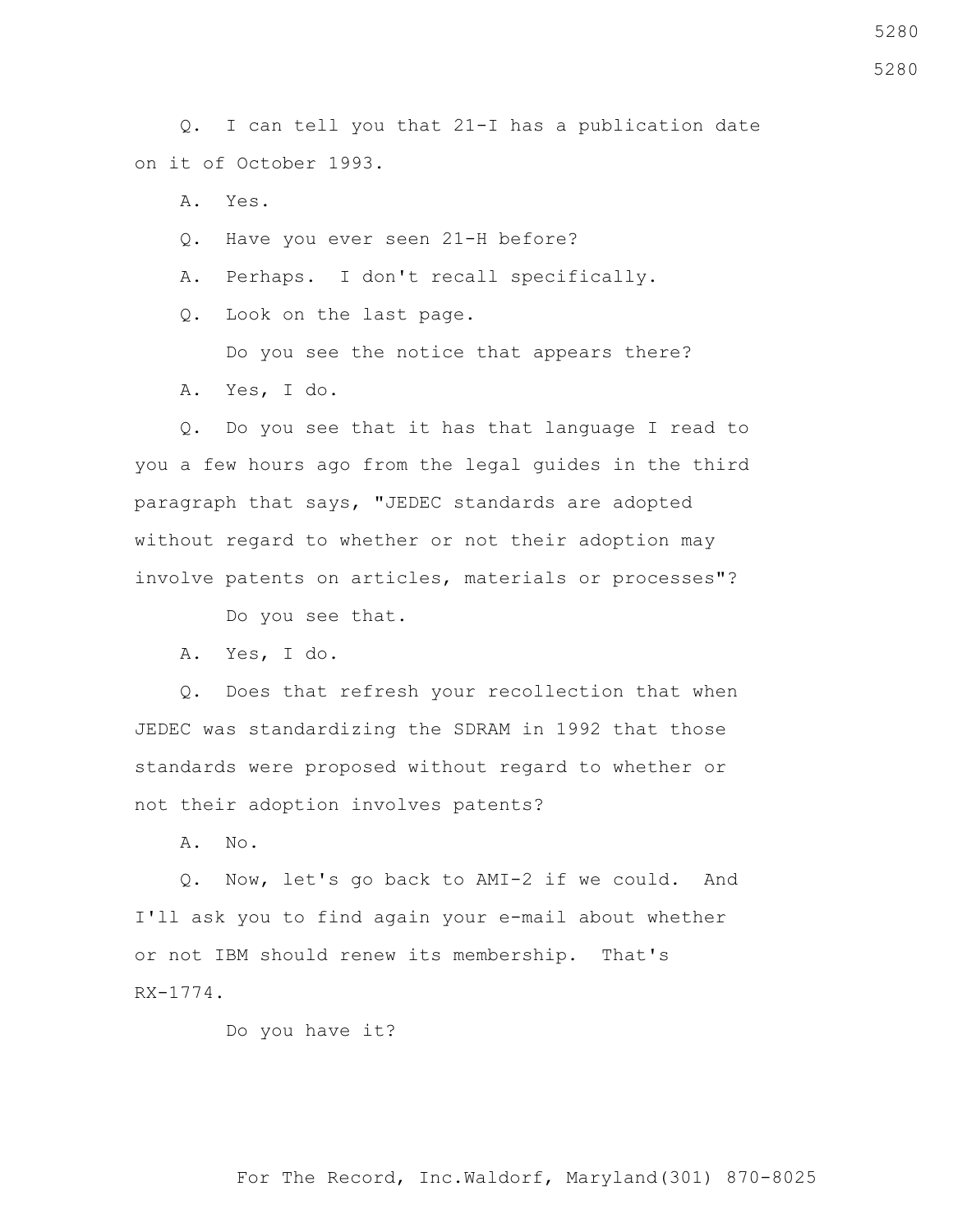A. Yes, I do.

 Q. Look on page 2, which has your e-mail in it; right?

Let's pull that up.

 One of the things I didn't point out to you before is in the last paragraph. In the second sentence there's a reference to "coordinating behind-the-scenes closure of technical issues as requested by IBM and a very small number of key/influential JEDEC/AMI-2 member companies."

Do you see that.

A. Yes, I do.

 Q. Was there ever any discussion at an AMI-2 meeting where you were present of whether it was a violation of JEDEC rules to have behind-the-scenes closure of technical issues with a small number of key or influential JEDEC members?

 A. I don't believe that a small number of companies can close issues per se. What they can do is gain consensus themselves. The vote has a large number of companies involved in JEDEC.

 Q. Now, you remember from your many meetings at JEDEC that oftentimes a relatively small percentage of people in the room actually vote on a ballot?

A. It depends on the topic, but that is sometimes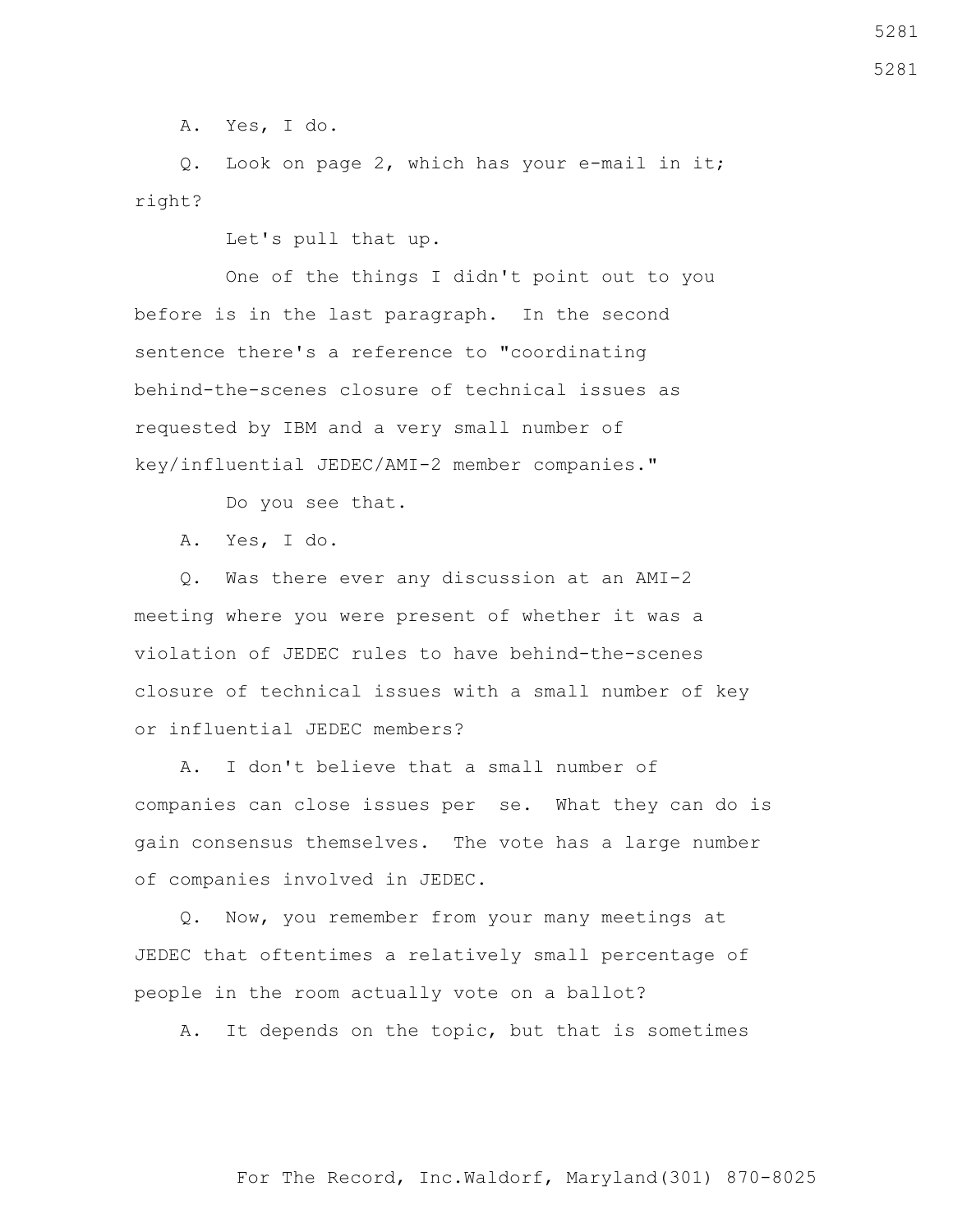the case.

 Q. So when it says in the minutes, for example, that a vote is unanimous, that doesn't mean 75 people voted, everybody voted, it doesn't mean everybody in the room voted; right?

A. That is correct.

 Q. It means of the people who were voting, they all voted one way or the other; right?

A. That is correct.

 Q. Now, did you ever ask Gordon Kelley, in light of his long years of service on the JEDEC council and as the 42.3 committee chair, whether it was appropriate for IBM to participate in behind-the-scenes efforts to close technical issues by getting consensus from a small group of JEDEC members?

 $A. \tNo.$ 

 Q. You know he felt strongly about that issue, don't you?

A. Which issue?

 Q. The issue of whether or not that sort of conduct is inappropriate.

A. Which sort of conduct?

 Q. Let me show you something. It's RX-575. May I? JUDGE McGUIRE: Yes.

For The Record, Inc.Waldorf, Maryland(301) 870-8025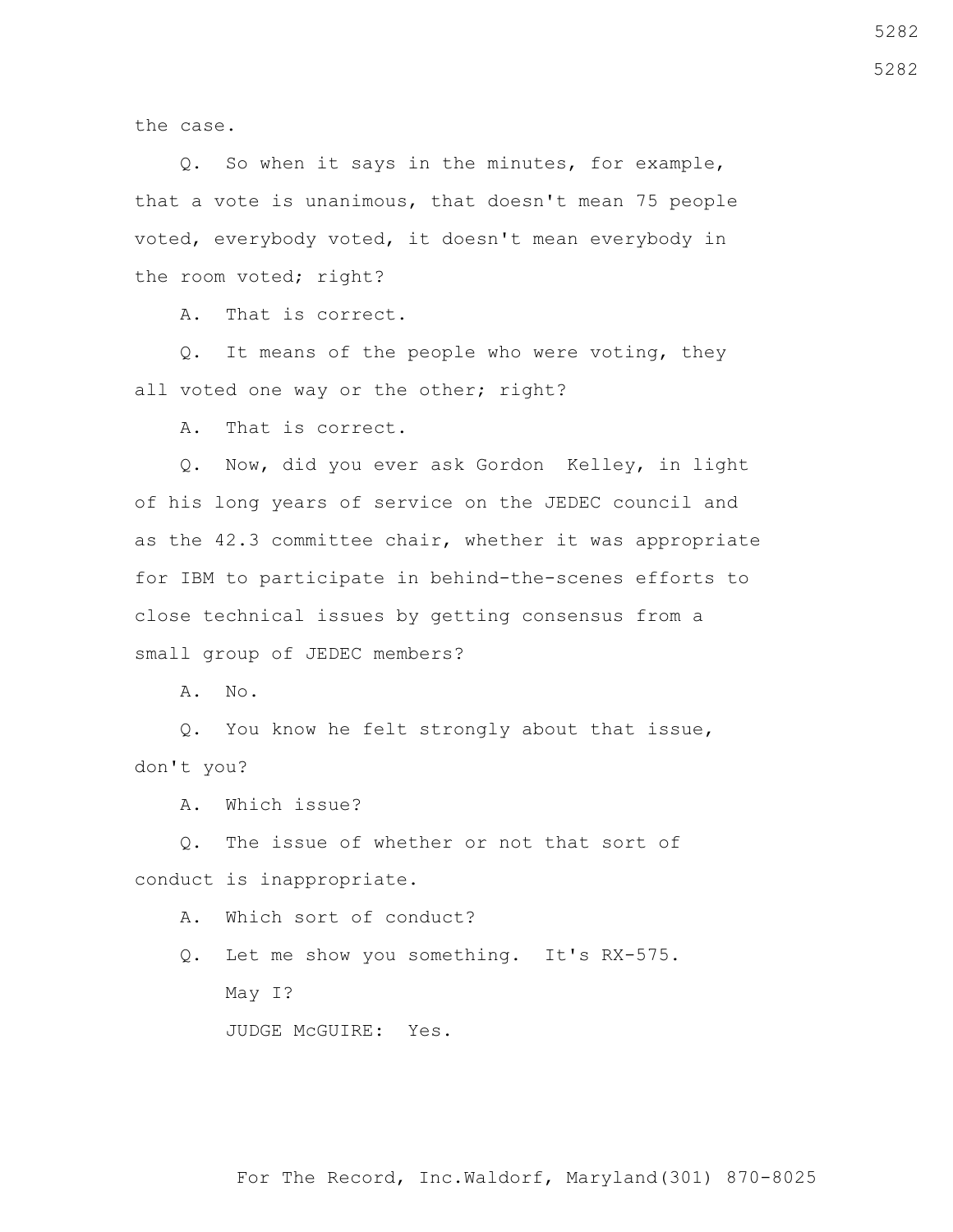BY MR. PERRY:

Q. Let's pull up the top part.

 You recognize this to be one of Mr. Kelley's minutes of JEDEC meetings; right.

A. Yes.

 Q. You were ordinarily a recipient on his distribution list; right?

A. Yes.

Q. This one is dated June 12, 1995 ; correct?

A. Yes.

 Q. I want you to look at page 17 of the exhibit. And look under section VIII, General, at VIII.A, and Gordon Kelley says there that "Multiple-company meetings to discuss JEDEC items is probably against the laws of the United States; i.e., JEDEC meetings must be called by the JEDEC office. Participation in illegal meetings exposes participating companies to legal action."

Do you see that?

A. Yes.

 Q. Does that refresh your recollection that Gordon Kelley felt strongly that participating in multicompany meetings to discuss or to try to get consensus on JEDEC-related issues was wrong?

A. No. IBM participated in the generation of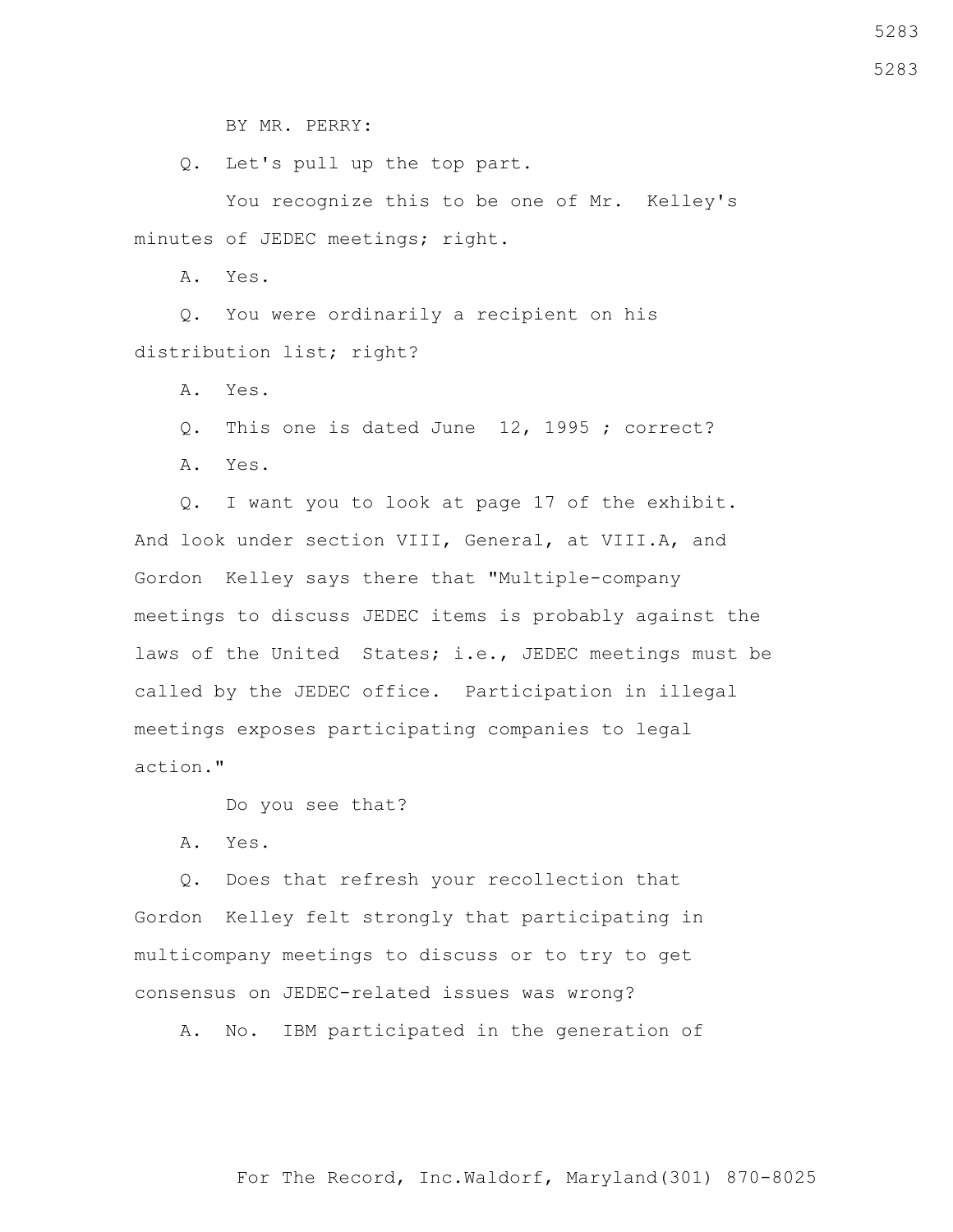bylaws I believe in AMI-2 and I believe it addressed questions such as antitrust.

 Q. Did it address whether or not you could discuss and try to close on the JEDEC issues?

 Did you ever see the bylaws? Let's start there. Did you ever see the bylaws.

 A. I stated before I believe I had access to them. I am aware of the generation of the documents. I may have read them. I don't remember specifically. I do know who was involved in the generation of the bylaws and I know that the bylaws address questions such as antitrust. That much I know.

 Q. I don't want you to tell me information you got from IBM's lawyers.

A. No. And I didn't.

Q. Okay. Did you ever see the bylaws yourself?

A. I'm not sure I read the bylaws myself.

Q. And you're not a lawyer?

A. Correct.

 Q. Well, did anyone at a JEDEC meeting ever ask whether or not it was appropriate for AMI-2 to be meeting to try to reach closure on issues that were then pending in JEDEC?

A. I don't recall.

Q. When issues that had been discussed by AMI came

For The Record, Inc.Waldorf, Maryland(301) 870-8025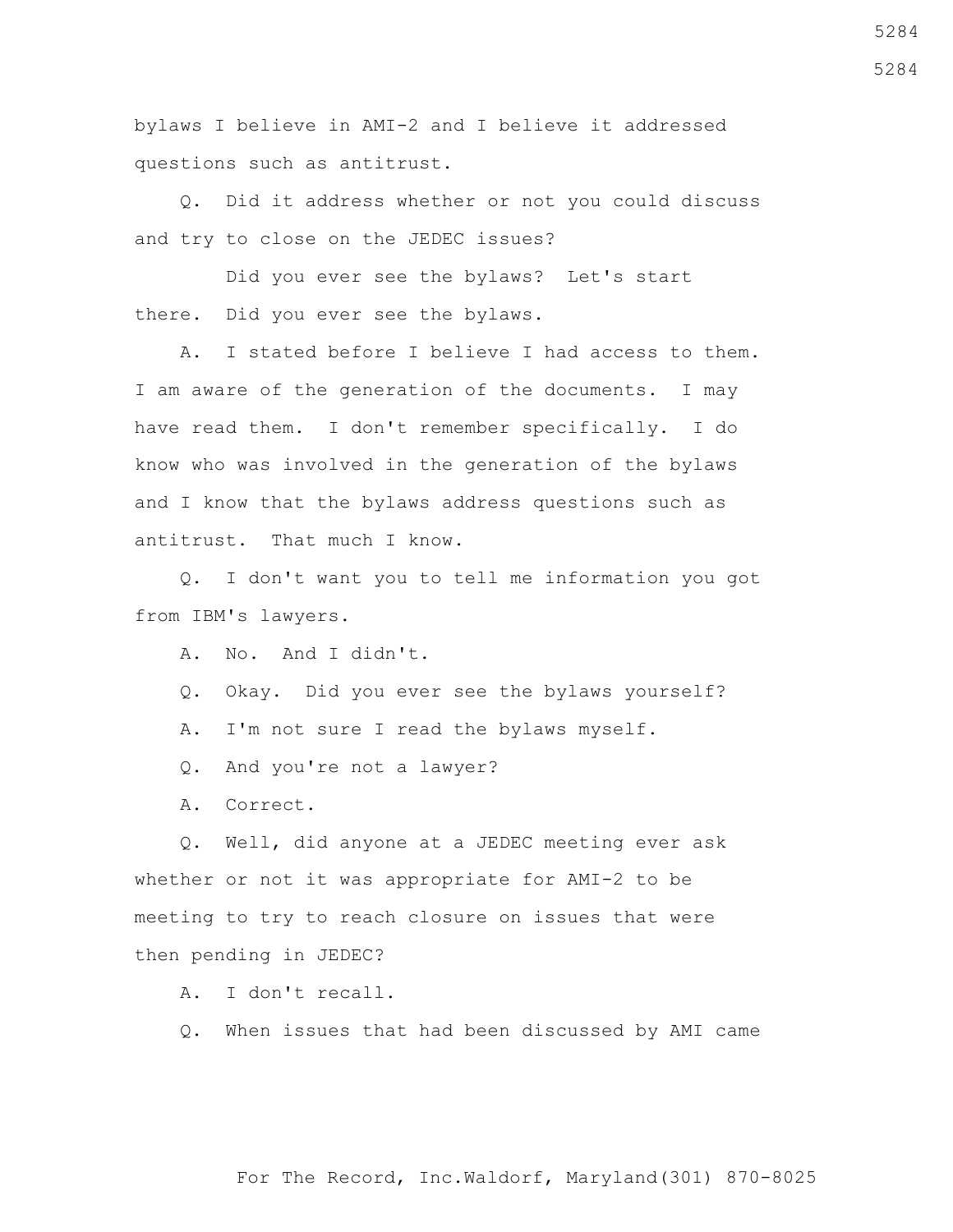up for discussion at JEDEC, did anyone stand up and say, We want you all to know that we, a group of memory manufacturers, has already met and talked about what our joint position is going to be?

 A. AMI-2 periodically made showings at JEDEC. I certainly don't recall any words of that nature.

 Q. Well, is it still an open standard to you if a small group of memory manufacturers reaches consensus outside of JEDEC on positions they're going to take on issues that are pending at JEDEC?

 A. As long -- in my opinion -- because I think we're talking in my opinion?

Q. Yeah.

 A. In my opinion, if companies meet outside of JEDEC, such as EIAJ, AMI-2 -- there were several others -- and bring forward proposals, which happened on a regular basis, that were then openly discussed in JEDEC, other options considered, voted in JEDEC, yes, I believe that's an open standard.

 Q. You understand EIAJ to be an EIA organization in Japan; correct?

 A. I don't know if they report to the U.S. body - i really don't. But EIAJ as an example. There's PCMCIA showed and a number of organizations showed at JEDEC.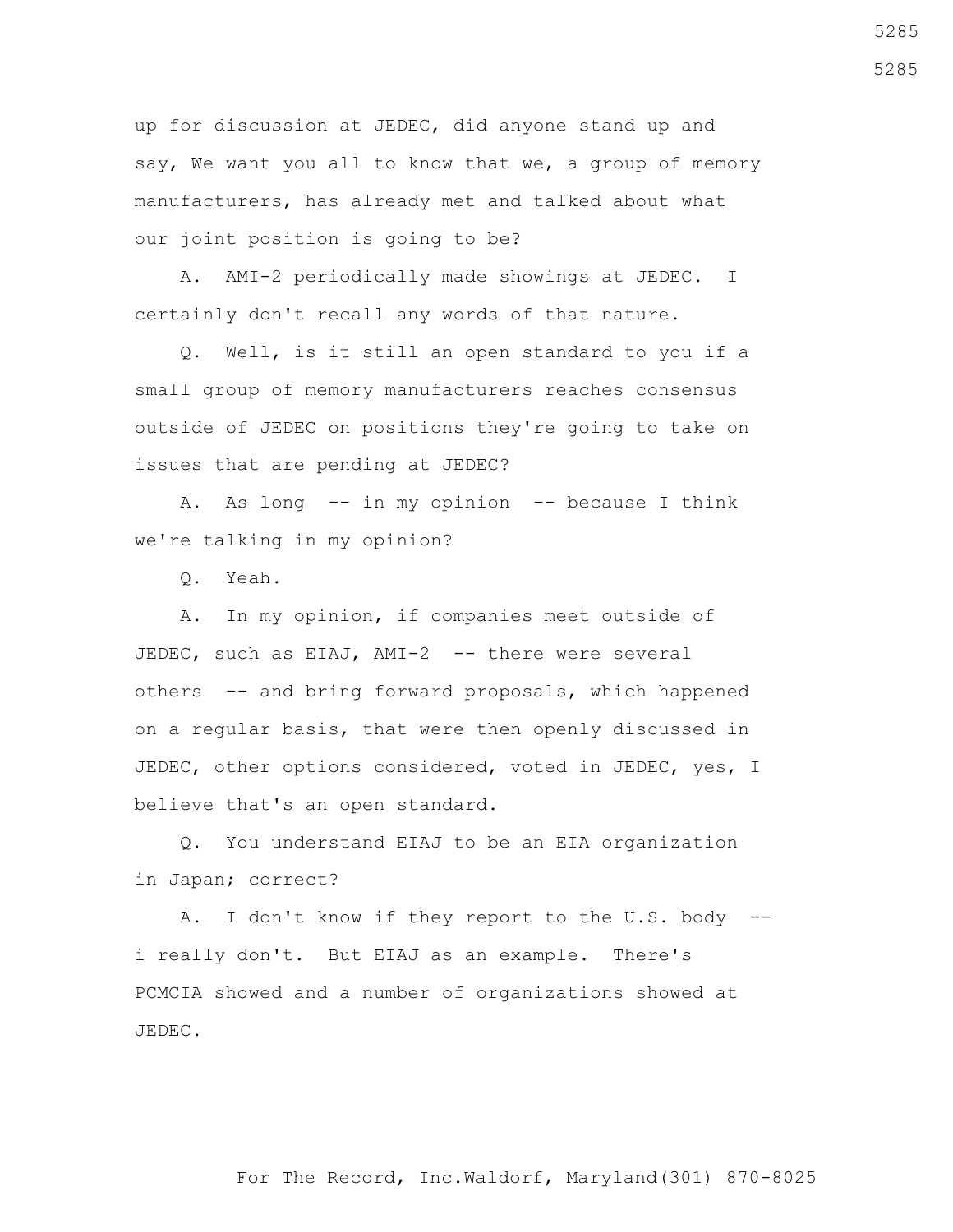Q. Is AMI-2 a standard-setting organization?

A. No.

 Q. So far you've mentioned PCMIA, that's a standard-setting body; right?

A. I think it was a consortium.

 Q. Okay. EIAJ you understand to be a standard-setting body, don't you?

 A. I think that was a Japanese equivalent to EIA. I don't think it reported.

There were others. I'm sure I could come up with them. I can estimate at least five.

 Q. Now, I want to go back briefly to this issue of the 184-pin module versus the 210-pin module that we were discussing before we took the break, and I'll be very brief with it.

I just want to show you RX-1424.

May I?

JUDGE McGUIRE: Yes.

BY MR. PERRY:

 Q. This document was produced to us by Hynix. You're not listed as a recipient on the e-mail recipient list, but there are three other IBM people who are, Mr. Kilmer -- and he worked with you; right?

A. Yes.

Q. Mr. Rubino. Did he work with you as of 1999 ?

For The Record, Inc.Waldorf, Maryland(301) 870-8025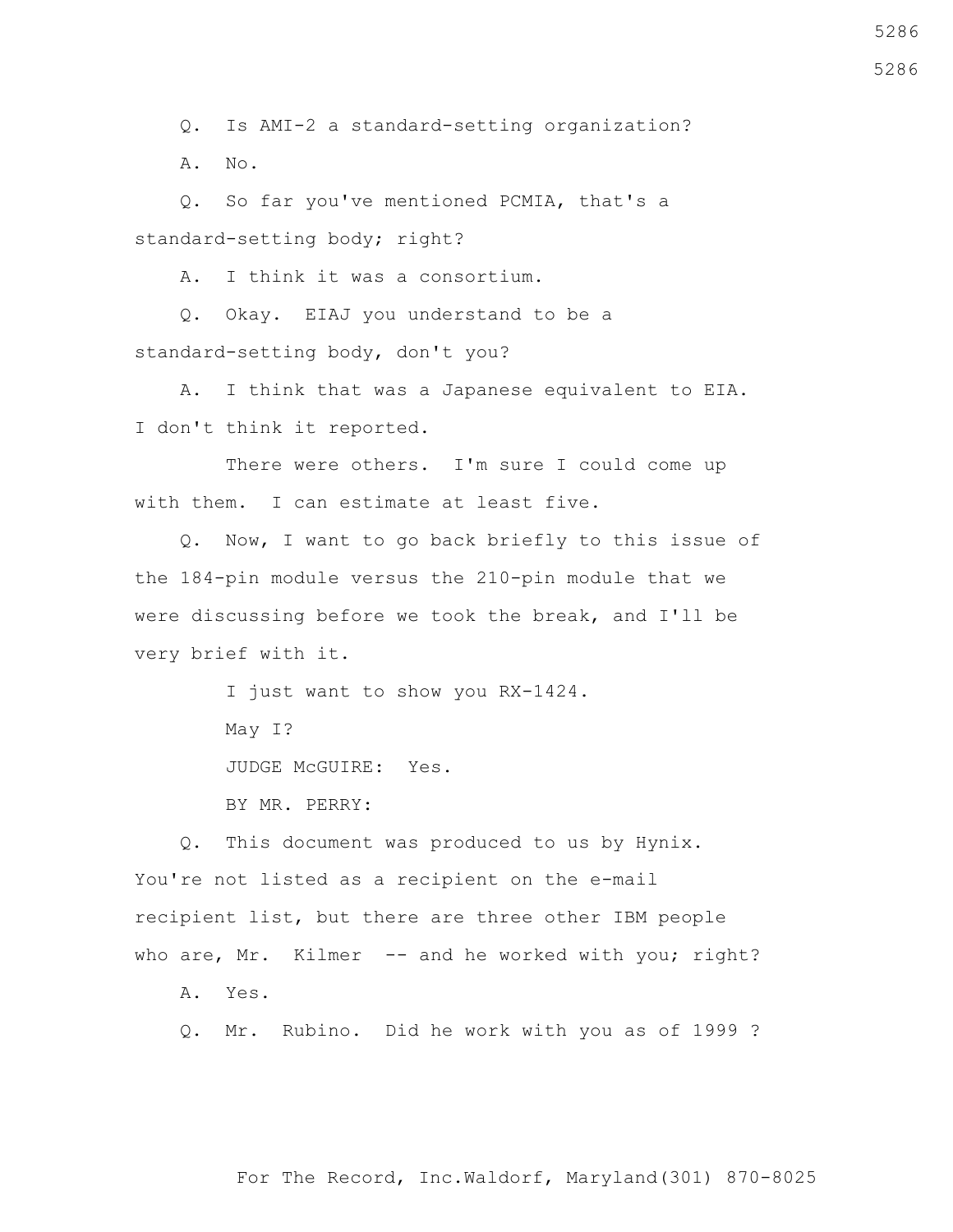A. He was -- i believe we he was in the procurement organization.

 Q. And Pat Moran. You recognize his name; right? A. Yes.

 Q. And this is talking about the AMI-2 DDR module task group.

Do you see that.

A. Yes, I do.

 Q. And just for your benefit, the vote that we were talking about at the April 9, 1999 meeting that's in RX-1443, that was April 9, 1999 , and this e-mail I'm showing you now is dated eight days earlier, April 1, 1999 , if that helps.

A. Okay.

 Q. And if you'll look, please, at the bottom of the first page, do you see that that appears to be the beginning of an e-mail from Terry Walther?

A. Yes, I do.

 Q. And at the top of the next page, do you see in that first paragraph it says, "At the last AMI-2 meeting, we decided to select a DDR module to promote as the industry standard"?

Do you see that.

A. Yes, I do.

Q. "Hopefully we can vote on a module at the next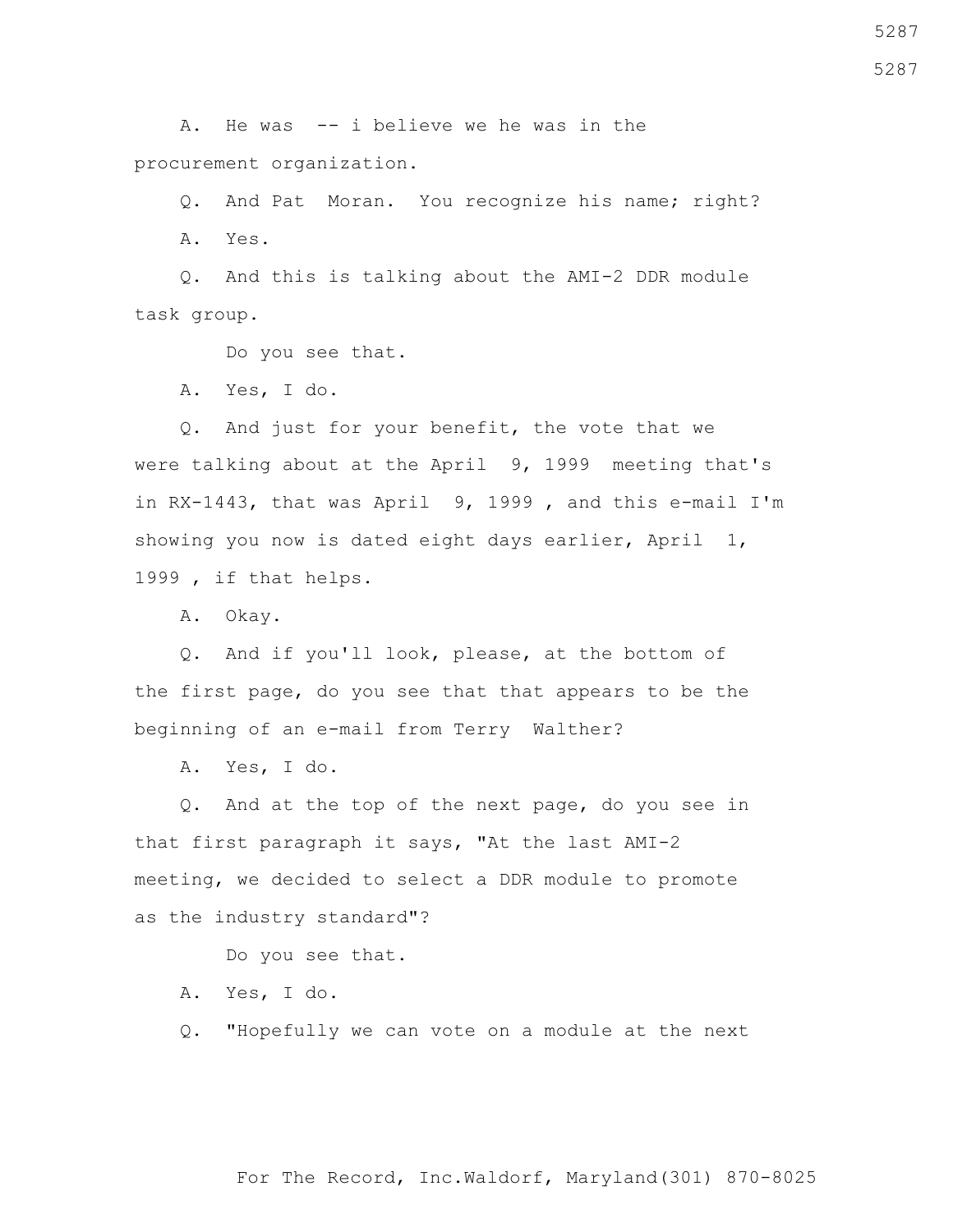meeting."

Do you see that.

A. Yes, I do.

 Q. And Mr. Walther says he's favoring the 184-pin; correct?

A. Yes.

 Q. And then Mr. Sogas in his response -- do you see his response --

A. Yes, I do.

Q. -- on the first page?

 And he says that he's not actually in any camp, but then he says down in the middle, under  $(a)$  -that's it -- he says, "JEDEC is our organization and will approve whatever we decide to approve."

Do you see that.

A. Yes, I do.

 Q. Did you ever hear anyone at an AMI-2 meeting state that JEDEC was an organization that AMI-2's members could effectively control, or words to that effect?

A. No. And I question --

Q. You don't agree with Mr. Sogas, do you?

A. I do not. I actually knew Jim.

 Q. Now, one of the things that AMI-2 does is it holds patents; correct?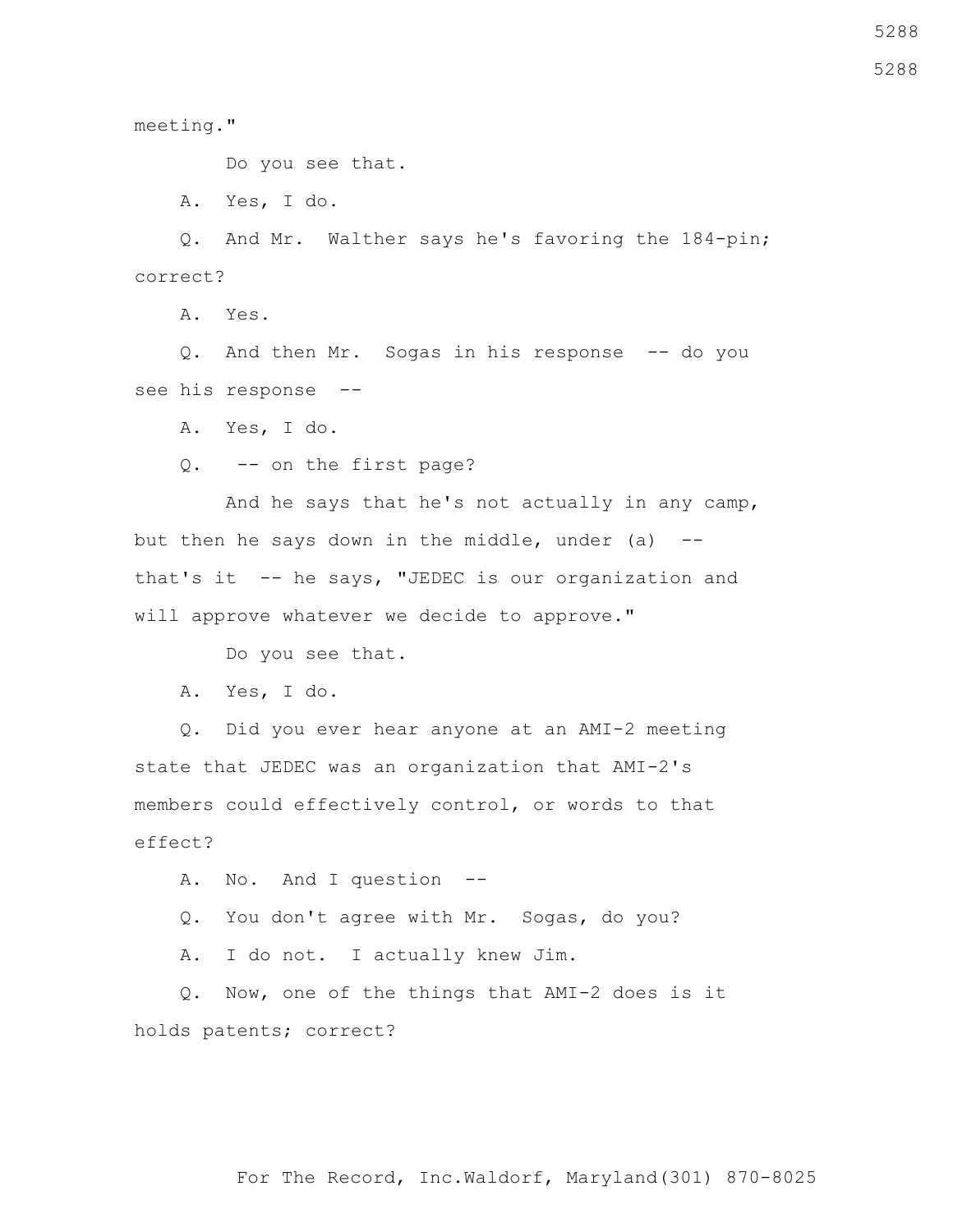A. It is a repository for the patents I believe carried over from SLDRAM.

 Q. And as you understand it, SLDRAM had applied for and obtained certain patents, and then AMI-2 is the corporate successor of SLDRAM?

 A. I have trouble with the legal definition, so I'm just being very careful, but my understanding is those patents are now held by AMI-2.

Q. Are now held -- is that what you said?

A. Yeah. That may be the wrong term, too.

 Q. I was just -- i think the reporter may have written "not held" and it makes a difference.

 Did you say as you understand it those patents are now held by AMI-2.

A. Yes.

 Q. Okay. And in fact, you talked about that in your March 2001 e-mail, which is RX-1774; right?

A. That's correct.

 Q. And just to remind you of what you said, you said, "AMI-2 is the repository for the patents developed during the SyncLink consortium era."

A. I'm impressed.

 Q. Now, your memo, your e-mail, RX-1774, is dated March 13, 2001.

You knew about AMI's patents in part because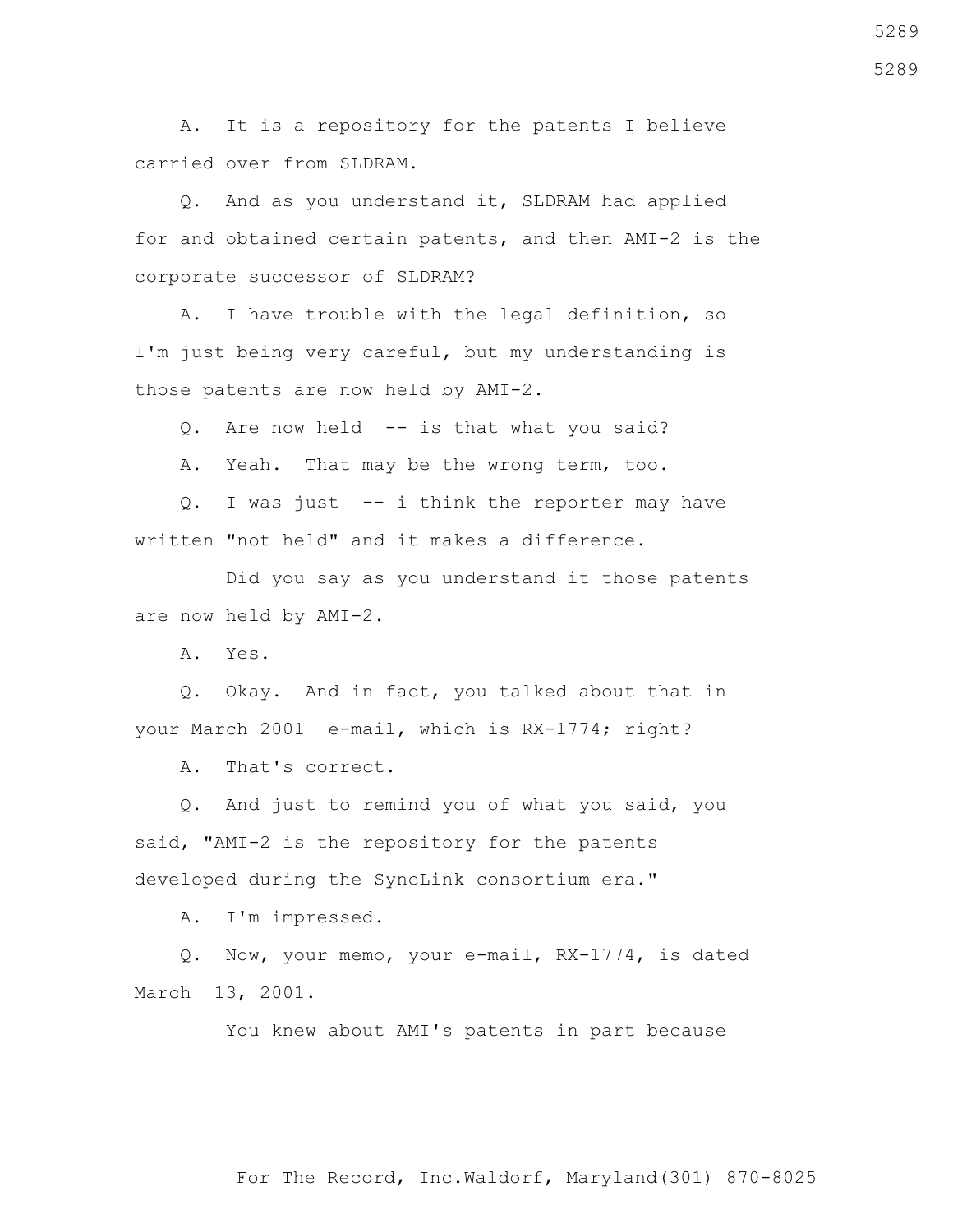the day before you'd gotten a patent presentation from

AMI-2. Do you remember that?

A. Can you point to the specific text?

 Q. Let me show you what you got the day before and we'll talk about it. It's RX-1773.

May I?

JUDGE McGUIRE: Yes.

 MR. PERRY: And by the way, Your Honor, I'm still on target for 5:00.

JUDGE McGUIRE: Good.

BY MR. PERRY:

 Q. Now, do you see that this is an e-mail addressed to you and others entitled Patent Summary Presentation, dated March 12, 2001 ?

A. Yes.

 Q. And it's from Lisa Rhoden. Do you recognize her name?

A. Yes.

Q. That's Desi Rhoden's wife?

A. Yes.

 Q. And she was employed by AMI-2 at some point; correct?

A. Yes.

 Q. And it's -- if we can pull out a little bit to the address line, it says "Dear AMI-2 Executive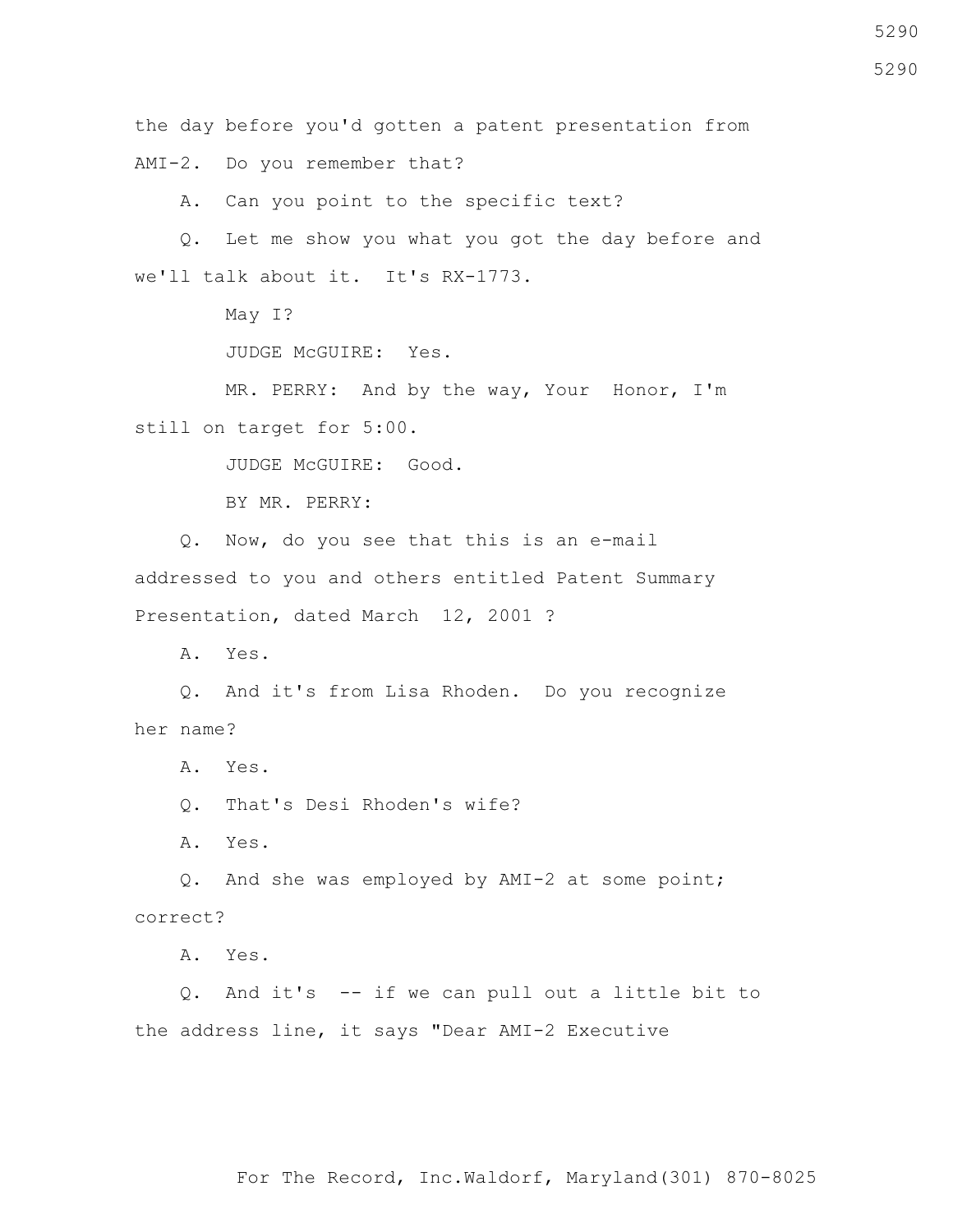5291

5291

Members."

Do you see that.

A. Yes.

 Q. Was IBM an AMI-2 executive member as of March 2001?

A. Yes.

 Q. And you got this presentation the day before you wrote your e-mail recommending that IBM renew its membership in AMI-2; right?

A. Yes.

 Q. And this e-mail says that "Attached is a presentation that Desi and I created which contains a more concise summary of the patents issued to and filed by AMI-2."

Do you see that?

A. Yes.

 Q. And then in the third paragraph it says, "We are not publicizing details of any pending patents outside of executive members."

Do you see that?

A. Yes.

Q. Okay. Now, did you read this when you got it?

A. I believe I did.

 Q. All right. If you'll look on page 3 of this exhibit, it's entitled overview. Do you see that?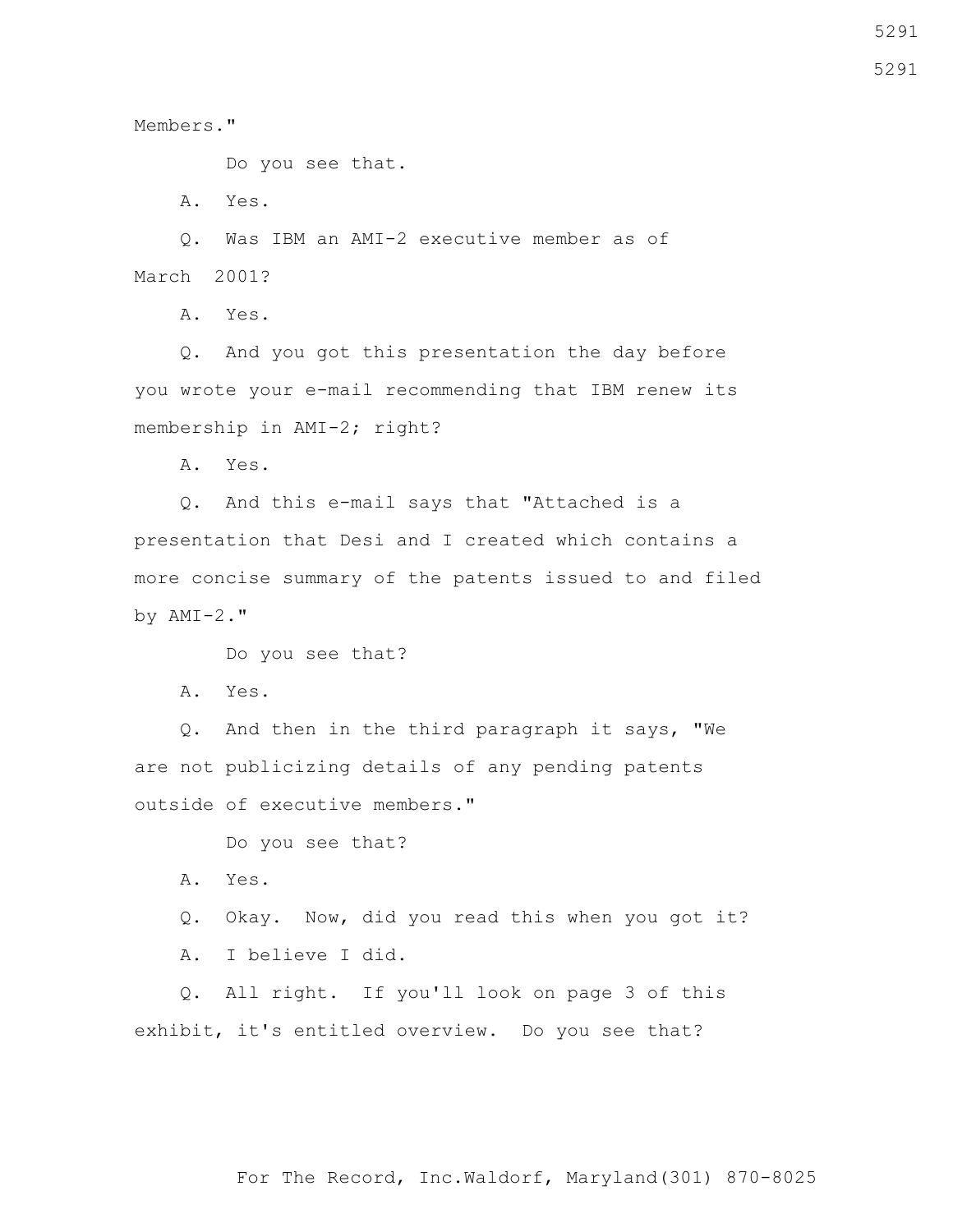A. Yes.

 Q. And it says: "AMI has been pursuing a number of patents for several years. Currently we have three issued, two additional patents allowed, and eight more still pending."

Do you see that.

A. Yes, I do.

Q. Do you understand what it means by "allowed"?

A. I believe I do.

Q. What do you think that means?

 A. My view of "allowed" is that the patent has been worked through the patent office in regard to any questions raised by the patent office and it is pending publication.

 Q. And if you'll look on the next page, please, page 4 of the exhibit, do you see where it says, "Current executive members have rights to use all patents for all products"?

Do you see that.

A. Yes, I do.

 Q. And IBM was an executive member at the time; right?

A. Yes.

 Q. And do you see in the next bullet it says, "Adjunct members have access to the patents for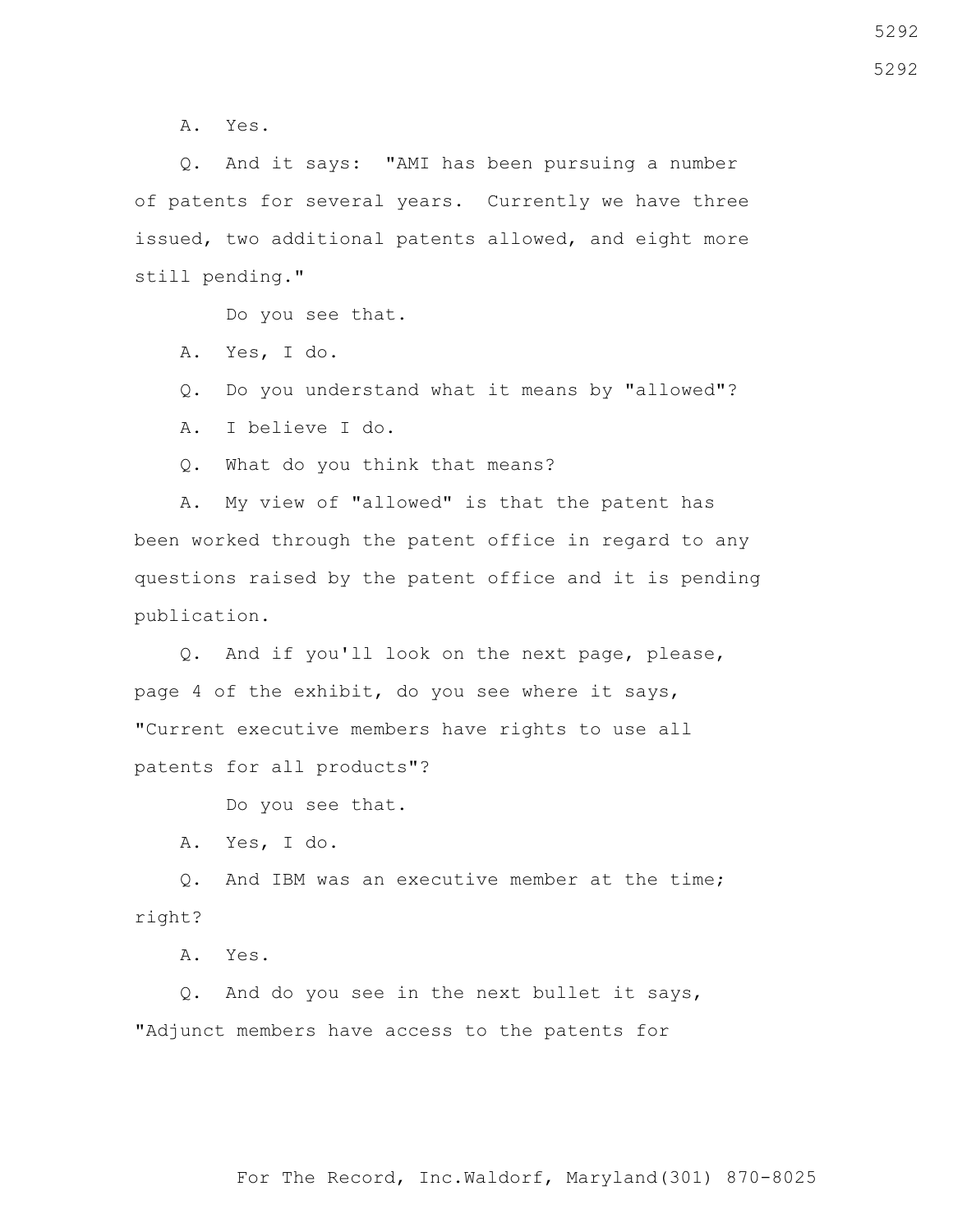everything except manufacture of memory devices"?

Do you see that.

A. Yes.

 Q. Did you have any understanding at the time as to why adjunct members couldn't use the patents of AMI-2 to manufacture memory devices?

 A. I have recollection of discussions on this topic, and my recollection is that one of the benefits of an executive member would be that they would have access to any of this intellectual property should they wish to use it for the manufacture of memory devices.

 Q. And is it your recollection that one of the ways to encourage an adjunct member to become an executive member is to give them more access to the patents if they became an executive member?

A. That would be one benefit, yes.

 Q. Now, look on the next page, which lists or purports to list the three issued patents that have been assigned to AMI-2.

Do you see that?

A. Yes.

 Q. Now, did you have any discussion with anyone at any time about whether or not these patents should be disclosed to JEDEC?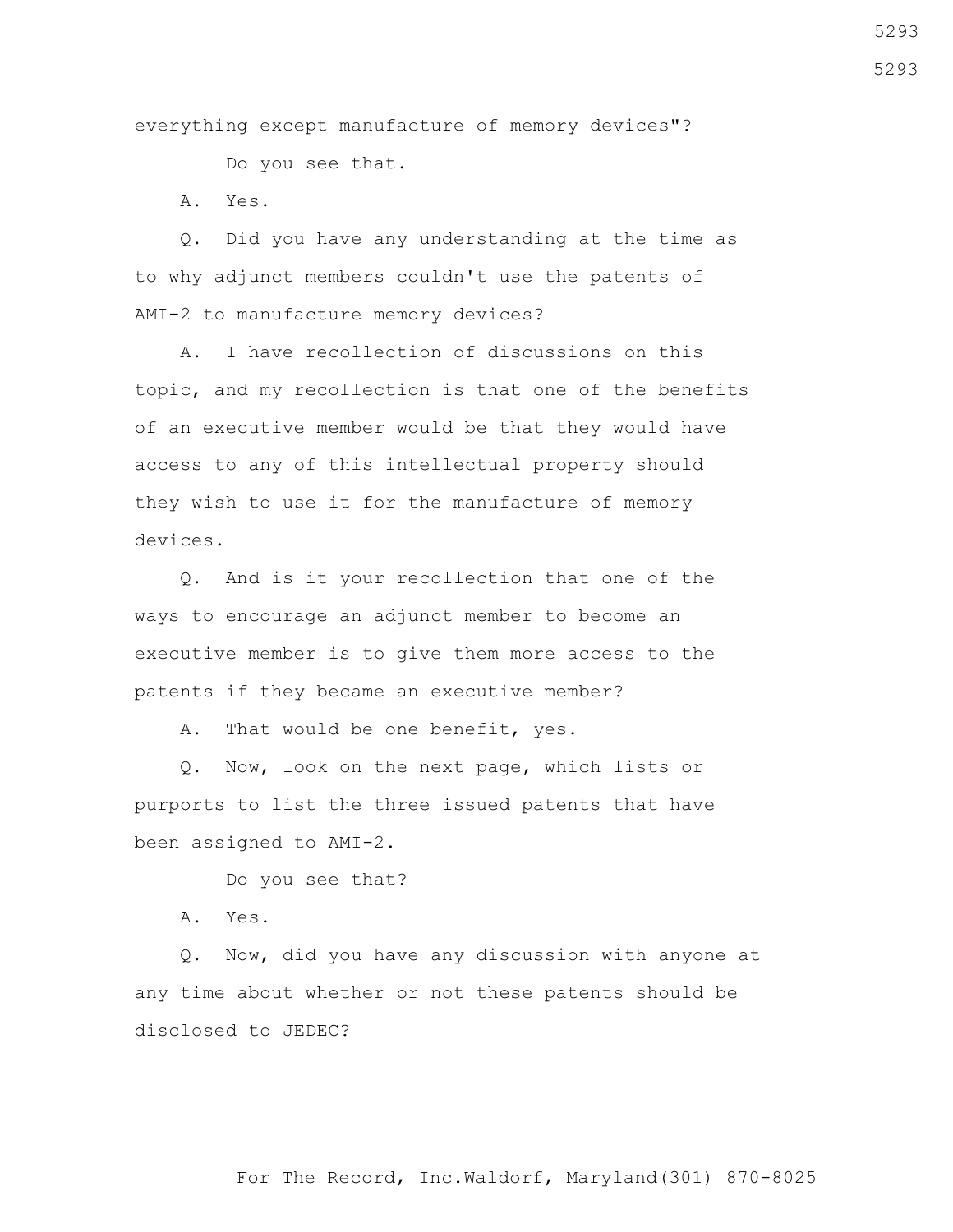A. No.

 Q. Were you aware at any time that the third patent listed, which is entitled Read/Write Timing for Maximum Utilization of Bidirectional Read/Write Bus, covers the particular approach to programmable latency that is used in DDR-II?

 A. Before I answer, can you clarify the word "approach"? In other words, is it an implementation or is it a function? Is it --

Q. Let me ask it this way.

 Do you have any knowledge one way or the other as to whether or not that patent, the third issued patent listed on page 5 of the exhibit, relates in some way to programmable latency as used in the DDR-II specification or device that's been standardized at JEDEC.

A. I don't believe I do.

Q. Okay. Have you ever read the patent?

A. No.

 Q. Now, isn't it in fact the case that AMI-2 waited until after DDR-II was preliminarily approved at JEDEC before disclosing these patents?

 MR. OLIVER: Objection, Your Honor. Lack of foundation.

JUDGE McGUIRE: Mr. Perry, do you want to

For The Record, Inc.Waldorf, Maryland(301) 870-8025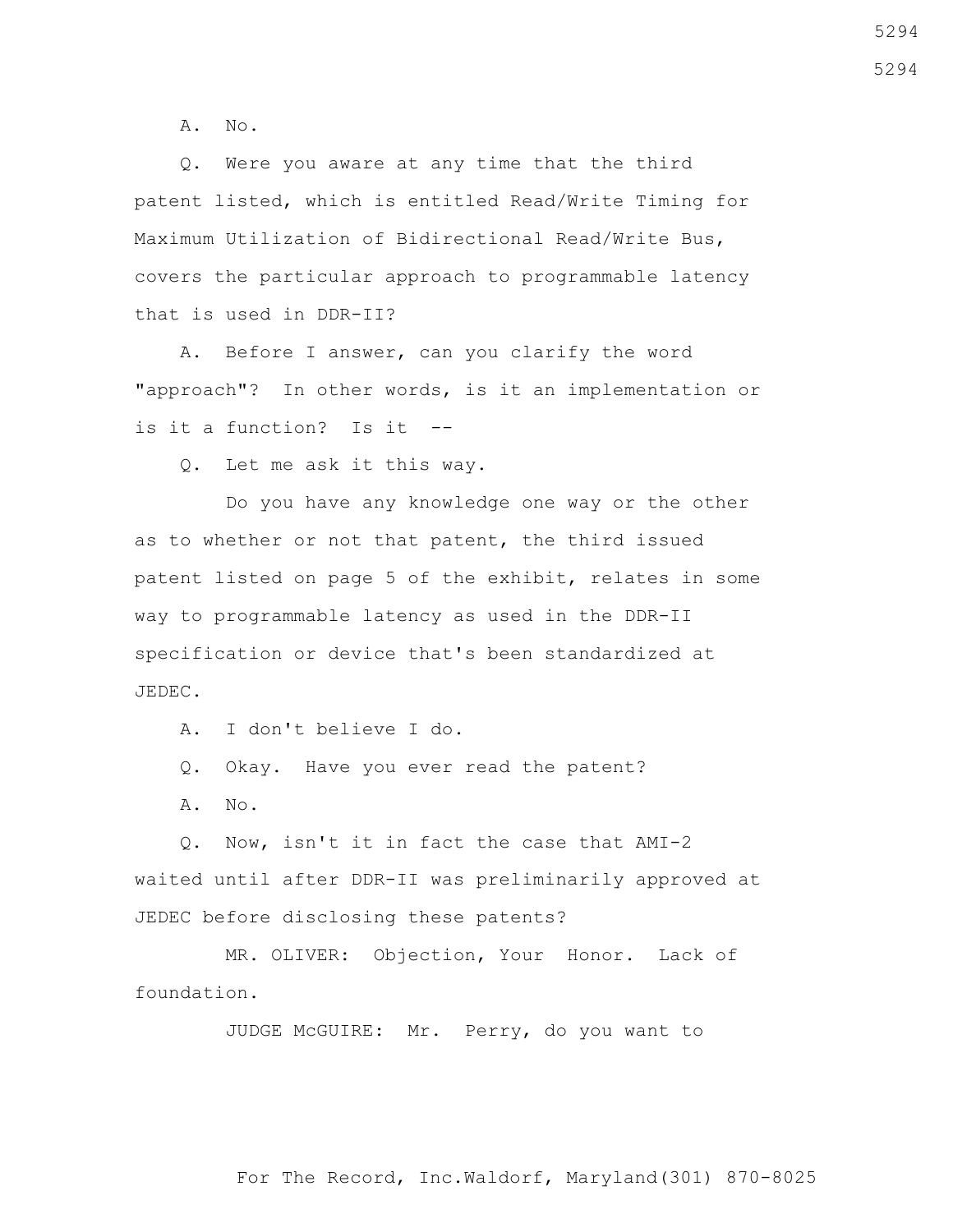respond?

 MR. PERRY: He's an executive member. He was getting this patent presentation. I think there's a foundation there for him to say whether or not he knows this.

 JUDGE McGUIRE: Yeah, overruled. I'll hear the question.

THE WITNESS: Please repeat the question.

 MR. PERRY: Can you read it back, please, Madam Reporter.

## **(The record was read as follows:)**

 "QUESTION: Now, isn't it in fact the case that AMI-2 waited until after DDR-II was preliminarily approved at JEDEC before disclosing these patents?"

THE WITNESS: I don't know.

BY MR. PERRY:

 Q. Let me ask you to look at the disclosure letter from AMI-2 dated July 4, 2001 , RX-1858.

May I?

JUDGE McGUIRE: Yes.

BY MR. PERRY:

 Q. Mr. Rhoden identified this in his testimony as a letter sent to JEDEC in July of 2001 with respect to AMI's patents and patent applications.

Have you ever seen the letter before?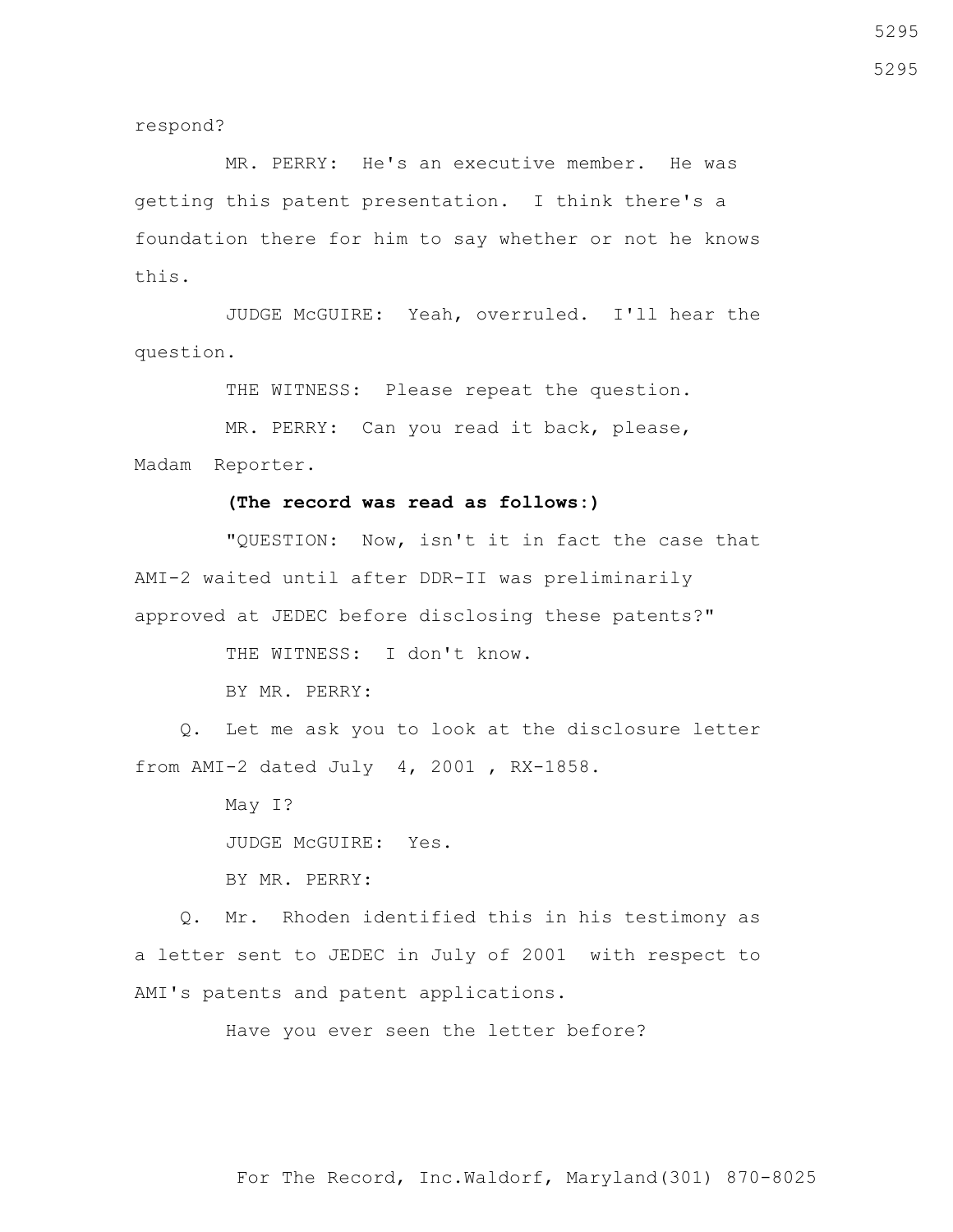A. I don't know for certain.

 Q. Were you involved in any decision at AMI-2 to make this disclosure to JEDEC?

A. I don't believe I was.

 Q. Okay. Well, you talked yesterday, I think it was in response to a question from His Honor, about whether in your understanding of the JEDEC patent policy it was sufficient simply to provide a patent number to the committee. Do you remember that?

 A. I don't know -- i don't know how to characterize my exact testimony.

 Q. Do you remember there was some discussion by you yesterday of whether or not you could just disclose a patent number at JEDEC and comply, in your understanding, with the JEDEC patent policy?

 A. I thought when I discussed disclosure that I discussed that it had to be made in the context of something. That's what I think I stated.

 Q. Well, as you understand the JEDEC patent policy that was in effect in July 2001 , is the statement in the second sentence of the first paragraph of this letter where it says, "As virtually all of AMI's patents and applications relate to memory and memory subsystems, it is possible that these patents or applications may apply to items including DDR-II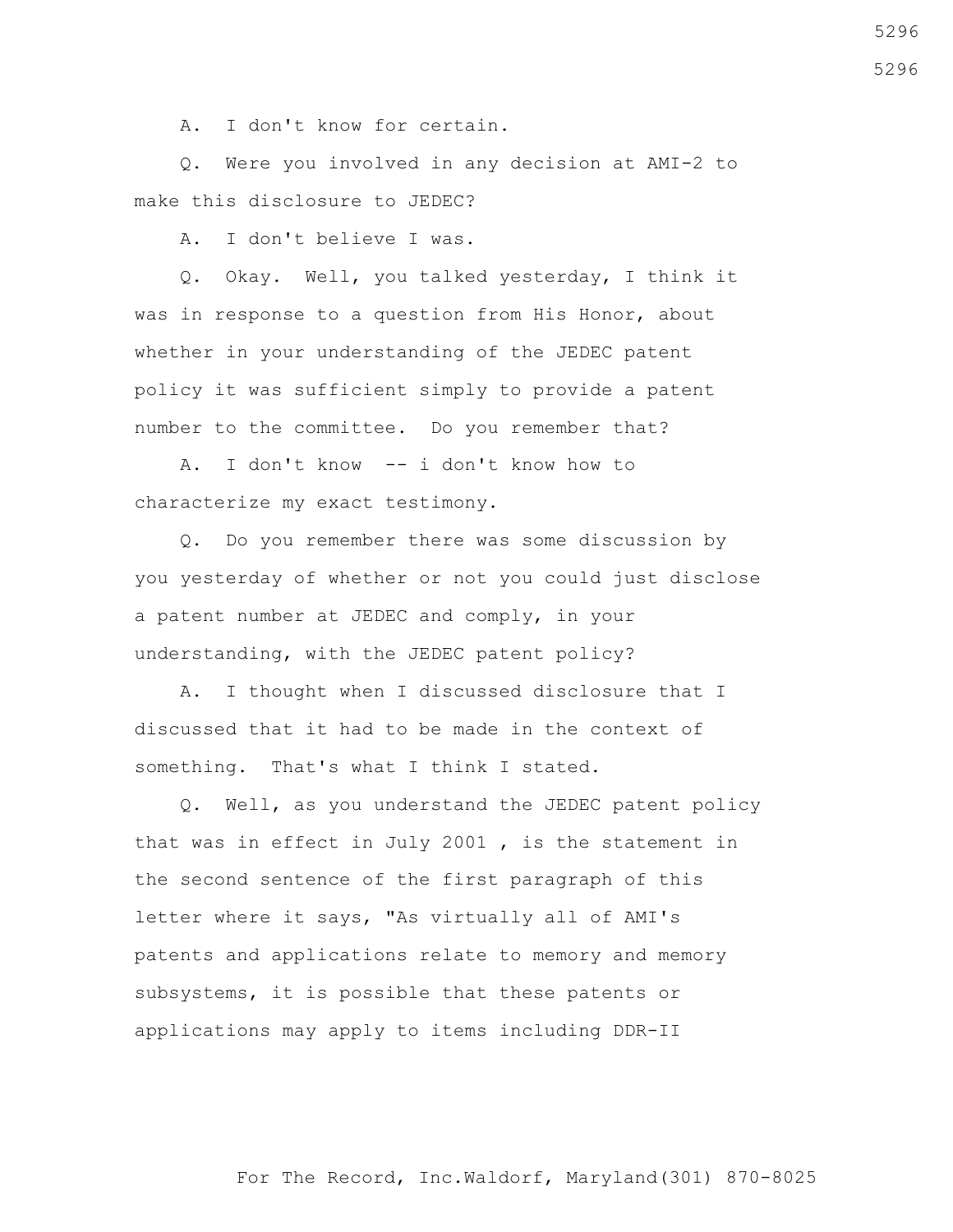currently under consideration in JEDEC," where it says that, is that a sufficient context being given by the patent holder, as you understand the context, to satisfy the policy?

 MR. OLIVER: Objection, Your Honor. Mischaracterizes the evidence. Assumes that this is the only disclosure of these patents they have made.

JUDGE McGUIRE: Sustained.

BY MR. PERRY:

 Q. I'm just asking about this particular sentence, so let me rephrase it. The question was definitely too long.

You see the second sentence of this letter; right.

A. Yes, I do.

 Q. If that was the only statement made by AMI-2 about these patents and applications and what they might relate to at JEDEC, would that be sufficient, as you understand the operation of the JEDEC patent policy?

A. No.

 Q. Okay. And when Rambus disclosed the '703 patent, which is what you were talking about yesterday, did you think Rambus' disclosure of the '703 patent was sufficient under the JEDEC patent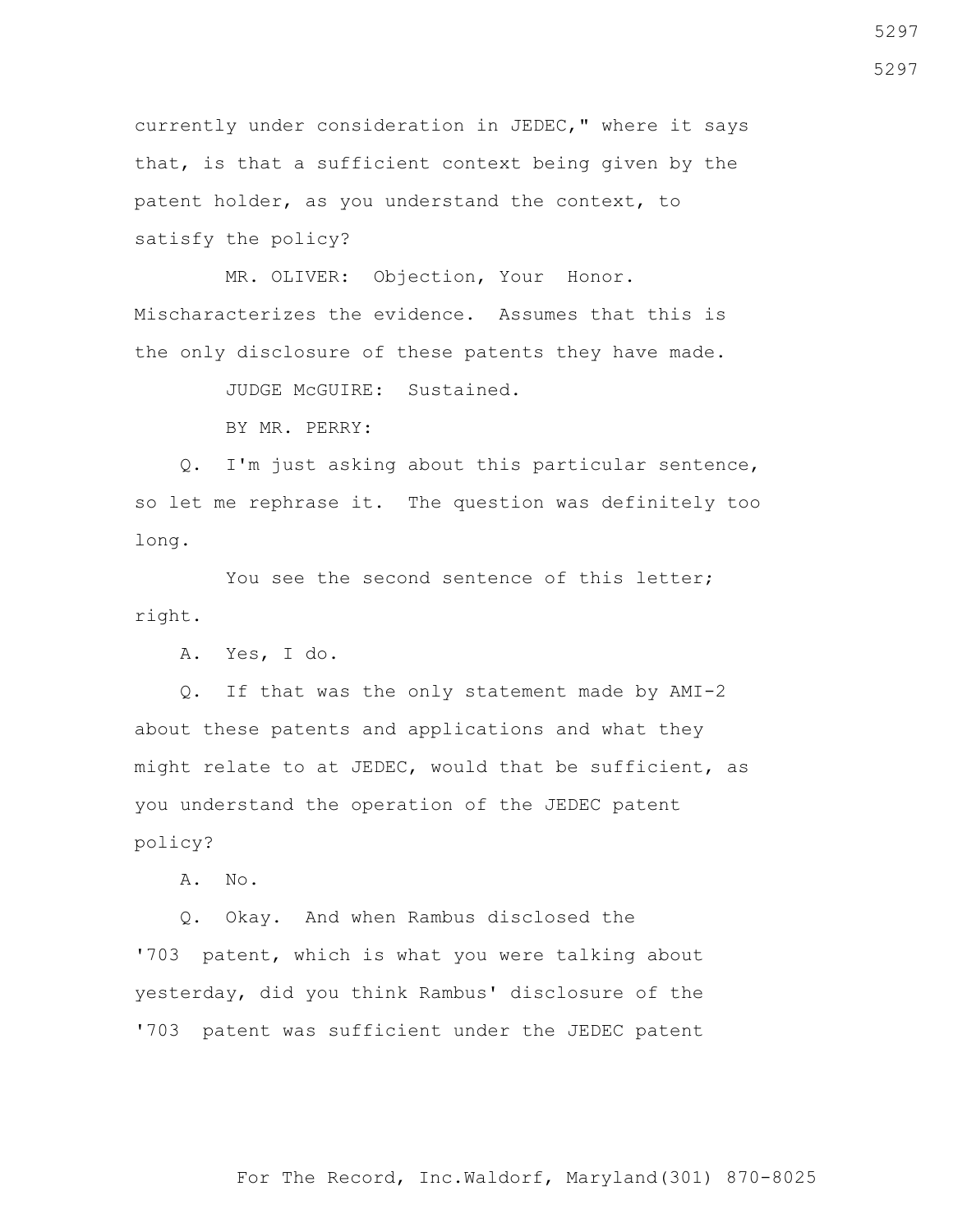policy, as you understood it?

A. No.

 Q. And so you knew at that point that Rambus was not providing what you understood to be information required of it under the JEDEC patent policy; right?

A. That's not the way I would characterize it.

 Q. You knew that Rambus' disclosure in your mind was insufficient under the policy; right?

 A. Maybe I was naive, but I think I thought that -- what I recollect is that I thought that Rambus was disclosing a Rambus patent about a narrow I/O, packetized, loop back clock.

 Q. Was there any standardization activity going on at JEDEC in that time period that involved narrow bus packetized architecture?

A. I don't believe so.

 Q. So did you think Rambus was disclosing a patent that was entirely unrelated to the work of the committee? Is that what you thought?

 A. There were several companies disclosing patents that I thought were unrelated, such as BJ patents.

 Q. How did you know that the '703 patent was unrelated if you didn't look at it?

A. As I said, I may have been naive, but that's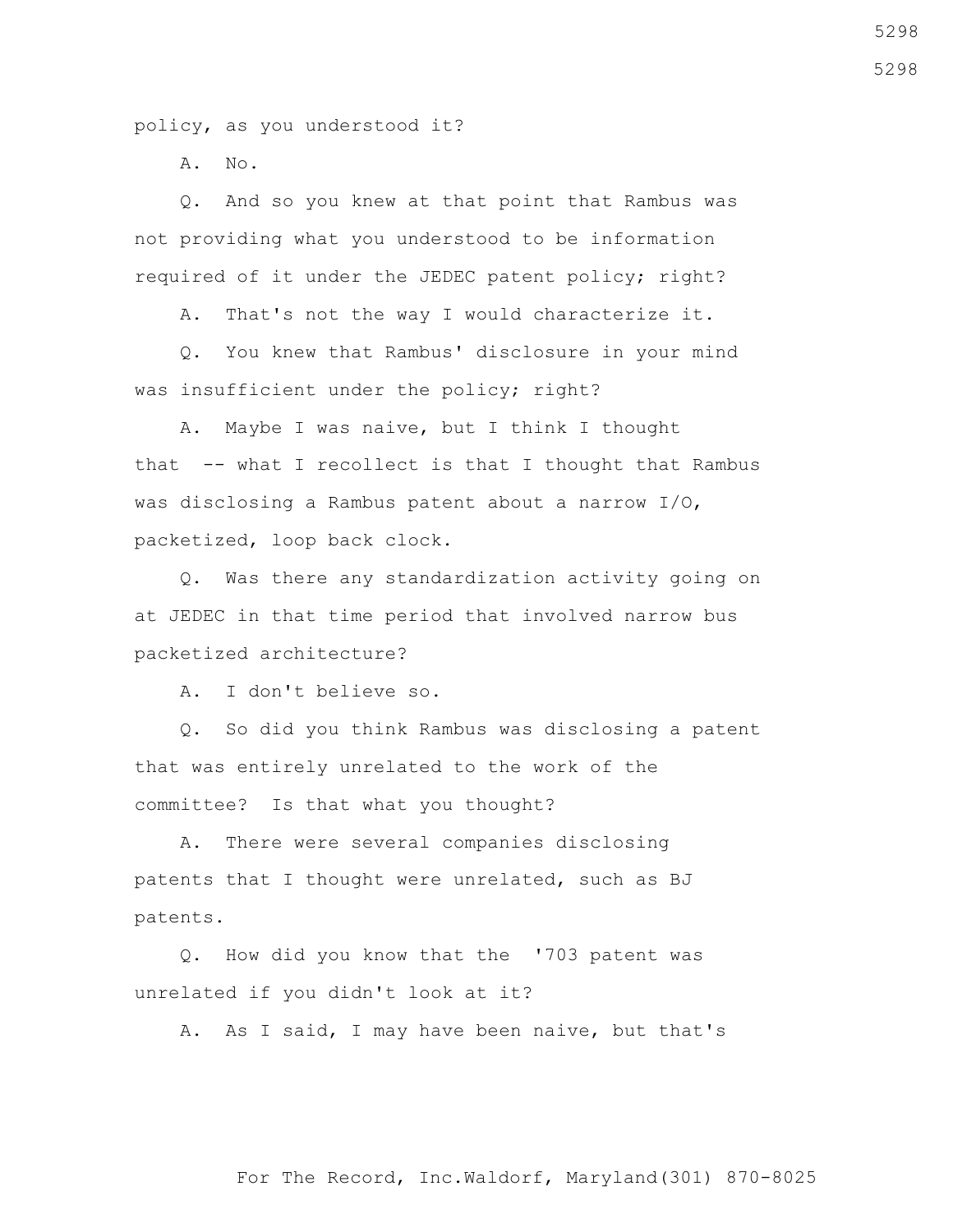what I thought.

 Q. And did you ever go and look at the Rambus European application that was publicly available as of 1993?

A. I don't think so.

 Q. Now, I want to go back to your March 2001 e-mail one more time, and that's RX-1774. Let's look at page 3.

Do you have that?

 And this is an e-mail that you wrote in March 2001 about whether or not IBM should renew its AMI-2 membership; right?

A. Yes.

 Q. And on the last page of your e-mail, in the third paragraph, you talk about AMI-2's patents; correct?

A. Yes.

 Q. And then the last sentence of that e-mail -- if we can focus on that last sentence -- the last sentence of the paragraph, rather, says, "AMI-2 has also been very active in Rambus IP studies and provided insight to member companies."

 Is it correct that as of March 2001 this group of DRAM manufacturers that had come together in AMI-2 had prepared Rambus IP studies?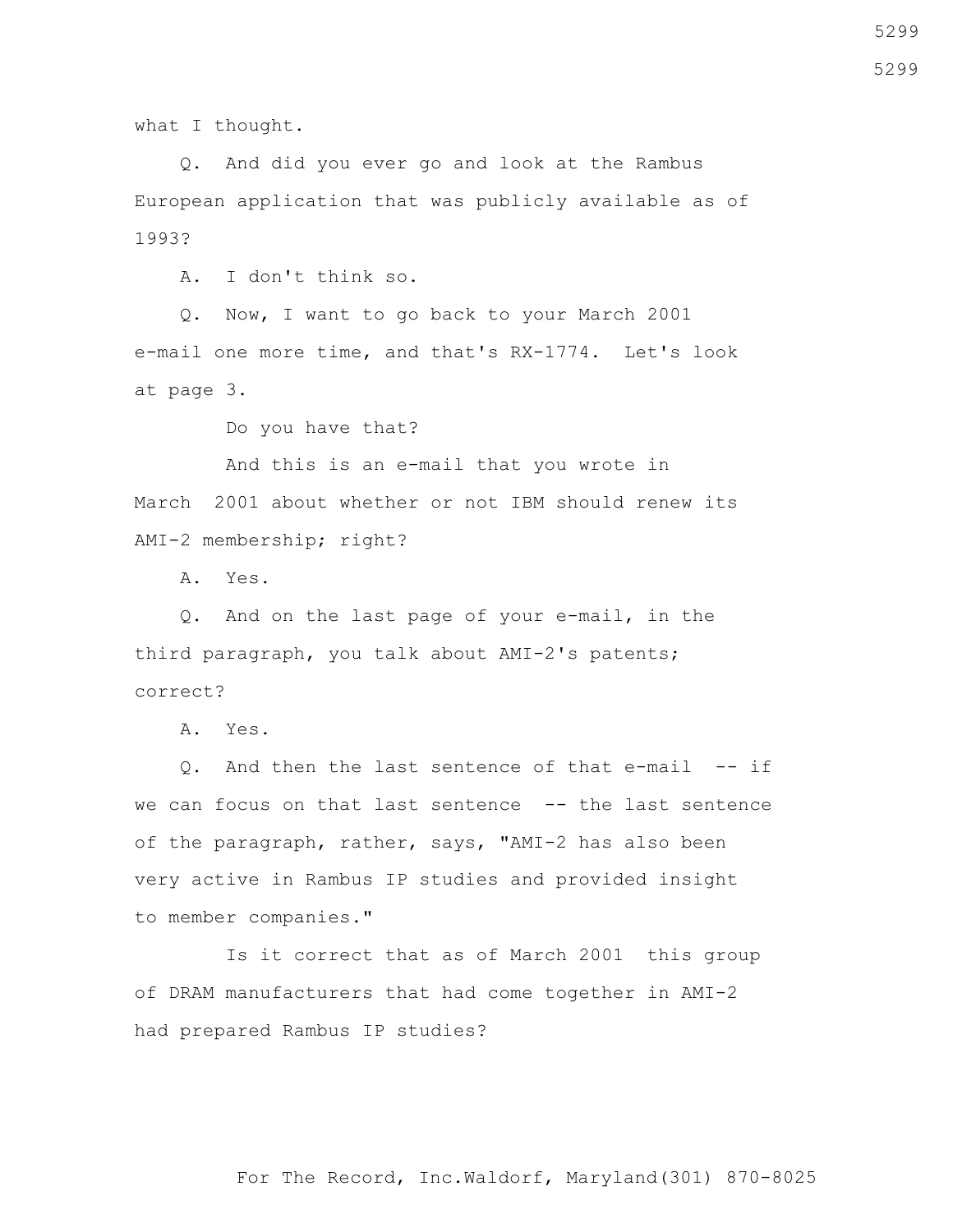A. I don't recall receiving the IP studies. I believe this is some information that was provided to me by either Lisa or Desi when I was preparing this letter. I also can't relate if that IP study is in relation to the SLDRAM activity or anything else, so I have really nothing to relate this to.

 Q. You have no idea why you said that AMI-2 has been very active in Rambus IP studies?

 A. I called up Lisa before I prepared this letter and I said, What can you give me to tell me how I can justify getting some money for you guys for the next year?

Q. And she said, We've done Rambus IP studies?

A. Yes, she did.

 Q. And you said, Gee, that's interesting, can I have it? Did you say that?

A. No.

 Q. Didn't you want to know about Rambus' IP - strike that.

 Weren't you yourself at IBM involved at that same time period in efforts to analyze the validity of Rambus' patents?

A. I'm required to --

 MR. WEBER: Good afternoon, Your Honor. My name is Howard Weber from Hogan & Hartson, representing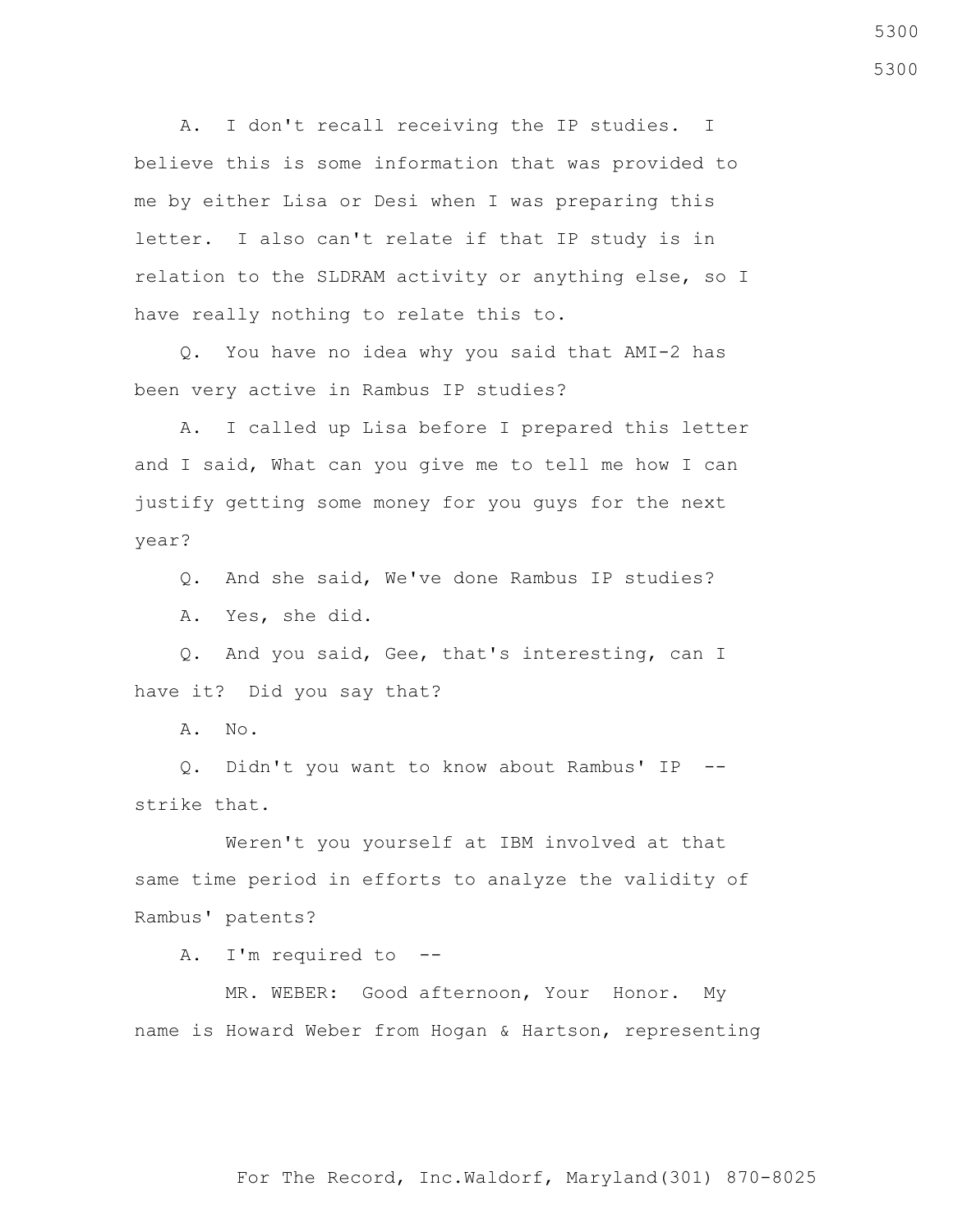the witness.

 Apparently the witness is having difficulty because he thinks you're asking him for information concerning communications with counsel. Perhaps if you'd clarify, you would help the witness.

BY MR. PERRY:

 Q. IBM has produced documents to us that are not claimed to be privileged that disclose that you were thinking about prior art and other issues relating to validity. I don't think there's a privilege issue and I'm not asking you to discuss communications with counsel.

 Isn't it true that in this same time period, March 2001 , you were working on issues relating to the validity of Rambus' patents?

 A. I don't recall the exact start date, but in that period of time or about that period of time I was involved in studies of some number of Rambus patents.

 Q. And did you also in that time period, 2001 , sometime in 2001 , talk to other DRAM manufacturers about their view of the validity of Rambus' patents?

 A. After the suits were filed, I believe I did have discussions with other companies on an informal basis about the Rambus patents as associated with sync and DDR.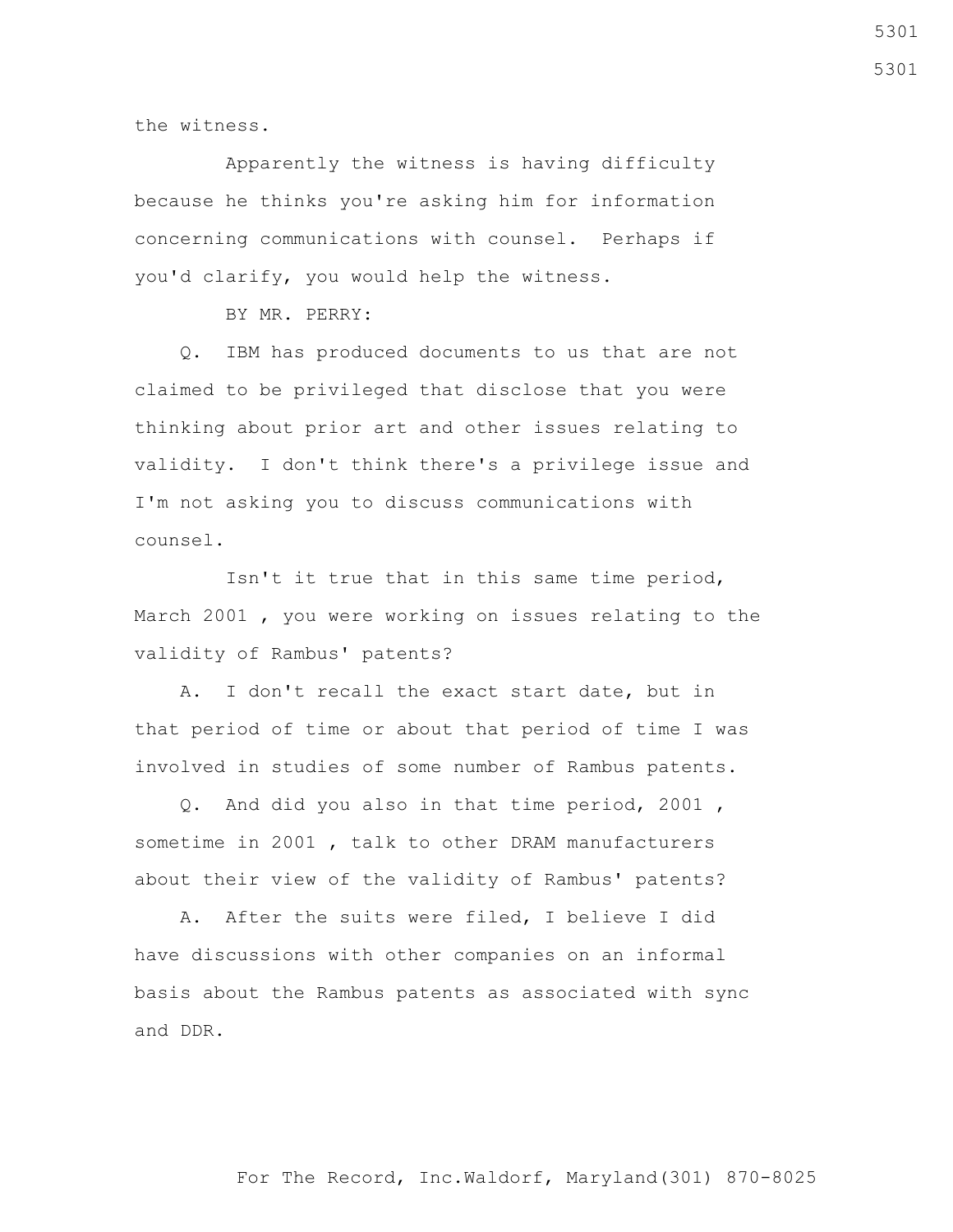Q. By "sync" do you mean SDRAM?

A. Yes.

 Q. And did you share with them any of your views that you had come to about the validity of any of Rambus' patents?

 A. It's very likely I shared some personal views but no official positions and no documentation that I prepared.

 Q. And you shared with them your personal view that at least some of Rambus' patents would be eventually held invalid because of prior art that you knew of at IBM, didn't you?

 A. I don't think I would have said that in that manner.

Q. What did you say?

 A. I believe I would have indicated that it seems as though there's prior art, but prior art and the applicability to patents is not determined by engineers, so I don't believe I would have made that statement.

 Q. Okay. And what's your understanding generally of prior art, just to give us a context?

 A. Prior art is either documentation, implementation or some other written or implemented products that -- i don't know how to word it.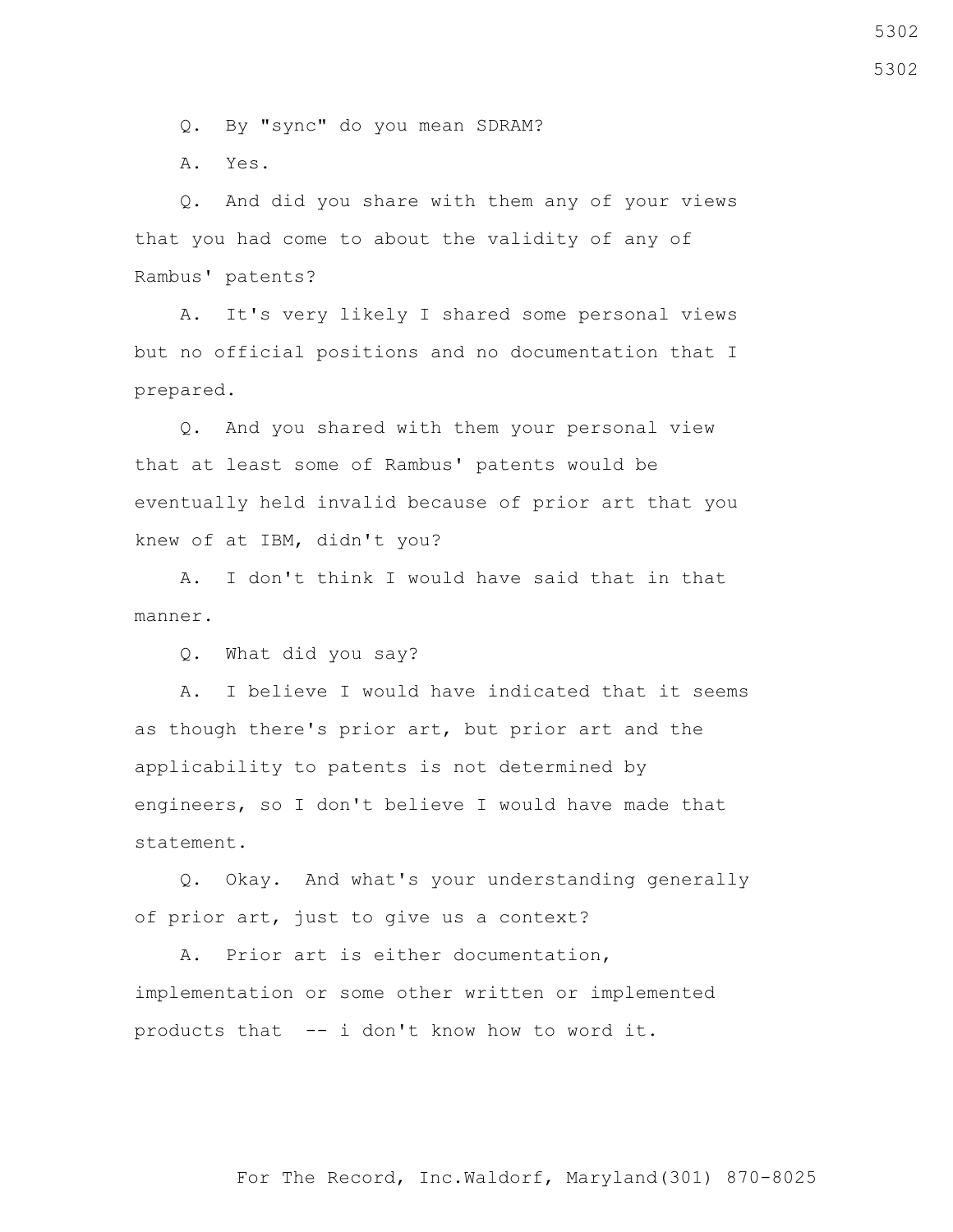Q. Can I help you? Can I offer something here?

A. That would precede or --

 Q. Is it your understanding that prior art is, generally speaking in layman's terms, some kind of proof that somebody else invented something first?

A. That might be a better designation, yes.

 Q. Did you hear back from the DRAM manufacturers that you were talking to that they understood that in fact some of Rambus' patents were going to be held invalid someday because of prior art?

 MR. OLIVER: Objection, Your Honor. Calls for hearsay.

JUDGE McGUIRE: Sustained.

BY MR. PERRY:

 Q. Did you have an understanding at any point in time that memory manufacturers were making decisions about whether or not to try to design around Rambus' patents based upon their views as to whether or not the patents would eventually be held invalid because of prior art?

 MR. OLIVER: Objection, Your Honor. Lack of foundation.

 MR. PERRY: I was just asking if he had an understanding. I'm trying to establish the foundation.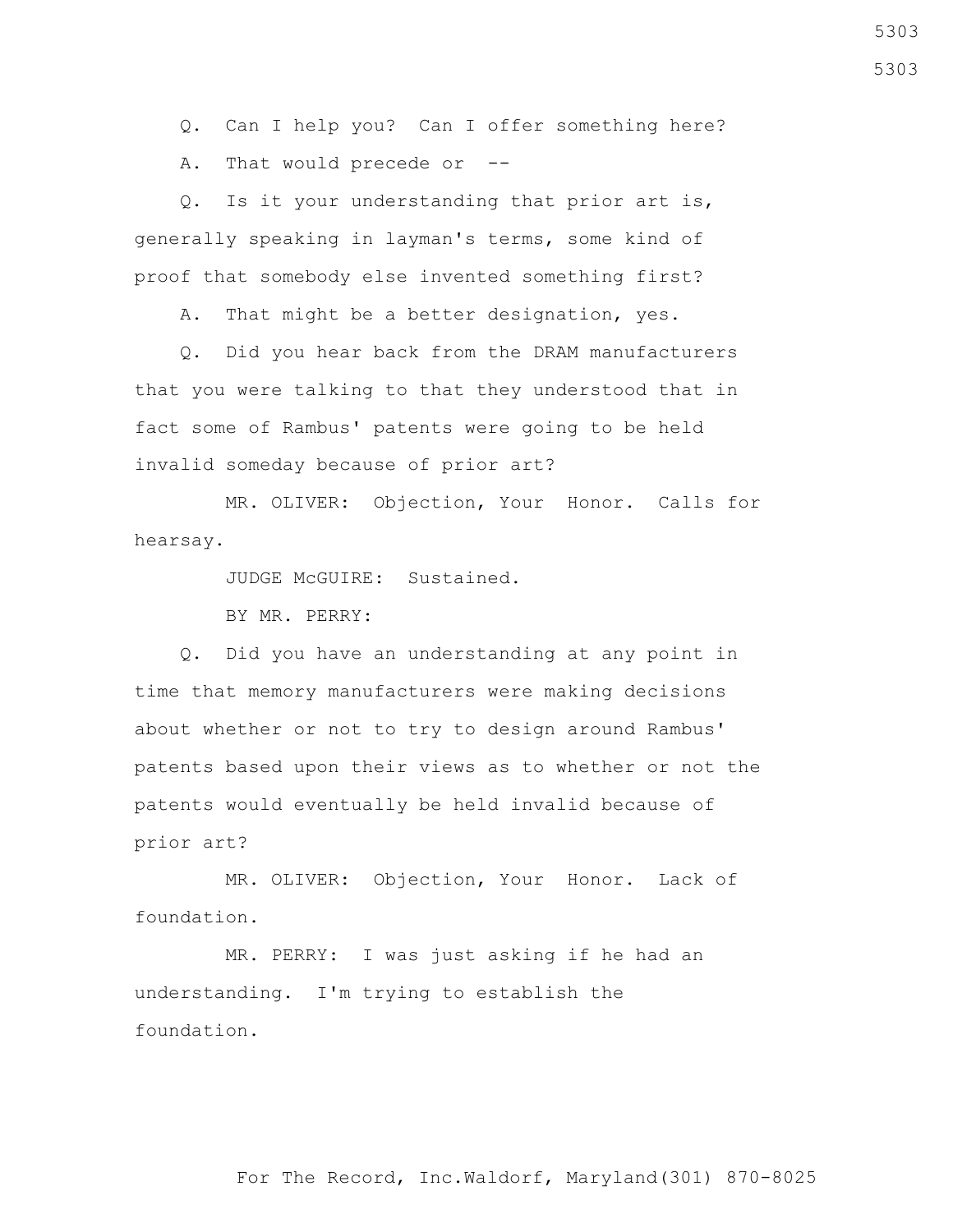JUDGE McGUIRE: I'll hear the question.

THE WITNESS: I believe I was aware that other manufacturers were considering the fact that some of the Rambus patents might be overturned in the decision process.

BY MR. PERRY:

 Q. Okay. Now, I want you to go back to 1991 , if you can, in your mind. And you told us yesterday about a time in 1991 when you disclosed that IBM intended to file a patent application that related to a presentation you were making; right?

A. Yes.

 Q. At the time you made that disclosure, did you believe it was required under the JEDEC patent policy?

A. Yes.

 Q. You have up in front of you your deposition from the FTC case, and I want you to see if you can find that.

Your Honor, it's up on the bench as well.

JUDGE McGUIRE: Yes.

BY MR. PERRY:

 Q. And I've given a copy to opposing counsel, to complaint counsel.

 And I'll ask you -- do you remember that I took your deposition on a cold day in White Plains in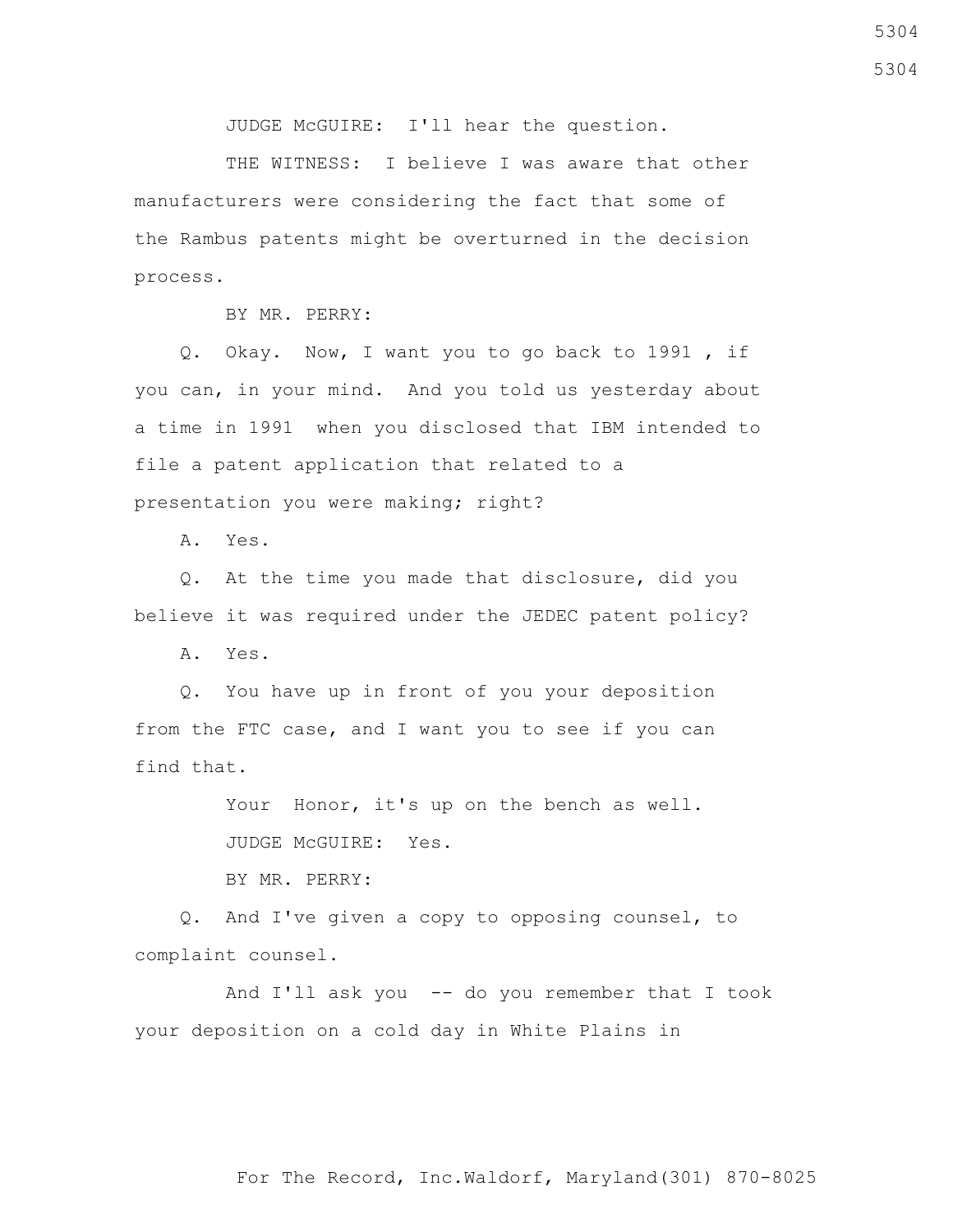February of this year?

 A. Was it in White Plains? I remember the deposition.

- Q. All right. Look on page 45 if you would. JUDGE McGUIRE: Sorry. Page what? MR. PERRY: Page 45. BY MR. PERRY:
- Q. Starting at line 9 -- do you have page 45?

 A. I'm getting there. Yes.

 Q. Line 9, do you see that it begins, "Did you personally " -- do you see that?

A. Page 45. Is it 45 in the upper right corner?

 Q. Do you have the transcript dated February 24, 2003 ?

 A. No, I did not. Thank you. Page 45?

Q. Page 45, line 9.

A. Yes.

 Q. The question there was: "Did you personally, Mr. Kellogg, ever disclose any intention on the part of IBM or any IBM affiliated person to file a patent application in the future that was related to a product or feature under consideration for standardization at JEDEC?"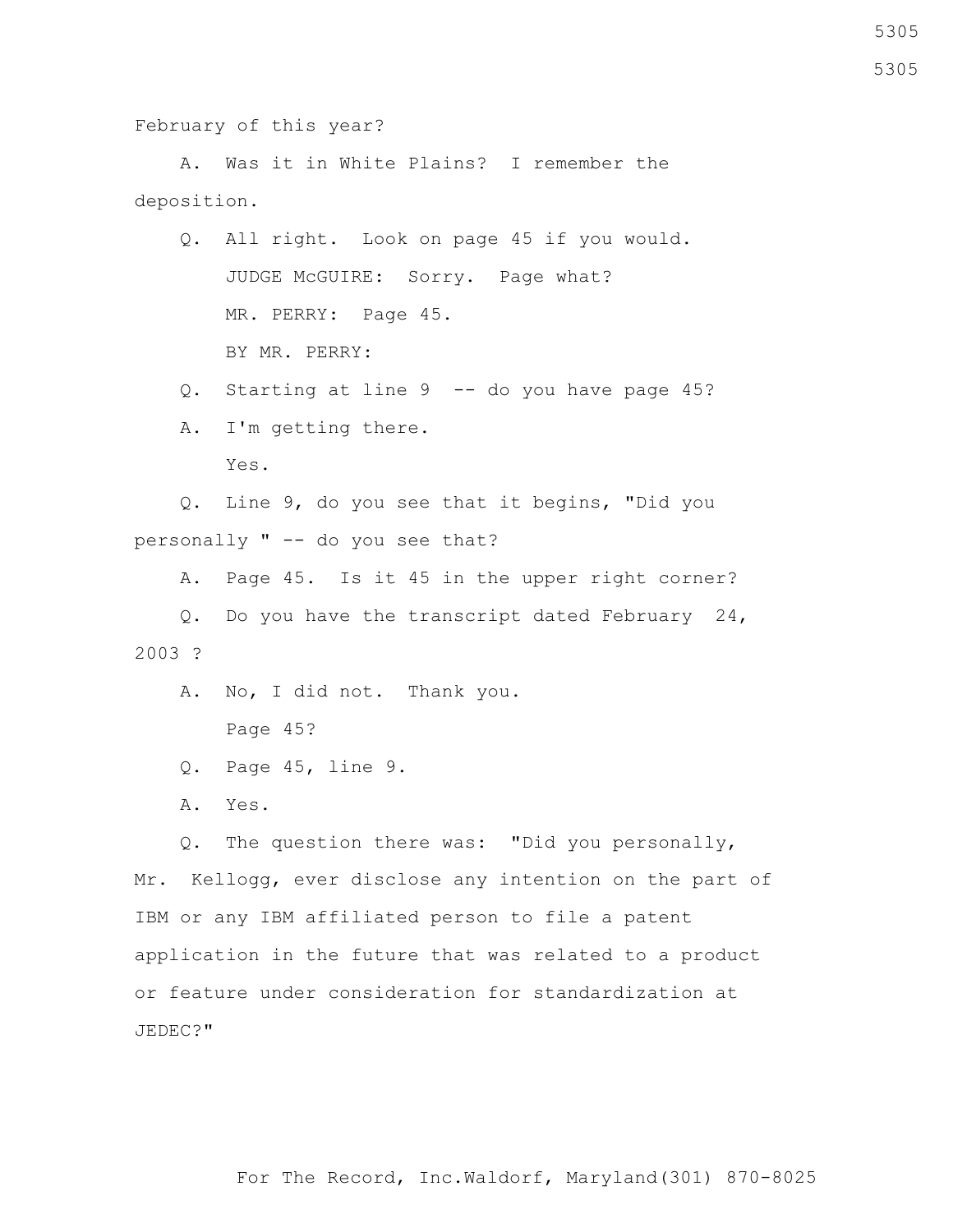Do you see that.

A. Yes.

Q. And you said, "Yes"?

A. Yes.

 Q. The question was: "How many times?" And you said, "I think at least two."

A. Yes.

 Q. And then I said, "And you made this disclosure prior to the time an application was on file?"

And you said, "Yes."

A. Yes.

Q. I'm right so far; right?

 And then at line 21 I asked you, "And at the time you made the disclosure, did you believe it was required under the JEDEC patent policy?"

Do you see that.

A. Yes.

 Q. And your answer, at the top of the next page, was "no"?

A. Right.

Q. That was your answer; right?

 A. I would appreciate a chance to clarify because there's a written policy, there was an in-process modified policy, there is an expected policy, there are -- there are -- so in answer to your question, this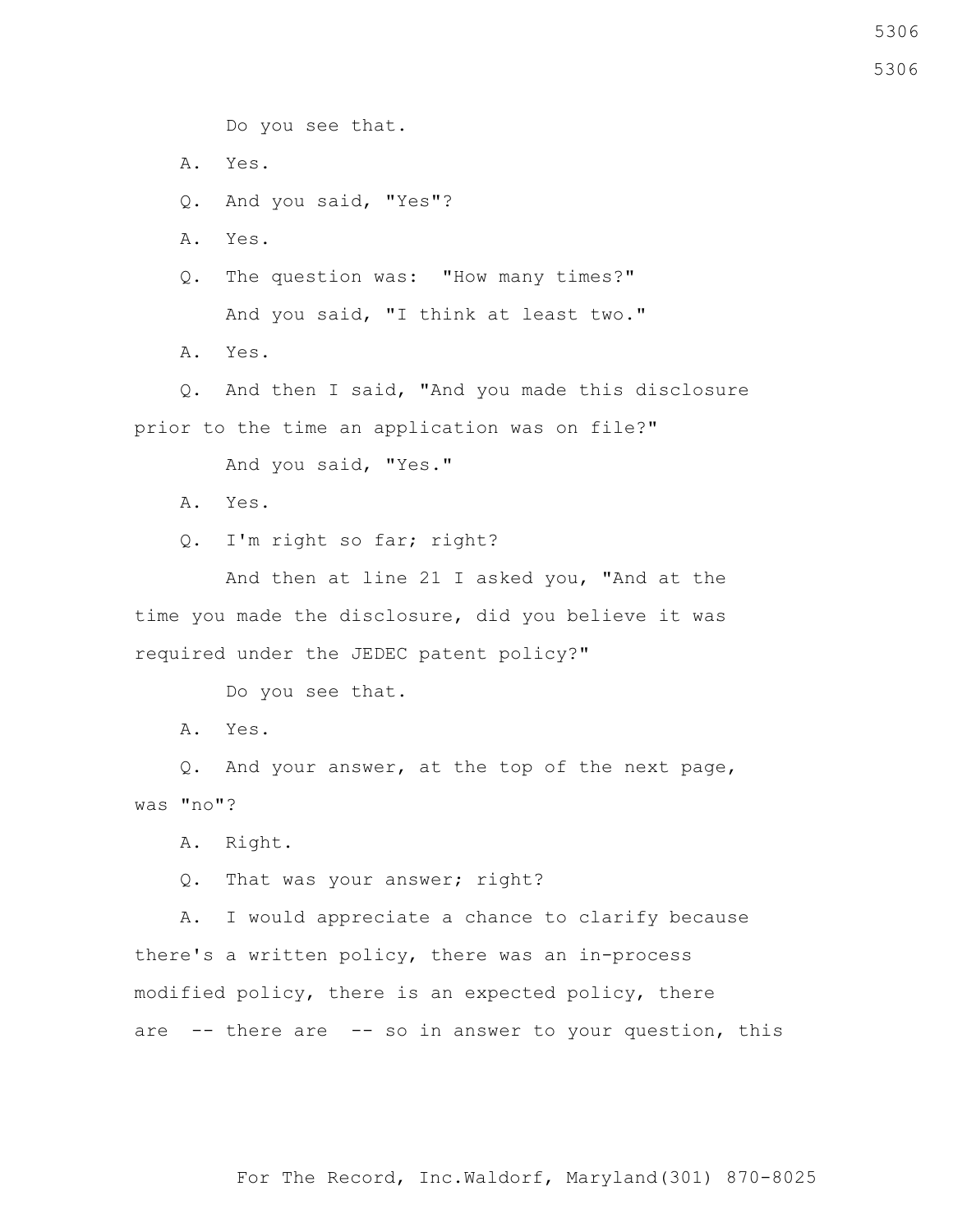refers to the written policy at the time in this document.

Q. In the deposition?

 A. And I do apologize for differing interpretations of policy.

 Q. When I asked you in the deposition whether you believed your disclosure was required under the JEDEC patent policy, what JEDEC patent policy were you referencing when you answered no?

A. The written policy at the time.

 Q. Were there more than one JEDEC patent policy that related to the obligations to disclose intent to file patent applications?

A. I believe so.

 Q. Now, you're a named inventor on several patents; right?

A. Yes.

 Q. And you know that when a patent application is filed, the inventors must sign affidavits saying they are the inventor; right?

A. Yes.

Q. You've signed such affidavits; right?

A. Yes.

 Q. And some of the patents on which you are a named inventor have related to features contained in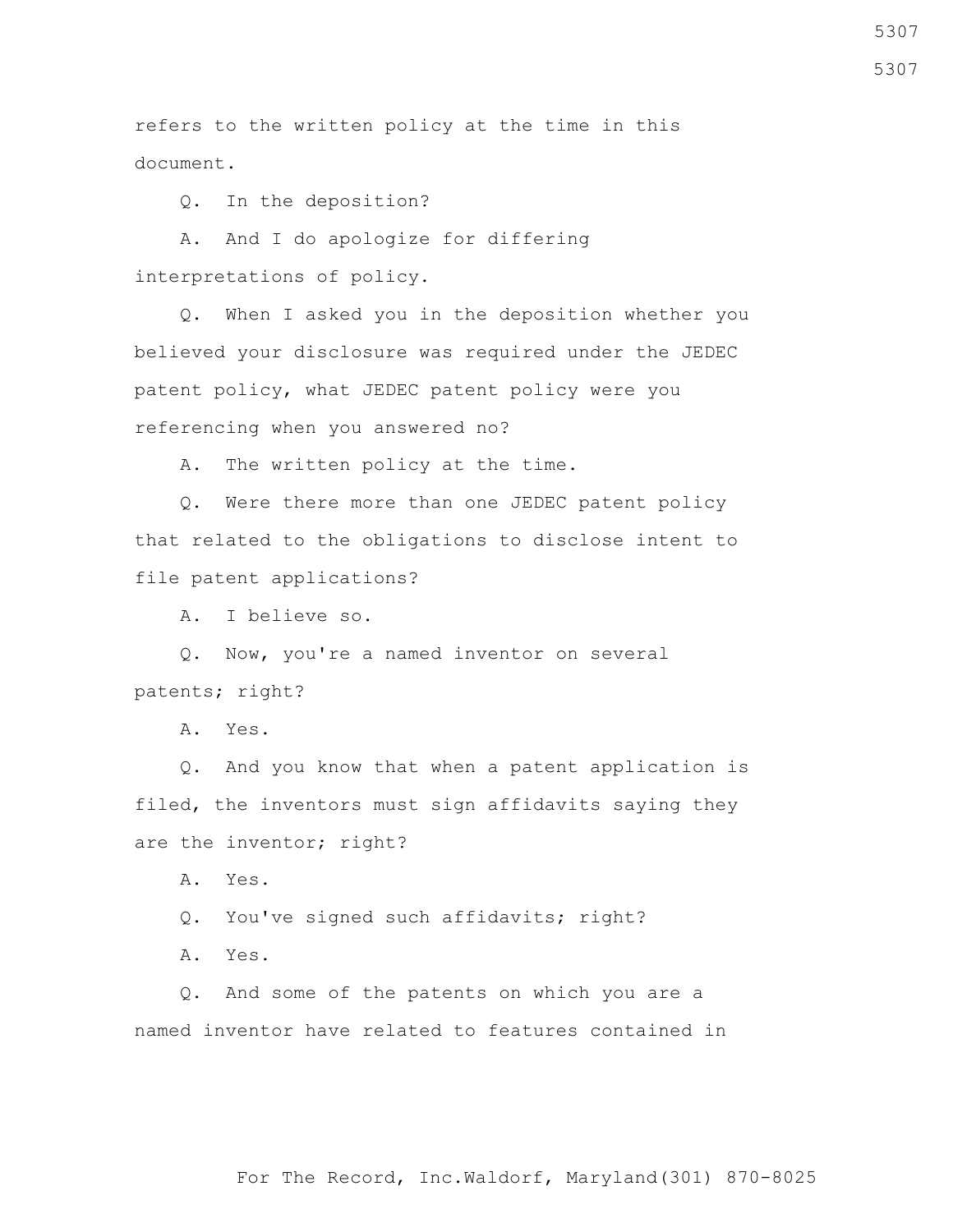JEDEC standards; correct?

A. Yes.

 Q. For example, you're an inventor named on a patent along with a guy named Brian Connelly (phonetic) and that patent is called High-Density Memory Modules; right? You remember that, don't you?

A. Is there more to the name than that?

Q. Probably.

 High-Density Memory Modules With Improved Data Bus Performance, Patent Number 5,802,395, dated September 1998.

You remember that patent, don't you.

A. Yes, I do.

 Q. And that patent relates in part to the SDRAM 184-pin DIMM family; correct?

A. To an optional feature in the family, yes.

 Q. And you've also got a patent with your name on it along with Timothy Dell called Clock Distribution Systems for Synchronous Circuit Assemblies; right?

A. Yes.

 Q. And that relates in part to a clock distribution in SDRAM; correct?

A. No.

 Q. Does it relate to something having to do with SDRAM?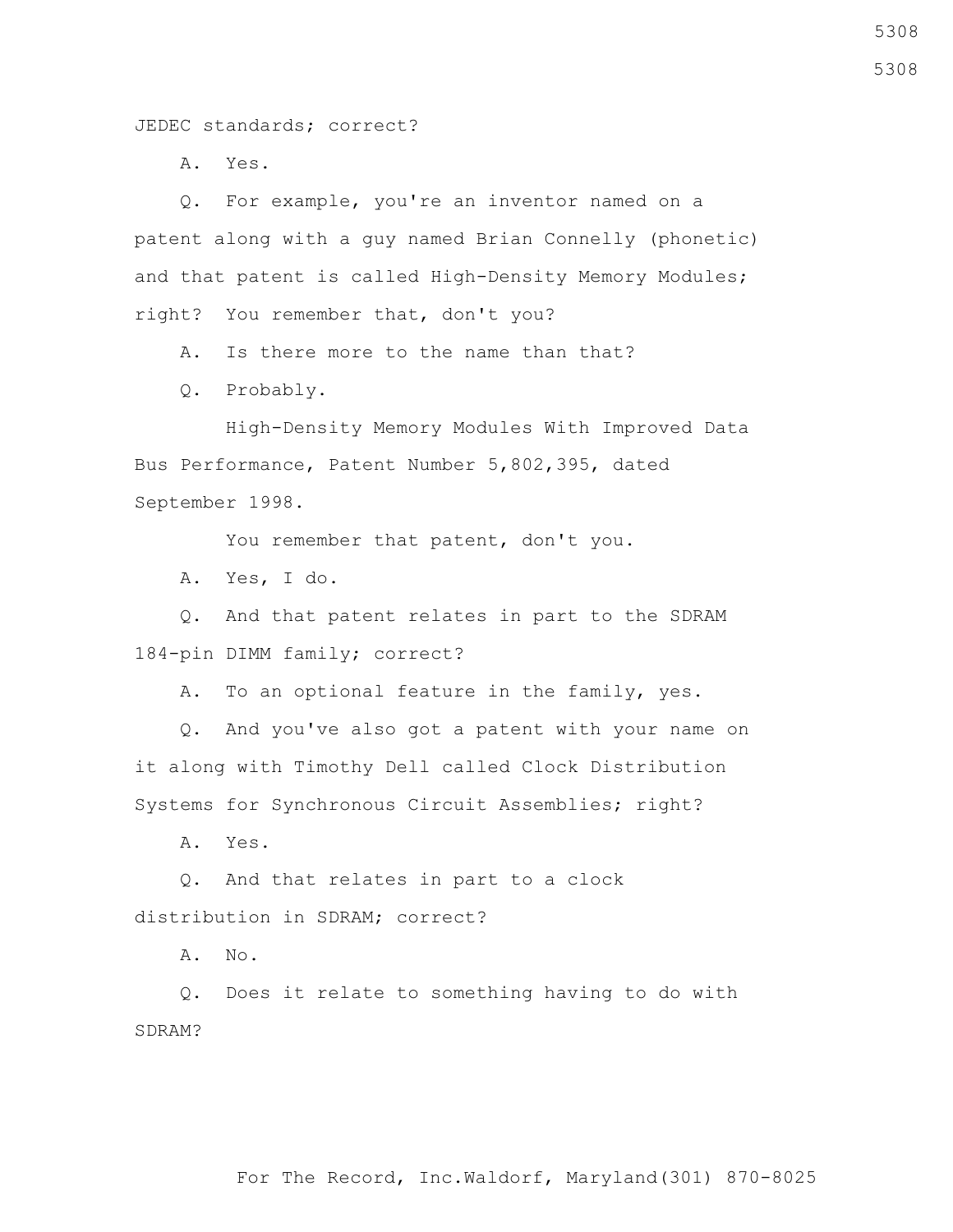A. No. It -- which is why we didn't disclose it.

 Q. Did you ever feel -- i'm not asking about disclosure.

 A. Okay. I'm sorry. But I don't believe it does.

 Q. I'm not asking about disclosure. I'm asking you if you've ever thought it's acting in bad faith simply to obtain a patent that relates in part to the work of JEDEC.

A. No, I do not.

 Q. And you talked earlier today about the toggle mode presentations that IBM had made back in the late '80s and early '90s at JEDEC; right?

A. I believe they were made in the early '90s.

 $0.$  And  $-$ 

 A. The invention I believe I characterized as the '80s.

 Q. At one of the occasions when toggle mode was being discussed at JEDEC, either in the late '80s or early '90s, you heard Gordon Kelley say that IBM had a patent, didn't you, that was related to toggle mode?

 A. I believe we had some difficulty in my deposition on this, too. I believe Gordon communicated to me that he had made a disclosure, but I don't recall a disclosure.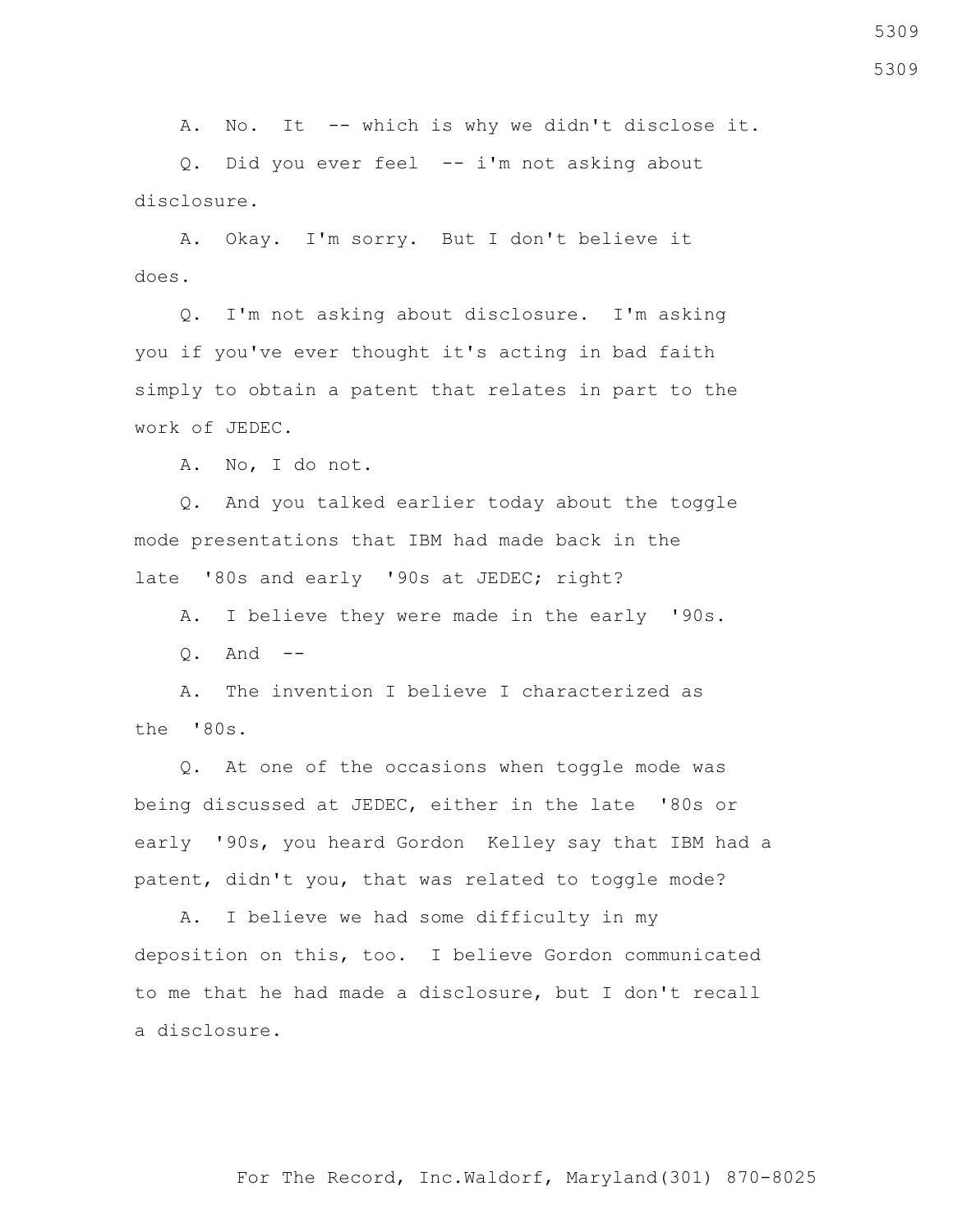Q. At least you understood from him that a disclosure had been made about IBM IP relating to toggle mode; right?

A. Yes.

 Q. Now, you told us before lunch today that when JEDEC was voting on the DDR standard almost ten years later, you thought about the fact that the dual-edged clocking that was being incorporated within DDR SDRAM had also been used by IBM in the toggle mode device; right?

A. Correct.

 Q. And when you thought about that, you also knew that there had been dozens of new JEDEC members that had joined since Mr. Kelley had said whatever it was he had said about IBM toggle mode IP?

A. Yes.

 Q. Did you think about disclosing -- you, Mr. Kellogg, did you think about disclosing to those new JEDEC members that IBM held intellectual property relating to the use of dual-edged clocking in a memory device?

 A. I don't know if IBM has intellectual property on dual-edged clock that would read on the JEDEC standard.

Q. You knew that Mr. Kelley had said something

For The Record, Inc.Waldorf, Maryland(301) 870-8025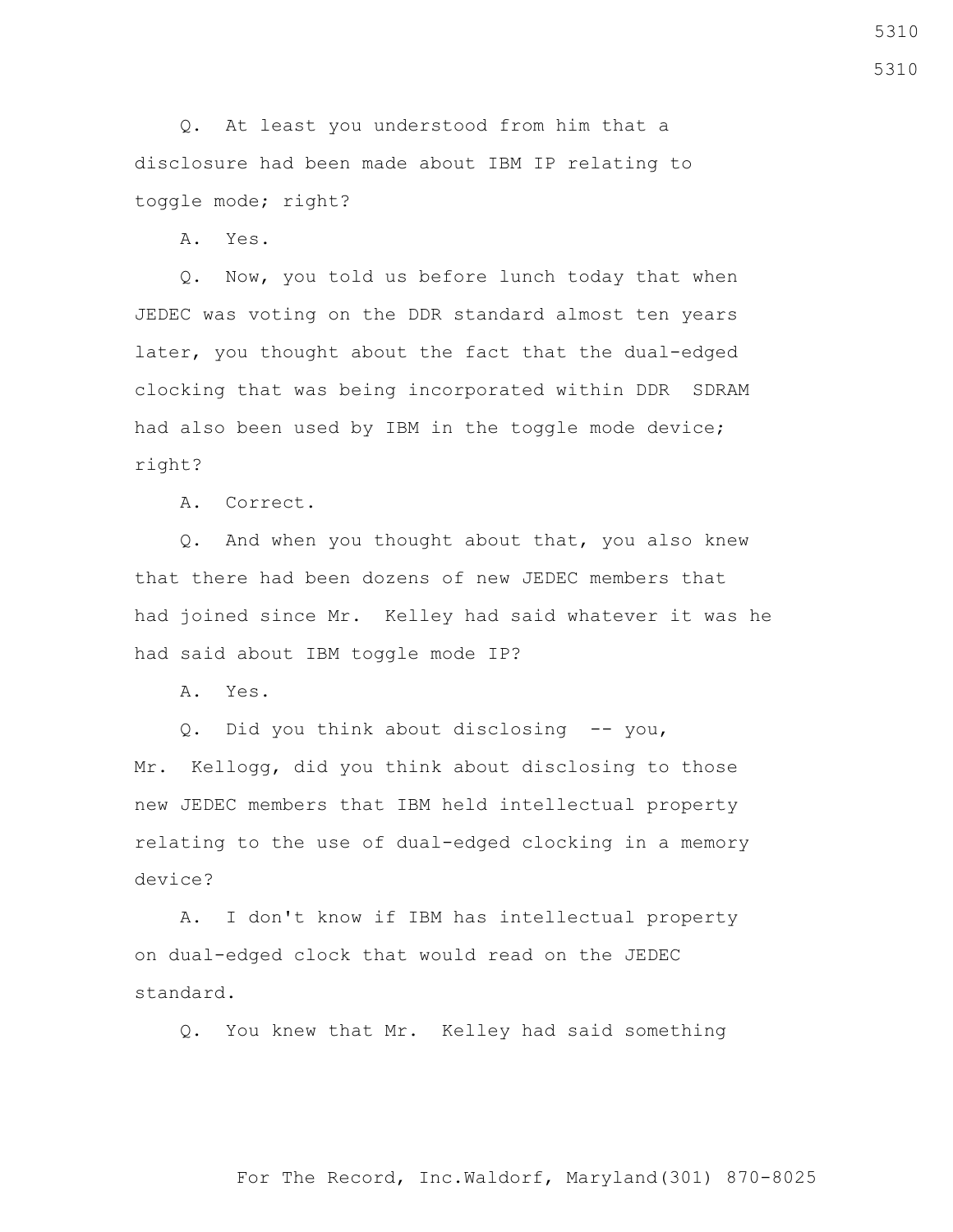about toggle mode IP; right?

 A. I don't know what Gordon says. He may have said something without having familiarity with the patent simply implying that IBM had IP. It doesn't necessarily mean it reads.

 Q. Okay. And that's what's important, as you understand it, whether it reads?

 A. My belief is you have to disclose intellectual property that reads on the standard. Sometimes we disclose intellectual property that doesn't and one would question why. It adds confusion.

 Q. Now, you also talked about, yesterday I believe, that in the spring of '92 you attended some meetings that had to do with Rambus; right?

A. That's correct.

Q. Let's look at RX-261.

May I?

JUDGE McGUIRE: Yes.

BY MR. PERRY:

 Q. Now, I don't have a lot of questions about this, Mr. Kellogg. I showed you in your deposition. Let me see if I can run through it quickly.

 You recognize this as an April 1992 memo from Mr. Concannon to a group of people at IBM.

A. Yes.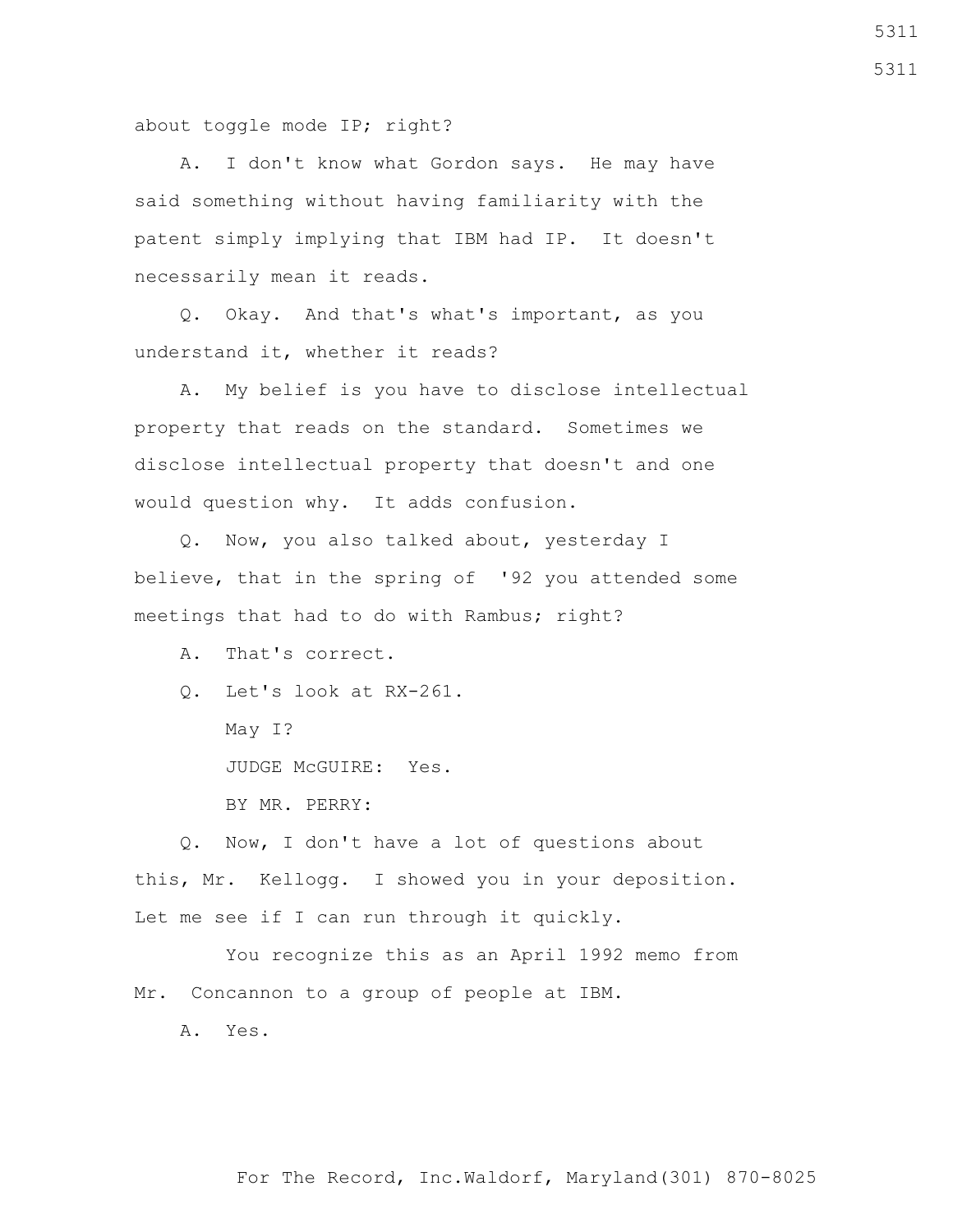Q. And Mr. Concannon was your boss at the time?

A. I think my boss' boss, yes.

 Q. But somewhere in the chain above you at the time?

A. Yes.

 Q. And the heading is Rambus Visit to BTV. Do you see that?

A. Yes.

Q. And that stands for Burlington?

A. Vermont.

 Q. And that's IBM's facility there in Burlington, Vermont?

A. Yes.

Q. Is that where you were at the time?

A. Yes.

 Q. And he says, "I am in the process of scheduling a meeting for key personnel from Rambus to come to BTV."

Do you see that.

A. Yes.

 Q. And then down at the bottom of the e-mail, it says: "Mike Clinton, Mark Kellogg, Ken Beilstein " --

A. "Beilstein."

 Q. -- "Beilstein have extensive information on what Rambus is doing. I suggest that your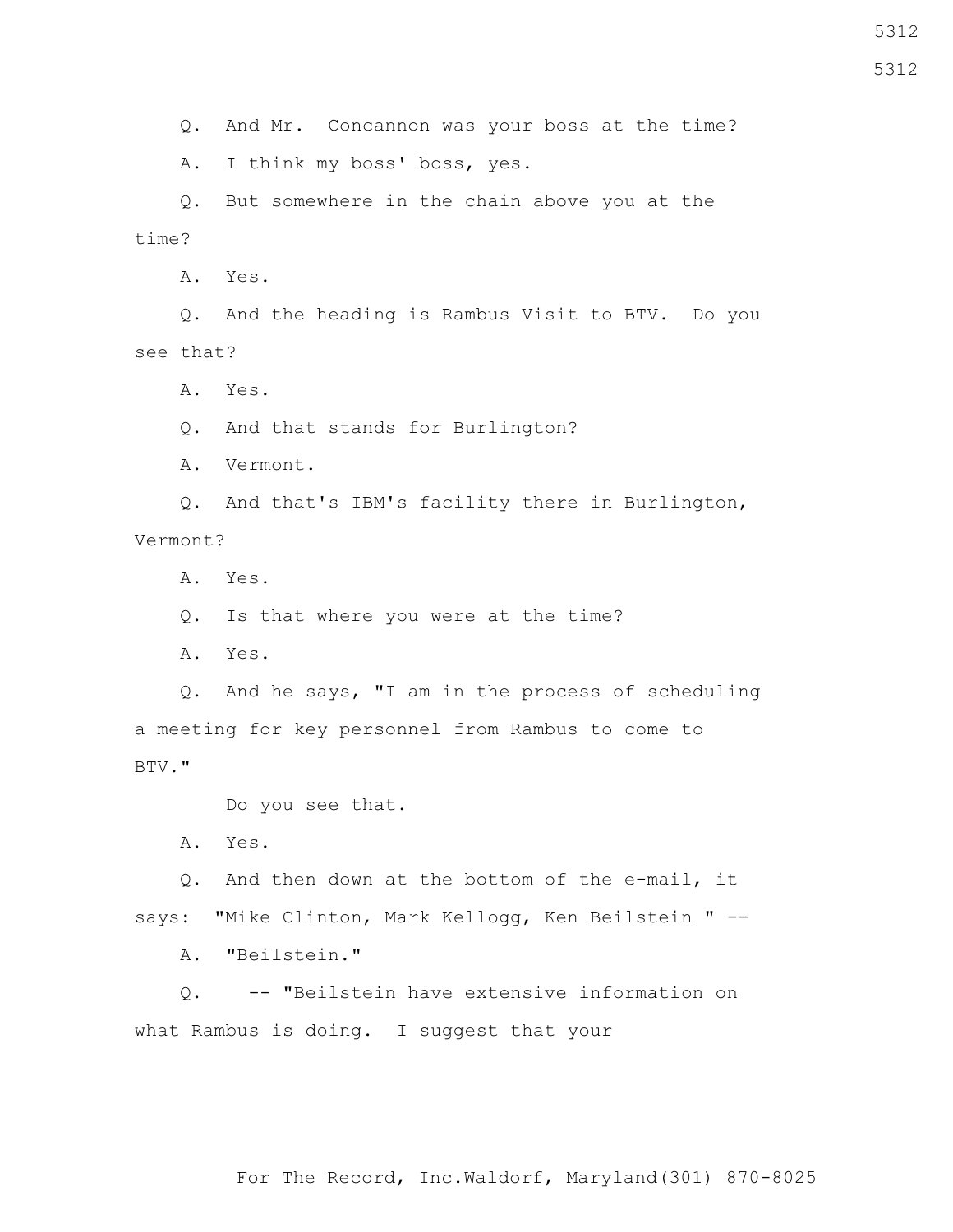representative contact them prior to the meeting."

Do you see that.

A. Yes.

 Q. Now, by this point, April 1, 1992, you had met with Howard Sussman of NEC to hear a presentation by him about Rambus; right?

A. I believe that was the sequence.

 Q. Well, let's look at the memo that refers to that, RX-250.

May I?

JUDGE McGUIRE: Yes.

BY MR. PERRY:

 Q. Do you recognize RX-250 to be an e-mail from you to someone named Minoru Furuta and his response from March of 1992?

A. Yes, I do.

 Q. And in your e-mail, which is down at the bottom of the first page, you're summarizing a meeting of various IBM people; right?

A. Yes.

 Q. And the meeting was about synchronous DRAM; correct?

A. Yes.

Q. Now, who was Minoru Furuta?

A. Minoru was a representative in our portable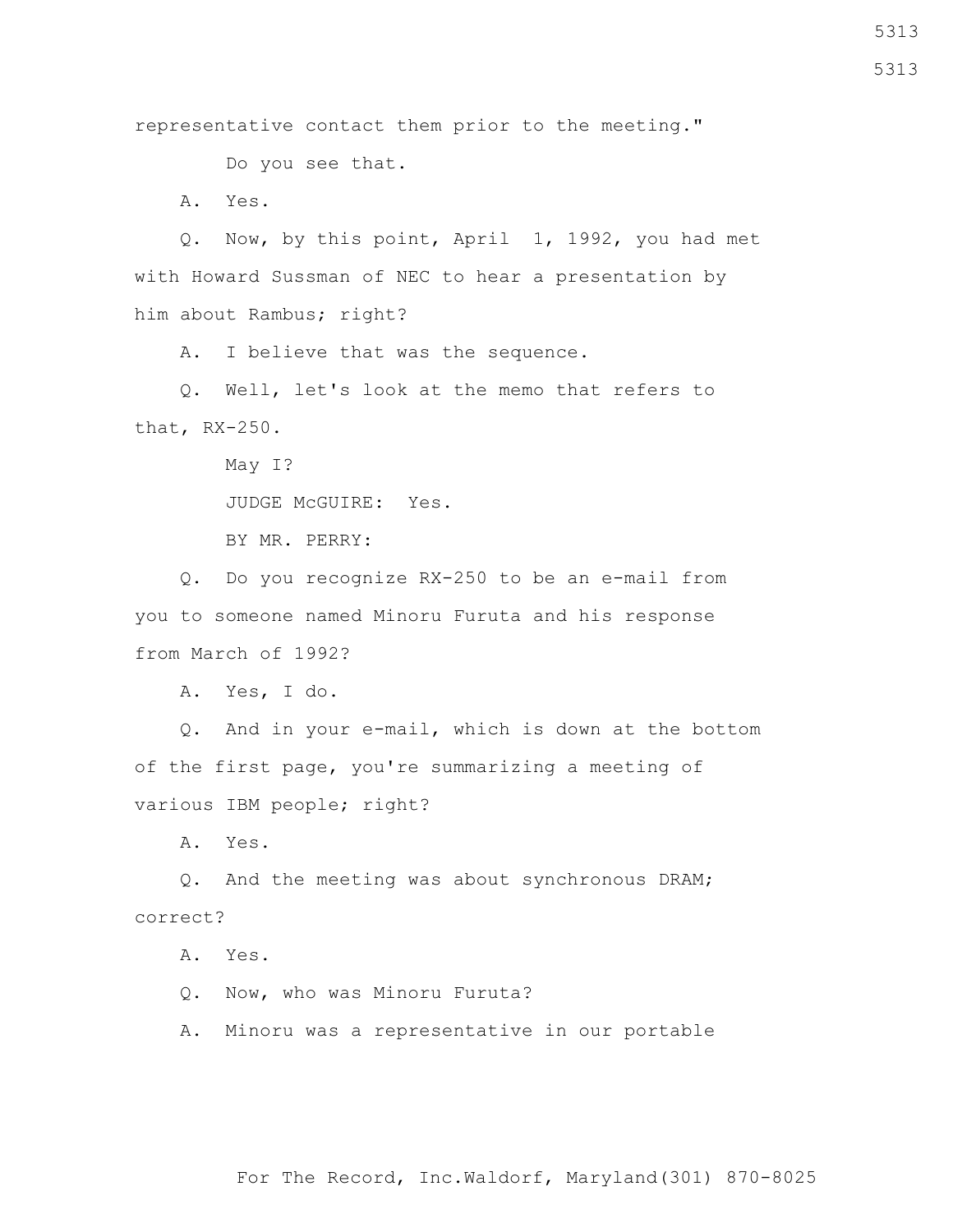products group in Amato, Japan.

 Q. And it was at this meeting that you're summarizing where Howard Sussman appeared and made a presentation about Rambus in March of 1992; right?

A. Yes.

Q. And you were present for that meeting?

A. Yes.

 Q. Why in that time period were you trying to learn information about Rambus, you personally?

 A. I wasn't trying to learn. Howard brought a presentation. I believe they had taken a license with Rambus and he had a data sheet.

Q. Did you have a Rambus file at the time?

A. If I didn't, I would have after this meeting.

 MR. PERRY: Your Honor, one thing I wanted to cover, there's going to be some exhibits that I wanted to move in, if I could do that Monday.

 JUDGE McGUIRE: You might as well do it now and get it over with.

 MR. PERRY: If I could do that Monday, and I'm sure Mr. Oliver will have a list --

> JUDGE McGUIRE: That would be fine. Do you want to do that Monday, Mr. Oliver? MR. OLIVER: That would be fine, Your Honor. JUDGE McGUIRE: All right. Thank you.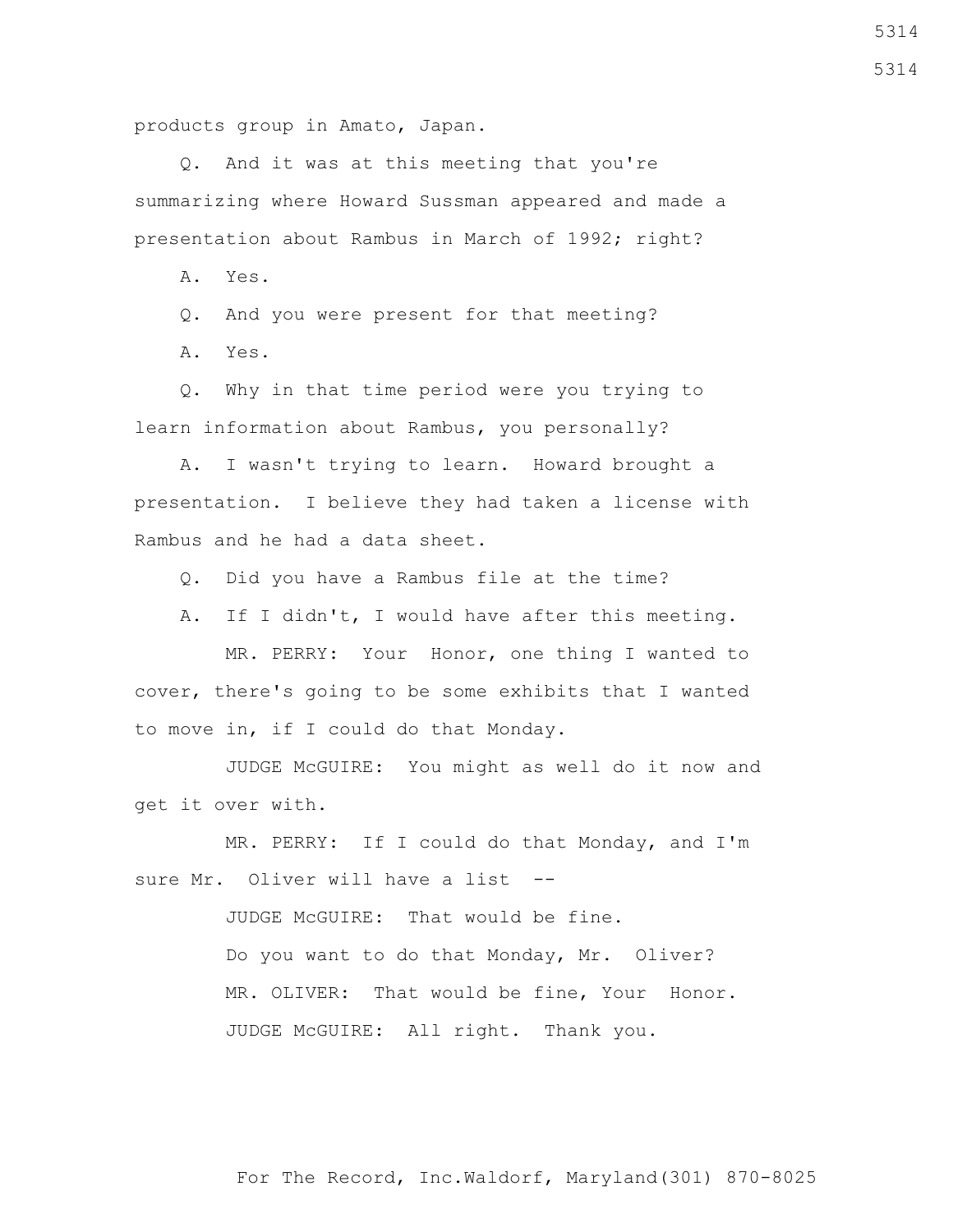BY MR. PERRY:

 Q. Let me show you another e-mail from the March 1992 time period, please, RX-236.

> May I? JUDGE McGUIRE: Yes.

BY MR. PERRY:

 Q. Do you recognize this to be an e-mail you received about Rambus in March of 1992?

A. Yes.

 Q. And on the bottom of the first page, do you see there's an e-mail from an IBM person at Austin, Texas?

A. Yes.

Q. And his name is --

A. William Hardell.

 Q. Well, it's somebody named Greg at the bottom of the page.

A. Ooh.

Q. It's that one. Greg Rohoski?

 A. It could be. I actually didn't know that individual.

 Q. And that e-mail says, "I emphasize once again we cannot afford not to develop a high-performance memory subsystem."

Do you see that.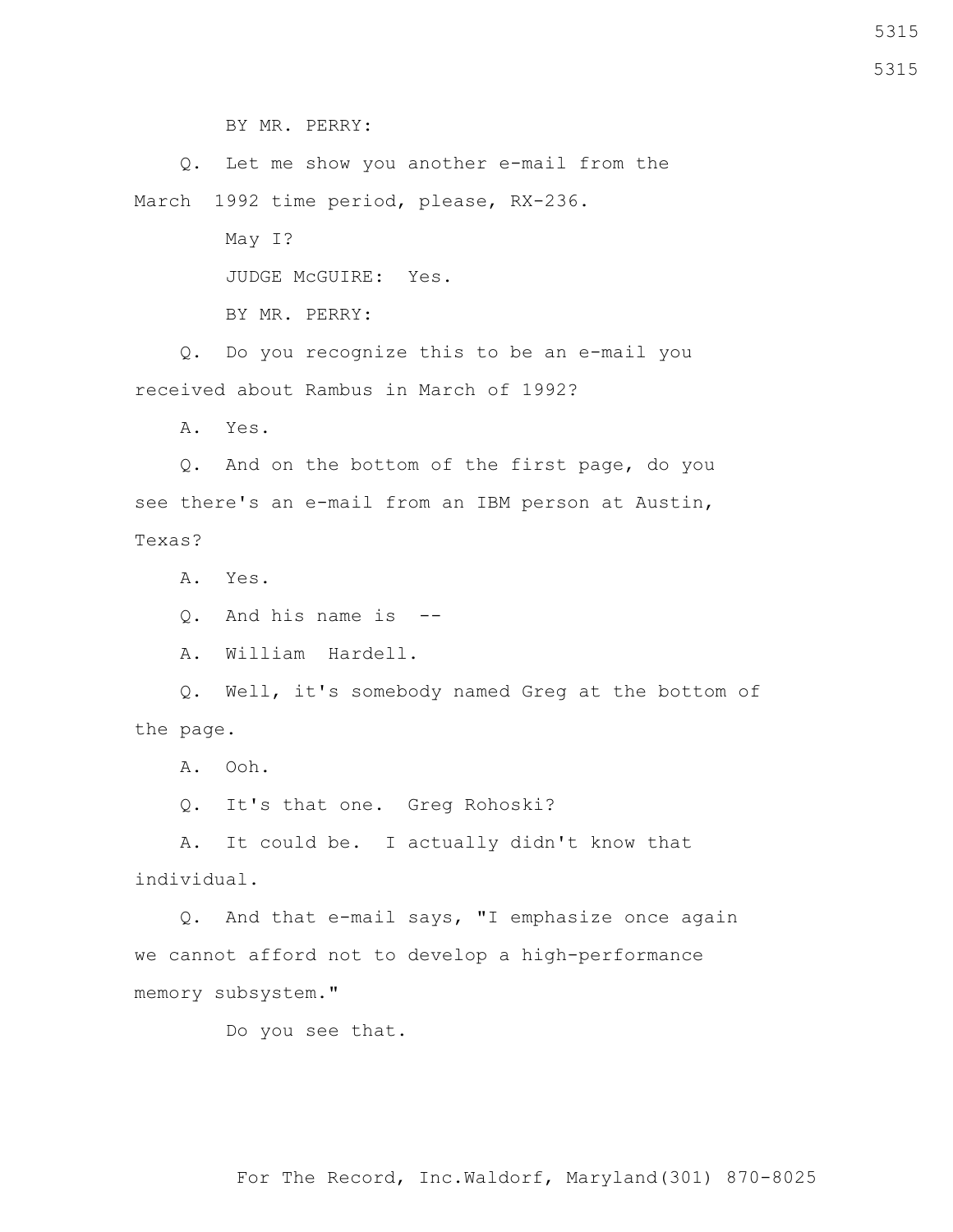A. Yes.

Q. And you read this when you got it; right?

A. Yes, I believe so.

 Q. And then look on the next page. There's an attachment there and in the middle of the page it refers to an article from The New York Times.

 It says, "Tuesday's New York Times science section has an interesting article about a breakthrough in memory access methodology patented by Rambus and licensed to three Japanese companies."

Do you see that?

A. Yes.

Q. And that interested you, didn't it?

A. Sure.

 Q. And you also read, didn't you, in the same month Michael Slater's article in the Microprocessor Report; correct?

A. Quite possibly.

 Q. You regularly read Microprocessor Report in that time period, didn't you?

A. No.

 Q. Let me show you RX-222. May I? JUDGE McGUIRE: Yes.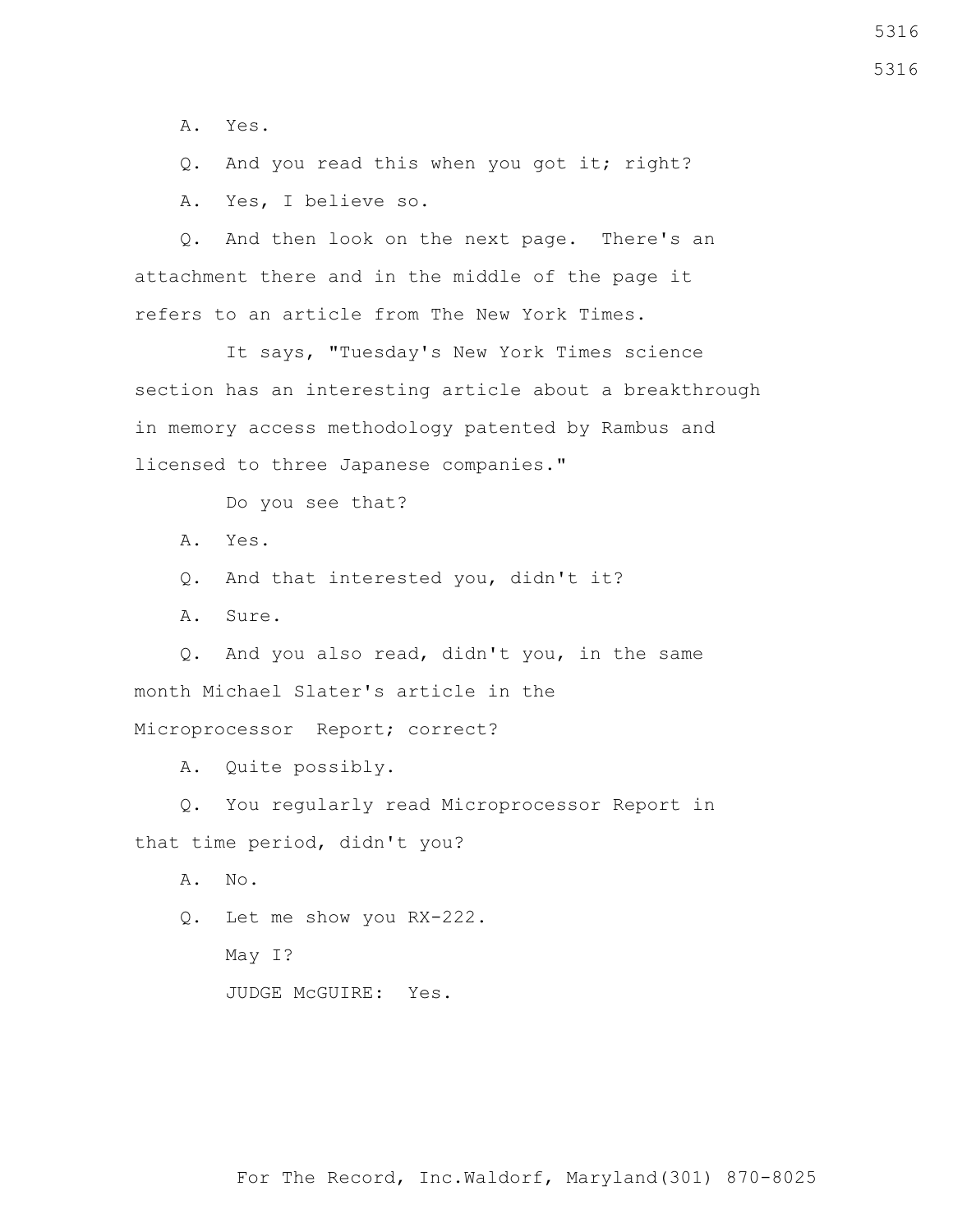BY MR. PERRY:

 Q. This is an article entitled Rambus Unveils Revolutionary Memory Interface, dated March 1992, produced to us by IBM.

Did you read this at the time?

 A. I remember reading this document. I think I read a copy like this.

 Q. Now, at the same time period, in the spring of 1992, that you were getting this information about Rambus, there was an ongoing joint venture with Siemens about future DRAM projects; right?

A. Yes.

 Q. And you were indirectly involved with that project; right?

A. That's correct.

 Q. Let me show you something that Mr. Kelley has testified about, RX-279.

May I?

JUDGE McGUIRE: Yes.

BY MR. PERRY:

Q. Now, this is entitled Rambus assessment.

Mr. Gordon Kelley has testified that he helped prepare it. His name is at the bottom. It's dated April 24, 1992.

Now, you think it's very likely that in

For The Record, Inc.Waldorf, Maryland(301) 870-8025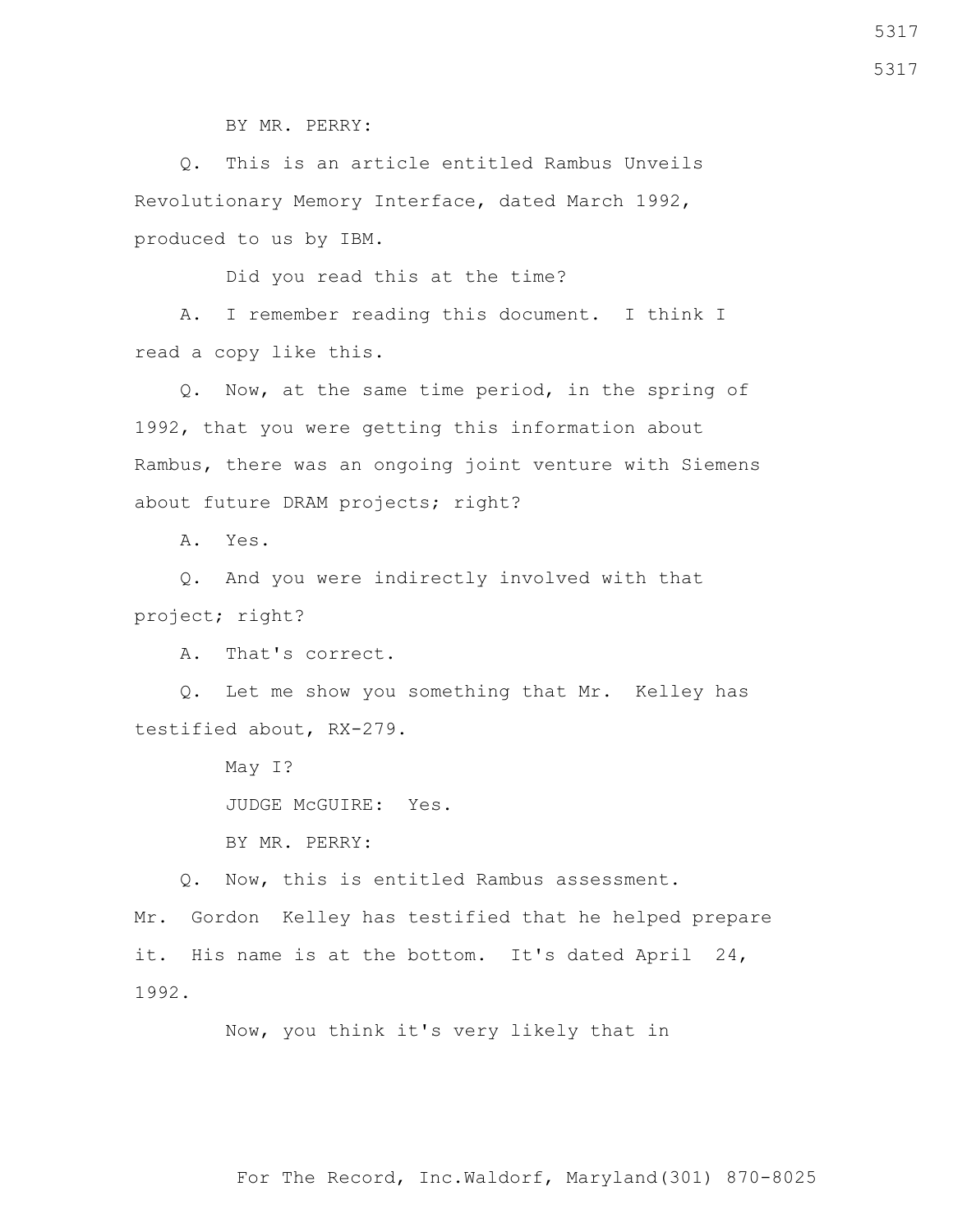April 1992 you saw this; correct?

A. Yes.

 Q. And so -- and you read it at the time when you got it; right?

A. I believe I did, yes.

 Q. And if you'll look, please, at page 4, that's entitled Intel connection, isn't it?

A. Yes.

 Q. Did you ever talk to Gordon Kelley about the conclusion that's stated on this page that there was a potential for a future Intel memory strategy to marry the 586 or 686 processor with the Rambus protocol to corner the PC/notebook market with state-of-the-art performance?

 A. I don't recall discussing that specific topic with Gordon.

 Q. Well, look on the last page of the exhibit, page 8.

 Did you ever talk to Gordon Kelley about the statement that's in this document in the middle of the page that there's a risk that Rambus will provide a simple low-end solution for anyone to get into the PC business?

 A. I think what I would like to say is I didn't agree with Gordon's position on this document.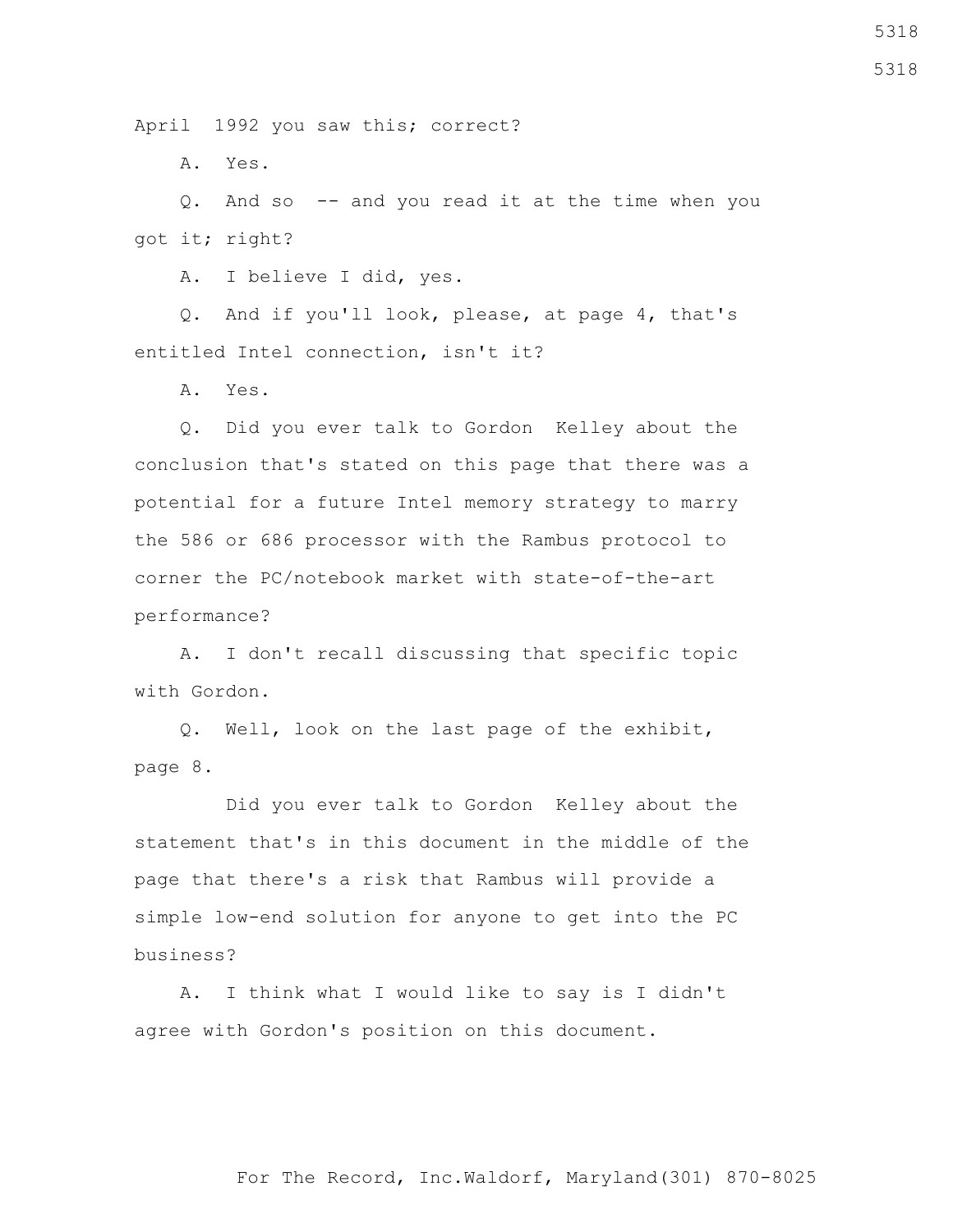Q. I want you to say that, but first I want you to tell me whether or not you ever talked to him, which was my question.

 A. I probably did. I don't remember any specific discussions.

 Q. You remember that you didn't agree with that statement, though; right?

 A. Right. I didn't agree with several statements in this.

 Q. Did you agree with his statement on page 7 that if Rambus failed to become a standard, it's business as usual for IBM and the SDRAM has a significant chance of becoming a standard?

A. I don't think I discussed this with Gordon.

 Q. Okay. Well, let me move on then. I'm almost done.

 Let's look at your handwritten notes of the meeting that occurred two weeks later, a JEDEC meeting on May 7, 1992. And I'll bring you a copy. It's  $RX-290$ .

You talked about these notes yesterday; right? A. I believe so, yes.

 Q. This is your notes from the JEDEC meeting in New Orleans on May 7, 1992; correct?

A. Yes.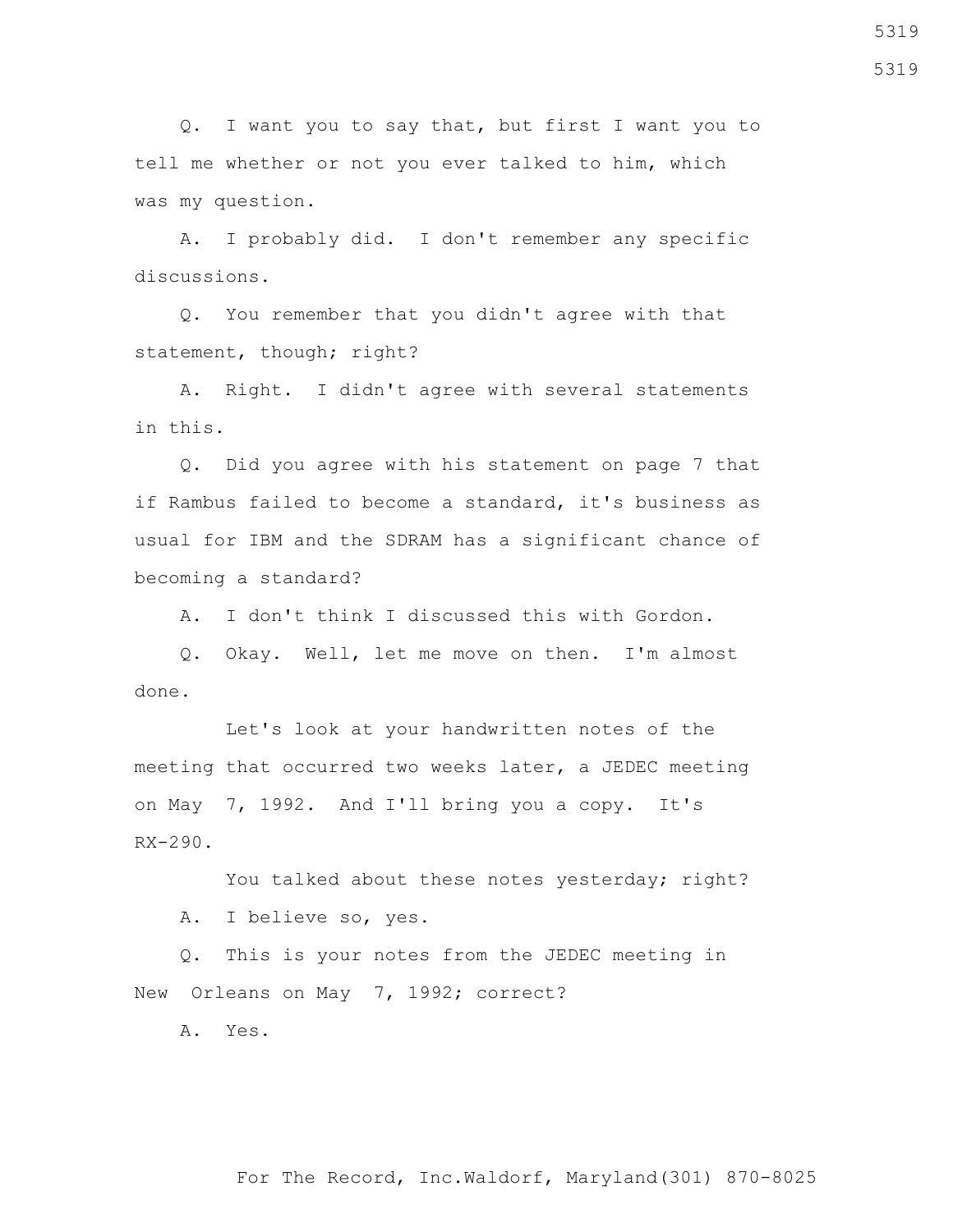Q. And on page 3 of your notes, there's a reference to a discussion -- let's pull up where it says "Siemens."

Do you see where it says "Siemens".

A. Yes.

 Q. And it says: "Kernel of chip. Similar to Rambus. Patent concerns? No Rambus comments."

Do you see that.

A. Yes.

 Q. And you wrote that down in your minutes because that was a flag; right?

 A. I wrote this down because when one company talks about another, I would look over at the other company to see what their reaction was.

 Q. You wrote it down because it was a flag; right?

 A. I think we're taking a word that was stated in testimony and applying more to it than it was.

 Q. Okay. I need you to look back at your deposition transcript if you would.

A. Sure.

 Q. Your FTC transcript dated February 24, 2003. On page 80.

A. You said 80?

Q. Eight, zero.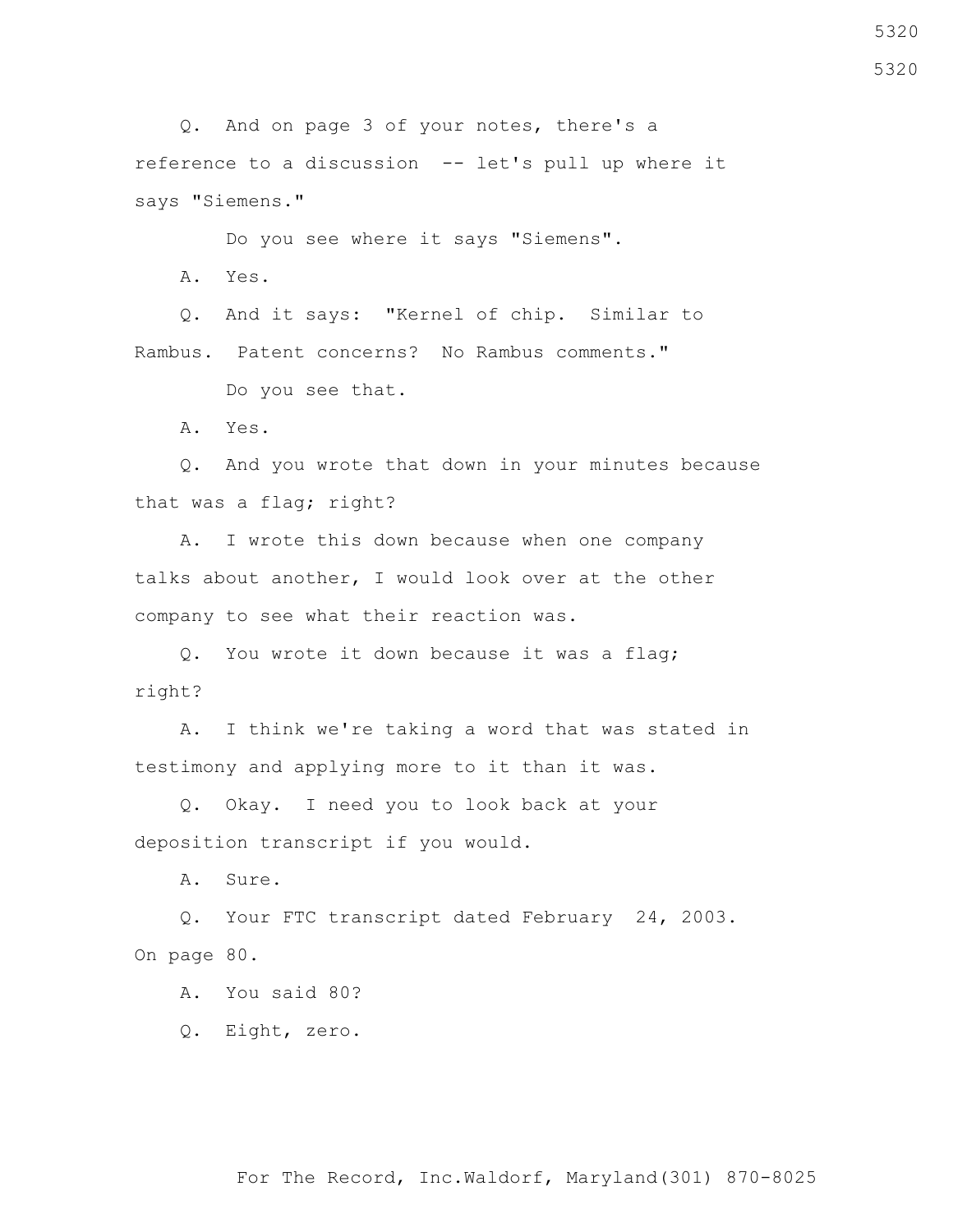A. Okay.

 Q. Do you see the question up at the top of the page, "Do you have any recollection at all of talking to Gordon Kelley in '92 or '93 about Rambus-related patent issues?"

 You say: "I don't recall discussing with Gordon on any specific topics. I am confident that I discussed in at least general terms Rambus patents and/or intellectual property concerns."

 That was a true statement when you gave it to me; right.

A. Yes.

 Q. And then I said, "Why do you say you're confident of that?"

 And you answered, "Simply the fact that I wrote this information down."

 And when you're referring to this information, you're referring to that statement that I just read you from the minutes next to "Siemens"; right?

 A. It very likely is, but it appears to be unrelated in the chronology here.

Q. All right. Well, look back then to page 77 --

A. Thank you.

 Q. -- of the transcript where I read that entry to you. Read that to yourself on page 77 to give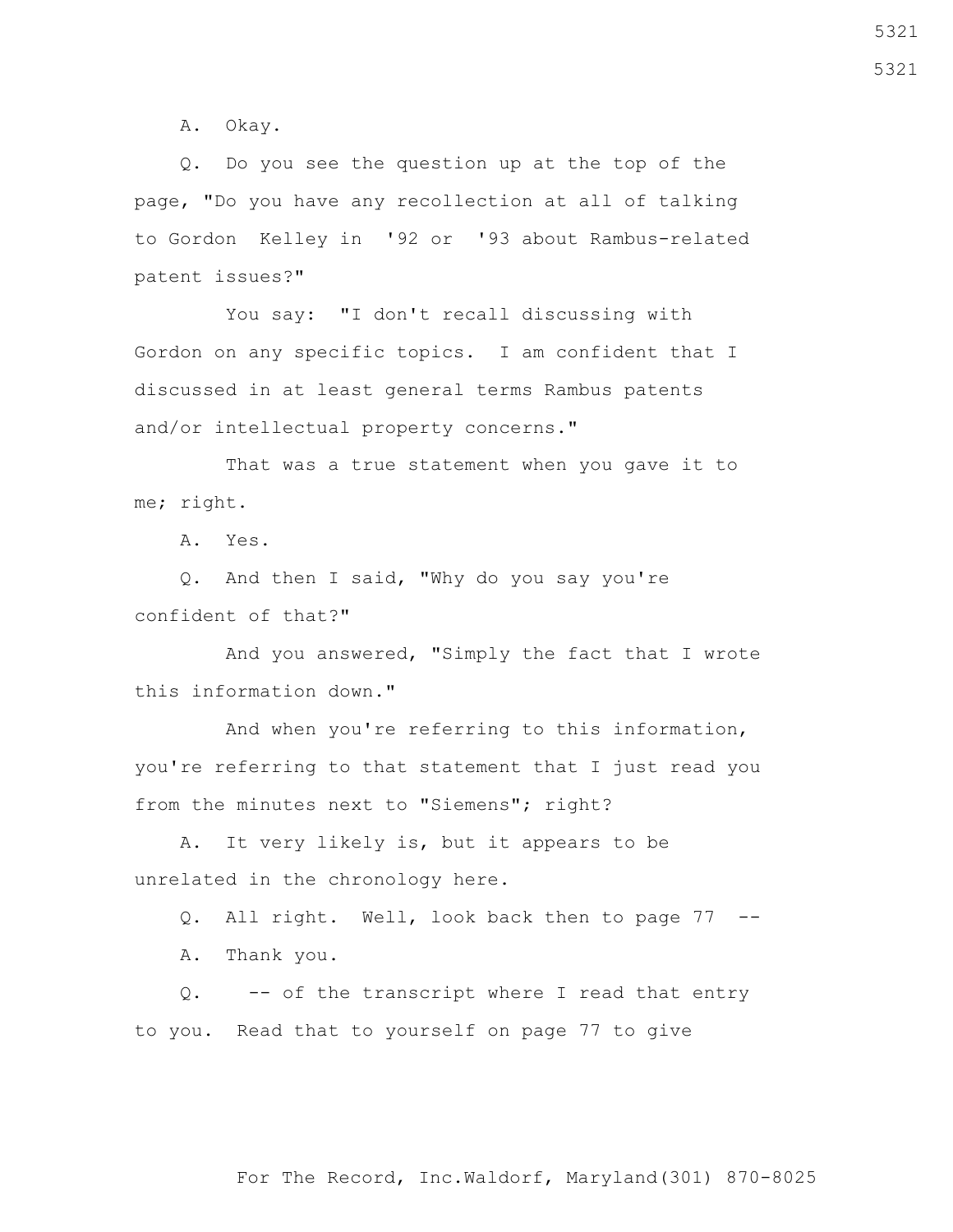yourself the context.

A. I see.

 Q. Do you see that I had read to you from the minutes the very phrase that I just read to you today?

A. Okay. Thank you.

 Q. And on page 80 I asked you, "Why do you say you're confident of that?"

 And you said, "Simply the fact that I wrote this information down," and when you were saying "this information," you're referring to the passage in your minutes on page 3 of the Exhibit RX-290 that's next to the word "Siemens"; right.

A. Yes.

 Q. And then you go on to say: "Part of the reason I wrote things down was to act as a log of events that occurred but also to initiate action on my part or the part of others. This would have been a flag, which is why I wrote it down."

 Was that a truthful statement when you made it under oath at your deposition.

A. Yes.

Q. Why was it a flag?

 A. I use the term "flag" a lot. I flag comments by all kinds of people in the meeting and I flag actions.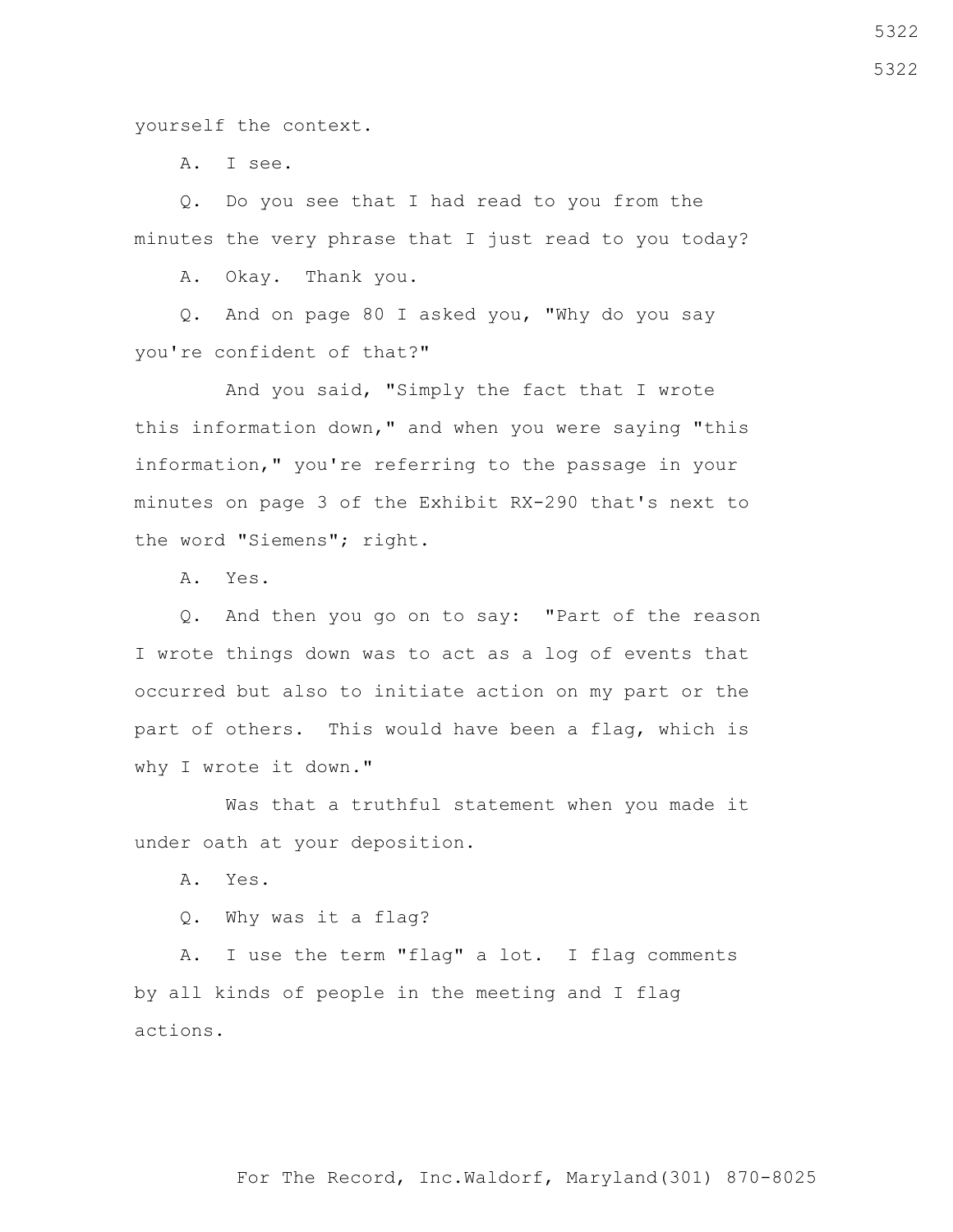Q. Okay. I want you to look at your answer to that question, why would that have been a flag, that you gave in the deposition on February 24, 2003.

 Do you see that question and answer appears on page 80?

A. Yes, I do.

 Q. And I asked you, "Why would that have been a flag?"

 And you said: "It's a flag because between Siemens and NEC, companies are describing possible intellectual property concerns which may affect our decision process for synchronous DRAM. That is a concern. The lack of response by Rambus is also a concern."

 Was that a truthful statement when you made it in February of 2003 ?

A. Yes.

 Q. Now, the very next line, Mr. Gordon Kelley gave a presentation to a group of IBM and Siemens engineers, and I want to show you a PowerPoint slide that he used in that presentation, RX-303.

> May I? JUDGE McGUIRE: Go ahead. BY MR. PERRY:

Q. And do you see he says in the upper right

For The Record, Inc.Waldorf, Maryland(301) 870-8025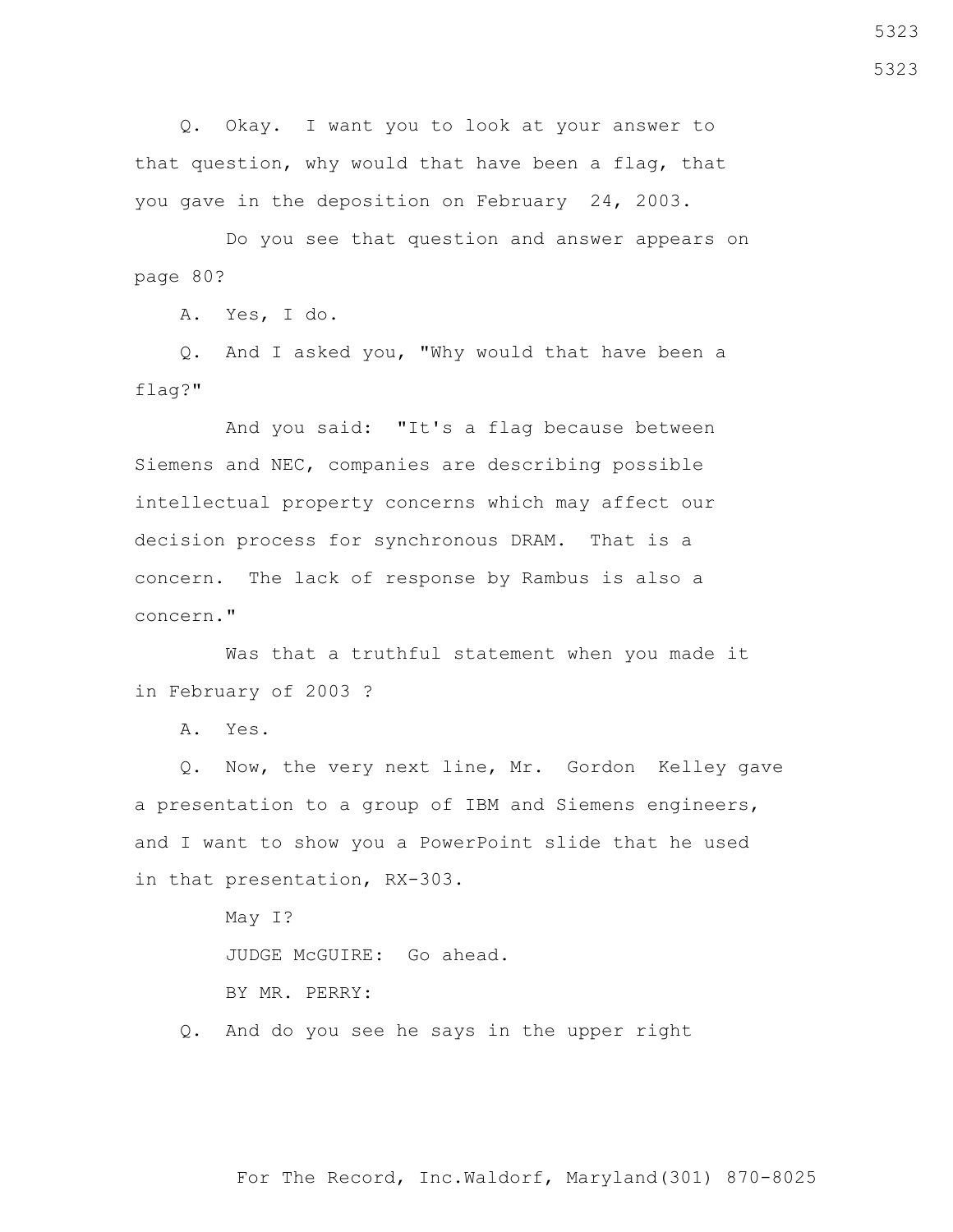corner under the Cons, C-O-N-S, for Sync DRAM, "Patent problems? Motorola/Rambus?"

Do you see that.

A. Yes.

Q. Were you present for this presentation?

A. I don't recall.

 Q. Now, in your own minutes that you wrote of the May 7, 1992 meeting that we were just looking at, when you described the Siemens comment on page 3 that the kernel of chip was similar to Rambus, you understood that to be the fundamental architecture of the SDRAM device? Is that what Siemens was talking about?

A. Yes.

 MR. PERRY: I have nothing further, Your Honor. JUDGE McGUIRE: All right. Thank you. Mr. Oliver? MR. OLIVER: Thank you, Your Honor.

REDIRECT EXAMINATION

BY MR. OLIVER:

 Q. Good afternoon, Mr. Kellogg. I know it's been a long day for you. I'll try to make this as brief as I can. I do want to ask you about three different topics that Mr. Perry discussed with you this afternoon.

Your Honor, may I approach the table?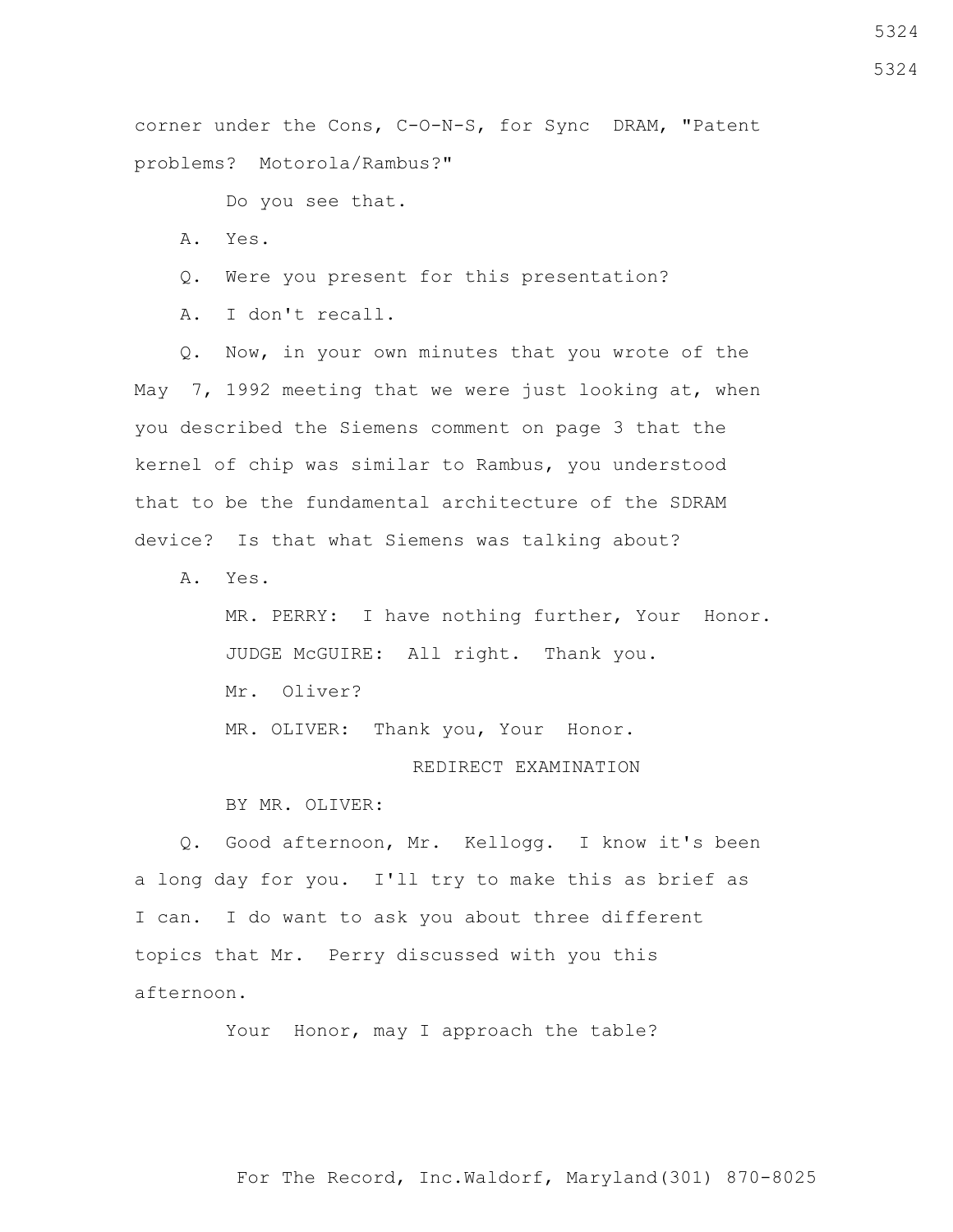JUDGE McGUIRE: Yes.

BY MR. OLIVER:

 Q. Mr. Kellogg, you recall that Mr. Perry asked you with respect to the alternatives, numbers 1, 2 and 4 on DX-57, as to whether you're aware of whether there might be any patents that would be associated with those alternatives. Do you recall him asking you that?

A. Yes, I do.

 Q. And I'd like to ask a follow-up question and I would like to just state for the record that this question in no way implies that Rambus had any relevant patents or applications or that it had any particular duty or obligation with respect to these questions. I just want to ask a very precise factual question if I could.

 During the entire time that you were attending JEDEC, do you ever recall any representative of Rambus ever disclosing that it had any patents or patent applications relating to alternatives 1, 2 and 4 set forth in DX-57?

A. No.

 MR. OLIVER: May I approach the table, Your Honor?

JUDGE McGUIRE: Yes.

5325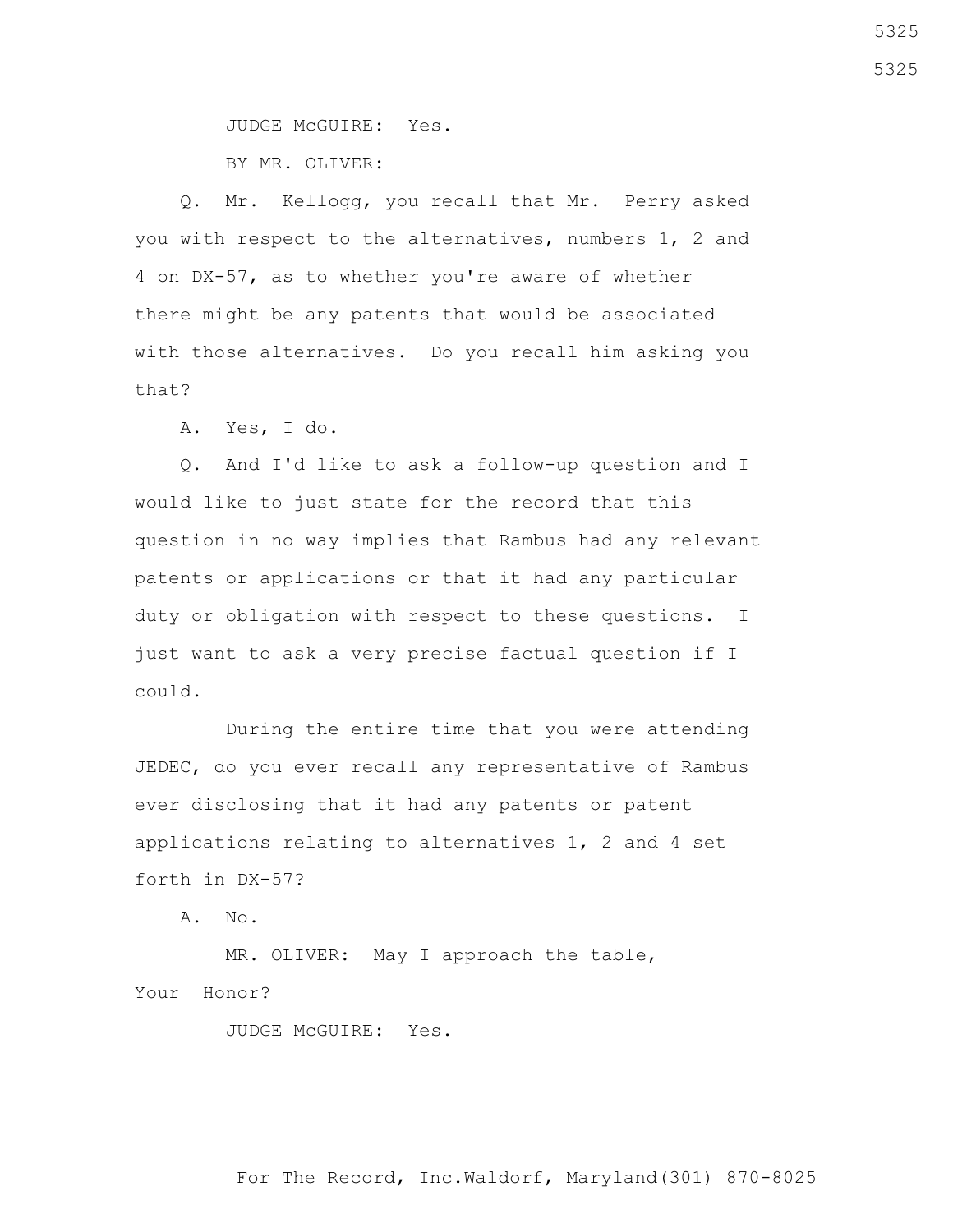BY MR. OLIVER:

 Q. Now, with respect to DX-58, focusing on alternatives 1 and 3 on this demonstrative, again without assuming in any way whether Rambus had any applicable patents or patent applications or any particular duty, I'd like to ask you a factual question based on your recollection of the entire time you were attending JEDEC.

 Do you ever recall any Rambus representative ever disclosing that it might have patents or patent applications relating to alternatives 1 and 3 listed on DX-58?

A. No.

 MR. OLIVER: May I approach, Your Honor? JUDGE McGUIRE: Yes.

BY MR. OLIVER:

 Q. Turning now to DX-59 and looking at alternatives 1, 2, 3 and 5 on DX-59, again making no assumptions with respect to whether Rambus had any relevant patents or patent applications and making no assumptions about whether they had any particular duty, do you recall during your entire time attending JEDEC as to whether any Rambus representative ever made any disclosure of patents or patent applications relating to alternatives 1, 2, 3 and 5 in DX-59?

For The Record, Inc.Waldorf, Maryland(301) 870-8025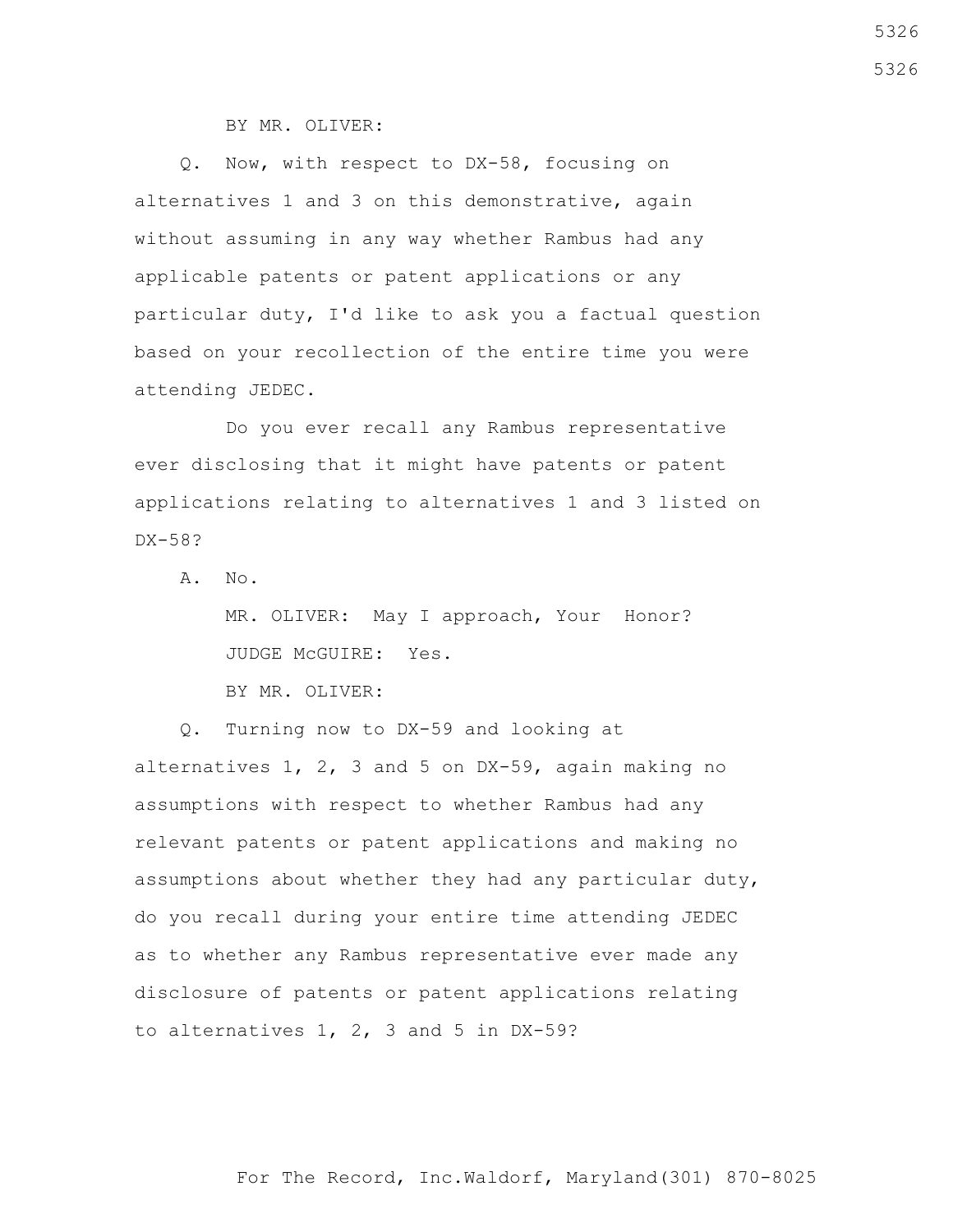A. No.

 Q. Actually, Mr. Kellogg, I should be very clear about this. When you say "no," are you saying you do not recall them making any such disclosures?

A. That is correct.

 Q. And that's the same for the alternatives listed on DX-57 and DX-58?

A. Yes.

 MR. OLIVER: May I approach, Your Honor? JUDGE McGUIRE: Yes.

BY MR. OLIVER:

 Q. Turning now to DX-60 and looking at alternatives 2, 3 and 4 listed on DX-60, and again making no assumptions with respect to whether Rambus had any relevant patents or patent applications and no assumptions with respect to whether Rambus had any applicable duty, during your entire time that you were attending JEDEC, do you recall any Rambus representative ever disclosing any patents or patent applications relating to alternatives 2, 3 and 4 on  $DX-60?$ 

A. No, I do not.

 Q. In other words, you do not recall any Rambus representative making any such disclosure?

A. That is correct.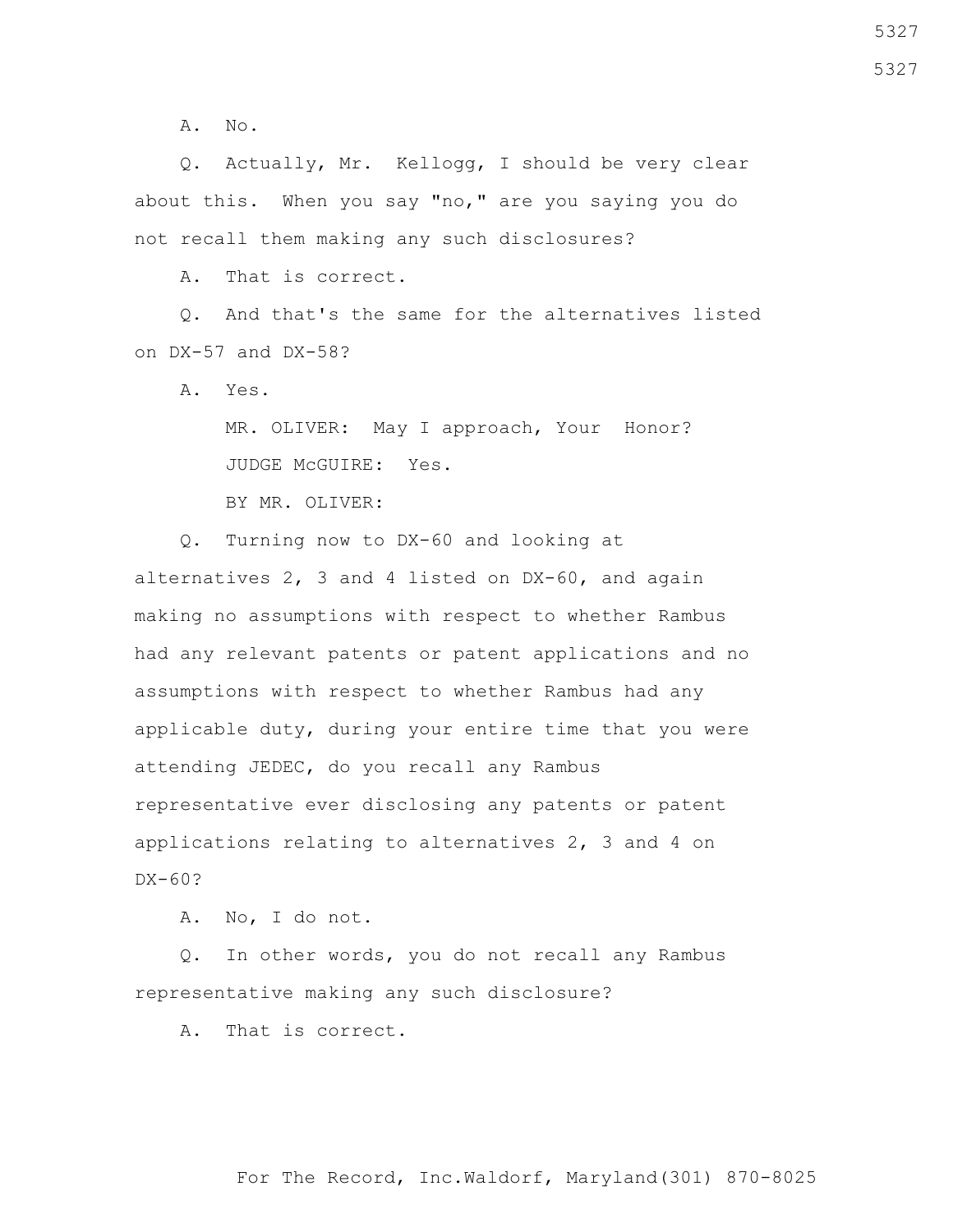Q. Mr. Kellogg, next I'd like to turn to a patent that Mr. Perry asked you about. I believe it was a patent on which you were a coinventor with Tim Dell. Do you recall that?

A. Yes.

 Q. And in this context I would also like to follow up with some questions that Mr. Perry was asking with respect to the IBM licensing statements.

 Do you recall him asking you questions about that.

A. Yes.

 Q. And I understand you were not involved in any licensing discussions, so I will not ask you questions about that, but I would like to ask some questions regarding this particular patent about which I think you have knowledge that may in turn relate to IBM licensing practice.

May I approach, Your Honor?

JUDGE McGUIRE: Yes.

BY MR. OLIVER:

 Q. Mr. Kellogg, I've handed you a document marked as CX-110.

A. Yes.

 Q. And do you recognize these as the minutes of the JC-42.5 committee meeting of June 1996 ?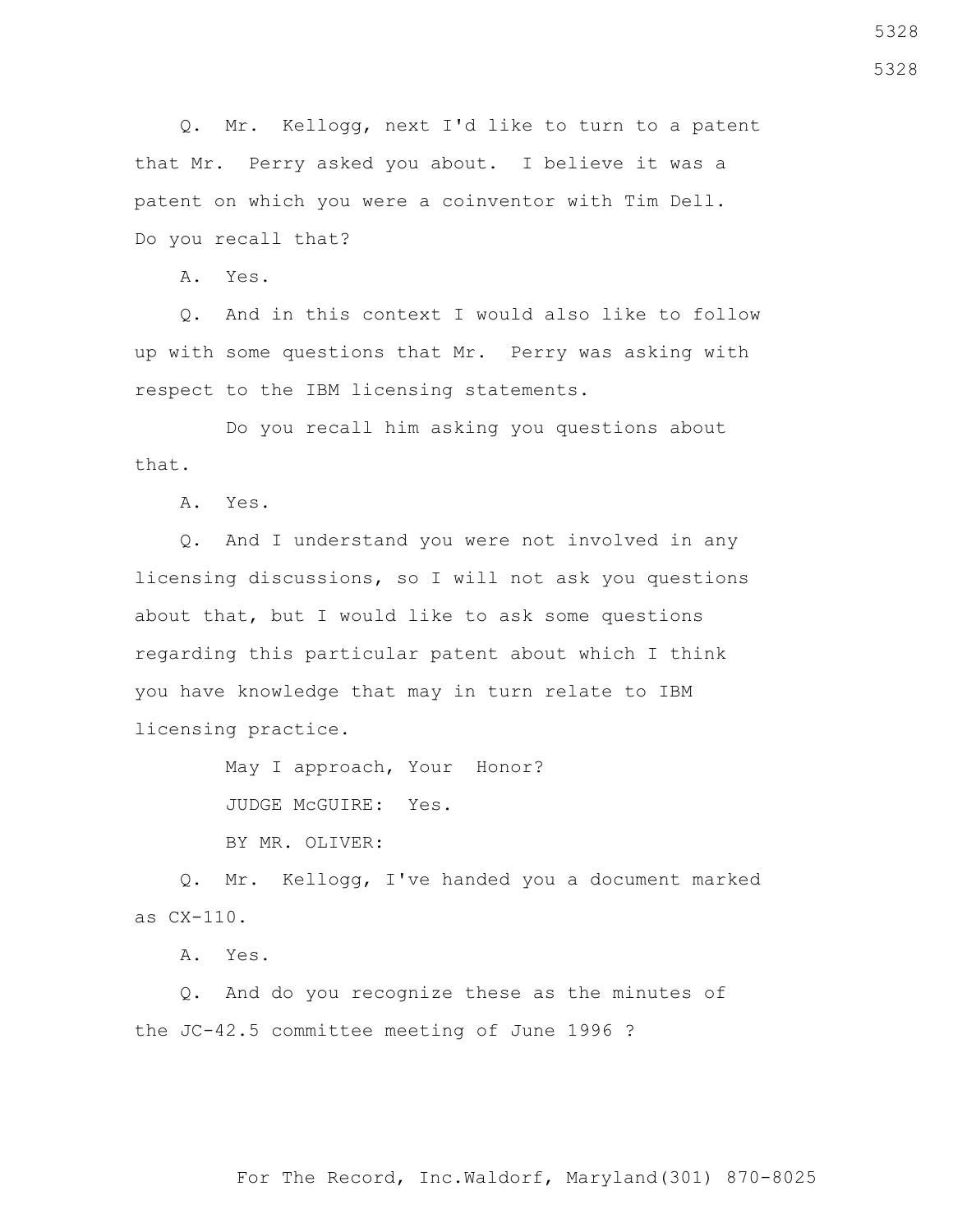A. Yes, I do.

 Q. If I could ask you to turn, please, to page 26. A. Yes.

 Q. On page 26 there's a letter with IBM letterhead dated May 30, 1996. Do you see that?

A. Yes, I do.

Q. Do you recognize that letter?

A. Yes.

Q. And what is that letter?

 A. This is a patent disclosure letter to JEDEC associated with a 168-pin synchronous memory module.

 Q. Now, was that letter the first time that IBM disclosed the relevant patent activity to JEDEC?

A. No.

 MR. PERRY: Your Honor, this is not responsive to my question, which was merely whether or not getting this patent was in bad faith. That was the only question I asked him about. I didn't ask him about disclosure. There are many other issues that are going to be raised by questions about disclosure with this witness.

 MR. OLIVER: Your Honor, excuse me. The subsequent history of what happened with this I believe illustrates a great deal about the IBM licensing policy. If I could be permitted to ask a few more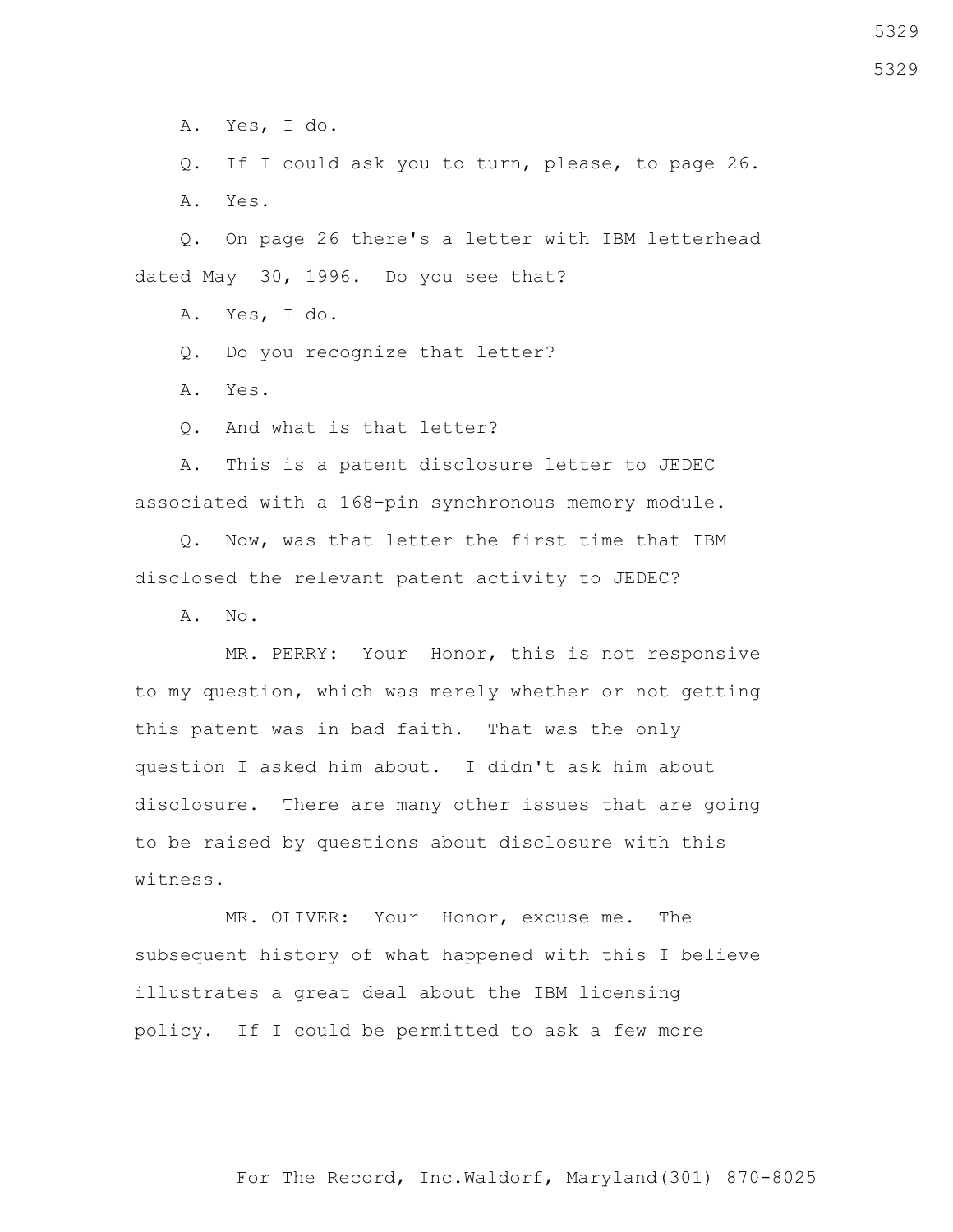questions.

 JUDGE McGUIRE: I'll entertain the question. Then you can take it up again on recross if necessary.

MR. OLIVER: Thank you, Your Honor.

BY MR. OLIVER:

Q. Now, Mr. Kellogg, can you please -- actually strike that.

 Mr. Kellogg, after the disclosures were made to JEDEC, do you have any understanding as to whether IBM ever attempted to enforce this patent?

A. Yes.

Q. Can you please explain what happened?

 A. IBM attempted to approach Kingston Memory to - and I don't know the correct terminology -- but to license the technology to them. Kingston Memory --

 MR. PERRY: Your Honor, I believe we're getting into hearsay. There's been no foundation laid that he was involved at all in this and he said -- he testified before he wasn't involved in licensing.

JUDGE McGUIRE: Mr. Perry -- i'm sorry. Mr. Oliver, I believe that's correct, so that's sustained.

BY MR. OLIVER:

 Q. Mr. Kellogg, do you have an understanding of what happened with respect to the discussions between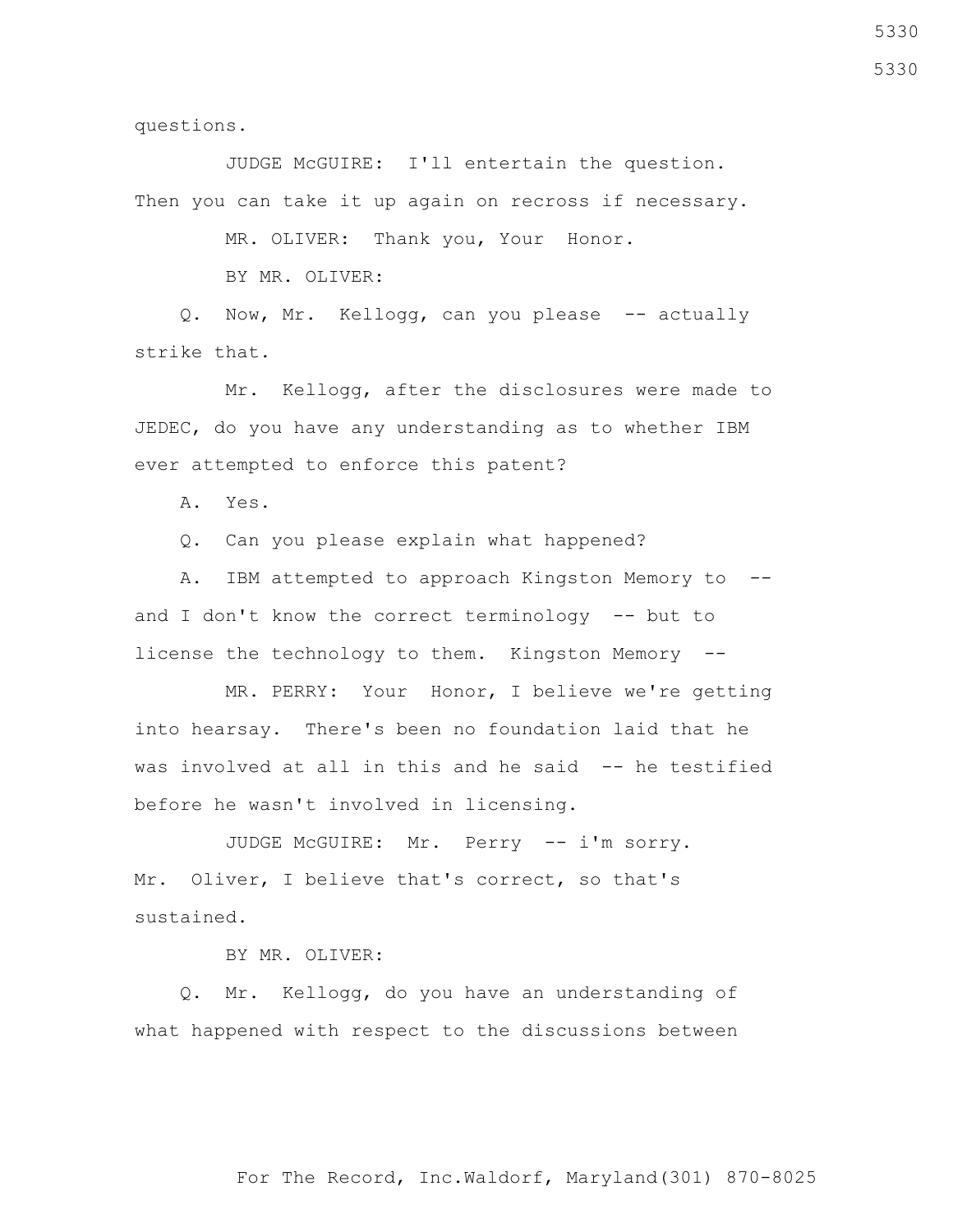IBM and Kingston concerning licensing of your patent?

 MR. PERRY: That's yes or no, and I'm not objecting to that. But I'm worried he's going to go beyond it, because unless he was there and involved it -- he said he's not involved in licensing, Your Honor.

JUDGE McGUIRE: Noted.

 MR. OLIVER: Can I get a yes or no answer? JUDGE McGUIRE: Yes or no? THE WITNESS: Yes. BY MR. OLIVER:

 Q. Could you please explain how you know the subsequent history of what happened with the attempts to license your patent.

 MR. PERRY: That's no way to lay a foundation. Was he involved? Was he there? Did he write the letters himself?

JUDGE McGUIRE: Improper foundation,

Mr. Oliver. Restate.

 Mr. Weber, did you want to make a comment for the record?

 MR. WEBER: Could I confer with counsel for a moment? I just want to make sure that --

JUDGE McGUIRE: Go ahead.

Off the record.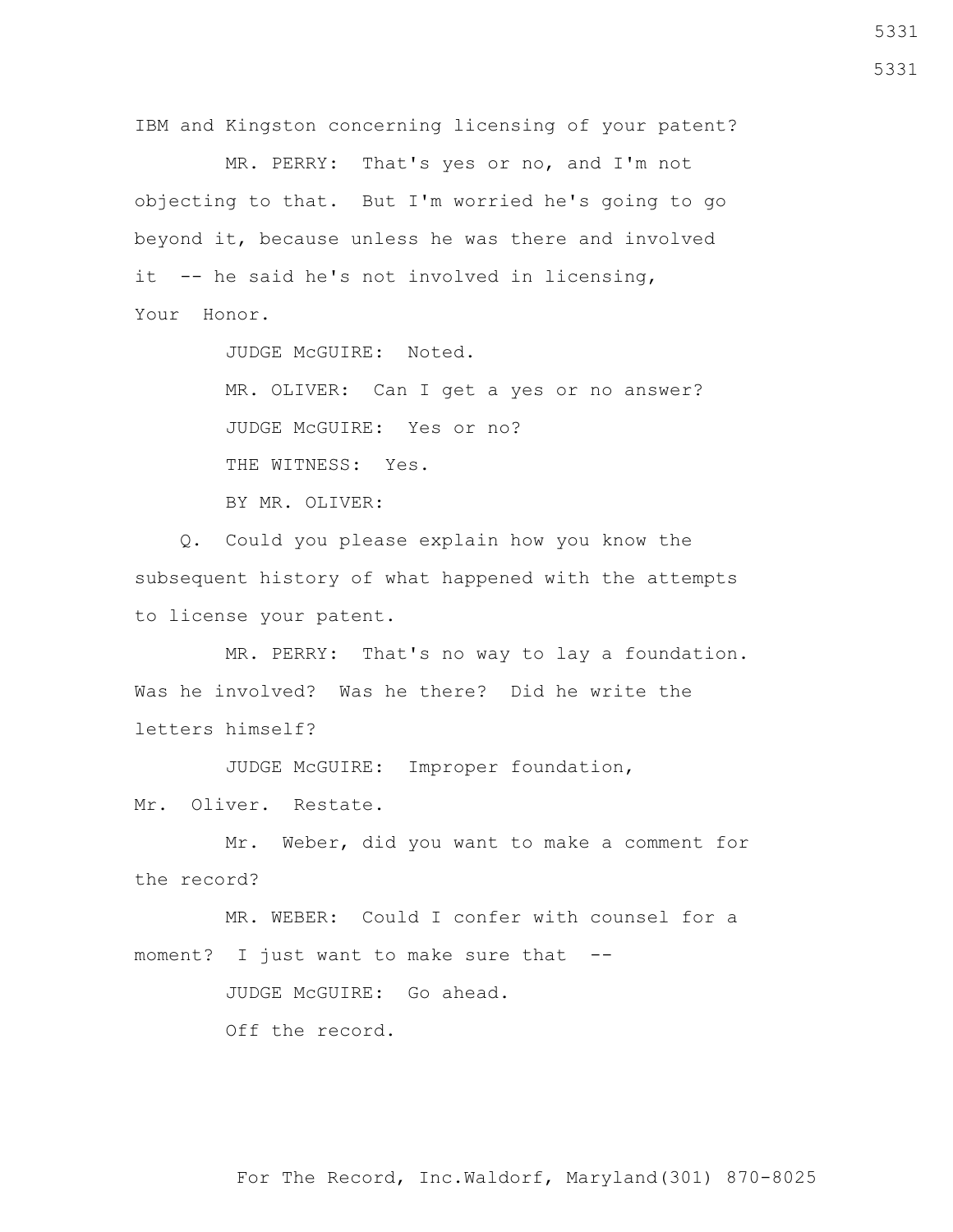## **(Discussion off the record.)**

 MR. OLIVER: Sorry, Your Honor. I was just assuring counsel that the questions I'm going to ask will not affect the attorney-client privilege in any way.

JUDGE McGUIRE: Good.

BY MR. OLIVER:

 Q. Mr. Kellogg, the patent at issue in which you're one of the inventors, was that ever the subject of any discussions within JEDEC after the date of the May 30, 1996 letter?

A. Yes.

 Q. Can you please explain what occurred within JEDEC relating to that patent after May 30, 1996 ?

 MR. PERRY: I object to hearsay if it's being offered for the truth.

JUDGE McGUIRE: Mr. Oliver?

 MR. OLIVER: Your Honor, I'm first trying to establish what this witness knows and how he knows it.

 JUDGE McGUIRE: It's still hearsay. It's sustained.

BY MR. OLIVER:

 Q. Mr. Kellogg, did you ever make any statements within JEDEC relating to your patent after May 30, 1996 ?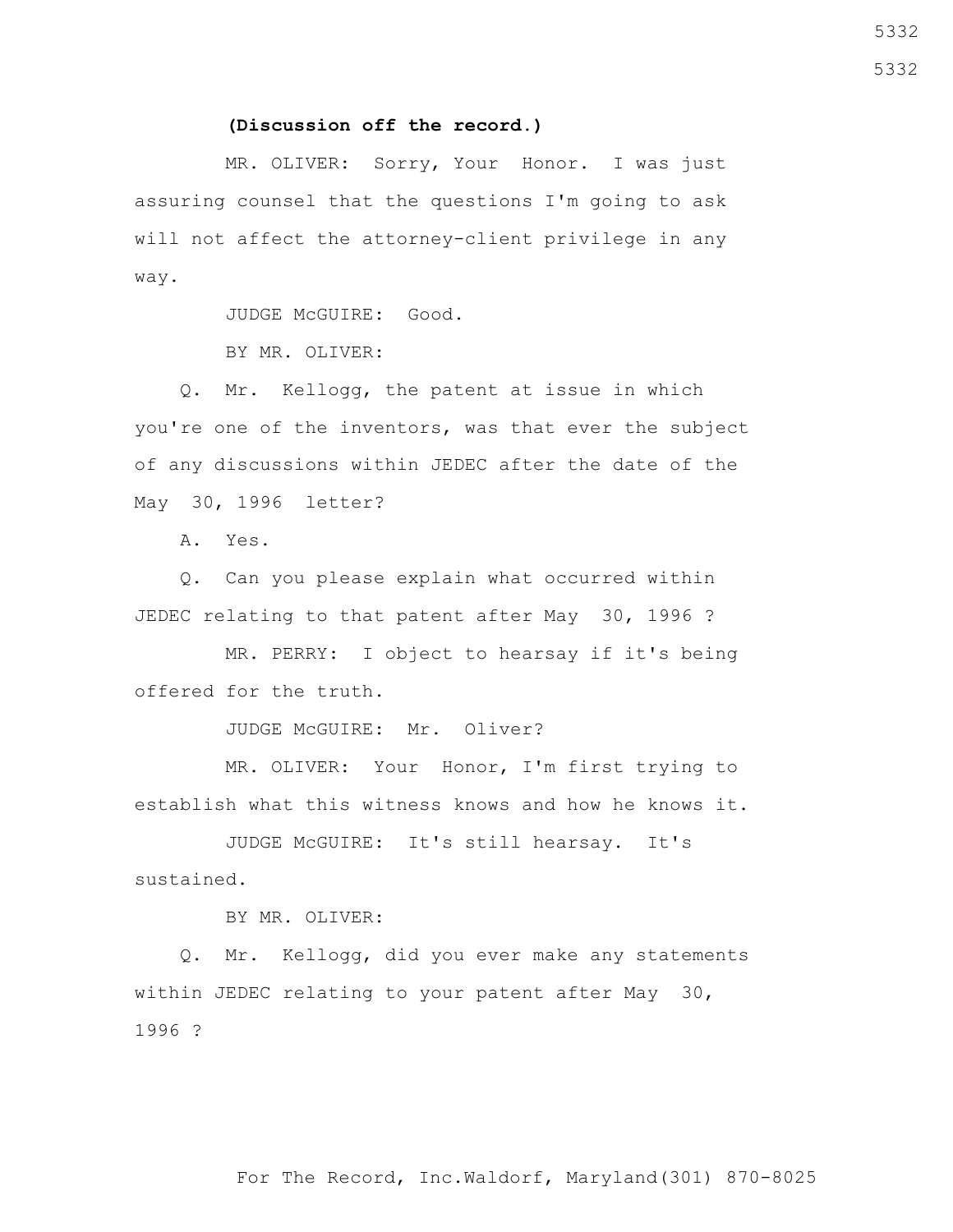A. At ballot time when I disclosed again, I believe that's probably the only time.

 Q. Did you ever make any statements at JEDEC with respect to -- strike that.

 If I could ask you to answer the next question with a simple yes or no.

 Were you aware of any statements by Kingston relating to this patent made at JEDEC?

A. I don't believe so.

 Q. Let me caution you, please, don't reveal any communications that you may have had with any lawyers.

 Apart from that, did you ever have any communications with anyone else within IBM in terms of what position IBM should take vis-a-vis license negotiations with Kingston?

A. Yes.

Q. Can you please summarize those discussions?

 MR. PERRY: Your Honor, when he says summarize the discussions, I think we're going to get hearsay, we're going to get both sides. And I also, if it's discussions with counsel, I think it's privileged.

 I mean, you haven't established that he was involved in discussions that did involve counsel if he's talking about licensing patents.

JUDGE McGUIRE: Sustained.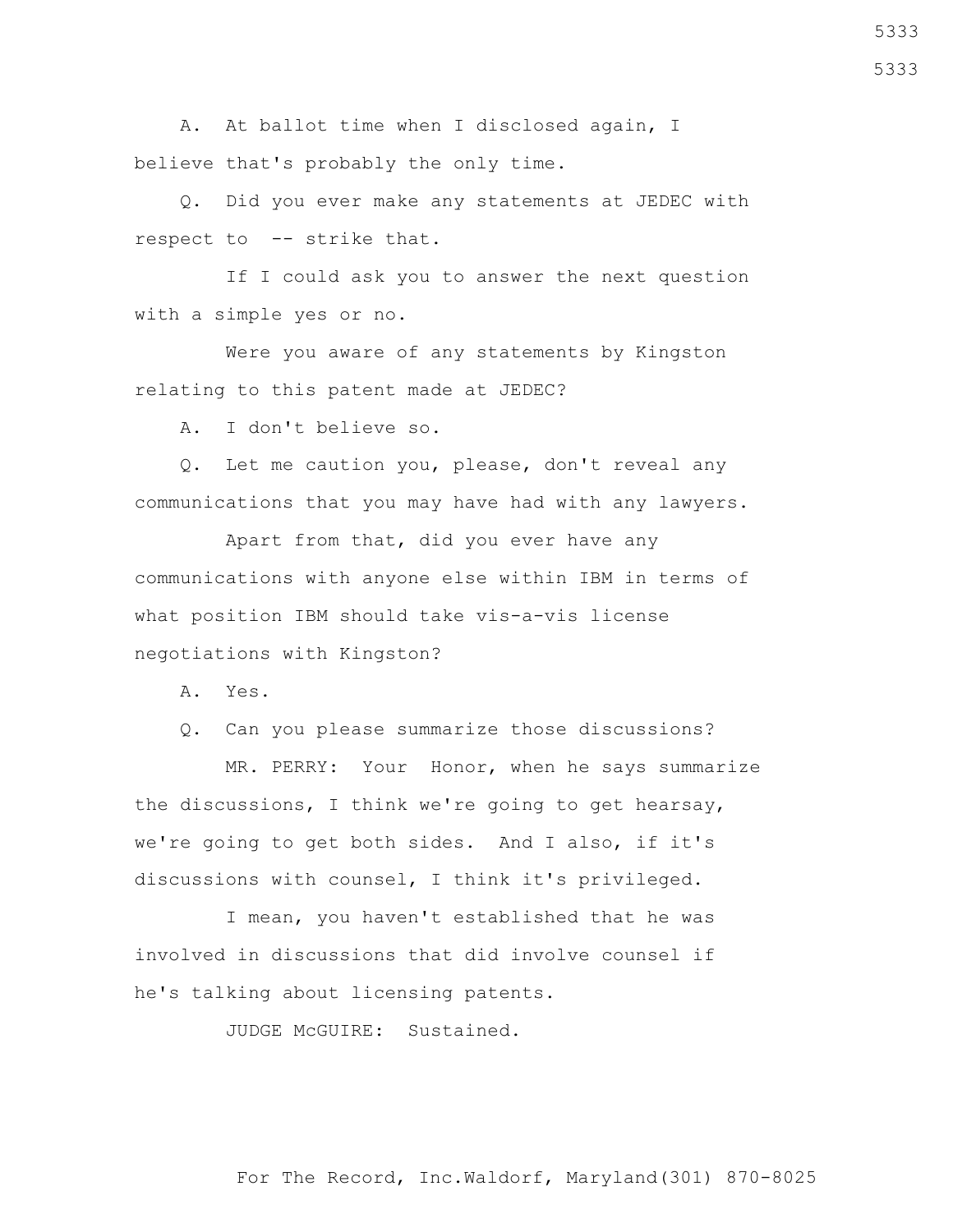You can ask him perhaps his understanding of those communications, but you can't ask him to summarize them as you have.

MR. OLIVER: Thank you, Your Honor.

BY MR. OLIVER:

 Q. And again, Mr. Kellogg, I do want to caution you that I'm not asking you with respect to any communications that would have involved counsel.

 Can you please summarize your understanding of any discussions you had with others within IBM not involving counsel relating to what position IBM should take concerning licensing this patent to Kingston?

 A. I was directly involved with the IBM licensing team associated with the consideration of this patent for licensing.

 Q. Did you make any particular recommendation in terms of what position IBM should take in terms of licensing this patent to Kingston?

JUDGE McGUIRE: All right. Mr. Weber?

 MR. WEBER: Again, I'm sorry. Could I have another moment with counsel?

> JUDGE McGUIRE: Go ahead. Take another moment. Off the record.

**(Discussion off the record.)**

JUDGE McGUIRE: Mr. Oliver?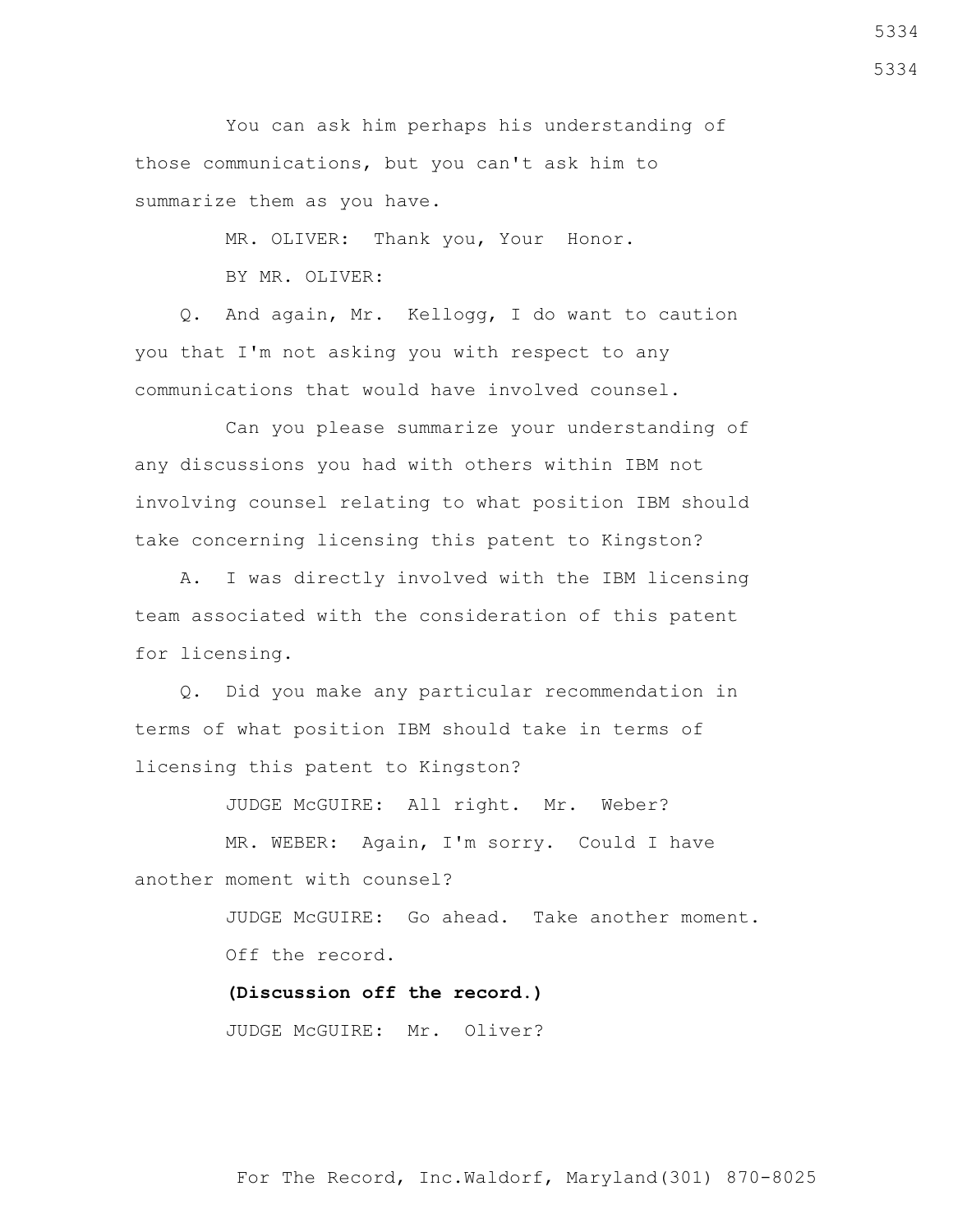MR. OLIVER: Thank you, Your Honor.

Your Honor, in order to avoid any potential privilege issues, I will move on.

JUDGE McGUIRE: Thank you.

BY MR. OLIVER:

 Q. Mr. Kellogg, do you recall towards the end of Mr. Perry's questioning he asked you a number of questions with respect to the notes that you took at the May 1992 42.3 subcommittee meeting? Do you recall that?

A. Yes, I do.

 Q. And he focused on language in your notes concerning concern relating to a possible Rambus patent? Do you recall that?

A. Yes.

 Q. I'd like to follow up with you if I could just to get a better understanding of what you may or may not have understood with respect to relevant Rambus patent activity, and in doing this I'll show you some documents that you may not have seen before, and you know, as we go, we can establish whether you have seen the documents or not. The fundamental point I will be asking you about, though, is whether you're aware of the substance reflected in any of these documents.

May I approach, Your Honor?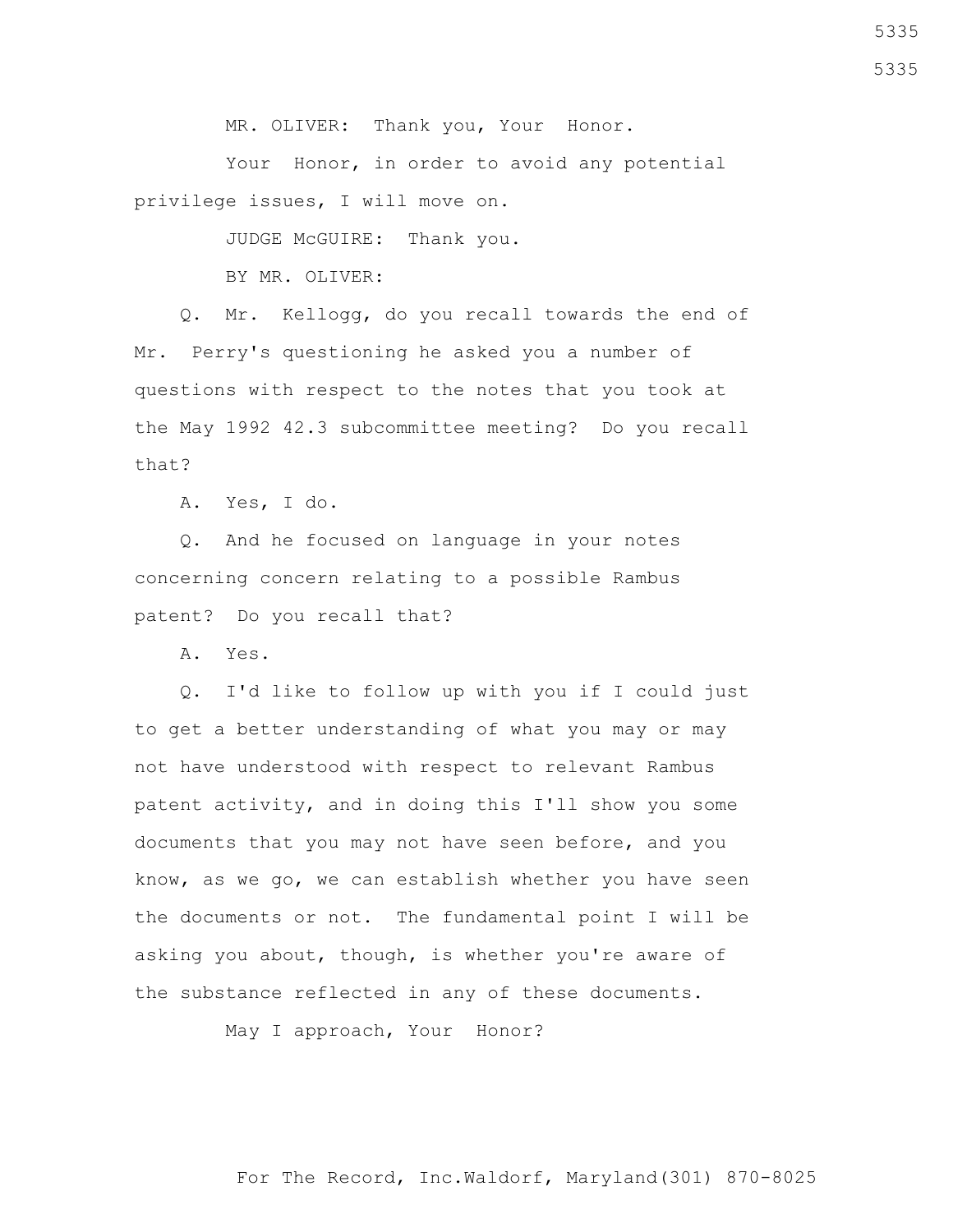JUDGE McGUIRE: Yes. BY MR. OLIVER:

Q. If you could bring up CX-1946.

Mr. Kellogg, this is a handwritten document. Let me represent to you that these are handwritten notes of a Mr. Lester Vincent, patent counsel representing Rambus, and I'd like to direct your attention first to the date, which is difficult to read but appears to be 5-2-92 or May 2, 1992.

Let me pause there and  $-$ - do you recall in the May of 1992 time frame as to whether the JC-42.3 subcommittee was considering programmable CAS latency for inclusion in the SDRAM standard at that time?

A. Yes, they were.

 Q. And if I can direct your attention to the first line of these notes: "Richard Crisp wants to add claims to original application. Add claims to mode register to control latency output timing depending upon clock. Specify clock cycle."

Do you see that.

A. Yes, I do.

 MR. PERRY: Your Honor, I've got three objections.

 One, Ms. Zuk successfully stopped us from showing documents to witnesses on the ground ten days 5336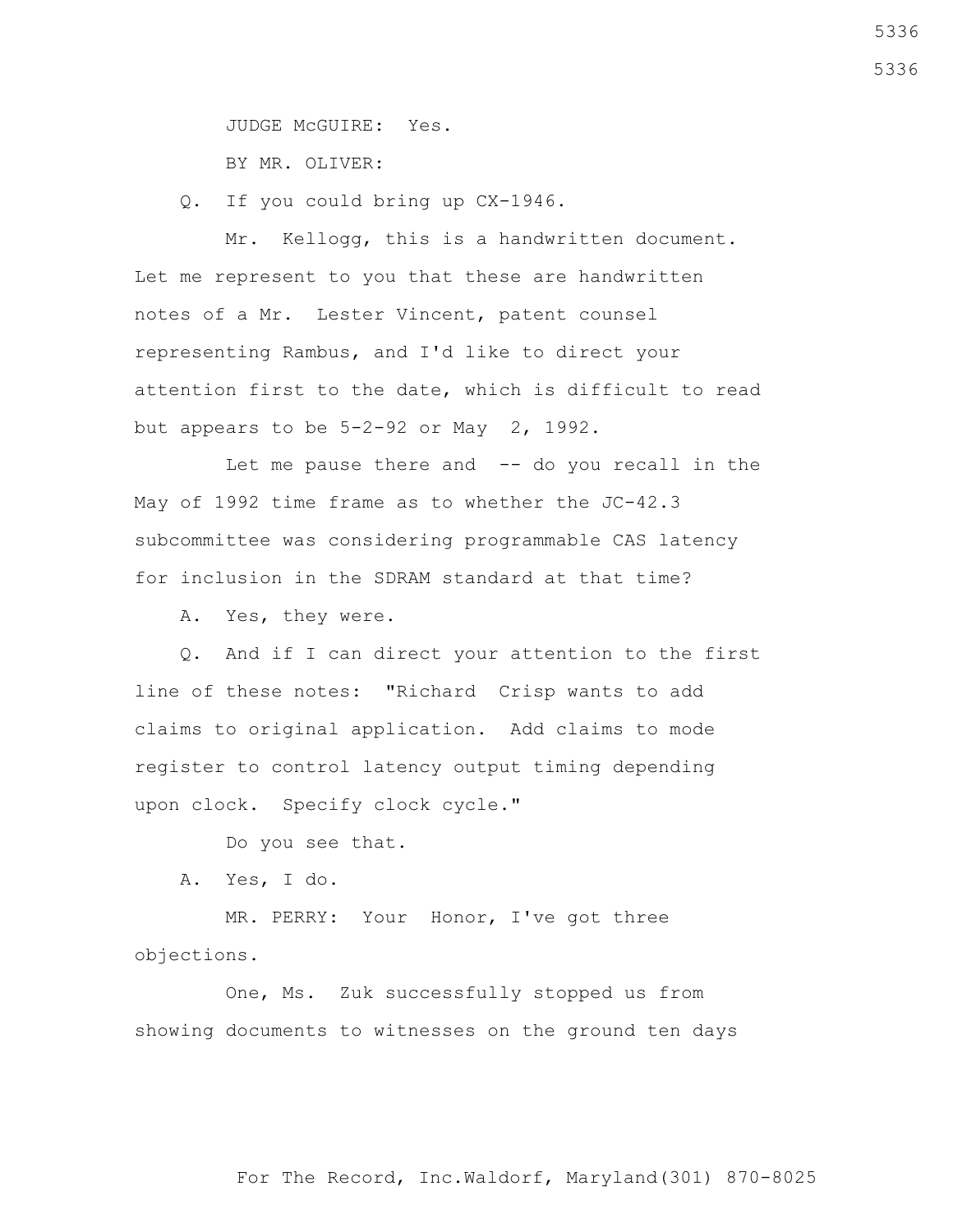ago she said Your Honor doesn't allow people to be shown documents about meetings that they weren't at where there's no evidence they could have ever seen them.

 This is a phone call with Rambus' outside lawyer. Objection number one.

 Objection number two. It doesn't have anything to do with questions I asked him. It doesn't have anything to do with -- i didn't ask him anything about Rambus' patent amendments.

 And I know I had a third objection, but I can't figure it out now.

 JUDGE McGUIRE: Mr. Oliver, do you want to respond?

 MR. OLIVER: Yes, Your Honor. I'm trying to establish whether he's aware of this, and the reason, it does respond to the questions that Mr. Perry raised concerning Mr. Kellogg's notes from the May of 1992 meeting in which Mr. Kellogg noted a potential concern raised by Siemens with Rambus patents, and I'm trying to figure out exactly what he did and did not know with respect to Rambus patent activity at that time. My question is going to be was he aware of this.

 MR. PERRY: The notes show Rambus made no comment. That's all they show. Rambus made no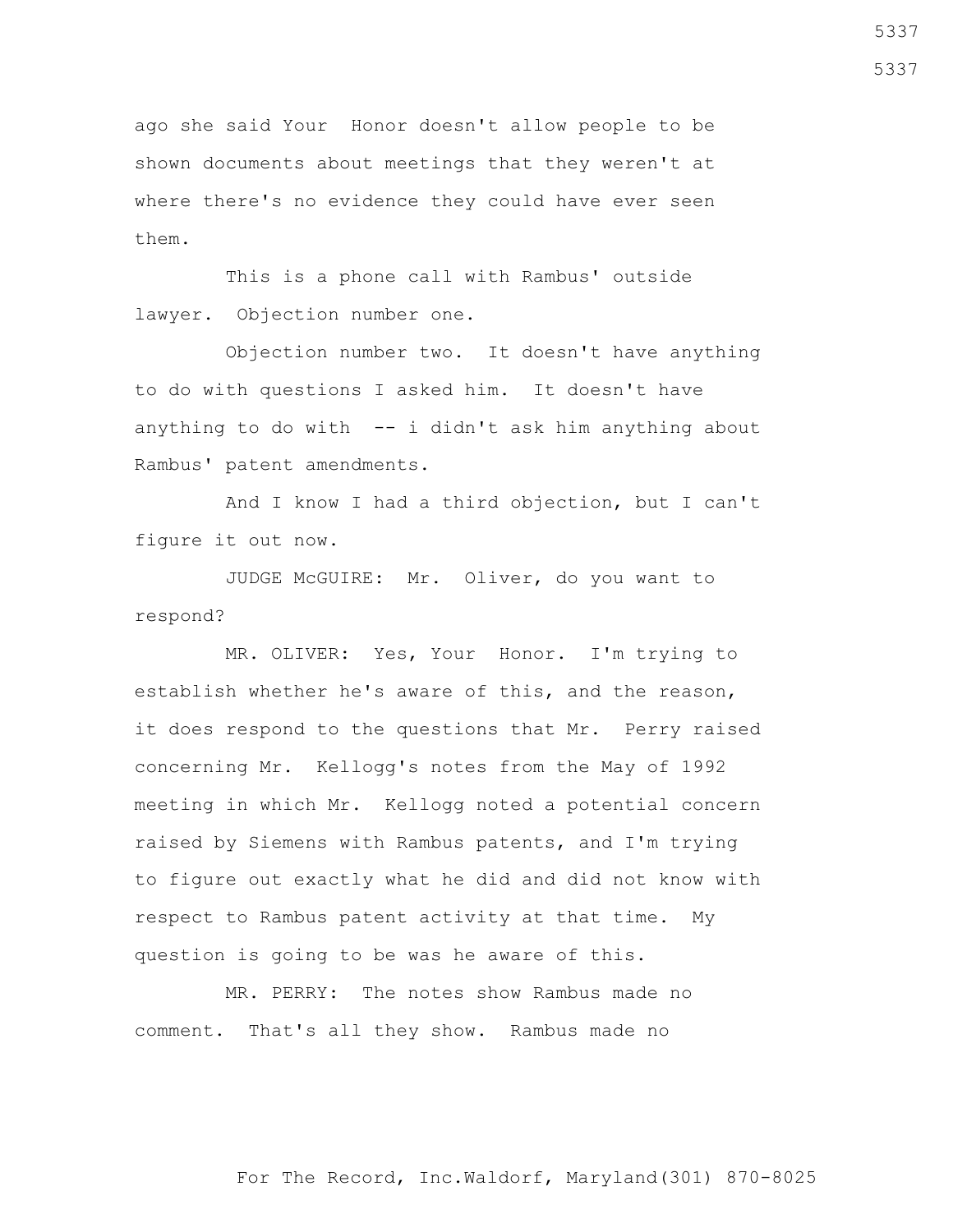comment. We'll stipulate that Rambus made no comment in response to the question and then they didn't provide him with any of this information at that meeting. And that's all I asked about.

 JUDGE McGUIRE: Does that satisfy you, Mr. Oliver? Does that satisfy you that he's offered to stipulate?

MR. OLIVER: Your Honor, I still wish to --

 JUDGE McGUIRE: No. That is sustained, the objection. You're beyond his scope of inquiry.

 Now, can you otherwise stipulate? It's up to you. But you are beyond the scope.

MR. OLIVER: Thank you, Your Honor.

 Your Honor, if I could simply reflect for the record that I would have a number of additional documents of a similar type that I would wish to show to the witness again to probe whether or not he was aware of the Rambus patent activity at the time and Rambus plans at the time as well as belief of Rambus individuals, including Mr. Richard Crisp who was their representative at JEDEC, as to whether Rambus had patents relating to JEDEC activity.

 JUDGE McGUIRE: All right. Noted for the record.

MR. OLIVER: And if -- in order to save time,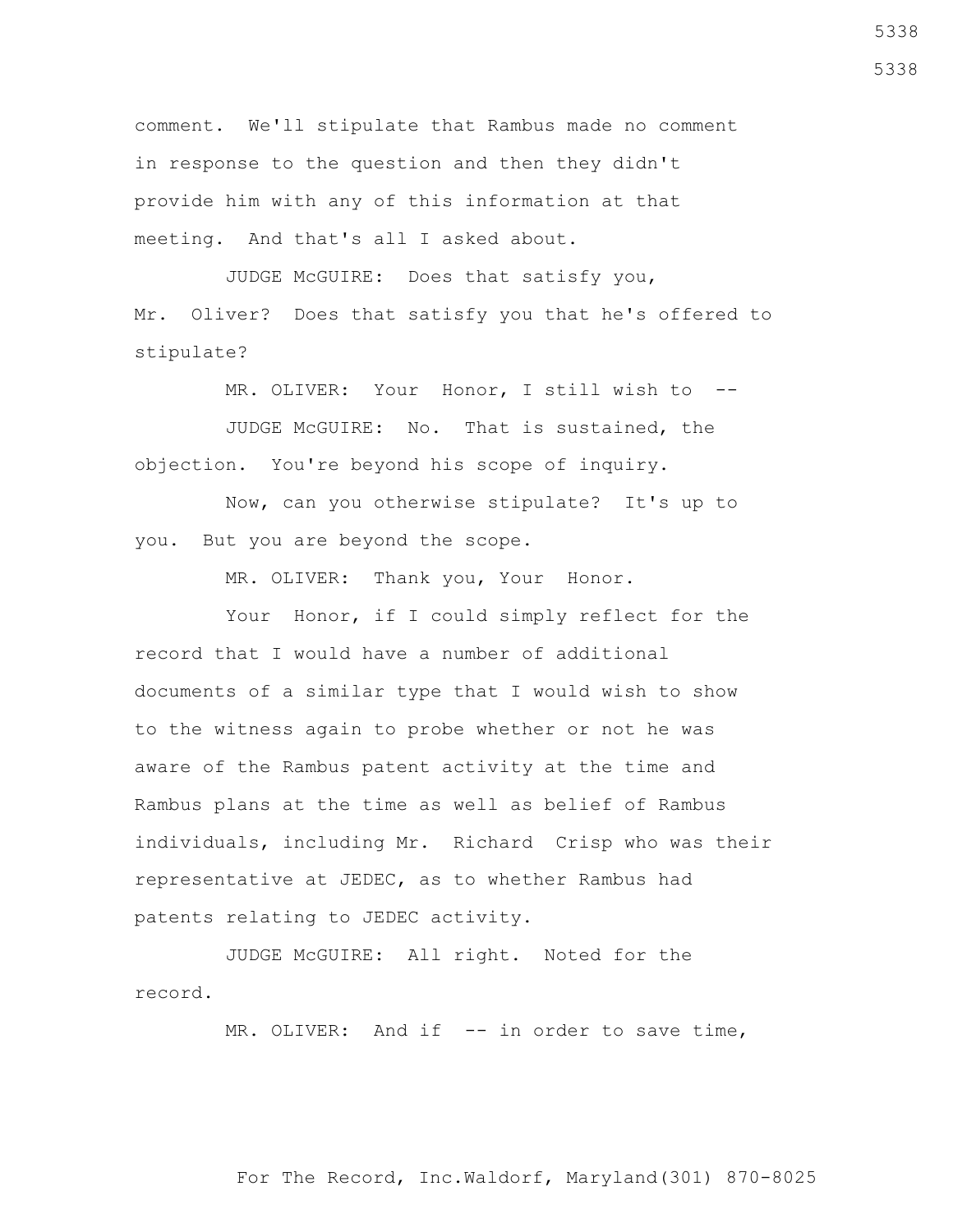Your Honor, if your rulings would be the same on those issues, I would simply like to reflect for the record that I would like to make that showing but rather than, you know, prolong these proceedings one at a time,  $i f$   $-$ 

 JUDGE McGUIRE: I'm a little uncertain exactly what you're going to ask. If it's going to be in the same context as this prior inquiry, then yes, I will keep the same  $-$ - i will continue to uphold the same objection. But in that I don't know exactly where you're headed and you tried to explain it to me and I still am not real clear on that, that's up to you.

 MR. OLIVER: Let me be more specific, Your Honor.

 I would propose to show this witness Lester Vincent's handwritten notes from September 25, 1992 relating, again, to Richard Crisp's plan to add claims covering programmable CAS latency.

 I propose to show the witness Mr. Fred Ware's e-mail from June of 1993 confirming that a patent application relating to CAS latency had been filed directed against SDRAMs.

 I propose to show this witness Mr. Richard Crisp's e-mail from September of 1994 after viewing a JEDEC presentation, asking what is the status

For The Record, Inc.Waldorf, Maryland(301) 870-8025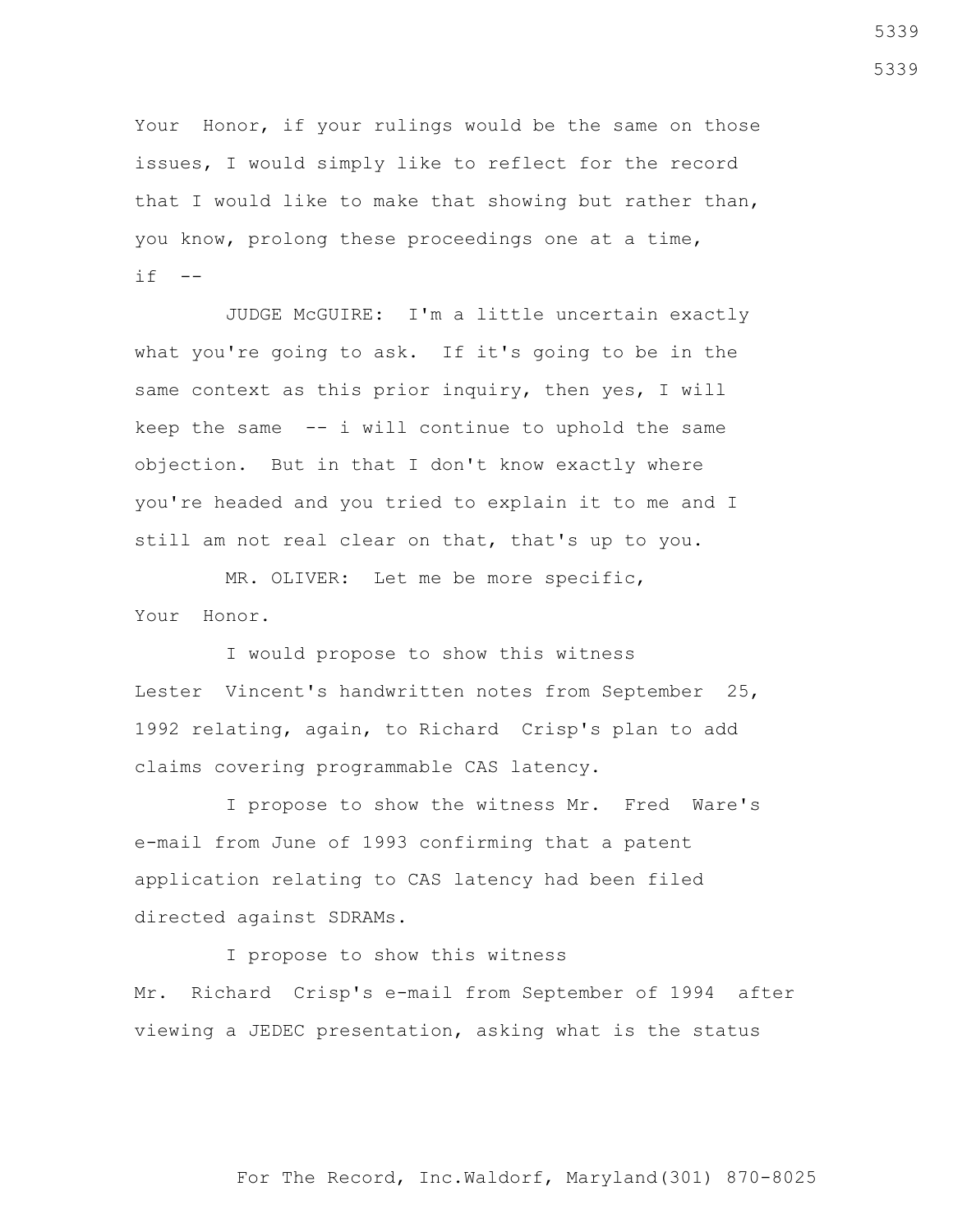of the Rambus patent application relating to on-chip PLL.

 And I propose to show this witness an e-mail from Richard Crisp of October 1994 stating that he hoped that Rambus could sue companies for using on-chip PLL.

 JUDGE McGUIRE: Now, as it pertains, you know, to these upcoming questions, how is that within the scope of his prior cross?

 MR. OLIVER: In each of these Mr. Perry was asking Mr. Kellogg about his statements in his notes from the May of 1992 meeting reflecting Siemens' statement that they had some concern with respect to Rambus patents, implying that Mr. Kellogg therefore had knowledge of relevant Rambus patents. I'm trying to establish exactly what knowledge Mr. Kellogg did or did not have at the time of the relevant JEDEC activity.

JUDGE McGUIRE: Mr. Perry.

 MR. PERRY: I wasn't trying to establish that Mr. Kellogg had knowledge of Rambus patents in May 1992. I was trying to establish and I think did establish that he recognized that a flag had been raised, and that's all. There were no comments given and that that was a flag. That's all I said.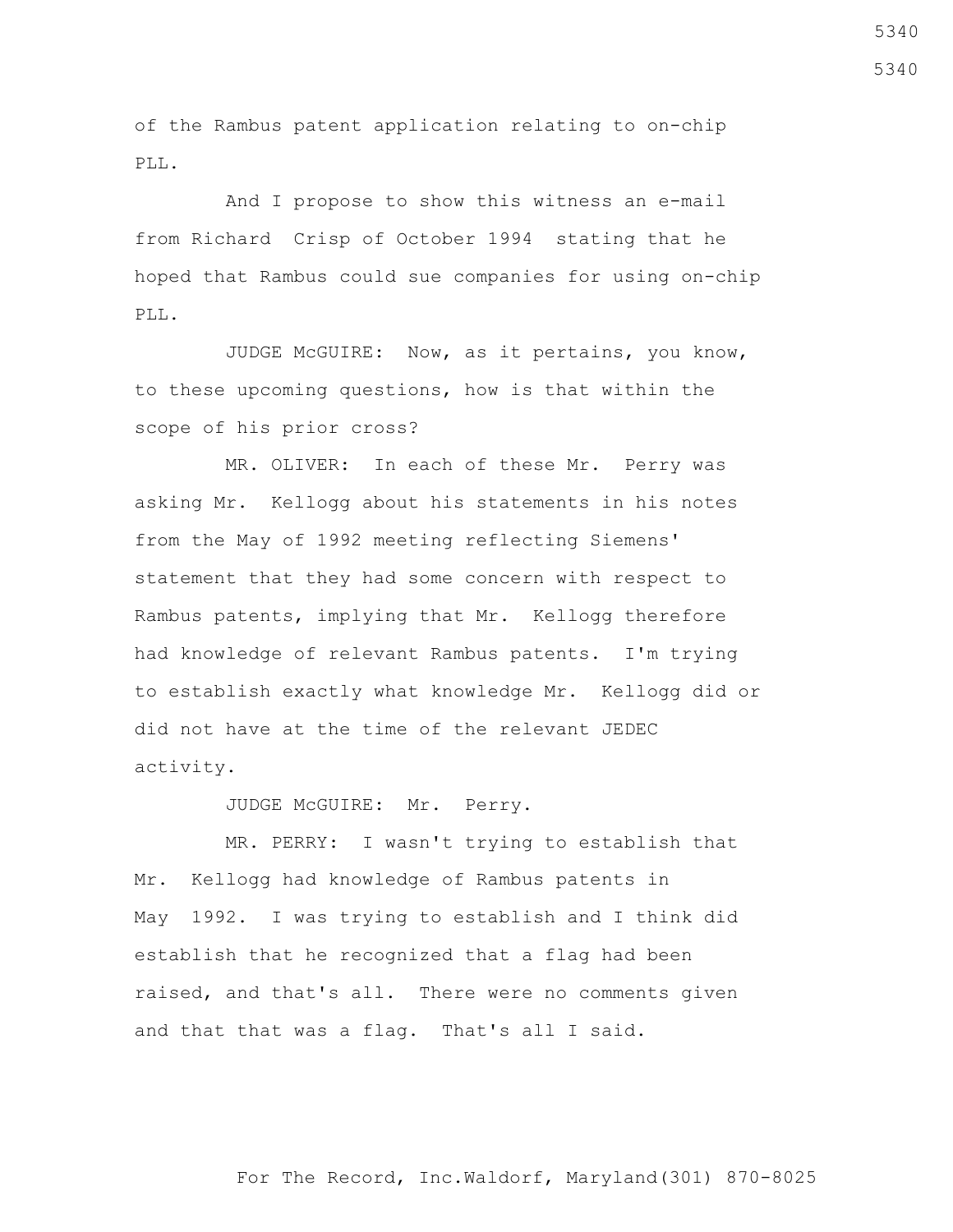JUDGE McGUIRE: I'm going to uphold the same objection as I did to the prior question. I don't believe it's proper at this point and beyond the scope, so otherwise those inquiries are noted in the record.

 MR. OLIVER: Thank you, Your Honor. In that case I have no further questions.

 JUDGE McGUIRE: Oh, okay. Thank you, Mr. Oliver.

Mr. Perry, do you have any recross?

 MR. PERRY: It's actually not a question for the witness.

 I would note that Your Honor ruled on a motion that required us to return a document to IBM that this witness had authored. We would have used it with the witness, and I just wanted to note that for the record.

> JUDGE McGUIRE: So noted as well. MR. PERRY: Nothing further, Your Honor. JUDGE McGUIRE: Okay. Thanks very much.

 And thank you for your testimony in this proceeding, Mr. Kellogg. You're excused.

 Anything else we need to take up this afternoon before we adjourn for the weekend?

MR. PERRY: We propose to read deposition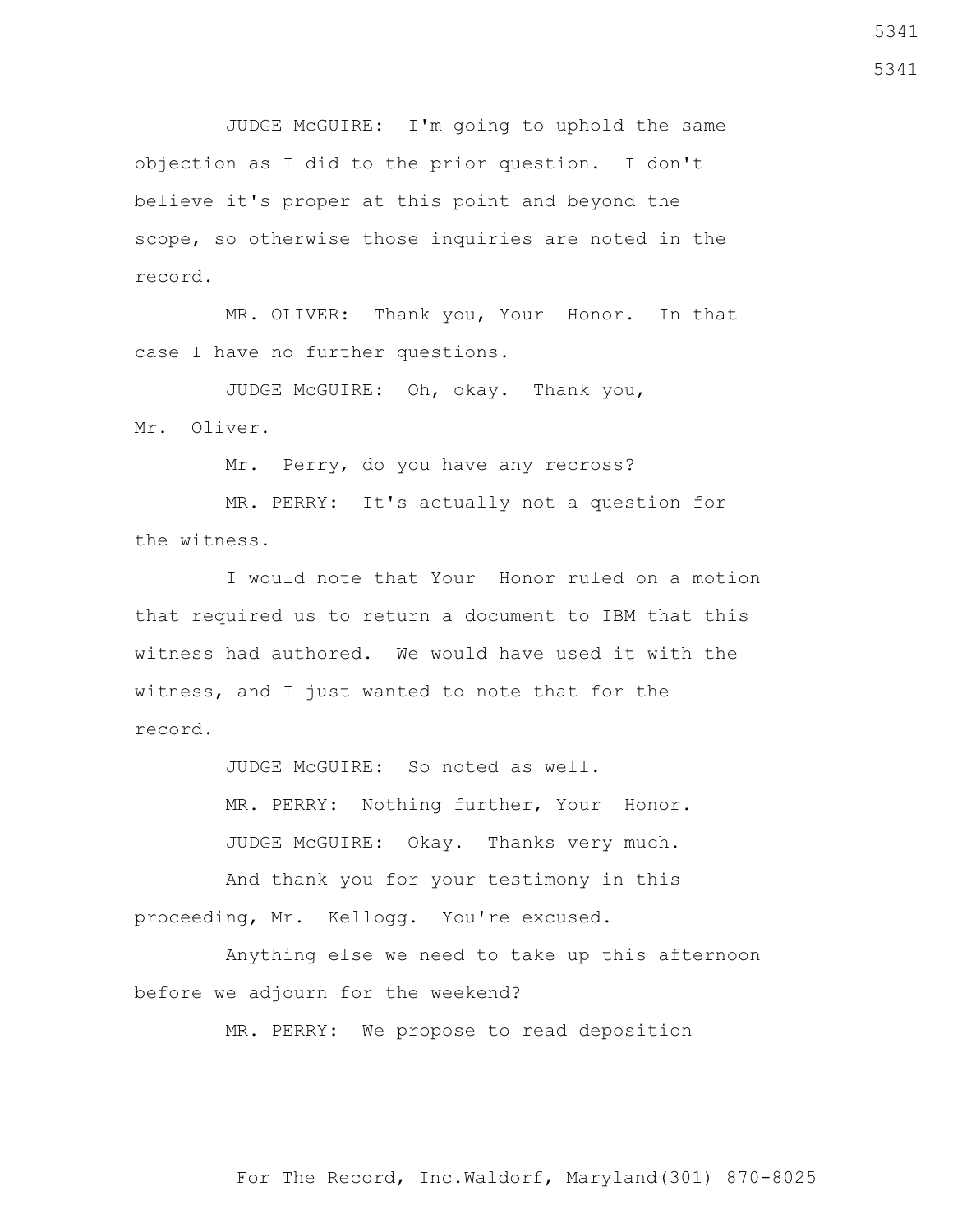testimony, Your Honor.

JUDGE McGUIRE: I can't wait.

Okay. Anything from you, Mr. Oliver?

 MR. OLIVER: Yes, Your Honor. I have one question, and in fact it relates to deposition testimony, but I just want to be certain that the record is clear.

 I think at some point a couple of weeks ago you had given indication as to how you were likely to rule with respect to a motion relating to Mr. Reese Brown's deposition transcript.

JUDGE McGUIRE: Yes.

 MR. OLIVER: Based on that, we did not think it was necessary to convene the following Monday morning and so we said we would not convene.

 Essentially where we stand, though, is that if Your Honor were to sustain the objections, we would then withdraw the remainder of our designations, at least from our case in chief, but we would like to have a ruling on that if we could, Your Honor. If you were to overrule the objection, then we would want to proceed with reading of our deposition.

 JUDGE McGUIRE: Okay. Now, tell me again what is it that's being -- the objection, so I'm really clear as to what we're referring to.

For The Record, Inc.Waldorf, Maryland(301) 870-8025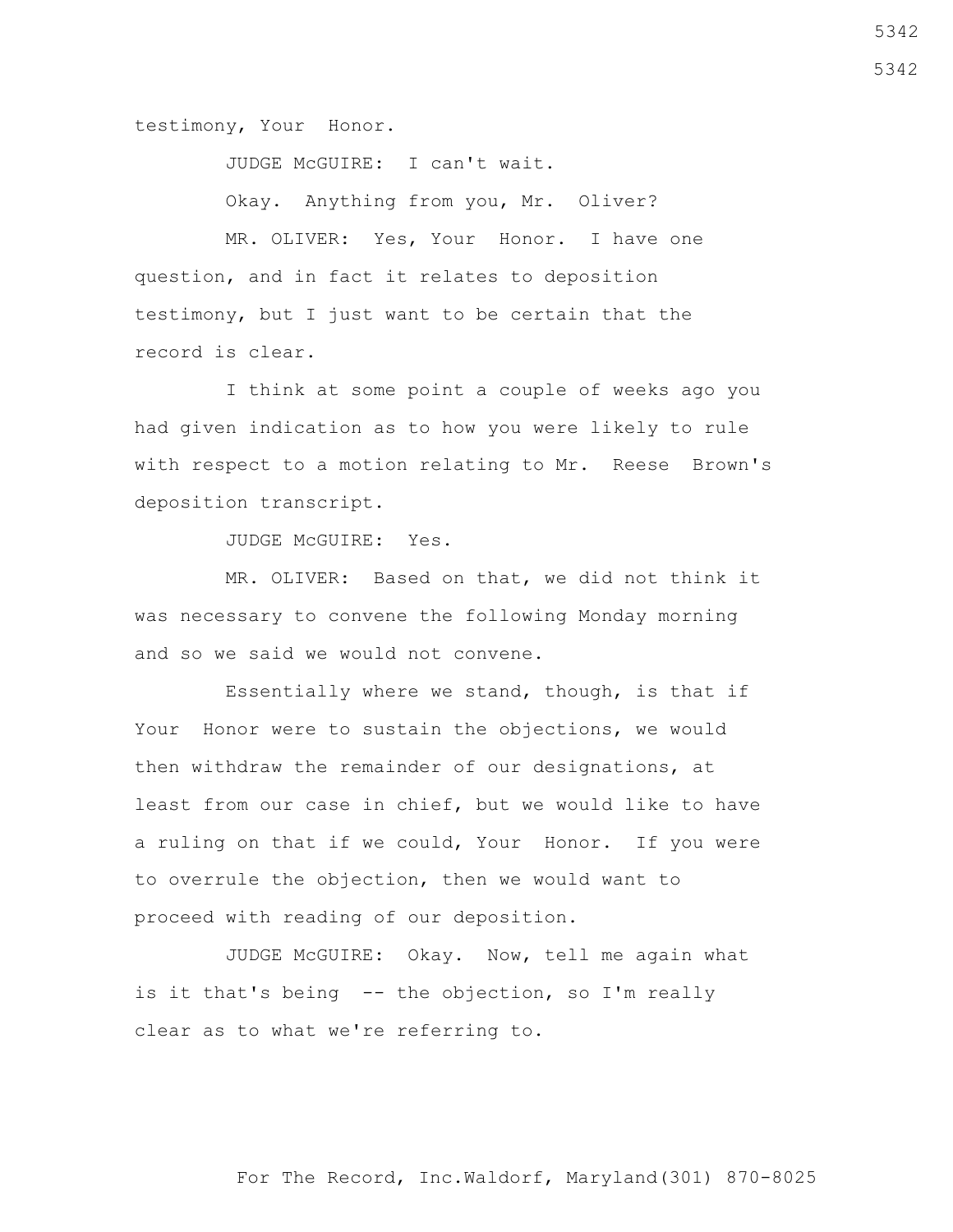I know a couple weeks ago I entered an oral ruling on the proposed deposition testimony of Reese Brown on the grounds that it did not have a proper foundation, if I recall.

 Now, tell me again exactly what it is that's in issue at this point.

 MR. PERRY: I don't think there is an issue. I had understood complaint counsel to have understood that in effect you were ruling and I think they just wanted --

 JUDGE McGUIRE: Oh, I did rule on that. I mean, that's gone.

MR. OLIVER: Okay.

 JUDGE McGUIRE: I'm not going to be hearing that.

 MR. OLIVER: I just want to be certain for the record that you were ruling --

 JUDGE McGUIRE: Yes, I was ruling on the entirety of that deposition or at least on the proposed excerpts.

MR. OLIVER: Okay.

 JUDGE McGUIRE: And I thought that was clear from two weeks -- two weeks ago or three weeks ago.

> MR. OLIVER: Thank you, Your Honor. JUDGE McGUIRE: Okay. So then what else do we

For The Record, Inc.Waldorf, Maryland(301) 870-8025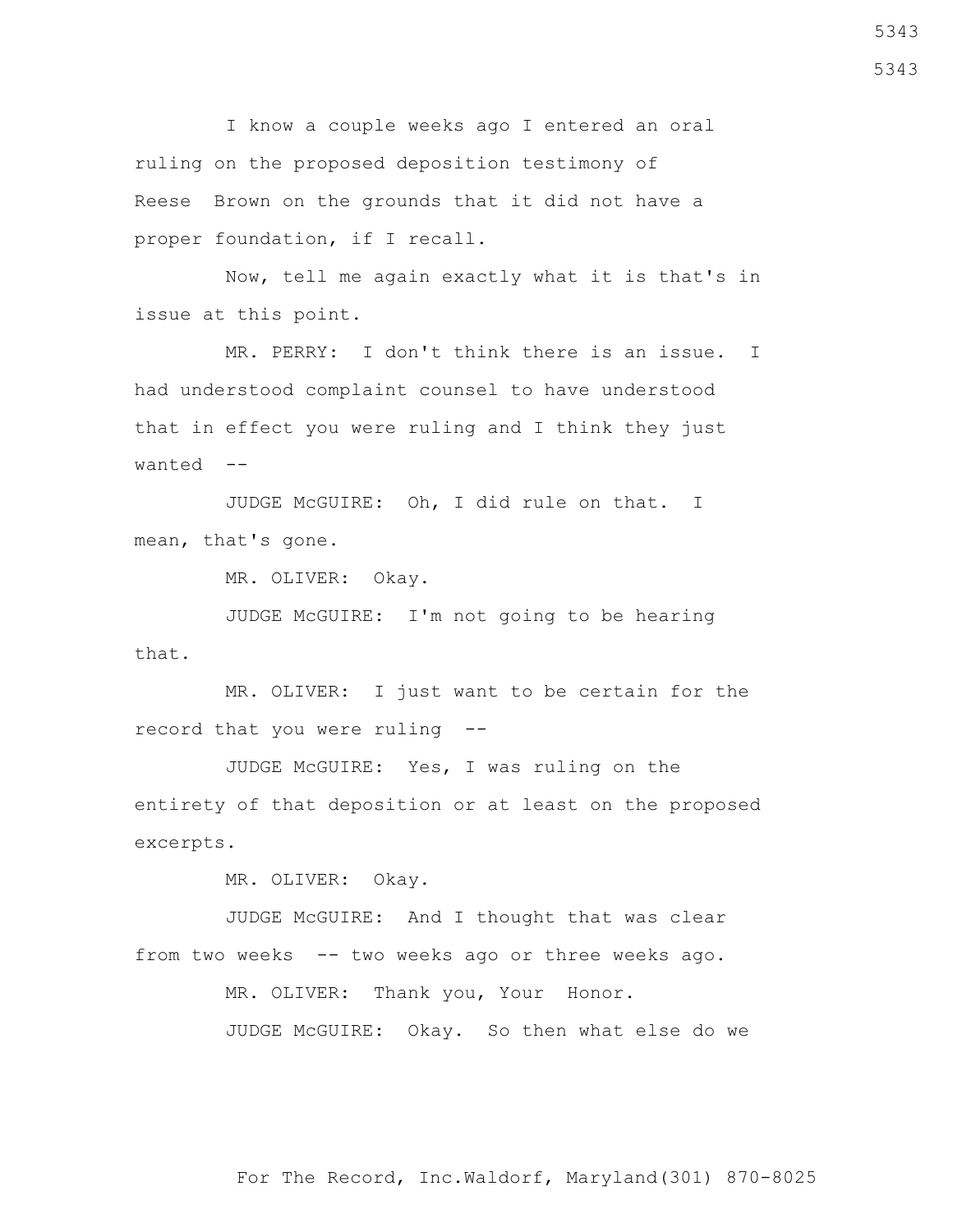have on tap for Monday? You are going to introduce your expert; is that correct?

 MR. OLIVER: Yes, Your Honor. He may not be looking forward to this, but we are going to have our technical expert on Monday and carrying over to Tuesday.

JUDGE McGUIRE: Oh, what a breath of fresh air.

 Very good. Thank you, Mr. Oliver. Everyone have a good weekend. We'll see you Monday morning.

**(Time noted: 5:40 p.m.)**